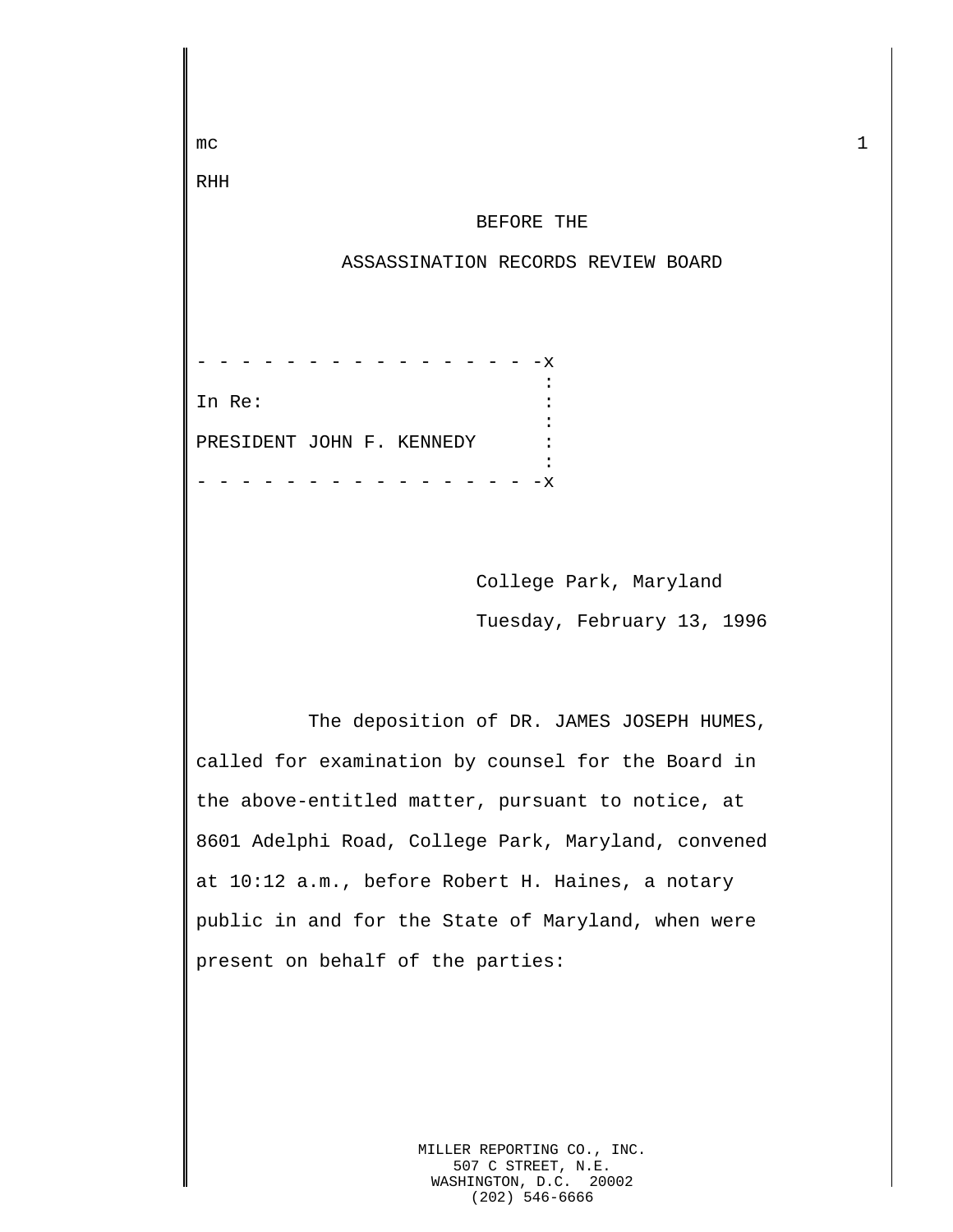mc  $\sim$  2

### APPEARANCES:

JEREMY GUNN, ESQ., General Counsel Assassination Records Review Board 600 E Street, N.W. 2nd Floor Washington, D.C. 20530

DAVID G. MARWELL, Executive Director

DOUGLAS P. HORNE, Senior Analyst

TIMOTHY A. WRAY, Chief Analyst for Military Records

DENNIS QUINN

- - -

# $\underline{C} \underline{O} \underline{N} \underline{T} \underline{E} \underline{N} \underline{T} \underline{S}$

#### WITNESS

EXAMINATION BY COUNSEL FOR:

Dr. James J. Humes 3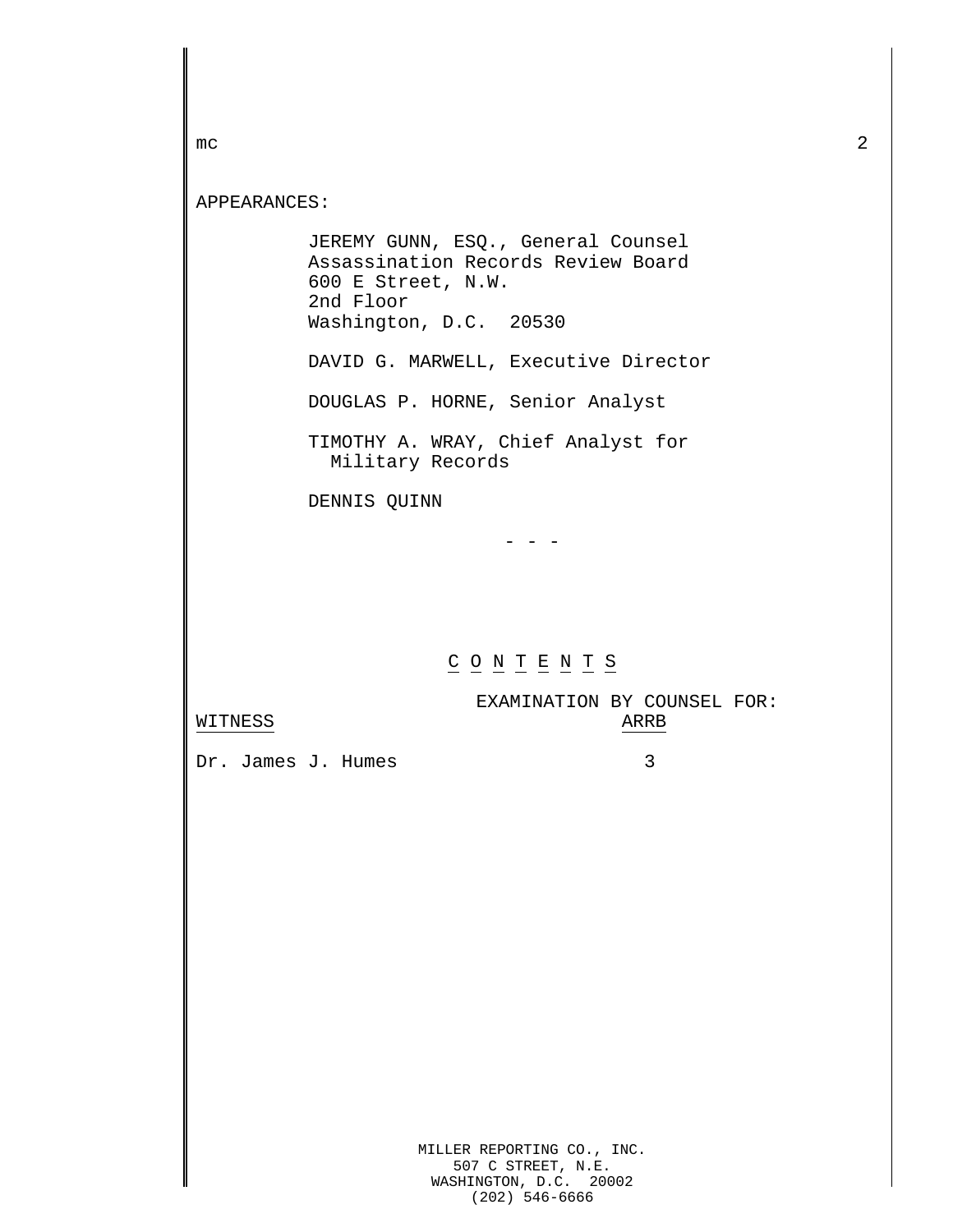## P R O C E E D I N G S

MR. GUNN: We are assembled for the deposition of Dr. James Joseph Humes to be conducted by the Assassination Records Review Board, which is an independent agency of the Federal Government. We are located now in the National Archives Annex in College Park, Maryland. My name is Jeremy Gunn. I am the general counsel of the Review Board.

Seated next to me is Douglas Horne, who works with me on medical evidence in the case. The next person seated next to Mr. Horne is Dennis Quinn, who also has worked with medical evidence in this case. The person at the end of the table is Dr. David Marwell, who is the Executive Director of the Assassination Records Review Board. Also in the room is Colonel Tim Wray.

During the course of the deposition today, some people from the National Archives will presumably be coming in the room, and I will introduce them at the time.

Approximately three years ago, Drs. Humes, J Boswell, and Pierre Finck agreed to be interviewed in depth by the Journal of the American Medical Association regarding their autopsy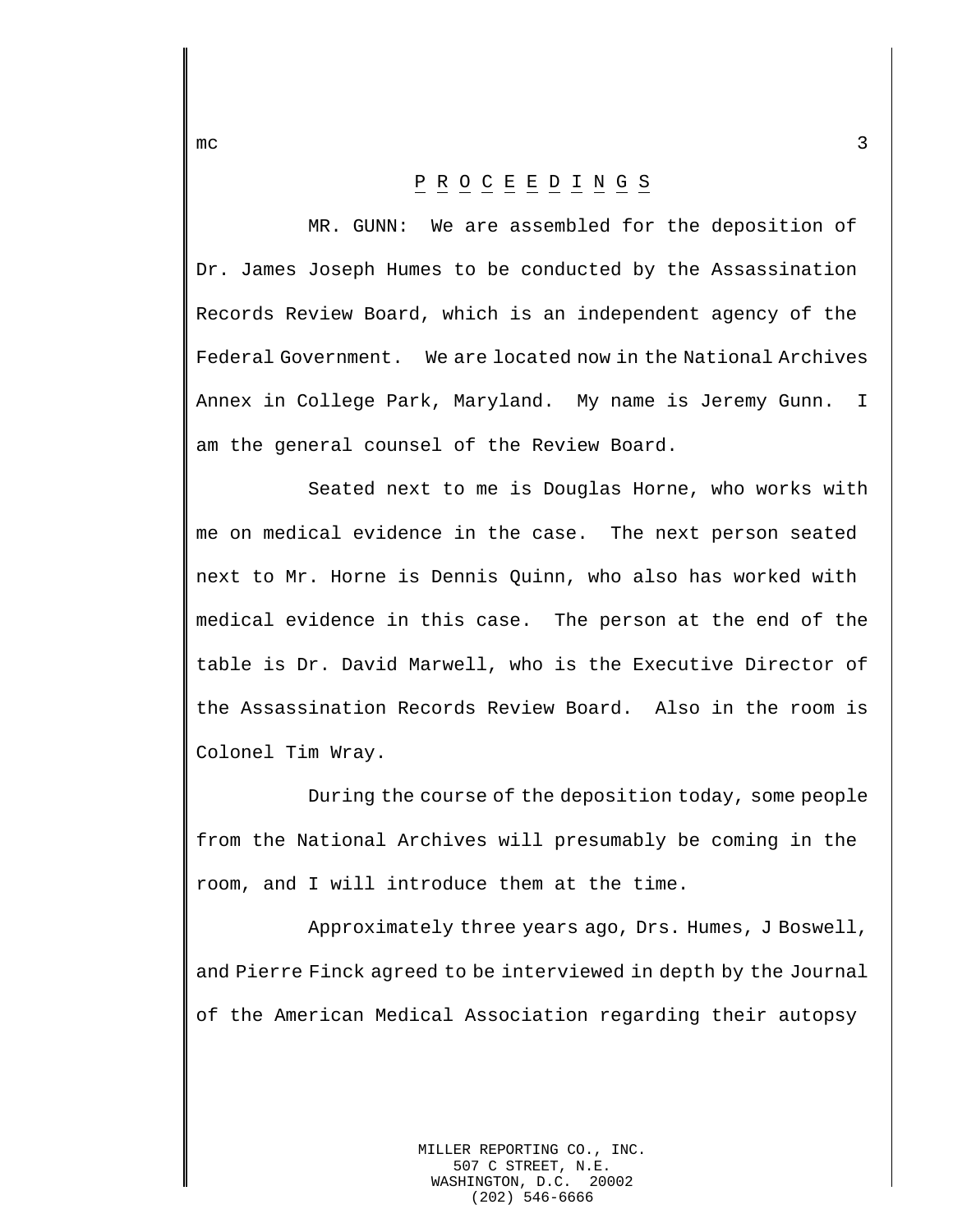of President John F. Kennedy. The Assassination Records Review Board applauds the willingness of the doctors to speak out publicly about the autopsy of President Kennedy and to help dispel the appearance of secrecy that has surrounded the assassination and the autopsy. In that same spirit, the Review Board will now be conducting the deposition of Dr. Humes under oath.

In the conclusion of the JAMA article that I mentioned, it quoted the distinguished Dallas Medical Examiner Dr. Earl Rose. Incidentally, had the autopsy been performed in Dallas, it would have been performed by Dr. Rose. In the JAMA article, Dr. Rose said, "If we have learned anything in the 29 years since the President was shot, it is that silence and concealment breed theories of conspiracy and the only answer is to open up the records, without self-serving rules of secrecy, and let the American people judge for themselves."

Dr. Humes, we appreciate your having gone on the record in the JAMA article that I mentioned, and we appreciate your being here today. It's our understanding that you drove here from Florida, which is a long trip, and we appreciate the

 $m$ c  $4$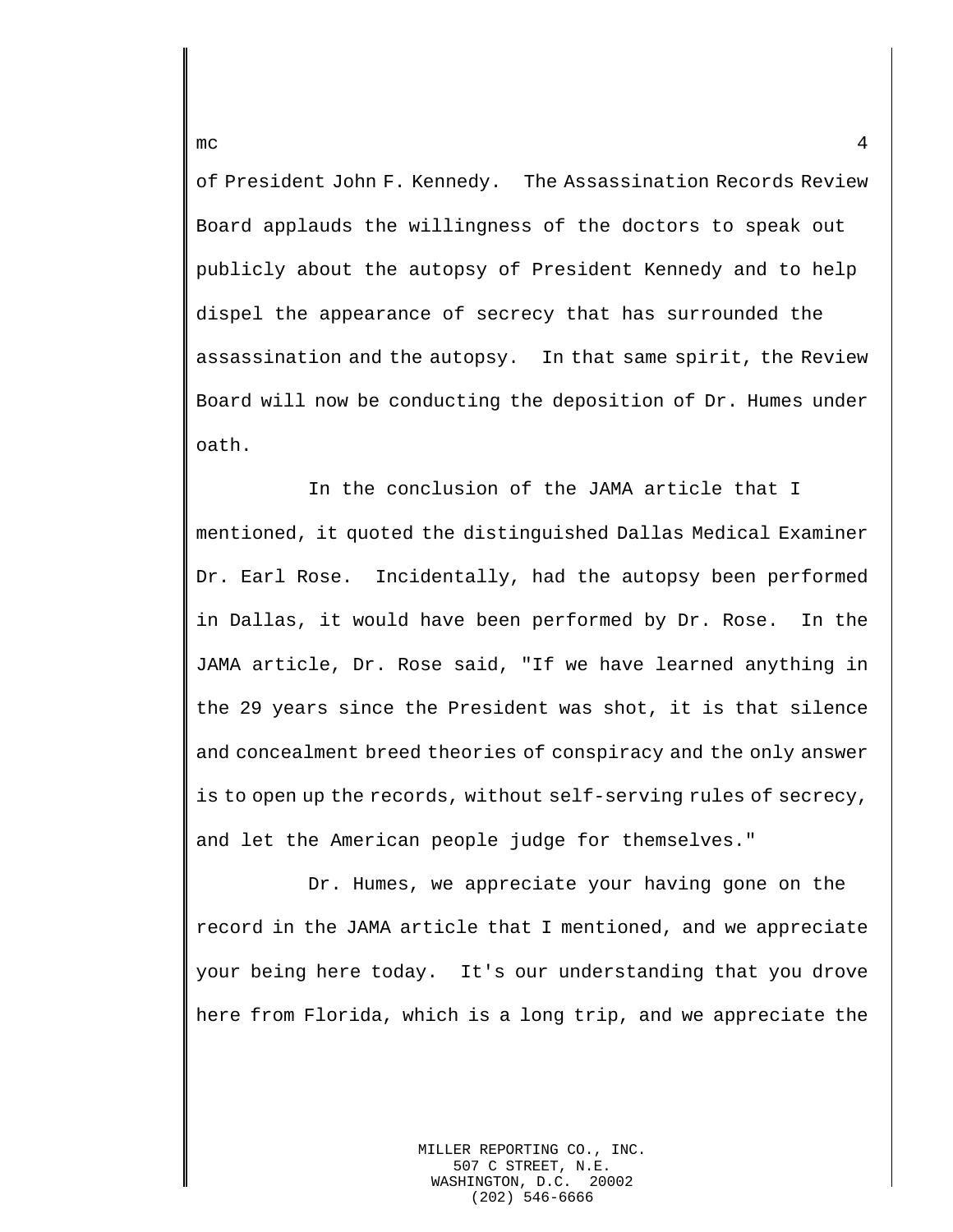```
mc 5
```
effort that you've made.

At this point, I would like to ask the reporter to swear the witness.

Whereupon,

## DR. JAMES JOSEPH HUMES

was called as a witness and, having been first duly sworn, was examined and testified as follows:

EXAMINATION BY COUNSEL FOR THE

ASSASSINATION RECORDS REVIEW BOARD

BY MR. GUNN:

Q Dr. Humes, I'd like to show you two documents and ask you whether you have seen them before. I will note for the record that they are designated as MD 100 and MD 101, the MD standing for medical document.

A Yes, I've seen them both.

Q MD 100 is a cover letter and a notice of subpoena to Dr. Humes. MD 101 is a letter to Dr. Humes rearranging the date and specifying the place of the deposition.

Have you seen those two documents before, Dr. Humes? A Yes, I have.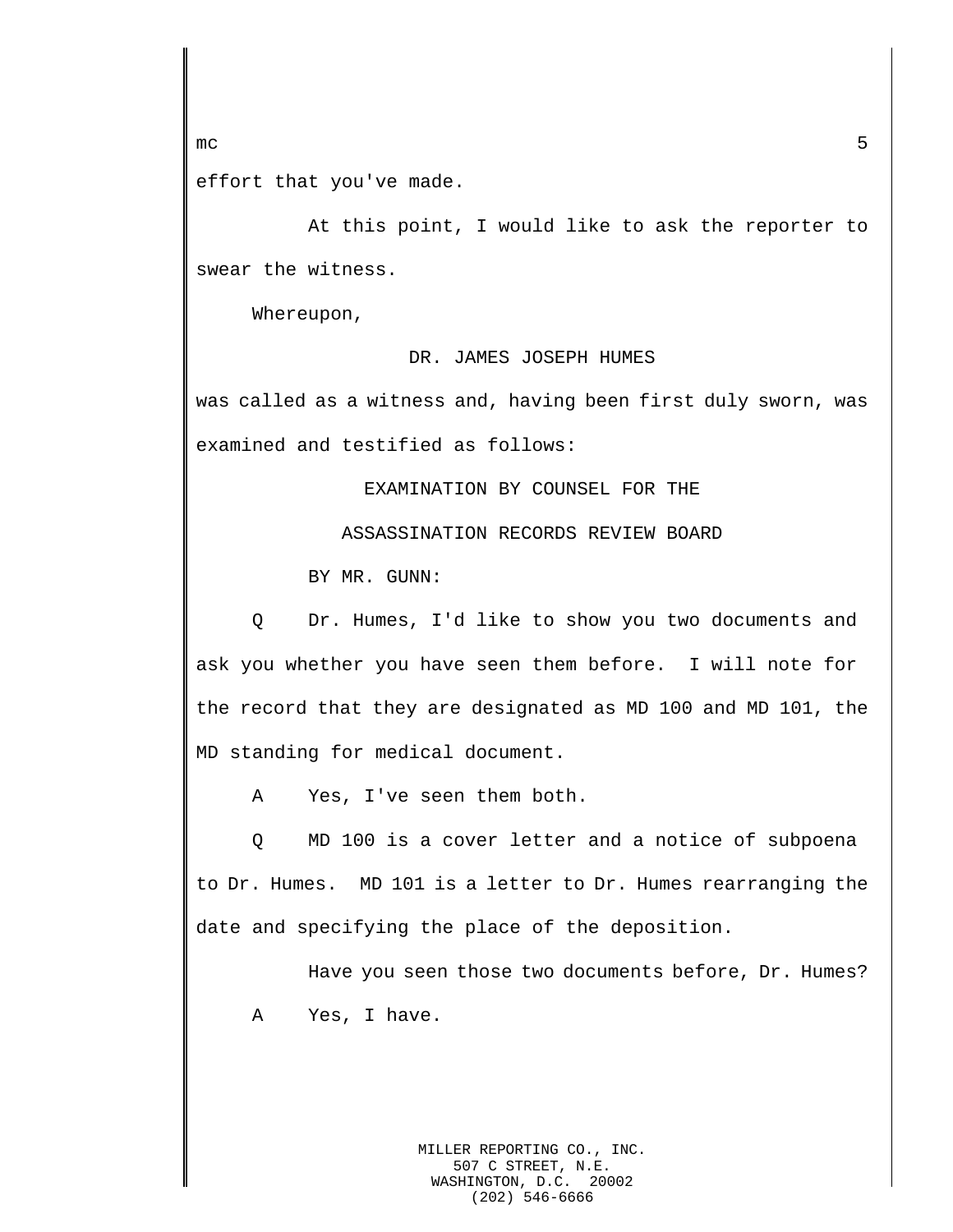Q Is it your understanding that you're appearing here today pursuant to your having received these documents?

A That's correct.

Q Dr. Humes, in Exhibit 101, I mentioned to you--and I believe also by phone--that you had the right to have an attorney here today if you wish. Was it your understanding that you did have the opportunity to have an attorney?

A Yes. I couldn't imagine what I would do with an attorney, but I understood it clearly.

Q If you wish, you will be given the opportunity to see a copy of the transcript that is being prepared today. You will be able to review the transcript to see if there are any errors. There will be a tape recording made of the deposition, and there will also be a new document created to record any of the errors that you may have identified in the transcript.

A I would welcome that.

Q I'm going to attempt to ask clear questions. Whenever I do that, sometimes I succeed and sometimes I don't. If there's any time that I'm asking a question that you don't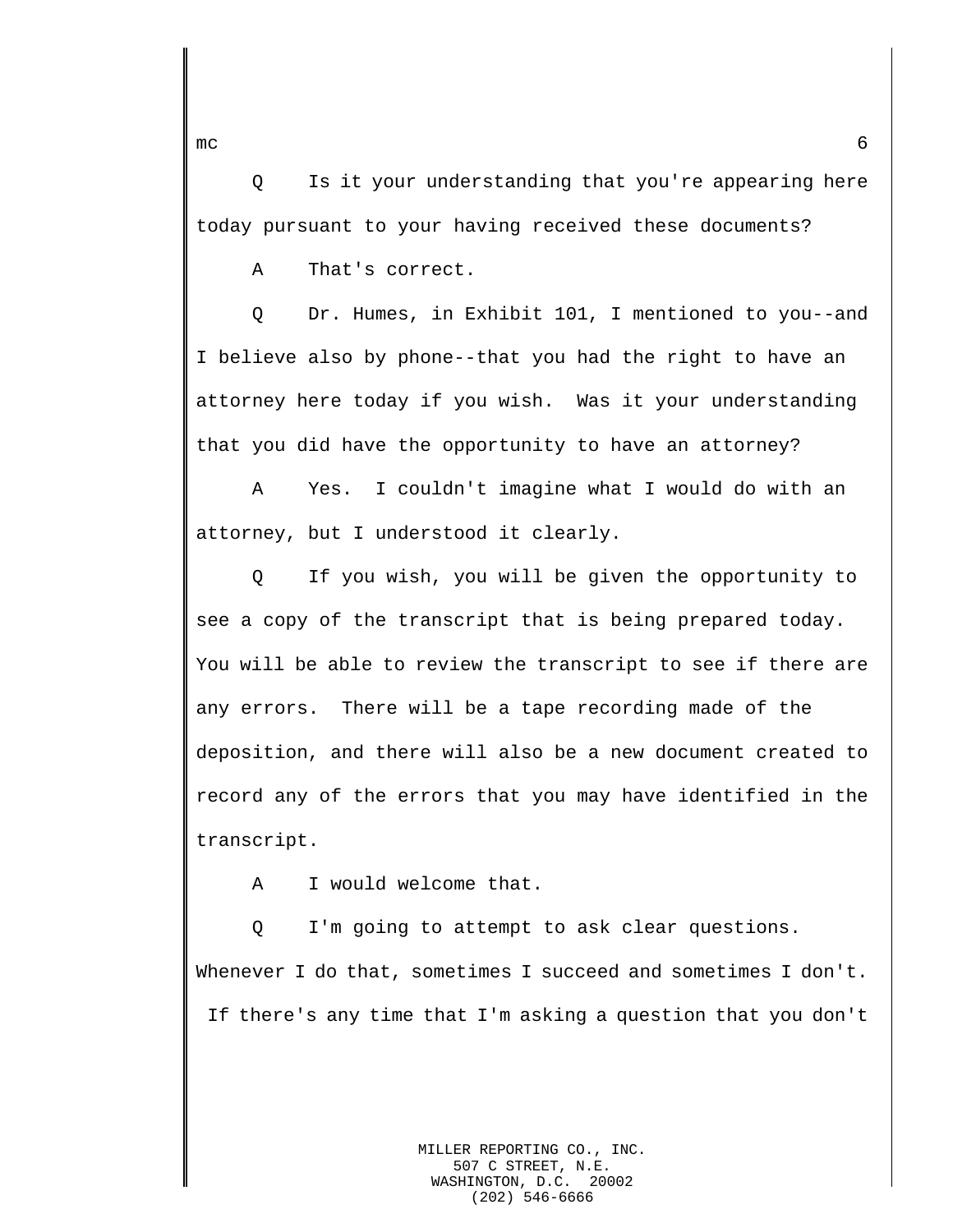understand, please ask me to either rephrase it or state it again. You also may wish to have the court reporter read back the same question again, but you shouldn't hesitate if there is anything that is unclear.

During the deposition, we're going to be working with a numbered exhibit list which is going to be given to the reporter to be included as part of the record. We are not going to be referring to all documents in the order in which the numbers are designated, but a person would be able to identify the document by making reference to the exhibit list.

Dr. Humes, I'd like to ask you to oblige us with one further request. We would appreciate your not disclosing to anyone the content of the discussions that we are having today until the Assassination Records Review Board has been able to conclude its work on the medical aspect of the case. It's my best estimate that that would be completed probably within this calendar year.

Is that agreeable to you?

A Yes, sure.

Q It's our understanding that you have testified on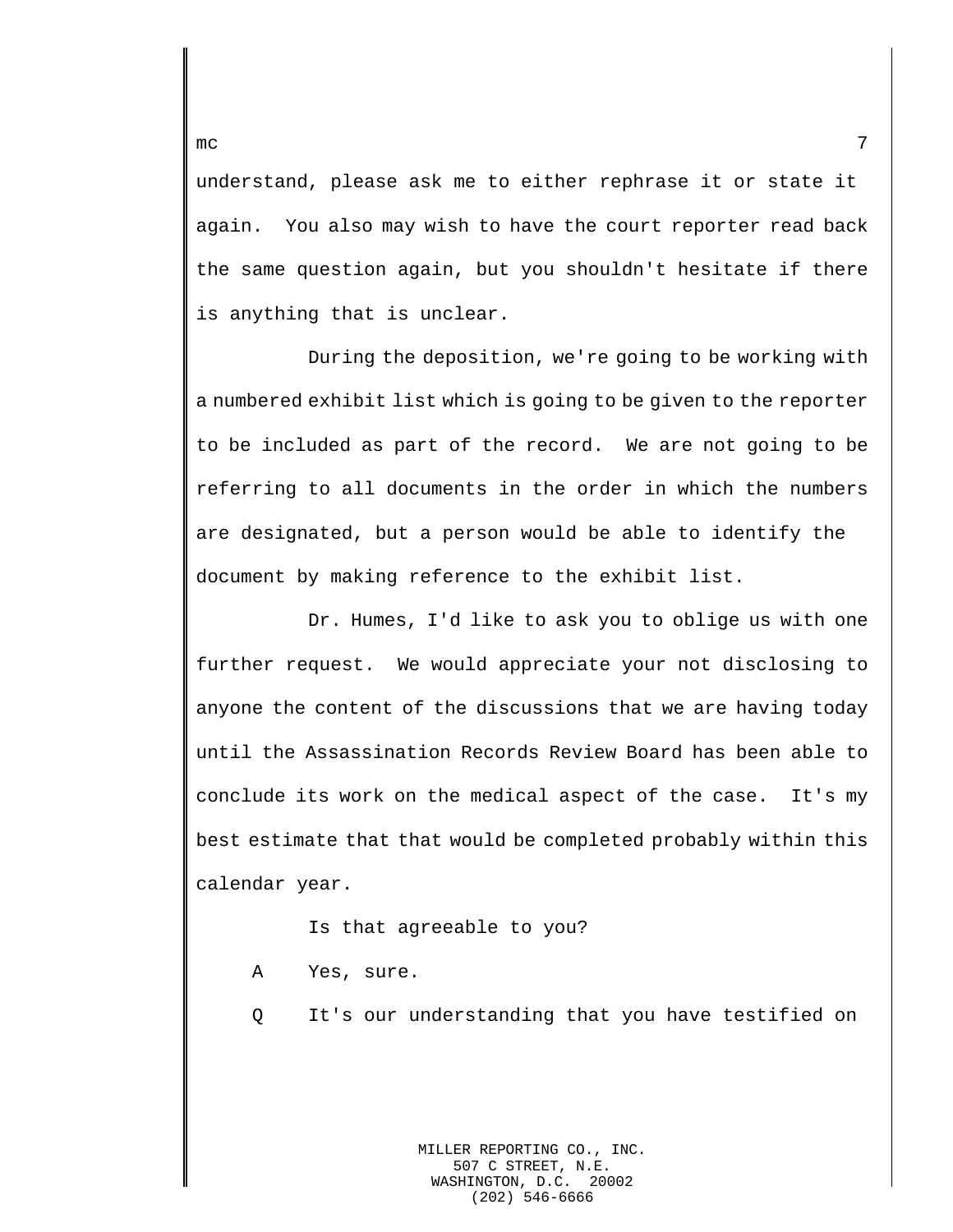the record three times before government commissions. Is that correct?

A Yes, I guess so: the Warren Commission and twice in the Congress.

Q Did you have an opportunity to review the transcripts of those statements before they were published?

A I'm not sure, to tell you the truth. I don't remember.

Q Did you ever have an opportunity to review the statements at all?

A It seems to me that in one--well, certainly nothing from the Warren Commission. In one or another of the House, I may have seen my portion of the testimony. But I'm not absolutely certain about that, but I think I did.

Q Do you recall whether in your reading the testimony that you just made reference to that you identified any mistakes, transcriptions, or errors in the words that were attributed to you?

A I really can't recall. It was a long time ago.

Q As I mentioned to you shortly before we went on the

 $mc$  8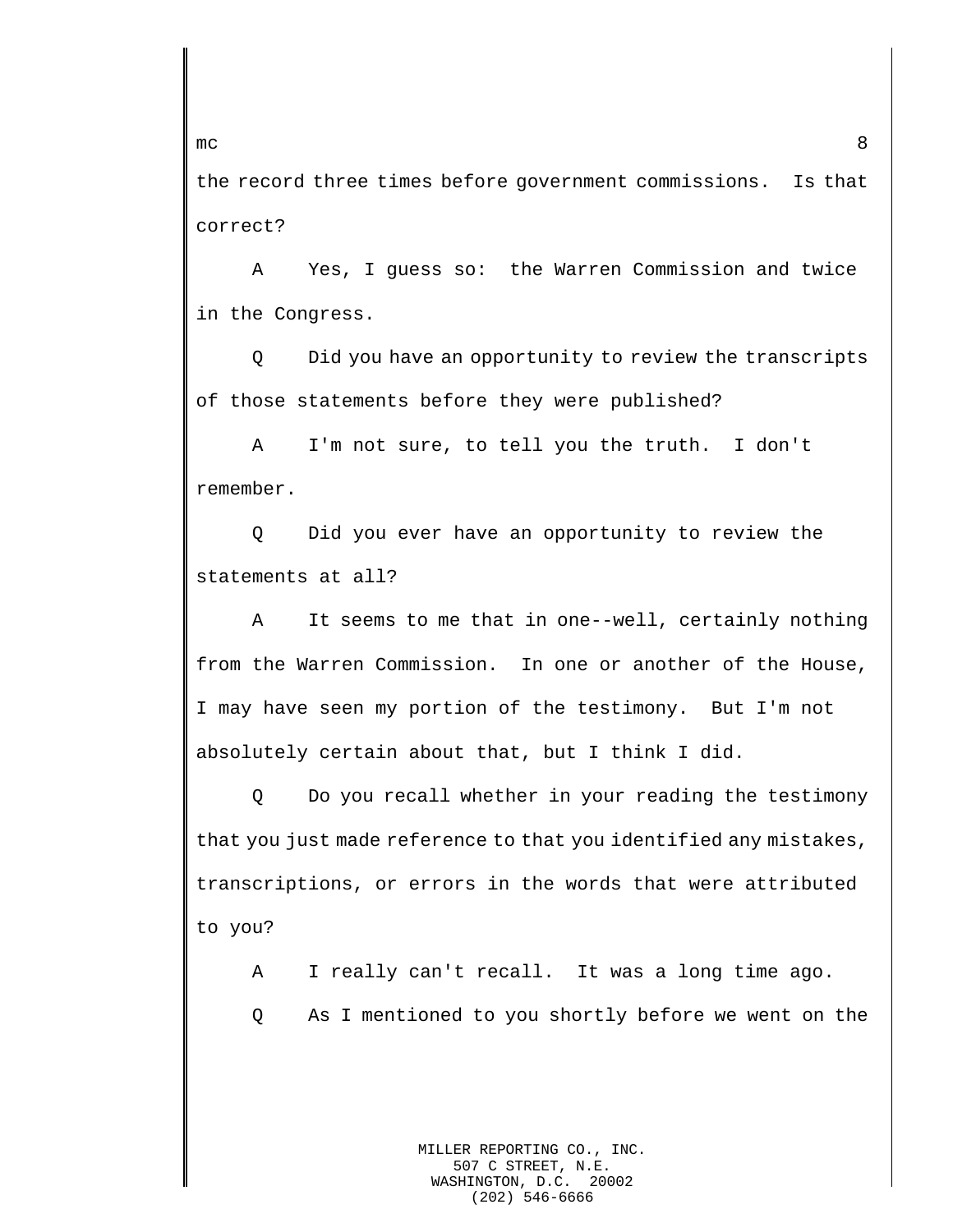record, we will be asking questions to help clarify some of the issues that are in the record related to the assassination and to the autopsy of the President. Certainly at the end of the deposition, and before, if you think that that would be appropriate, you should feel free to explain any area that you think has not been--any questions or explain any statements that you have that you think would help clarify the record.

Dr. Humes, did you bring any records with you today pursuant to the subpoena that was marked as Exhibit 100 to this deposition?

A Yes, I did.

Q Could you tell me briefly what it is that you brought to the deposition?

A I brought a videotape of an interview that I granted to a local television station in Jacksonville in 1988 on the 25th anniversary of the assassination. I brought the tape and the cover letter from the producer who sent it to me. I brought a brief CV of my own to maybe assist the committee. I brought a copy of a reprint of the Journal of the American Medical Association article of May 1992, which records the interview

> MILLER REPORTING CO., INC. 507 C STREET, N.E. WASHINGTON, D.C. 20002 (202) 546-6666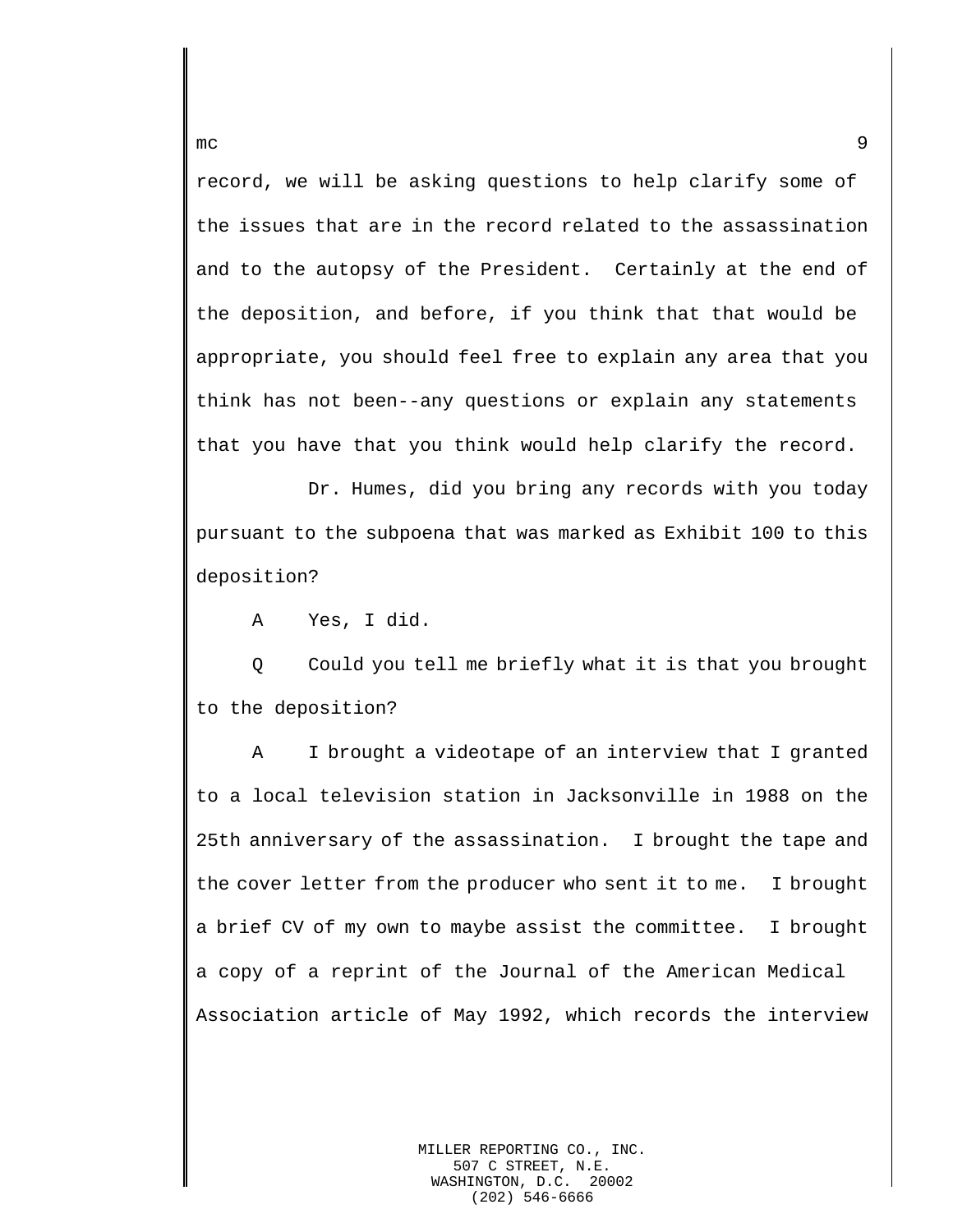that Dr. Boswell and I gave to personnel from the Journal.

I brought a letter to me from Congressman Louis Stokes, who was the chairman of the House Select Committee. It's dated in October of 1978, and he's just thanking me for appearing there and trying to help them in their work.

I brought a letter from Carl Eardley, an Acting Assistant Attorney General, dated May 1967, prior to my agreeing to appear on a CBS interview program with Mr. Dan Rather, saying that the Justice Department had no objection to my doing that.

I brought a list of--a copy of our--Dr. Boswell, Dr. Finck and I--our review of all the various photographs that are present in the Archives that we reviewed on November 1, 1966, the details of various photographs numbered and identified by that.

Q If I can ask you one question about that document. A Yes.

Q On the document that you brought, are there original handwritten notes in blue ink?

A Yes.

Q And does the document contain the actual signatures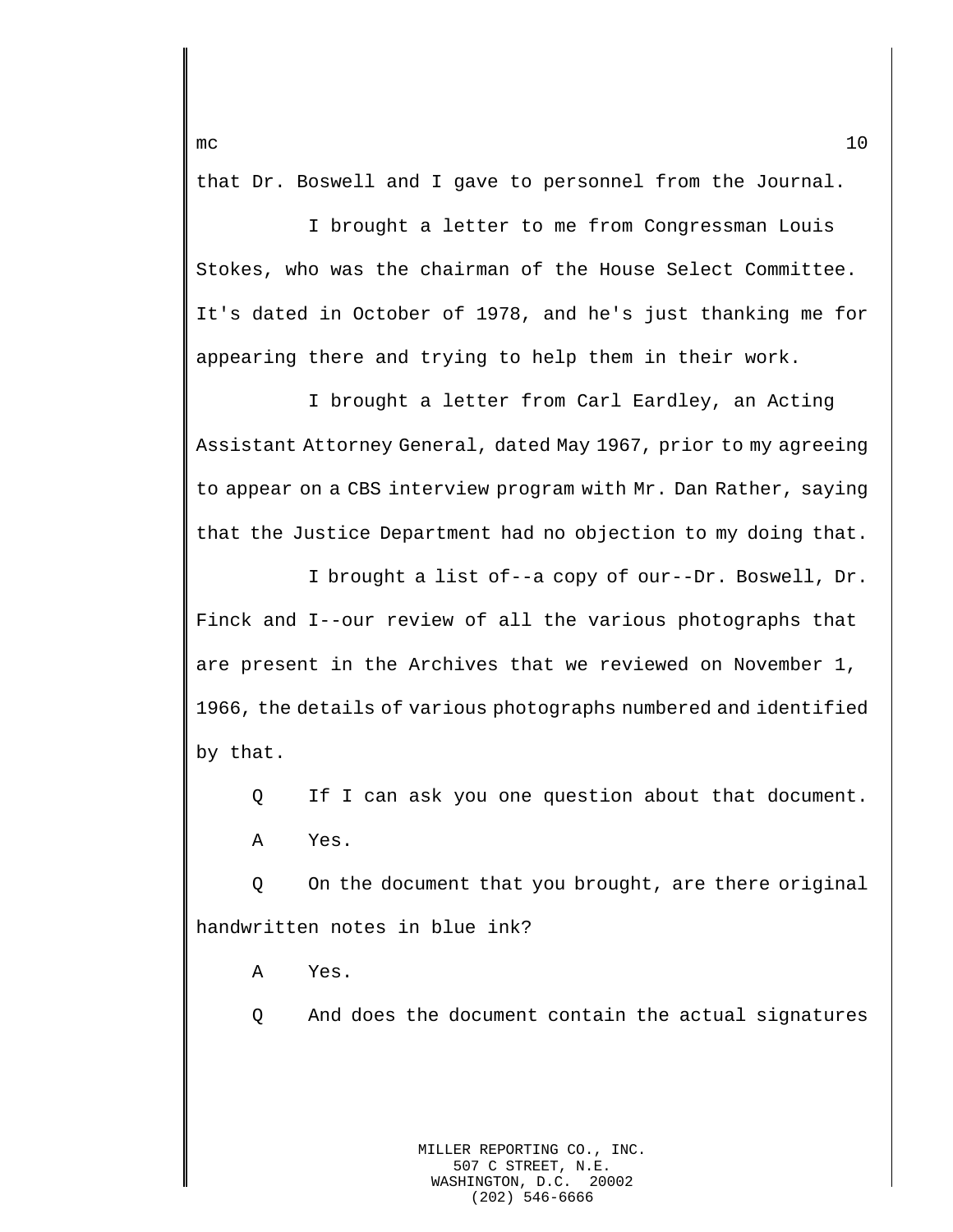of the three doctors whom you mentioned?

A Yes, it does.

I brought, for interest, a newspaper recording of the demise of Dr. John Ebersole, who was the radiologist on duty at Bethesda the night the President was killed, and he was very helpful to us in our work.

I brought a copy of a newspaper clipping describing the demise of Dr. George Burkley, who was the President's physician at that time.

I brought two receipts signed by Dr. Burkley. The first is dated November 24th when he acknowledges the receipt of the original and six copies of the autopsy report which we had prepared, one having been retained in the office of the commanding officer of the Naval Medical Center. And then on the 25th of November, I delivered that final copy to Dr. Burkley, and he signed acknowledging the receipt of that.

Q With regard to the two receipts that you mentioned, would it be fair to say that those documents are themselves photocopies?

A That's correct.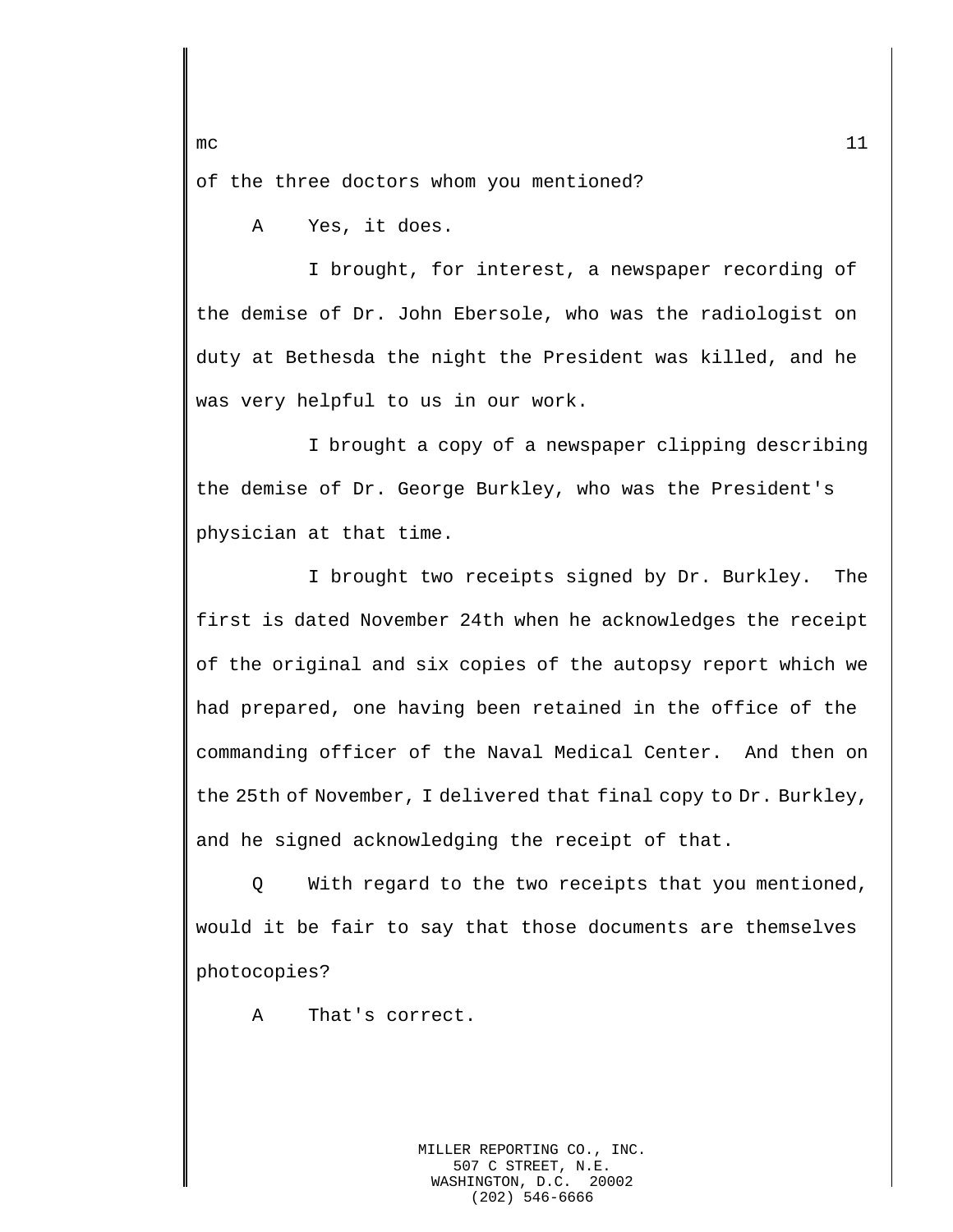mc  $12$ 

Q So neither of those is an original.

A Right.

Q Did you bring any other documents with you today?

A I brought two letters from Dr. Judd Pearson dated in 1967, in July and October, in which he describes the interest of a number of people in the Congress, mentioning specifically Senator Russell, who had served on the Warren Commission, stating that they were concerned about some of the problems the Warren Commission perceived and the various things related to it and wondering if we could get together and discuss what some of those problems were and what action might be taken to avoid them in the future.

And in a similar vein, a letter from then District Attorney of Philadelphia, Mr. Arlen Specter, basically on the same point of view, in which Senator Specter described some of the things that he thought had been problems and that steps should be taken to try and avoid those kinds of problems should we have such a future tragic occurrence.

Q Now, I understand from a statement that you made prior to the deposition that you have concern that you are worried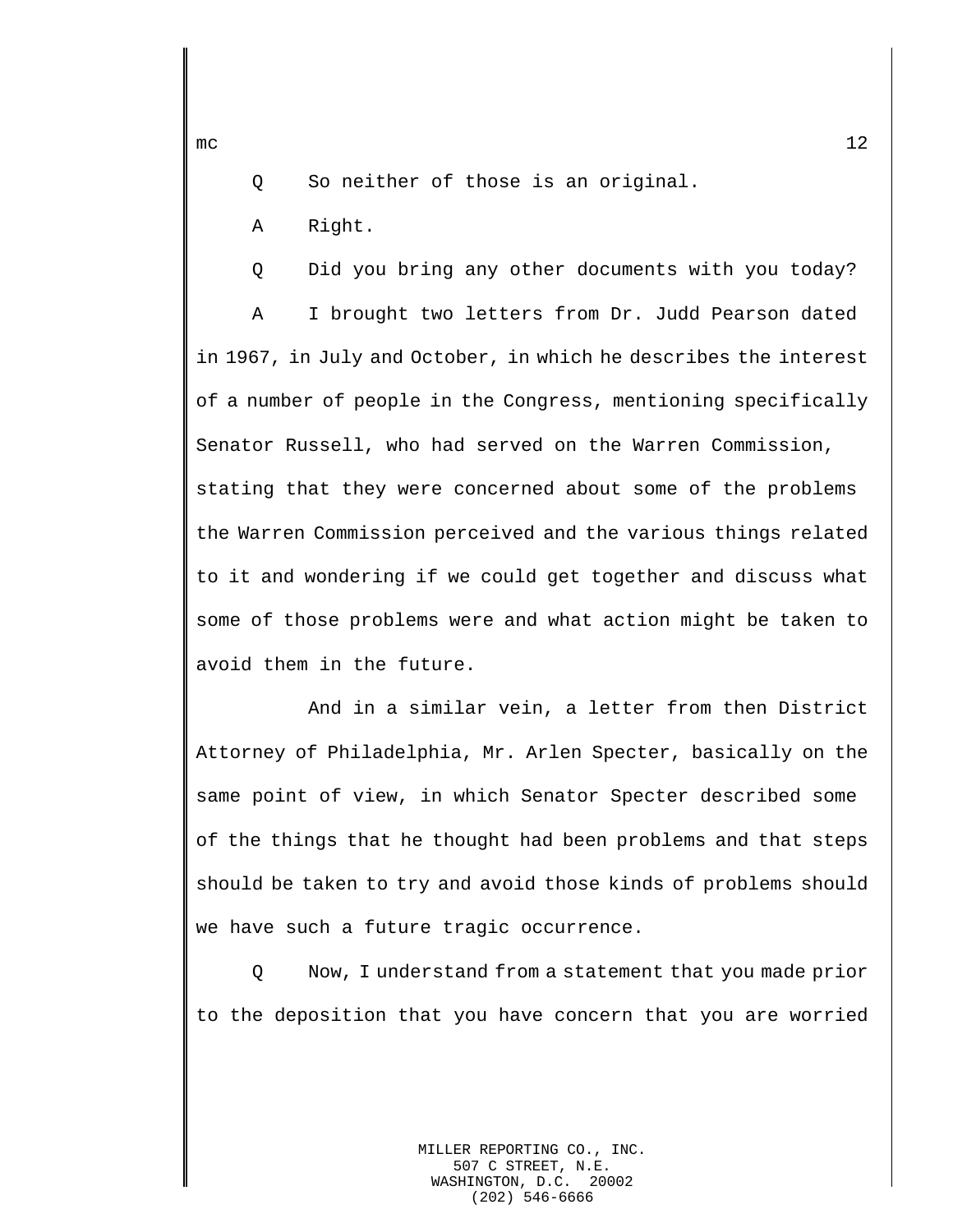about release of this particular letter without Senator Specter having had the opportunity to examine it first.

A Yes, I do have some concern about that.

Q And that reason is based simply on issues related to privacy and--

A Right.

Q --confidentiality of communication?

A The letter was addressed to me. It doesn't say don't do anything with it, but this is long before this Commission was established, and so I just feel it would be appropriate if, before it's officially entered in the record, to get the acquiescence of Senator Specter.

Q We'll be happy to send a letter to Senator Specter requesting his permission--

A Thank you.

Q --to release that record.

What we will do is take the copies of the documents that you brought here today, plus the videotape. We'll arrange to have copies made and then return them to you, if that's acceptable.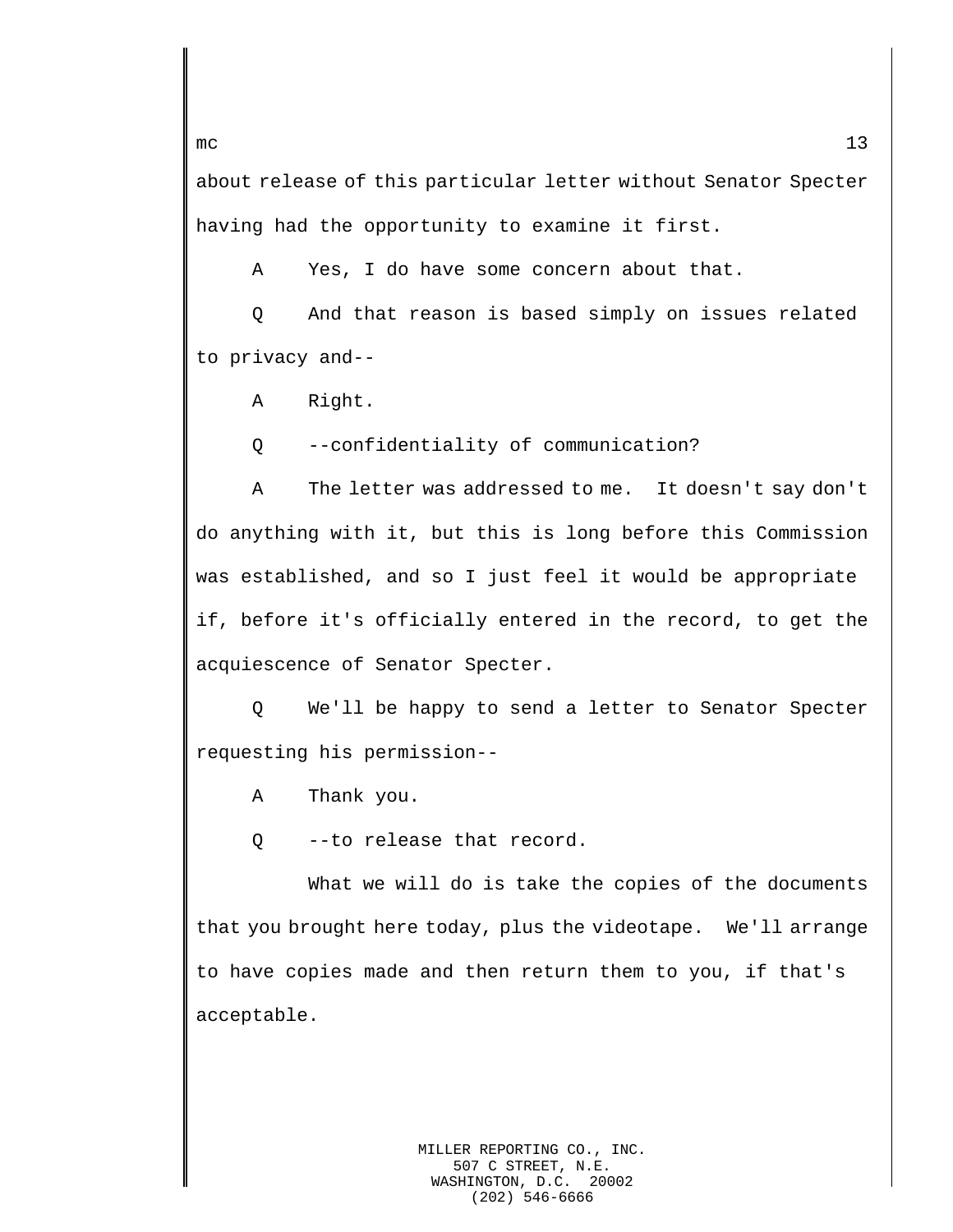A That's fine.

Q Thank you very much.

Are there any other kinds of records that you have in your possession, custody, or control that relate to the assassination of President Kennedy?

A Well, I have a number of letters from private citizens, who are generically known as "assassination buffs" around the country, who express all kinds of points of view, and I receive them frequently, usually two or three times a month, sometimes two in a week. I never answer any of them. I don't understand what keeps these people going. I did bring one such letter, but I really don't think it's mundane to what you're doing. I guess this will go along for time immemorial while I'm still this side of the grass.

Q Would it be fair to say or to recapitulate what you say that, although you have received these letters from the public, you have not engaged in any correspondence with those people?

A Absolutely.

Q Dr. Humes, other than with your family, have you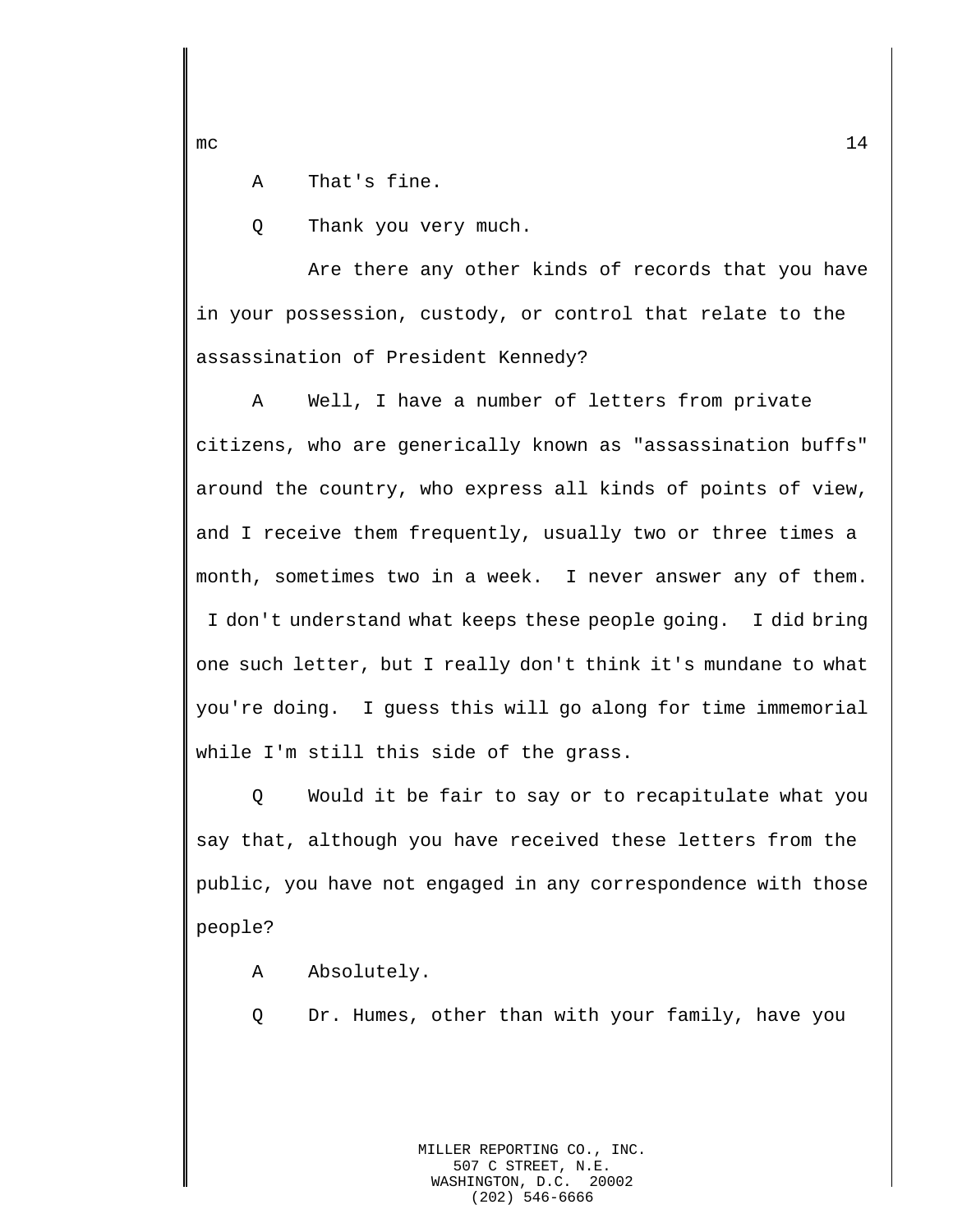discussed the subject matter of the deposition today with any other people?

A Oh, I've told people I'm coming, my golfing partners that I'm going to be missing this week and I was coming to give a deposition, and they all expressed dismay. That's all I can say about that. I said nothing about what I--I had no idea what you were going to ask me, so I couldn't very hardly tell them what was going to transpire.

So it's no secret that I'm here, if that's what-- Q Sure.

A I was not instructed to remain silent about this affair, particularly when I understand you're trying to get it all ultimately out in the open.

Q Would it be fair to say, then, that you have not spoken with any officials of the United States Government other than the Assassination Records Review Board regarding the subject of the deposition?

A Absolutely.

Q Dr. Humes, I would like to show you some records, many or all of which you may have seen before, and I would just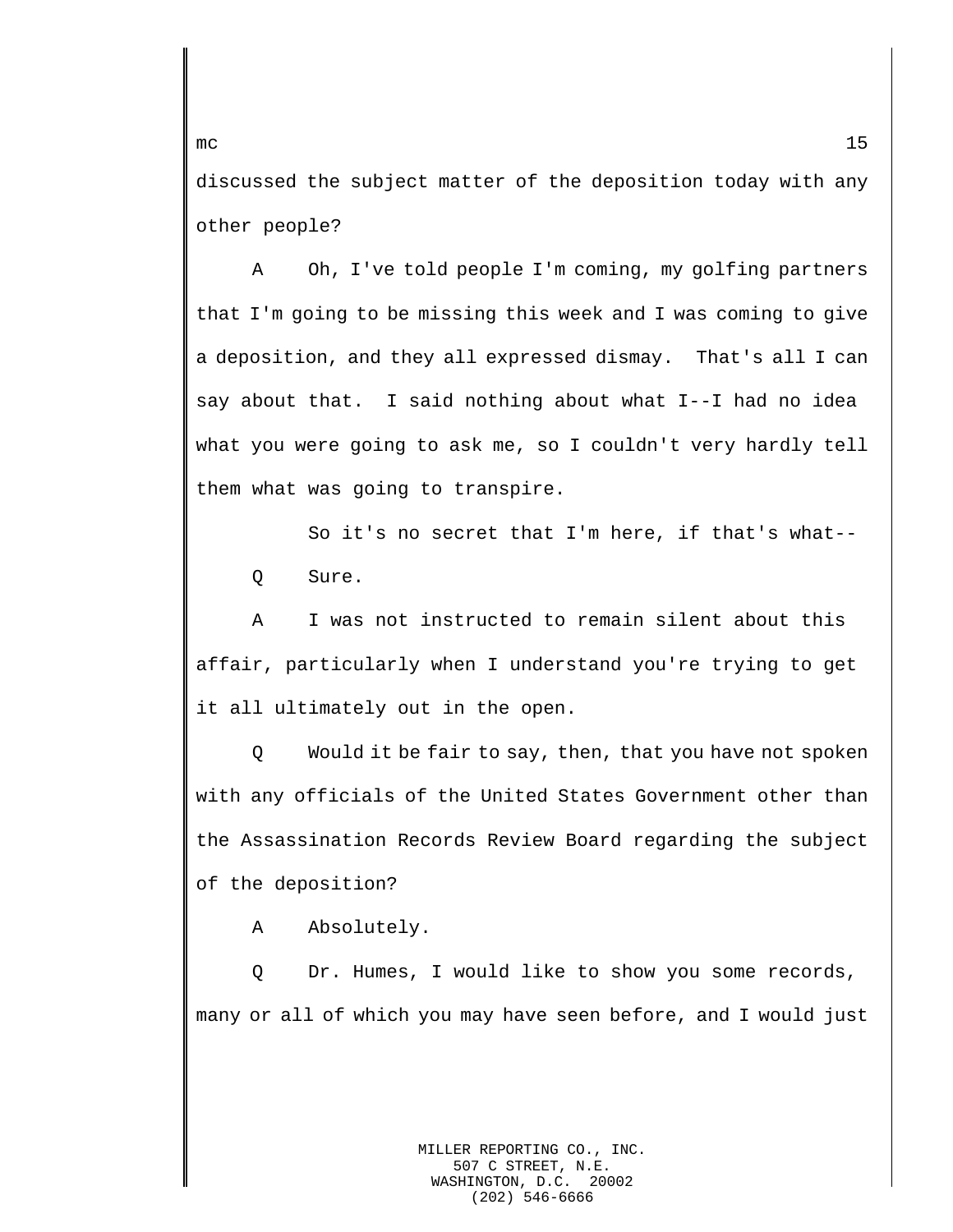like to ask you if you can identify them for the record.

A Okay.

Q Or I will read a description, and you tell me whether that's accurate. The first document is MD 3, which on its face appears to be the autopsy protocol, signed by Drs. Humes, Boswell, and Finck.

A Yes, that's what it is.

Q I'd like to show you the next document, which is identified as Exhibit No. 2, and ask you if you can recognize what that document is.

A Yes, this is my longhand notes from which the previous document was put together. I did this by myself over the weekend after the assassination, and then on Sunday morning, we three met in the office of the commanding officer of the Naval Medical Center, Admiral Galloway, and made certain editorial changes that we mutually agreed were preferable. Somebody had to do the writeup, and since I was the senior person responsible, I did it. And we revised it by mutual consent.

Q The next document is marked Exhibit 1. Would you identify that document?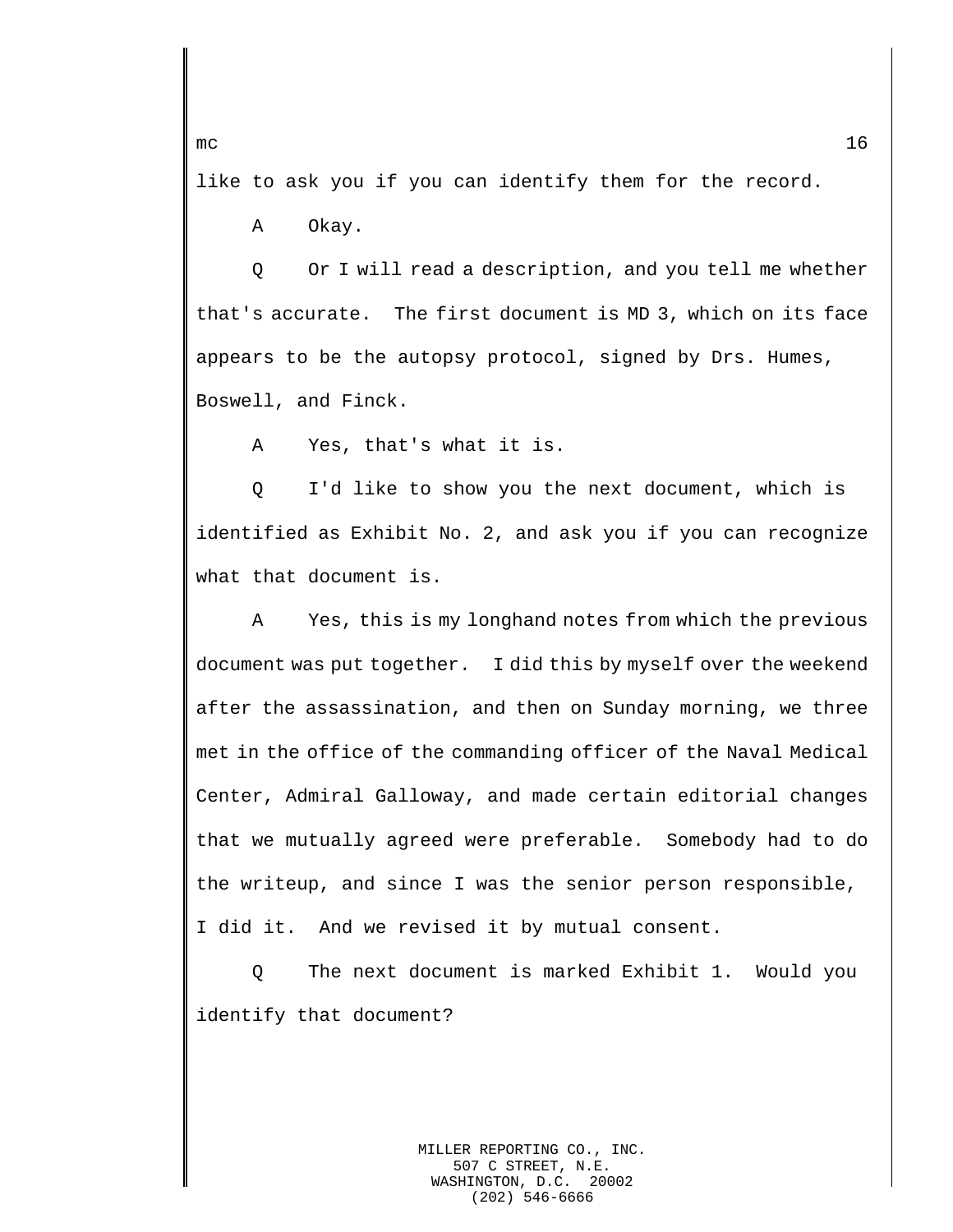A Yes. This is a form which we used in the morgue routinely, more or less, to make certain notations about the findings at the autopsy. There's a place for the weights of certain organs and so forth and sketched diagrams of a human body on which certain notes have been made. These notes were made almost exclusively by Dr. Boswell.

Q Would it be fair to say that Exhibit No. 1 is the autopsy face sheet for President Kennedy?

A This?

Q Yes.

A No. It's not the face sheet. It's just an aide-memoire that we use routinely. It never appears like that in an autopsy report, no.

Q Is there any other name that this document would go by other than face sheet that you're aware of?

A I never heard it called a face sheet, to tell you the truth. I never heard it referred to in that way. I can't tell you, no.

Q And Exhibit No. 1 is two pages long; is that correct?

A This is the second page?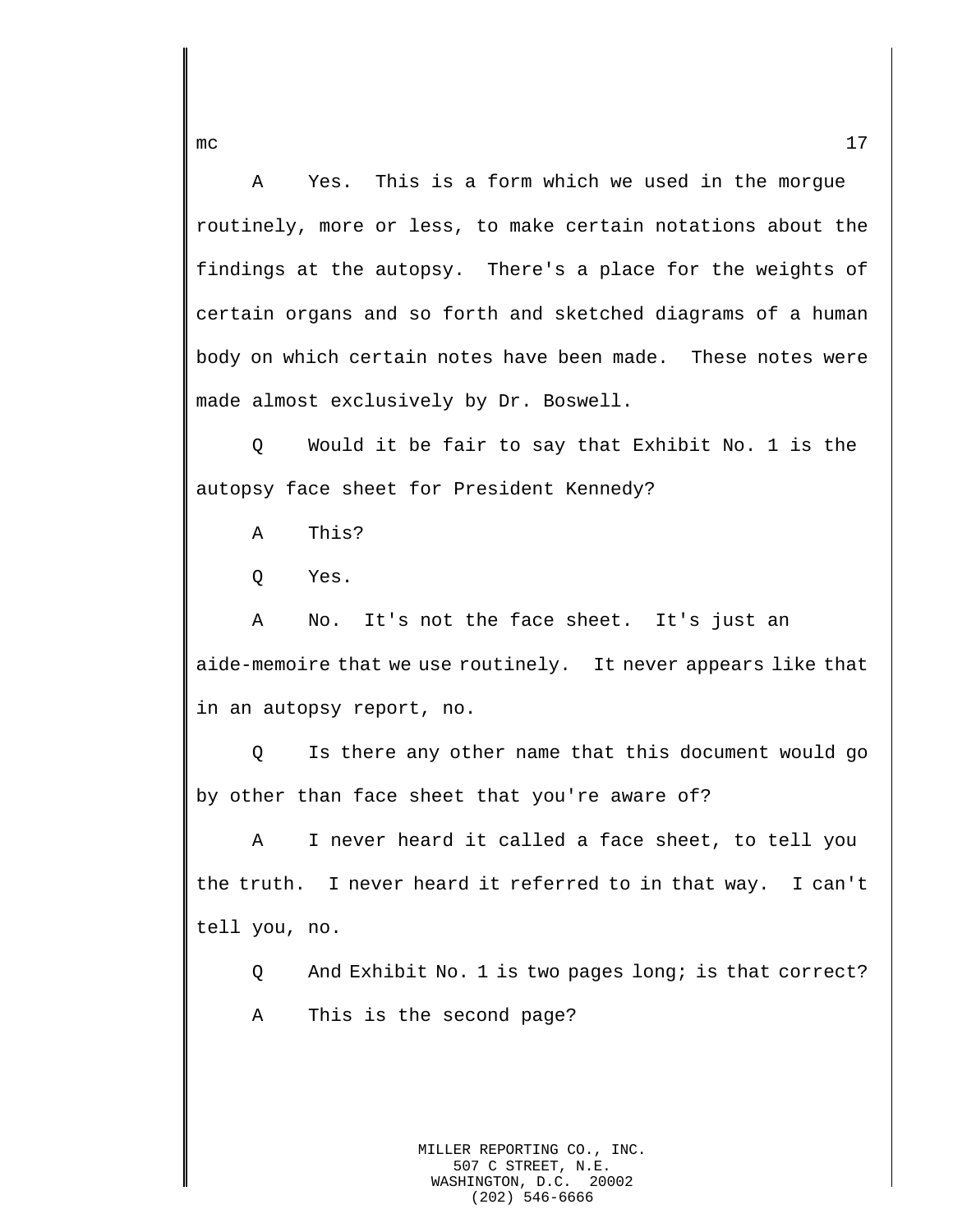mc  $18$ 

Q Yes.

A Yes, well, this--the first page that you showed me was a schematic portrayal of the human body and certain other information--was a routine that we used day to day. The second page is not a pre-prepared form. This is a sketch made by, I presume, Dr. Boswell, because I didn't make it--I presume by Dr. Boswell--showing schematically the head injuries to the President.

Q I'd like to show you Exhibit 4, which appears to be the Supplementary Report of Autopsy, No. A63-272, of President John F. Kennedy. Do you recognize that document?

A Yes.

Q Is that, in fact, a supplementary report--

A That's the supplementary report, right.

Q And that's your signature at the bottom of that page?

A That's correct. I haven't seen it for about 40 years, but outside of that...

Q I'd like to show you Exhibit No. 11, which appears to be your testimony before the Warren Commission on Monday, March 16, 1964. Do you recognize that document as being--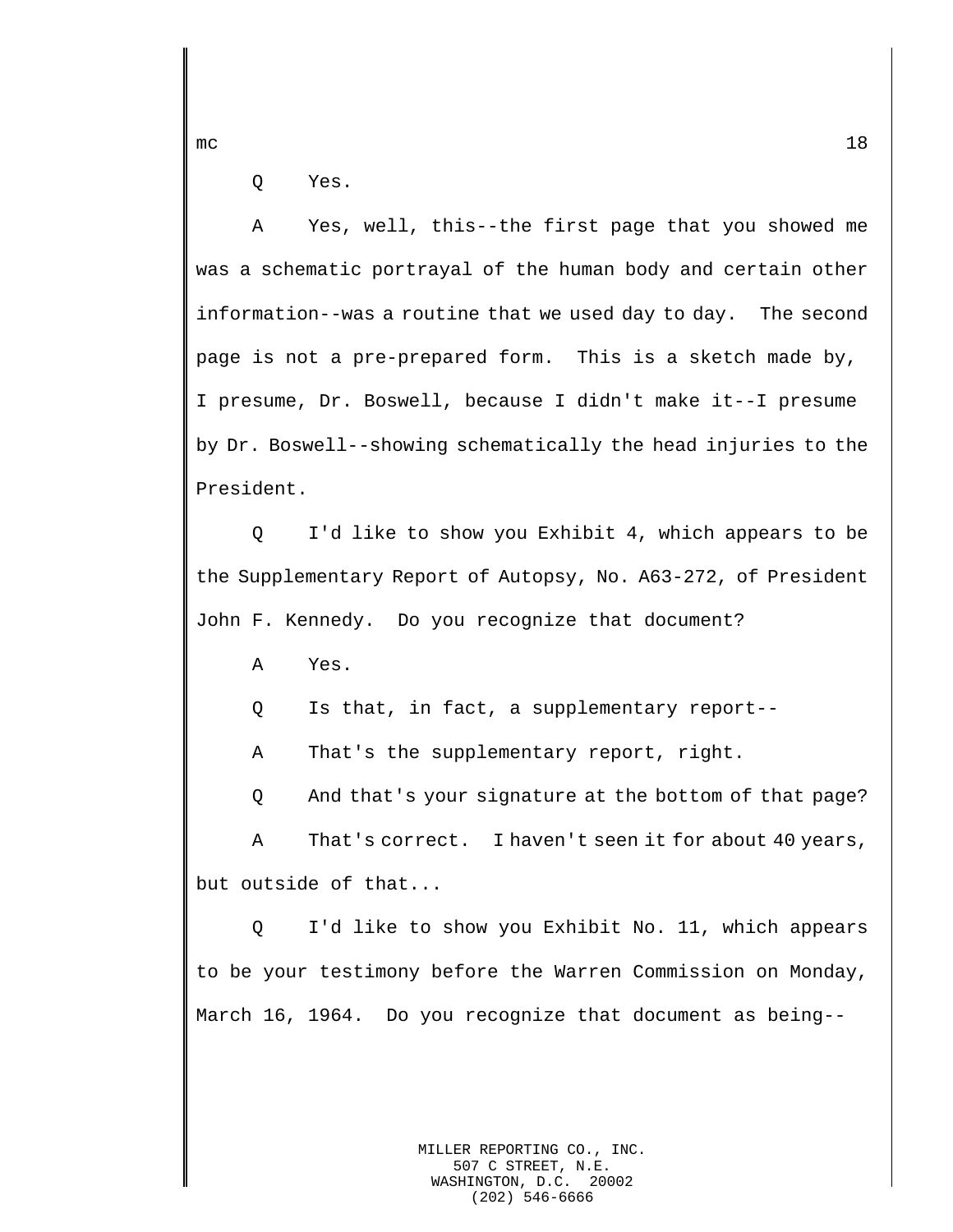A Yes, I do. I don't think I ever saw it before, incidentally, but I recognize what it is, certainly.

Q The next document is MD 20, which appears to be the transcript of the medical panel meeting in which you were interviewed with Dr. Boswell from the House Select Committee on Assassinations on September 16, 1977. Have you seen that document previously?

A No. I have not. I recall that experience with some misgivings as to what people thought they saw or didn't see in photographs and drawings and whatever. It was somewhat confusing. But I never saw the document, no.

Q The next document appears to be the testimony that you provided to the House Select Committee on Assassinations. It is marked Exhibit 21. Have you seen that document previously?

A No. If I have, I totally forget it. But I doubt very seriously I ever saw it.

Q The next document, marked Exhibit 14, appears to be a review of autopsy materials with a handwritten date of 1/26/67. I assume you have seen that document previously.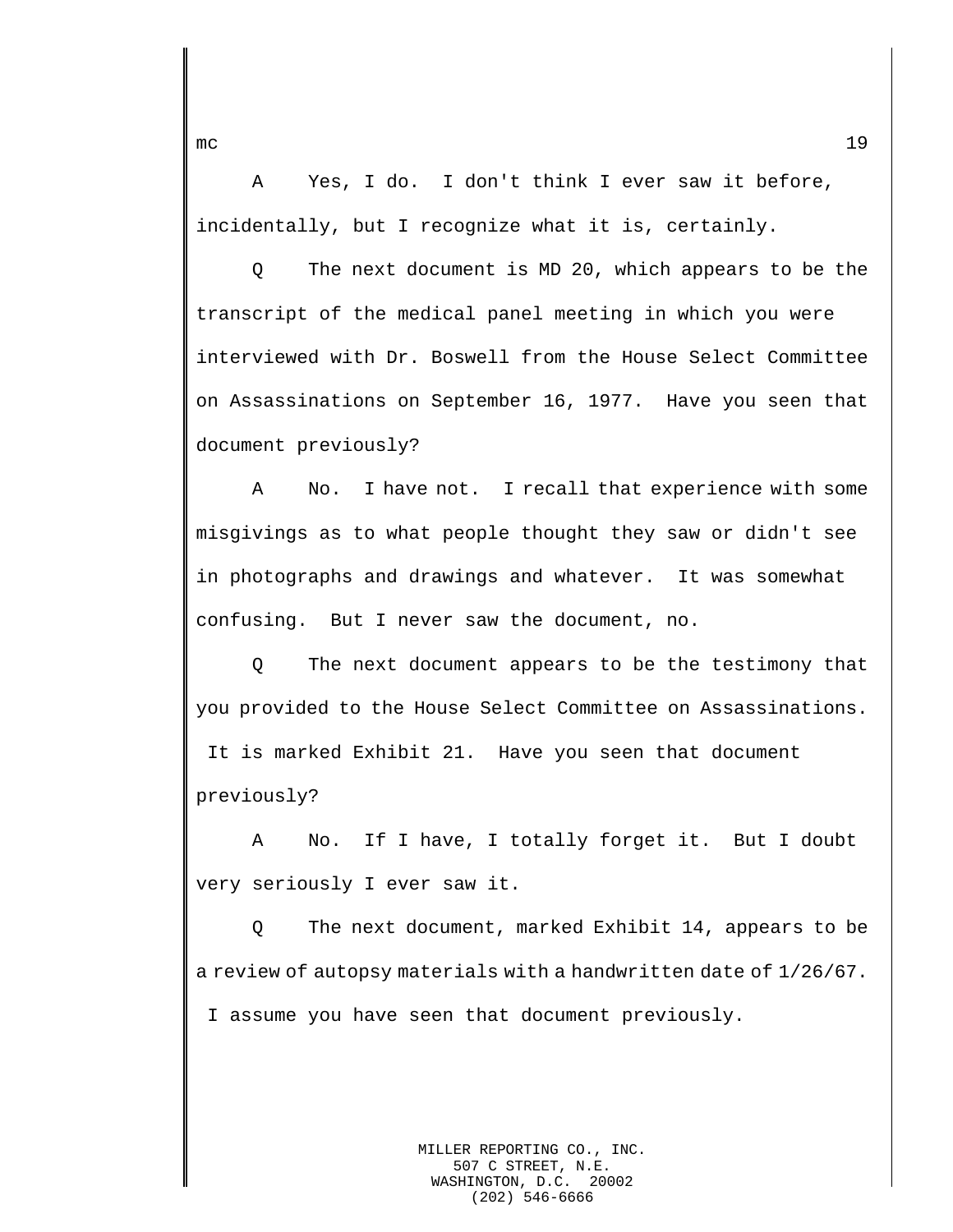A Yes, I have seen this paper. I don't know if I ever saw that last page.

Q The last page is a National Archives reference page. A Yes.

Q You would not have--

A Yes, I've seen that document.

Q And the final document I'd like to show you at this point is an article from the Journal of the American Medical Association on May 27, 1992. I assume that you have seen this.

A That's the same article that I brought along today.

Q Dr. Humes, for the most part, I am not going to ask questions about your background or education, but there is one question that I had that I did want to ask about, and that is, in the document marked Exhibit 22, on page 2795, it reports that you "performed several autopsies on military personnel killed by gunshot wounds."

- A Yes.
- Q Is that statement correct?
- A That's correct.
- Q When did--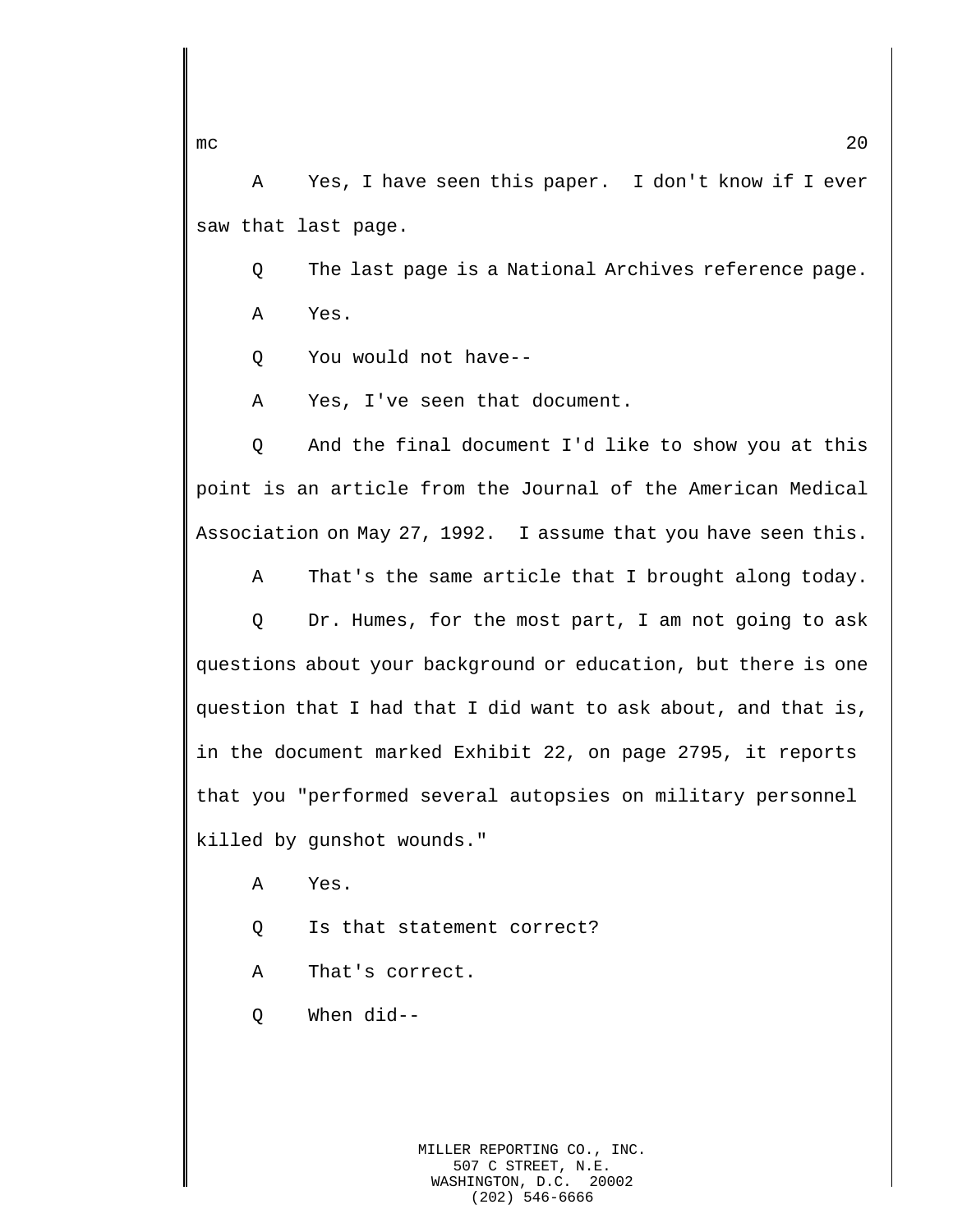mc  $21$ 

A Usually they're accidents or homicides or whatever.

Q When did you conduct the autopsies for gunshot wounds?

A Well, ones that stand out in my mind, two were in Tripler Army Hospital in Hawaii. The truth of it, I can't recall, specifically recall where else. In San Diego, we did 800 autopsies a year. It's really kind of hard for me to specifically recall the details of many of those. I never held myself forth as an expert in gunshot wounds. That's why I called Pierre Finck, who was an expert.

Q Had you had experience with gunshot wounds prior to 1963?

A Yes.

Q And those were, as best you recall now, at Tripler Hospital in Hawaii?

A Yes.

Q And in San Diego?

A Possibly San Diego.

Q Dr. Humes, did you at any time receive any orders instructing you not to talk about the autopsy or restricting what you could say about the autopsy?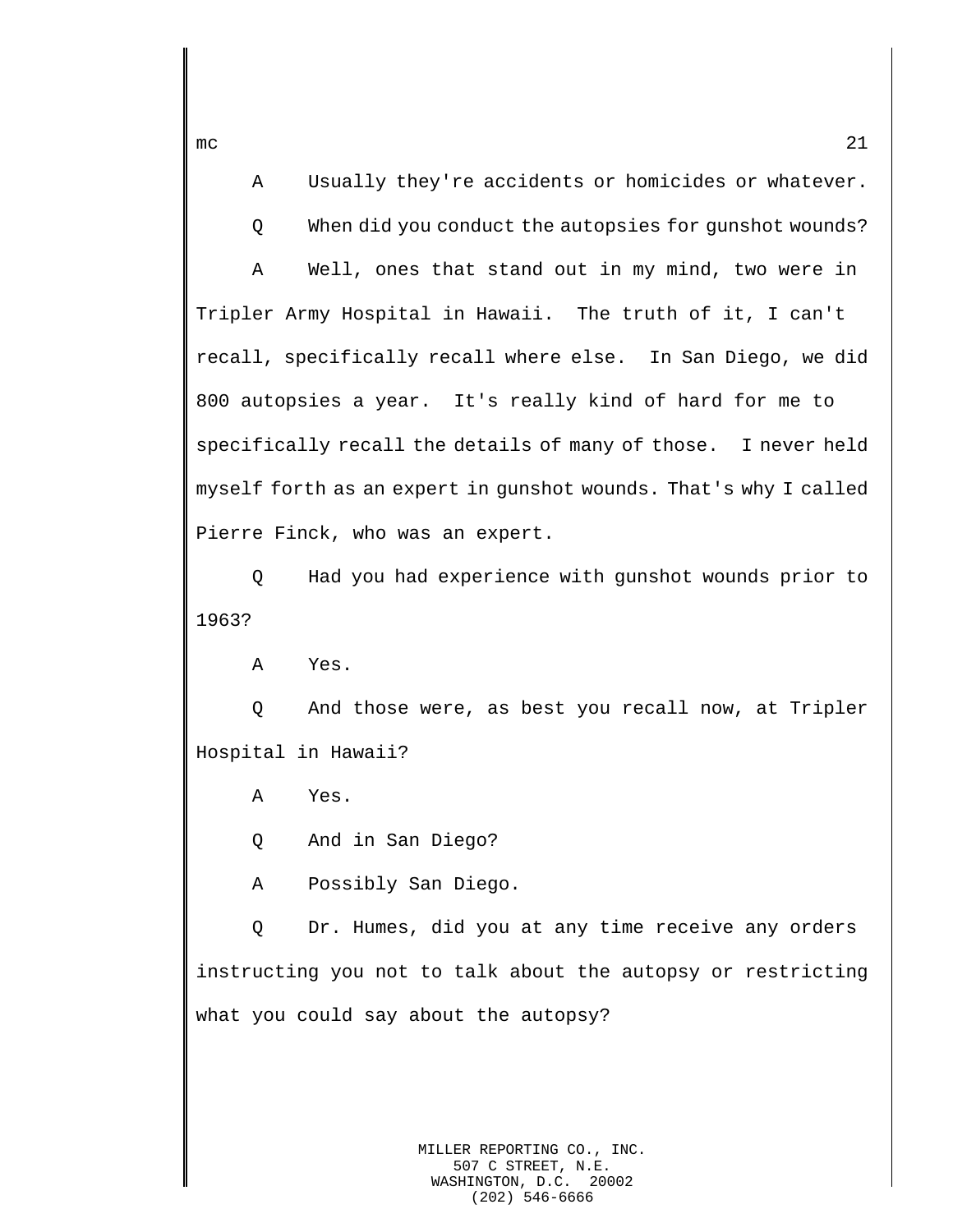A Yes.

Q Could you tell me about the orders that you received? How many were there, I guess to begin with?

A Oh, I don't know. They were all verbal. I never had a written order of any kind in this regard. When I was summoned to the Naval Medical Center--and, truthfully, I didn't know why I was being summoned there on the evening of the President's death--I met with the Surgeon General of the Navy, Admiral Kenny, and the commanding officer of the Naval Medical Center, Admiral Galloway. And Admiral Kenny basically gave me my marching orders, informing me that the President's body was being brought there, that I was to be responsible for determining the cause of his death, that I should keep the number of people that were going to work with me or assist me to the minimum that I might require. He was giving no restriction as to who these people might be other than to--you know, let's not have the whole country in the morgue; keep it to as many people as you think you really need to make a reasonable examination.

And then I guess it was more like a tacit understanding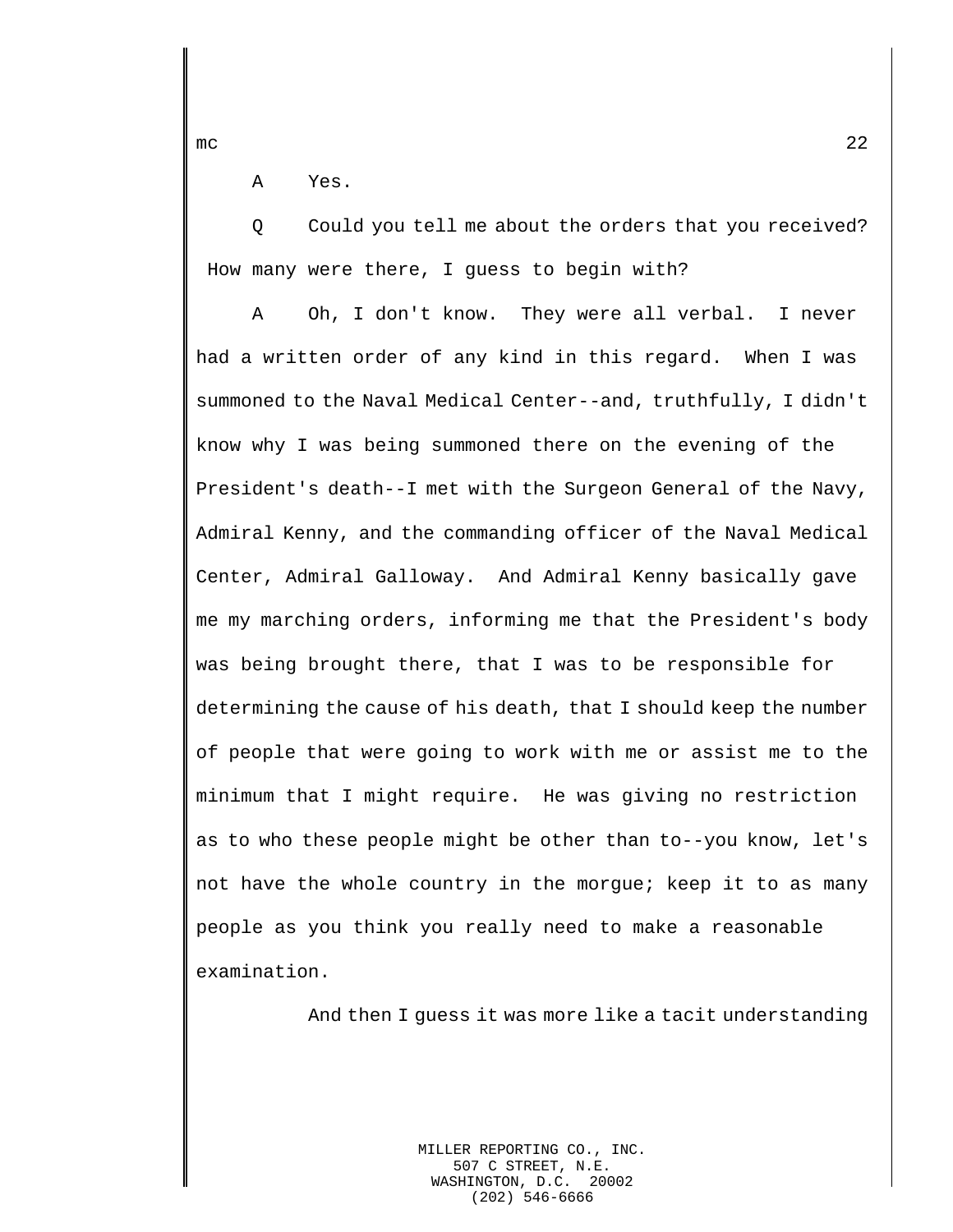that I was not going to have public disclosure of this. I never received any such written order from anybody that I can recall. In fact, I know I didn't. It didn't seem to me to be an appropriate thing to discuss in the public anyway, period.

Q Did any officer instruct you orally not to say anything about the autopsy?

A I really can't recall such, no. Just common sense, I think, pertained more than anything else.

Q If Dr. Finck were on the record as saying that he received instructions from the Surgeon General not to say anything about the autopsy, would you have any reason to question the accuracy of such an observation?

A Well, certainly the Navy Surgeon General never told him that, unless it happened after the autopsy, you know, sometime. I have no knowledge of that. Pierre was working in a totally different institution from me, and I can't say whether--was he talking about the Army Surgeon General or the Navy Surgeon General?

Q Navy Surgeon General.

A I doubt that very seriously. I don't think he even

mc  $\sim$  23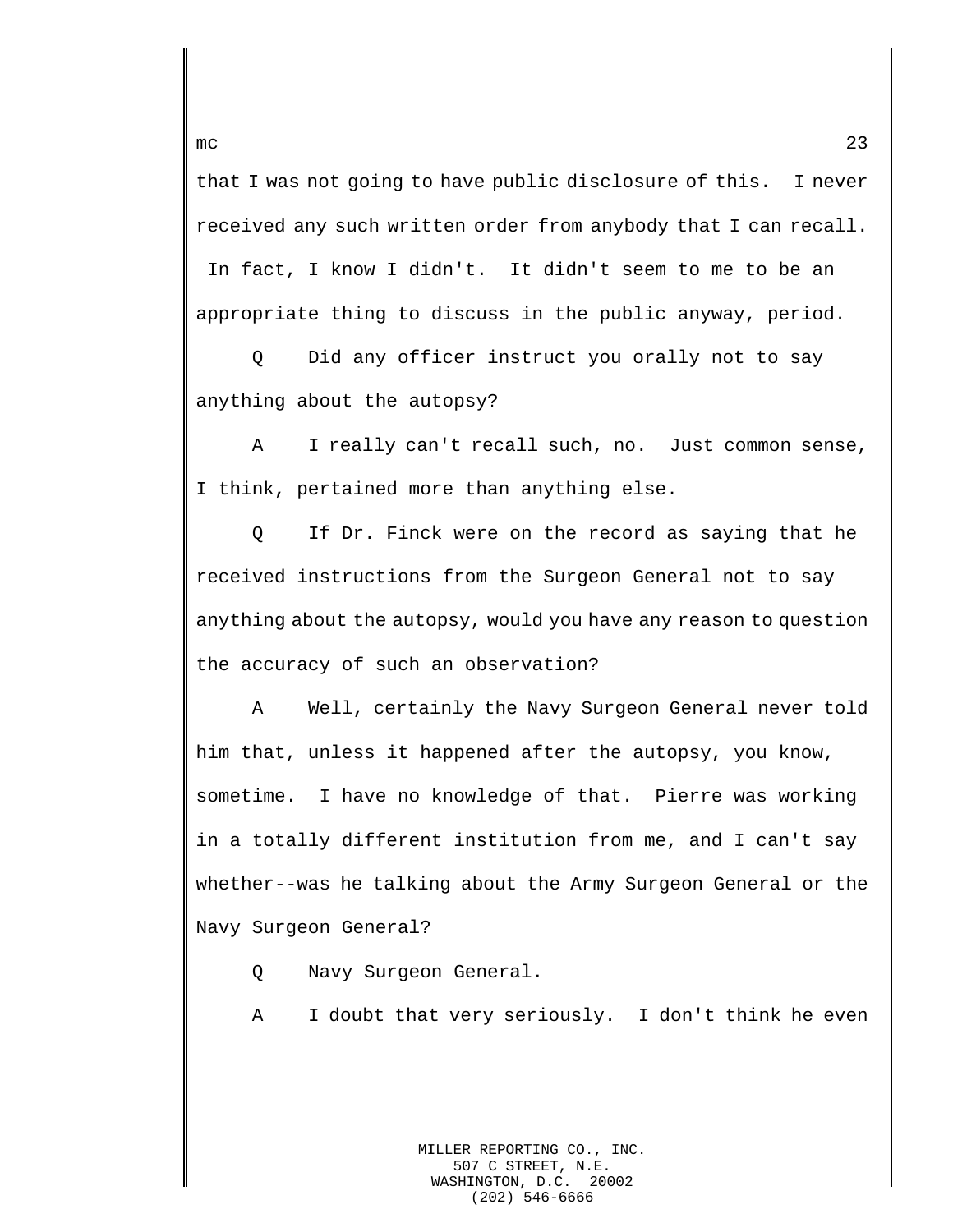met the Navy Surgeon General that night. I don't know. I mean, I can't account for all of Pierre's movements or people he talked to. I have no way of knowing that.

Q Do you know of any orders having been issued to anyone who participated in the autopsy regarding discussion of the autopsy?

A Not really.

Q When you say not really, does that mean not at all, or could there have been some instance that you're thinking of?

A Yes, there could be, and I'd hate to talk about people who are deceased, you know. Admiral Burkley had certain personal concerns about just one aspect of the autopsy, and I understood his concerns, and I abided by them. They had nothing to do with the assassination of the President. Zero.

Q Was the concern about the President's adrenals?

A Yes.

Q Other than with respect to the President's adrenals, was there any other concern that you heard expressed by Admiral Burkley at any time regarding the autopsy?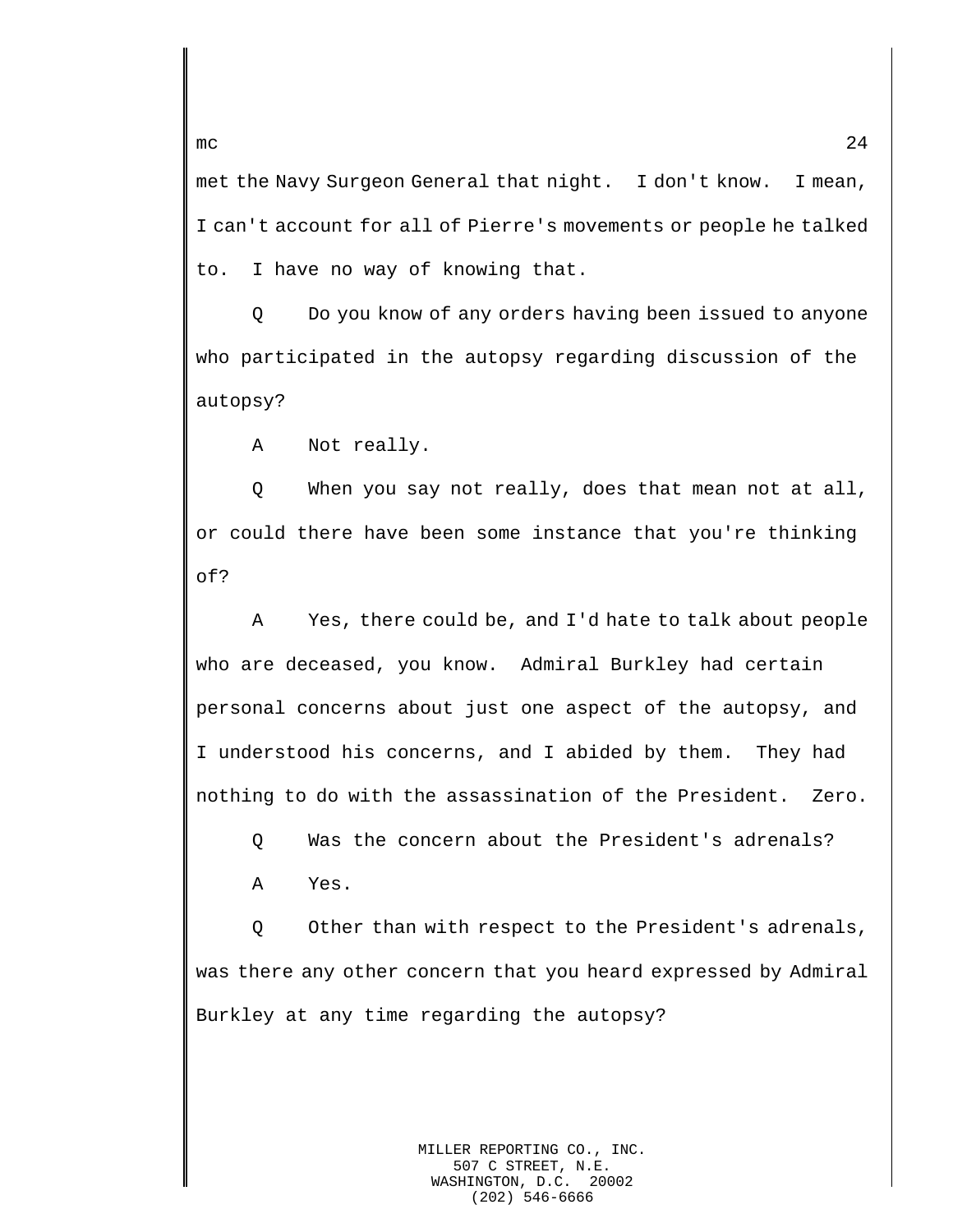A Absolutely not.

Q Did you ever tell any person that you would not speak about the autopsy? For example, did you promise--

A That's a rather broad question. I don't--I can't recall any such.

Q For example, did you tell Admiral Burkley, even if he didn't give an order directly or indirectly--

A No, no. We had no discussion about it at all. He had more things to worry about than that.

Q Is there any promise, agreement, or understanding that would affect your ability to talk freely and fully about the autopsy today?

A In this milieu, no. The one disturbing thing that I would not like to see widely publicized any more today than I would in 1963 were the photographs that we made, which were very, very repulsive. It caused me problems because we didn't have the photographs at the Warren Commission. We didn't have the X-rays, even. And that did cause us problems. But I agreed with the reason for not doing it, because as you already know, I'm sure, some of those photographs somehow or other have gotten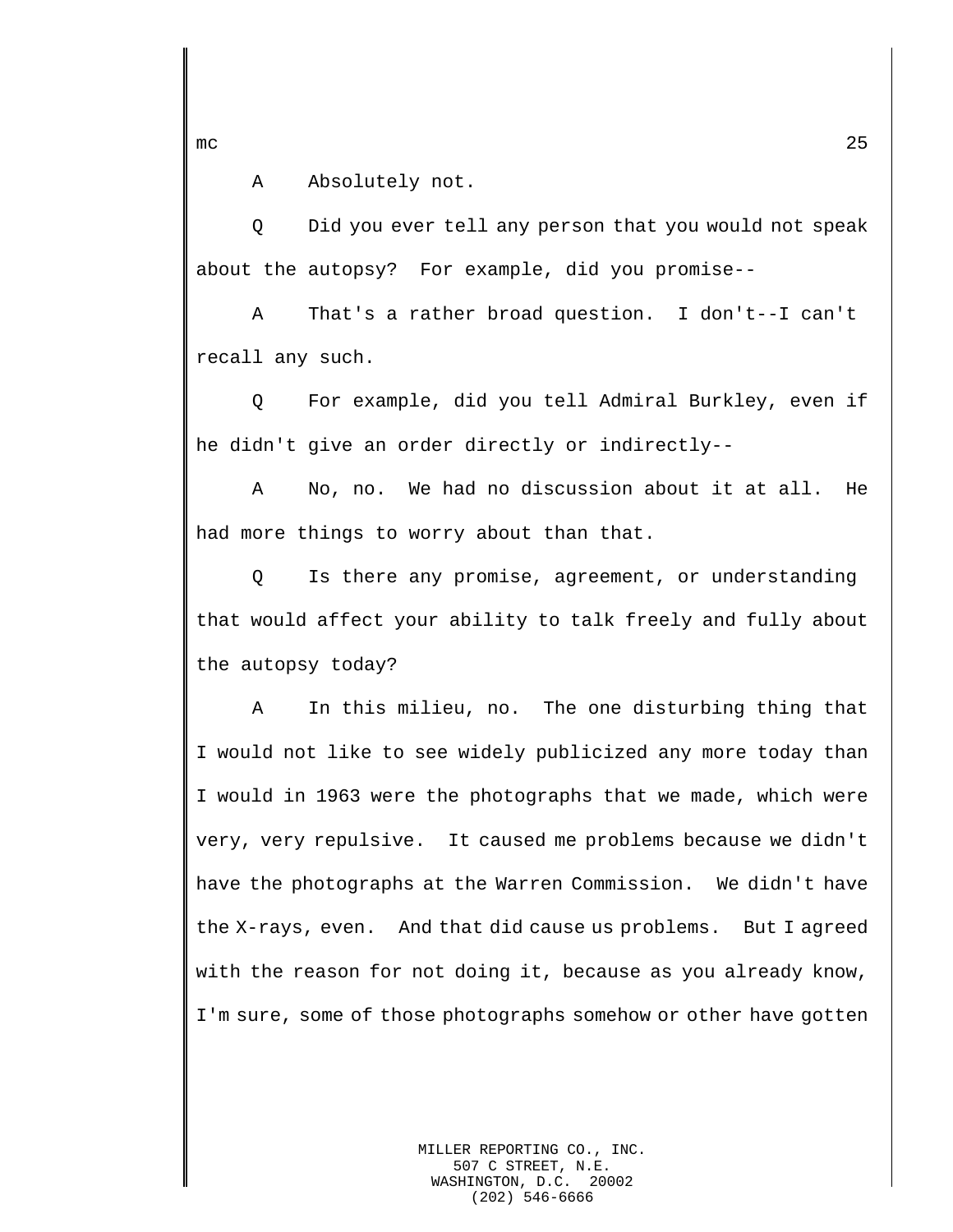into the hands of people that I don't think should have ever had them in the first place.

That's my only reservation about any aspect of it.

Q Were you ever told, directly or indirectly, that the Kennedy family did not want people to speak about the autopsy?

A No, other than the photographs. I was told that the members of the Kennedy family objected to the photographs being made. I had no--personally, I had no personal contact with any member of the Kennedy family, either that night or before or since.

Q In your testimony to the House Select Committee on Assassinations--and I can show you a document, if you wish--you were quoted as having said, "I have strong personal reasons and certain other obligations that suggest to me that it might not be preferable." And that was referring to the adrenal glands.

When you said "certain other obligations," could you explain to me what you meant by that?

A My conversation with Admiral Burkley, strictly. And the nature of that conversation I don't think I should discuss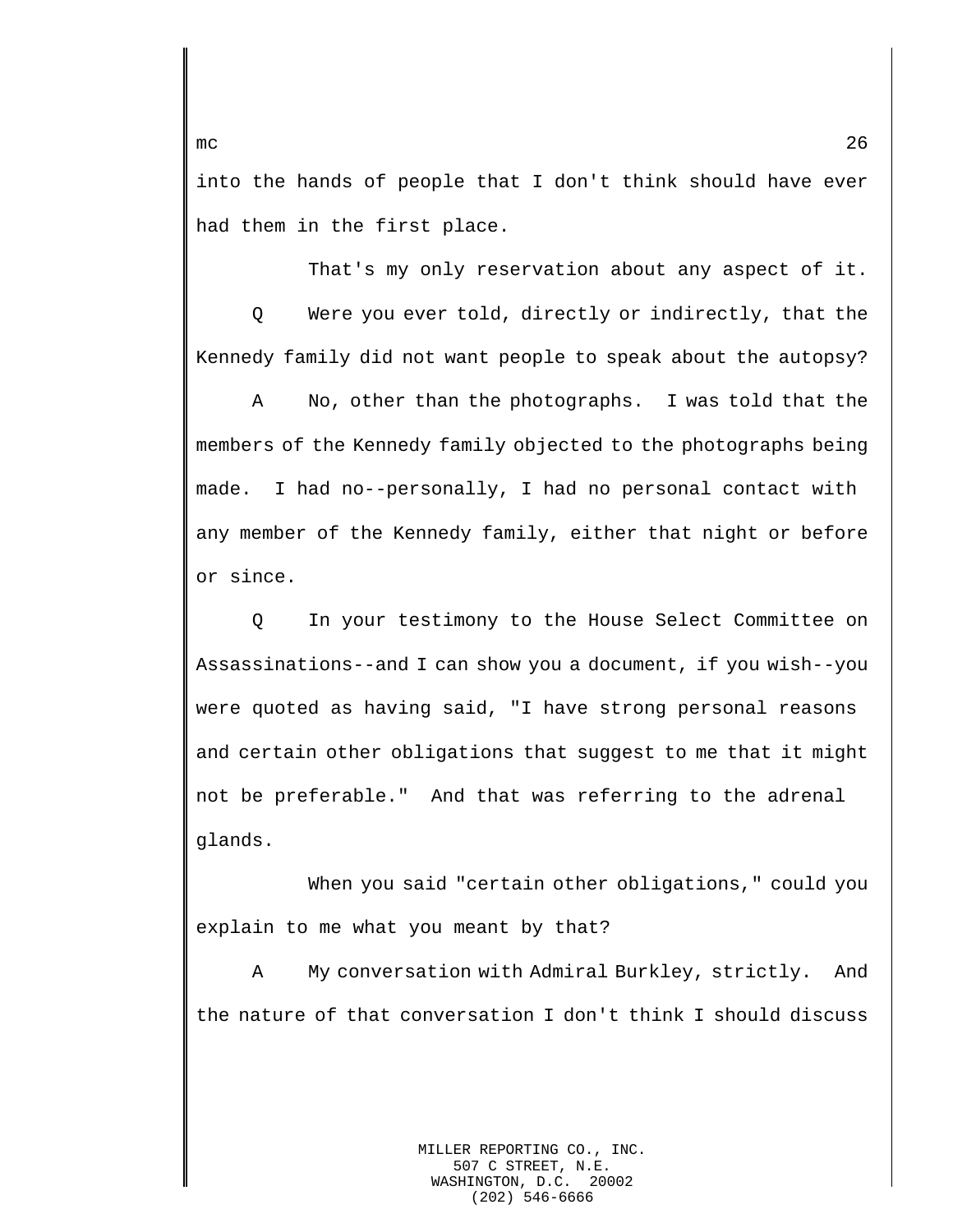with you people.

Q Just so it's clear here, that discussion pertains solely to the question of the adrenal glands?

A Precisely.

Q As you no doubt know, there have been allegations made about who was in control of the autopsy. I'd like to ask some questions about that. As best I understand, you're quite firm on the record that you were the person in charge of the autopsy; is that correct?

A Regrettably, yes. There's no doubt about it, as a matter of fact, unfortunately.

Q One of the problems that exists in the record is statements from other people who were participating in the autopsy who said that others were in charge or others were giving orders. So I'd like to find out what your response would be to the quotations that I'm going to show you--

A Go right ahead.

Q The first one I'd like to make reference to is in Exhibit 26, and I can show you this, if you wish. This is in the report from the House Select Committee on Assassinations,

mc  $27$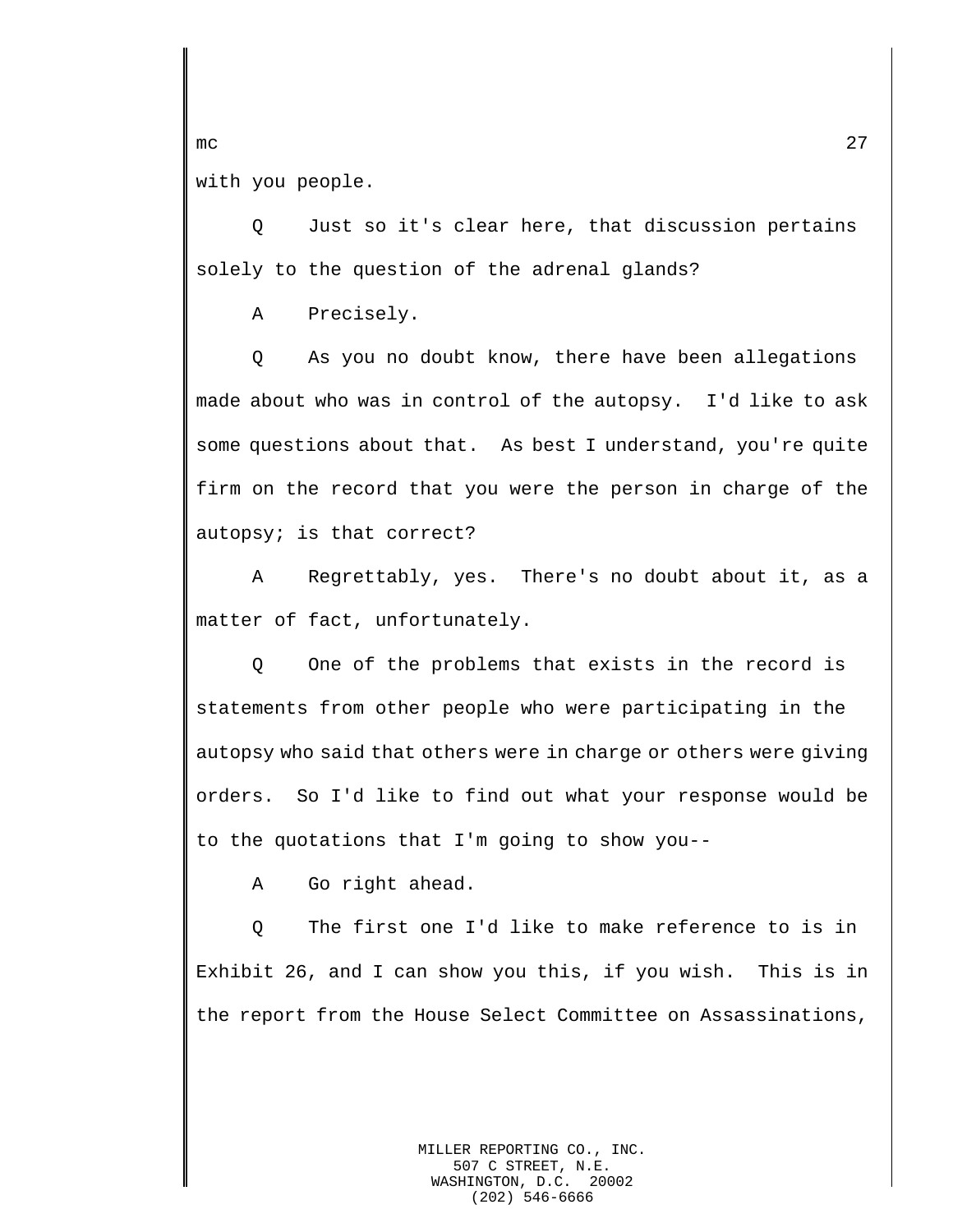dated August 17, 1977, by Andy Purdy, where he conducted an interview with Dr. Boswell. And I'm now going to quote from Mr. Purdy's words: "He"--and that's referring to Dr. Boswell--"indicated that Dr. Burkley was basically supervising everything that went on in the autopsy room and that the commanding officer was also responding to Burkley's wishes." That's on page 2 of--

A Well, I think that's a misinterpretation by J of what was going on. You see, Mrs. Kennedy and the Attorney General were upstairs in the hospital. She had stated she wasn't going to leave there until she could accompany the President's body to the White House. And Admiral Burkley was anxious that that period be shortened to as much--you know, as much as possible. And he did from time to time suggest--but as far as telling me what to do or how to do it, absolutely, irrevocably no. He's not a pathologist, to start with. He wouldn't presume to do such a thing. You'll have to talk to J about this.

George Burkley, his main concern was let's get it over with as fast as we could, and we had big problems, and we couldn't get it over with as fast as he would have liked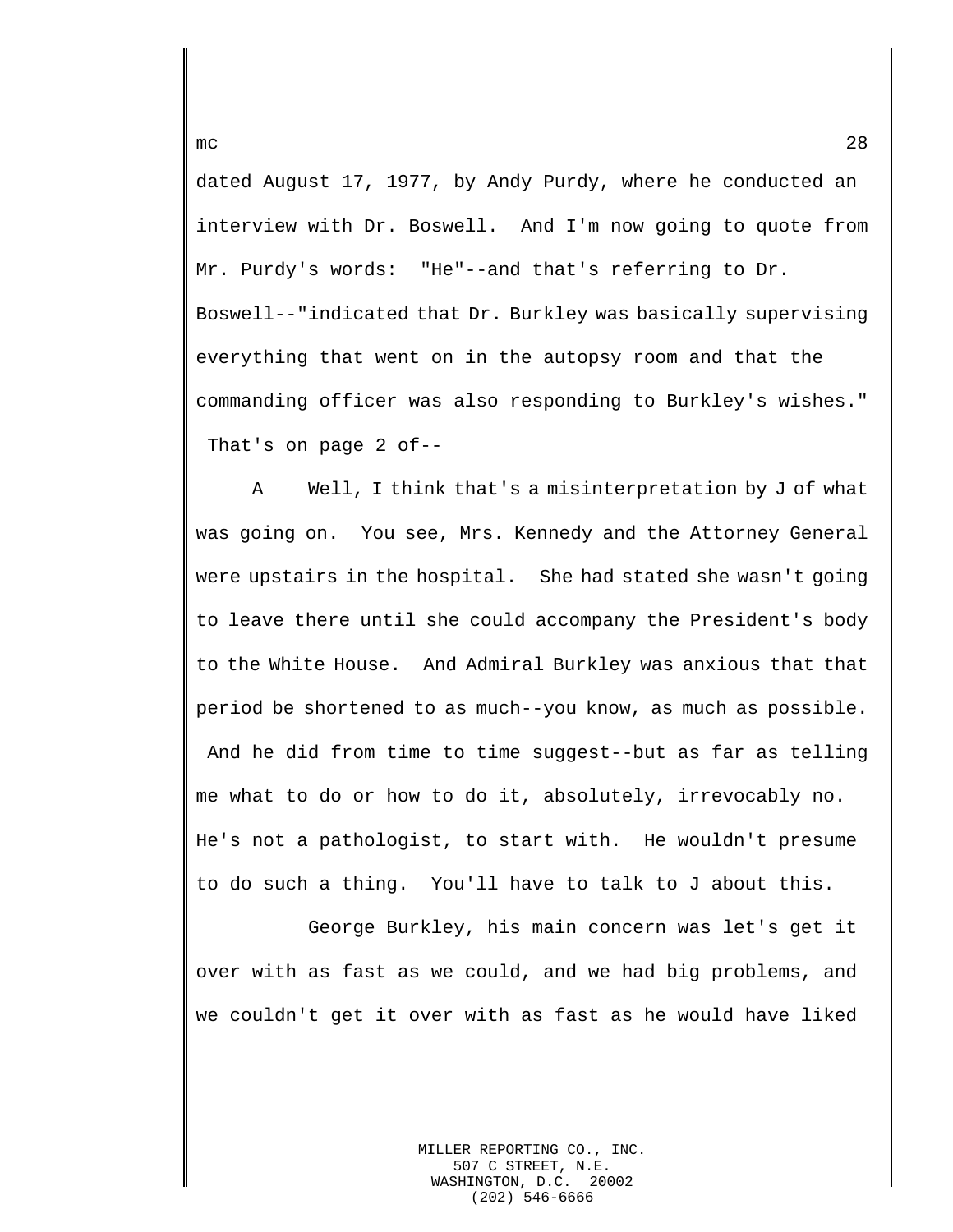it to have been completed. That's my reaction to that.

Q Let me show you a second document, Exhibit No. 19.

A Part of the reason why we avoided talking about this thing, because every time you say something, somebody misinterprets what you say.

Q Document 19 is a memo written by Andy Purdy, who was on the House Select Committee staff, and I'd like to show you from page 13 of the document where it's referring to statements made by Mr. Stringer. First, do you know who Mr. Stringer--

A Yes, John Stringer was the chief of our Medical Photography Department, a very excellent performer. He had won several awards for various photographs in competitions and so forth, and he was responsible, under my direction, for taking the pictures.

Q Could you look at the second full paragraph of that page 13? And I'll ask you one specific question from it.

A Go ahead.

Q The last sentence of that paragraph says, "He"--this is referring to Mr. Stringer--"believed the President's physician (Admiral Burkley) was at the center of these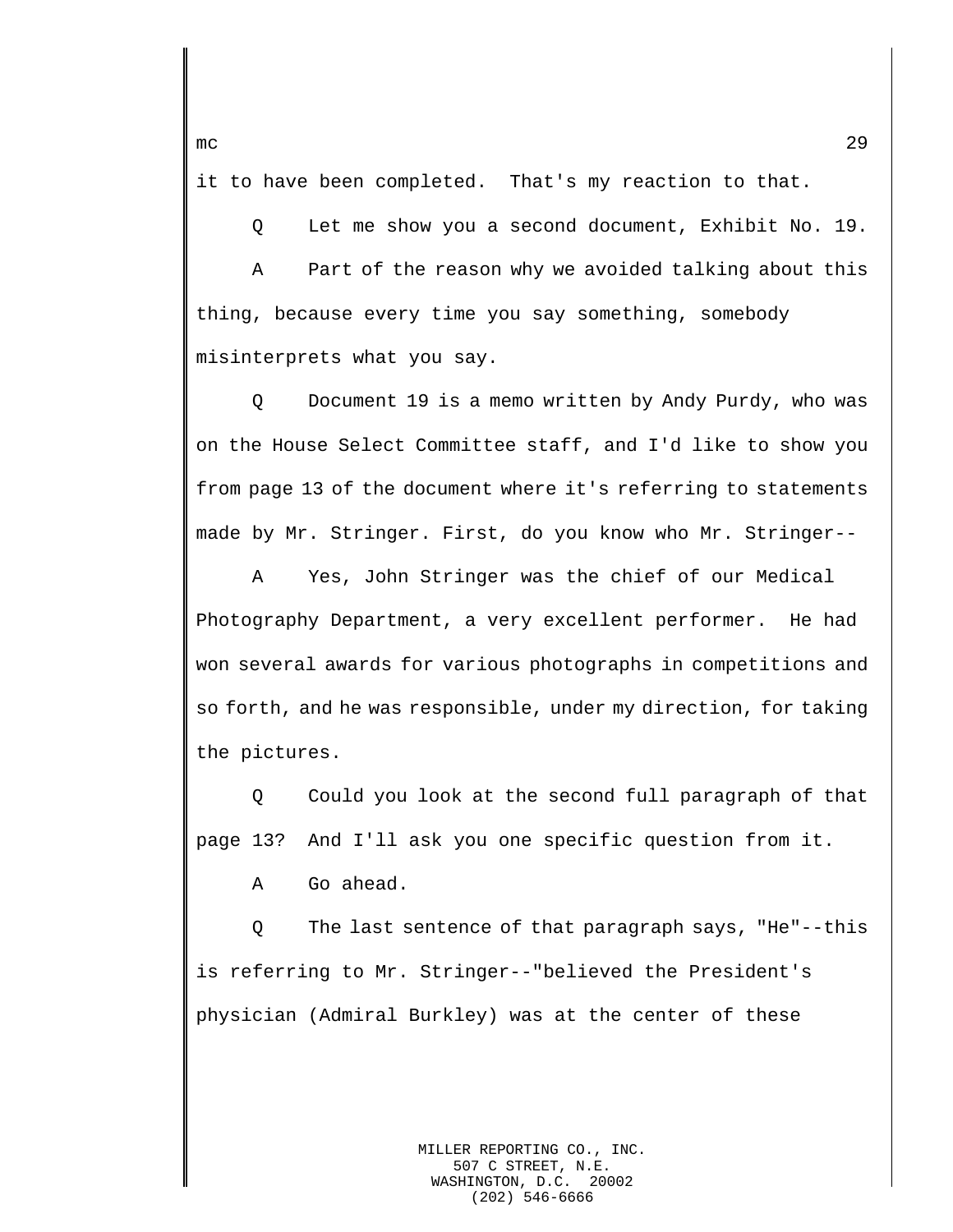discussions," the discussions relating to not doing the complete autopsy.

A That's a misinterpretation, too. I don't know where he got that idea.

Q Were there discussions with Admiral Burkley about doing something less than a complete autopsy?

A With regard to the adrenal glands, yes.

Q With respect to anything else?

A Absolutely not.

Q For example, with respect to the neck, did Admiral Burkley say anything about--

A No.

Q --the full autopsy?

A No. Admiral Burkley's role has really been greatly accentuated here, as far as I can see. I'd like to blame him for everything if anything's wrong, but I can't.

Part of my problem is I've never seen most of these documents. It's hard for me to discuss too much about them when I've never seen them.

Q I'd like to show you a document marked Exhibit 67,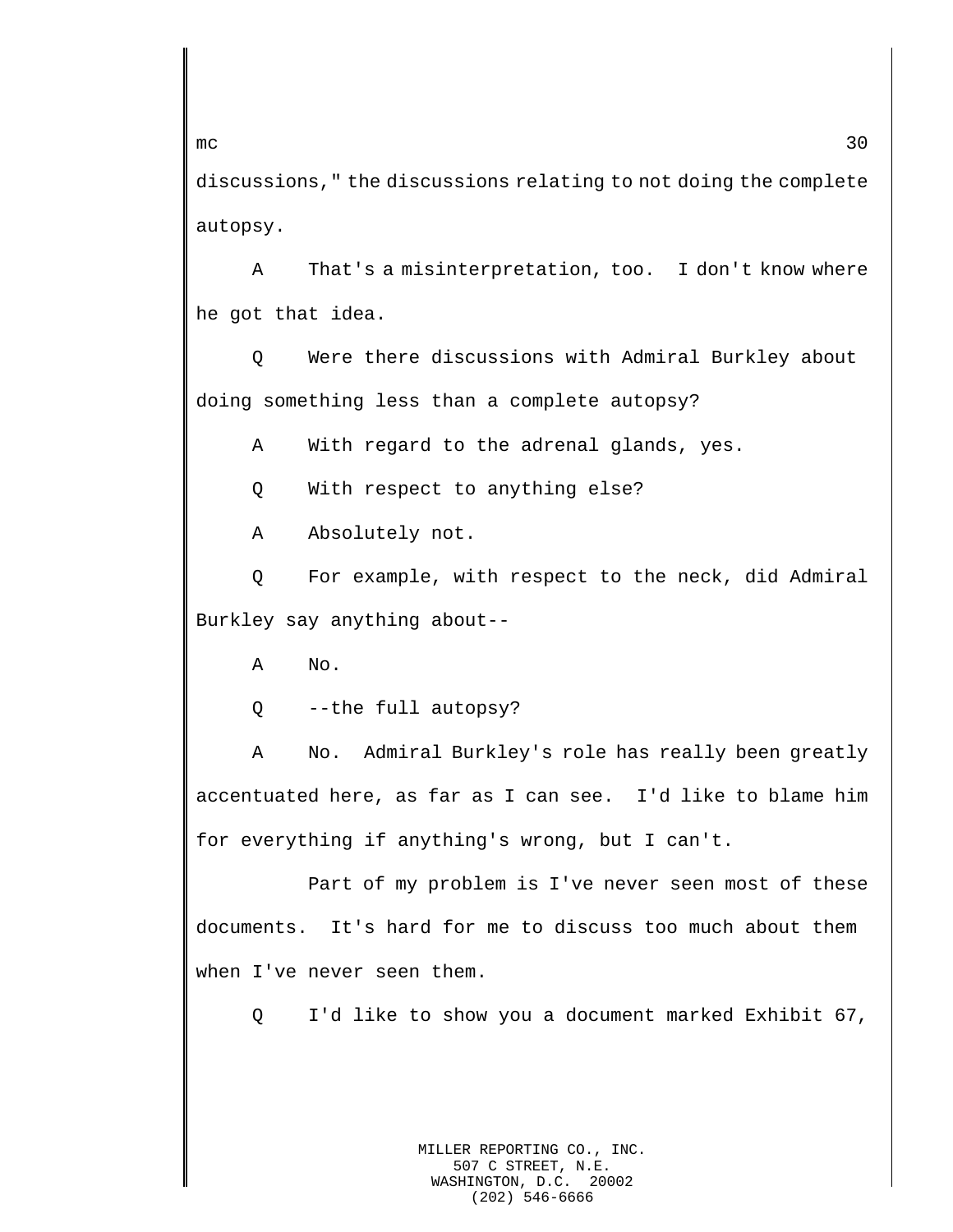and I caution you about the staple. Don't puncture your finger. Document 67 is an oral interview with Admiral George Burkley conducted on October 17, 1967.

A Yes.

Q And I'd like to draw your attention to the bottom of page 16 and the top of page 17, if you could read that to yourself. You can read any other portion you wish, but that's where I will be asking you the question.

I'll just state for the record this is an oral history from the John F. Kennedy Library of George G. Burkley conducted by William McHugh.

A Well, his memory is a little foggy here. I ordered every X-ray that was taken. He didn't have a thing to do with the ordering of X-rays. I X-rayed the President's body from head to toe for the simple reason that missiles do very funny things occasionally in the human body. And George Burkley had absolutely nothing to do with it, period.

Q Would you say that--

A He says he supervised the autopsy. He was in the room. As far as supervising the autopsy, he didn't. Nobody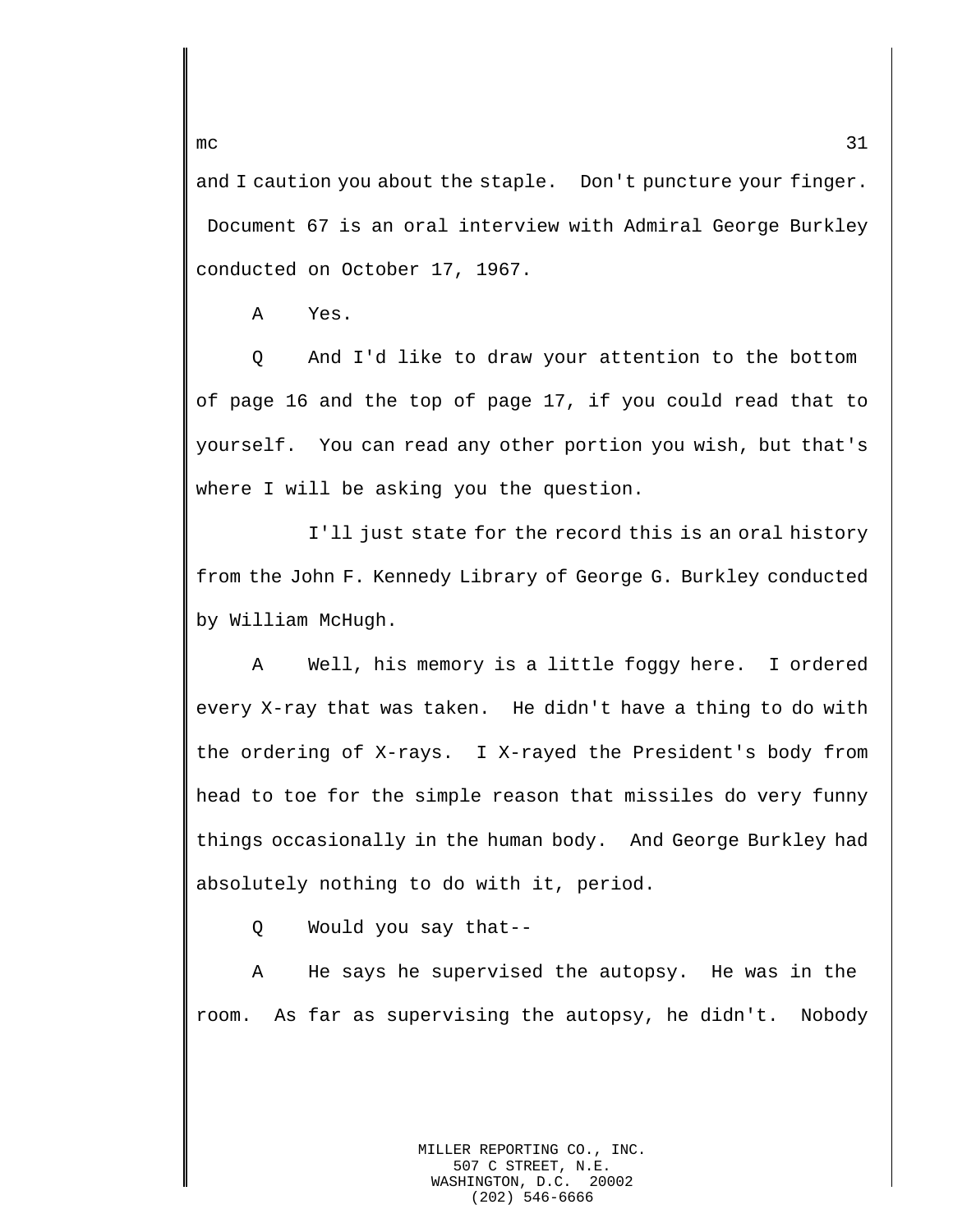supervised. I'm, unfortunately, responsible for it. Maybe he thought he was supervising it. If that made him feel better, that's okay with me, too. But I could not have put up with that. You know, just--it was not in my nature to be that retiring. I'm afraid I haven't changed a great deal.

I never saw this document before, of course.

Q Did you ever receive any orders or instructions about limiting the scope of the examination of the brain?

A Never.

Q Did you receive any instructions or orders regarding limitations on dissection of the organs of the neck?

A No.

Q During the course of the autopsy--

A Let me interrupt there. May I?

Q Sure.

A My problem is, very simply stated, we had an entrance wound high in the posterior back above the scapula. We didn't know where the exit wound was at that point. I'd be the first one to admit it. We knew in general in the past that we should have been more prescient than we were, I must confess, because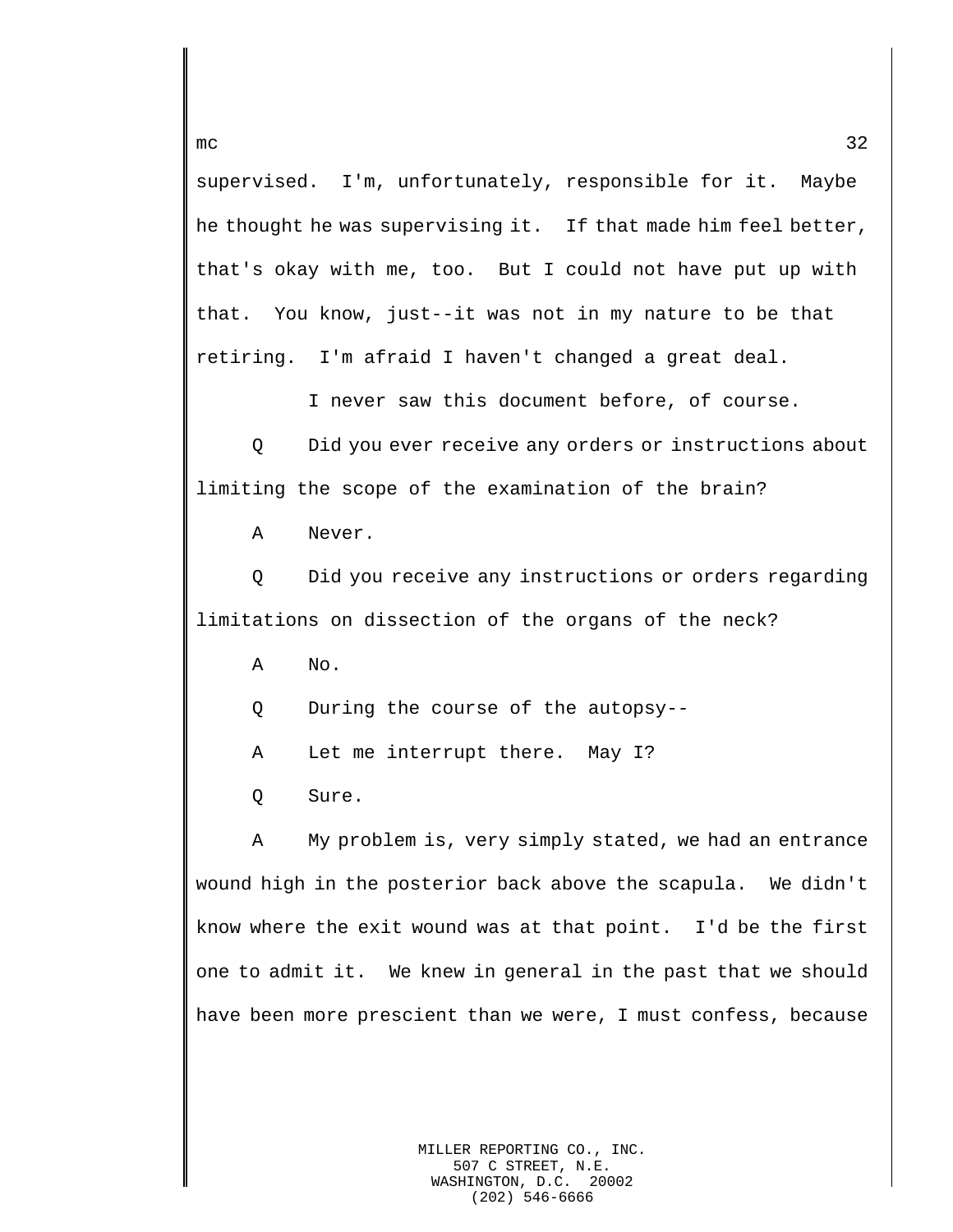when we removed the breast plate and examined the thoracic cavity, we saw a contusion on the upper lobe of the lung. There was no defect in the pleura anyplace. So it's obvious that the missile had gone over that top of the lung.

Of course, the more I thought about it, the more I realized it had to go out from the neck. It was the only place it could go, after it was not found anywhere in the X-rays. So early the next morning, I called Parkland Hospital and talked with Malcolm Perry, I guess it was. And he said, Oh, yeah, there was a wound right in the middle of the neck by the tie, and we used that for the tracheotomy. Well, they obliterated, literally obliterated--when we went back to the photographs, we thought we might have seen some indication of the edge of that wound in the gaping skin where the--but it wouldn't make a great deal of sense to go slashing open the neck. What would we learn? Nothing, you know. So I didn't--I don't know if anybody said don't do this or don't do that. I wouldn't have done it no matter what anybody said. That was not important. I mean, that's--

Q Do you know what the standard autopsy protocol is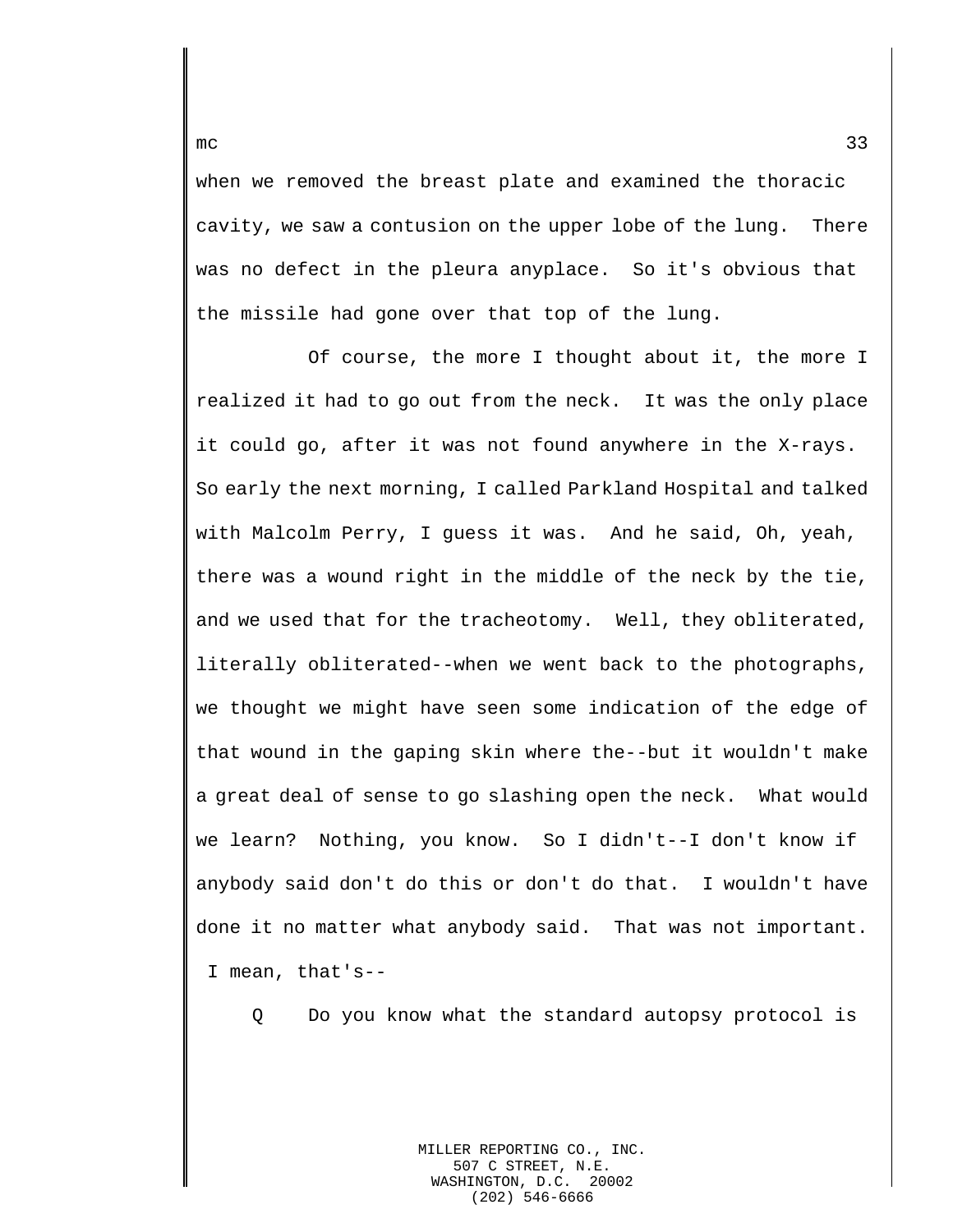for gunshot wounds and autopsy of the neck?

A Well, no. I haven't seen that in--what you say, standard, I mean, many times if you have a track of a missile, it's helpful to take a long probe and put it in the position. It can tell you a lot of things. If you know where the point of entrance and the point of exit are, it's duck soup. But for me to start probing around in this man's neck, all I would make was false passages. There wouldn't be any track that I could put a probe through or anything of that nature. It just doesn't work that way.

Q Was any probe used at all to track the path--

A I don't recall that there was. There might have been some abortive efforts superficially in the back of the neck, but no.

And if there's a standard protocol, I don't know where you'd find it, to tell you the truth.

Q Dr. Humes, did you request at any time during the autopsy to see the clothing which President Kennedy had been wearing at the time of the assassination?

A No, I didn't. I should have, probably, but didn't.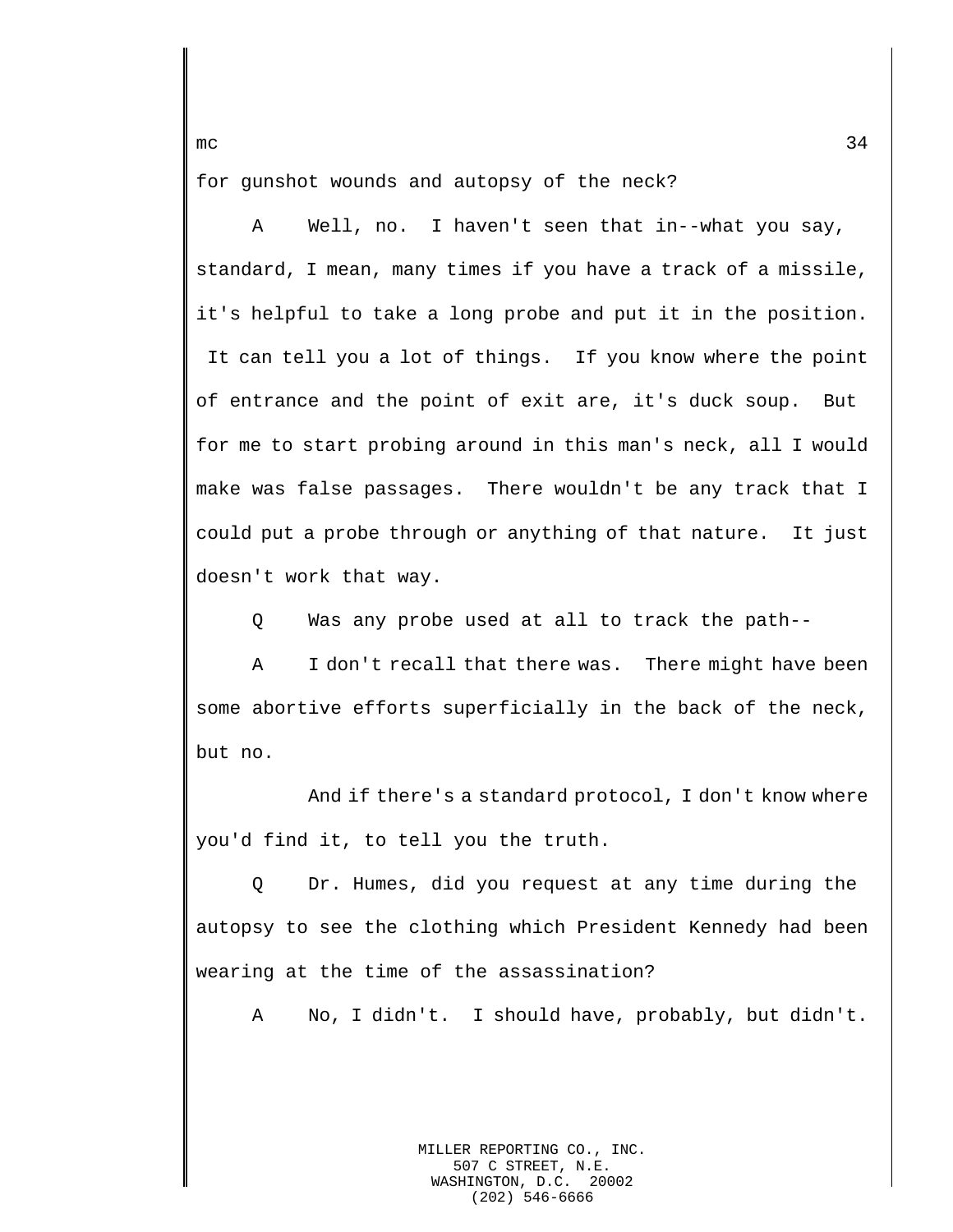Q Do you know where the clothing was during the-- A No, I don't. I did see the clothing ultimately in

the Archives, but I didn't know where it was.

Q Other than from Dr. Burkley, did you receive or understand any requests for the autopsy to be expedited?

A No.

Q So Burkley was the only source of--

A Right.

Q Other than for the adrenals and for the autopsy photographs, was it ever conveyed to you any requests or preferences of the Kennedy family for anything to do with the autopsy?

A No, not at all--well, with one exception: with the brain. And I don't have the date, and I don't--if I had a receipt, which I wish I had, I don't have now. Sometime in the next several days--and I can't tell you when it was--George Burkley came to see me and said that Robert Kennedy wished to inter the President's brain with the body. And that was the desire of the family, and Robert Kennedy was the spokesperson. So he asked me would I give him the brain, which I promptly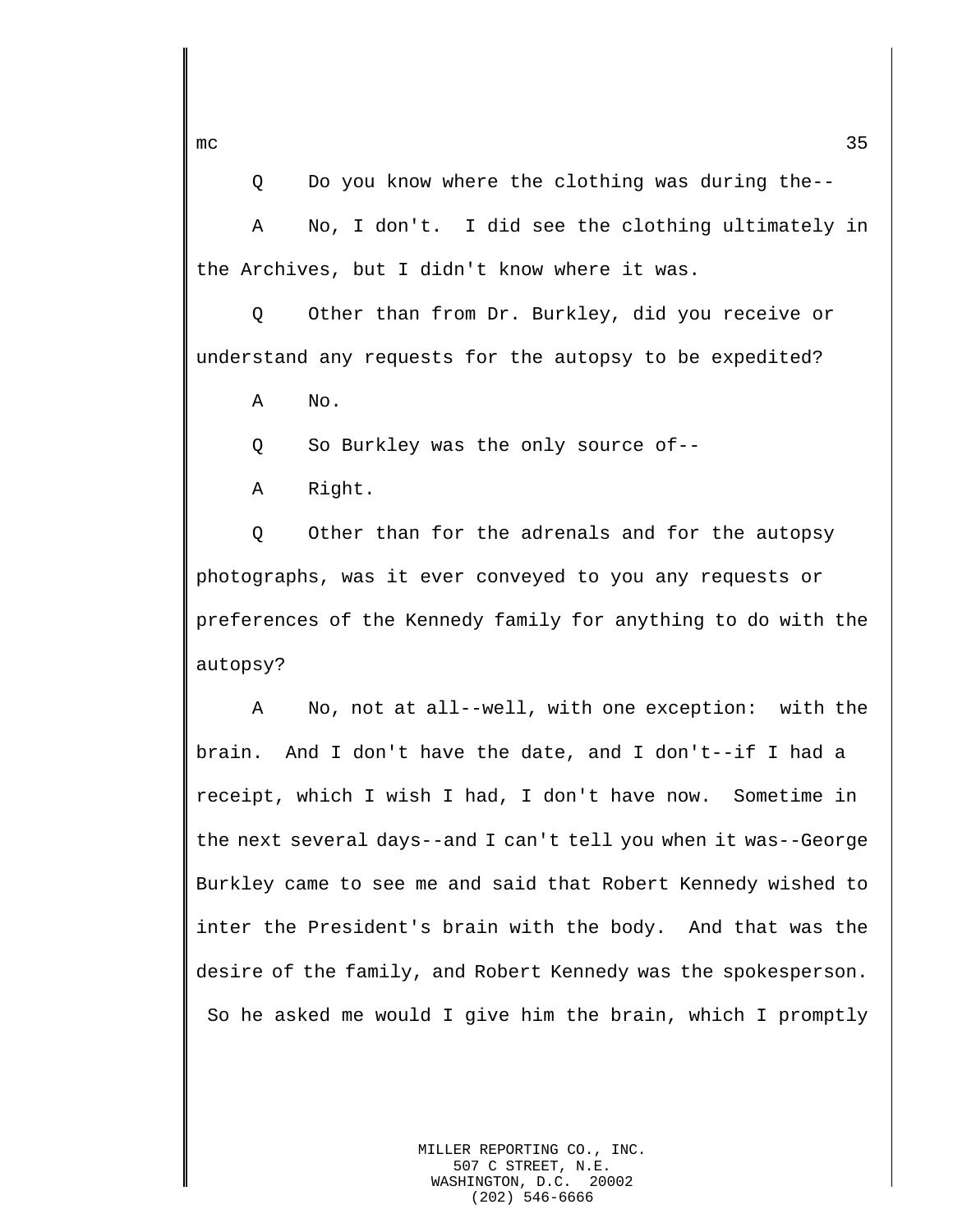handed it to him in a pail. And then the mystery really begins, because what happened after that, I don't know.

Q Did you give Dr. Burkley the brain prior to the time President Kennedy was interred on November--

A No, no, no, no, no. No. It was afterwards.

Q Approximately when?

A I couldn't tell you. I can't remember. I would say it was within 10 days, probably. But I just don't know. I can't remember. It seemed like a logical request, as far as I was concerned. You know, I didn't have any mystery as to what happened to the man.

Q There are statements on record, which I can show to you, if you wish, that suggest that Dr. Finck believed that there were restrictions on the scope of the autopsy with respect to the neck. Does that help refresh any recollection--

A No, not with--I don't know where Pierre got that information, but he--as far as I'm concerned, I don't understand that.

Pierre had a terrible time, incidentally, getting into the place because the Marines were not about to let this

mc  $36$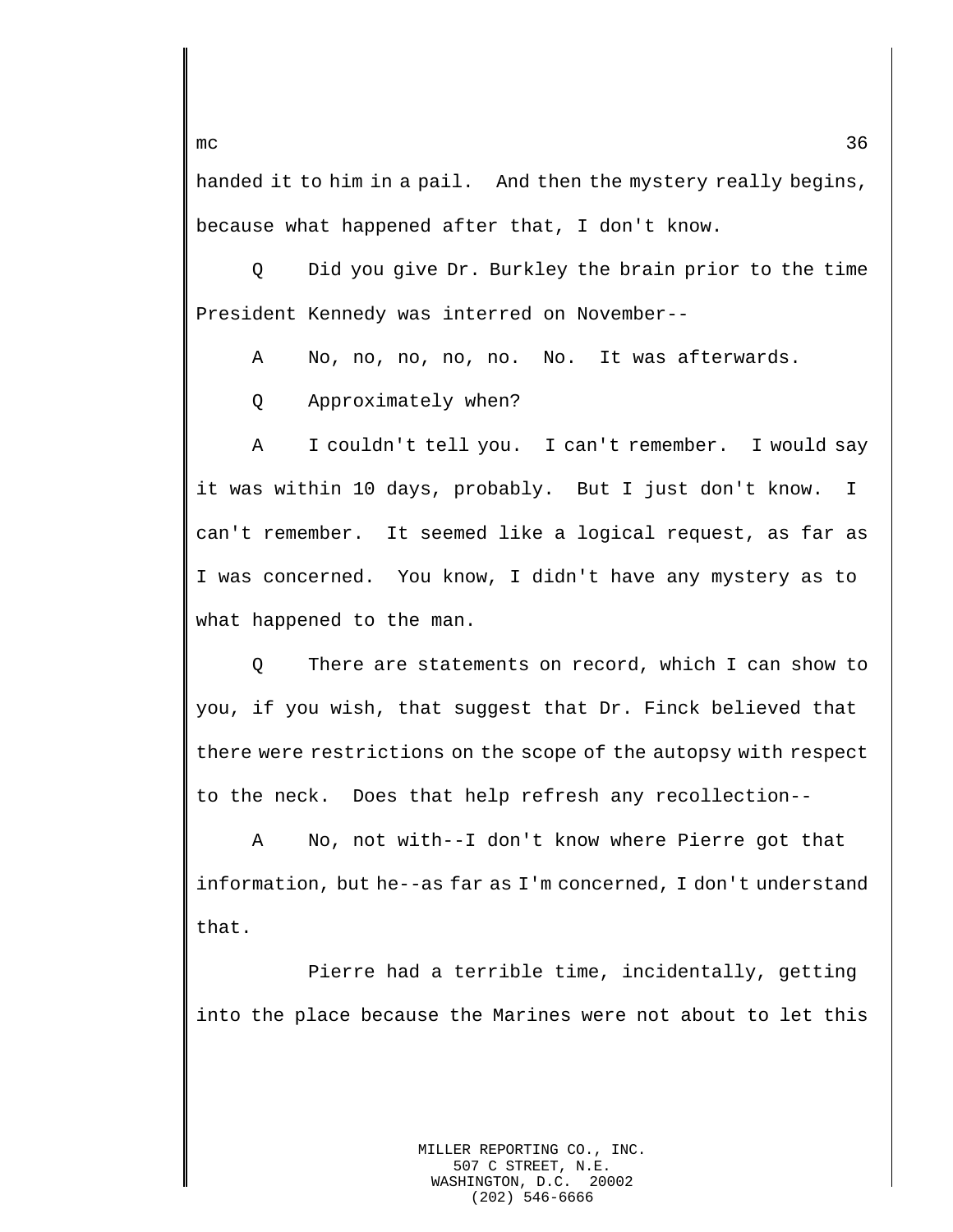Army guy come in that night.

Q Did anyone ever suggest to you, directly or indirectly, that there should not be a sectioning of the brain?

A No. Absolutely not.

Q Dr. Humes, are you aware of any rules, regulations, or manuals that would have governed performance of military autopsies as of 1963?

A Not really. We had a manual, an autopsy manual that was a guide that we used to train residents. It wasn't something we frequently referred to, to tell you the truth, because you changed your technique and what you did depending on the nature of the problem.

Q Let me show you--

A At least I did.

Q Let me show you a document that's marked as Exhibit 7 and ask you if this is the autopsy manual you were referring to.

I'll state for the record that Exhibit 7 appears on its face to be an autopsy manual produced by the Department of the Army Technical--excuse me, Departments of the Army, the

 $mc$  37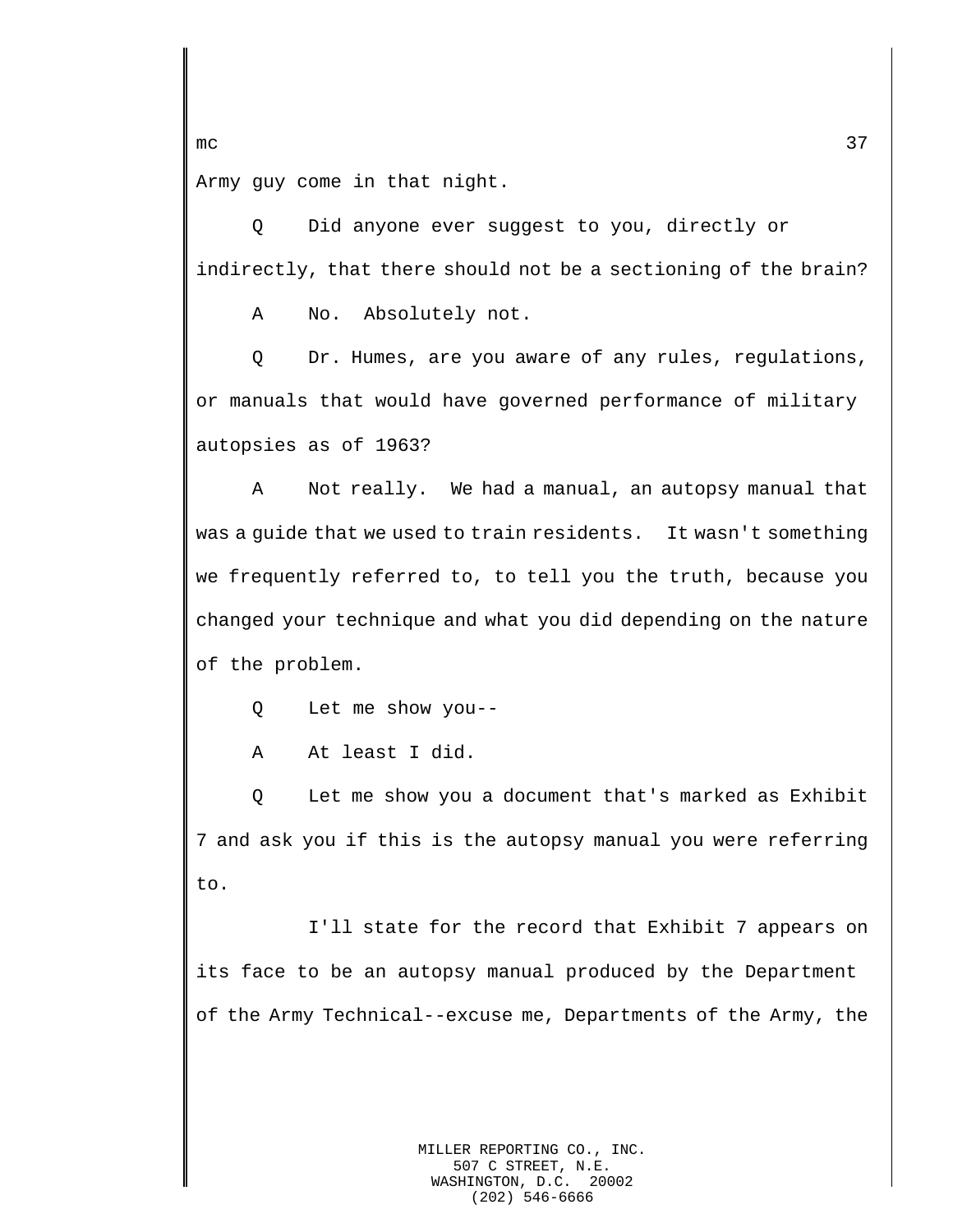Navy, and the Air Force, dated July 1960.

A I never saw this specific--I never saw this specific document ever. I presume it was circulated primarily in Army circles. I don't know. If it was in our department, I never saw it.

Q When you received training--let me try that question again. Did you take any courses in forensic pathology prior to the time of the autopsy?

A The only specific course I took was a one-week course at the Armed Forces Institute of Pathology in November of 1953. I remember it because it was held at the AFIP in the old building downtown at 7th and Independence where the Hirshhorn Museum is now. And I remember it vividly because the course was very well done. A number of nationwide experts were there. Ford from Boston was the medical examiner of the State of Massachusetts, and several others I could conjure up if it was anybody's interest. But the reason I remember it so vividly, it was over at noon on Friday. I was stationed at the Philadelphia Naval Hospital, and I was going to drive back to Philadelphia. But I decided to go by Bethesda and visit some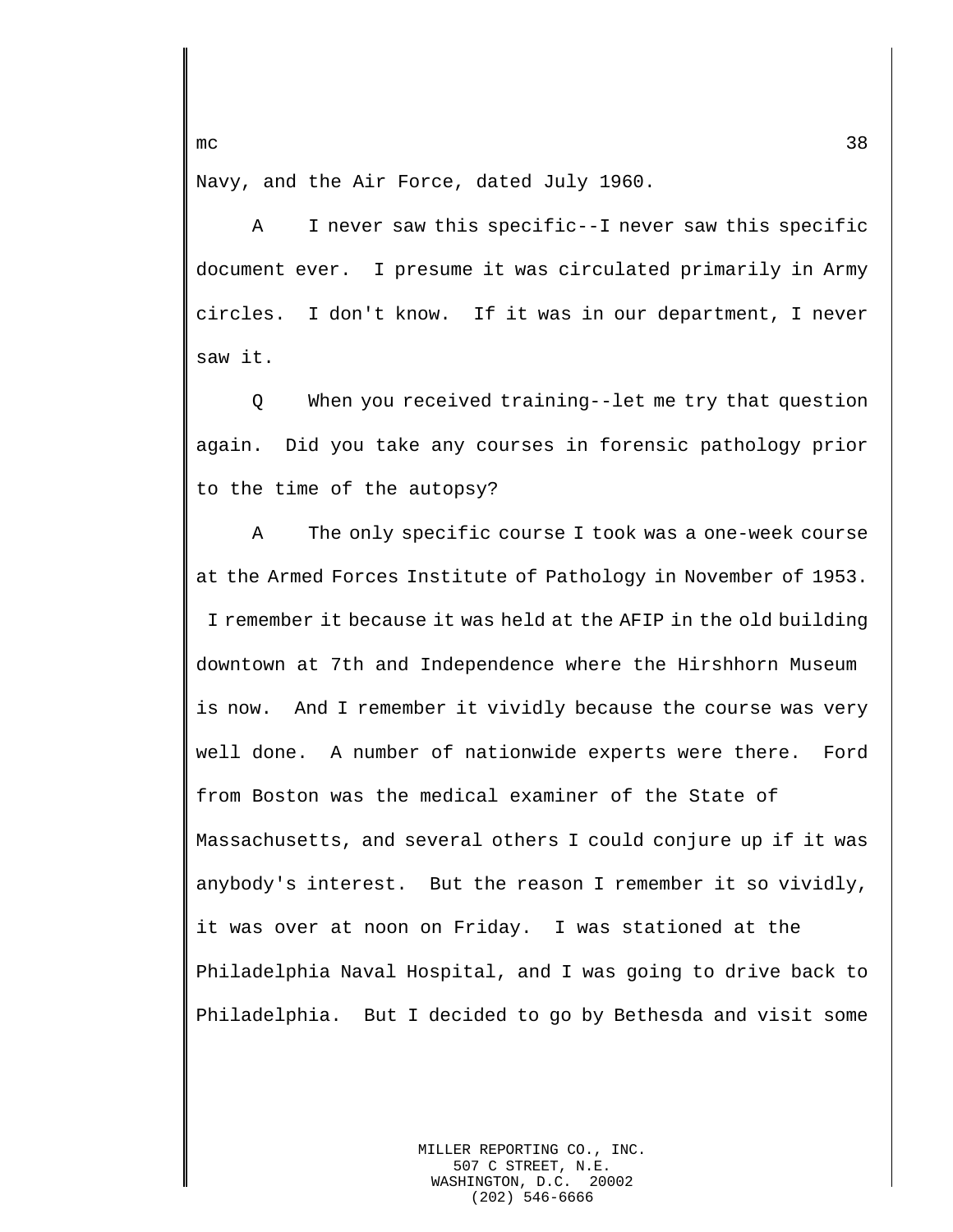of my friends, some of my former trainees and one thing or another. So I went out there, and we got embroiled in conversation, and around 5 o'clock, somebody said, Jim, you'd better get started because it's snowing. November the 10th, 1953.

So I look out the window, and there's about a foot of snow. I had just come back from Panama, and somebody in Panama had advised you disconnect the heater in your car while you're in Panama. I can't recall what the rationale behind that was. But I had--it was now fall, and I had not reconnected the heater. So I start up old Route 1 to Philadelphia in this car. It was a Plymouth coupe. And, of course, the snow is immediately blocking my vision. I had to stop about every five miles or ten miles between Washington and Baltimore to get the snow off the windshield. By the time I got to Baltimore, the city was deserted. There was snow all over the place, and nobody was moving. I pulled up in front of the Lord Baltimore Hotel. I said, Do you have any rooms? The guy said, We got rooms like they're going out of style. So I stayed--I said, well, I'm going to stay right here. I called my wife in Philadelphia.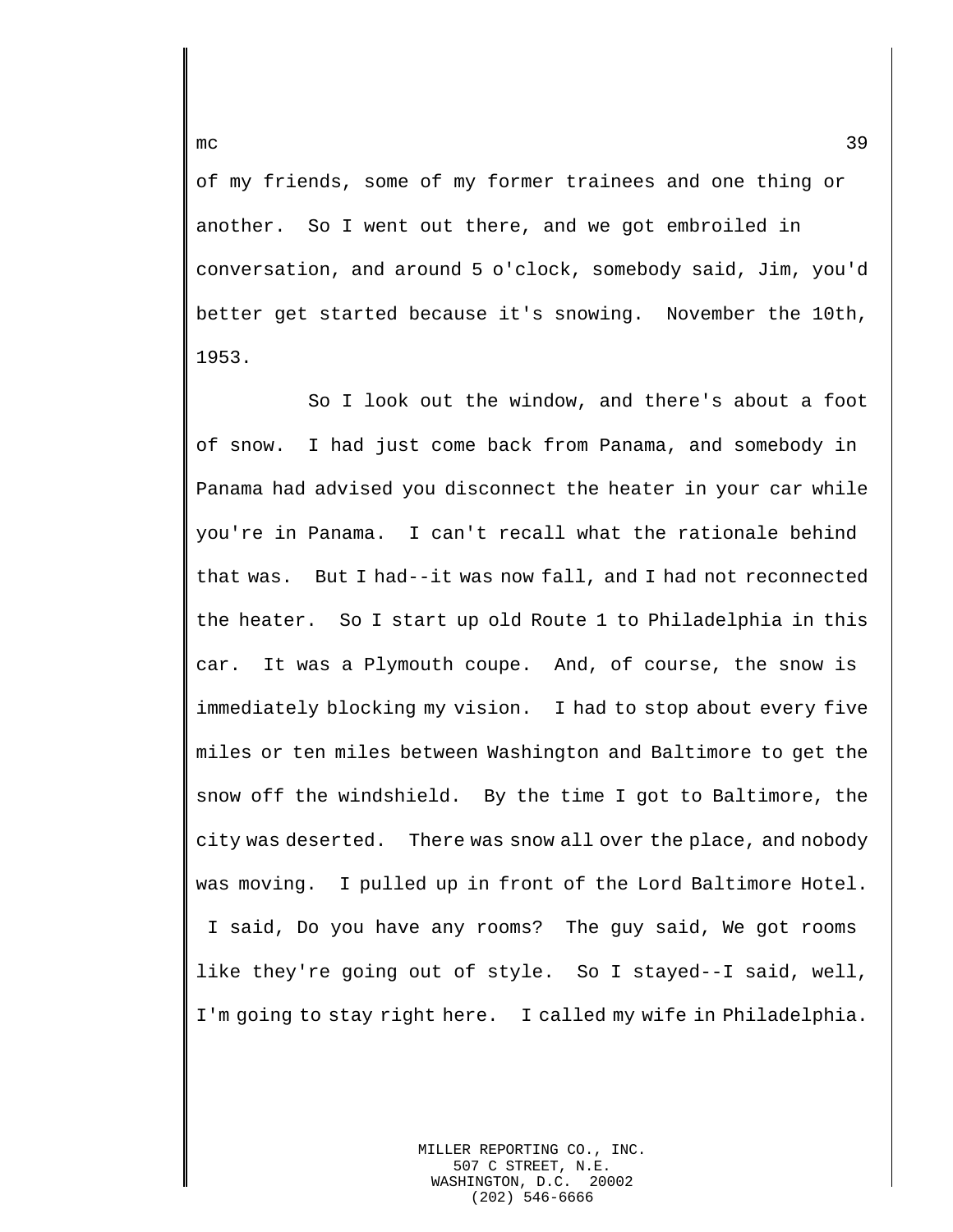She said, Hey, if you want to spend an extra night down there, don't give me this snow business. I said, Ann, it's snowing like mad.

So, anyhow, she was joshing with me, but it was not snowing in Wilmington or Philadelphia or any place. So I started out the next morning, and you never saw such a trip, because I spent--I heard the whole Notre Dame-Penn football game in one spot in Havre de Grace. Never moved. By the time I got to Wilmington, there was no snow.

So if you ask me do I remember that course, I'll never forget it. It was a good course, too, by the way.

Q Did they have any kinds of written manuals, documentation, regulations that you used for reference or for instruction in that course?

A Not really. There were some handouts that were provided by--the AFIP runs a number of courses. I was involved in them later on myself. And the instructor would provide whatever he thought would be helpful to the people taking the course. I don't recall. There was no particular--for instance, that manual might have been good to have, but it was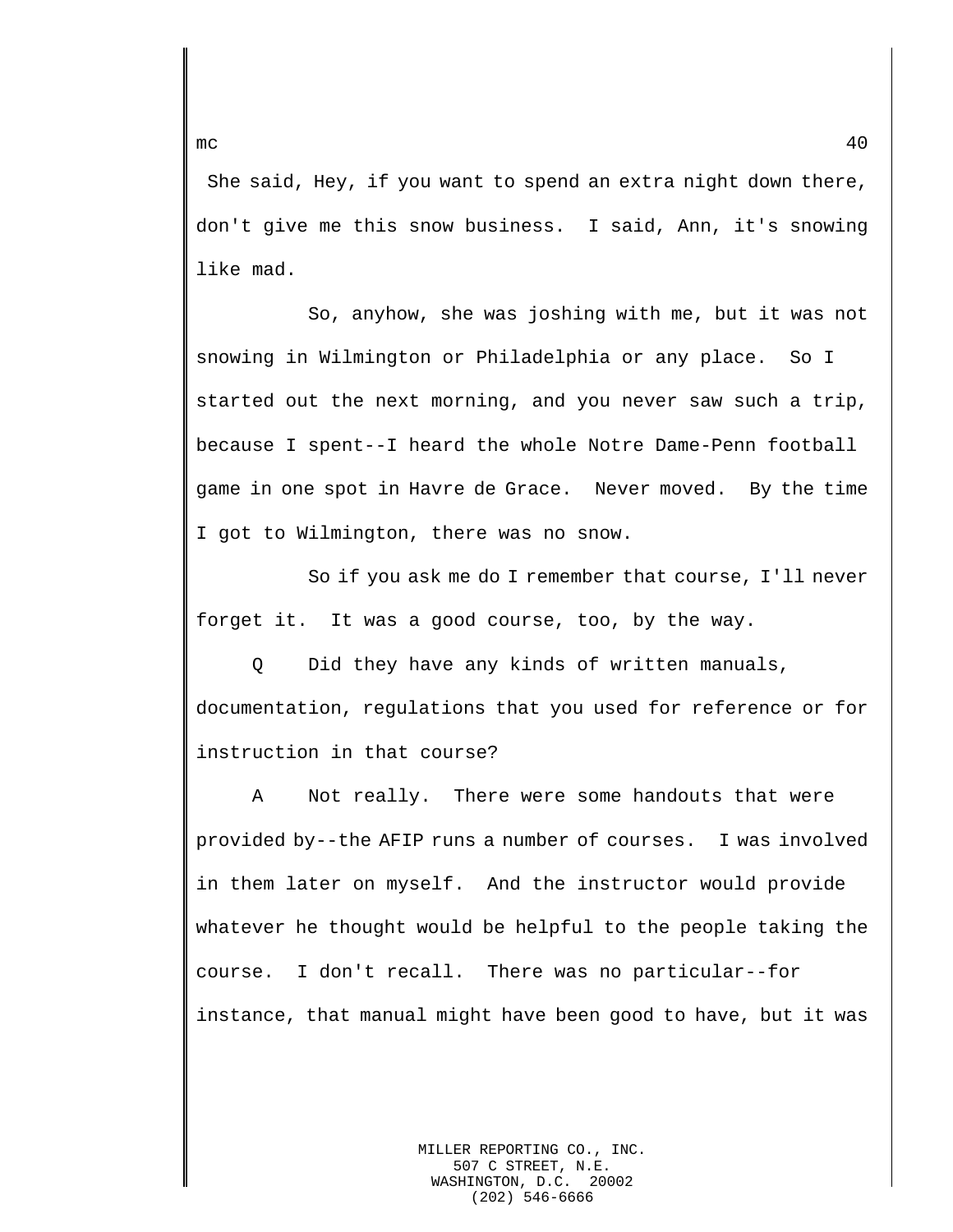not a part of the documents of the course.

Q Did the Naval Medical Hospital have any rules or regulations at the time that you were there that would govern conduct of autopsies?

A Well, I was responsible for them if there were, and I can't recall that there were, you know. I've trained young doctors to do autopsies all my life, and I didn't often use manuals.

Q Were there any manuals or references at all that you used during the actual course of the autopsy of President Kennedy?

A No. No.

Q Dr. Humes, I'd like to go through the events as they occurred, as best you can recollect them, on November 26th, starting from--

A 26th?

Q Excuse me. November 22nd, starting in the afternoon. The first question I'd have for you would be whether you heard from anyone prior to the time the autopsy began about the nature of the wounds that President Kennedy had suffered.

mc  $41$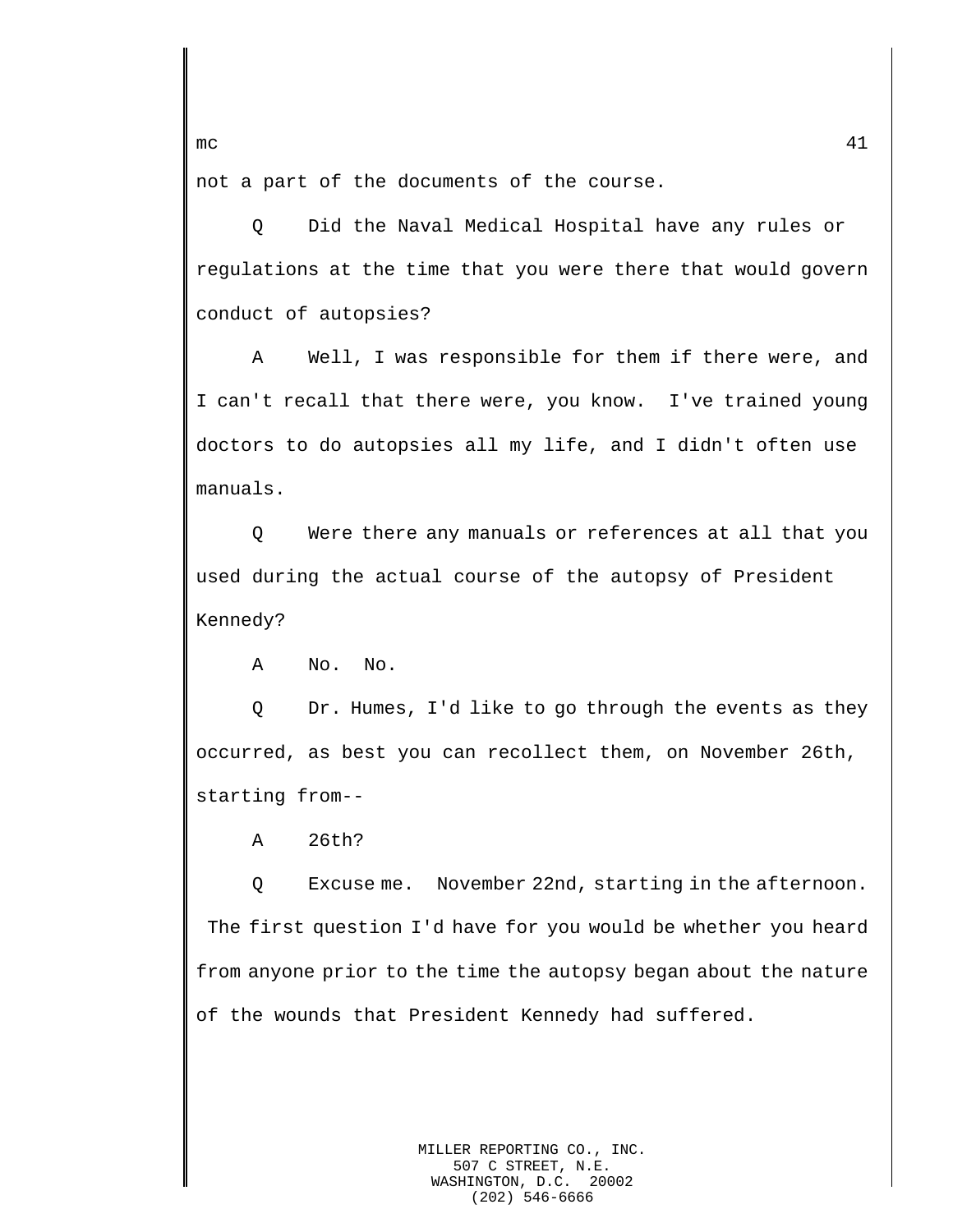A Not at all.

Q Are you familiar with the name of Robert Livingston, Dr. Robert Livingston?

A Is this him? No, that's Harry Livingstone. No, I'm not.

Q I'd like to show you a transcript of some testimony that he offered in the case of Crenshaw v. Sutherland?

A May I ask who is Dr. Livingston?

Q Yes.

A Not the guy in the jungle.

Q According to "Who's Who in America," Robert

Livingston is a neuroscientist who received his undergraduate and medical degrees from Stanford University, and he was a resident at Stanford Hospital in San Francisco. In 1963, he was the chief of the Neurobiology Lab at the National Institute of Mental Health.

A Okay.

Q Does that help refresh your recollection of who Dr. Livingston is?

A I don't know him from Adam, personally. I never heard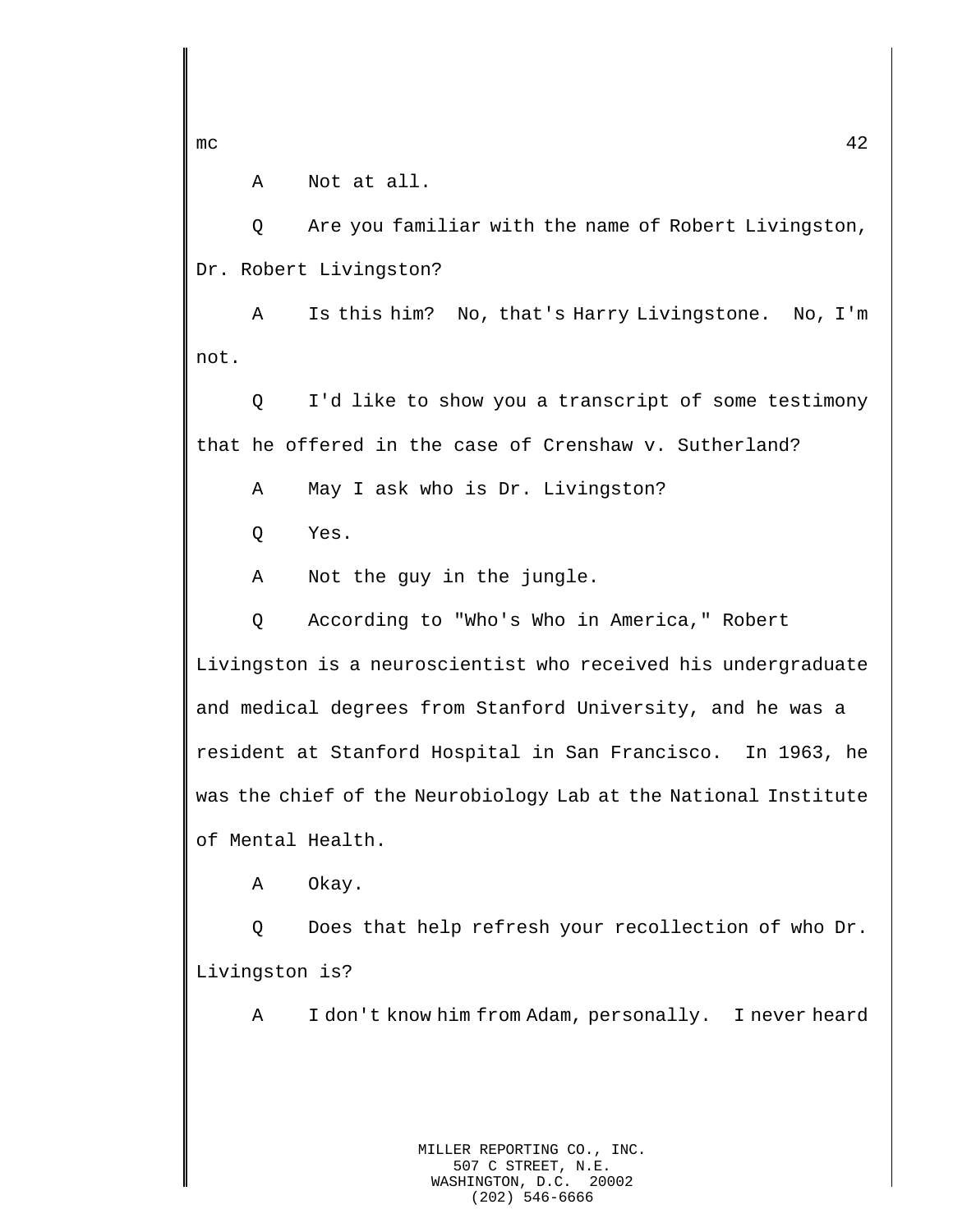of him before this minute, but I don't doubt his qualifications or whatever.

Q I'd like you to take a moment, if you would, and read the deposition from page 23, line 1, to page 26, line 16.

You should also feel free to read any other part of the deposition that you'd like.

A Now, where?

Q Page 23, line 1. This is in microscript.

A Page 22--okay. I see it now. Okay. [Pause.]

BY MR. GUNN:

Q For the record, the exhibit number is No. 24.

A Well, this is ridiculous. I was at home at this time. He never talked to me, period. Absolutely never did talk to me. I don't need to read any further, to tell you the truth. I mean, I don't know what he's talking about. I was at home helping my wife prepare for a social event that night, and our first knowledge of the death of the President was when our children came home from school on the school bus, came in running, yelling, all screaming, of course, "The President was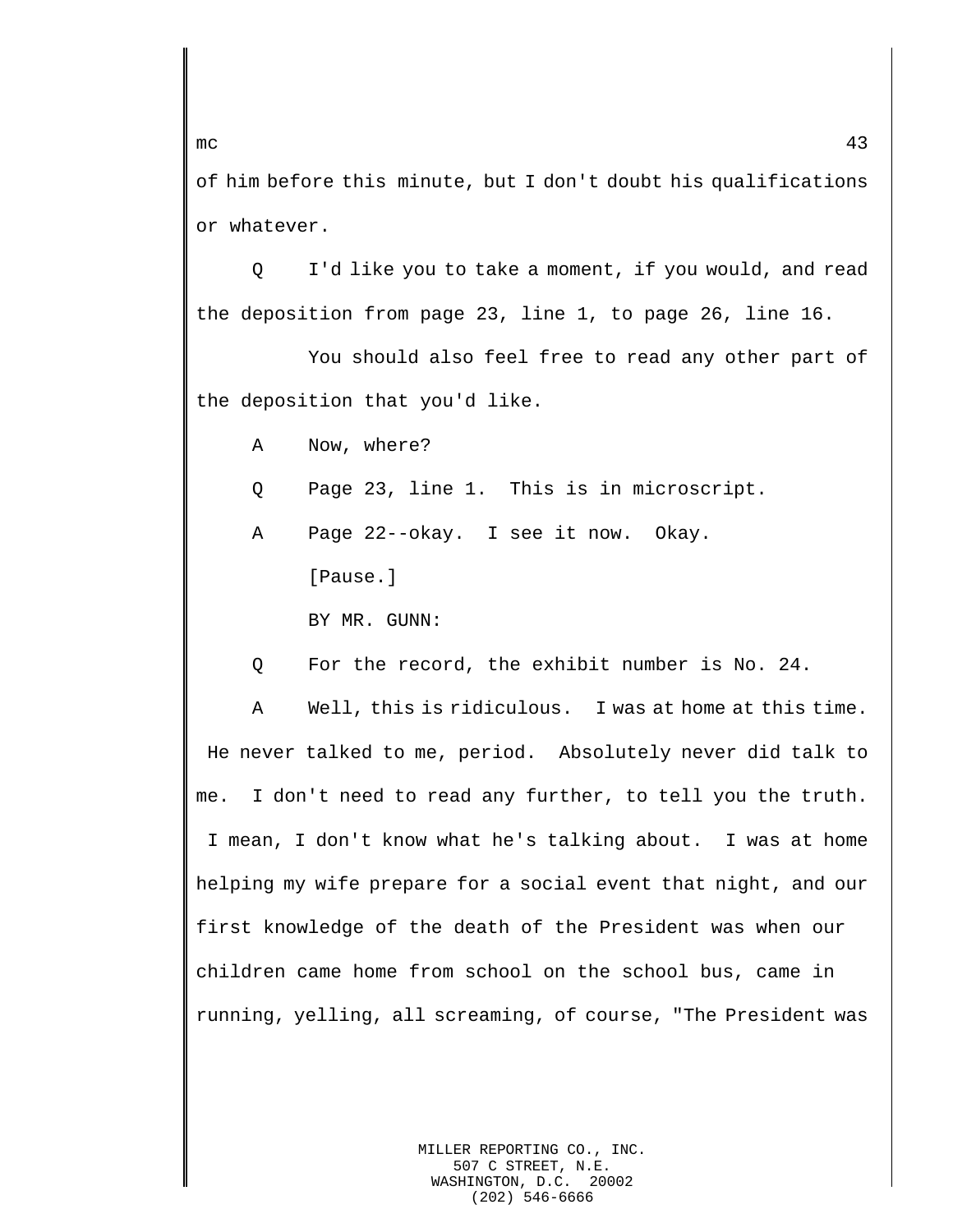shot." And I couldn't even remember where the President was, to tell you the truth, at that time. But I never talked to this person.

- Q Could you complete through page 26, line 16, please? A I get confused. It stops and goes over to another... Q 24, 25, 26.
- A It doesn't follow, sir. It doesn't follow.
- Q 23.
- A I see.
- Q 24.

A Well, this doesn't follow this. It makes no sense. It's a nonsense. I don't mean it frivolously.

Q At this point it says--there is an objection, calls for speculation, then there's some colloquy, and it's back to--

A What? All I see is the word "speculation"--oh, somebody objects--

Q "Objection, calls for speculation."

A Oh, okay.

Q The passage between the two pages.

A Okay. I didn't understand that.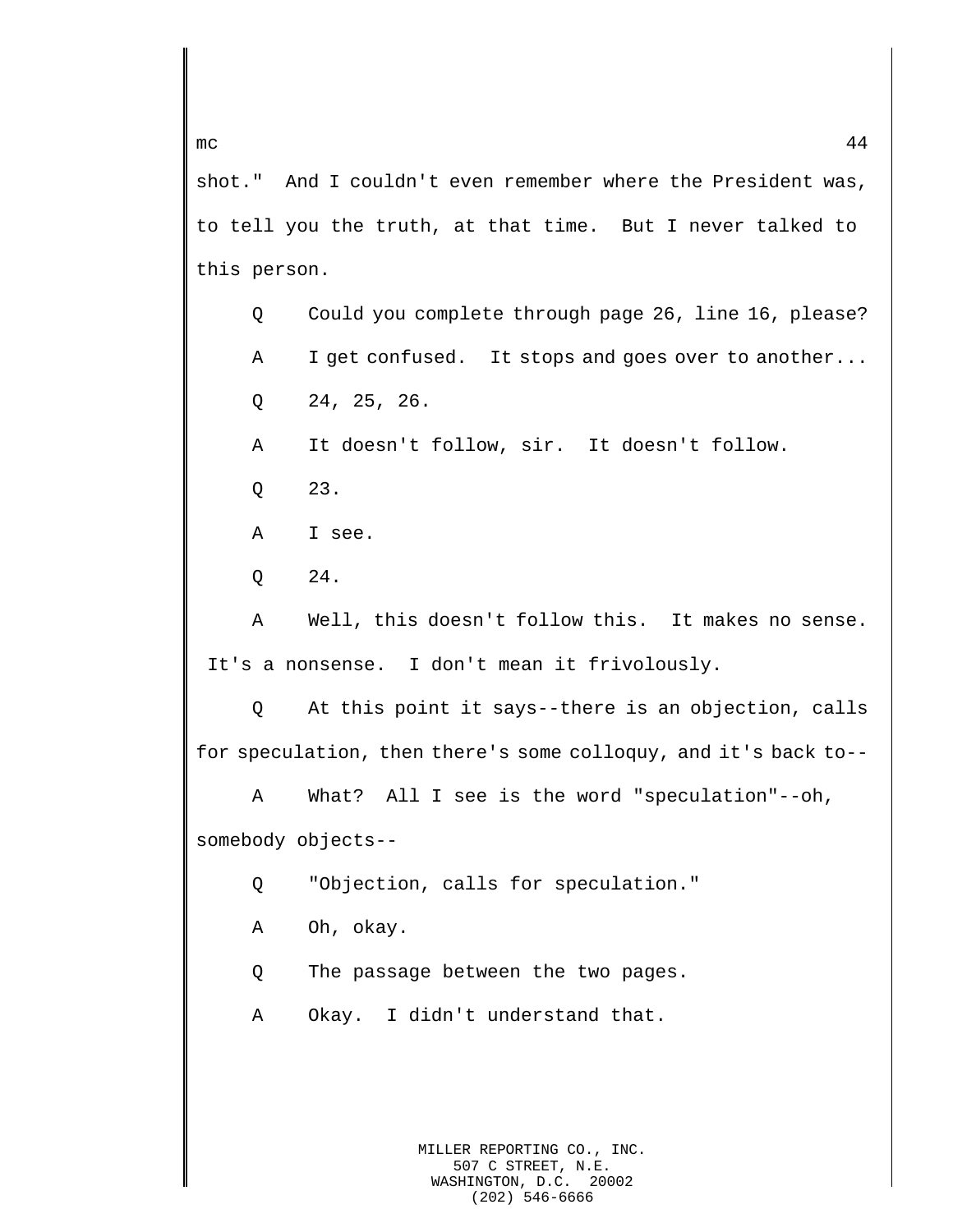This is fantasy. Pure fantasy. I don't know where this guy was or where he's coming from. He was concerned about the autopsy, he called me and talked to me about it? He never talked to me. I mean, I'll read it, but I don't know what good it's going to do you.

Never happened. That's all I can tell you. If I did, I mean, I developed amnesia of some kind or other. But a long conversation like this at 4 o'clock in the afternoon, absolutely, categorically did not occur.

Q Just so the record is clear here, you are saying that--would it be fair to say that you're saying that Dr. Livingston never called you on the 22nd--

A To my recollection, he never called me. The only person, outside of the people right there on the scene, I spoke to was Bruce Smith. Bruce Smith, a very dear friend, close friend of mine, was the Deputy Director-Navy at the AFIP at that time. He called and offered the services of the AFIP, anybody I needed, which was very logical. I had been stationed at the AFIP. You know, it was home to me. It was a very cordial conversation. "Bruce," I said, "Thanks a lot. Let me see what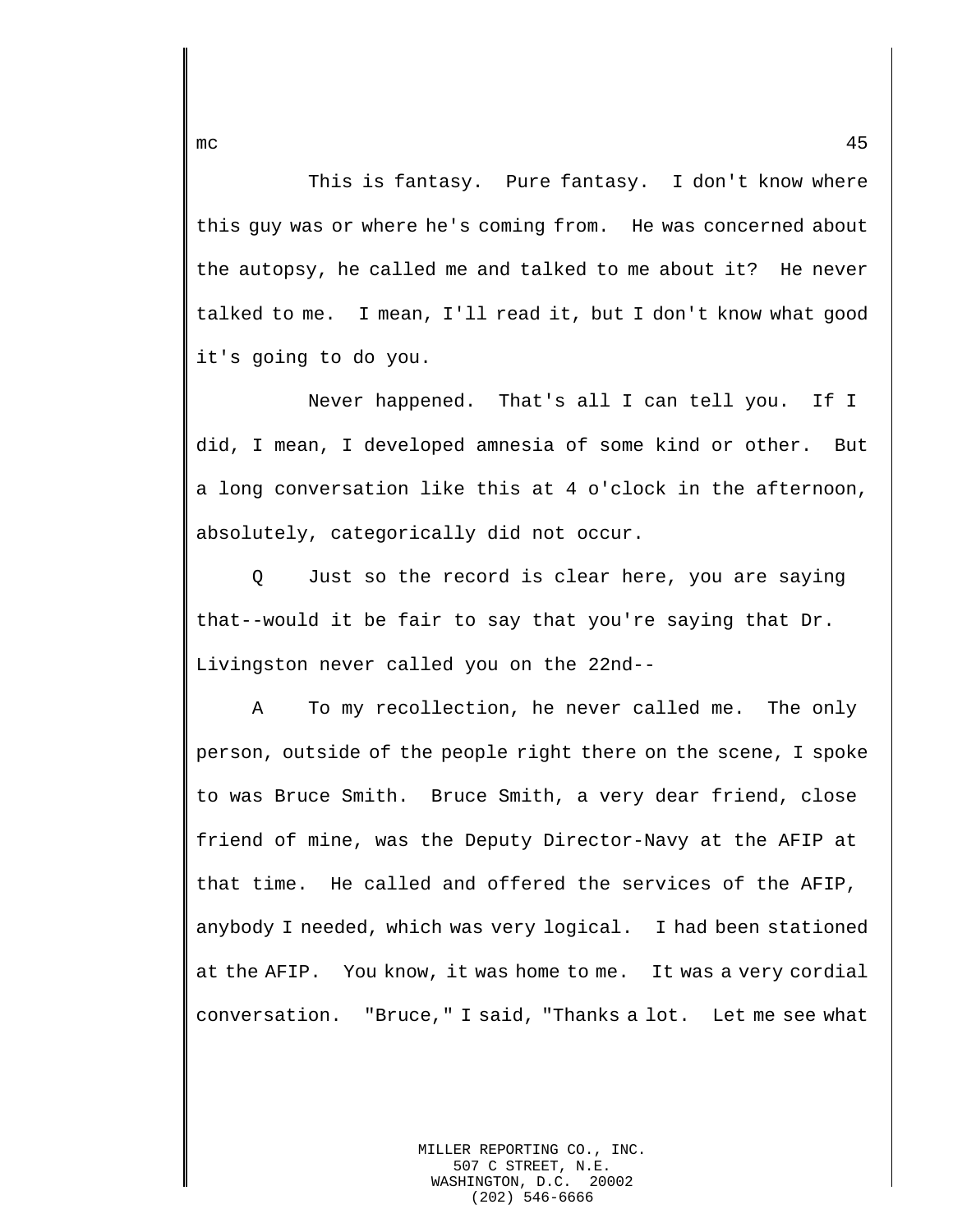the problem is, and if I need any help, I'll call you back." When I saw what the problem was, I needed a ballistics person. And I called Bruce back. I said, "Who do you have that's in ballistics?" He said, well, Colonel Finck just got back from Panama, where he'd been unscrambling some who-shot-whom between the Americans and the Panamanians, one of the typical--which was familiar to me because I served for a couple years in Panama during a revolution. So I was very familiar with that. I said, "Well, that sounds great."

I welcomed the assistance of Dr. Finck. That is absolutely the only person that I spoke to outside of that building that day. Now, whether he talked to somebody else, I can't--it could be. He could have talked to J or he could have talked to any number of people in our department. We had a big department, you know, but I did not speak with him.

Q When on November 22nd is the first time that you came into contact with officials from either the FBI or the Secret Service?

A Well, contact, I never really had any dialogue with any of them. Some of them were present in the morgue when the

 $m$ c 46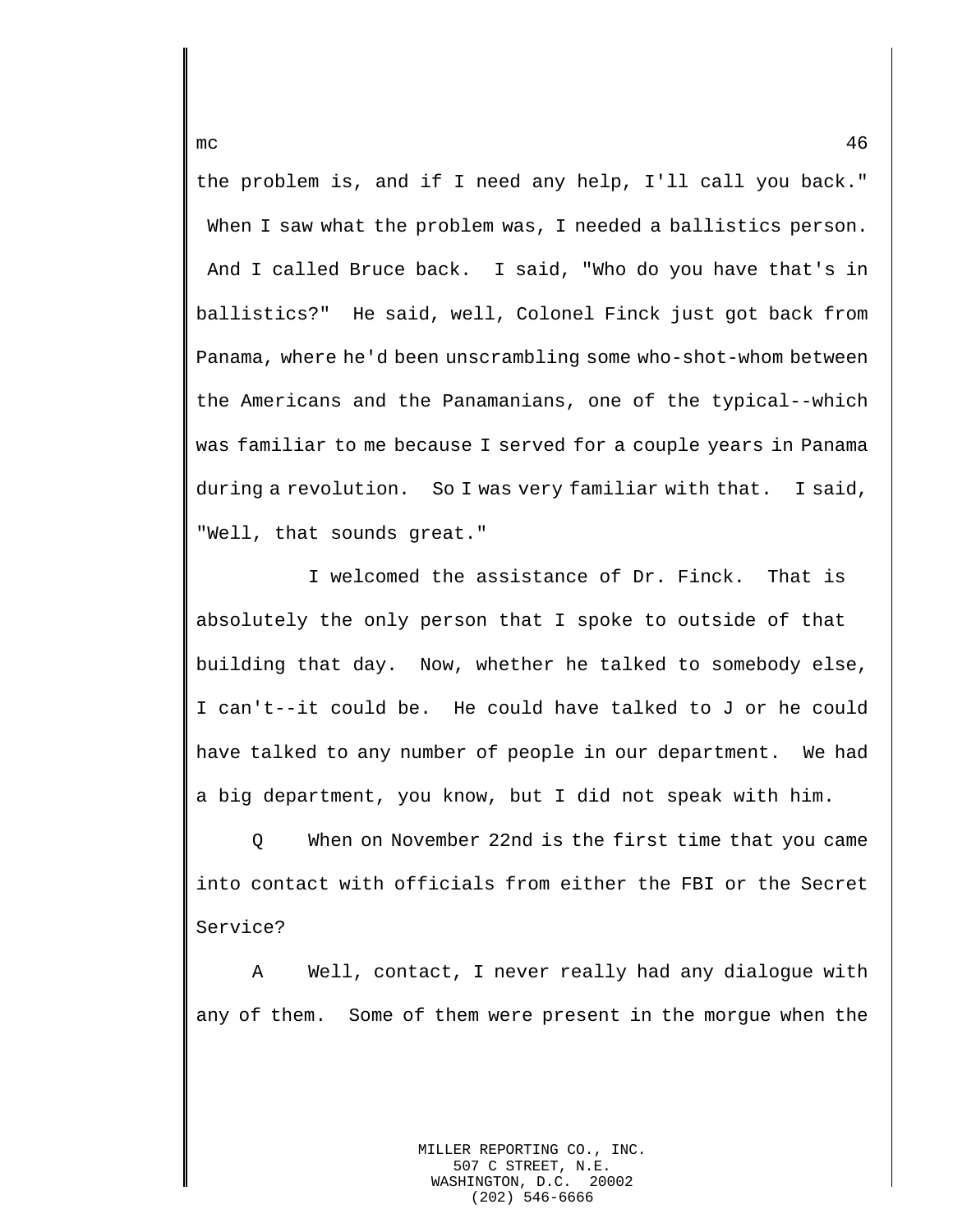President's body was brought there. I was not introduced to any of them. I didn't need to know any of them. I had to occasionally tell them to keep their conversation down. There was a lot of conversation going on. But I never personally was--can I recall, being specifically introduced to any of them, which I didn't need to be introduced to them, because I knew who they were and they...

Q Prior to the arrival of President Kennedy's body, did you see any Secret Service or FBI officials?

A No. I had one interesting encounter in that regard. When I found out what the problem was, I went downstairs and got into a scrub suit which I was going to wear to conduct the autopsy. And it was a brand-new morgue. We had just moved into it a couple of months before. And it had a loading dock outside, and that's where they were going to bring the President's body. So I walked outside to see what was going on. A lot of people--oh, I saw a guy with a speed graphic camera in the building and didn't feel like running after him myself. So I went out to this loading dock, and several people were milling around. And I said, "Who's in charge here?" And some

(202) 546-6666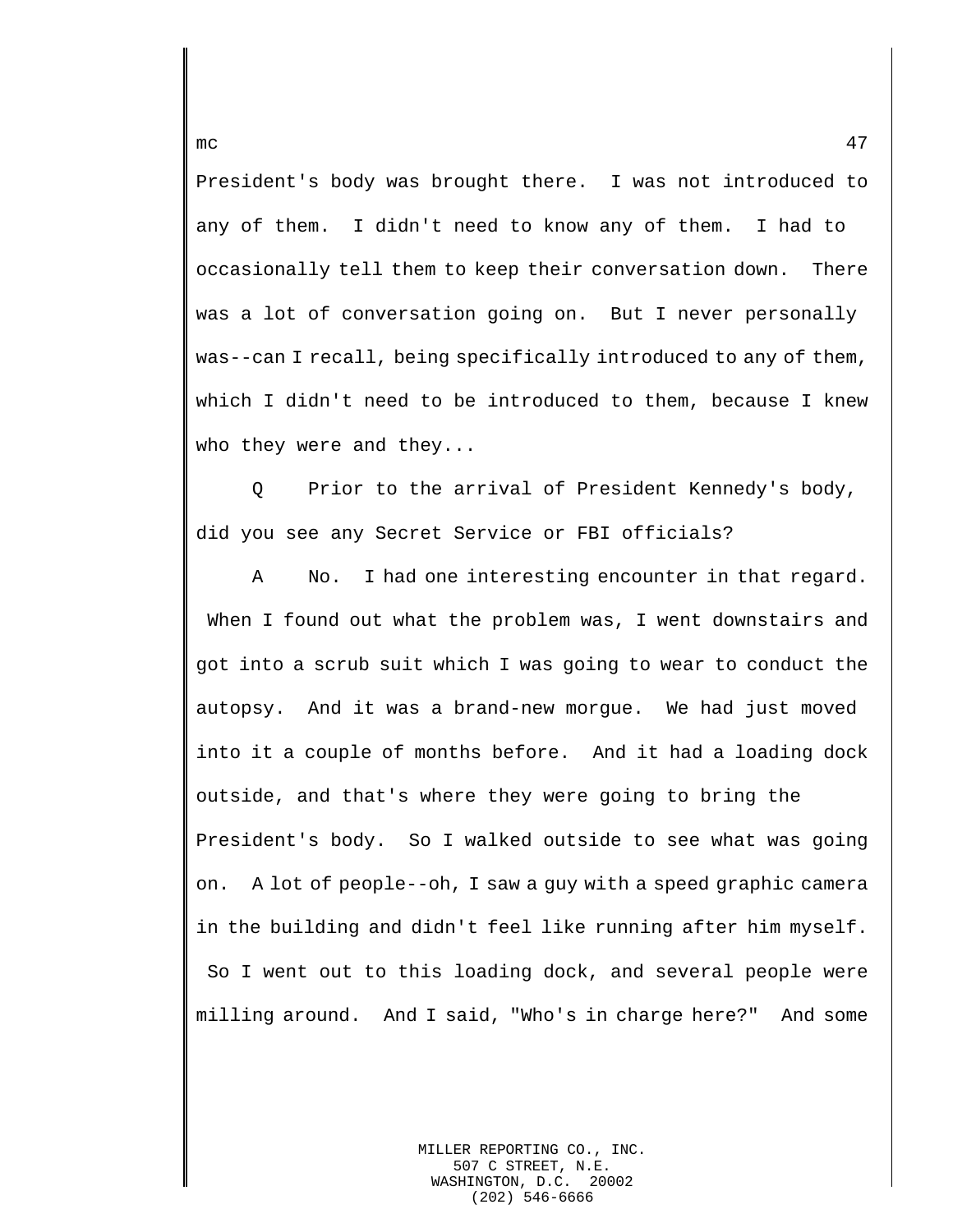general said, "I am." Well, it turns out he was in charge of the military district of Washington. That was his role. And I said, "General, sorry to bother you, but there's some clown in there running around with a speed graphic camera."

Well, he dispatched somebody to corral this guy.

That's the only other person that I had any conversation with at all. He responded very quickly when I asked who was in charge. He left no doubt in my mind. But he was in charge of the loading dock. He was not in charge of anything else. I never saw him again in my life.

Q When is the first time you had a conversation with anyone outside of people in the autopsy room regarding the nature of the President's wounds?

A The next morning when I called Malcolm Perry.

Q Approximately--

A I'm pretty sure that's who I spoke to. I know it is.

Q Approximately what time did you speak to Dr. Perry?

A I think 8 or 9 o'clock on Saturday morning.

Q Were you aware of any telephone calls being made from

MILLER REPORTING CO., INC. 507 C STREET, N.E.<br>SHINGTON, D.C. 20002 WASHINGTON, D.C. (202) 546-6666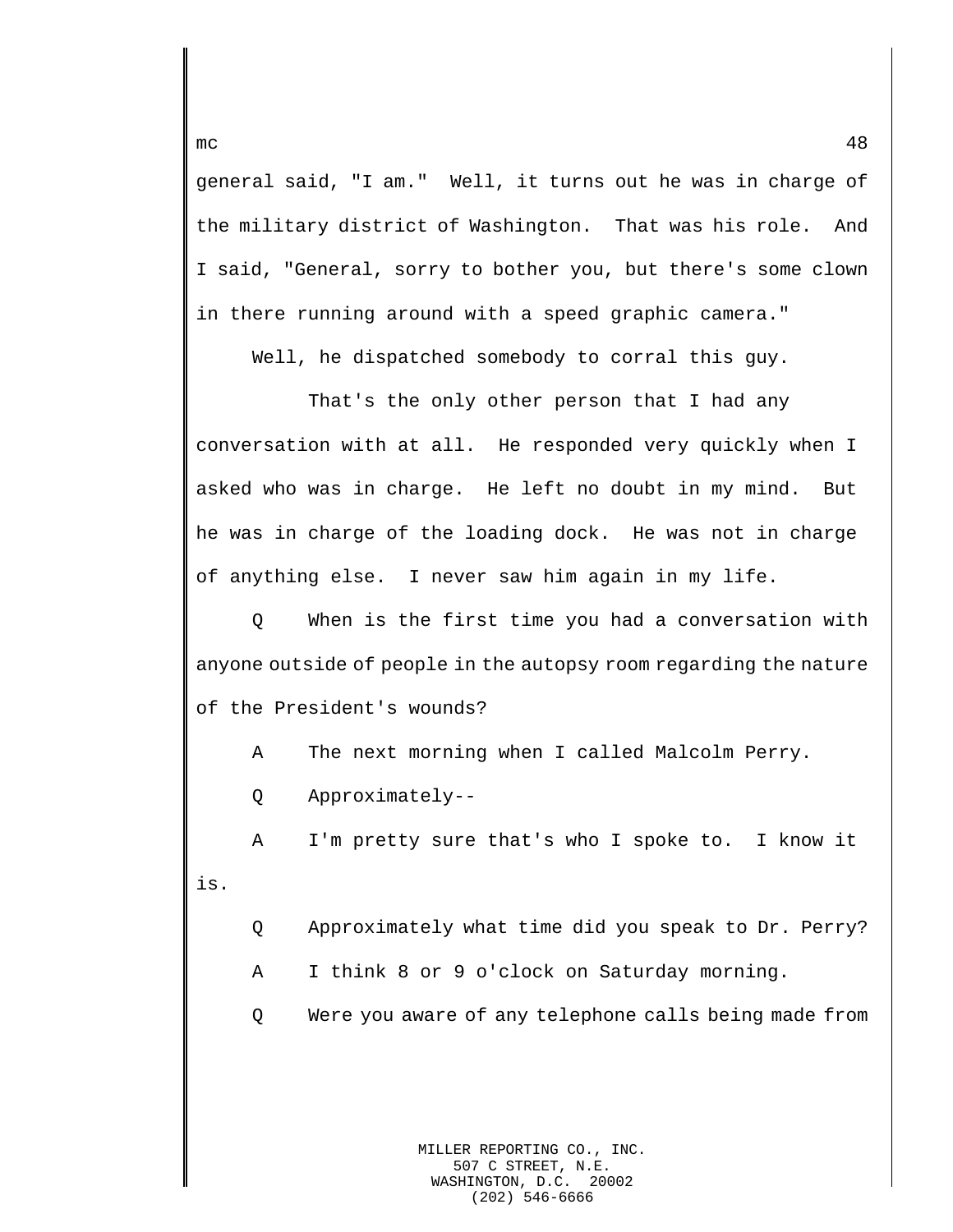the autopsy room during the time of the autopsy?

A Well, you see, that's possible. Certainly not by me, but we had a large defect in the side of--in the right side of the President's skull, and there was dialogue back and forth between somebody--I don't know whether the FBI or Secret Service--that fragments of bone had been picked up on the street. And there was conversation back and forth between--I guess they were Secret Service people. I had no idea, to tell you the truth. And they were going to be sent to us, which was fine because we needed to close the defect if we could. It didn't turn out to be enough to totally close the defect. We did other things to accomplish that. But your specific question, if these phone conversations were going on, I was not directing them, I was not involved in them, and really it wasn't my problem.

Q Was there a telephone in the autopsy room?

A Yes.

Q Do you recall whether anyone was stationed at the telephone during the course--

A No, no. If there was, I didn't have anything to do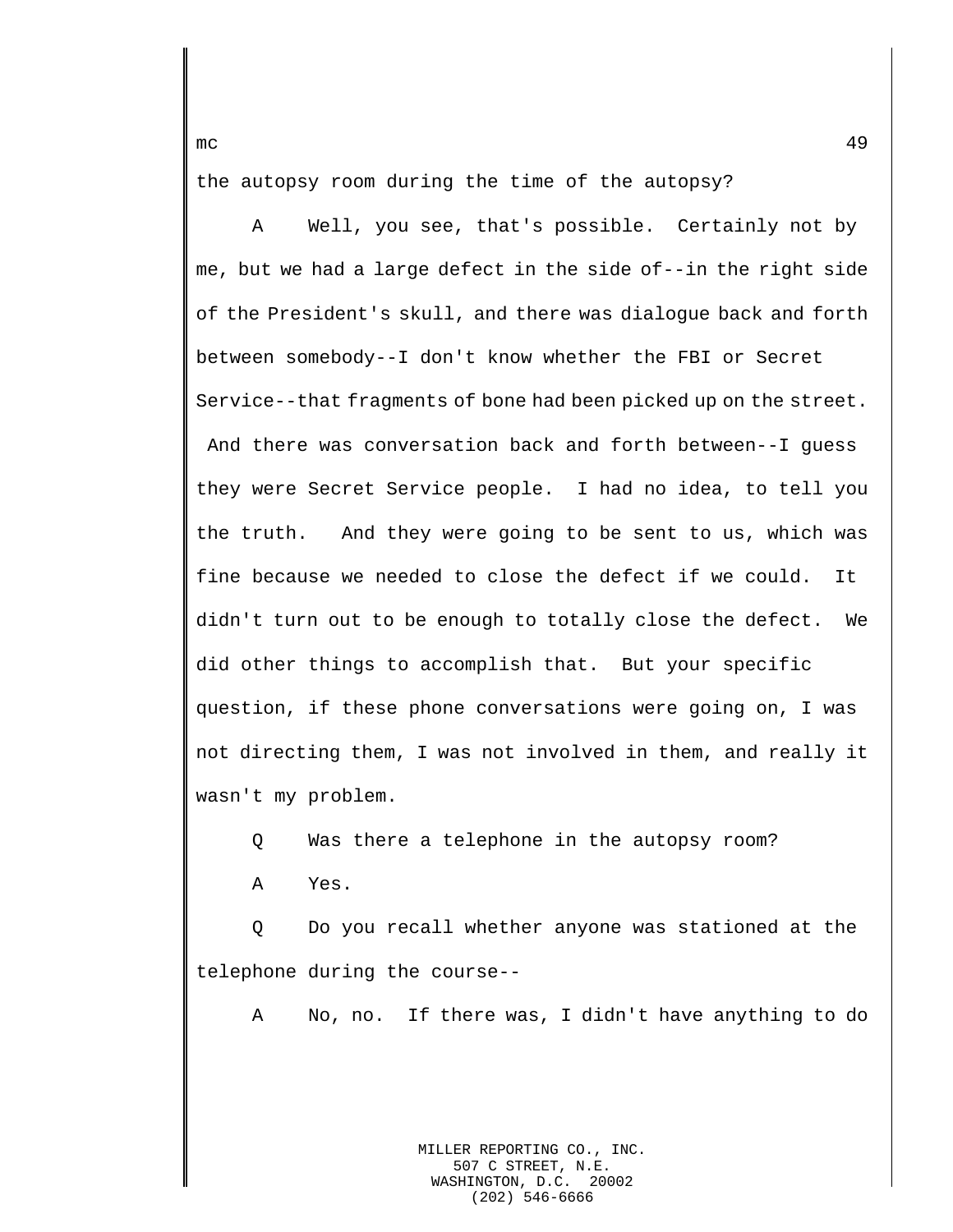with it.

Q Did you make any attempts to call anyone in Dallas prior to the completion of the autopsy?

A No.

Q Were you aware of any other kinds of communications, in addition to telephone calls, between Bethesda Hospital and Dallas regarding wounds of the body?

A No.

Q In addition to the call that you had with Dr. Perry, did you speak with any other person who had been in Dallas on the day of the assassination regarding the nature of the President's wounds?

A Contemporaneously at that time?

Q Thank you. Let me try the question again. Prior to the time that you had completed the autopsy protocol, did you speak with any other doctor--

A No.

Q --or law enforcement official about the nature of the wounds on President Kennedy's body?

A I did not.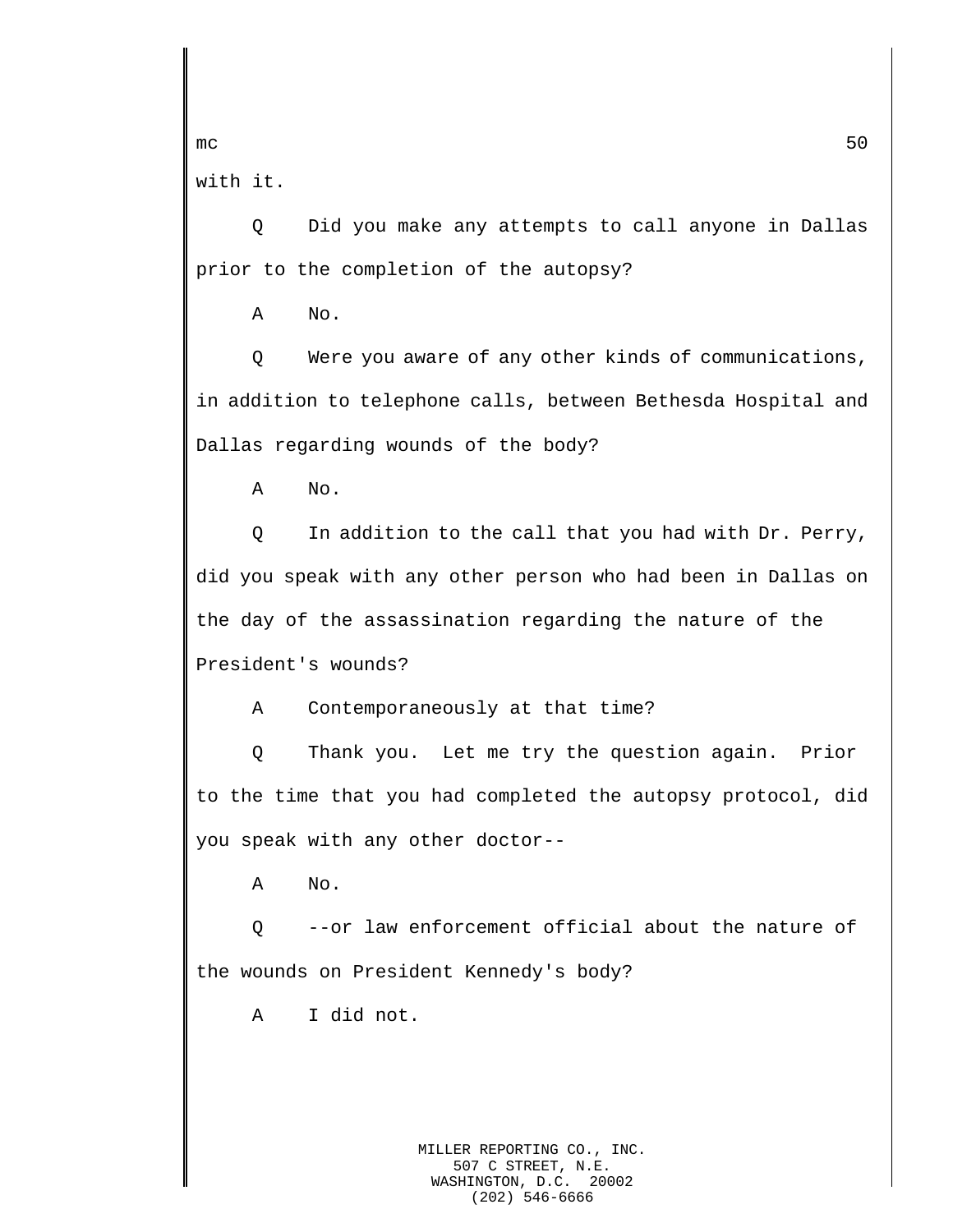Q Dr. Perry is the only one, then, prior to the completion--

A Right.

Q --of the autopsy protocol?

A Yes.

Q Did you see any written materials prior to the time that you completed the autopsy protocol that discussed or described events in Dallas?

A No.

Q In the autopsy protocol, there is reference to information that happened in Dallas. Do you recall how you came to have that information?

A I'd have to know--

Q I'll show you the autopsy protocol.

A Yes. I can't recall.

Q Just start with the first two paragraphs of the autopsy protocol.

> MR. GUNN: Dr. Humes is now examining Exhibit 3. [Pause.]

THE WITNESS: Yes, this makes reference to the local

MILLER REPORTING CO., INC. 507 C STREET, N.E. WASHINGTON, D.C. 20002 (202) 546-6666

mc  $51$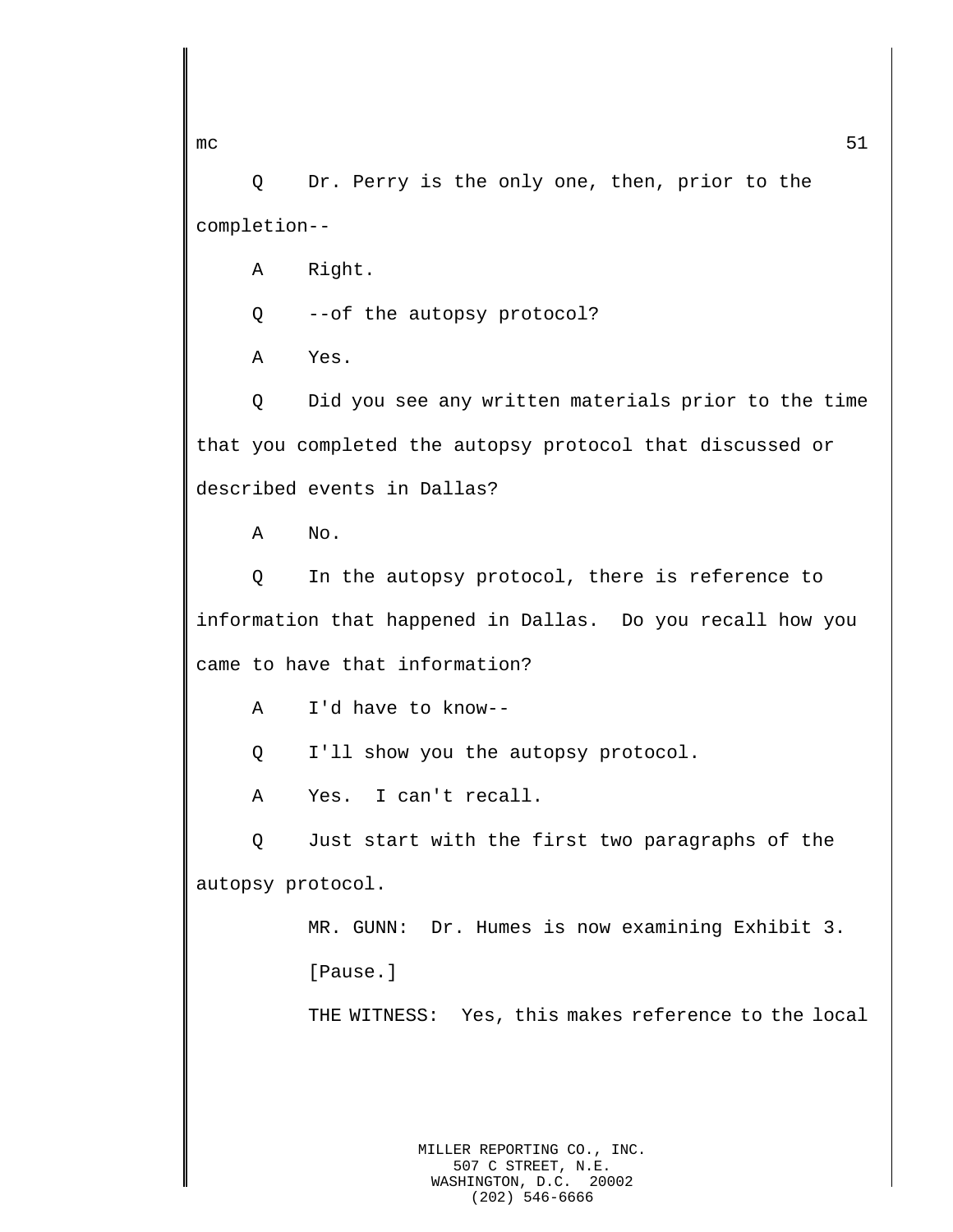newspapers, which is the source, plus I may have had the television on sometime on Saturday. I'm not sure. I was busy doing a lot of things. I can't tell you for sure. I had no personal knowledge. I had to get it secondhand, whatever it was. It was not my job. It was not my responsibility in the first place.

BY MR. GUNN:

Q At the beginning of the second paragraph, it makes reference to the President fell forward. Do you recall now where you obtained that information? Again, the beginning of the first paragraph--the first sentence of the second paragraph on page 2?

A I presume from this Washington Post article. I'd have to look at it and see. I had no other source of information that I can recall.

Q So, for example, did an FBI or Secret Service agent tell you that--

A No, absolutely. I had no dialogue with them at all. Zero. Maybe it would have been helpful. It may have been harmful. I have no idea. But I did not have dialogue with

mc  $52$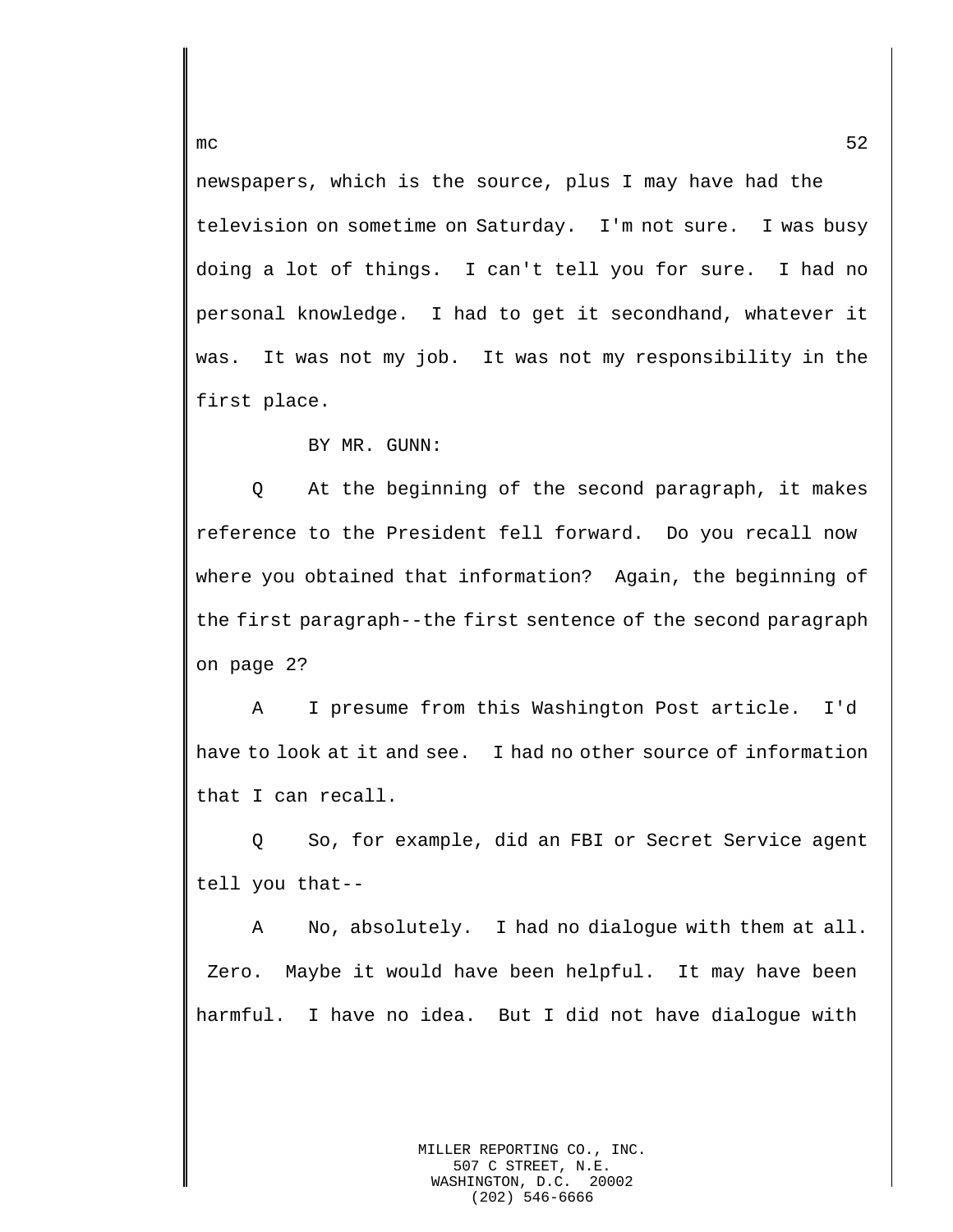those people.

Q Could you describe in a general way what the autopsy room looked like? You mentioned a few minutes ago that it was new. Could you just describe the room?

A Well, it's about the size of the room in which we're seated, which looks to me like it's 30 by 25 or something of that nature. We had a permanently fixed autopsy table in the center of the room. We had a viewing stand, a two-place viewing stand, along one wall. I think it had two steps. It would accommodate maybe 20 or 30 people, because we used to have conferences in there. Routinely, at the end of a week, we would retain the organs from the autopsies of the week. In fact, not only did we review them there, but there was a closed-circuit television. They went to Andrews Air Force Base, NIH, and it was a closed-circuit instruction program. That platform, a two-step platform, was for observers.

And in an adjacent area, we had a refrigerated storage place with either four or six--I forget the number--places for retention of bodies. And we had a shower and restroom adjacent.

Q Was there any kind of gallery in the room other than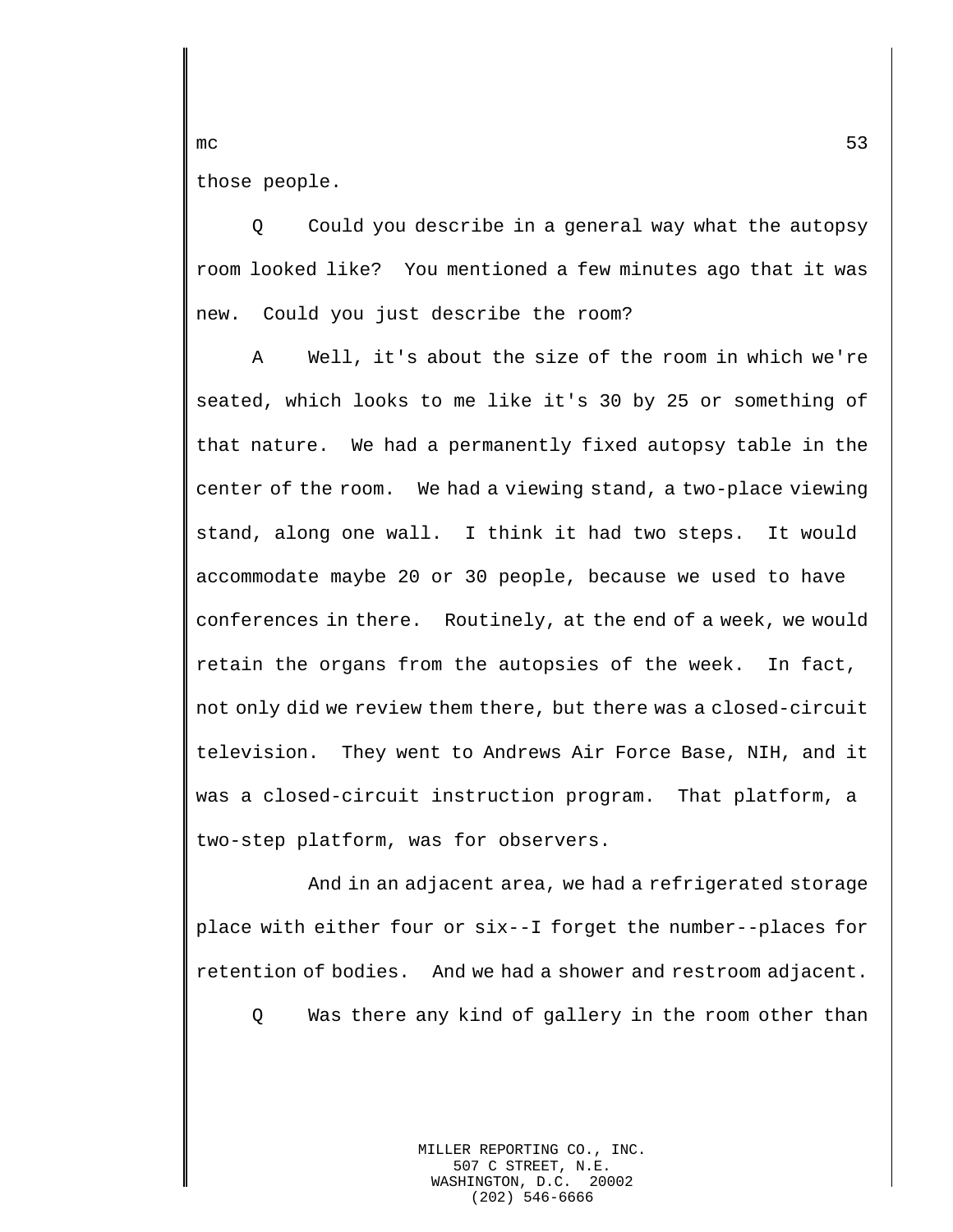the two steps that you--

A That's what I'm speaking of. It might have three steps. I couldn't--you know, I don't recall how many steps it had. We used to get a fairly decent number of people. Maybe it had three steps.

Q Was there any closed-circuit broadcasting-

A No.

Q --during the night of the autopsy?

A No, absolutely not. I wish there was, retrospectively.

Q Had you ever performed an autopsy in that room before?

A Yes. But let me correct that to some extent. The residents did most of the autopsies, and we rotated the supervision of that activity. It varies. That's the way the residents learned their trade, you know. But, yes, we had--I don't know how many autopsies we've had in that room. It would be easy to find out from the record, of course.

Q Approximately how many people were in the autopsy room at the time President Kennedy was--

A Geez, that's a good question. That's one of my--I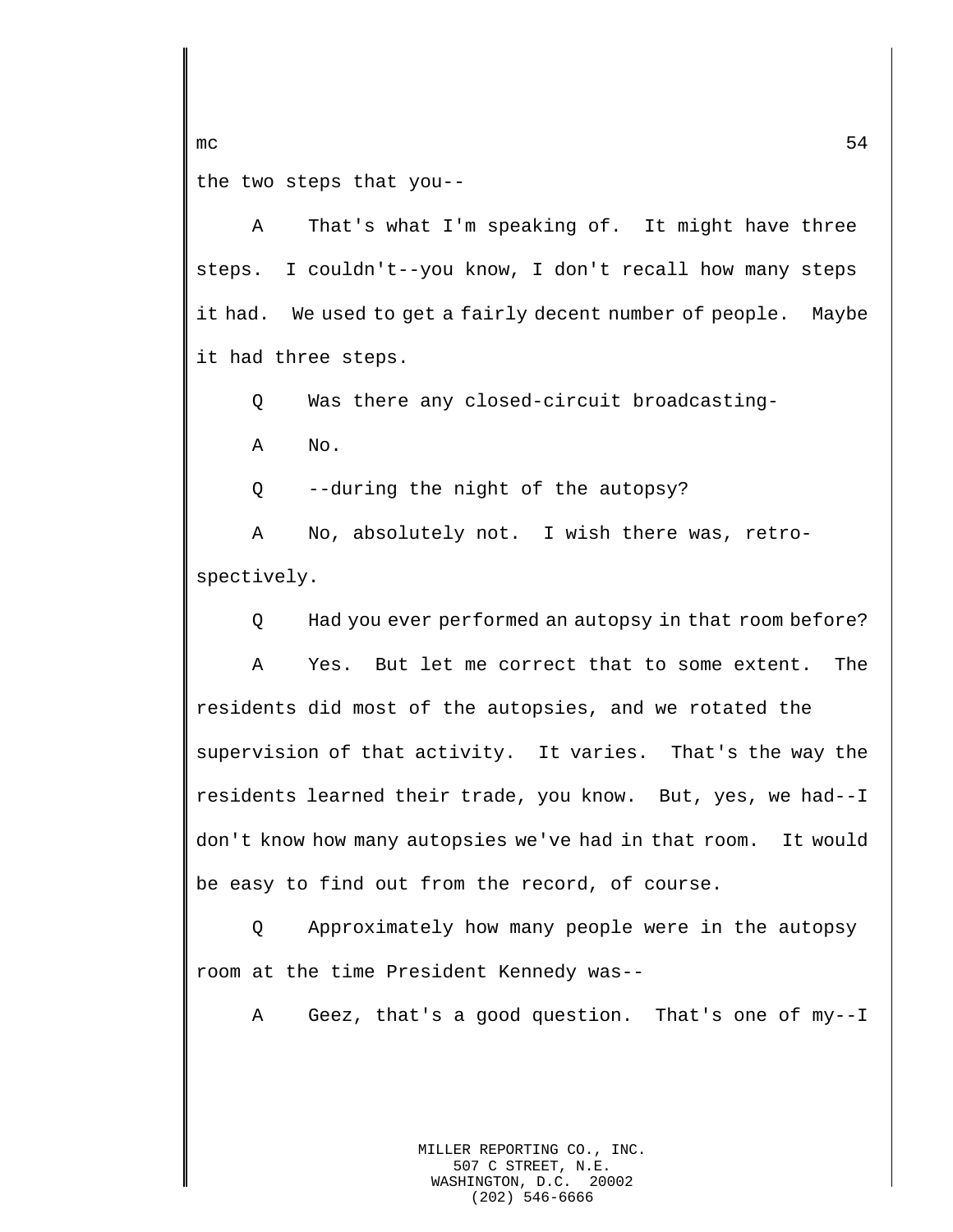should have thrown them all out. That was one of my biggest problems.

There were, I guess--there was an Air Force aide, the Naval aide, an Army aide to the President. They were the most shook-up people you ever saw in your life. And I guess it was around 15 people there off and on, maybe 20.

Q During the autopsy, was the room quiet and hushed or noisy and bustling? How would you describe the scene?

A It varied. We were there for a long time. We were there from about 6:00 or 6:30 in the evening until 5 o'clock the next morning. It was very hushed around 5 o'clock in the morning. But in the early evening, it was--I mean, we had X-ray technicians coming in and photographers and photographers' assistants there, the kind of thing that you would expect under any circumstances, plus these other people, the Secret Service and the FBI, who wouldn't normally be present. But I had to concentrate on what I was doing. I mean, I really couldn't get too worried about these other people, as long as they didn't get in my way, which they didn't.

Q In the JAMA article, if they quoted you correctly,

MILLER REPORTING CO., INC. 507 C STREET, N.E.<br>SHINGTON, D.C. 20002 WASHINGTON, D.C. (202) 546-6666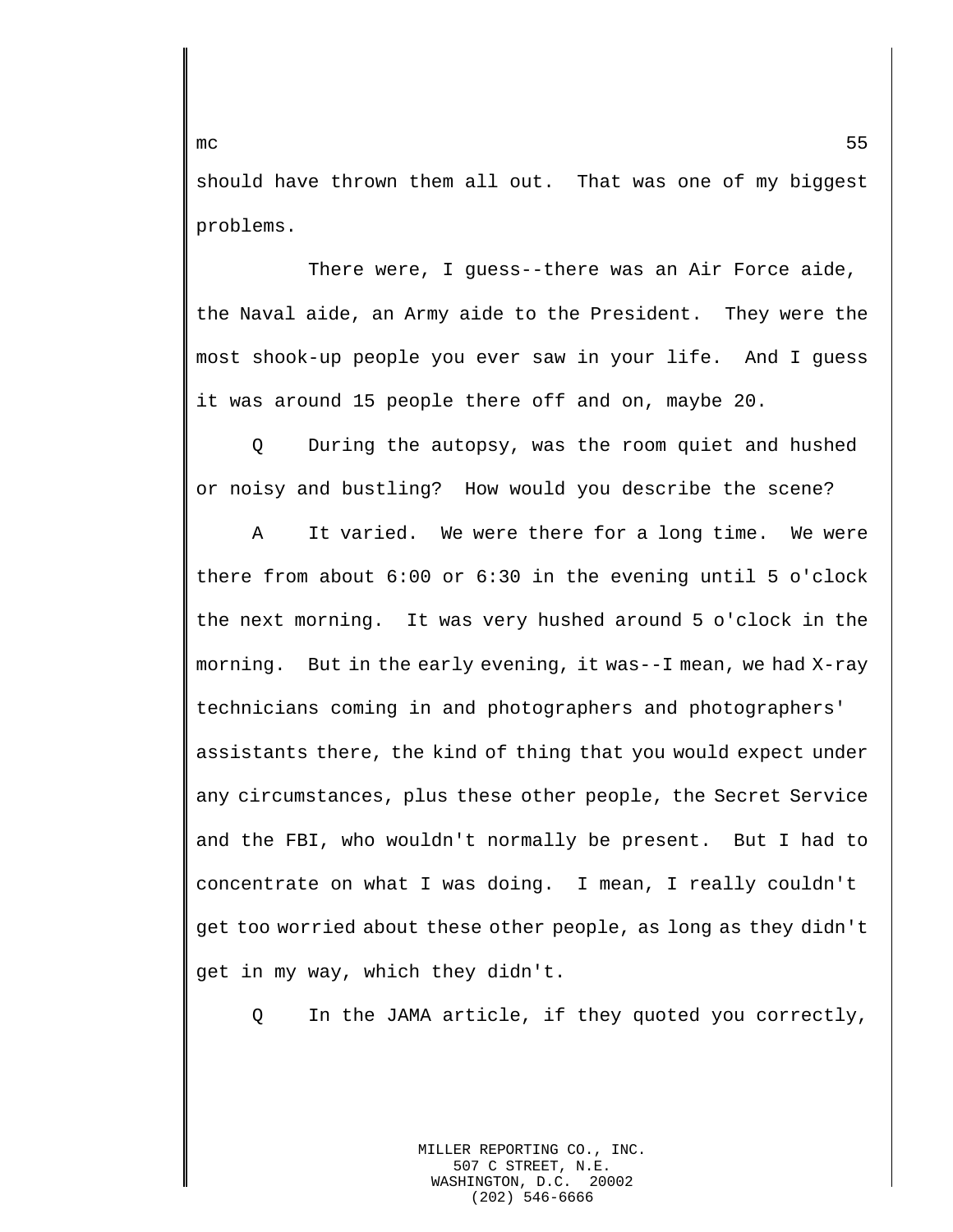you said that the scene in the autopsy room was somewhat like trying to do delicate neurosurgery in a three-ring circus.

A At times it was. Not always, but at times when there was a lot of people around. You had to stage stuff. I mean, you couldn't be taking X-rays of the whole body and photographs simultaneously. You know, somebody had to decide who was going to do what when, and I had to do that. George Burkley sure as hell didn't, you know.

Q Did anyone make suggestions to you other than Drs. Boswell and Finck, regarding any procedures--

A No.

Q --during the autopsy?

A No.

Q None whatsoever?

A None. I don't know who it would have been or who would have the...

Q Was your commanding officer there?

A I had a separate commanding officer, and he was there, it seems to me, part of the time. John Stover was his name. Everybody called him Smoky Stover. At that time, we had a

> MILLER REPORTING CO., INC. 507 C STREET, N.E. WASHINGTON, D.C. 20002 (202) 546-6666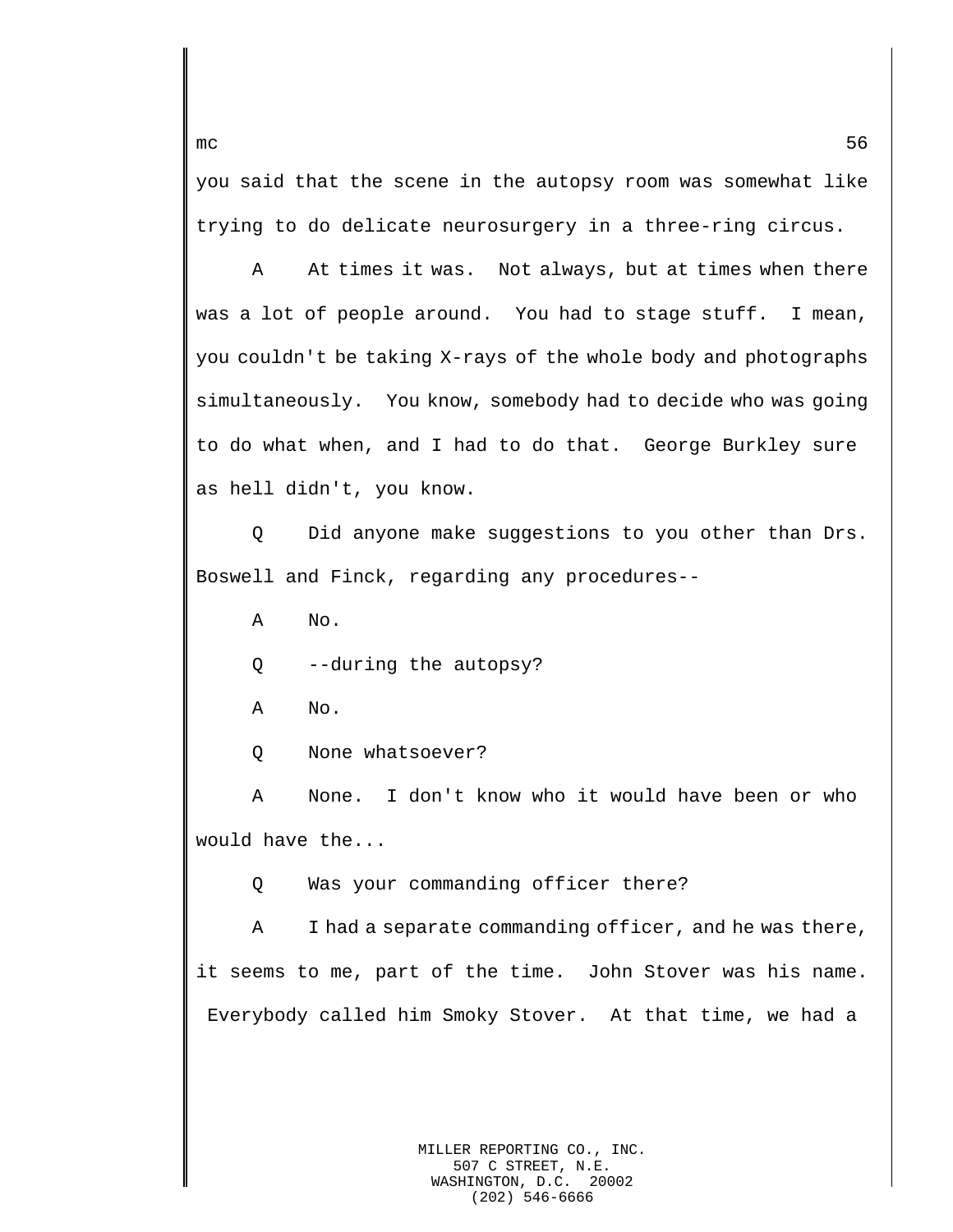separate command called the Naval Medical School. The Naval Hospital did not have any laboratories. The Naval Medical School had laboratories, and we provided the laboratory service to the hospital. So the guy that was really my commanding officer by rules and regulations was John Stover. But he had--we had a very cordial, pleasant relationship, but he never commanded me to do anything in my life, period. He was off in a different area. We conducted training courses for technologists and technicians and occupational thera--all kind of training courses, and that was his main role, to run the training aspects of the, quote-unquote, medical school.

At one time, when my uncle was a Navy doctor, every new doctor coming into the Navy first was assigned to this Naval Medical School for, I think, six or nine months, and they taught some tropical medicine and they taught shipboard sanitation--you know, the kind of things that you'd need to know in the Navy. But if Smoky was there--and I think he was for part of the time--we had no dialogue at all. He would never have presumed to tell me anything, I don't believe. He was a general practitioner, is what he was. He was a field--he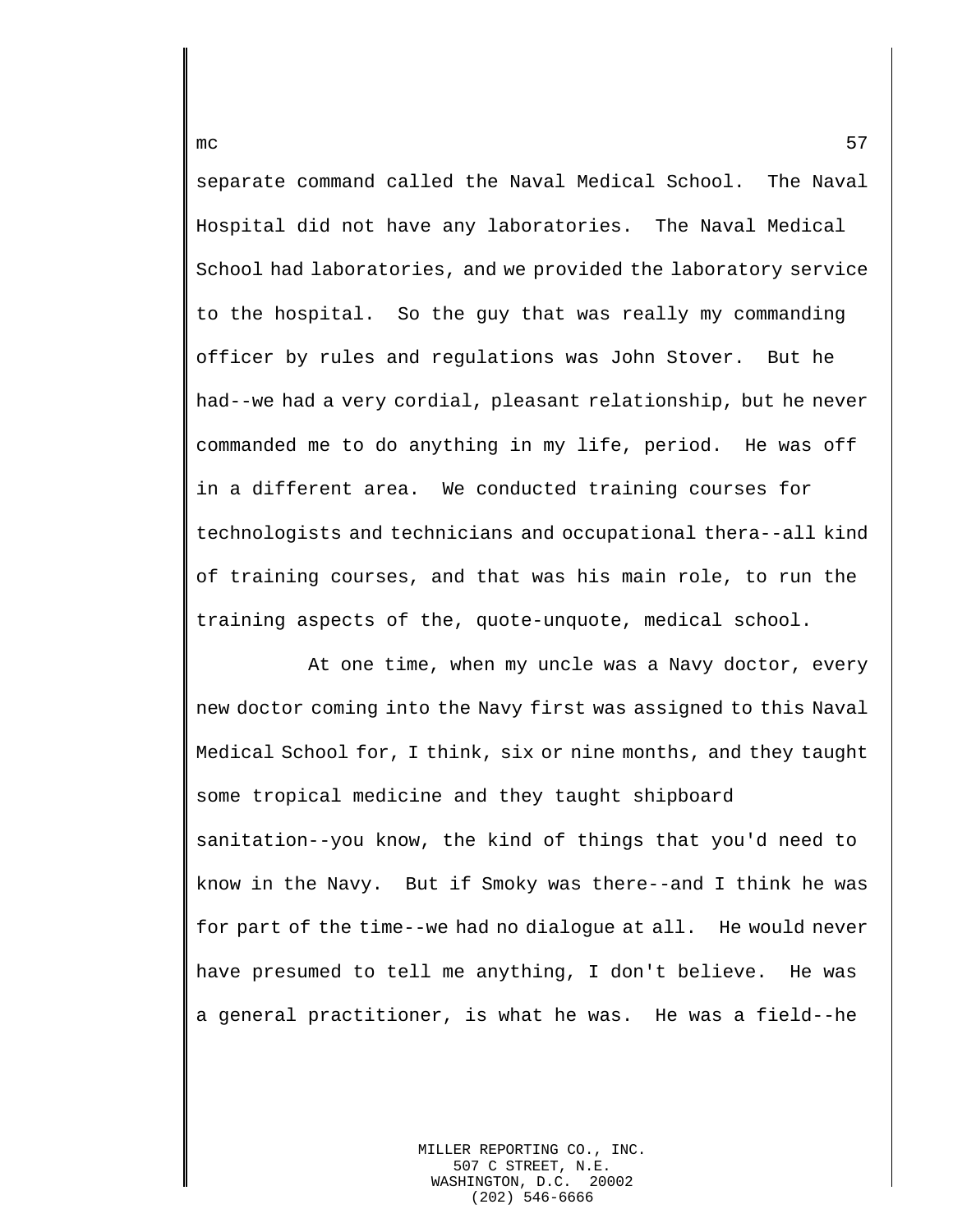spent a lot of time in the Marine Corps. He was a field medical officer, and a very good one, very much respected.

Q Who was Captain Stover's commanding officer?

A Admiral Galloway.

Q Was he present at the autopsy?

A I don't think so. I don't think Cal came down there at all. I mean, I can't swear that he was or wasn't there. But if he was, he played no role in it whatever.

Really, other than more than look in the room, I don't think Admiral Galloway was there at all.

Q Was the Surgeon General of the Navy present--

A No.

Q --during the autopsy? That's Rear Admiral Kenny?

A Kenny.

Q And he was not present at all in the autopsy room?

A I can't recall that he was. You know, he might have, again, looked in, stuck his head in the door or something. But I don't recall him being in the room. If he was, it was very fleetingly.

Q Previously, you made reference to the President's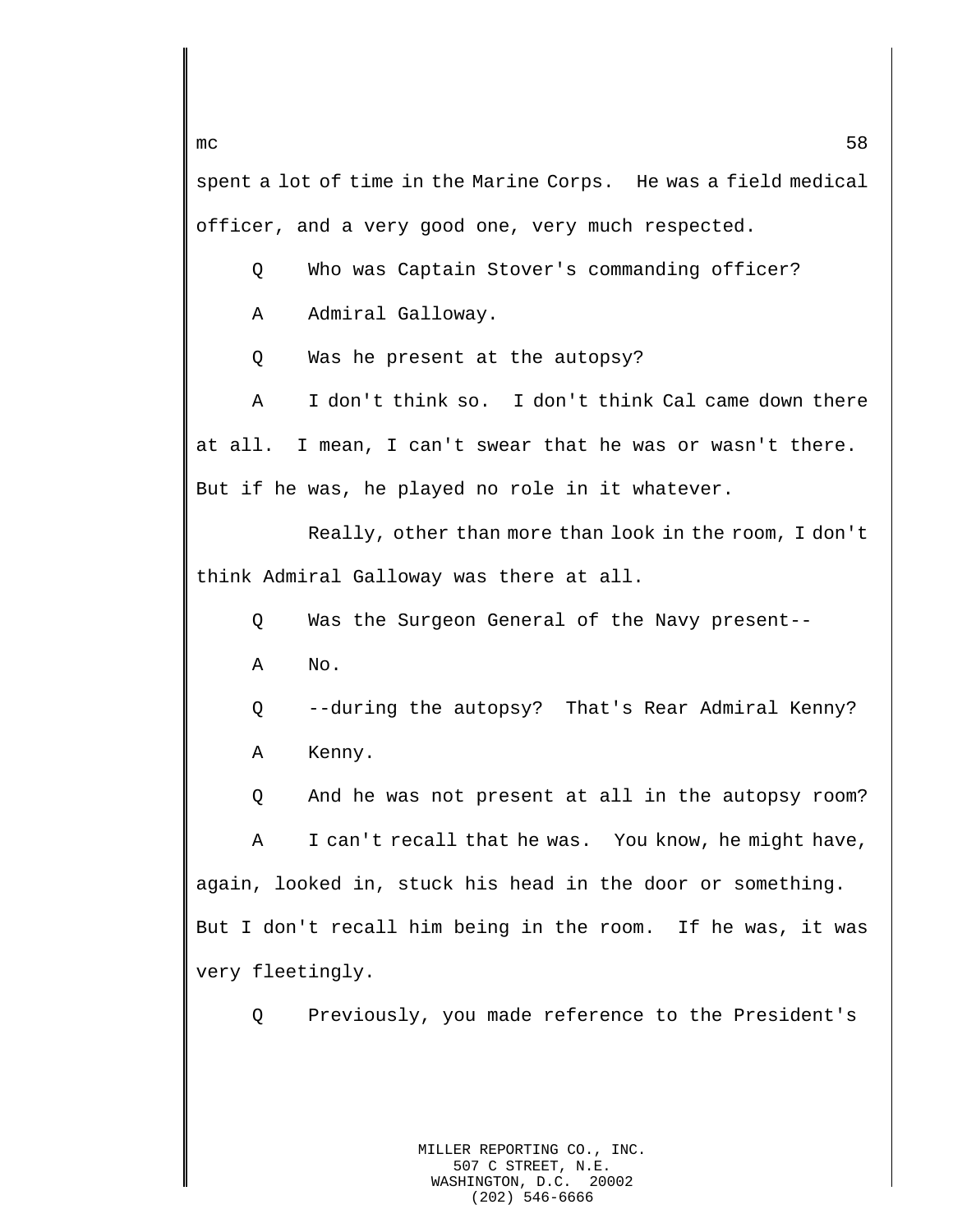Air Force aide. Was that reference to General McHugh?

A I didn't know who they were, to tell you the truth. Still don't know who they were. And they didn't stay long. They came about the time the body was delivered, and they didn't--I mean, I didn't concentrate on what these people were doing. It really didn't interest me. I was empathetic with their concern, but as far as otherwise, I didn't have anything to do with them, or they with me.

Q Previously, you made reference to the commanding general for the military district of Washington.

A Yes.

Q Was that General Wehle?

A You got me. You know, he told me, he said he was in charge, and I heard later that that was his role. I said to somebody else, "Who's that guy?" And that's what they said; he's the CO of the military district of Washington. I never saw him before or since, didn't know who he was then.

Q Was he present at all during the autopsy?

A No, he was not. Or if he was, I didn't know he was there. Let's put it that way. I don't think he was at all.

> MILLER REPORTING CO., INC. 507 C STREET, N.E.<br>SHINGTON, D.C. 20002 WASHINGTON, D.C. (202) 546-6666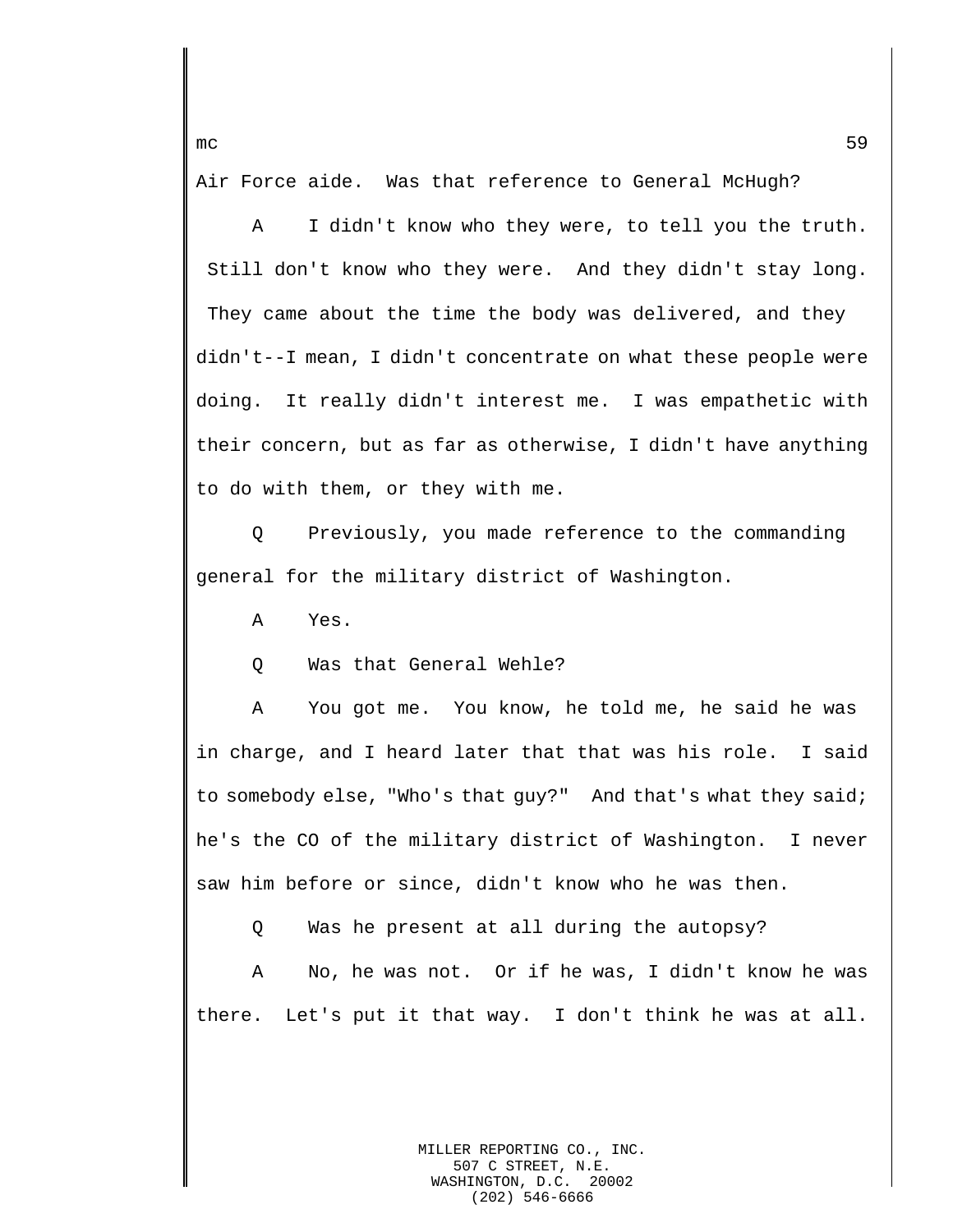mc  $60$ 

Q Would you have recognized Joint Chiefs of Staff as of 1963?

A No.

Q For example, Curtis LeMay, would you have recognized him?

A Oh, I'd recognize him if he was there, but he was not.

Q Did you ever hear any speculation about whether any members of the Joint Chiefs of Staff were present at the autopsy?

A No, never heard, but if they were, it was unknown to me totally. I doubt very seriously that they were.

You asked me, would I recognize them? Sure, you know, from newspapers and television, one thing or another. I probably knew them all by sight. But they weren't there.

MR. GUNN: Let's take a short break, a couple minutes to get a drink of water.

[Recess.]

MR. GUNN: We're back on the record following the first recess.

BY MR. GUNN: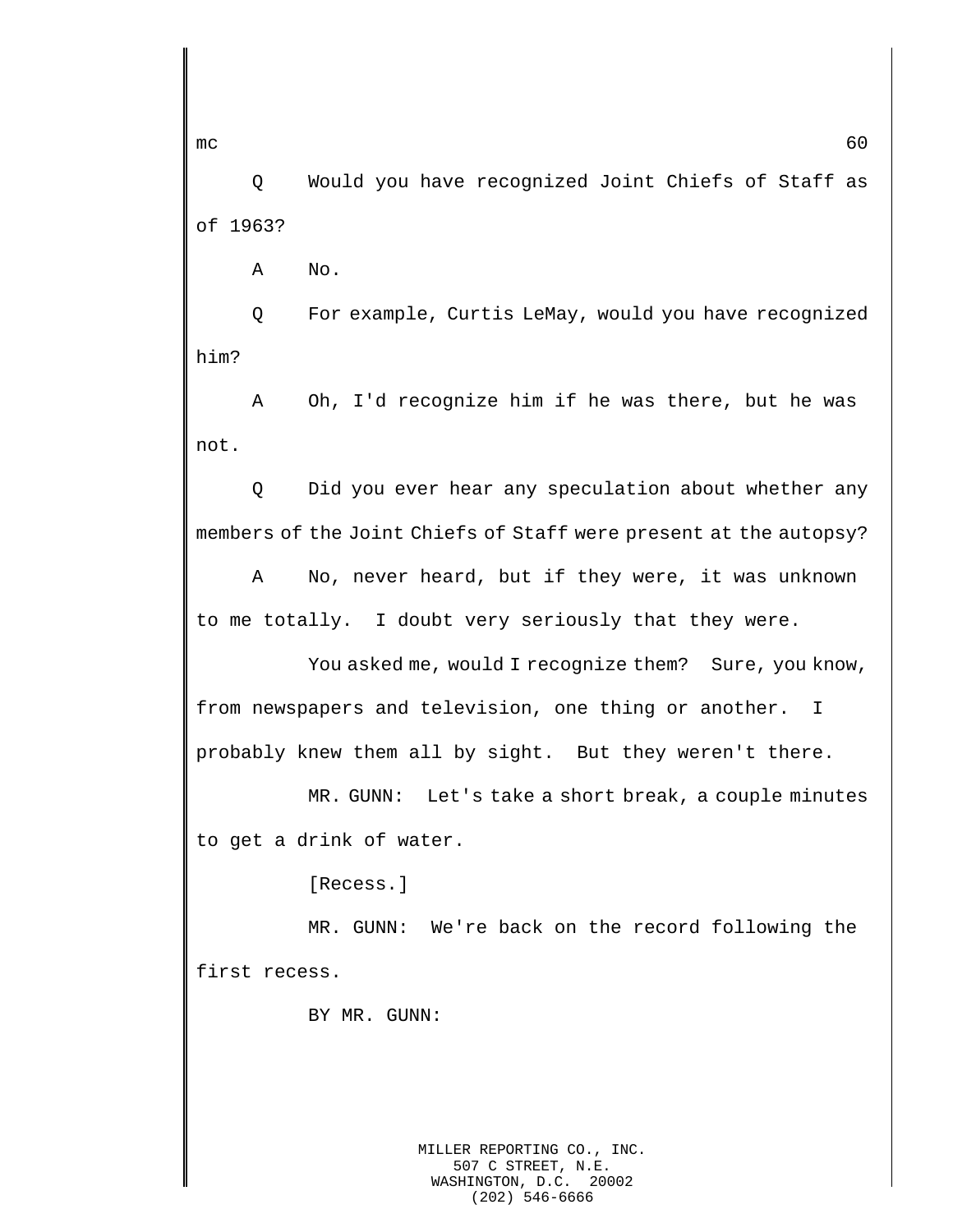Q Dr. Humes, when did you first see the body of President Kennedy?

A I didn't look at my watch, if I even had a watch on, but I would guess it was 6:45 or 7 o'clock, something like that, approximately.

Q Was the body in the casket when you first saw it?

A Yes, it was in a casket.

Q Could you describe the casket in just very general terms?

A Yes. It was a wooden casket with long handles on both sides like you usually see for the use of pallbearers and so forth. One of the handles was broken. I forget which side it was on. But it was a handsome--the standard of those things. It was a good-looking casket.

Q Where did you first see the casket?

A As the people--I think they were sailors that were--it was a Navy ambulance, a Navy ambulance crew who had picked up the body at the airport, and they brought it into the morgue and promptly left.

Q Do you remember what color the ambulance was?

mc  $61$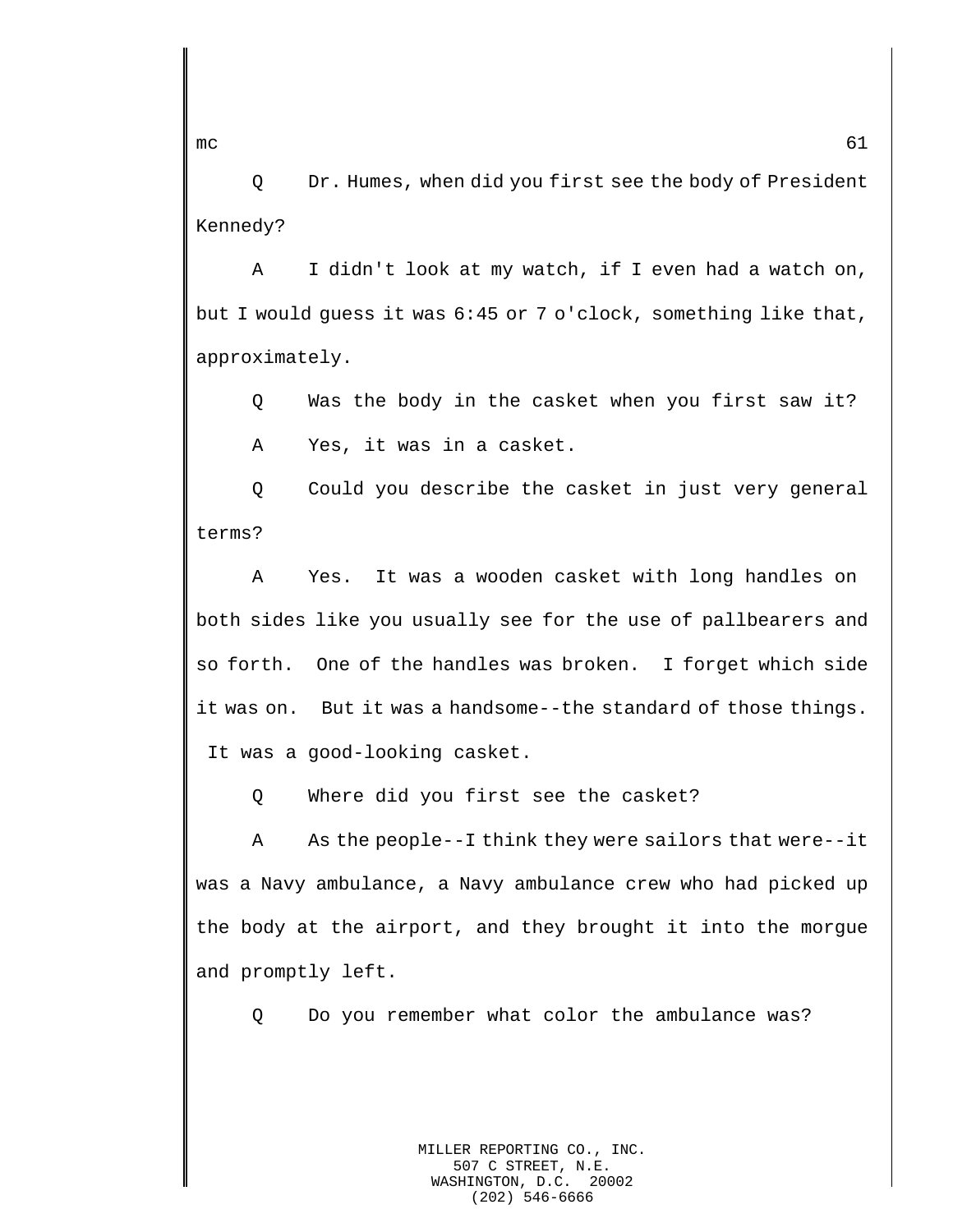A No--oh, gray. I saw it on television later. And all our ambulances were gray in those days.

Q Were you with the casket from the time it was unloaded from the gray ambulance until you opened the lid of the casket?

A I didn't go out on the loading dock. I was there from the time it came through the door of the morgue until the President left the next morning.

Q How many rooms or hallways are there between the loading dock and the morgue where you first saw--

A Just a very brief hallway. I guess maybe 15, 20 feet, something like that. No rooms.

Q And was the casket opened in the morgue?

A Yes.

Q Who else was in the room when the casket was opened?

A Oh, I can't tell you that. Dr. Boswell and I removed the body from the casket, and I--I don't know who. There were some enlisted helpers, technicians from our department there, and I don't know who else was there. I can't tell you. I was too intent on what I was doing and too, to tell you the truth, a little bit shook by the whole procedure, initially at least.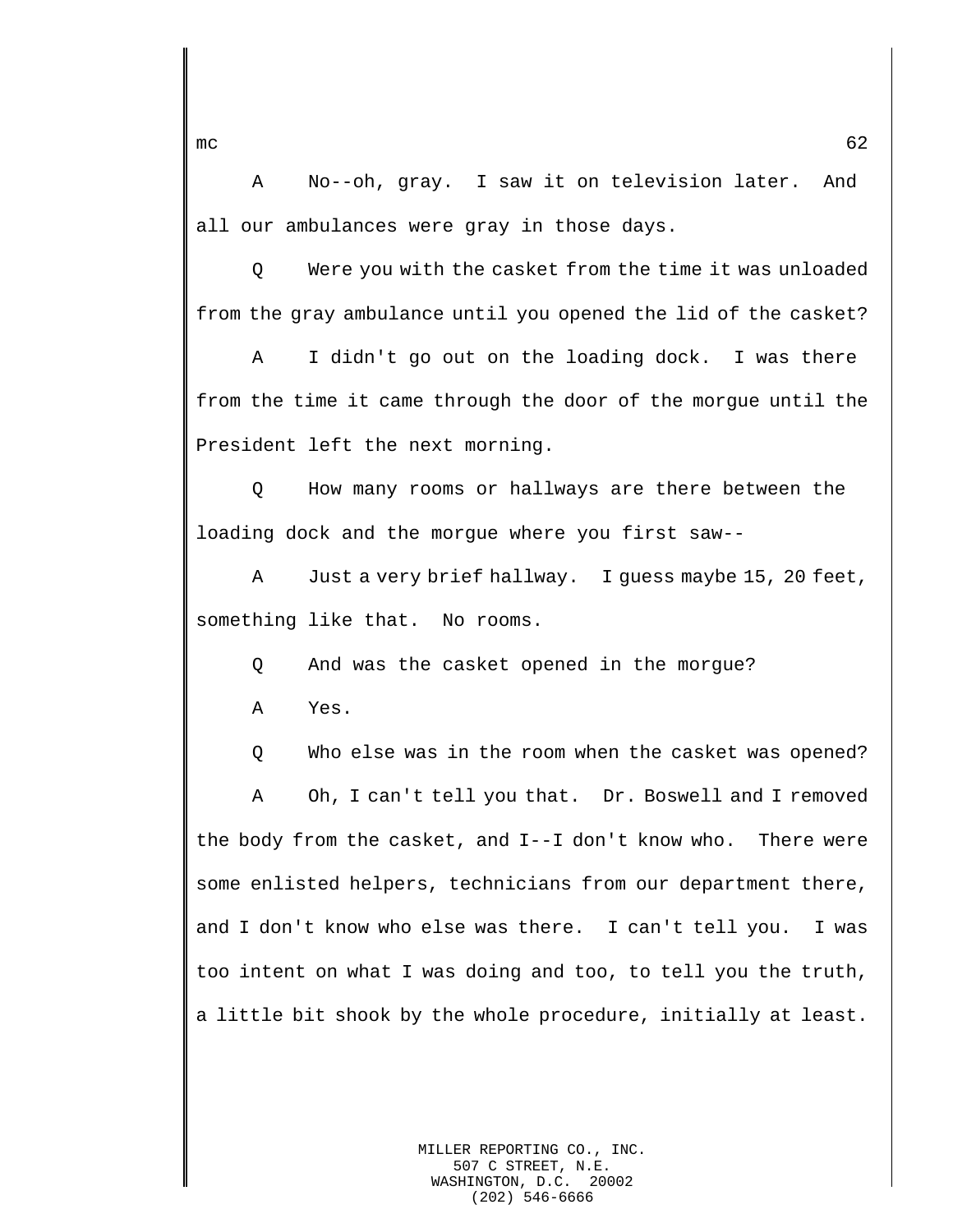It was disturbing to have a deceased President there in your arms, you know. It's not an unemotional experience. But I was not worrying about who was around or whatever. It was the least of my worries.

Q Who else in addition to Dr. Boswell, if anyone, helped you remove the body from the casket?

A I don't recall that anyone did, but I don't gainsay the possibility that one of the enlisted men may have helped. But nobody else.

Q How was the President's body wrapped?

A It was wrapped in white sheets and the head was--head wound, massive head wound, was covered with gauze sponges and gauze dressing.

Q Was there any plastic or rubber sheeting at all near the President's head?

A No. Well, I'm not sure what finally tied down the gauze bandage over the skull wound. It might have been plastic or something, but, you know, I don't know. Adhesive tape or God knows what. It was easily removed. It wasn't tight at all.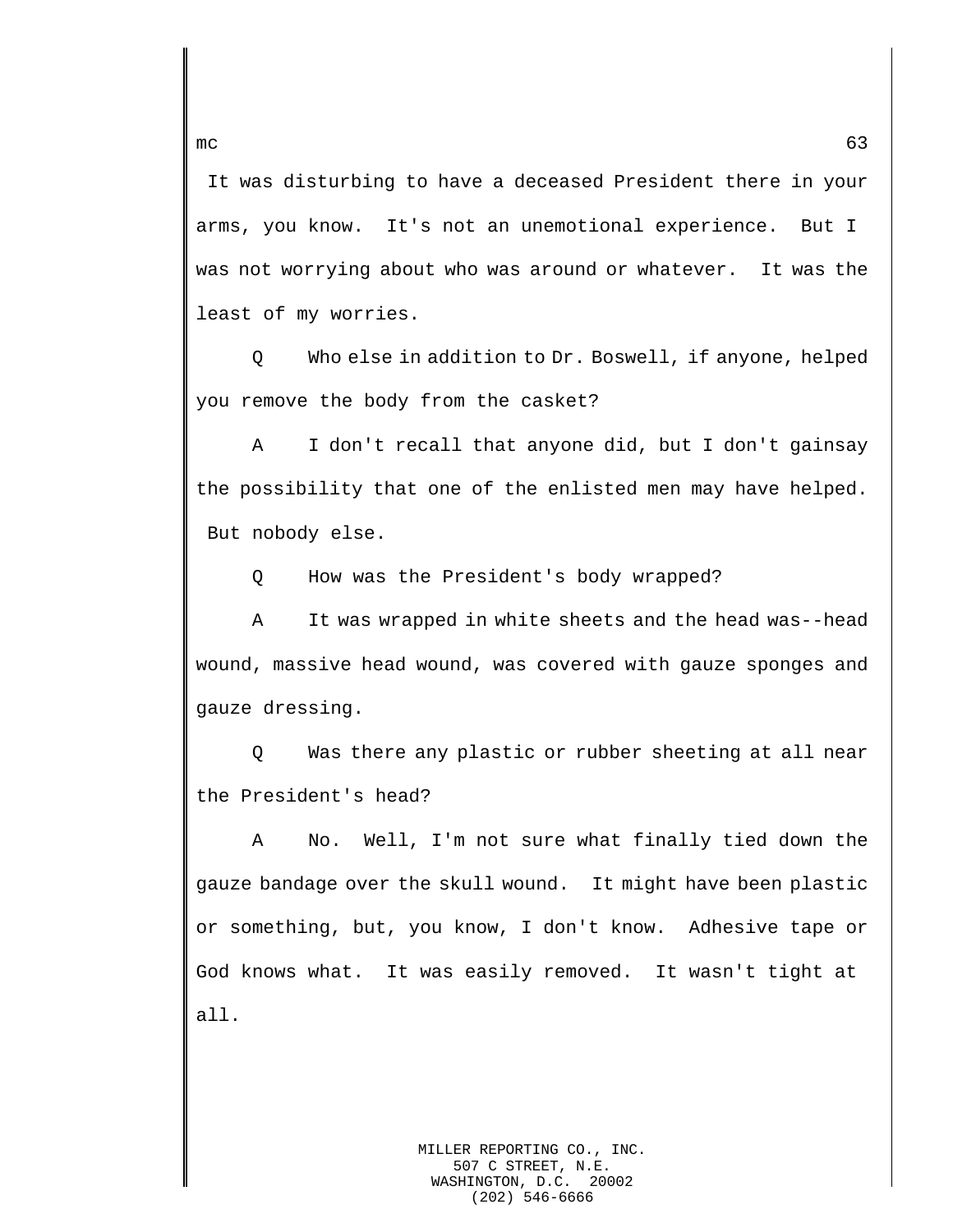Q Was there any plastic sheeting or rubber sheeting of any kind that you saw in the casket--

A No.

Q --with the exception of possibly with the head?

A No.

Q From the time that you first saw the body of President Kennedy, were you in the same room with the body until it left Bethesda?

A One hundred percent of the time.

Q Other than the trip down the hallway, did the body ever leave the morgue room?

A No.

Q Were you involved with the process of unwrapping the body?

A Yes. Yes.

Q During that, did any skull fragments fall out from the wrapping?

A Not that I recall.

Q Did any bullets or bullet fragments fall out from the wrapping?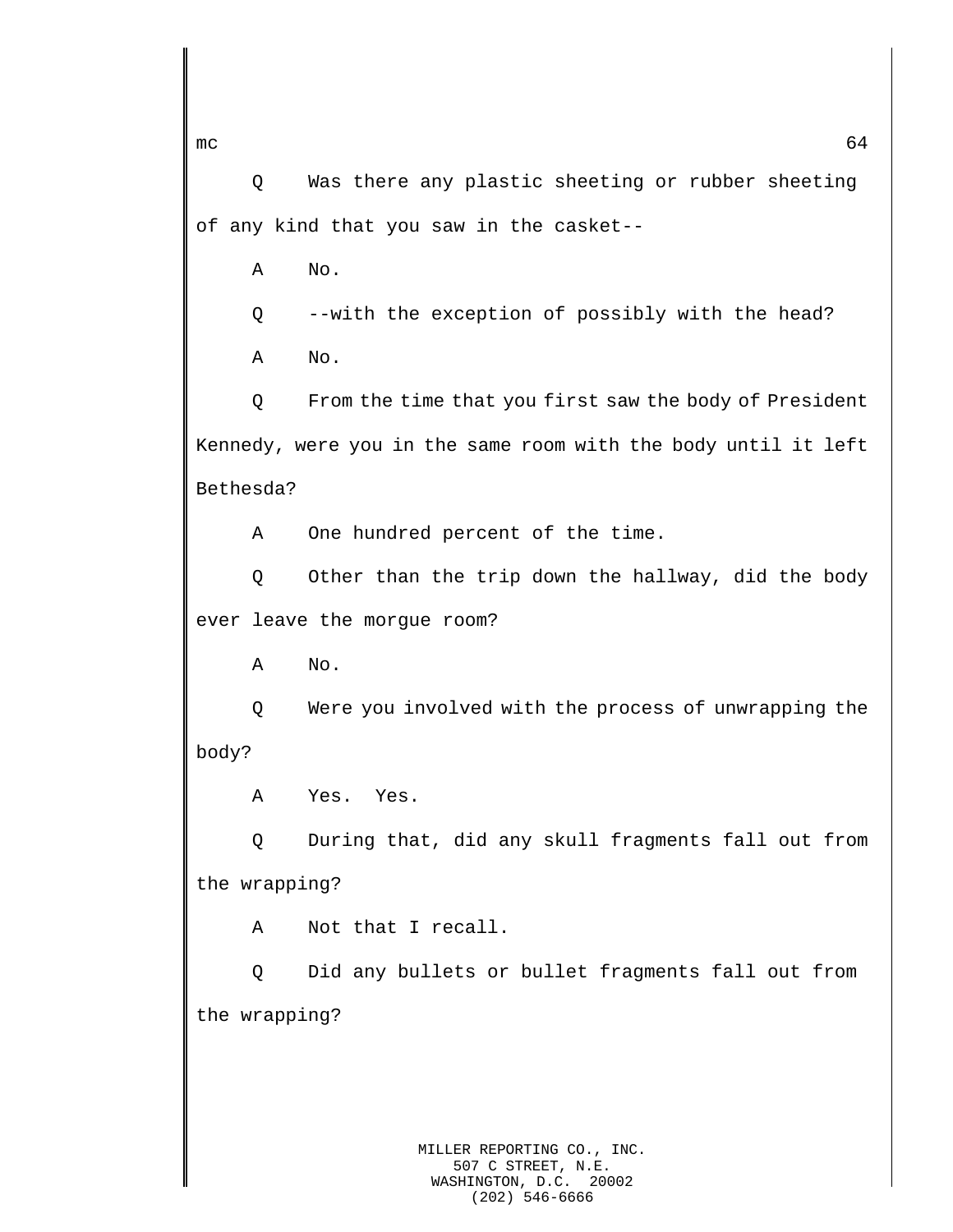mc  $65$ 

A No.

Q Could you describe how the President's head looked at the very first time that you saw it after it had been unwrapped?

A Well, the most obvious thing was a large defect in the right parietal area. The measurements are in the autopsy protocol, and the hair was matted in that area and bloody and so forth. And there was a suggestion like a contusion in the right frontal area over the right eyebrow. The skin was a little bit discolored in that area, but it wasn't very remarkable. The most striking thing was this large defect. His face was, for all intents and purposes, normal. Normal as anybody can be in death, I guess. It was not significantly injured in any way.

Q Were any portions of the brain extruding from any wounds in the head?

A Well, the wound was so big that--I don't know what you mean by extruding. It wasn't really--it was just a gaping hole and the brain was right there. It wasn't really being extruded, no.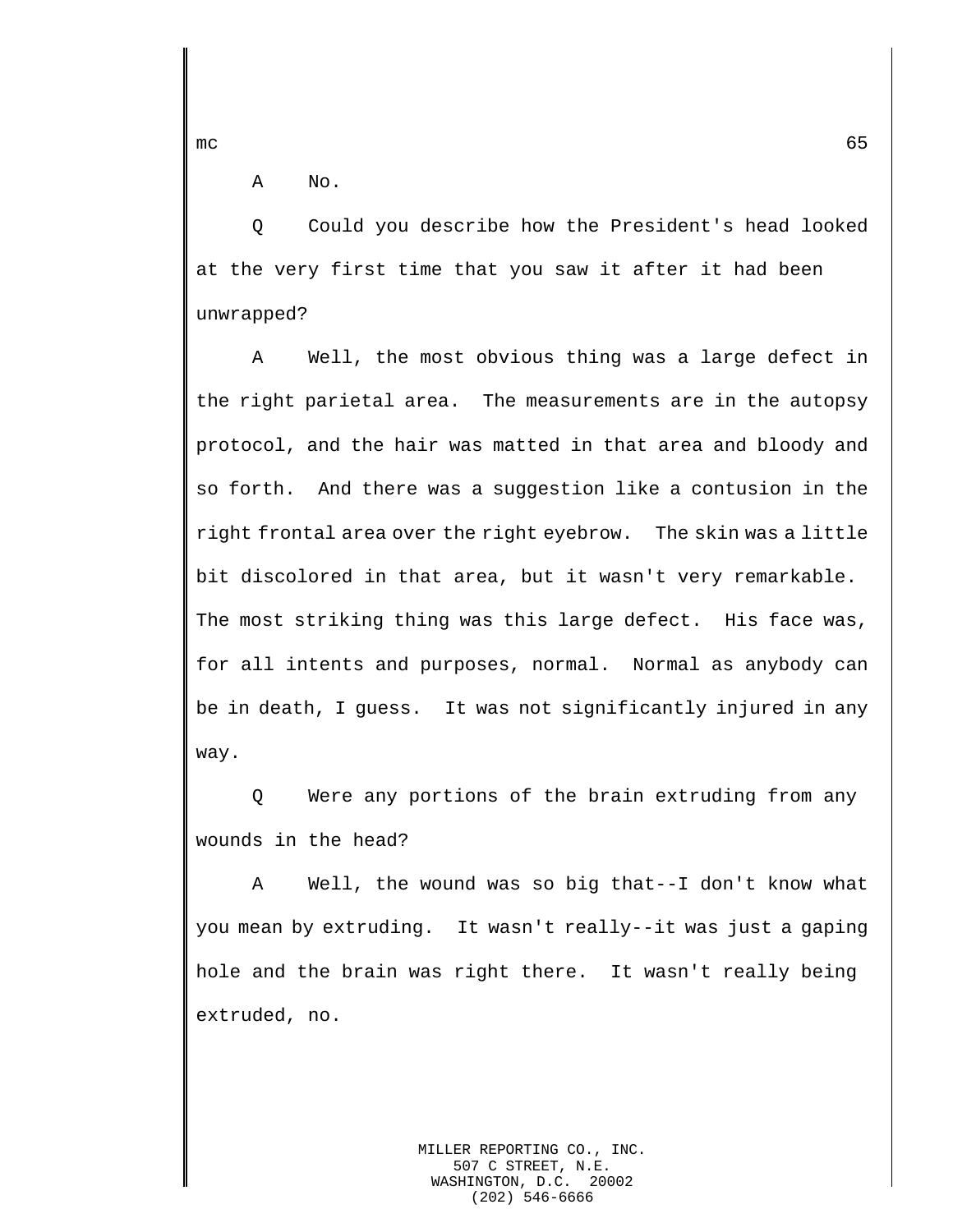Q So you could see it, but it was not as if it were coming out--

A No.

Q --sort of just seeing inside a hole--

A It was a big hole, yeah.

Q Did you notice any surgical incisions anywhere on the body of President Kennedy when you first saw him?

A Yeah, there was a gaping defect that was obviously a tracheotomy incision in the anterior neck, and there were a couple of small--you never heard much about this, either. A couple of small incised wounds on the chest, and I forget--I wrote down, wherever I wrote it down, that it looked to me like somebody was going to think of putting in a chest tube. But they never did, because all they did was go through the skin. They obviously--I imagine they decided the President was deceased before they were going to pursue it. But somebody started, apparently, to insert chest tubes, which would not be an unreasonable thing to do. They were, you know, maybe two centimeters long, something like that, and between the ribs, low in the anterior chest.

(202) 546-6666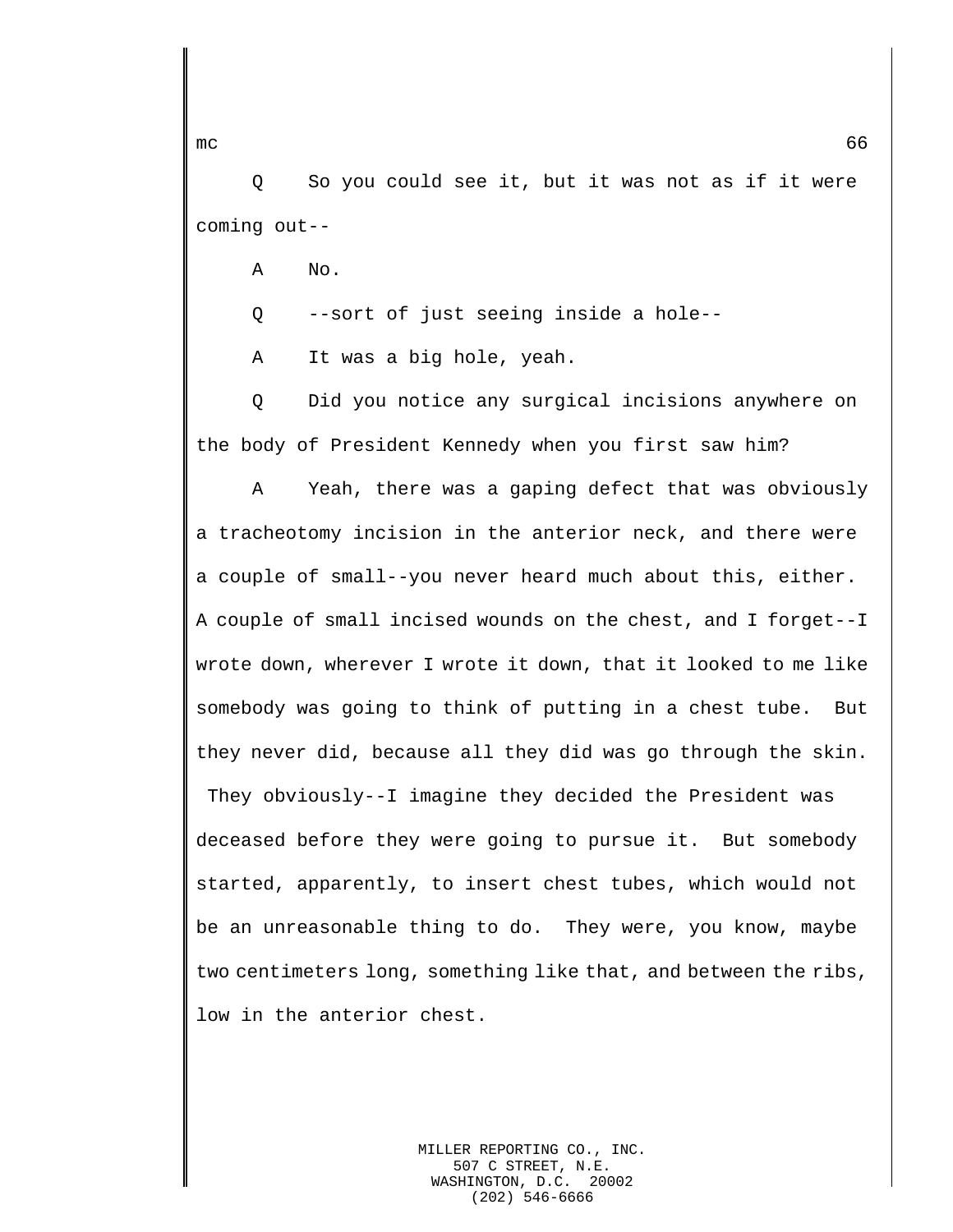I'm sure I described them in the protocol someplace.

Q Were there any cutdowns on any of the--

A I think there was in one of the ankles. There was a cutdown wound. I forget whether it was the right or left ankle now, to tell you the truth. If I had to guess, I'd say it was right, but I'm not sure.

Q Did you see any other surgical incisions or incisions that you thought might have been surgically performed?

A No.

Q Anything in the head area at all?

A No.

Q Did you see any sutures?

A No--well, there might have been of the cutdown on the ankle. There may have been some black silk sutures there. I'm not absolutely certain, but I think there might have been.

Q Anywhere else that you remember a suture?

A No.

Q I'd like to show you the document that's been marked Exhibit 1, which is the first page of the diagram, and the second page is the drawing of the skull.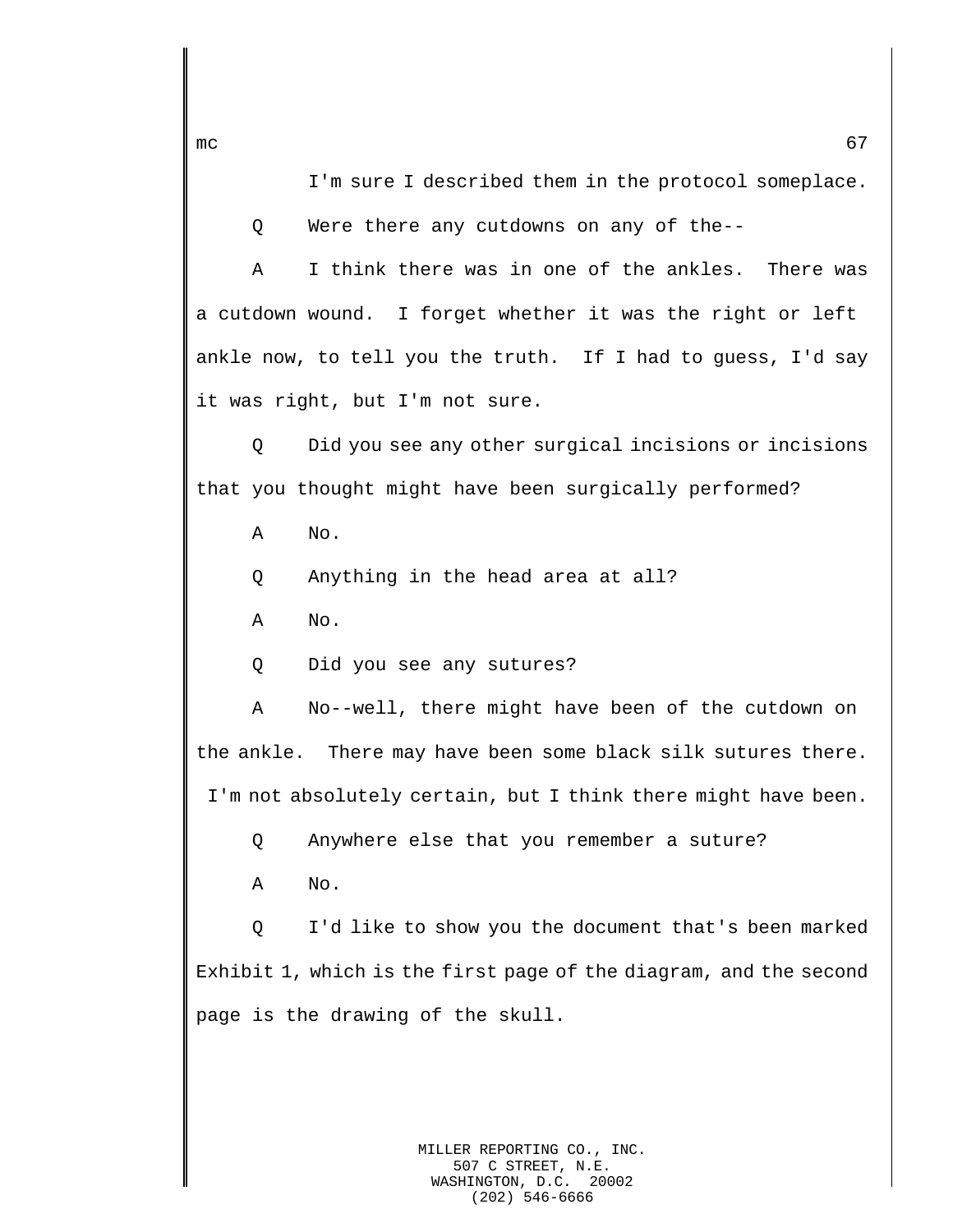A Yes.

Q I'd like to ask you some questions about this. First, was this document, Exhibit 1, in your possession at any point during which you were writing the autopsy protocol?

A Probably. Probably was. Over the weekend, yeah.

Q I'd like to draw your attention to a few items on the first page of this document. Right next to the marking for brain, there's no entry of a weight there. Do you see that on the document?

A Yes, I see that it's blank, yeah.

Q Why is there no weight for the brain there?

A I don't know. I don't really--can't really recall why.

Q Was the fresh brain weighed?

A I don't recall. I don't recall. It's as simple as that.

Q Would it be standard practice for a gunshot wound in the head to have the brain weighed?

A Yeah, we weigh it with gunshot wound or no. Normally we weigh the brain when we remove it. I can't recall why--I

> MILLER REPORTING CO., INC. 507 C STREET, N.E.<br>SHINGTON, D.C. 20002 WASHINGTON, D.C. (202) 546-6666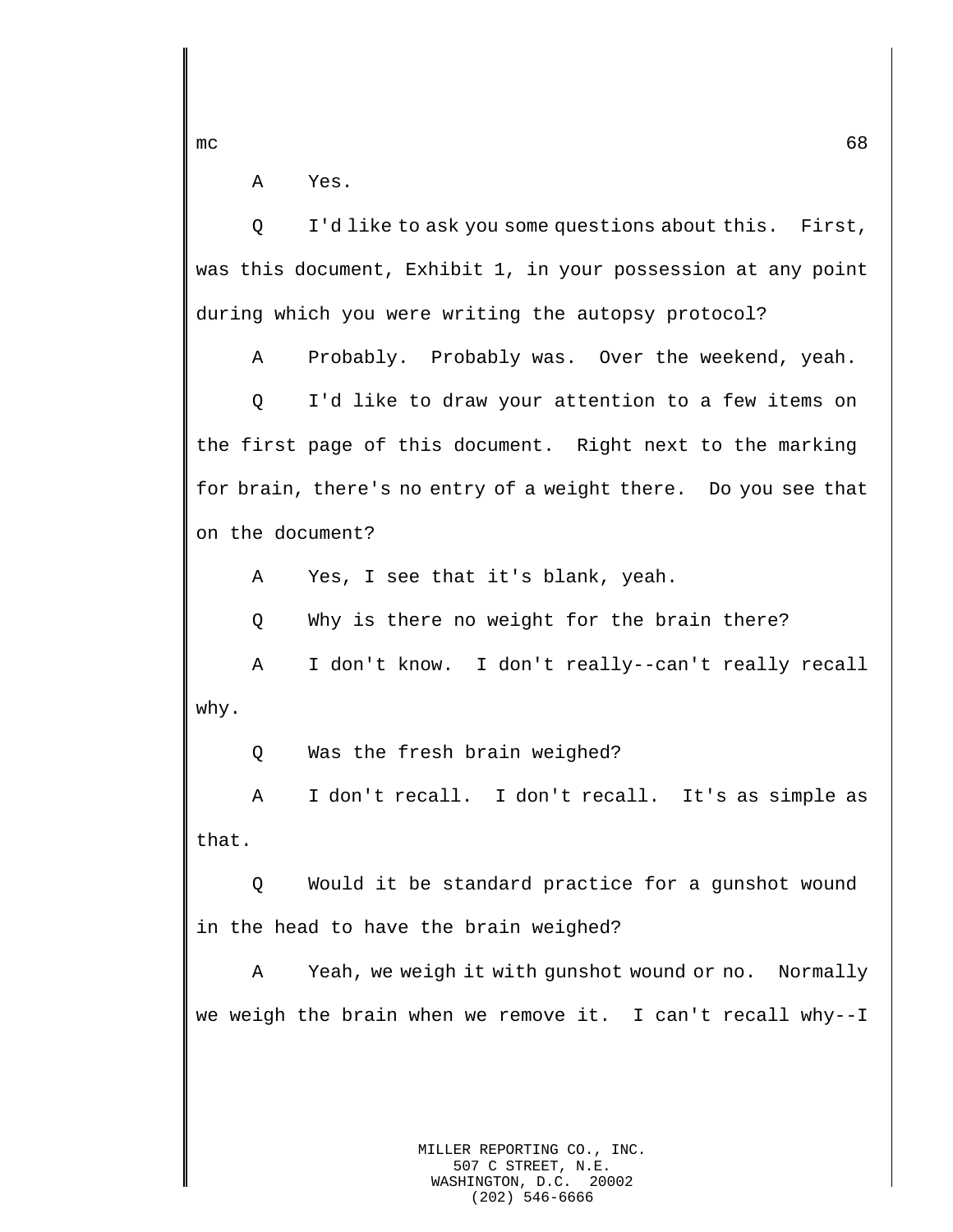don't know, one, whether it was weighed or not, or, two, why it doesn't show here. I have no explanation for that.

Q The same would be true also for the thymus. Do you see that?

A Yes, well, the thymus in an adult, you can't find--99 percent of the time it's not there. It involutes after the age of about 12, and so this--for 99 percent of adult autopsies, you'd never find the thymus.

- Q Okay. For the thyroid over on the right column.
- A Yeah.
- Q There's no weight there. Do you know--
- A It probably wasn't removed. I don't know.

Let me go back for one minute. I was told find out what killed the man. My focus was on his wounds. I didn't approach this like it was a medical death due to some disease or whatever. I was focusing primarily and almost exclusively on the wounds. So I don't know. I don't know if I weighed the thyroid or not.

Q Did you consider the autopsy to be a medical-legal autopsy?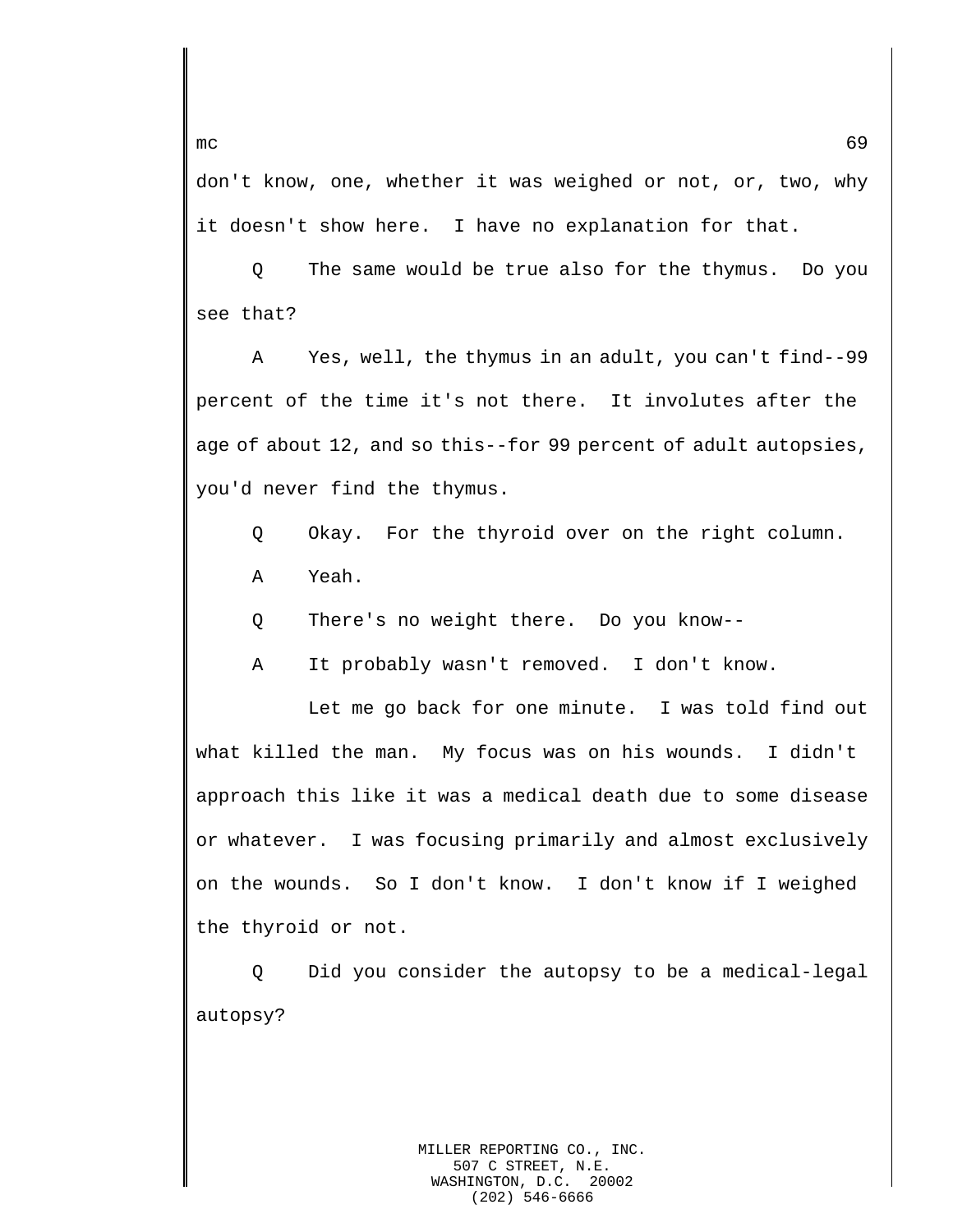A Yes. Oh, sure.

Q And there was a gunshot wound to the neck, wasn't there?

A Well, you'd better clarify that. There was a big gaping tracheotomy wound in the anterior neck. I learned later that there had been a gunshot wound in that location, but I didn't know it. That was 99 percent of my problem. There was a bullet wound in the back above the scapula, like I mentioned earlier, and there was a wound of entrance in the back of the skull and a wound of exit in the skull. Those were the wounds.

Q Could you look at the diagram on the right side?

A Yeah.

Q Please, do you see in the head there is a circle with an arrow pointing up and to the left?

A Yes.

Q Do you know what the arrow pointing up and to the left signifies?

A I have no idea.

Q On the face sheet right next to the head, it appears as if the words "ragged slanting" are there. Do you see those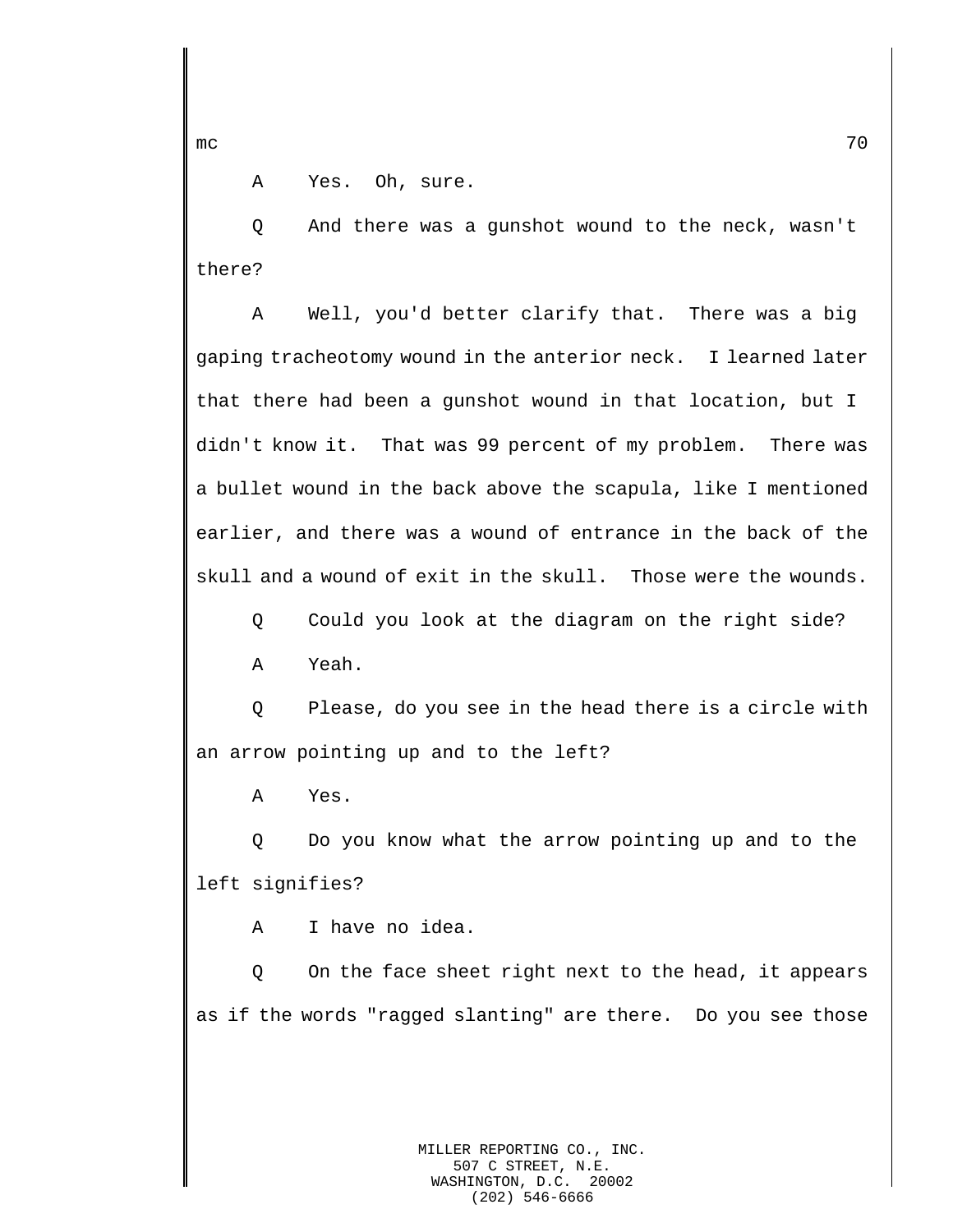mc  $\sim$  71

words?

A Yeah.

Q Does that look correct to you, those words?

A No, I don't think it was very ragged at all. It was oval, oblong, and I don't recall particularly ragged. Maybe the edges were a little bit serrated, but I don't think I would have used the term "ragged."

Q Do you know what slanting means in that context?

A Well, I guess because it was oblong, it might have been interpreted as slanting; whereas, if it had entered at 90 degrees to the surface, it wouldn't have been quite as slanting. Do you know what I mean?

Q Yes.

A It would indicate to me that the wound--the missile did not hit at a 90-degree angle with the surface.

Q So it would be an oblong wound?

A Exactly.

Q That's the sense of what you--

A Right. That's how I would interpret slanting. I think these are J's comments. I didn't--I don't think I've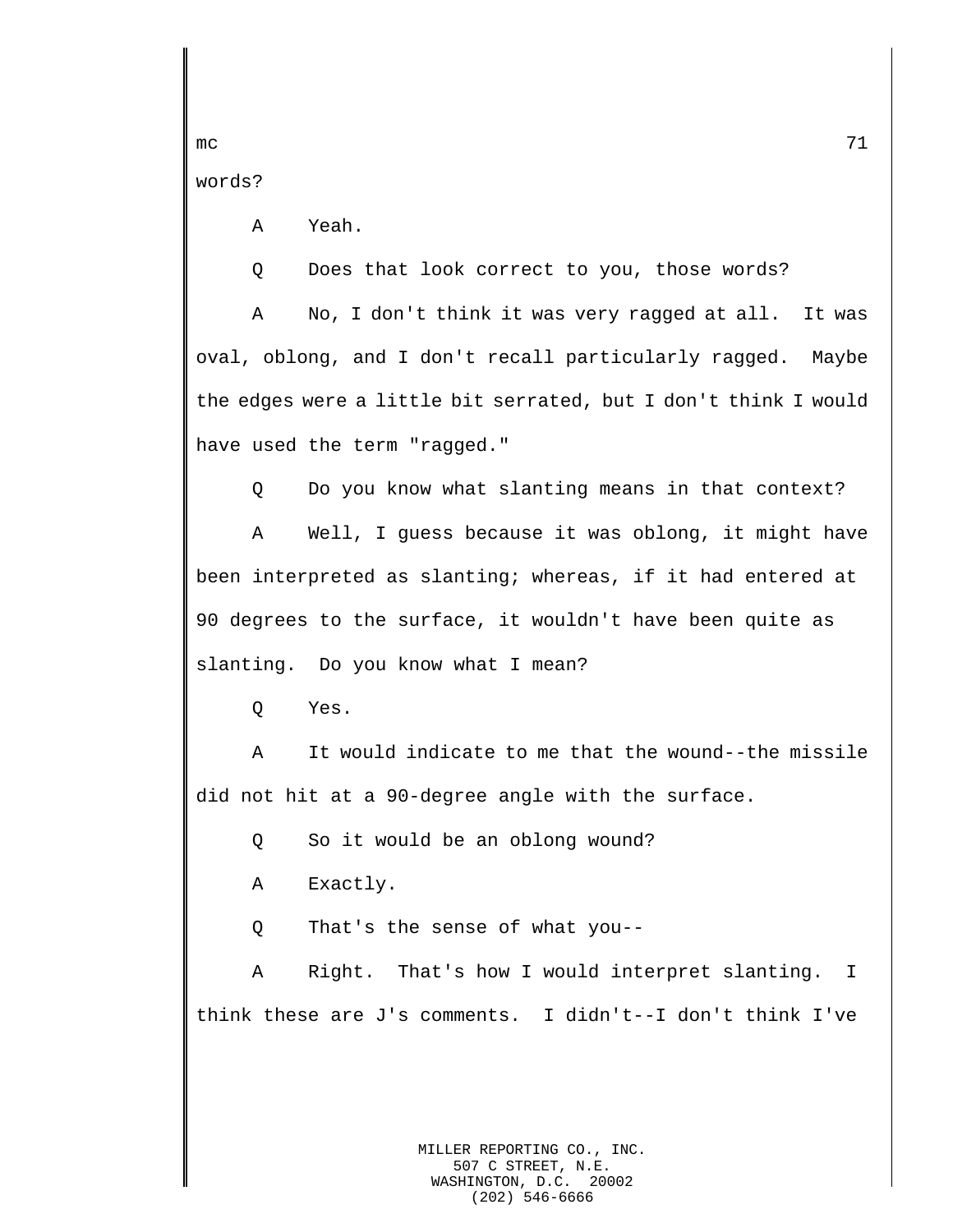written anything on this piece of paper.

Q Okay. Do you see on the diagram--it's actually true both for the left and the right diagram--that there are two lines dividing what roughly is at the neck?

A Yeah.

Q I assume that those are standard lines--

A They're on the form before anything else is put on it, yes.

Q And what do those two lines signify?

A I don't know. I don't know who dreamed this up, to tell you the truth. They don't signify anything to me. In case you don't know where the head and the torso join, I guess it would help to show you. But, really, it's not very helpful. Those lines are not helpful.

Q Okay. Down in the bottom left-hand corner, do you see the handwriting?

A Yeah. Verified, George Burkley. That was interesting that he verified it. I don't know why he did that, who asked him to, or whether he volunteered and he did. I have no idea.

mc  $\sim$  72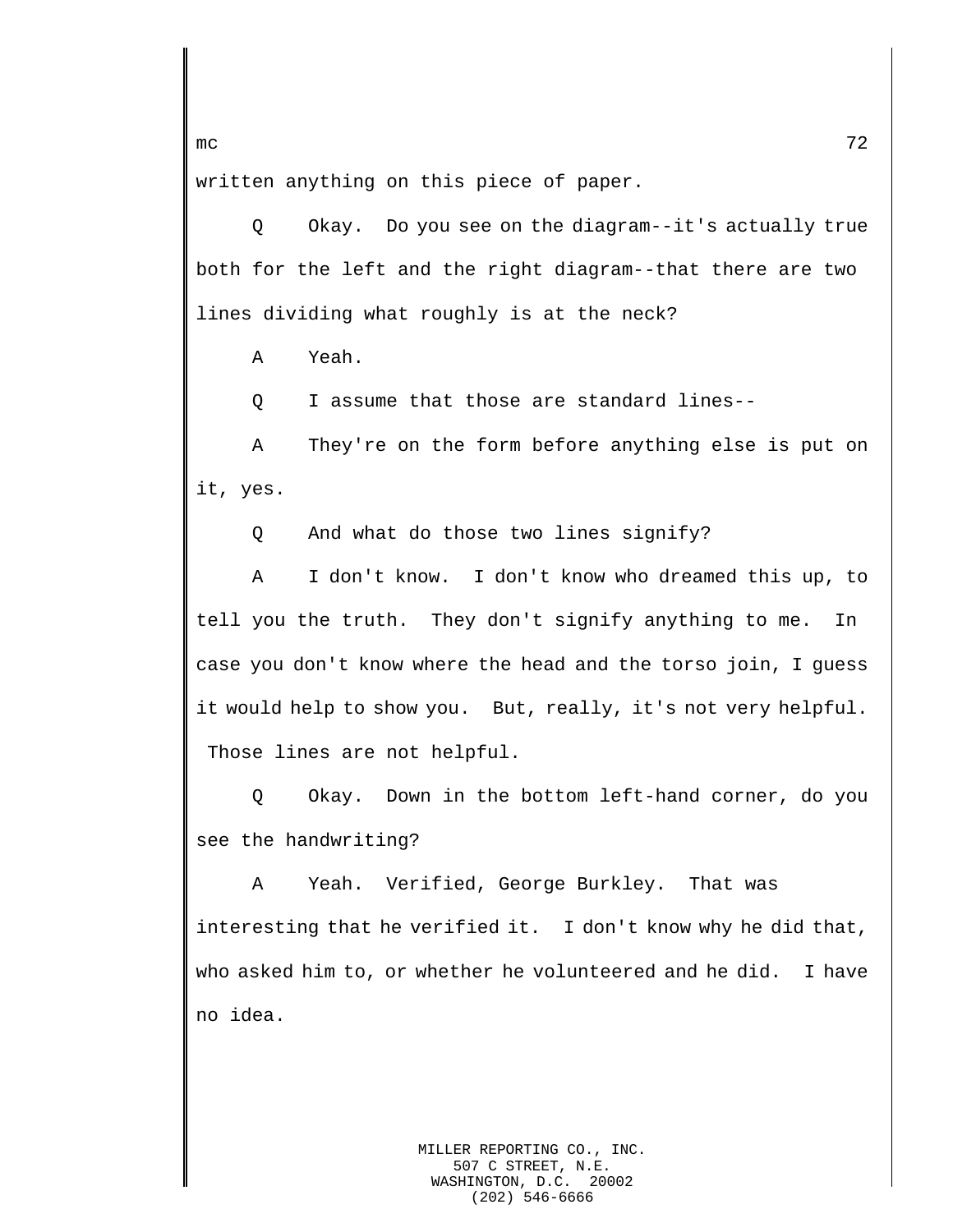Q You don't recollect having seen Dr. Burkley sign this--

A No, I do not.

Q --at all?

A I do not. I guess there's the cutdown, now that you tell me about it. It was, I guess, drawn. It was on the left.

Q Could you turn to the second page, please?

A Sure.

Q I'd like you to help see if you can explain to me what some of these things mean, and I understand that you did not do this drawing yourself. First, there is a line right in the middle of the skull that says "10" with an arrow going in either direction. Do you have any idea what that means?

A I would think it's the width of the defect that's portrayed--as you look at it, it's on your left--the right side of the skull. I know, but this is the same 10 as in there, and he puts arrows back and forth that it was 10 centimeters wide.

Q Okay. And do you see right below that--

A Now, let me tell you. That couldn't be too precise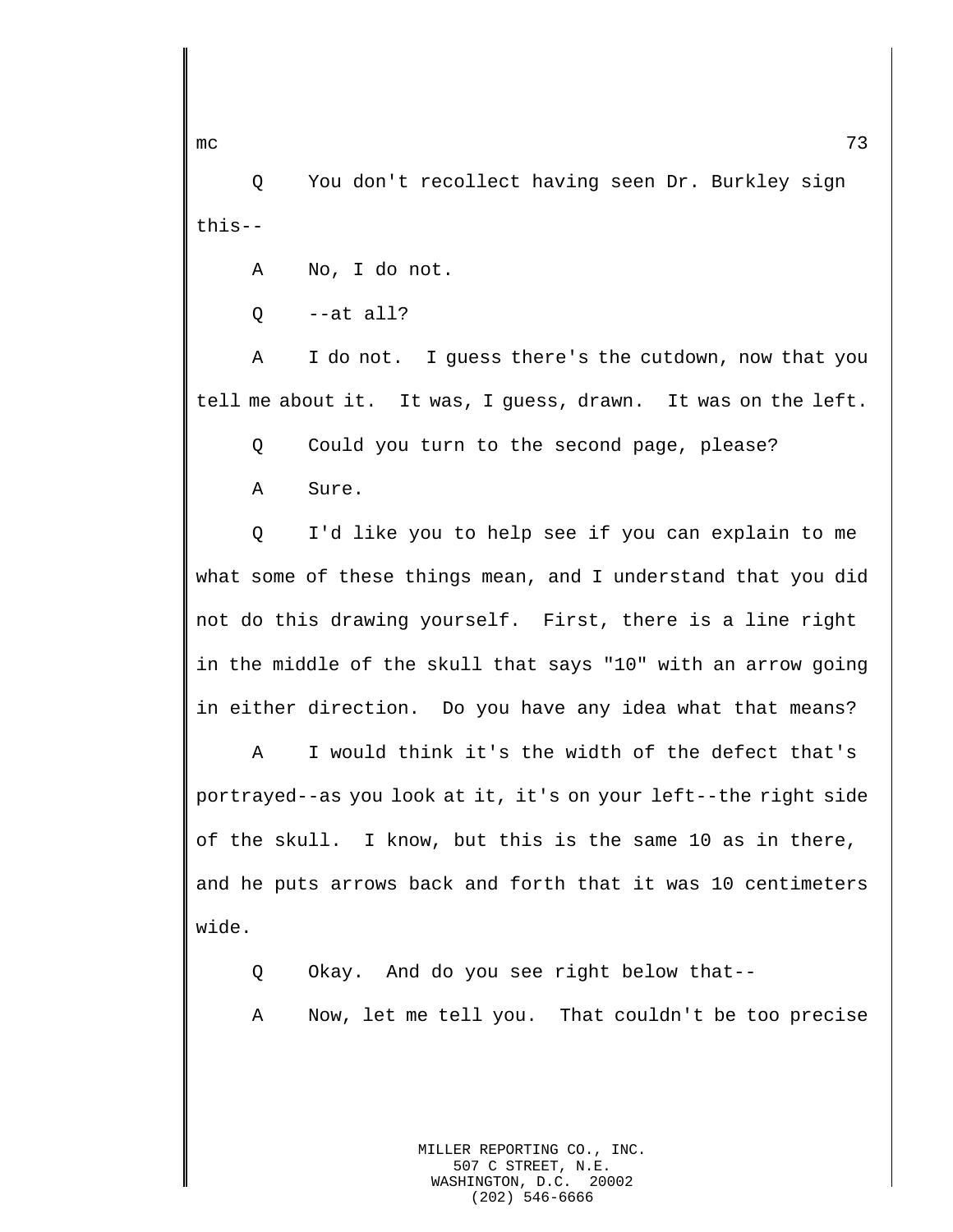because it was not a nice, clean whatever. It might have been 10 centimeters at one point and 12 at another, or God knows what, you know.

Q Okay.

A I was relying, through all of this, on my photographs and my X-rays. I wasn't really worried about these notes that J was making. It didn't--I didn't tell him not to make them, and I didn't tell him to make them. I didn't tell him anything. I'm not displeased that he made them. That's fine. But I was relying upon the photographs and the X-rays to tell the story. I wish I had had a video camera. Now, of course, I wish a lot of things. But--

Q Were you anticipating at the time you were performing the autopsy that you would have the photographs and X-rays available for your inspection at the time you were writing the autopsy report?

A No, I never expected to have them when I was writing the autopsy--he wanted the autopsy report in, what, 36 to 48 hours. No, I didn't anticipate I'd have them at that time.

Q When did he--he being Dr. Burkley, I assume--when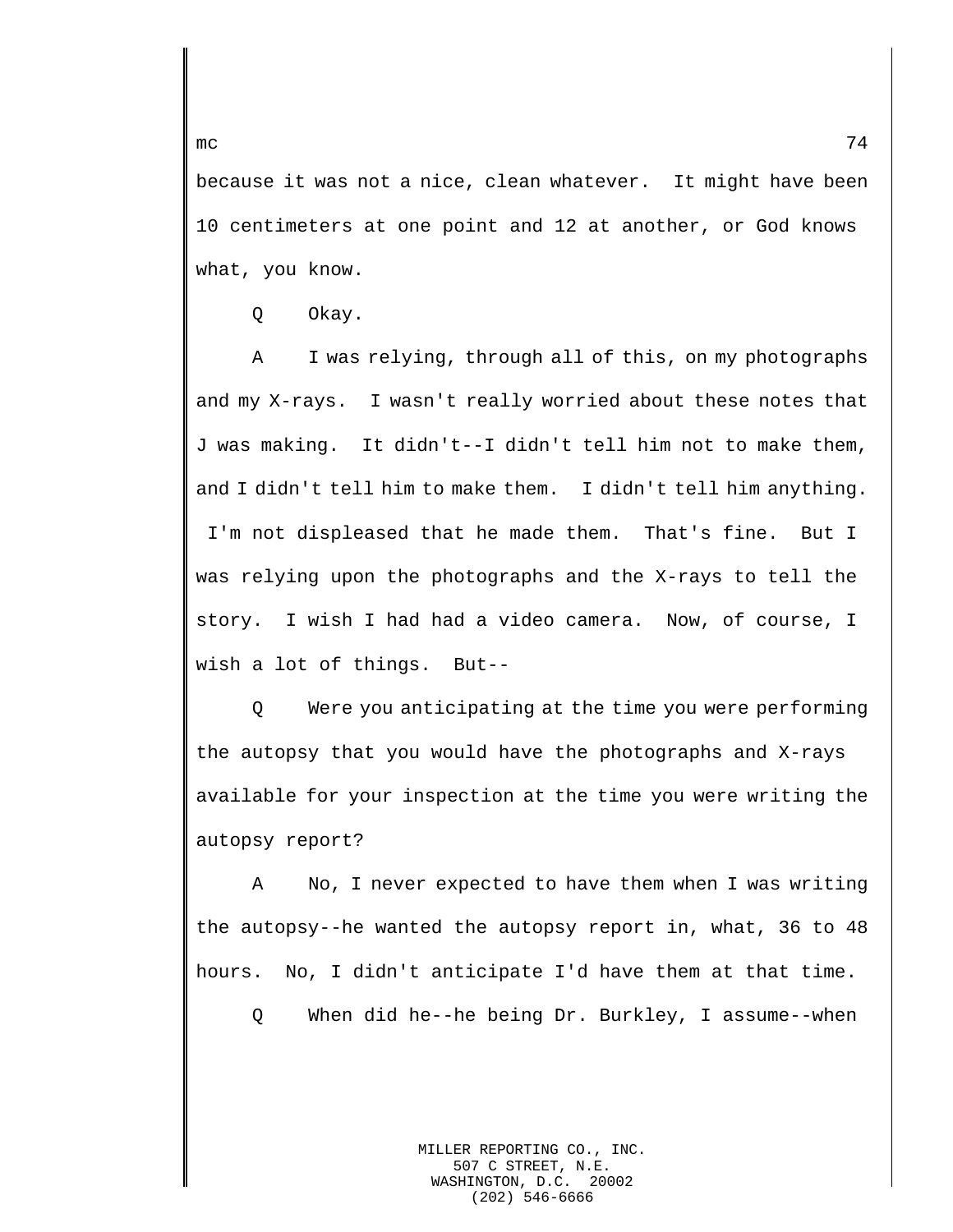you said he wanted them in 36 to 48 hours?

A Autopsy report.

Q Yes.

A Before he left the morgue. Before he left the morgue that night, he said he would like to have the report, if we could, by 6:00 p.m. on Sunday night.

Q And that was Dr. Burkley?

A That was Dr. Burkley.

Q Right below the middle of the skull, there is the number 17 with, again, arrows pointing, at least on the paper, up and down. Do you see that?

A Yeah. I would presume that this is the antero-posterior maximum measurement of this defect. Okay?

Q Okay.

A So it was 17 centimeters, fore and aft, if you will, and 10 wide. I got some slightly different measurement, I think, in my written report, but ball park, you know.

Q Right below the 17 and the arrow, there's the word, it looks as if it's "missing." Do you see that?

A That much bone is missing. That was a big defect,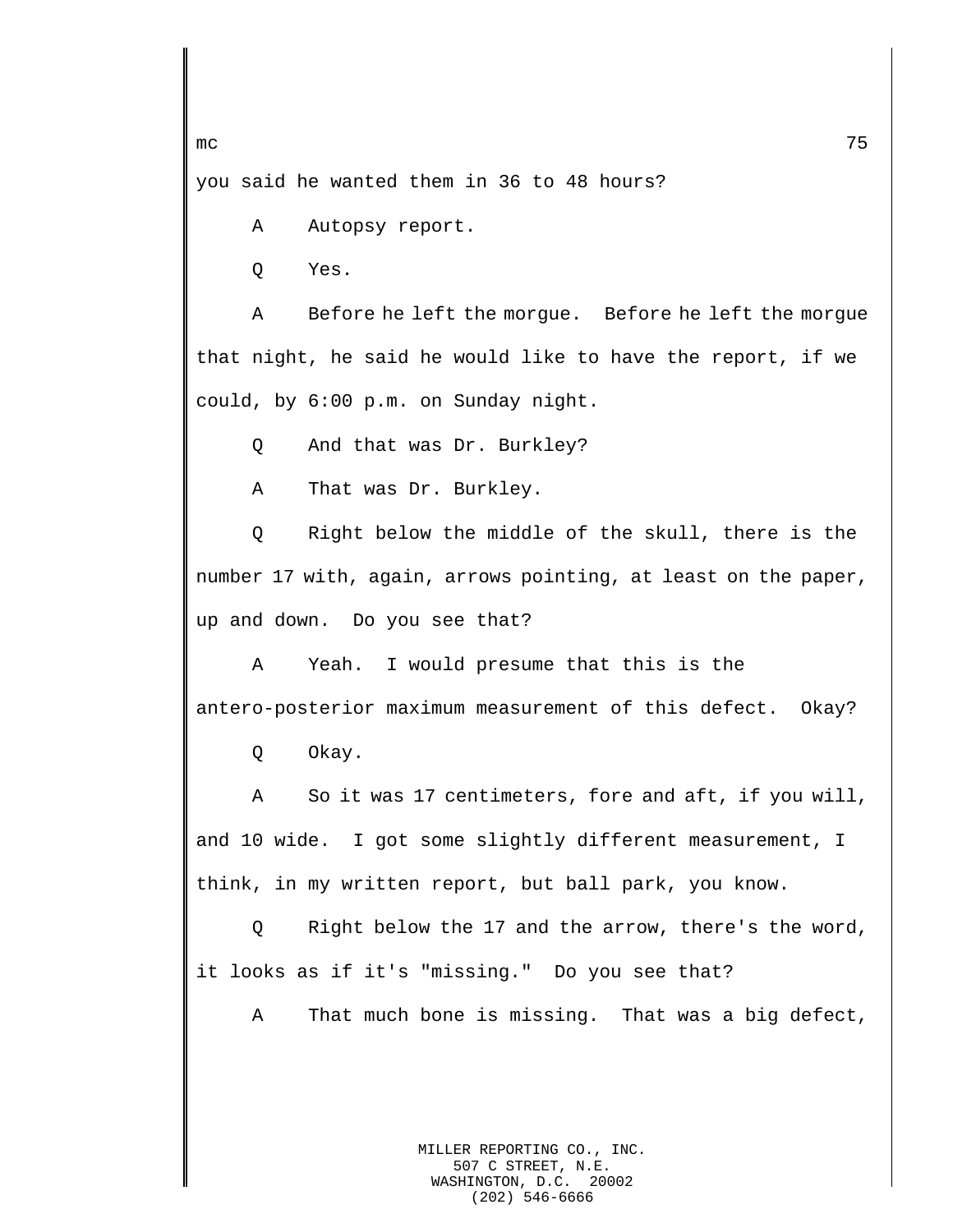you see.

Q Now, when this 10 by 17 centimeters of bone is missing, does that mean that it was present nowhere in the autopsy room during the autopsy?

A Not until later when part of it was brought to me, which I described, I believe, in the written report.

Q So would it--

A The pieces that were brought to me, it was either two or three, I think three: one pretty sizable one and two smaller ones. Again, I'm talking off the top of my head. When they were repositioned to where they should have been, there was still a defect. We didn't have sufficient bone to totally close the defect.

Q So then from the first time that you saw the President's head without the pieces of skull fragment that came in later, the approximate measurements of the missing scalp would be roughly 10 centimeters to 17 centimeters?

A By 17, right.

Q In the autopsy protocol, you referred to the amount as being 10 centimeters by 13 centimeters, and let me show you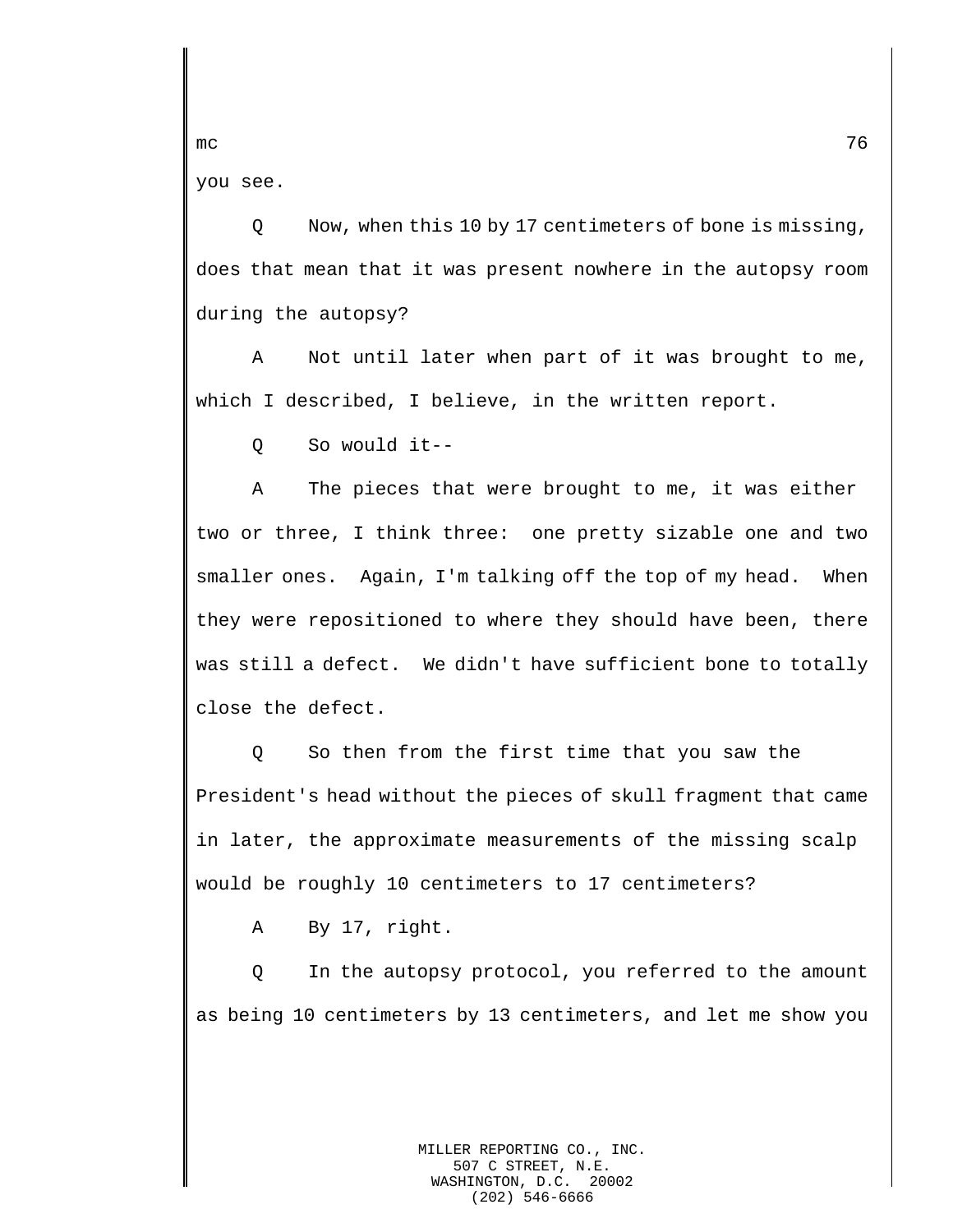the protocol.

A I'm not going to debate it. I mean, it would depend on how you were measuring it, because it wasn't a--like this room is 25 by 35. It's got walls and extreme--this was irregular, so you could make any kind of measurement you want, smaller than that--you couldn't make it any bigger than we made it, but you could make it smaller if you measured it more anteriorally or more posteriorally, whatever.

Q Sure.

[Pause.]

BY MR. GUNN:

Q Let me first show you page 3 of the autopsy protocol.

A Right.

Q The first paragraph. In that paragraph it refers to 13 centimeters as being the greatest diameter. The question for you would be whether any pieces of the skull fragments were put back into place in order to reach the measurement of 13 centimeters.

A I can't--I have no explanation for that. I don't know whether J's note is right or my measurement is right.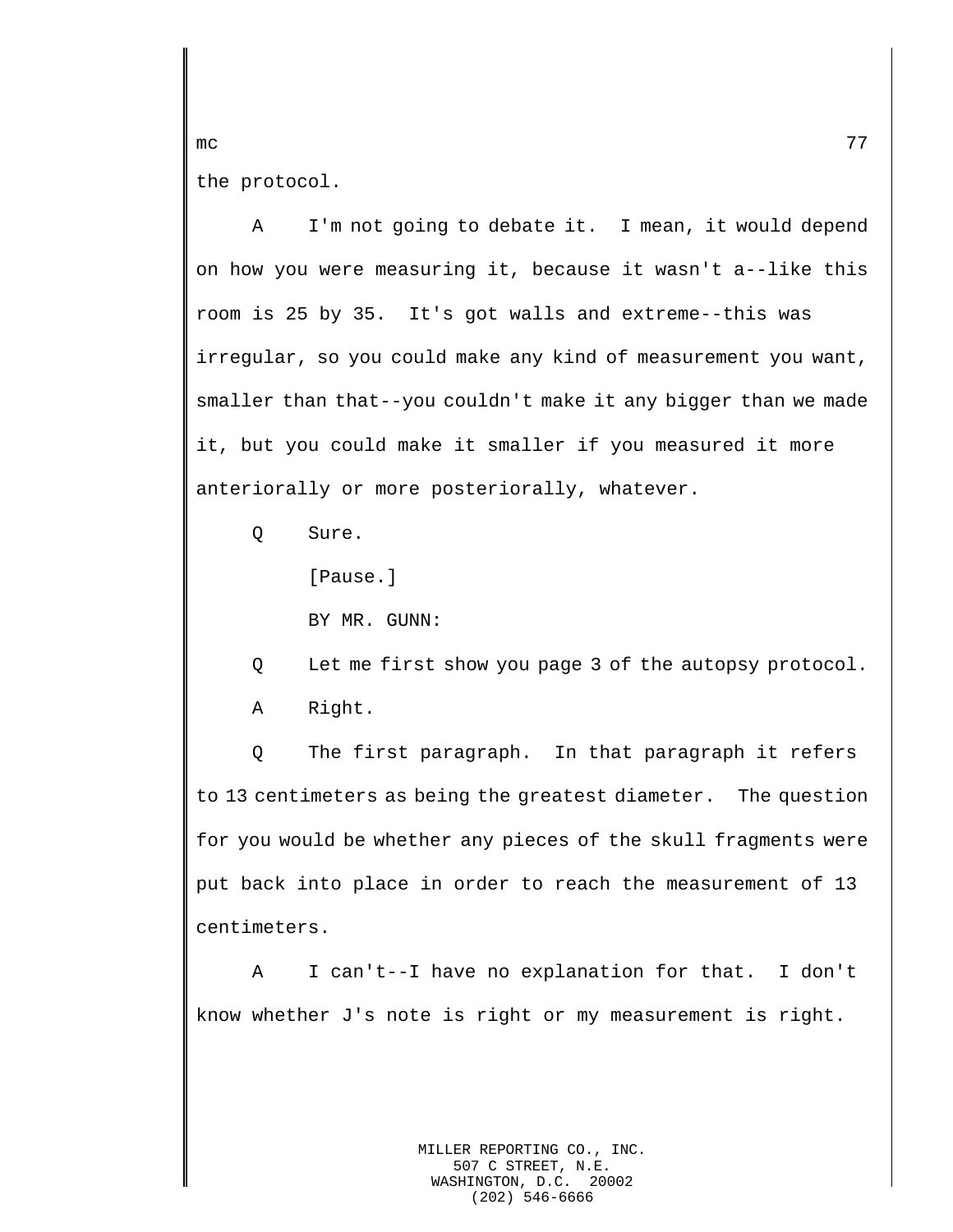```
mc 78
```
I don't know.

Q In this--

A Certainly I'm talking about--when I say the wounds, I'm talking about the wounds before anything was done to them, in other words, primarily before anything happened.

Q When you say before anything was done to them, that means before any skull pieces were--

A Yeah, before anything was put back--

Q --put back in or taken out?

A Exactly.

Q So it would be your understanding that the 13 centimeters in the numbered paragraph 1 would refer to the skull as first seen after being removed from the casket?

A That's correct.

Q Could you help me with some of the other descriptions on the second page of Exhibit 1? And, again, I understand that these were not written by you. Can you read the writing over on the right side of the document, the first word of which appears to be "Falx"?

A "Falx"--I don't know whether that's "bone" or what.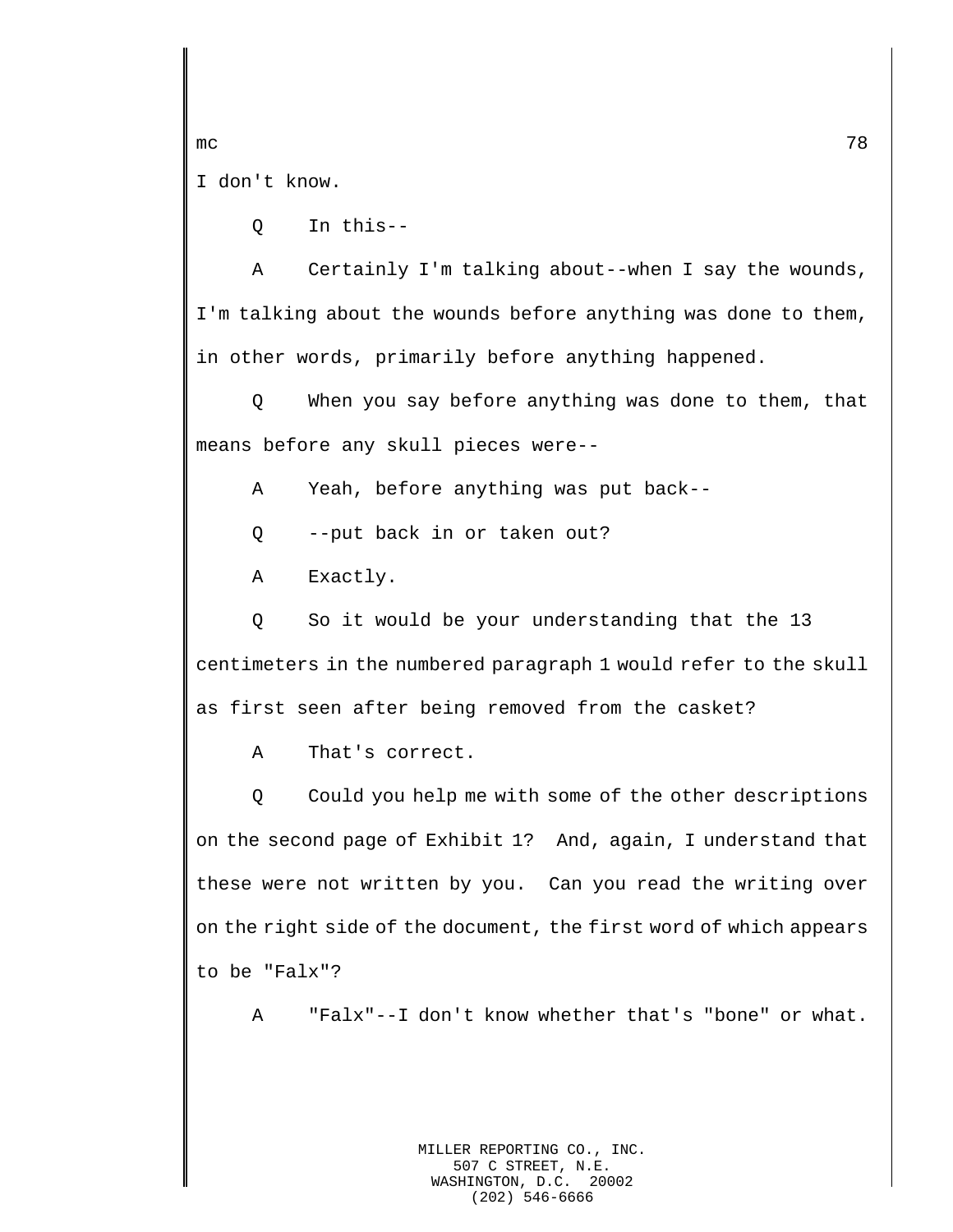Looks like "parasagittal." I can't--don't know what that is.

Q Let me try what I read it and tell me whether that makes sense to you or whether something else--"Falx bone from sagittal sinus from the coronal suture back."

A It could be. You'd better get J to tell you what this is.

Q "Falx loose from sagittal sinus," is that--

A That's more likely. Yeah, the falx cerebri, you know, it's one of the membranes, and it was detached as part of the wound. I think that makes more sense, yes.

Q So "falx loose," does that describe what you saw during the autopsy?

A Yeah, I suppose so. I'm not going to debate it now. It's kind of incidental to the whole affair, as far as I'm concerned, but...

Q So would it be fair to say, then, that the falx was loose from the coronal suture back--

- A Right.
- Q Okay.

A Coronal suture is the one that goes across the middle,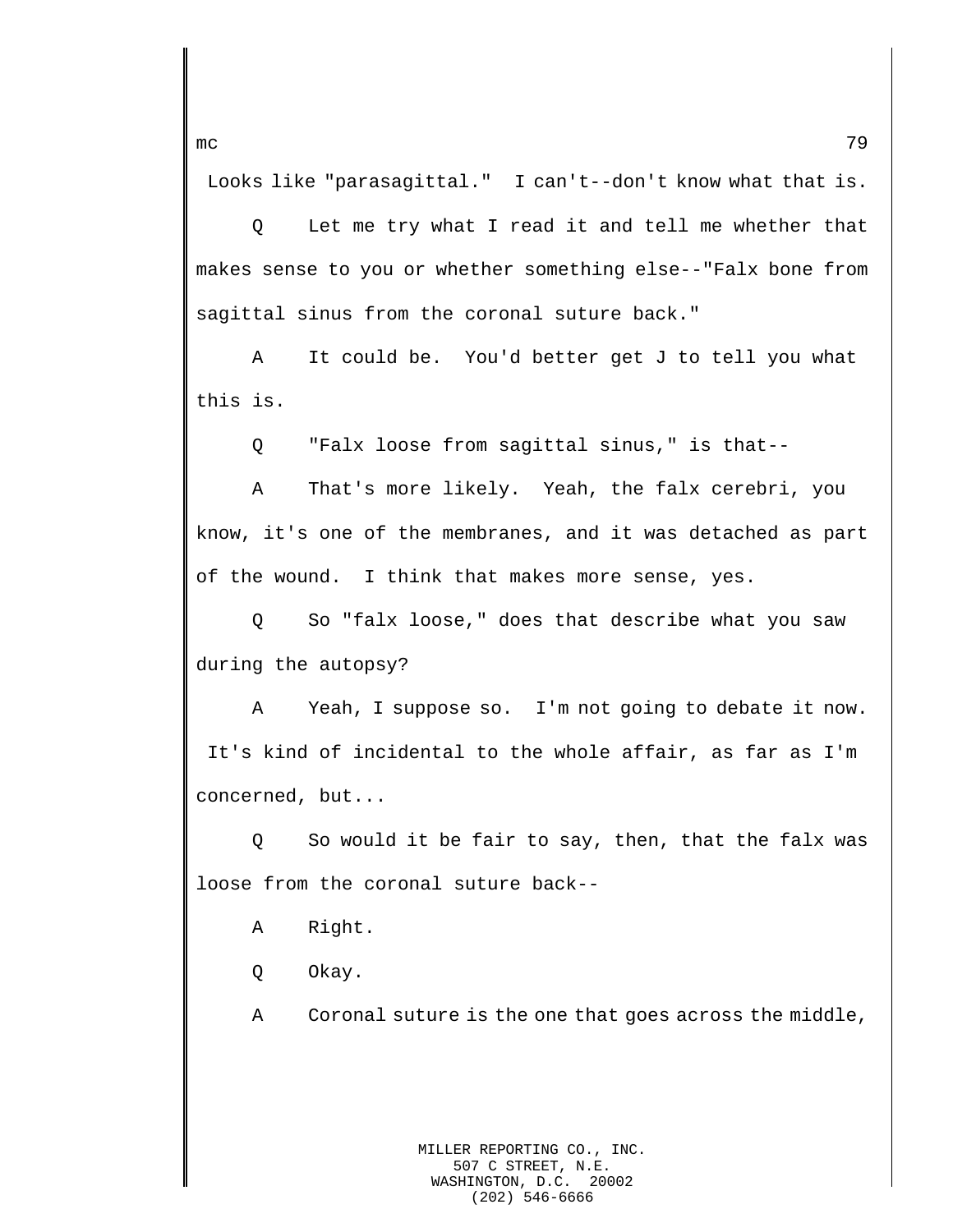the top of the head.

Q On the diagram, over on the left side of the skull, there is 10 with not an arrow but a dash on either side of that. Do you have any recollection of what that would mean?

A I think it's the same 10 that's present with the arrows on either side of it, but your guess is as good as mine, to tell you the truth.

Q Up at the top of the skull, there is a 3 cm, I assume 3 centimeters. Do you see that?

A Yes.

Q Do you have any knowledge about what that would mean?

A I certainly don't.

Q And over on more towards the right, right below where it says "globe right eye," there is a circle with a line or maybe a hook through it. Do you see that?

A Yeah.

Q Do you know what that signifies?

A No. Well, it says something about fractures through the floor of the--I would presume of the anterior cranial fossa. There were all kind of fracture lines, you see, in the skull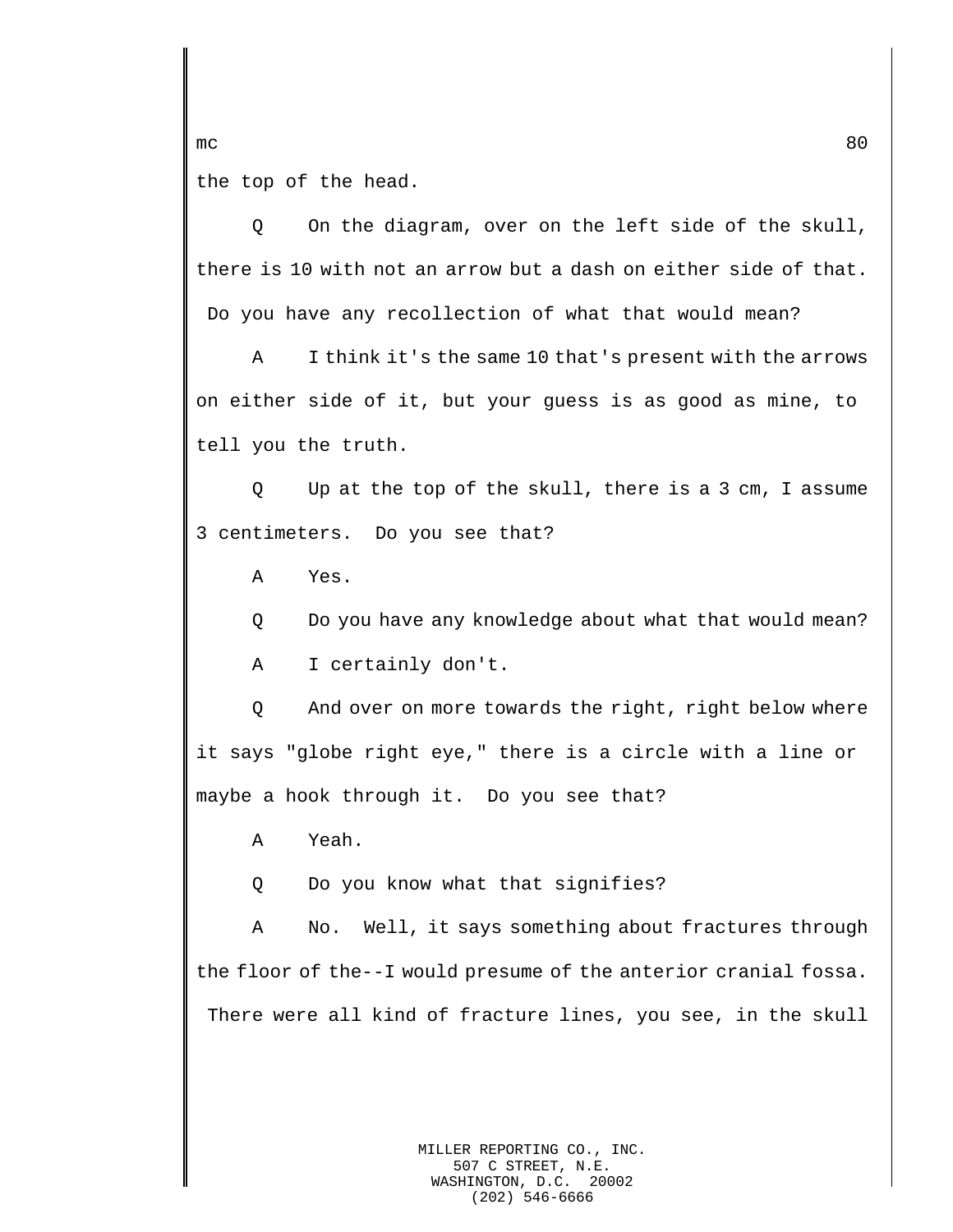from this massive wound, and I presume that's one of the fracture lines. I didn't detail all those for the reasons that I stated in the protocol. They're going this way and they're going that way, and, you know, that's the way it goes.

Q Okay. If we go down to the bottom of the skull, there are numbers written at the bottom, a 4, a 3, over a 6. Do you see those?

A Yeah.

Q Do you know what those signify?

A No.

Q Were there any injuries or fractures in that portion of the skull?

A Well, yeah, I guess. Yes. Because the wound was below there, you see. You're looking at it from above, and the wound, the entrance wound you wouldn't see on a view from the top. But there were fractures in the posterior cranial fossa radiating from the wound.

Q Okay. Do you see the very small, what looks like a drawing down at the bottom of the page that looks something like a half circle perhaps?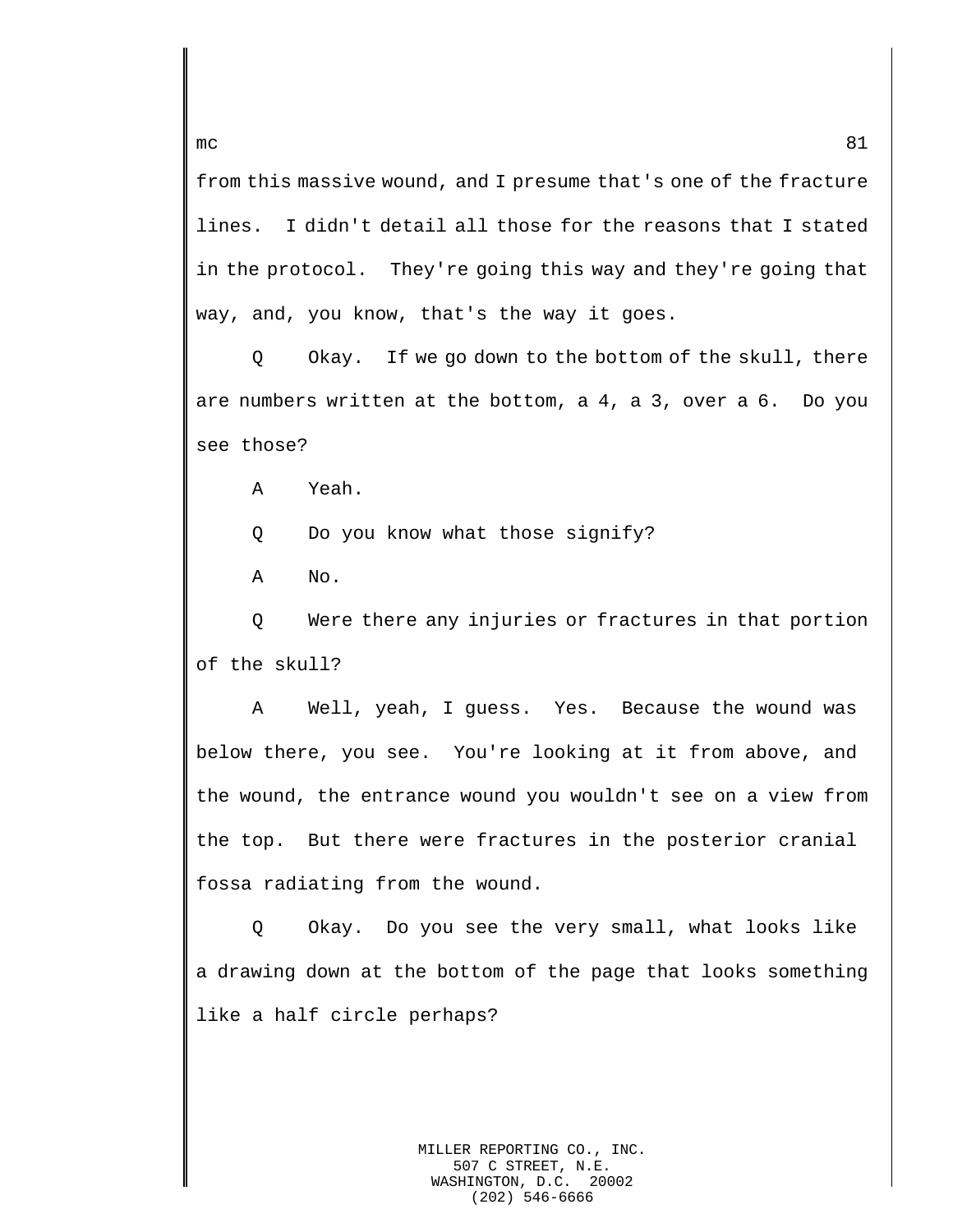A Yeah.

Q Do you know what that is?

A I think it's just a gross depiction of the configuration of the largest fragment that we got from Dallas. I think that's what that is.

Q One last question on the drawing. There are some dotted lines that go roughly around the right perimeter, extending around to the left. Again, do you have any idea what those dotted lines signify?

A I'd have to guess they may be fractures, but it's an educated guess.

Q Okay. At the time that you first saw the body of President Kennedy, saw the skull, would it be fair to say, based upon your prior testimony, that there was a skull fragment or fragments missing that would have been in the approximate measurements of 10 centimeters by 13 centimeters or 10 by 17, approximately?

A Yes. That's right.

Q Was scalp missing from that same--from those same measurements?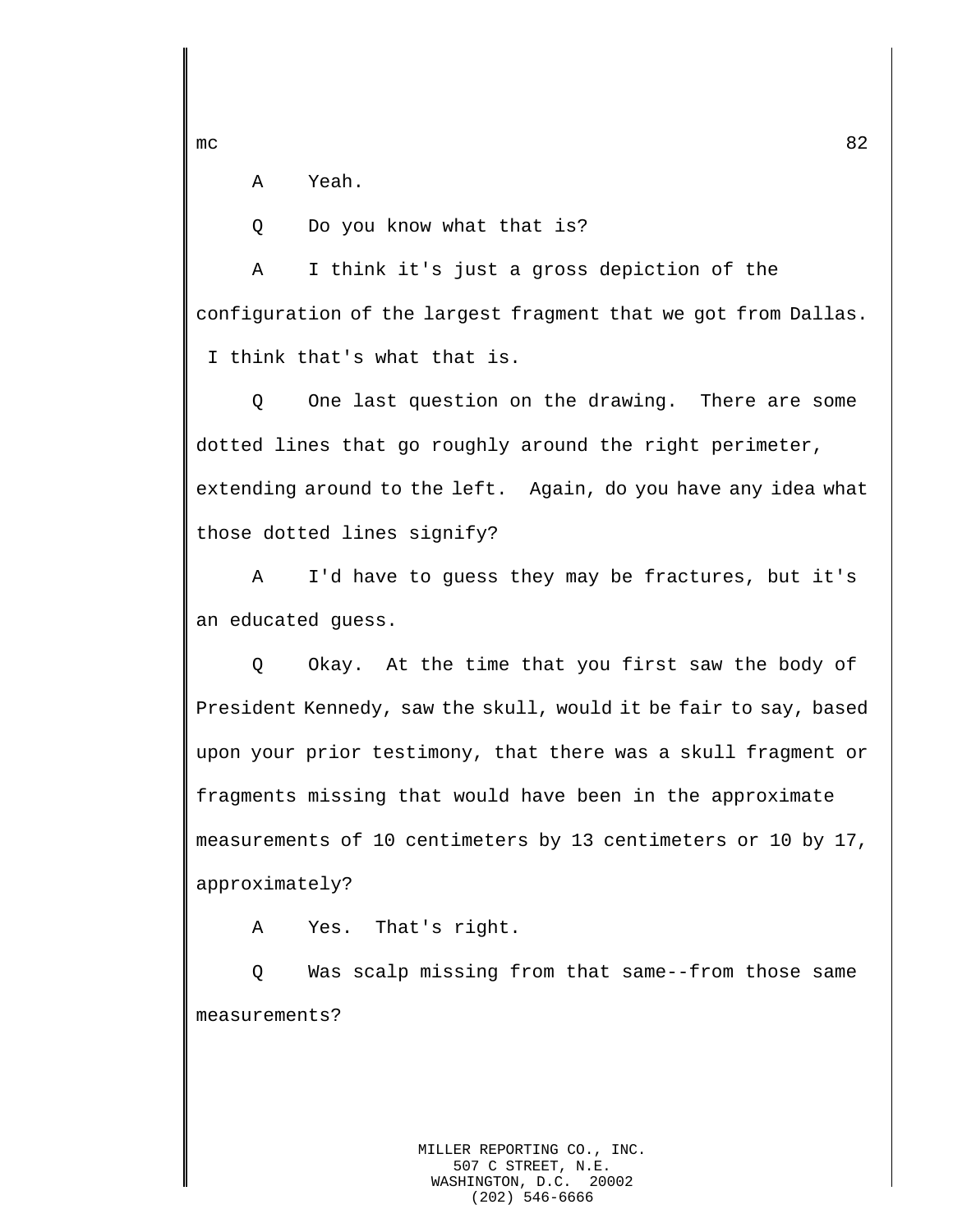mc  $83$ A Not as much scalp. There was some scalp missing, but we were able to pretty much close the scalp, skin, when we finished everything. So I can't tell you how much was--but it was not that much skin missing, no. Q So mostly skull fragments-- A Right. Q --but not the scalp itself? A Right. Right. Q Was there any scalp on any of the fragments that you received later in the evening-- A No. Q --that you referred to? A No. Q So there was no scalp that came to the autopsy room-- A No. Q --during the course of the autopsy? A There was none. Q When the embalming process was completed, approximately how much scalp was missing? A Oh, I don't know. Maybe three or four centimeters,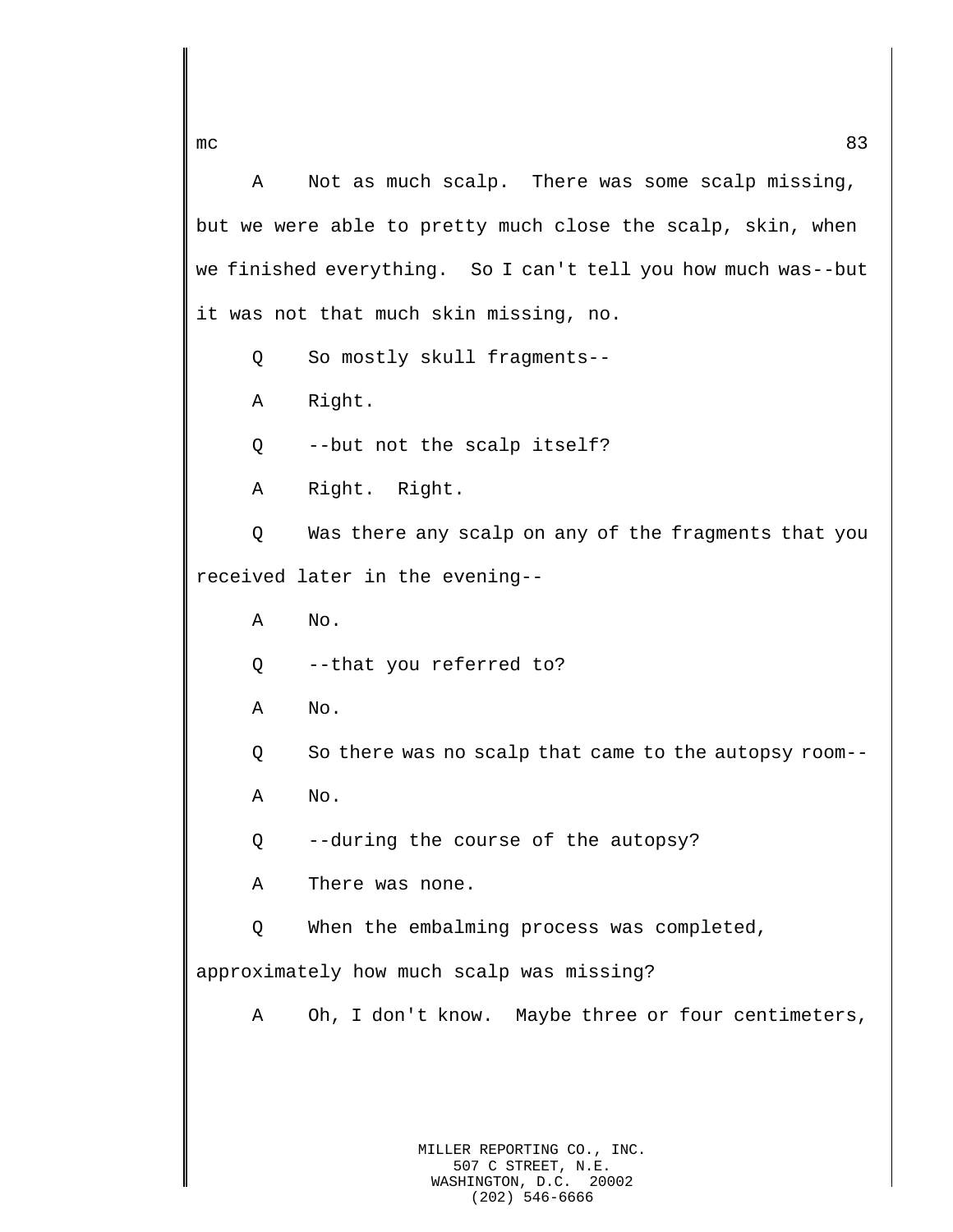something like that. Not much. We were able to--you can undermine the skin, you know, and we pretty much closed it. We didn't have enough bone to completely close that part of the defect, and we had--one of the people who was around and very helpful was our chief of surgery, Dr. David Osborne. And we went to--he went to the operating room and brought back some rubber dam, which is material that is used in surgery not infrequently to cover a variety of different kinds of defects. And we used a rubber dam to help us close the skull bone. But I don't think we had to add anything to the scalp.

Q Approximately where was the missing scalp as of the time that the embalming process was completed?

A You got me--I don't think there was--I mean, we were able to close it by undermining and stretching and so forth. I don't recall that we didn't completely close--I think we completely closed the skin and the scalp.

Q Without stretching the scalp, just, you know, basically how much scalp was actually missing at the time that the body arrived at Bethesda?

A You know, I couldn't--it would be a rough guess.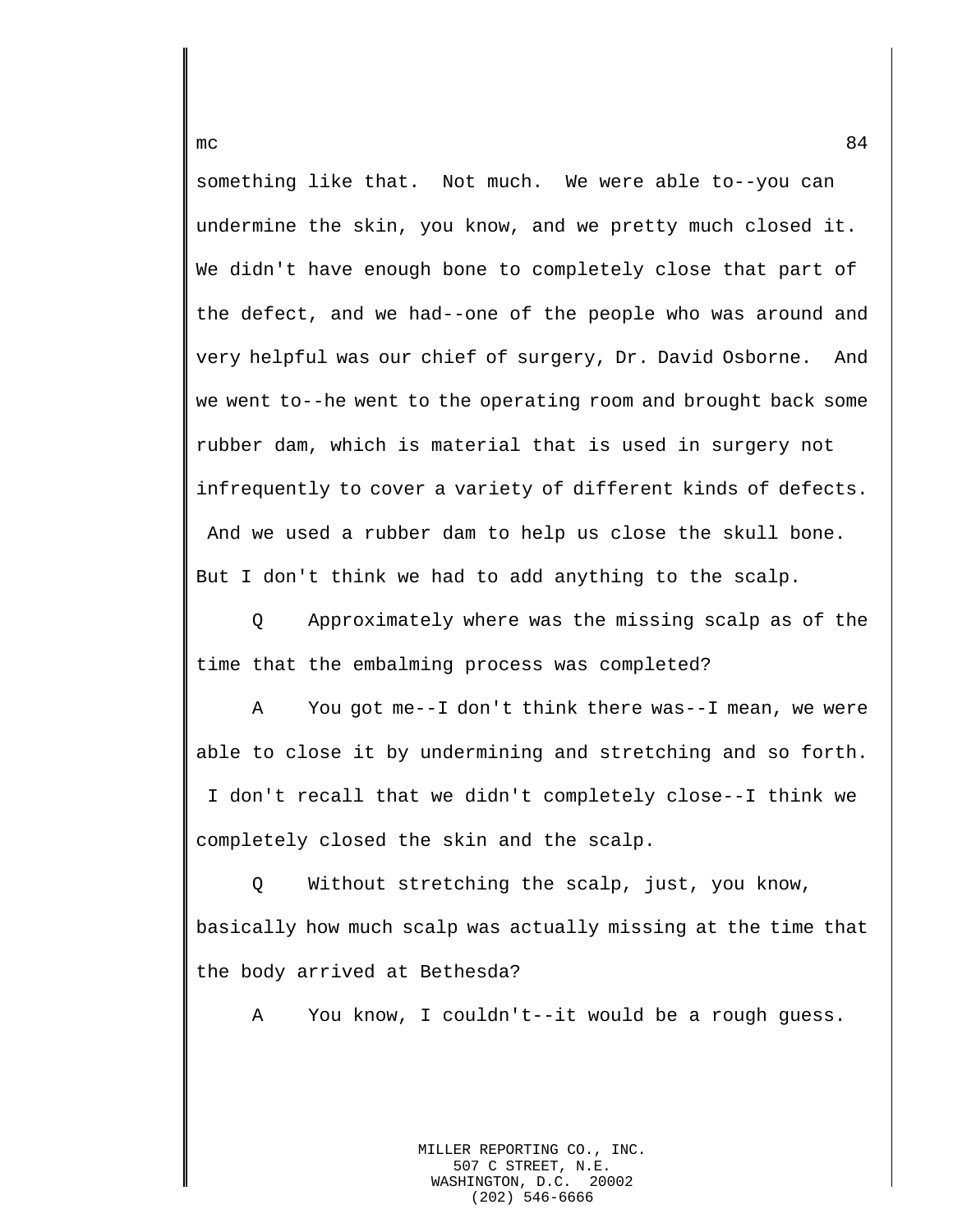Maybe four or five centi--three or four centimeters, something like that. Probably, because it was all torn, you see, with serrated--and there were--it wasn't like a punch that was punched out. It was torn apart, you know. So I have a hard time estimating that.

Q Do you have any knowledge as to where the missing skull--or missing scalp was?

A No. It wasn't that much, I'm telling you. It was more torn than missing.

Q The next question I wanted to ask you would be where, as best you recall, the lacerations were on just the scalp.

A They went in every direction. They were--I think I described them as stellate. So they went down this way and back, and the whole area was lacerated.

Q For the scalp?

A Yes.

Q In towards the back of the head, so in the occipital--

A Not really. Not really. The parietal region primarily. Parietal and to some extent occipital, but primarily parietal.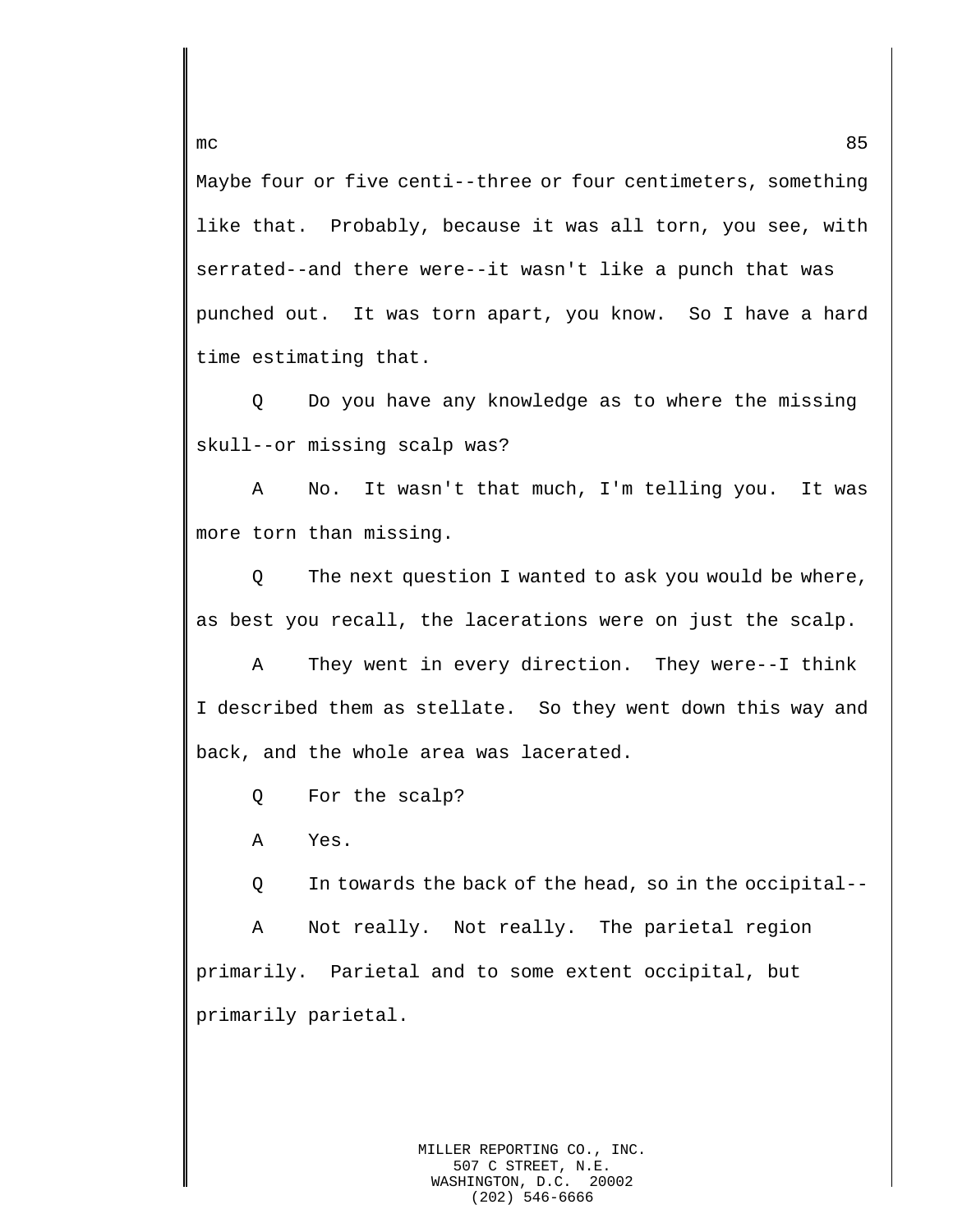Q Okay. Just for any scalp lacerations, were there any tears over the occipital bone?

A No. No.

Q None whatsoever?

A No.

Q There were tears, however, over the temporal--

A Temporal and parietal.

Q And the parietal.

A Yes.

Q And were there any tears over the coronal area?

A Well, now you're talking about a line that goes across like this. Whether or not any of these tears extended to the coronal suture area, I can't recall specifically. I wouldn't be surprised, but I wouldn't also swear to it.

Q You mentioned that there was a rubber dam in the embalming process. Where was that located?

A Well, it was not in the embalming process. When they got finished embalming, we had to put--we didn't have to, but we helped them put the scalp back together and the skull. And the defect that remained in the skull--I can't now measure it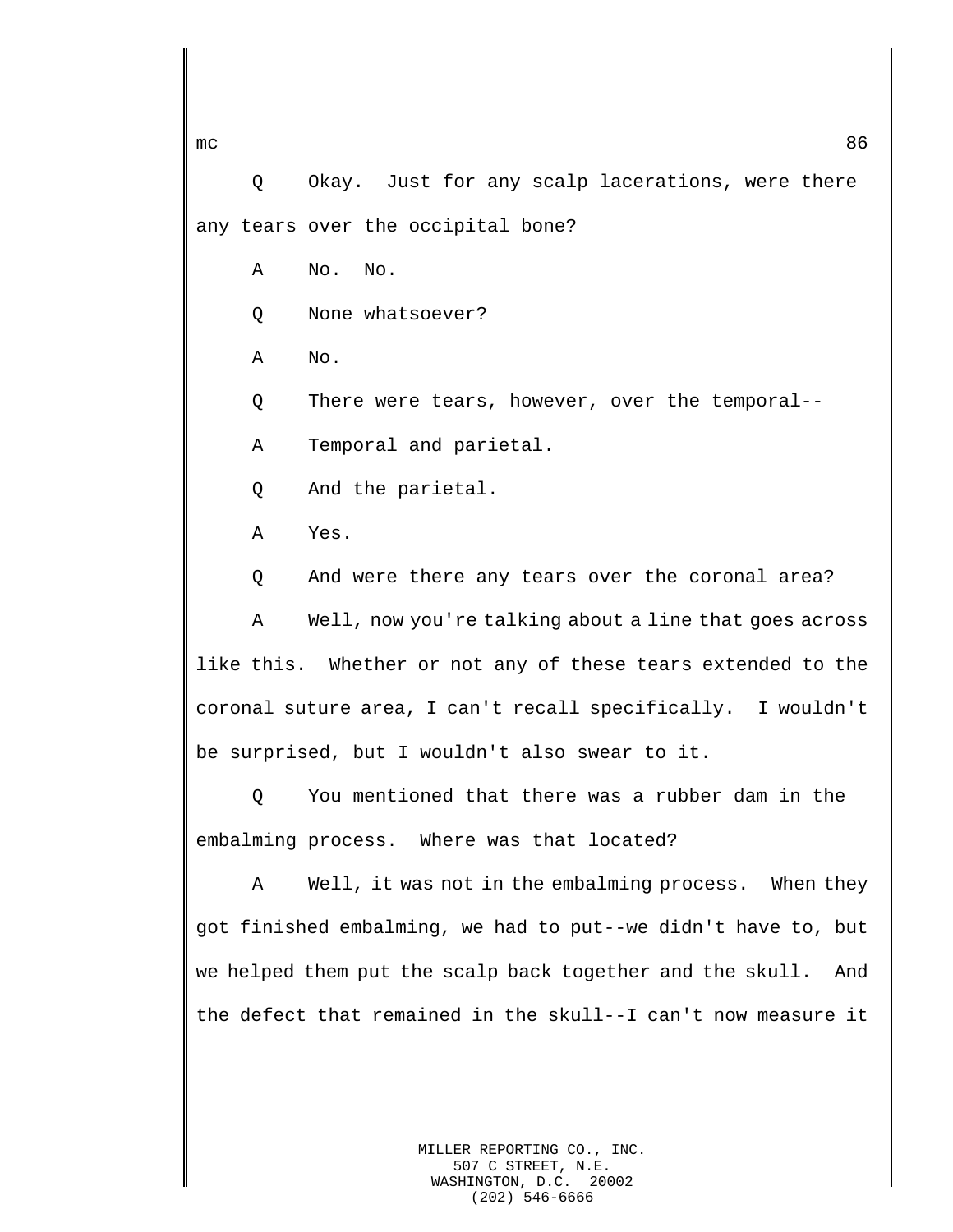specifically--was three or four or five centimeters, something like that. And we used a rubber dam to cover that part of the skull defect.

Q And where was that located?

A Well, I can't--it was part of this large defect, and I can't tell you now exactly where it was.

Q When you say part of this large defect, you mean in the parietal area?

A Right.

Q Did you notice any wounds that appeared to be incisions--

A No.

Q --in the scalp at all?

A No. None.

Q Or any in the skull below?

A No.

Q After the body was placed on the table, having been brought out of the casket, what was the general order of procedures that you followed?

A Take photographs, first off, and X-rays.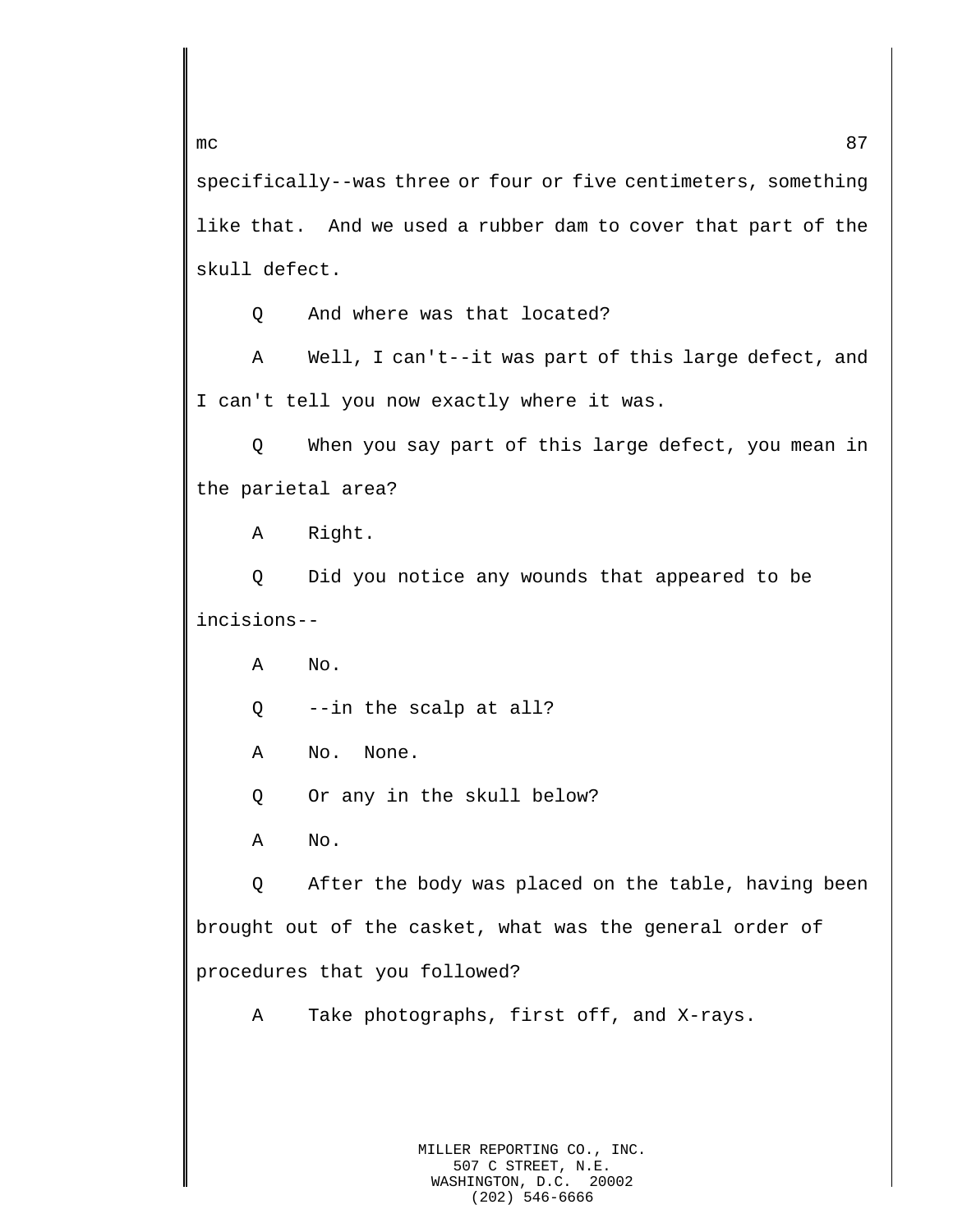Q Did you take photos and X-rays before you did any cleaning of the head?

A Yes.

Q Did you replace or remove or rearrange any fragments of bones at all before taking photographs?

A No.

Q Did you make any incisions at any place before taking the photographs?

A Well, depending on which photographs you're talking about. We didn't photograph the wound in the occiput until the brain was removed, you know. Sure, we had to make an incision to remove the brain and so forth, but no, generally speaking, no, we didn't make any incisions at all.

Q You previously have seen the photographs that were taken at the autopsy; is that correct?

A Only once--1966.

Q Didn't you see some of the photographs during the time that you met with the HSCA panel?

A Well, I guess they had some of them there. That was kind of a confused affair, and I--did I have the photographs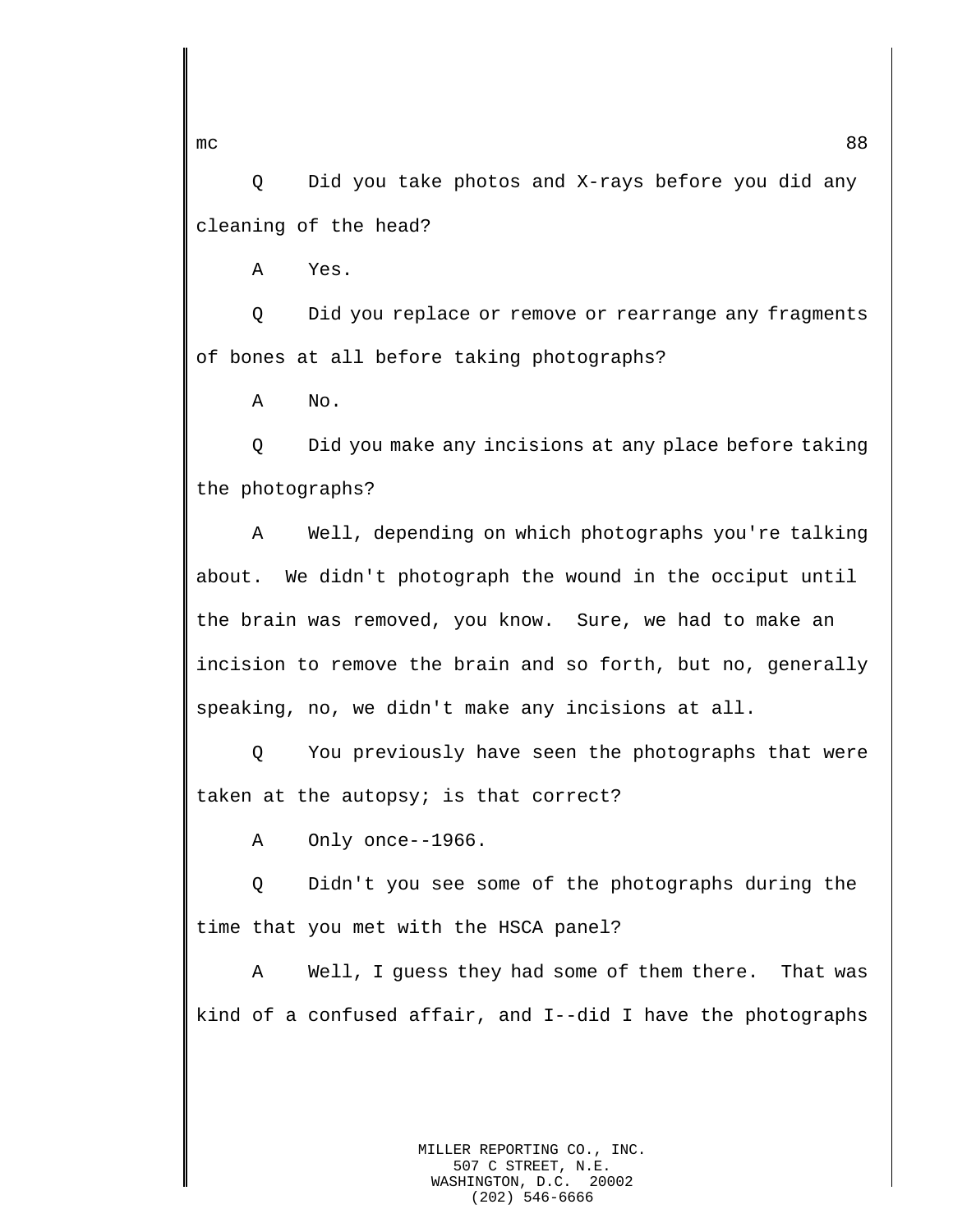in my hands to look at? No. They had some blow-ups that they were trying to use to demonstrate to the panel, I guess, and I found them very difficult to interpret, to be perfectly candid with you. I had problems with them.

Q There is one photograph, or one series of photographs that shows what looks to be a gaping wound in the head with the scalp reflected.

A Yeah.

Q Other than that series of photographs, were the remainder of the photographs all taken at the beginning of the autopsy, do you recall?

A Virtually all of them were, yeah.

Q Do you remember--

A There's only basically two that weren't. One was the inside of the occipital region, which we interpreted as the wound of entrance, for obvious reasons, and one that never came--whatever happened to it, I was very disturbed by it. We took one of the interior of the right side of the thorax because there was a contusion of the right upper lobe of the lung. So the missile had passed across the dome of the parietal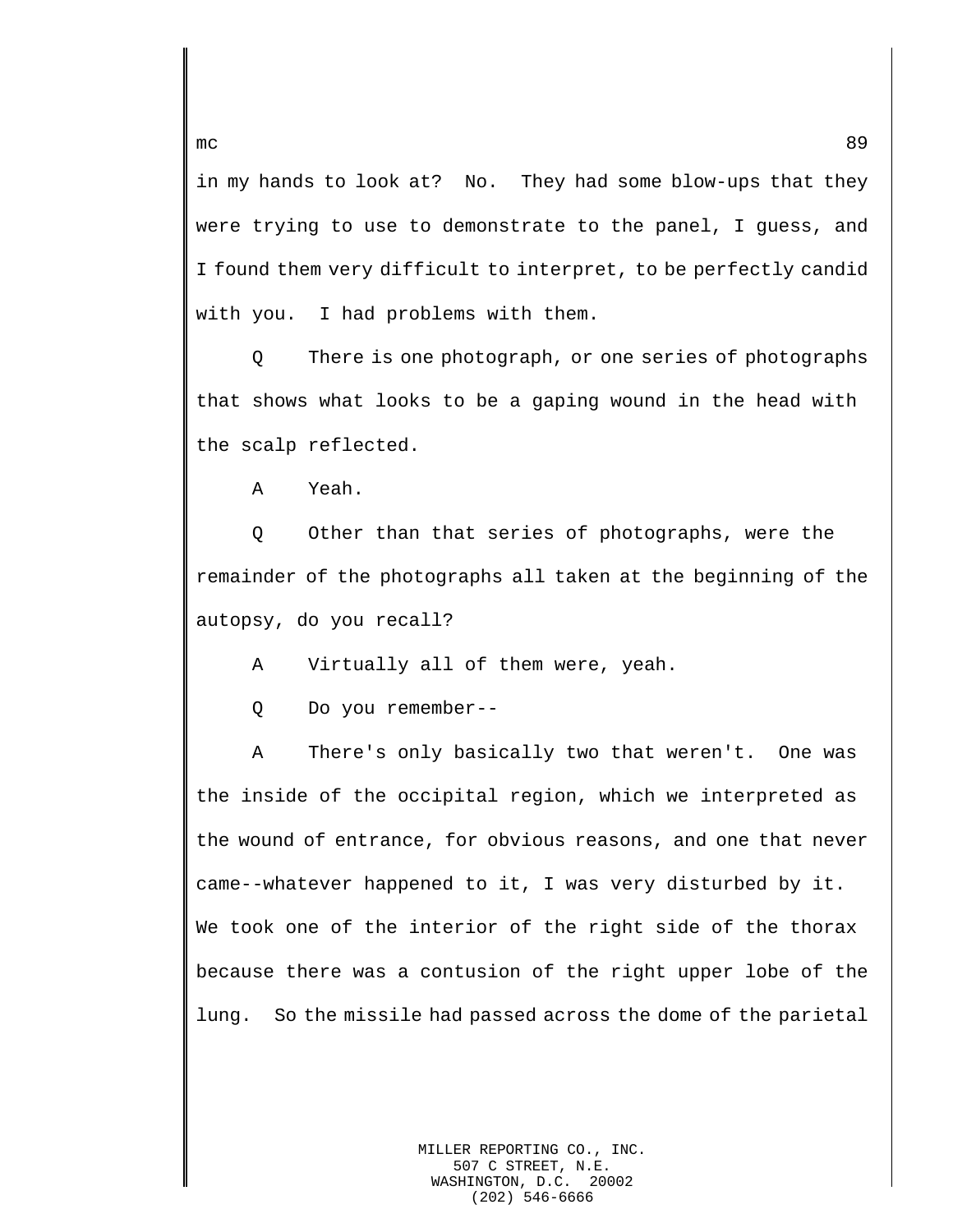pleura and contused the right lobe. I wanted to have a picture of that, and I never saw it. It never--whether it was under-exposed or over-exposed or what happened to it, I don't know. And it's three years later when we were looking at it, of course. But we didn't see that photograph. So that was taken later, and the one of the inside of the skull was taken later. But all the rest of them were taken at the onset of examination.

Q Okay. With regard to X-rays, when were they taken in relationship to the photographs?

A I would guess that most of the X-rays were taken prior to any of the photographs. But, I mean, I just don't have that crystal clear in my mind. But I think so. I think most of them were taken before.

Q Were any skull fragments rearranged or put into place or removed prior to the time that the first X-rays were taken?

A No.

Q Were any skull fragments rearranged or moved at any time during any time that there was an X-ray of the cranium?

A No. No.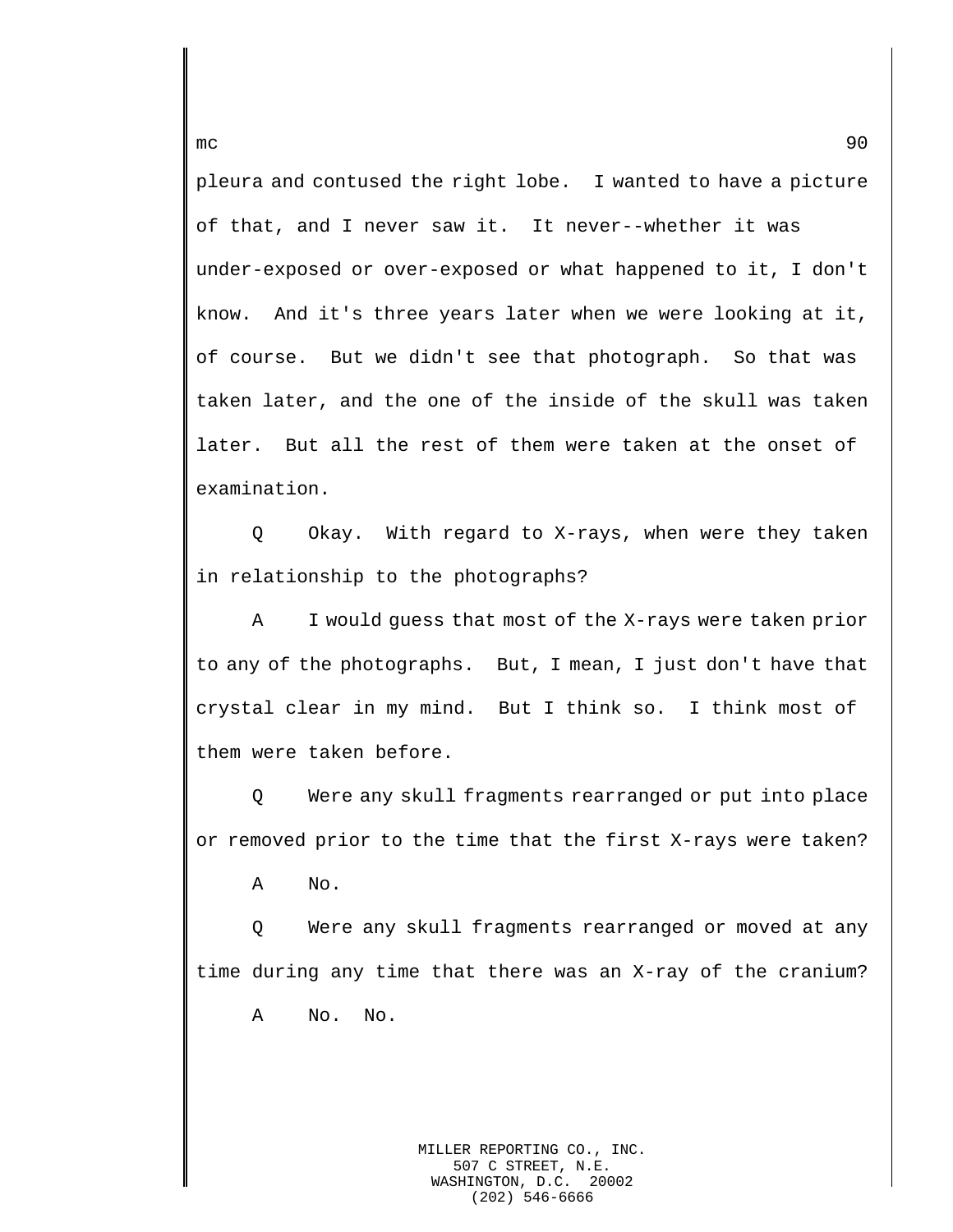Q So there was no reconstruction whatsoever?

A No. There was nothing to reconstruct. No.

Q During the course of the autopsy, did you have any X-rays available for your inspection?

A Yes.

Q Developed X-rays?

A Yes. We had them all.

Q Did you use all of the X-rays that you were aware  $of--$ 

A Sure.

Q --during the course of the autopsy?

A Yes. Weren't particularly helpful, but we used them, yeah.

Q Do you have any recollection now about radio-opaque objects being in or appearing in the X-rays?

A Yes, in the skull. There were some little tiny fragments of radio-opaque material, which we thought to be bullet fragments, traversing from--well, I don't know. It looked like it was going from posterior to anterior. Very fine, sort of granular-looking material, went almost as far forward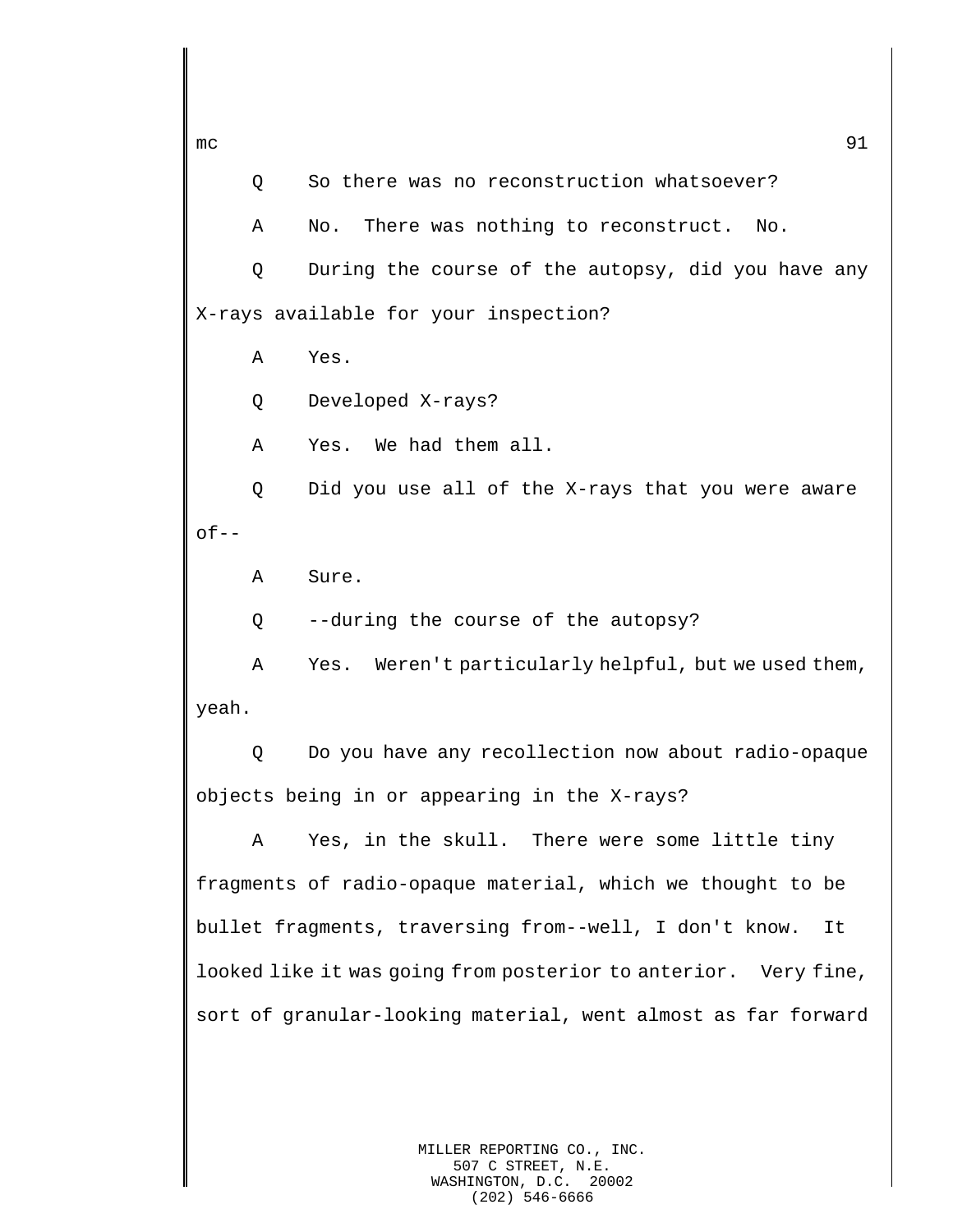as the frontal bone, but not quite that far.

Q Those are dust-like fragments?

A Yes, right.

Q Were there any--

A A couple of them were--we did retrieve a couple that were maybe a couple millimeters, as I recall, from that path, you know. But that was about all.

Q Do you recall where you retrieved those fragments?

A I think from the frontal lobe of the brain.

Q Were there any X-rays taken between the time that you--or after the time that you removed the small fragments? A No.

Q So all of the X-rays of the cranium were taken before any--

A Exactly.

Q --metal fragments were removed?

A Exactly, exactly.

Q Do you have any recollection now about the shapes of the fragments that were removed?

A They were small and irregular. That's all I can tell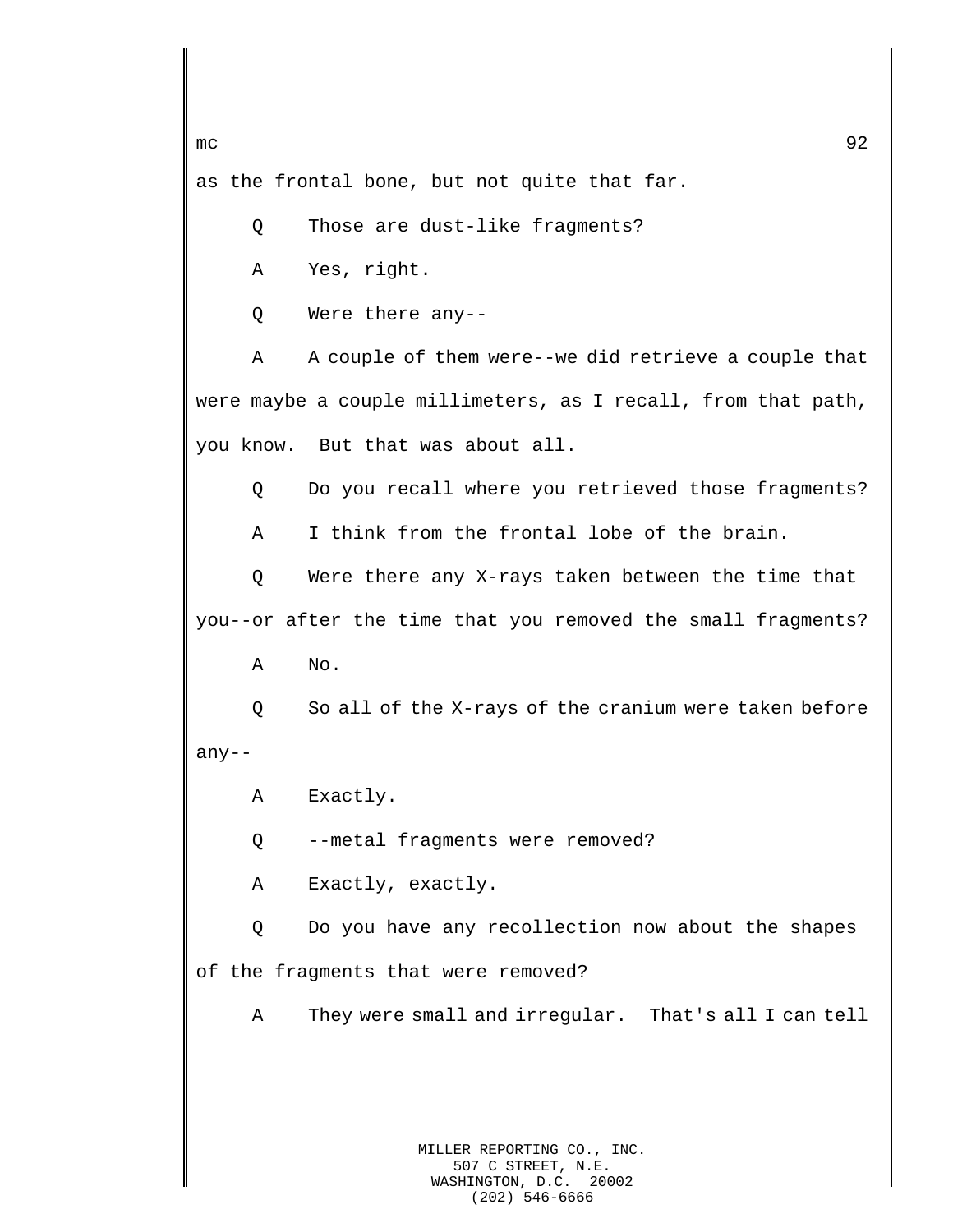you.

Q Long and sliver-like or roundish or--any recollection?

A Flat, irregular, two or three millimeters.

Q When was the first incision made at Bethesda, as best you recall?

A Well--

Q Let me withdraw that question. My question is not so much what time it was, as whether it's 8 o'clock or 8:15 or 8:30.

A Yes, okay.

Q But just let me start out first: Where was the first incision made?

A I believe, of course, the top of the skull to remove the skull plate of the brain. To remove what remained of the calvarium and to approach the removal of the brain.

Q And was that incision simply of the scalp, or did you need to cut--

A No, we had to cut some bone as well.

Q Where did you make the incision on the scalp?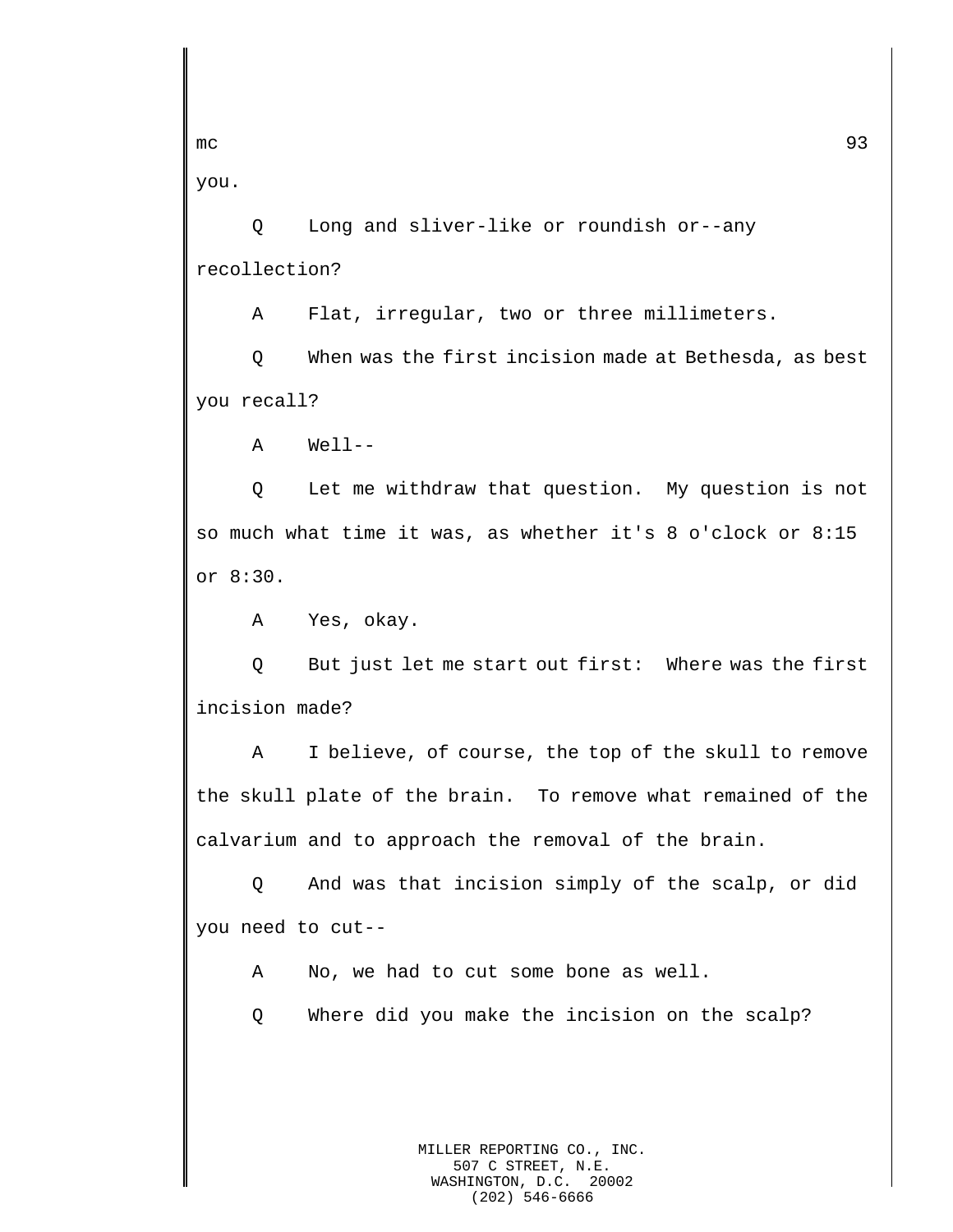A Where we usually--in the coronal plane, over the coronal suture. Of course, half of it was already--I mean, you know, it wasn't a neat incision because part of it was over the large defect that was already present.

Q So did you make any incisions in the scalp other than the one that would be roughly from either right to left or left to right, roughly over the coronal--

A No, we didn't make any others.

Q So there were none front to back along--

A No. There were lacerations of the scalp in several different directions, but, no, we didn't make any other incision.

Q Where did you cut the bone?

A I find that--it's hard to recall. Once we got the scalp laid back, some of those pieces could just be removed, you know, by picking them up, picking them up because they were just not held together very well, other than by the dura, I suppose. So other than that, we probably made it like we normally do, in a circumferential fashion from books, like right above the ear around. But it was a real problem because it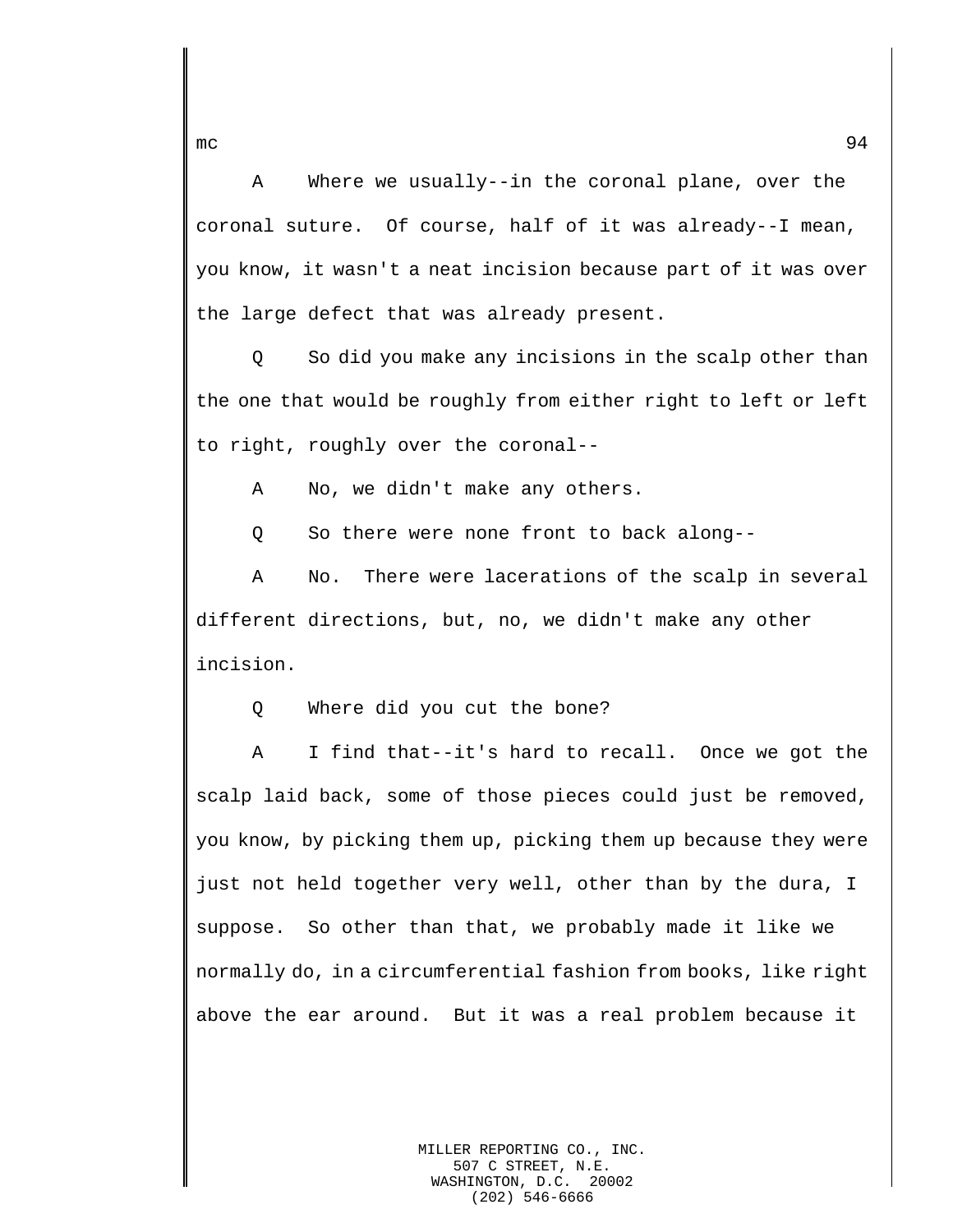was all falling apart, the skull. And I can't recall the details of exactly how we managed to maneuver that, because it was a problem.

Q Who was involved in the process of removal of the brain?

A I was.

Q Did anyone else assist you with that?

A Maybe J. I'm not sure now. I mean, it's not a two-man job particularly. You have to cut across the top of the spinal cord, of the medulla to--you know, you just make one incision. I mean, it's not a major thing for a lot of people to be involved with.

Q Were there any lacerations in the area of the mid-brain?

A Yes.

Q What kinds of lacerations?

A They were length-wise. There was one length-wise in the mid-brain, and--it's hard to describe, you know. From my memory now, there were--and there weren't a lot--there weren't too many very extensive ones, but they were very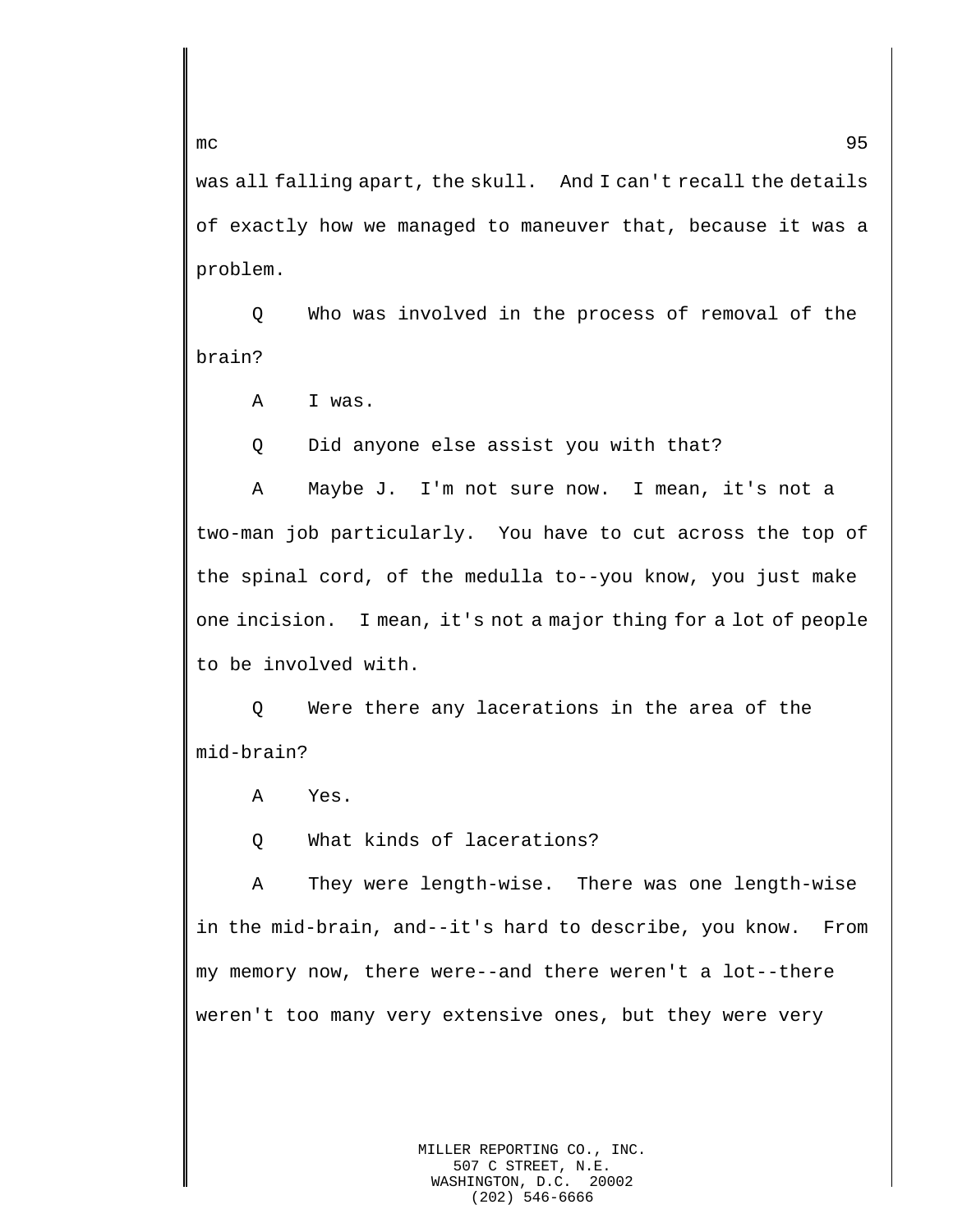extensive--very serious location, is what the problem was. They were right in the mid-brain. And they were probably due to disruption by the force of the blow rather than by the particular passage of any missile, I would guess.

The photographs, again, depict these problems.

Q I'd like to hand you a drawing that we will number Exhibit No. 71, which is labeled the brain and the cranial nerves.

My question for you first will be: Is this a reasonably fair description of the brain and cranial nerves?

A Yes, well, it's a lateral view, sagittal view.

Q When you say that there were lacerations, if I understood correctly, in the mid-brain, could you point to where that is on the diagram? Not where the diagram says that there was a mid-brain, but where the lacerations were.

A Well, first of all, they weren't laterally. They were posteriorally. They weren't laterally. So you don't have the right plane to do it, okay? But they, as I recall, were--I can't show them because this would have to be sideways, you see.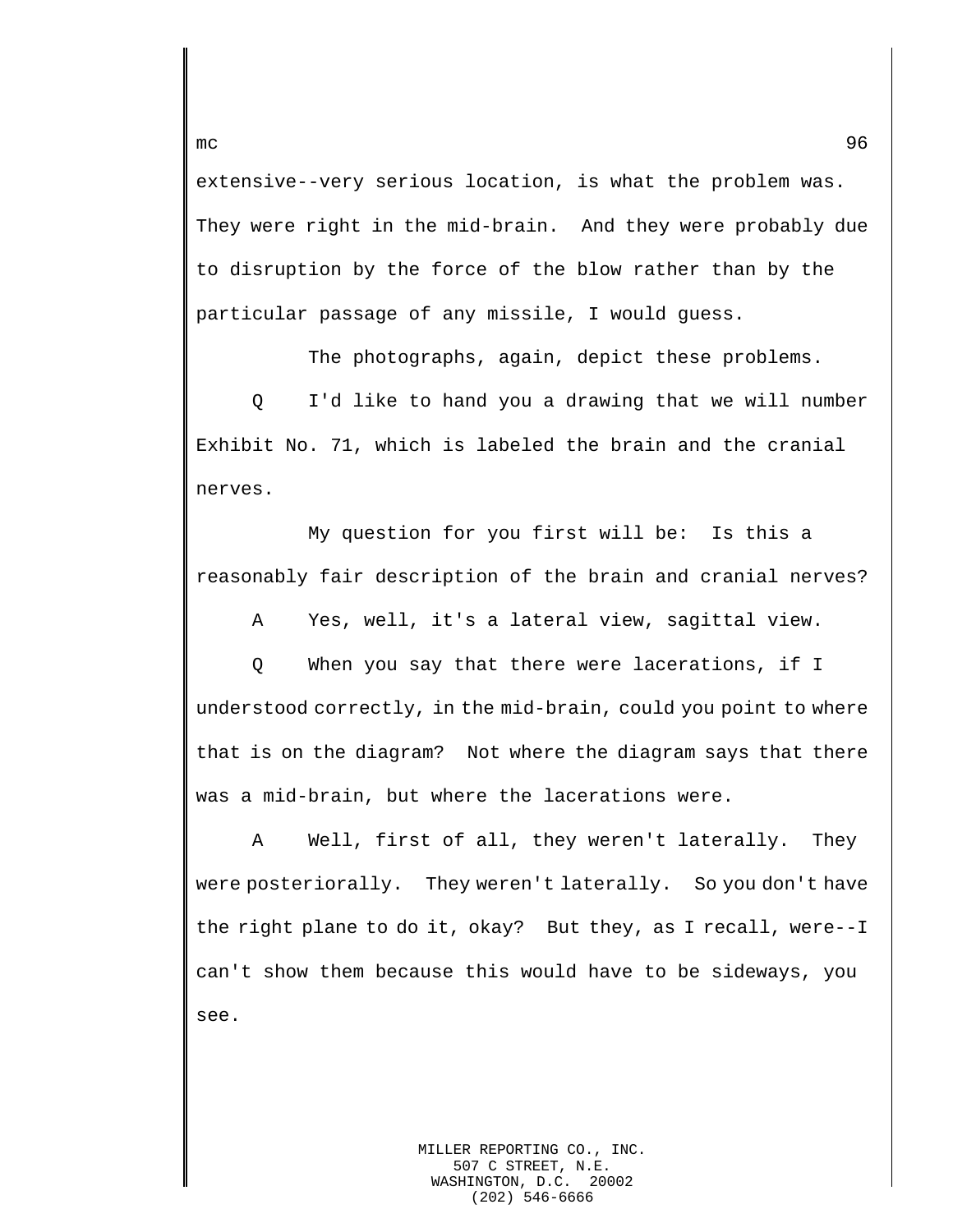Q Okay.

A I can't do it. I don't know how well I'm going to do it when you give me the other one from memory, to be quite candid with you about it.

Q Would this diagram help you?

A Well, it's better, but it's...well, the problem with this diagram is that it's, roughly speaking, cut along the coronal suture, because you have the large ventricles open, and back here in the back of the brain where this was, you don't have that picture, but basically they were in this vicinity. I'm not going to mark up this book, but they were in this vicinity here. See, this is supposed to be the skull, I presume, and you transect the--whether it's the spinal cord or the brain stem, whatever you want to call it, you do it at the foramen magnum, which is this space here, and you transect it at that point, and so then you're left with this. But you don't have this big fourth ventricle. So it's really hard to--they were in this vicinity here.

Q Okay.

A Just above where we transected the brain stem.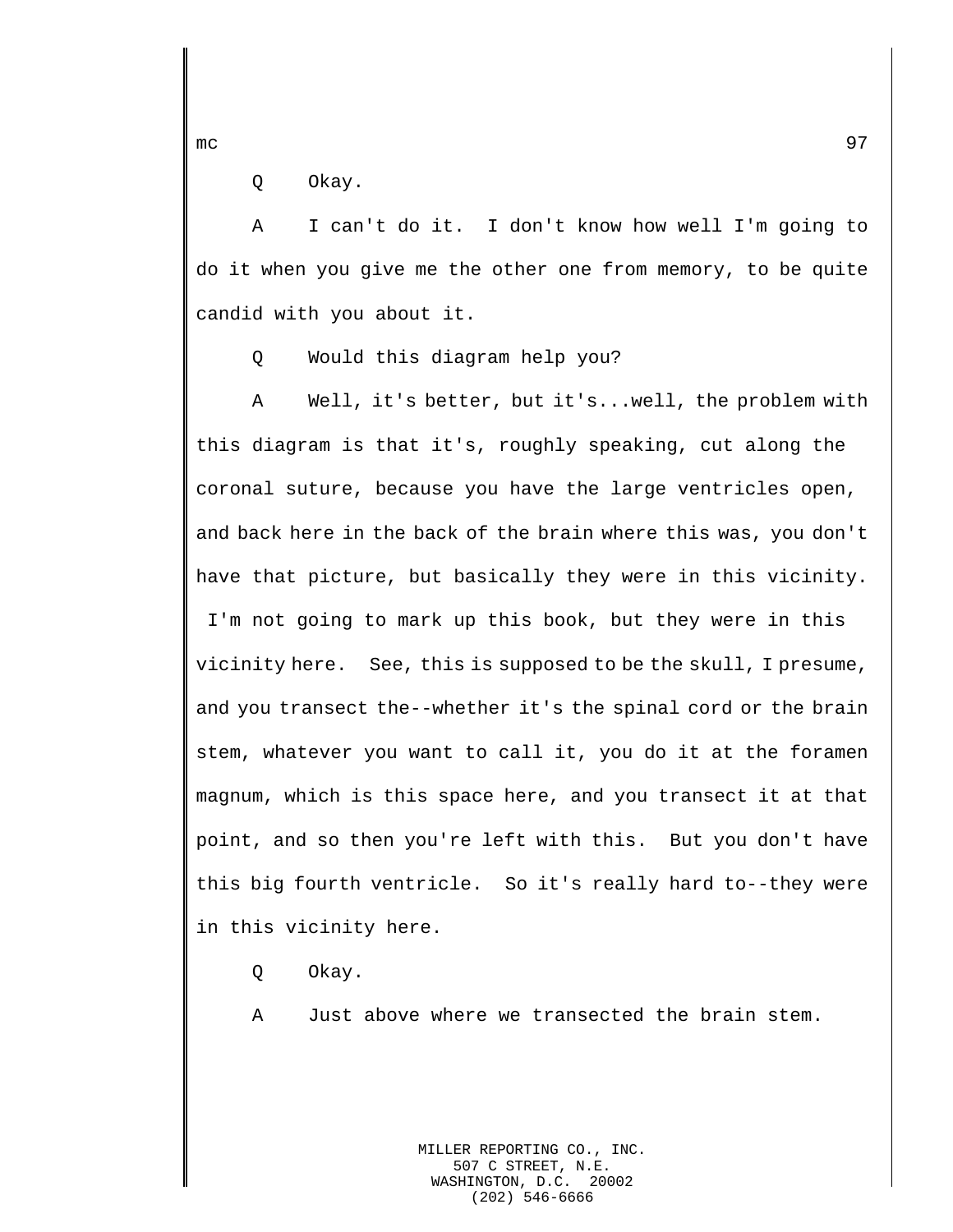Q Okay. Back to Exhibit 71, would it be fair to say that it is roughly in the portion right below the cerebellum?

A Yes. The cerebellum was somewhat disrupted, as I recall, as well. But the photographs of the brain show it to you very clearly.

Q Would you mind making a mark on this document? It can just be a point or a circle, if that's more accurate, and I can make a photocopy of the other diagram, if you would prefer, of just where you're understanding the laceration to be in the mid-brain.

A It's really hard to do it from--very difficult to do from these kind of drawings. It's just they don't lend themselves to what you're trying to do, I'm sorry to tell you.

Q Would you be able to do a drawing yourself that would  $be--$ 

A No. I'm the world's worst artist. I tell you, if you'll forgive me for saying so, we're doing a lot of nitpicking here that I'm having difficulty with, you know. It doesn't lend itself to what you're trying to have me do.

Q I'm just trying to understand where the laceration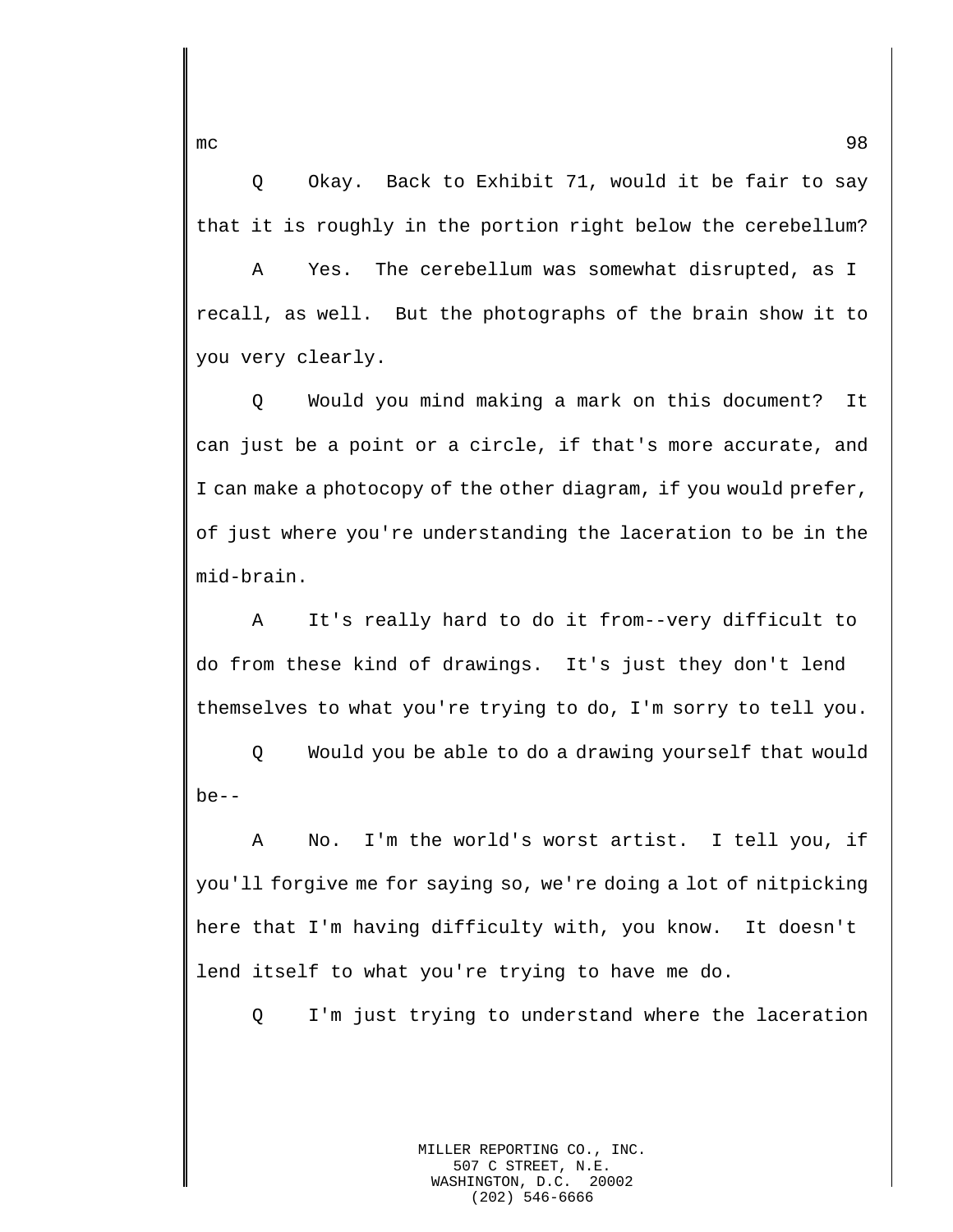was or where the disruption was or--

A Well, you're asking me to recall from memory, and I'm having a very difficult time with that, and I'm referring you to the photographs which we took of this part of the brain. I can't do that very well. I'm sorry. It's just I'm not that clever.

Q What did you do with the brain when it was removed from the cranium?

A Placed it in formalin. The blood vessels were somewhat disrupted. Normally we would inject the brain with formalin through the basal artery or some place. But some of these arteries were disrupted, and I can't recall--don't ask me exactly where the disruptions were. But the brain was damaged, and it didn't lend itself well to infusing it like we normally do. So we placed it in a very generous quantity of 10 percent formalin in a, you know, specimen container.

Q Was that a sealed container or some other--

A It has a lid, but it's not sealed in the way a jar is sealed. It's like a pail, really, that you have a lid put on it. For the brain, for that, we use it routinely for that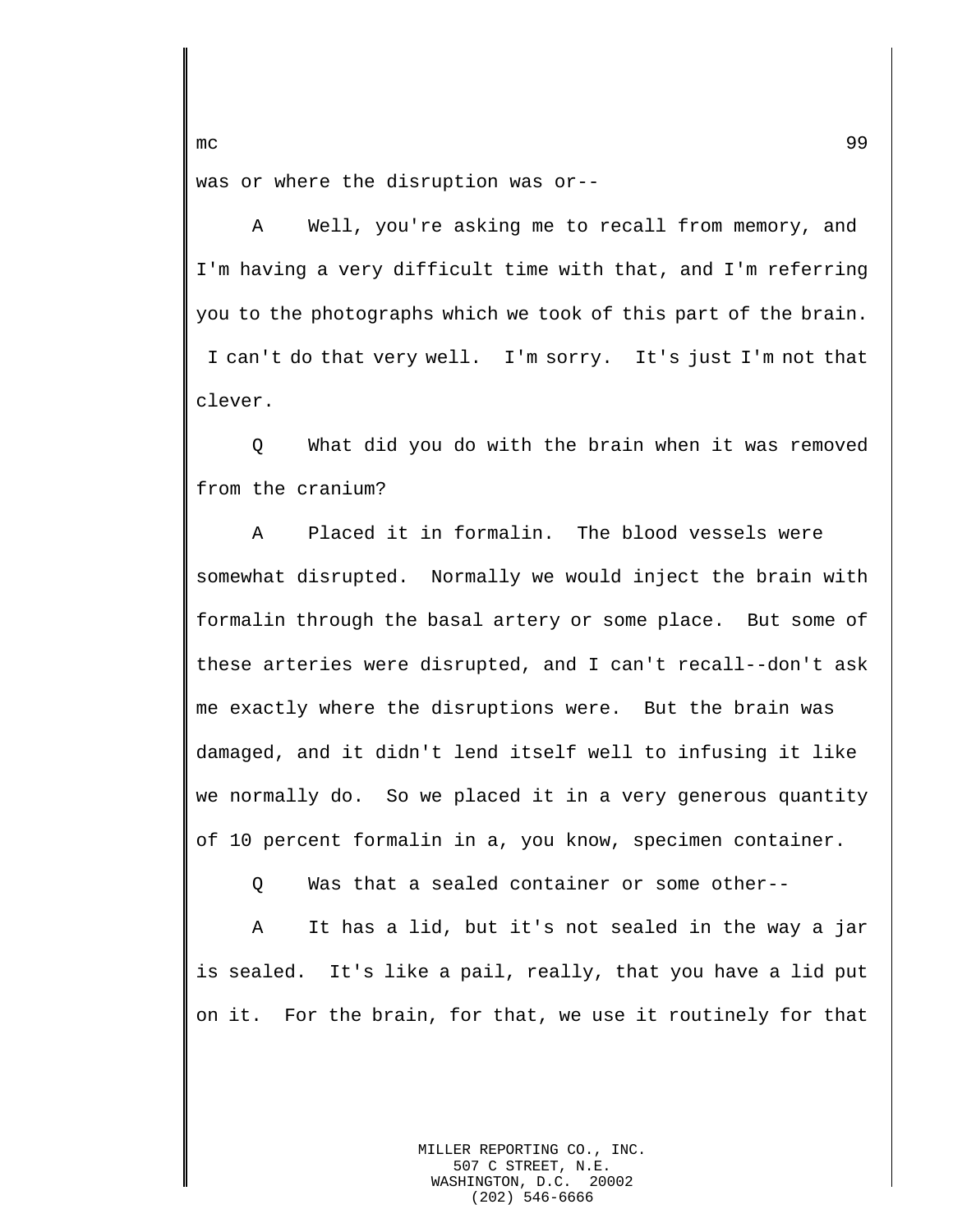purpose. I don't think we were able to inject it. I don't believe that we were.

Q But a standard container--

A For brains, right.

Q For brains.

A Sort of like a three-quarter gallon can. I don't know what the volume of it is, but you can put the brain in and totally immerse it in formalin.

Q Were any sections taken at all from the brain?

A Not at that time. Some place else I showed you, the report you showed, we did take certain sections a day or two later, whatever it was, from the location--we didn't divide the brain like we often do. You know, we often make a so-called bread loaf-type incision. Some people do it fore and aft. Some people do it different ways. But we didn't do that with this brain, because the next thing you know George Burkley wanted it. We might have gone on to do that, but when he came and said that they wanted the brain, fine, you know. I'm not going to argue about it.

Q After the brain was removed, what was the next thing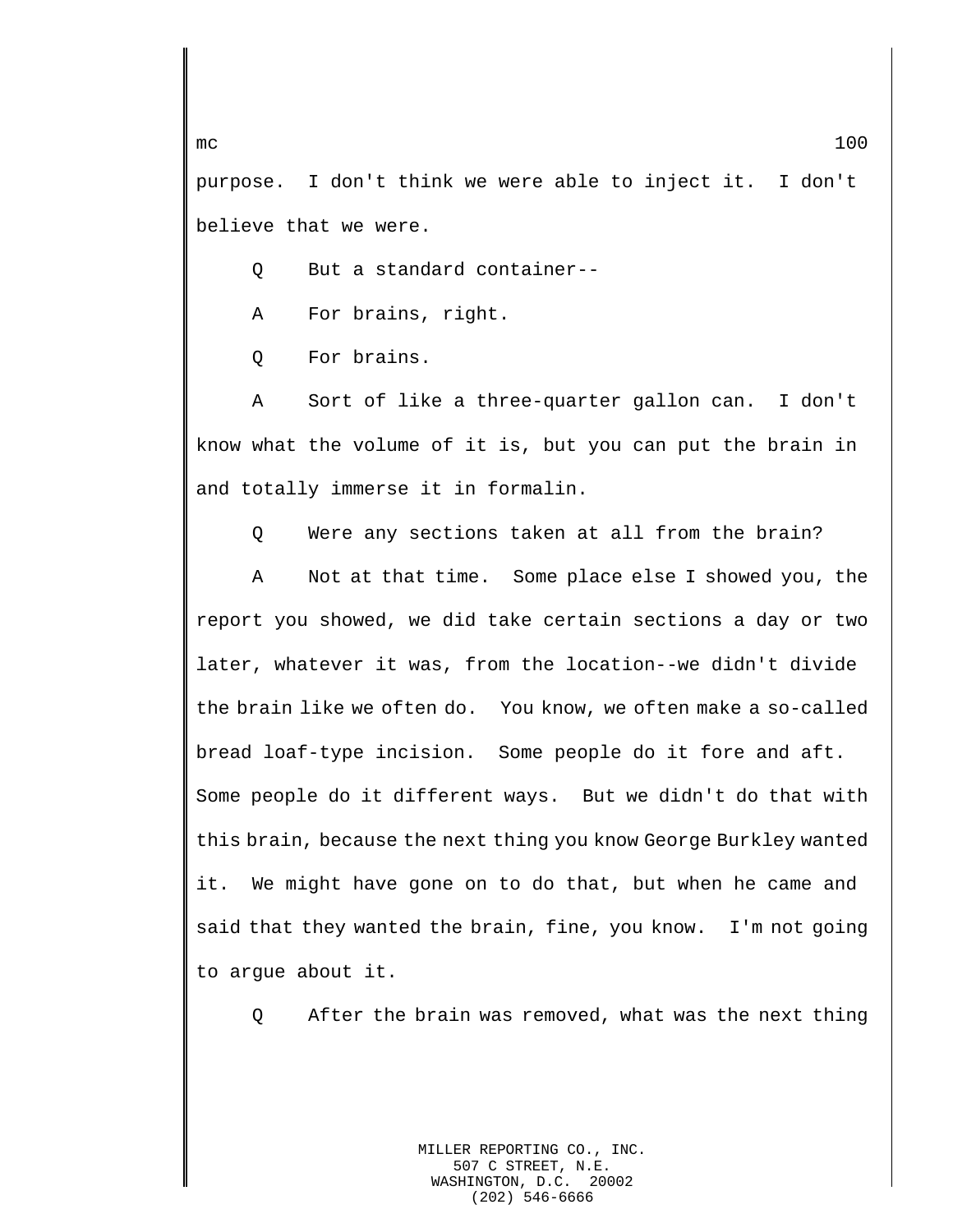that you did in the autopsy?

A The next thing we did was look at this wound that was in the back of the skull. It was obvious from both the point of entrance and inside the skull, and we examined that very carefully, measured it, took pictures of it.

Q Did you identify a hole that you thought to be either an entrance or exit wound in the back of the cranium?

A Definitely. Definitely. Entrance, there wasn't any question in our mind about it.

Q Did the wound appear as something like a puncture in the bone, or was there a fragment of the bone that was missing and that there was an indentation?

A No. It was directly beneath the scalp wound back there, directly beneath it. It was almost round, but a little bit more ovoid, and the inner margins of it were shelved. If we put a BB through that glass over there on the side where it went in, you'd see a little round hole, depending on the size of the missile. On the other side, you'd see shelved out, and that's exactly what we had.

Q And the whole circumference of the entry wound was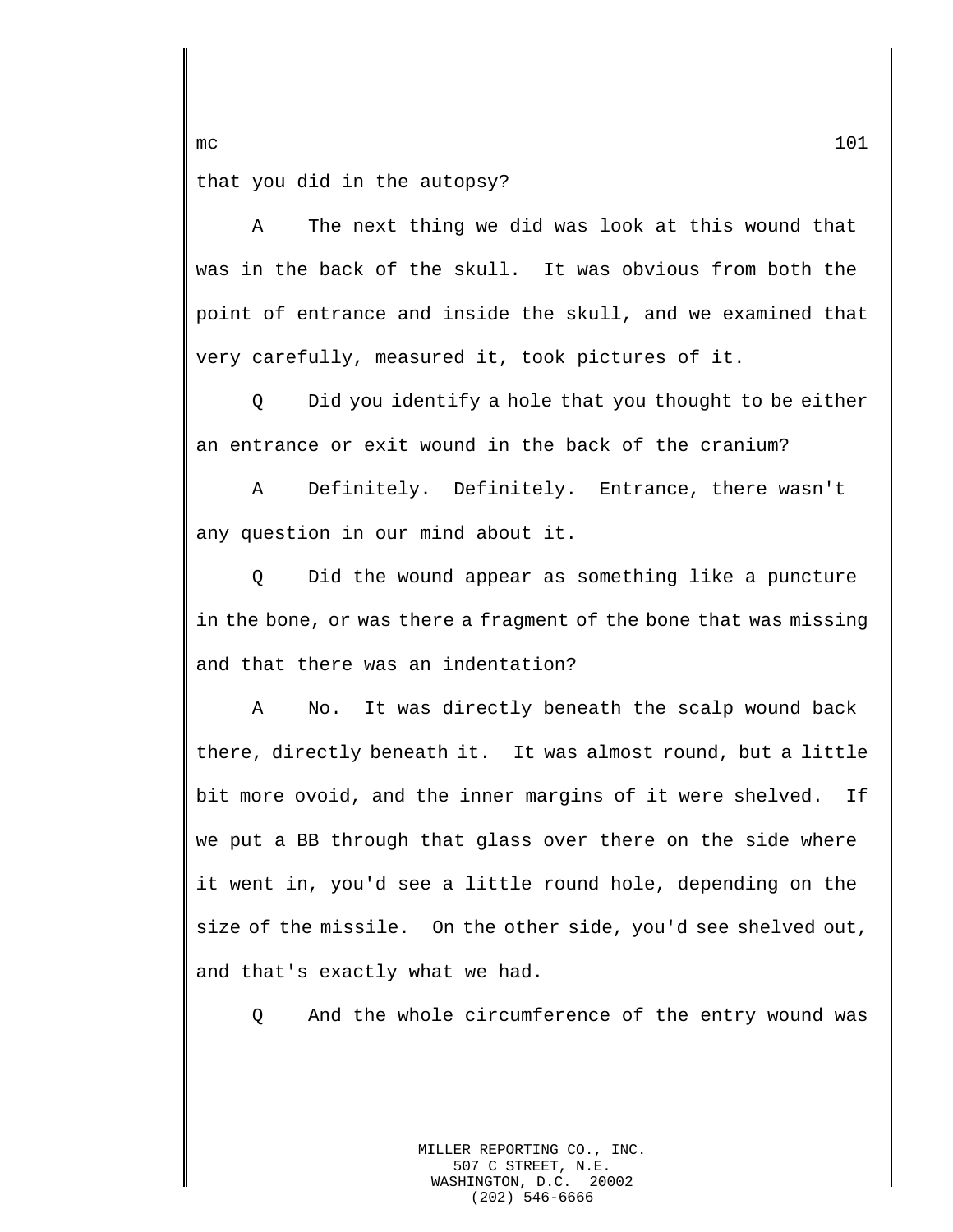visible without any reconstruction of the skull?

A Oh, yeah, sure.

Q In which bone was the entrance wound?

A Occipital bone.

Q After you examined the occipital bone, what did you next do in the autopsy?

A Well, we looked with care at the margins of the defect in the skull, and we found a similar situation where the bone fragments that were placed--that remained in place, halfway in place, were shelved on that outer table of the skull. And when we got the fragments from Dallas, they were similarly--we almost could complete the circle of what appeared to be the actual exit wound because it was shelved on the outer table, and we almost could put it all together, that wound. Not the defect, but the wound.

Q So unlike the wound in the occipital bone, the wound towards the front, there was a nick or a half-circle or some such thing showing what you understood to be the exit, and you were able then to complete that wound when the fragments came?

A When the fragments came, almost, because they're all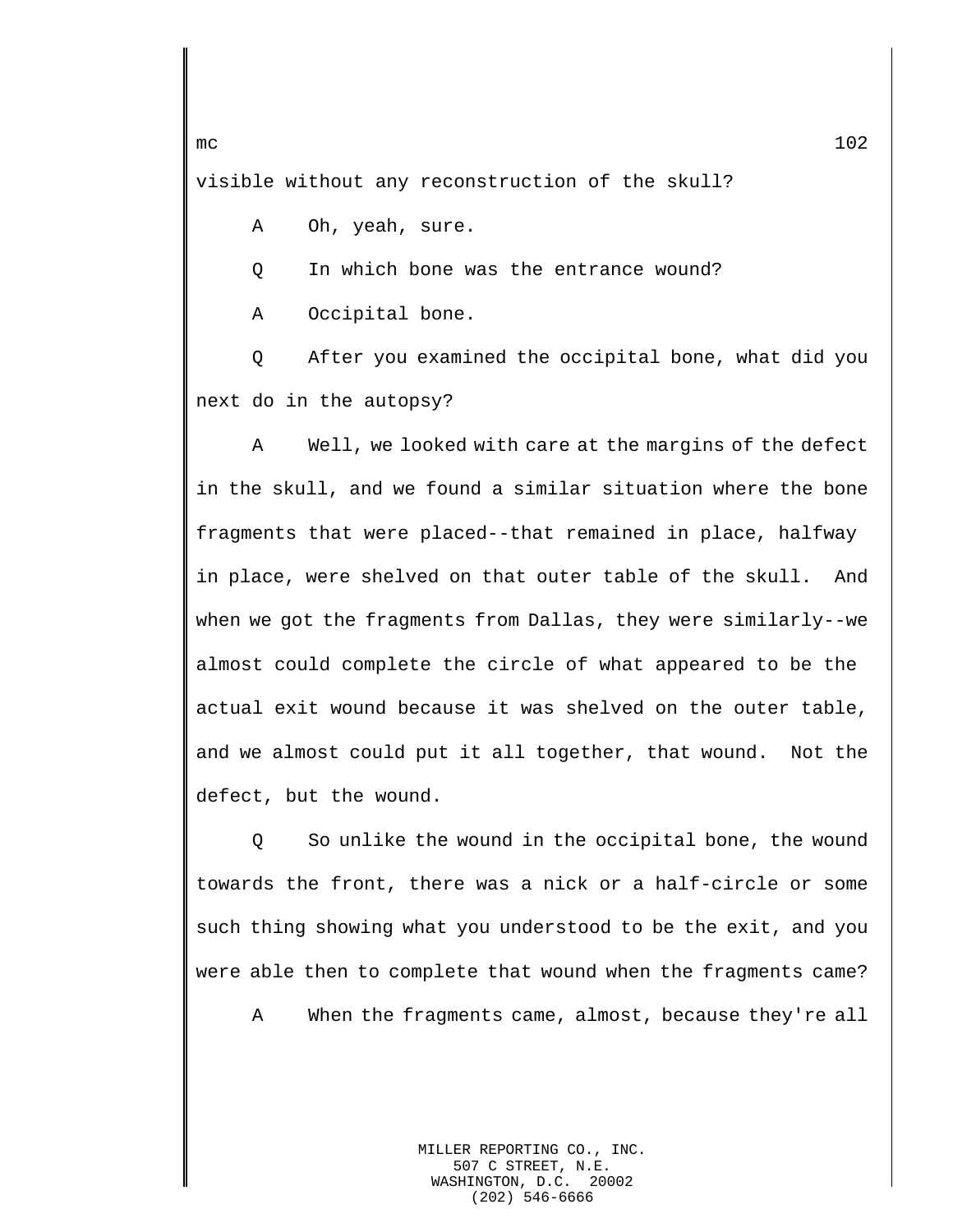flying around, you know. These fragments are--it's like, you know, working with clouds, because they were--you had to put them together with great care to make that out.

Q Approximately how much time did you spend examining the cranium after the brain was removed?

A Oh, you know, that's really hard to estimate. I would guess maybe 30, 45 minutes, something like that.

Q Was there any other examination that you made of the cranium at that time?

A Well, we looked with care at the whole interior surface of the skull to see if there were any other defects or what have you. There were no others. Of course, the one that was hard to evaluate, of course, was the exit, because it was all disrupted.

Q Were there any fragments or breaks in the left hemisphere of the cranium, looking from the inside?

A I can't recall how far over some of these fractures--whether they crossed the midline or not. I really can't recall.

Q When you finished--or did you return to examine the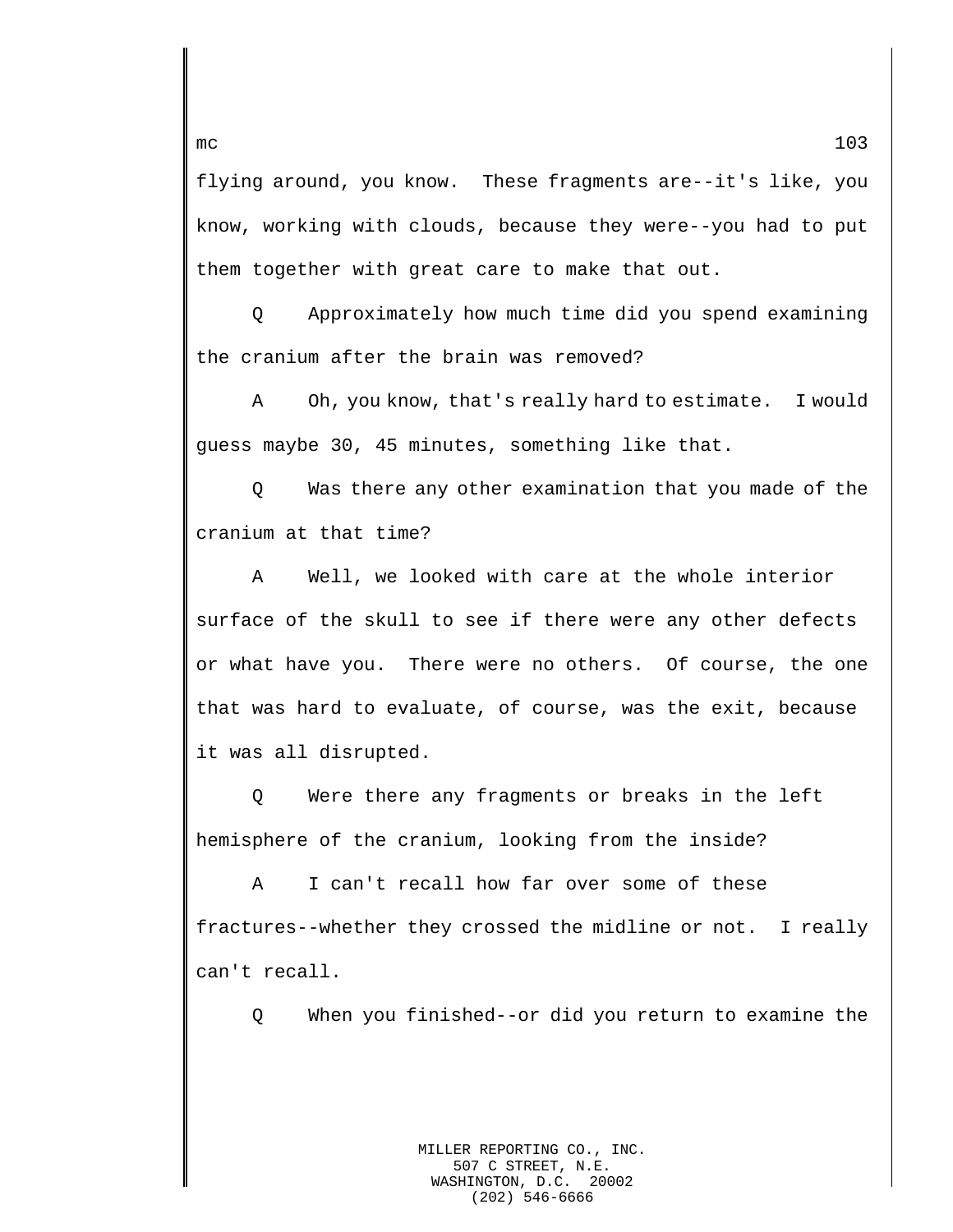cranium at any subsequent point during the autopsy?

A No.

Q What did you do next?

A Well, we looked at this wound in the upper part of his neck, and we made a customary Y-shaped incision to do the rest of the autopsy and removed the breast plate, which was standard operating procedure, and examined the inside of the thorax. And that's when we saw the contusion of the dome of the upper lobe of the right lung, and we wondered, Where's the bullet? You know. Should have called Dallas right then and there. It would have saved me a lot of worry and grief for several hours, because X-rays hadn't found it for us. Like it could have been in his thigh or it could have been in his buttock. It could have been any damn place. We don't know where it went. It was obvious after we talked to the doctors the next morning where it went. It went out. That's why we couldn't find it. And we weren't going to spend the rest of the night there, you know.

Meantime, George Burkley is telling me, you know, the family wants to get out of here sometime tonight. Then

> MILLER REPORTING CO., INC. 507 C STREET, N.E.<br>SHINGTON, D.C. 20002 WASHINGTON, D.C. (202) 546-6666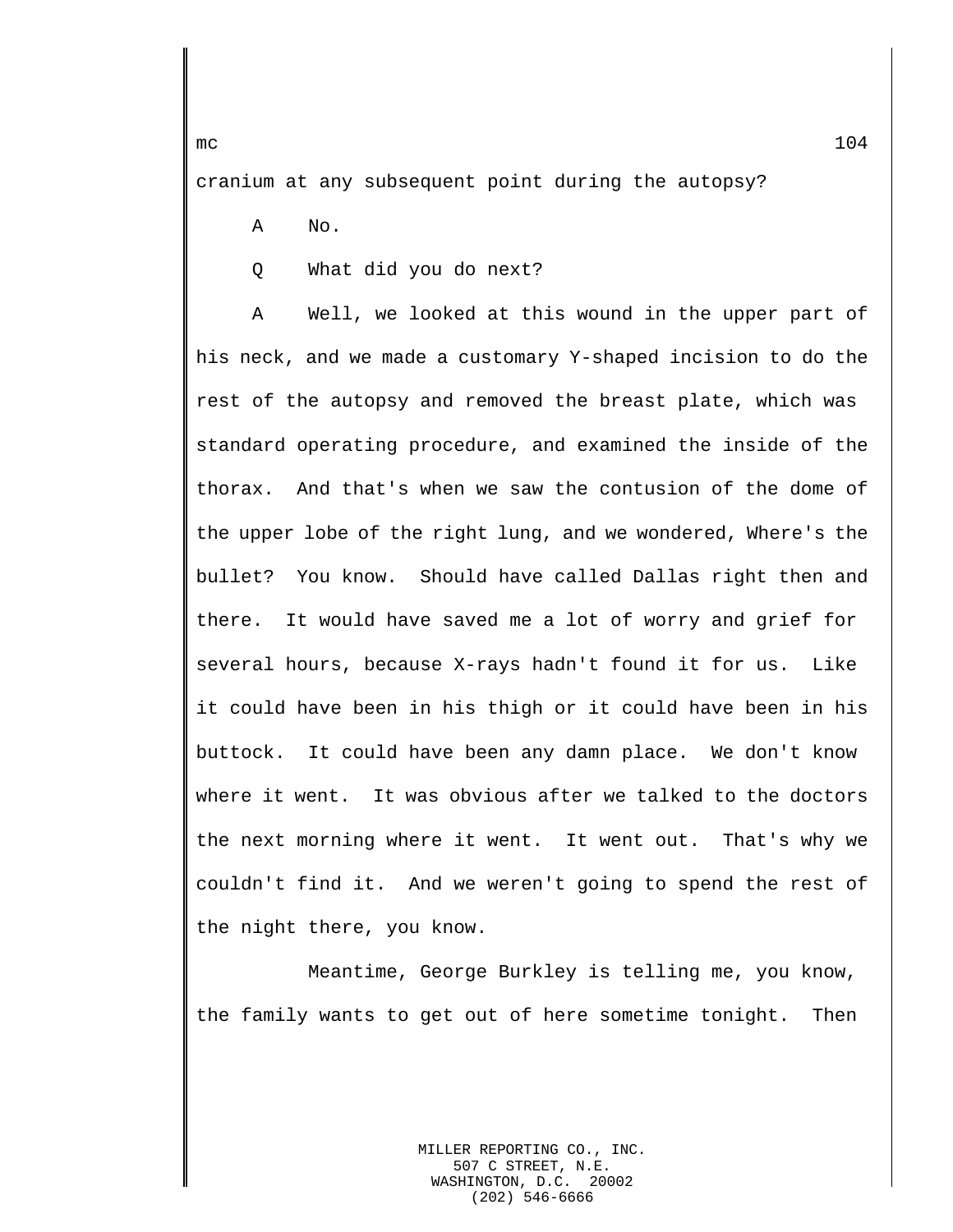we proceeded with the dissection of the lungs, heart, and abdominal contents and so forth.

Q Do you recall approximately where in the procedures that Dr. Finck arrived?

A Oh, pretty early. As soon as I saw the nature of the thing, before we did anything, I called Dr. Smith back and said, you know, send us this chap. I didn't know him. I had never laid eyes on him before. And so I would say around the time we were taking X-rays, photographs, or both.

Q Was he--Dr. Finck--there at the time the cranium was being examined?

A Oh, sure. He was there through the whole examination, basically. If he missed anything, it was when we were taking the preliminary photographs and stuff.

Q Approximately how far through the examination did you first locate the wound on the posterior thorax?

A Oh, right away. It was obvious. It was no secret. It was right there. But we directed our attention first to the wound that we were certain was the fatal wound, of course, the head wound.

mc  $105$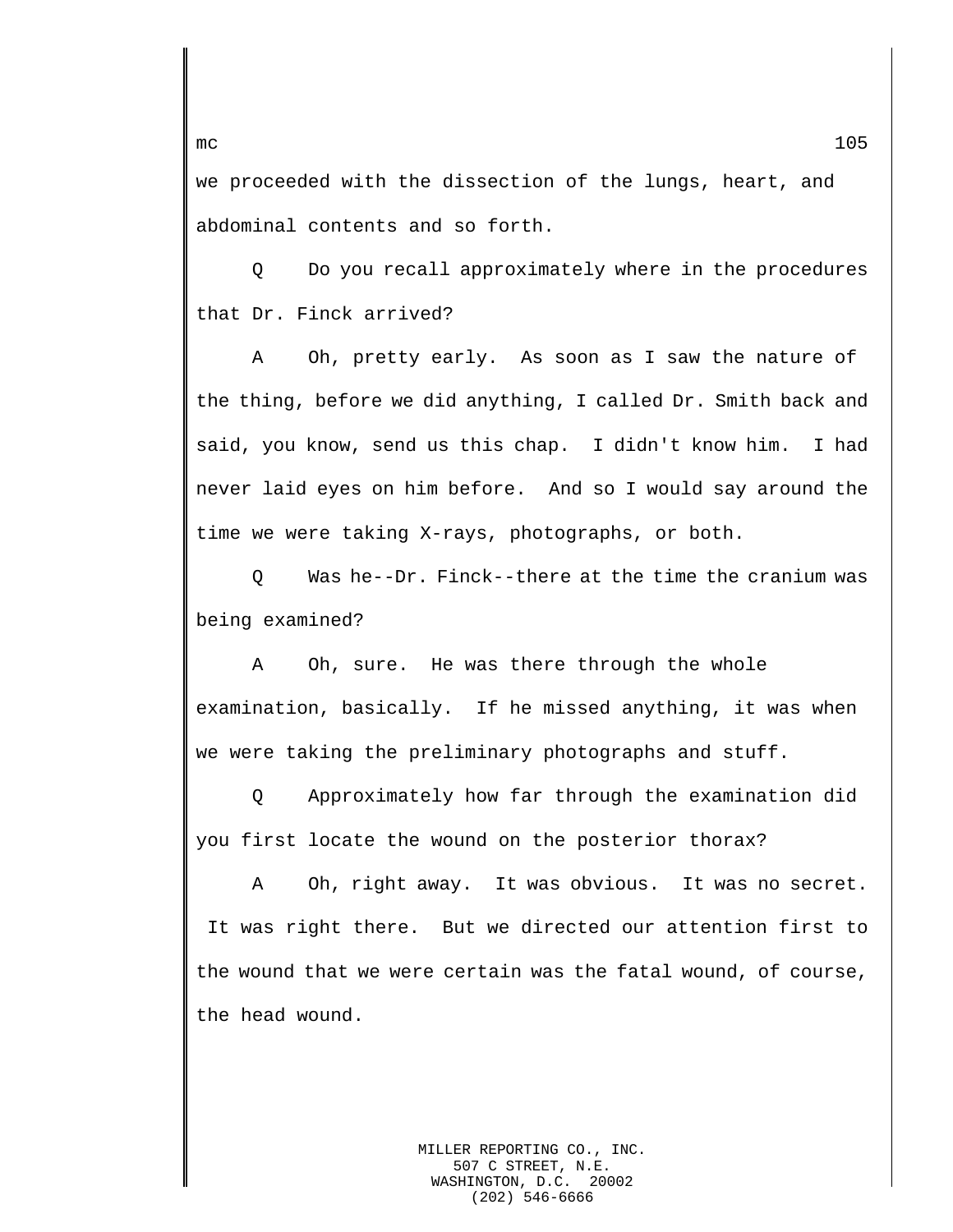Q Were you aware of the posterior thorax wound at the time you lifted the body out, or was that--did you turn the body over?

A We weren't aware of anything when we lifted the body out, but we understand in Dallas they never did turn him over.

Q So when did you first turn the body over to see that wound?

A Oh, I can't--probably right away. As soon as we got him on the table, we probably--part of the external examination right away before we did anything.

Q During the time that you were performing the autopsy, did you ever identify what you took to be the margin of a wound in the area of the trach incision?

A No.

Q Approximately when during the autopsy did the fragments arrive, the skull fragments?

A Oh, quite late. I couldn't tell you exactly what time, you know.

Q Was that after the Y incision had been performed?

A Oh, yeah. It was quite late. I couldn't say. Maybe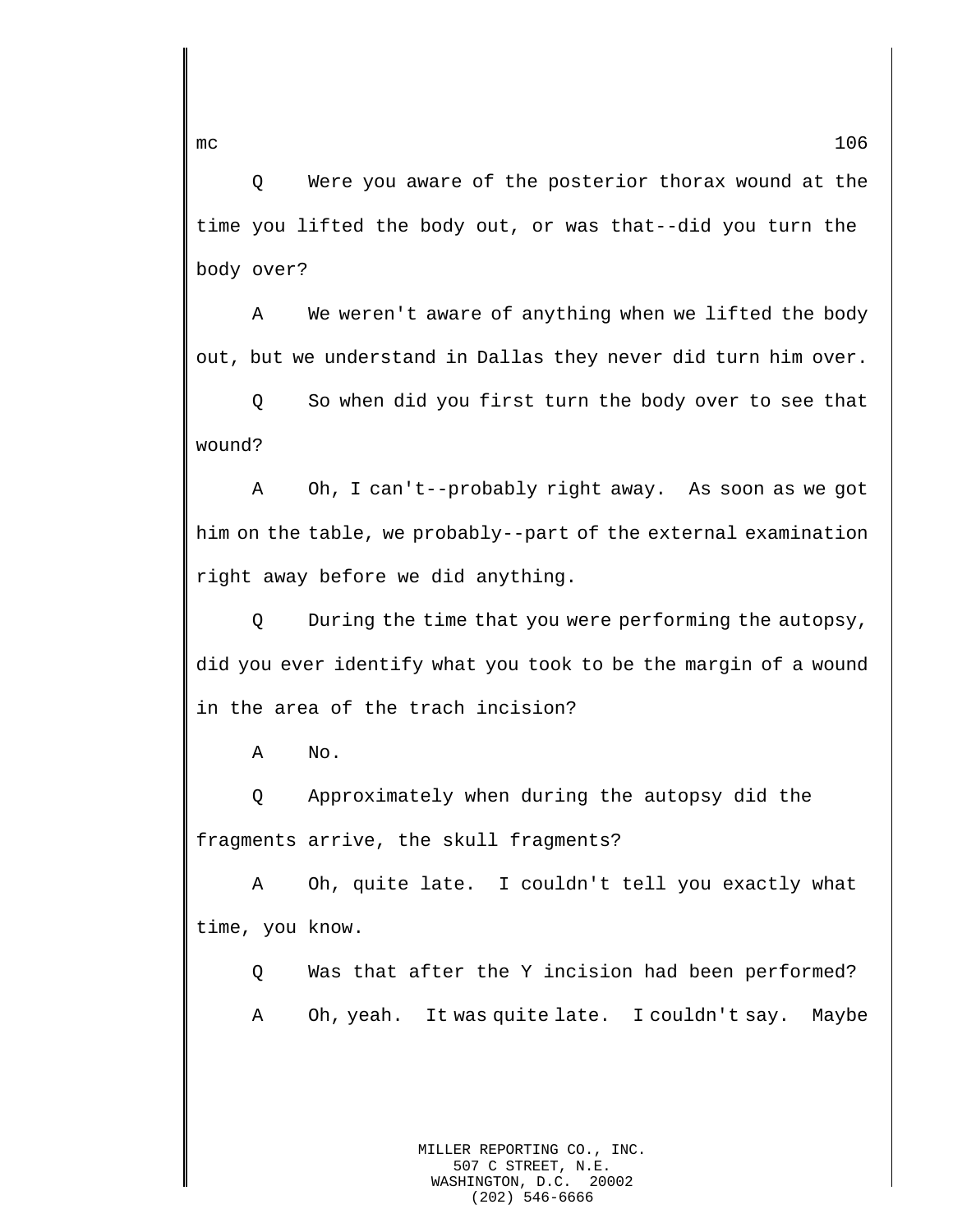it was 10, 11 o'clock, 12 o'clock. I don't know what time it was.

Q I believe you said earlier today that it was your recollection that there were three fragments that arrived.

A I think so. The one quite sizable, and the other two a little smaller, considerably smaller. I think. I mean, I'd have to go back. You know, you're asking me something--you realize how long ago this was.

Q We appreciate that these are more than 30 years ago, so we understand that.

A My wife tells me I can't remember what happened last week sometimes. Or this morning, as far as that goes.

MR. GUNN: Let's go off the record for a moment.

[Recess.]

MR. GUNN: We can go back on the record.

BY MR. GUNN:

Q Dr. Humes, I'd like to ask you some questions now about records that were created during the course of the autopsy and at any point through the time that the autopsy protocol was completed.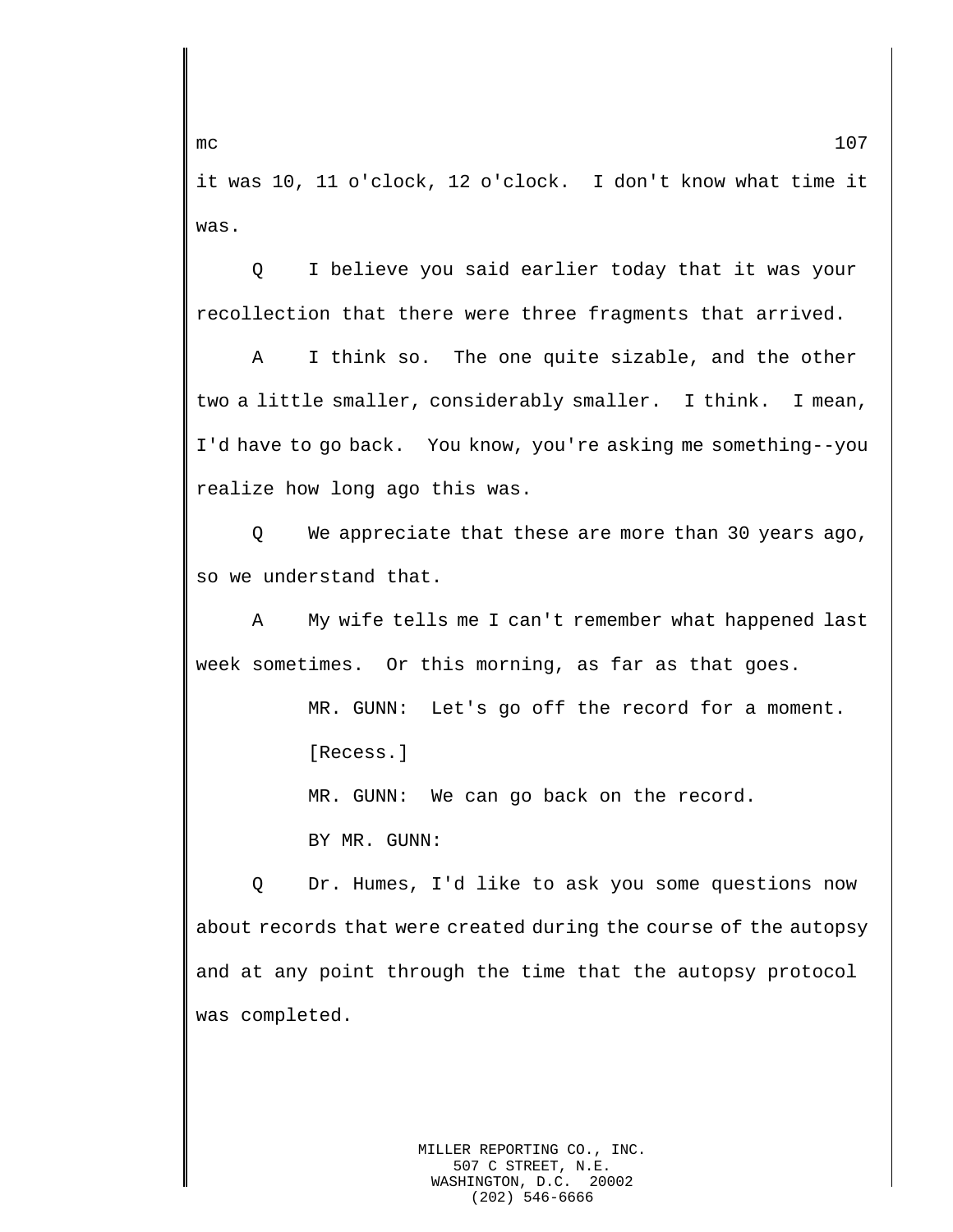First, did you yourself take any notes during the autopsy?

A Yes, I took some. And--yes. That's the answer to your question.

Q How many pages of notes did you take, approximately?

A Oh, I can't tell you now. Maybe two or three.

Q Did you see anyone else taking notes during the autopsy?

A Dr. Boswell.

Q Do you recall anyone else having written anything? A No.

Q Specifically, do you remember Dr. Finck having written any notes?

A No, I do not. I don't say he didn't, but I don't recall that he did.

Q Were autopsies tape-recorded at Bethesda in your experience?

A Intermittently. We didn't record any of the session on this case.

Q On the case of President Kennedy?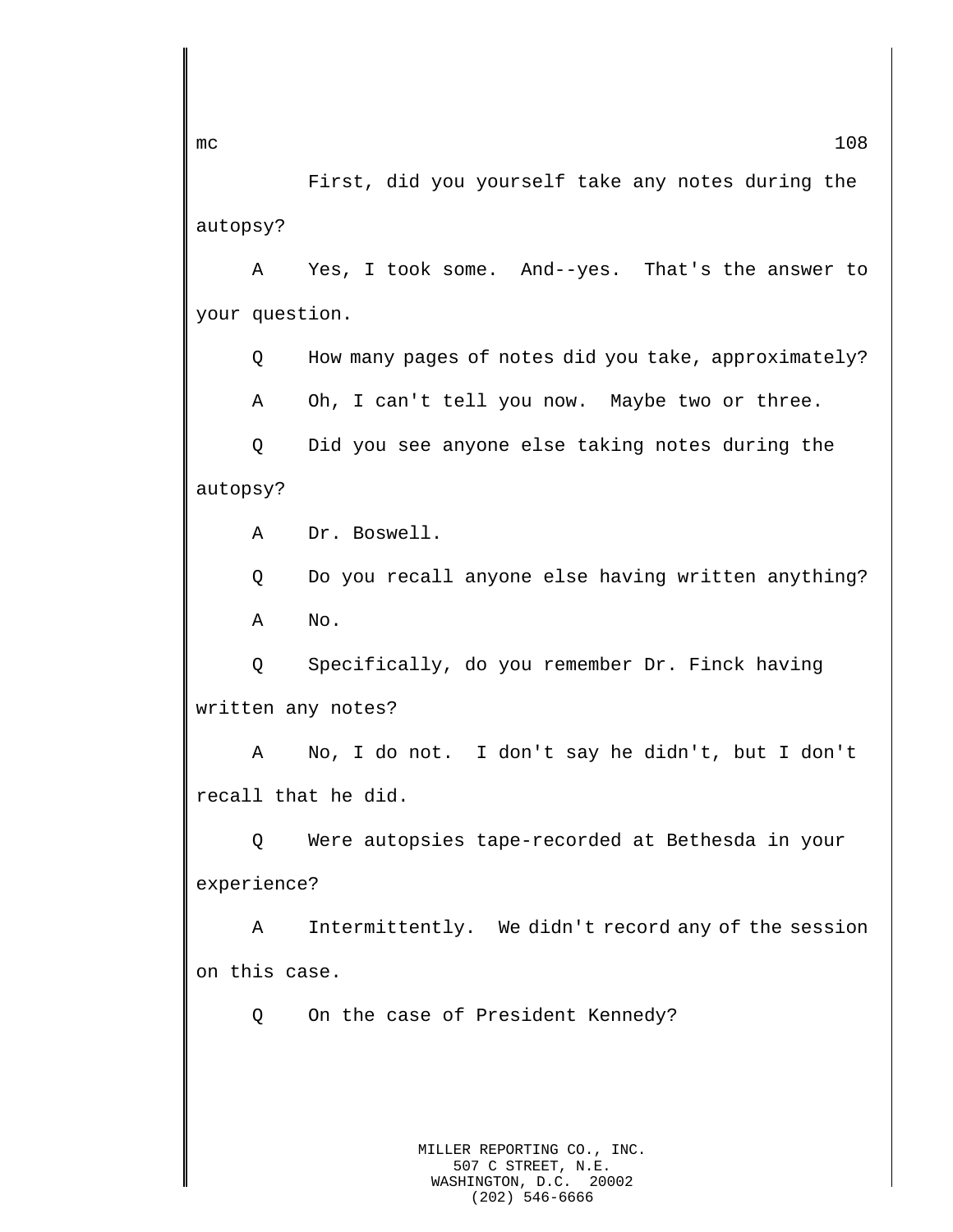A No.

Q Was the decision made not to record the autopsy?

A I don't think any real thought was given to it, to tell you the truth.

Q Do you know how frequently autopsies were recorded? A No, I don't. We were just getting into the business of doing that. It's awkward to have equipment around the autopsy table and so forth, and we were really just starting to experiment with foot controls, devices, and so forth and so on. And so not often.

Q Were there any minutes taken of the autopsy?

A I don't know what you mean by minutes, but other than the notes that I or Dr. Boswell made, I don't believe there were any such, no.

Q There wasn't any person responsible for--

A No.

Q --taking down minutes of the autopsy?

A No.

Q What other kinds of records were typically created in the course of an autopsy? For example, would there be any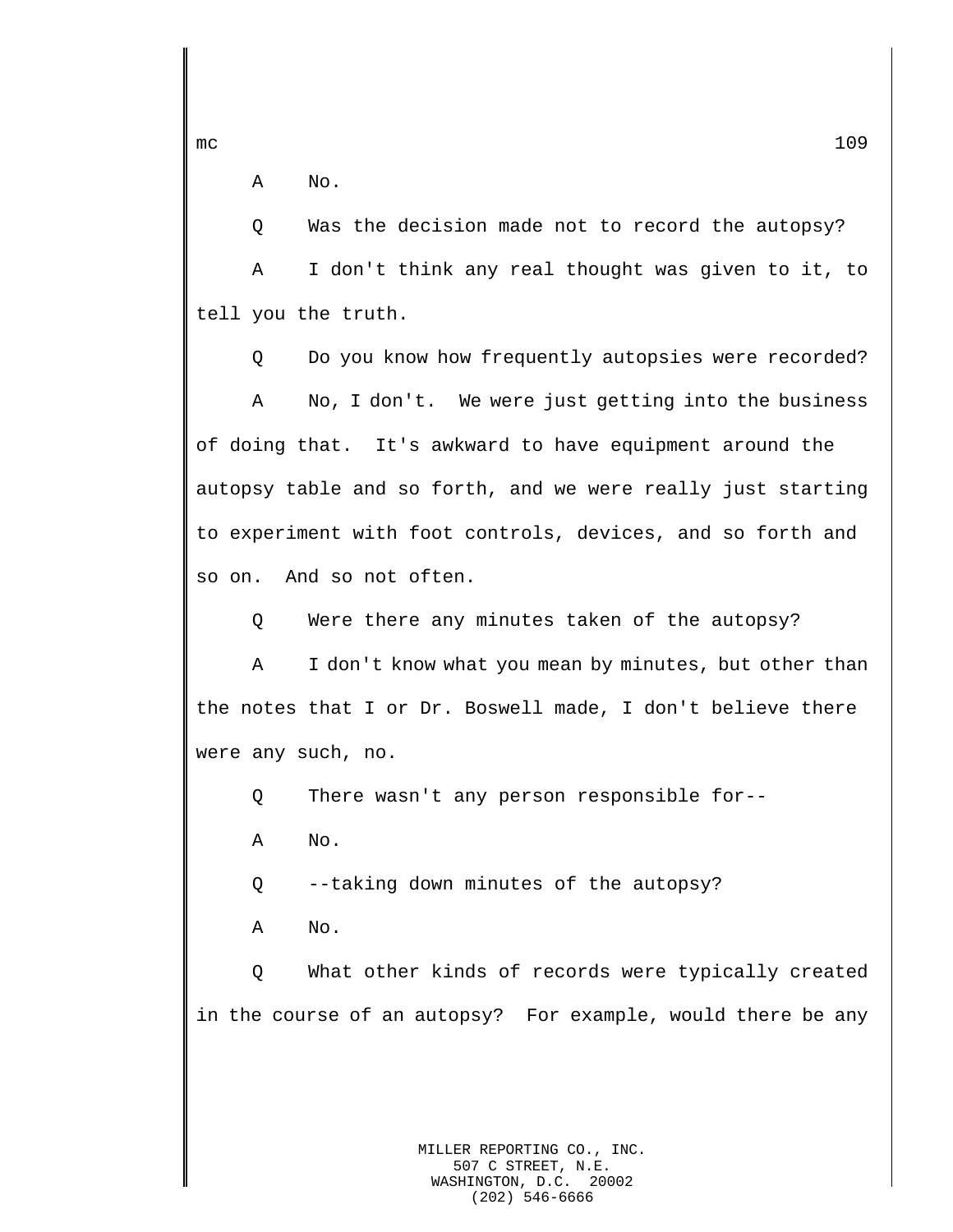log that would have recorded the receipt of the body?

A Yes.

Q With that example in mind, what other written records were created that would relate to the autopsy of President Kennedy?

A That's about it. Everybody that came into the morgue was logged in and logged out when they left, and who picked it up, you know, the funeral home, most usually.

Q Were there logs for photos or X-rays?

A No. Not in the morgue, no.

Q Were there any kinds of logs or record-keeping of what kinds of tests or sections were made?

A Well, not really. You know, we made sections of most of the organs and put them in cassettes and turned them over to the technical people, and they processed them from there.

Q Is there any record-keeping process that's used to help identify which tests have been sent where and when they've been returned?

A Well, we didn't send many things anywhere, so far as that goes. I don't believe so, no.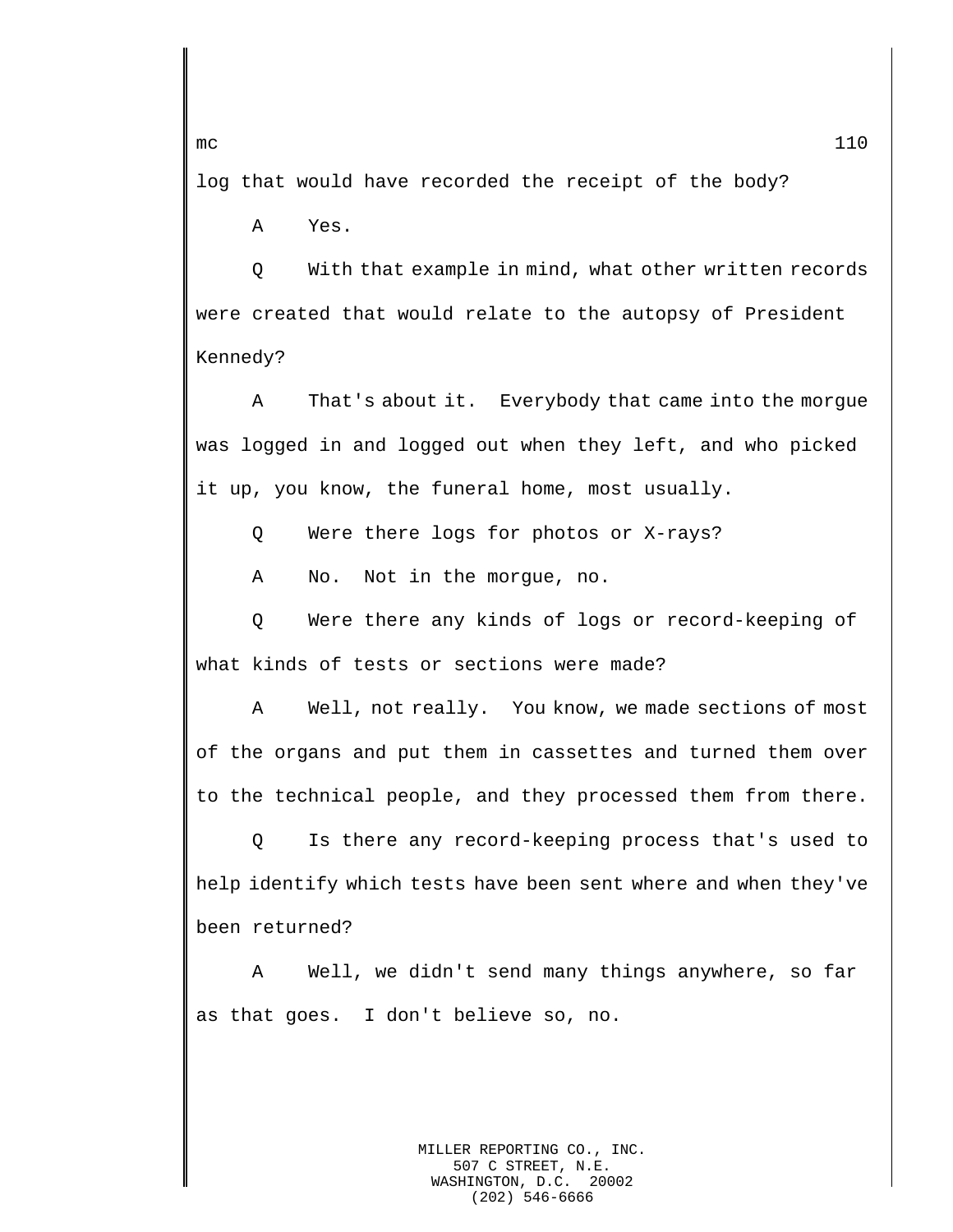We had a very elaborate laboratory. We had very little need to send anything anywhere.

Q But would there be any paper that would keep track of where things were even within the laboratory at Bethesda?

A Well, every--talking about autopsies, every autopsy was identified by a number, and every cassette that contained tissue specimens was labeled with that autopsy number. And there was a log in the histology laboratory that kept a record of all those things, sure.

Q Would there be other similar logs for radiology or toxicology?

A Toxicology was part of our lab, and yes, it would be. I can't speak for radiology. I'm sure they kept very good records of where their films were. Their biggest problem is people taking out films and failing to bring them back and so forth. It's a chronic problem in radiology departments around the world.

Q At the time in the ordinary course when you would prepare an autopsy protocol--and I'm not speaking now of President Kennedy--would you receive written reports back that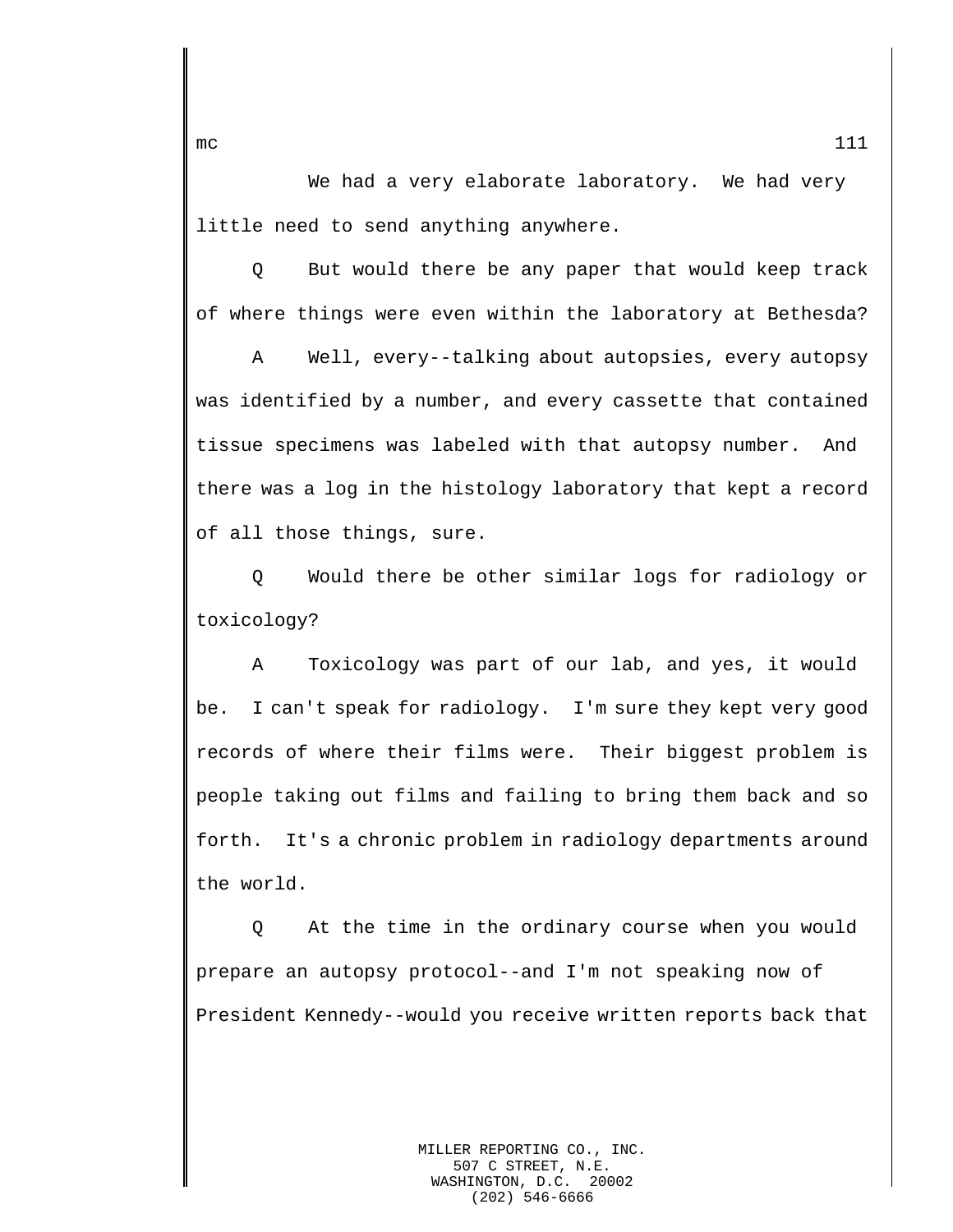analyzed the results of any examinations that had been performed?

A Yeah. Again, let me tell you that for most of the latter part of my career, I didn't personally do these kinds of things. The younger doctors did them under our supervision, and then they would write a report, and then we would critique the report with them and so forth. The name of one of the staff pathologists would be on the final report, but 99 percent of the effort was done by other people than the person who actually signed the report.

Q How would those records be filed or kept in the ordinary course? I mean, for example, would there be a folder with the autopsy number on it with the serology report and the histology report--

- A Right.
- Q --and other things--

A Well, what you would do, you see, it was rare cases that you had to do toxicology at the autopsy room. The hospital was not a forensic science center. So we would abstract--most of the patients that we autopsied died as a result of illness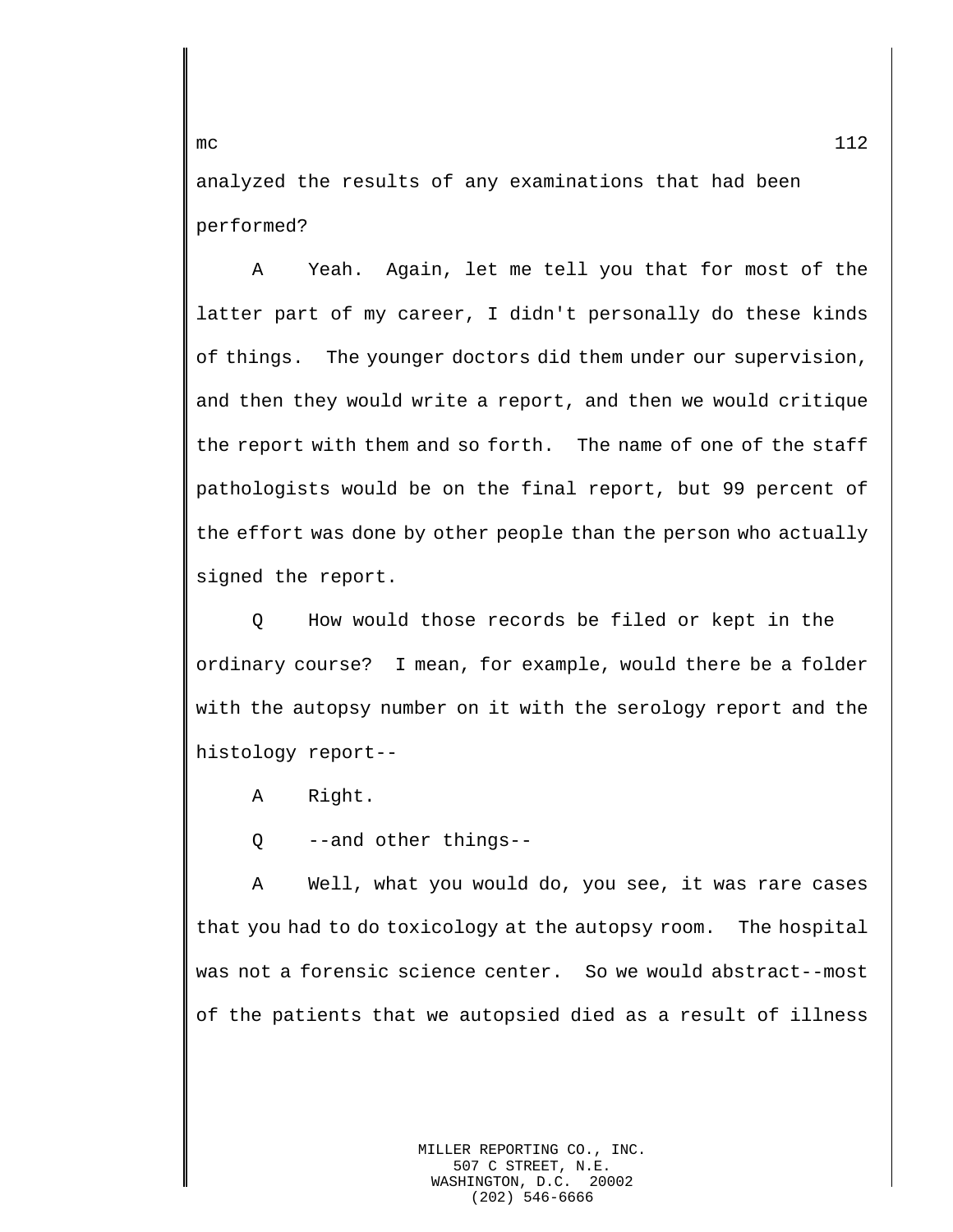while they were hospitalized. So the person who did the autopsy would make what's called a clinical summary. He would abstract from the person's clinical record how long he was in the hospital, what was the main problem, what were the complications, what were the results of significant laboratory tests. And we used to try and teach them to have a diarrhea of thought and a constipation of words. That was one of my phrases that all my residents used to always kid about. Excess words were not helpful. That's what we--and the final report, different people do it--I worked in a hospital in Detroit for 19 years. There we bound in a book by year every autopsy protocol. We weren't doing that at Bethesda when I was there. We'd just keep them in files, you know.

There's all kind of ways different people devise to keep records.

Q What other kinds of records would you expect to find in a typical Bethesda autopsy protocol from 1963? If you pulled out a folder, what records would you expect to find in it?

A The autopsy report, period, and this other information would be included. You wouldn't have other--you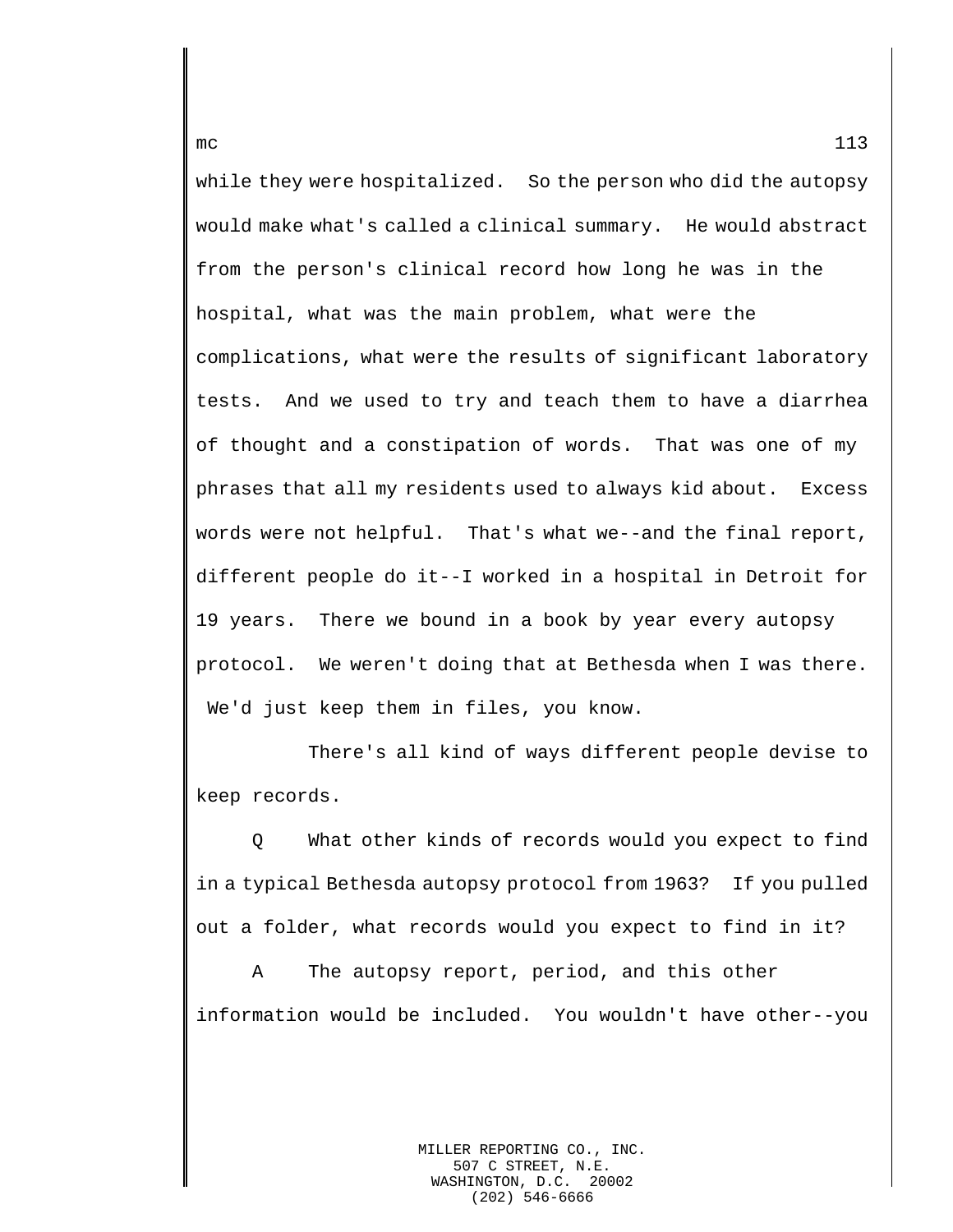wouldn't have copies of the tests that were done, for instance. That would have been abstracted and included in one final document.

Q What would be done with the results of the tests if they're not kept in the folder?

A They'd go in the patient's file, in the clinical file.

Q Do you know whether there was any other sort of file for President Kennedy at Bethesda?

A Not that I'm aware of.

Q Now, I'm thinking back from memory and I may be wrong on this, but maybe you can help with this. Was President Kennedy ever treated at Bethesda while he was alive?

A I'm not sure. I just don't know.

Q Do you know whether if he was treated there when he was alive, as well as while President, would any of the records from his autopsy conceivably have been sent to his patient file?

A No. I don't believe so. Those records were all--you know where they are. They weren't sent anywhere, because they were all sent to the White House, within three days. Nothing was retained.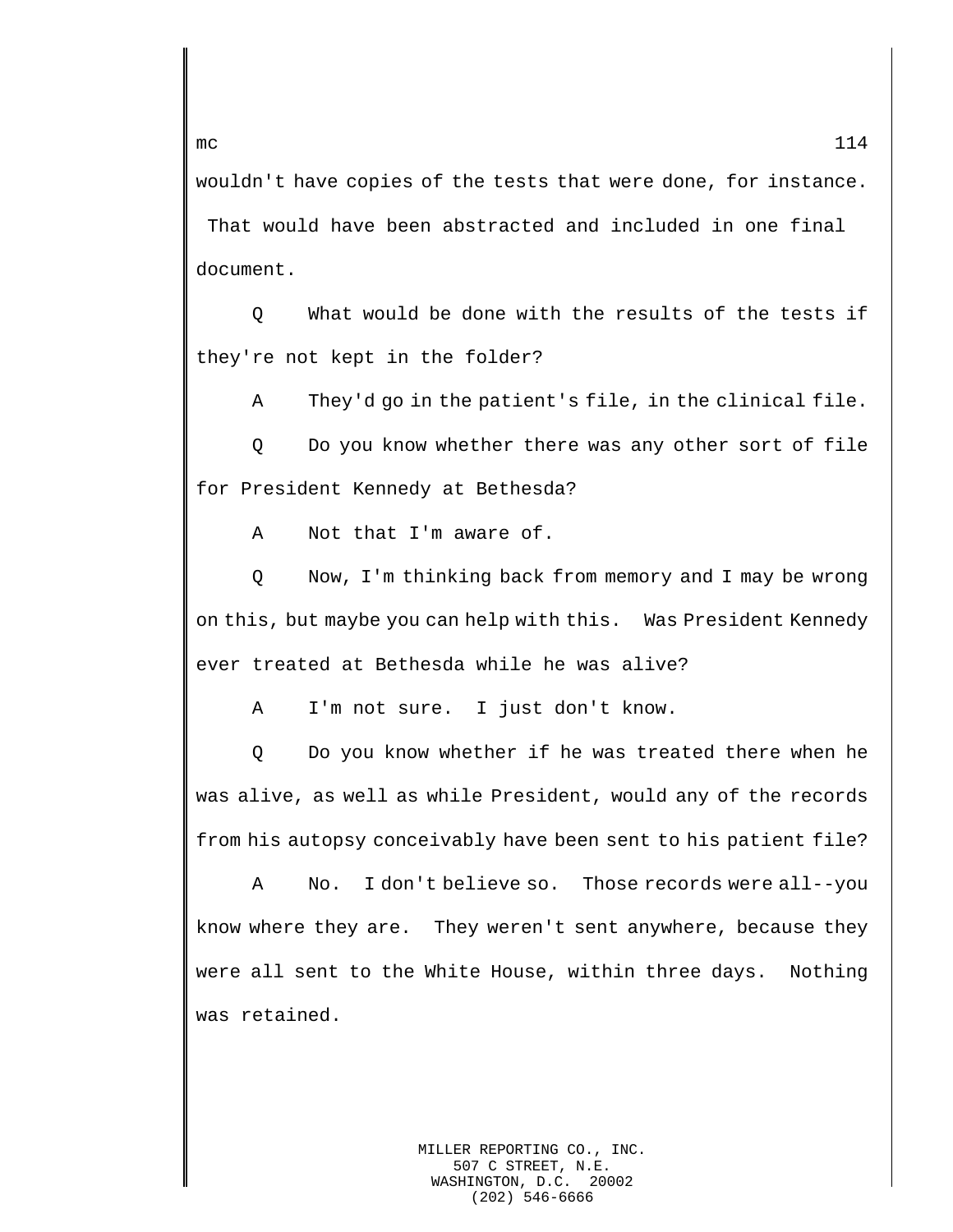Q Well, were there any histology reports at all that you ever physically held in your hand from President Kennedy's autopsy?

A The ones that are recorded in that supplemental autopsy report.

Q There are references to that, but I'm now referring to any documents themselves. Did you ever see any documents?

A No. I mean, we dictated them, and then the results were put in the file--in the supplementary report.

Q What were you looking at at the time that you made the dictation of the results?

A The microscopic slides for the various--

Q The slide tissue cells?

A Oh, sure. All of which we turned over to the Secret Service. I presume they're in the Archives some place. I never saw them again.

Q Could you explain or describe briefly the process that you went through in drafting the autopsy protocol? So explain the number of drafts that you wrote, for example.

A The decision was made somebody had to take

MILLER REPORTING CO., INC. 507 C STREET, N.E. WASHINGTON, D.C. 20002 (202) 546-6666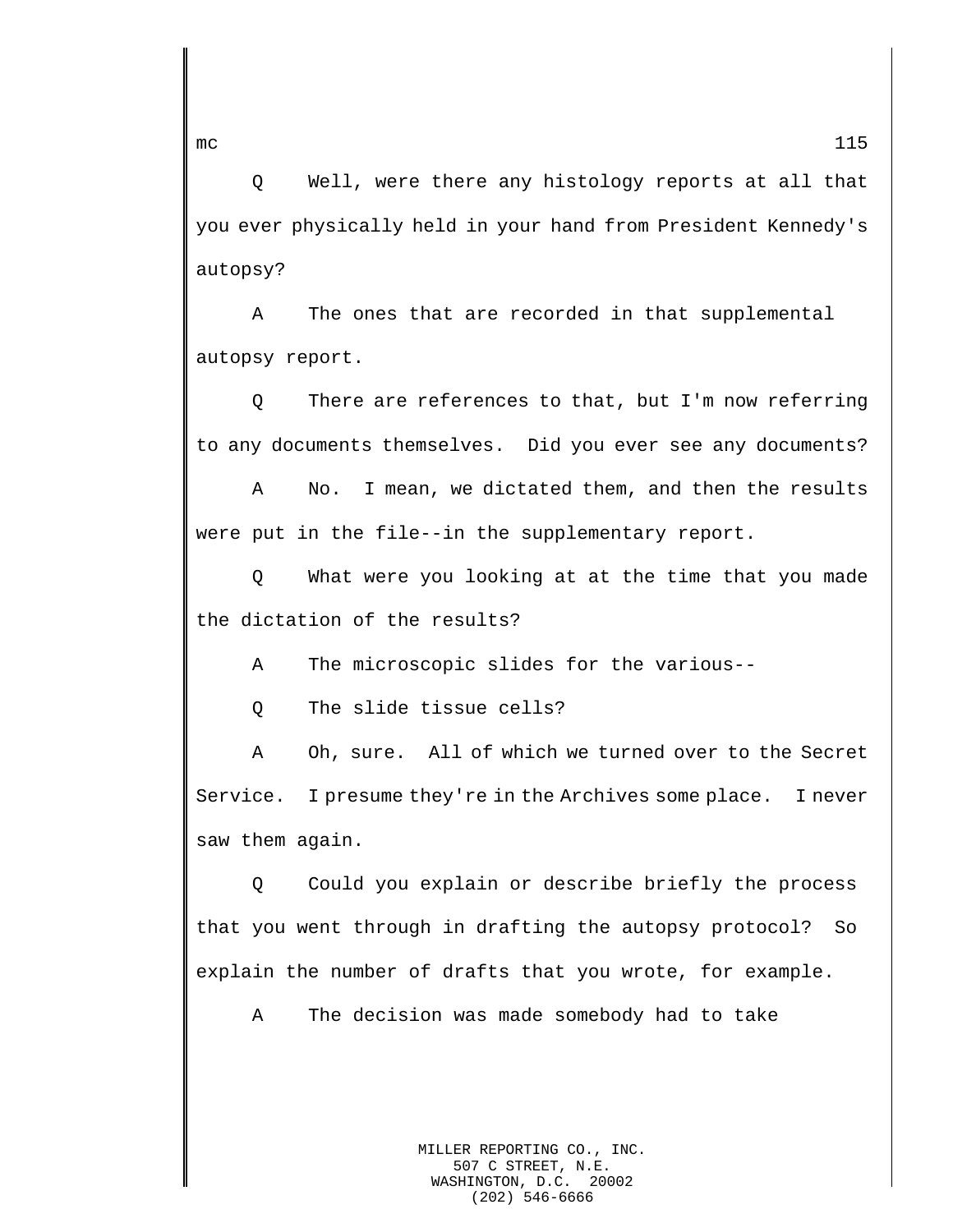responsibility to write it. We couldn't do it as a troika. So I took the notes home with me, these, I presume, and the notes that I had made, some of which I had made were stained with the President's blood. I wrote a little bit about this in that AMA article.

Around that time, we had in the government what was called the People to People Program, and the Navy Medical Department's part of that was to bring medical officers from foreign countries to the United States to teach them how the Navy Medical Department functions with the Marine Corps, with the submarines and so forth. These people would be in Washington for 10 weeks. Five weeks they would visit activities in the metropolitan Washington area, and five weeks they would go on field trips. They would go to New London, Connecticut. They'd go to Camp Lejeune, North Carolina. They'd go to Pensacola, Florida, all kind of places, Great Lakes Naval Training Center.

I occasionally was asked to be an escort for these people. There'd be 18 to 20, 25 doctors from foreign countries. Sometimes we had Greeks and Turks at the same time, for

> MILLER REPORTING CO., INC. 507 C STREET, N.E. WASHINGTON, D.C. 20002 (202) 546-6666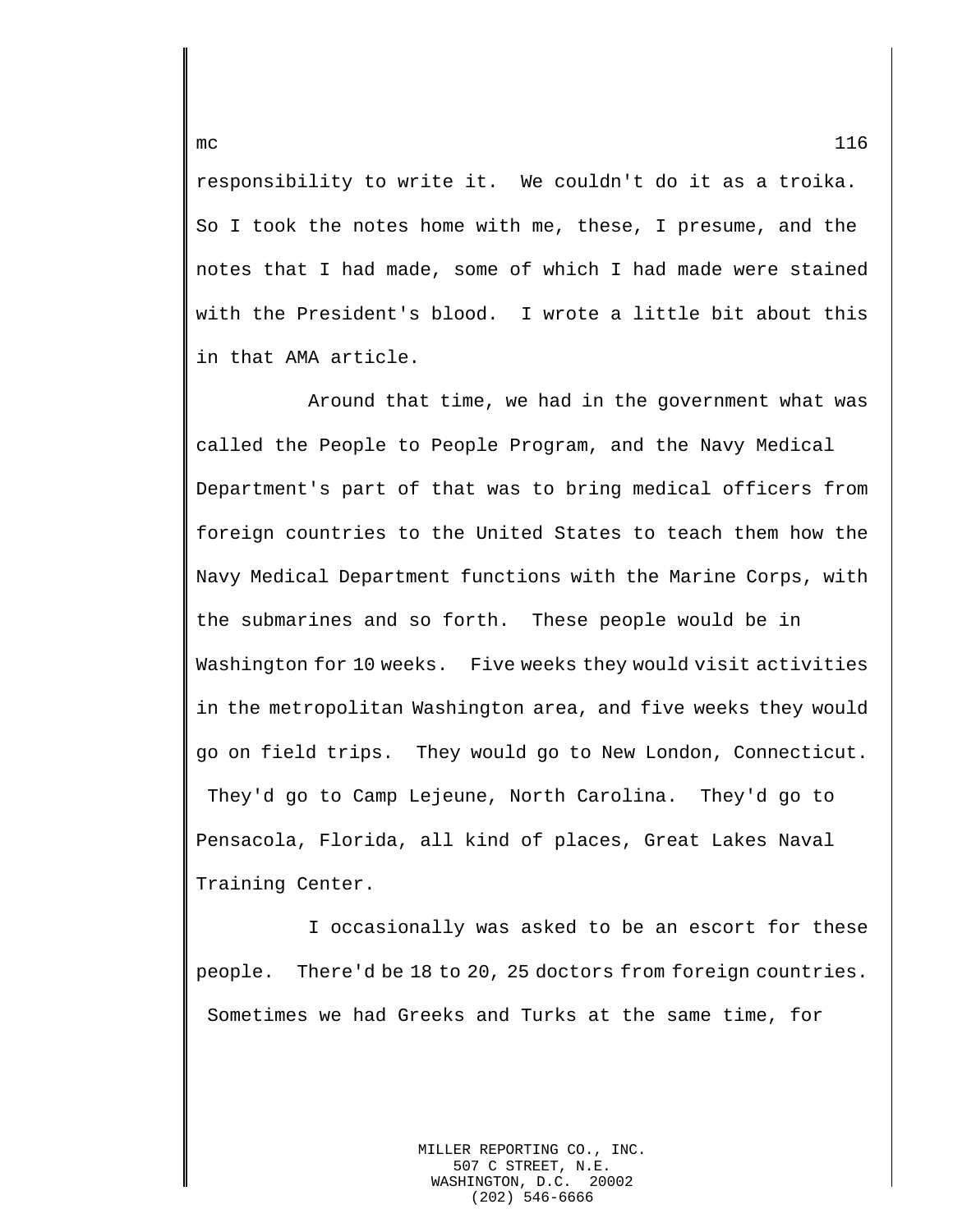instance. They weren't always the greatest plans in the world, I tell you. But you would escort these guys around. You'd get them on airplanes. You'd get them in buses. It was a real--it was real interesting.

On one trip, we took them to Pittsburgh to show them industrial medicine at steel mills and the medical department of a steel mill. We took them to Detroit and took them to the Ford Motor Company so they could see how the medical department of a large car company functioned.

While there this particular trip, we took them to Greenfield Village. I don't know if any of you have been to Greenfield Village. It's a very fascinating place where Henry Ford acquired all sorts of buildings and structures from around the United States, and in Europe, to some extent, and had them physically moved to Detroit. For instance, Edison's Menlo Park Laboratory was totally taken apart and brought to Greenfield Village, including the trash pile that was in the back yard.

Also in Greenfield Village, there is an old Illinois courthouse where Lincoln used to preside when he was circuit-riding judge. And in that courthouse was a chair that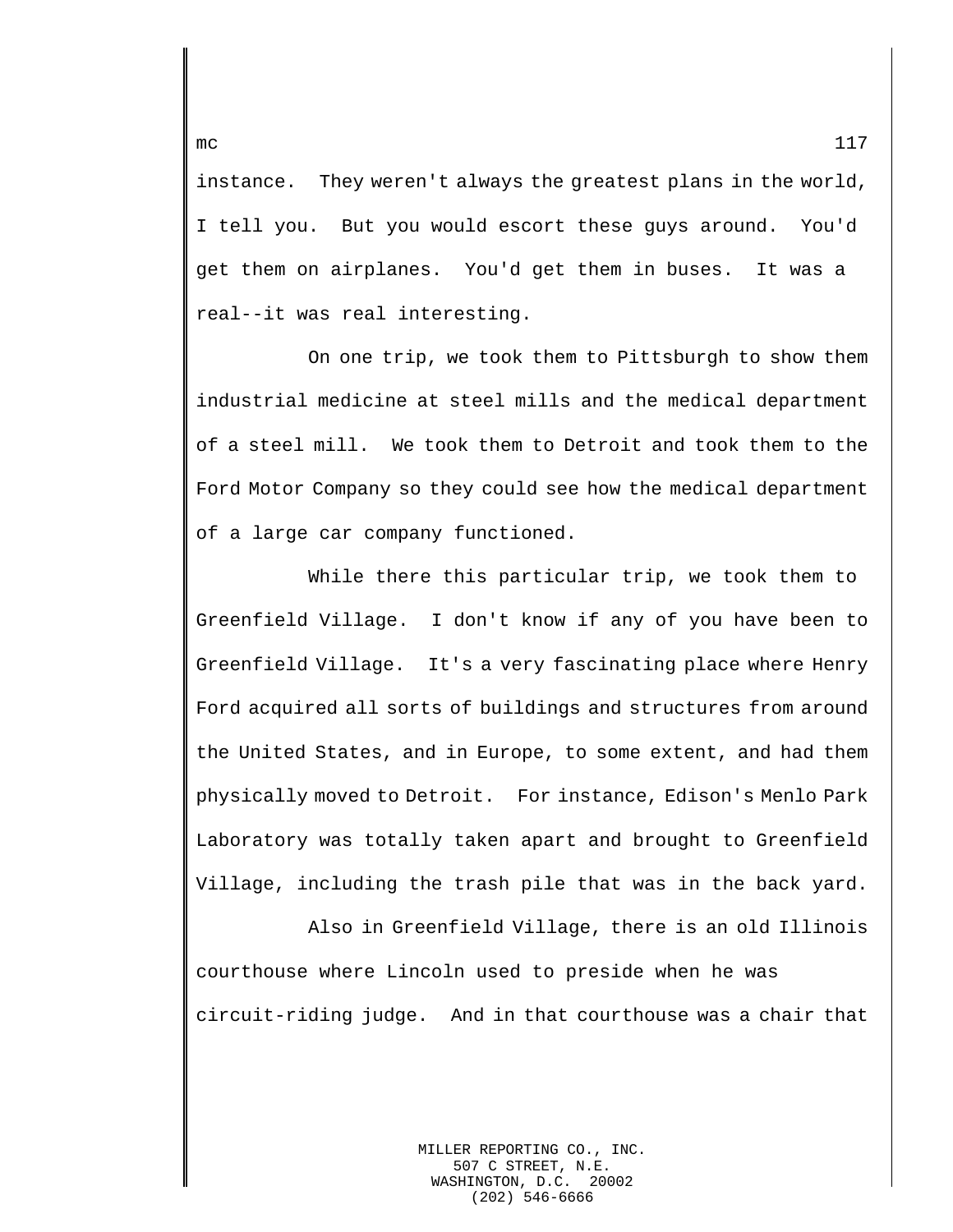was alleged to be the chair in which Lincoln sat when he was assassinated in Ford's Theater. And the docent, in describing this chair, proudly spoke that here on the back of the chair is the stain of the President's blood. The bullet went through his head. I thought this was the most macabre thing I ever saw in my life. It just made a terrible impression on me.

And when I noticed that these bloodstains were on this document that I had prepared, I said nobody's going to ever get these documents. I'm not going to keep them, and nobody else is ever going to get them.

So I copied them--and you probably have a copy in my longhand of what I wrote. It's made from the original. And I then burned the original notes in the fireplace of my family room to prevent them from ever falling into the hands of what I consider inappropriate people.

And there's been a lot of flack about this, that they're all part of a big conspiracy that I did this because I was involved in I don't know what I was involved. Ludicrous. That is what I did.

Q When you made reference to the notes that you copied

MILLER REPORTING CO., INC. 507 C STREET, N.E. WASHINGTON, D.C. 20002 (202) 546-6666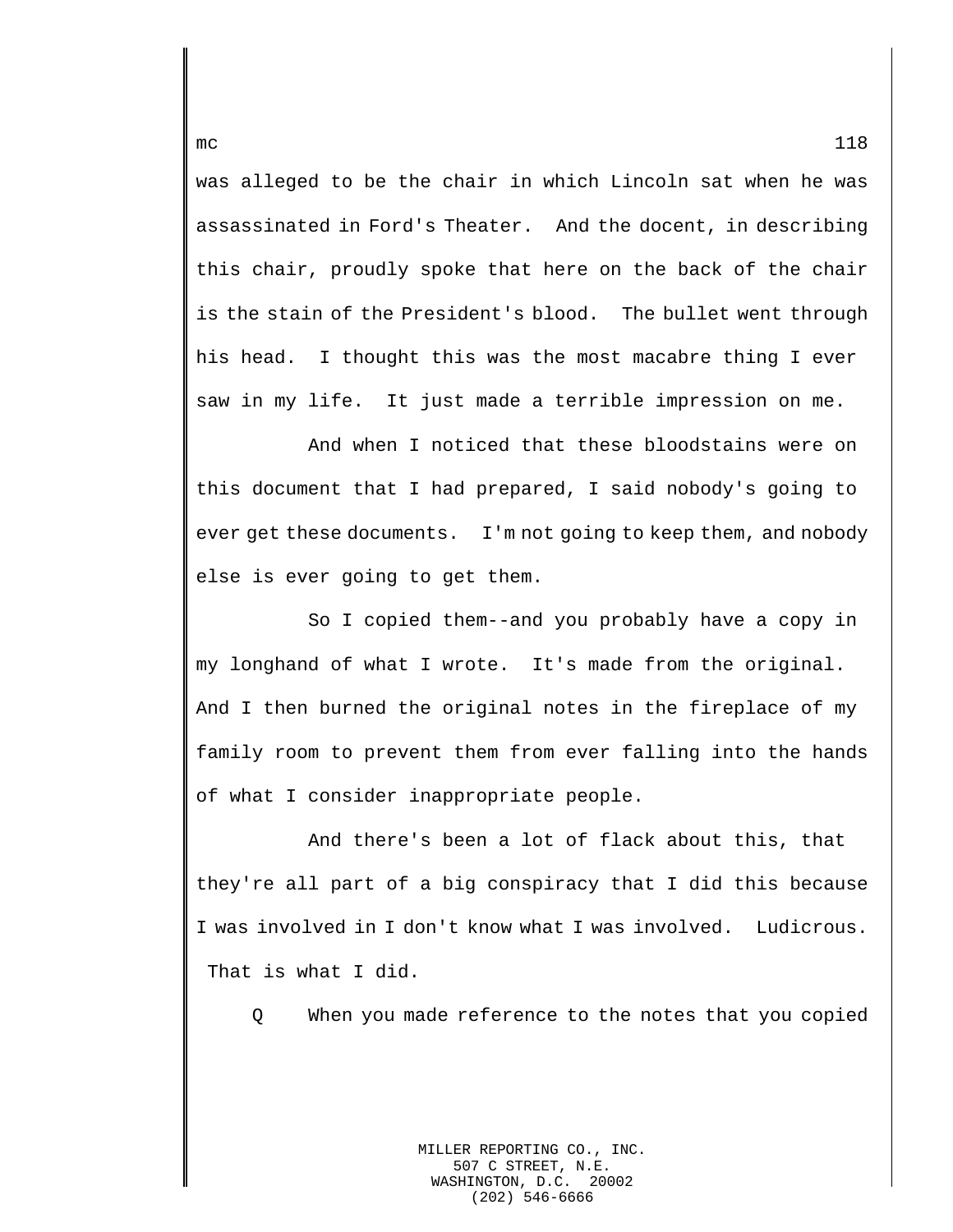out, were you referring to the document that's marked Exhibit 2, or is that something different?

A Now, this is the product of--yeah. It's the product of those notes.

Q The question would be whether there were notes that you copied down as one document and then you used the notes in order to draft the document that's in your hand.

A The only thing that was retained was this.

- Q Exhibit 2?
- A Right.

Q Now, I presume that the notes that you took during the autopsy did not resemble in any way the document that you have in your hand now, Exhibit 2.

A Well, they did, yes. I mean, I didn't dream this up out of whole cloth.

Q Certainly I understand the content, but I'm just referring to the text that is written in Exhibit 2 tracks reasonably closely the language of the final report. And what I'm interested in is what the two to three pages of notes looked like.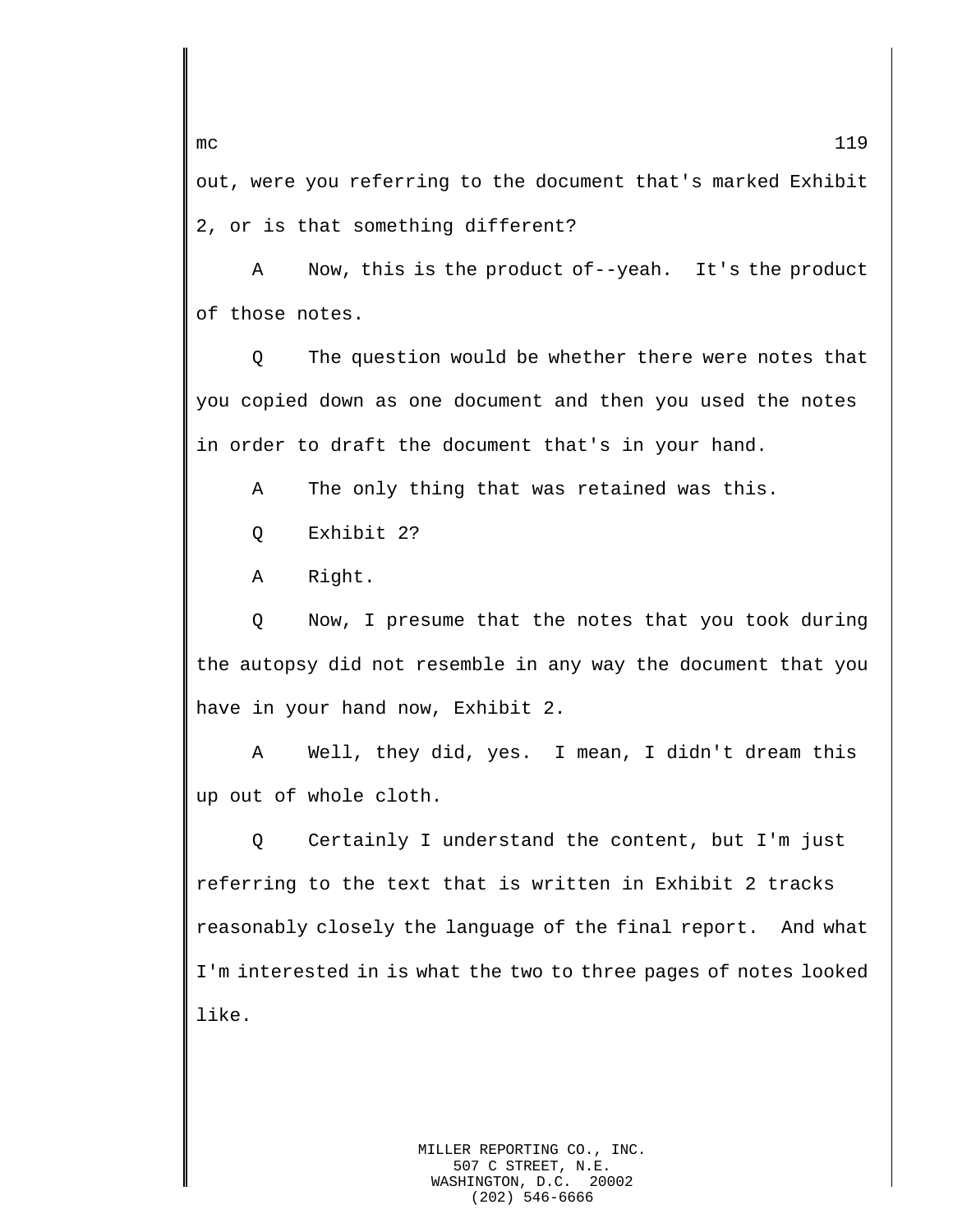A I can't recall. I mean, I--they would have been my shorthand version of what you're looking at here, basically, in my own shorthand manner, whatever it may have been.

Q You would agree, I assume, that the document you're holding in your hand, Exhibit 2, is a basically completed autopsy protocol that tracks the language of the final autopsy protocol that's Exhibit 1?

A Yes.

Q And I assume that the notes that you made while you were at Bethesda during the autopsy were not written in sentence and paragraph form.

A No. They were shorthand.

Q So what kinds of things, then, were written on it? Measurements?

A Measurements, yeah, sure. Primarily measurements. That's where these measurements came from.

Q So when you drafted--well, first, was there any other draft of the autopsy protocol other than the one that you're holding in your hand now--

A No.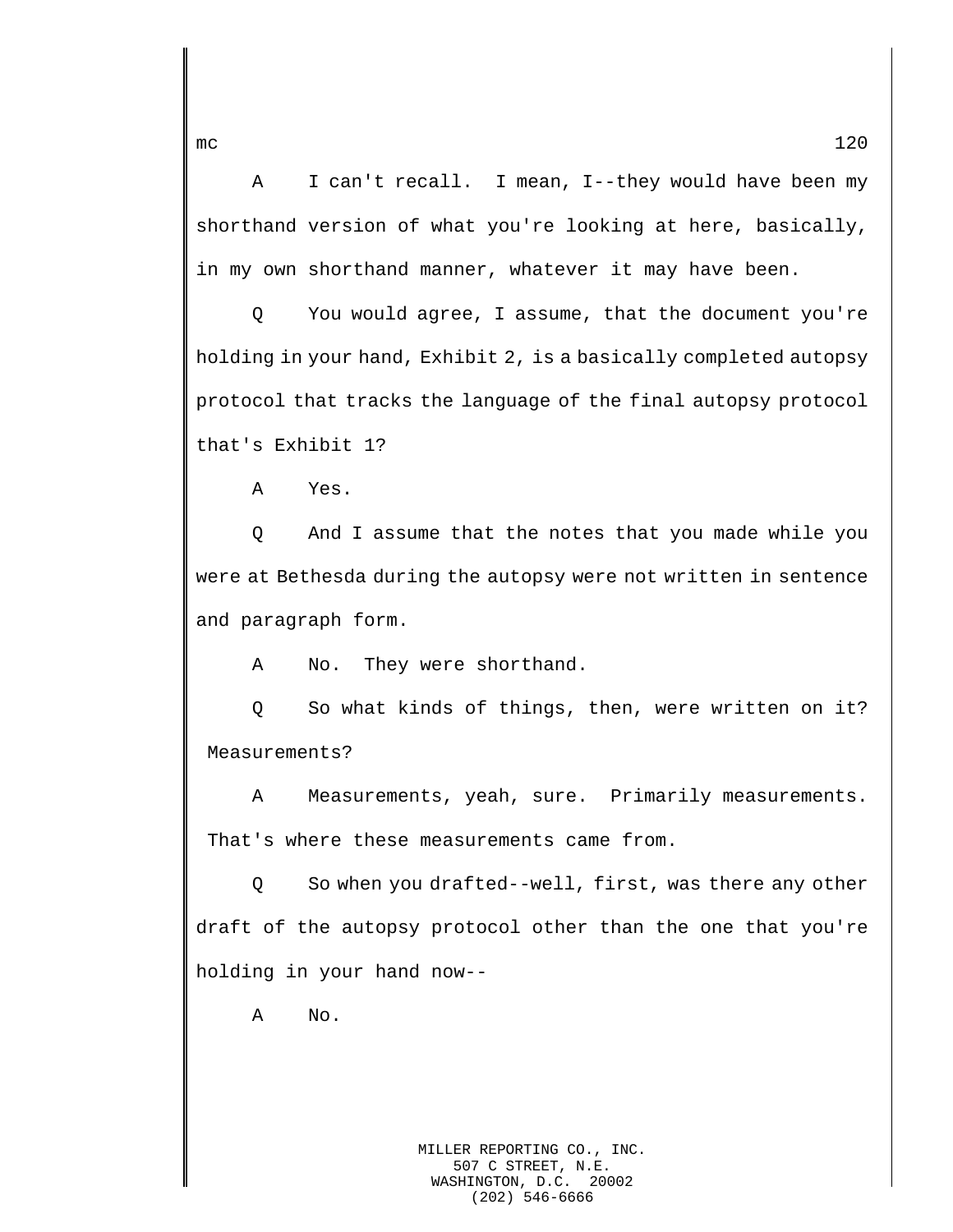Q --Exhibit 2?

A No. There was not.

Q So when you wrote down the information--well, when you were drafting what is now Exhibit 2, would it be fair to say that you had in your hand two or three pages, approximately--

A Right.

Q --of handwritten notes--

A And I converted the shorthand information there to that document.

Q When you say "that document," you're referring to Exhibit 2?

A Yes, exactly.

Q Was there any information that was contained on the handwritten notes that was not included in the document that's now Exhibit 2--

A I don't believe so.

Q Did you ever make a copy that--a copy of the notes that contained the same information as was on the original handwritten notes that was in any form other than the form that appears in Exhibit 2?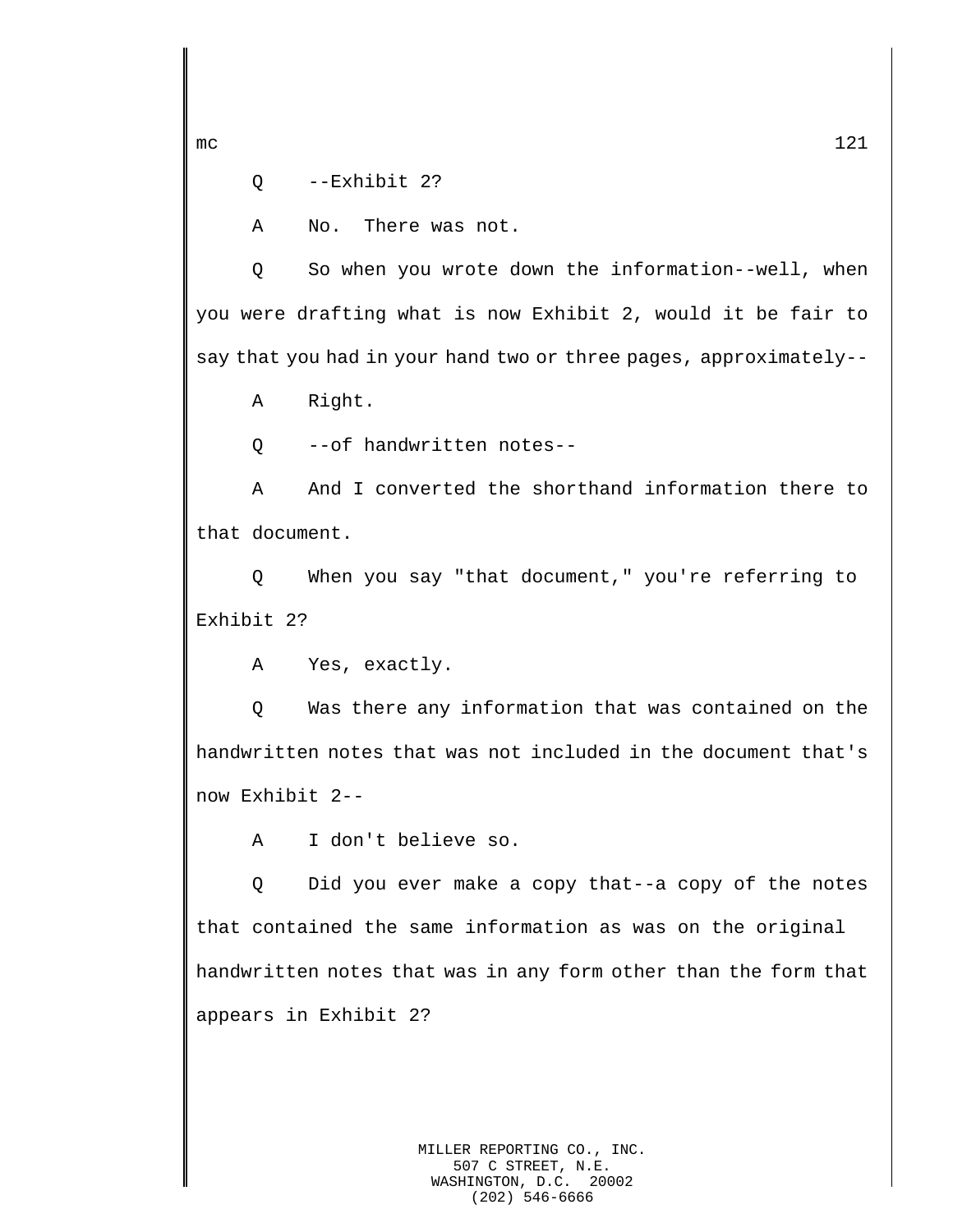A No.

Q Have you ever observed that the document now marked Exhibit 1 in the original appears to have bloodstains on it as well?

A Yes, I do notice it now. These were J's. I'm sure I gave these back to J. I presume I did. I don't know where they came from.

Q Did you ever have any concern about the President's blood being on the document that's now marked Exhibit 1?

A I can't recall, to tell you the truth.

Q Do you see any inconsistency at all between destroying some handwritten notes that contained blood on them but preserving other handwritten notes that also had blood on them?

A Well, only that the others were of my own making. I didn't--wouldn't have the habit of destroying something someone else prepared. That's the only difference that I can conceive of. I don't know where these went. I don't know if they went back to J or where they went. I have no idea. I certainly didn't keep them. I kept nothing, as a matter of fact.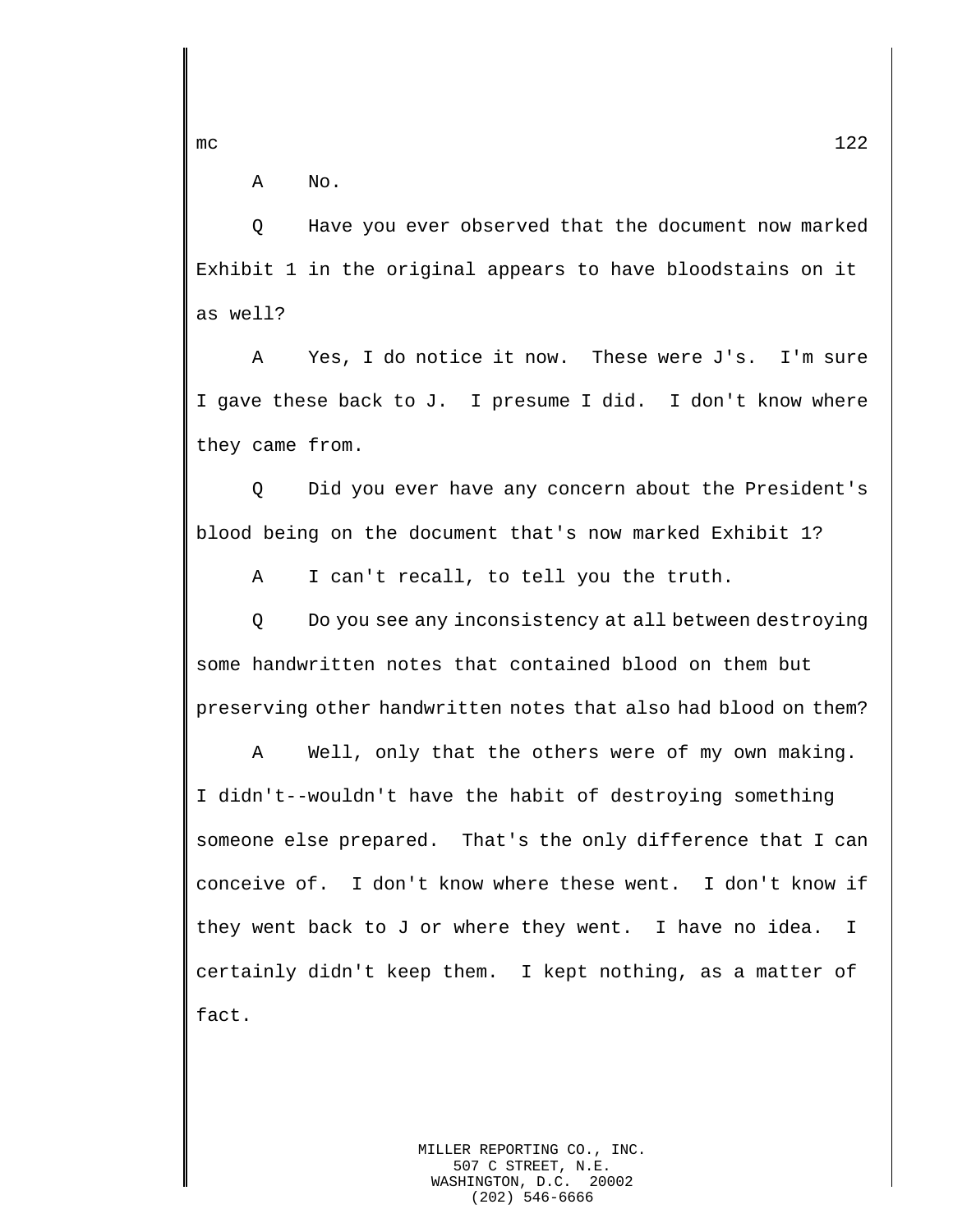Q I'd like to show you the testimony that you offered before the Warren Commission. This is in Exhibit 11 to this deposition. I'd like you to take a look at pages 372 to the top of 373, and then I'll ask you a question.

A All right.

Q I'll read that into that record while you're reading it yourself. Mr. Specter asked the question: "And what do those consist of?" The question is referring to some notes. "Answer: In privacy of my own home, early in the morning of Sunday, November 24, I made a draft of this report, which I later revised and of which this represents the revision. That draft I personally burned in the fireplace of my recreation room."

Do you see Mr. Specter's question and your answer? A Yes.

Q Does that help refresh your recollection of what was burned in your home?

A Whatever I had, as far as I know, that was burned was everything exclusive of the finished draft that you have as Exhibit--whatever it is.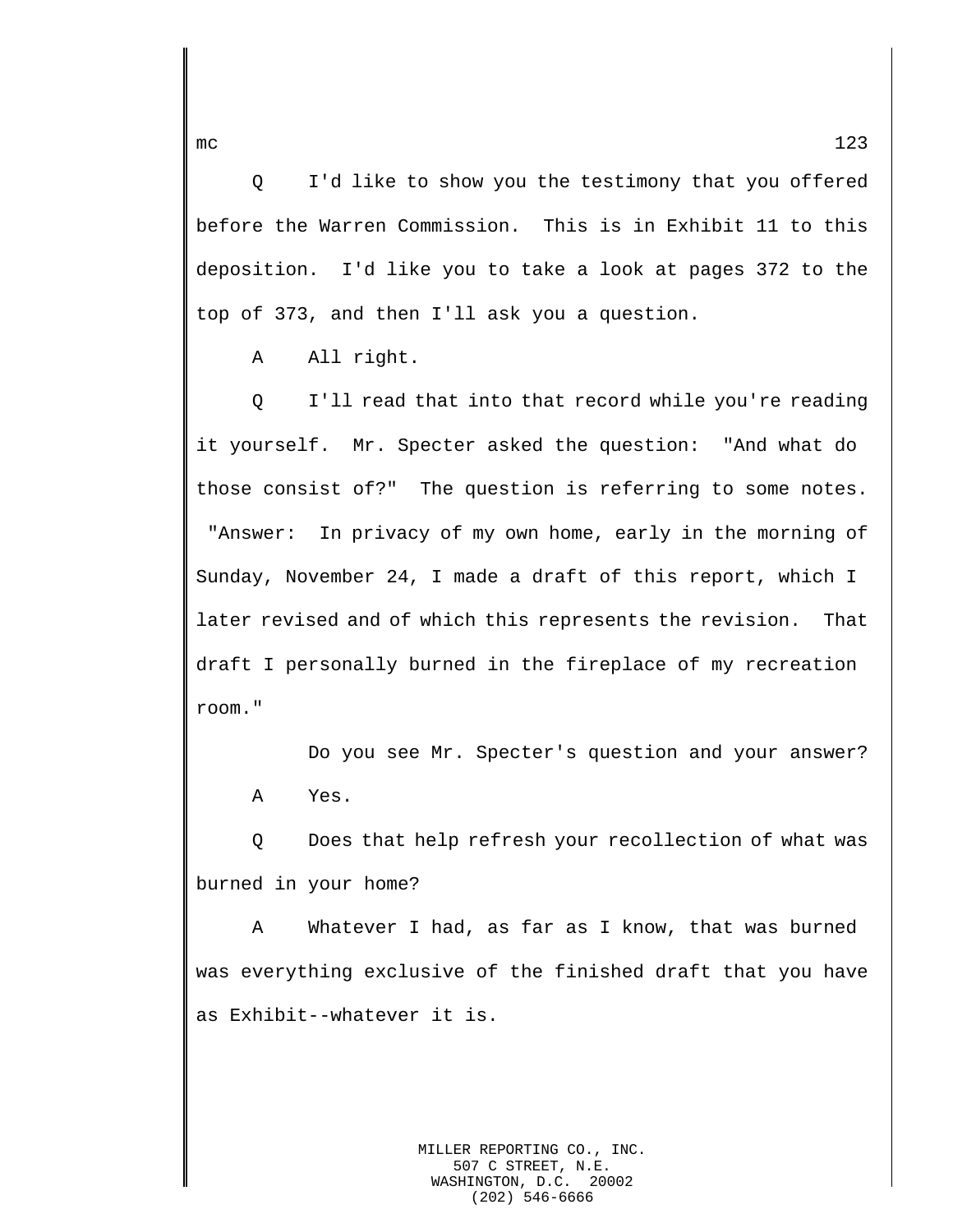Q My question will go to the issue of whether it was a draft of the report that was burned or whether it was--

A I think it was--

Q --handwritten notes--

A It was handwritten notes and the first draft that was burned.

Q Do you mean to use the expression handwritten notes as being the equivalent of draft of the report?

A I don't know. Again, it's a hair-splitting affair that I can't understand. Everything that I personally prepared until I got to the status of the handwritten document that later was transcribed was destroyed. You can call it anything you want, whether it was the notes or what, I don't know. But whatever I had, I didn't want anything else to remain, period.

This business, I don't know when J got that back or what.

Q When you say "this business," you're referring to Exhibit 1?

A Exhibit 1, right.

Q Dr. Humes, let me show you part of your testimony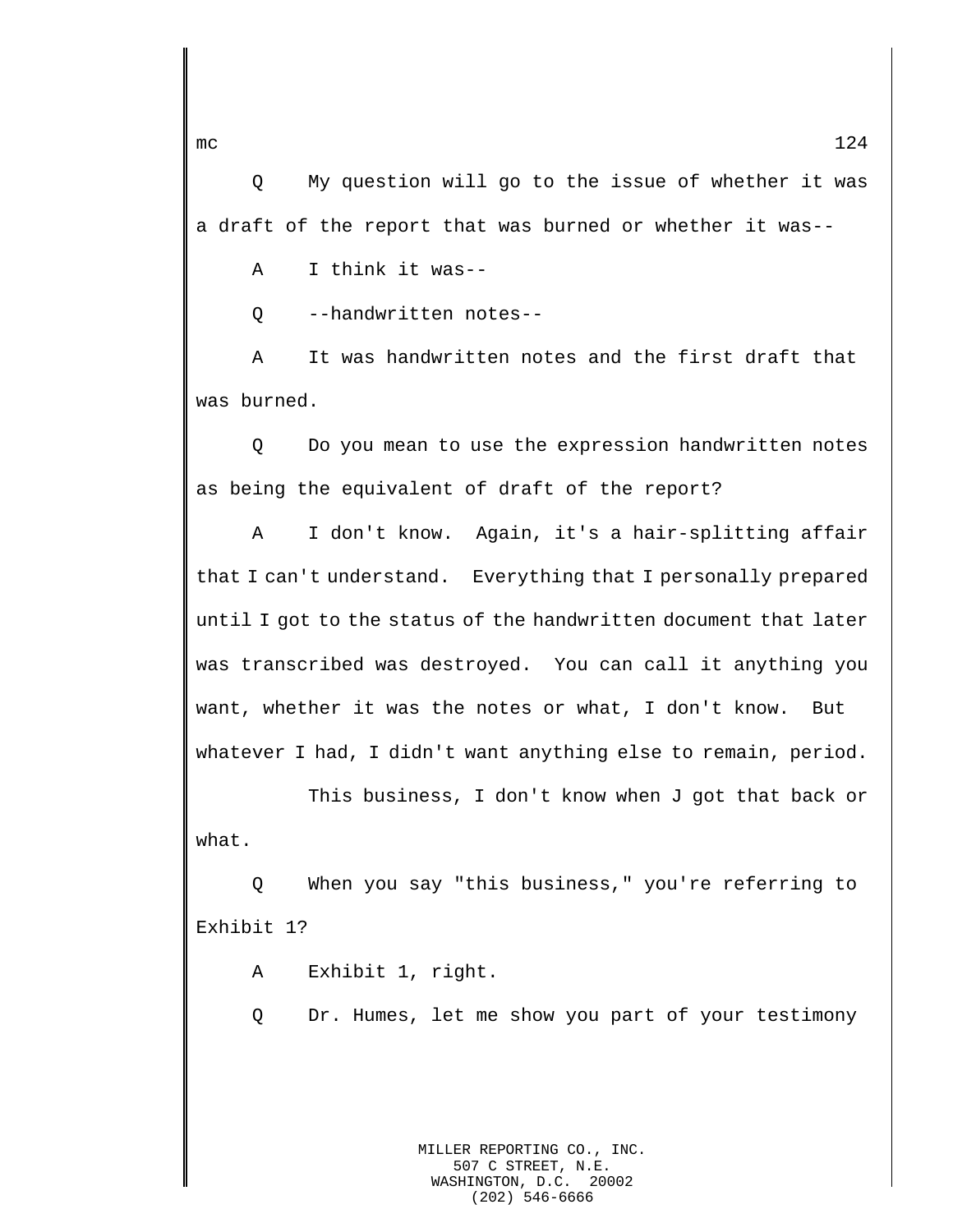to the HSCA. Question by Mr. Cornwell--I'll read this into the record. It's from page 330, and it is Exhibit 21 to this deposition.

"Mr. Cornwell: And you finally began to write the autopsy report at what time?"

"Dr. Humes: It was decided that three people couldn't write the report simultaneously, so I assumed the responsibility for writing the report, which I began about 11 o'clock in the evening of Saturday November 23rd, having wrestled with it for four or five, six hours in the afternoon, and worked on it until 3 or 4 o'clock in the morning of Sunday, the 24th."

"Mr. Cornwell: Did you have any notes or records at that point as to the exact location of the--"

"Dr. Humes: I had the draft notes which we had prepared in the autopsy room, which I copied."

Now, again, the question would be: Did you copy the notes so that you would have a version of the notes without the blood on them but still notes rather than a draft report?

A Yes, precisely. Yes. And from that I made a first

MILLER REPORTING CO., INC. 507 C STREET, N.E. WASHINGTON, D.C. 20002 (202) 546-6666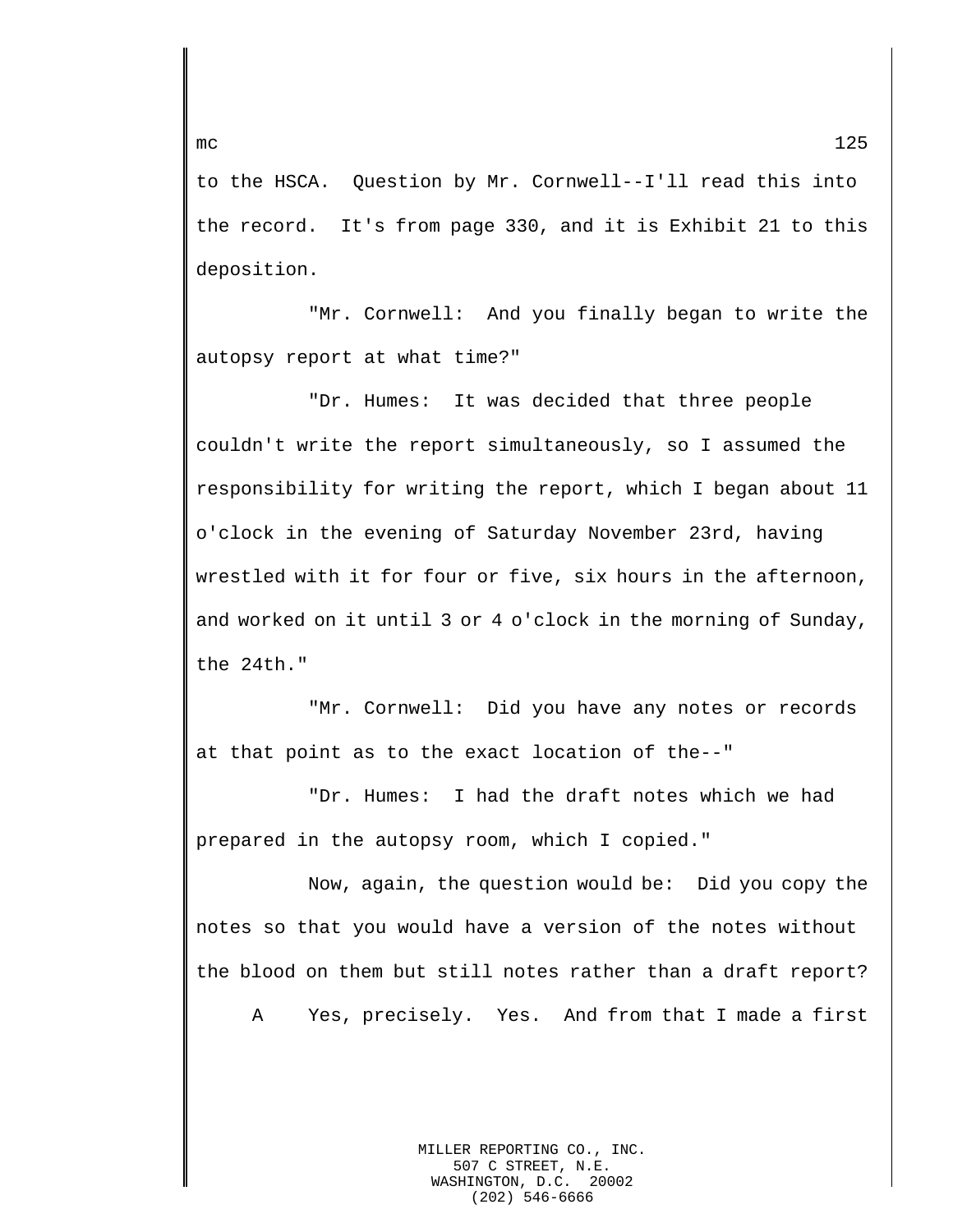draft, and then I destroyed the first draft and the notes.

Q So there were, then, two sorts of documents that were burned: one, the draft notes, and, two, a draft report?

A Right.

Q Is that correct?

A That's right. So that the only thing remaining was the one that you have.

Q Why did you burn the draft report as opposed to the draft notes?

A I don't recall. I don't know. There was no reason--see, we're splitting hairs here, and I'll tell you, it's getting to me a little bit, as you may be able to detect. The only thing I wanted to finish to hand over to whomever, in this case Admiral Burkley, was my completed version. So I burned everything else. Now, why I didn't burn the thing that J wrote, I have no way of knowing. But whether it was a draft or whether it was the notes or what, I don't know. There was nothing left when I got finished with it, in any event, but the thing that you now have, period.

Q Well, the concern, of course, is if there is a record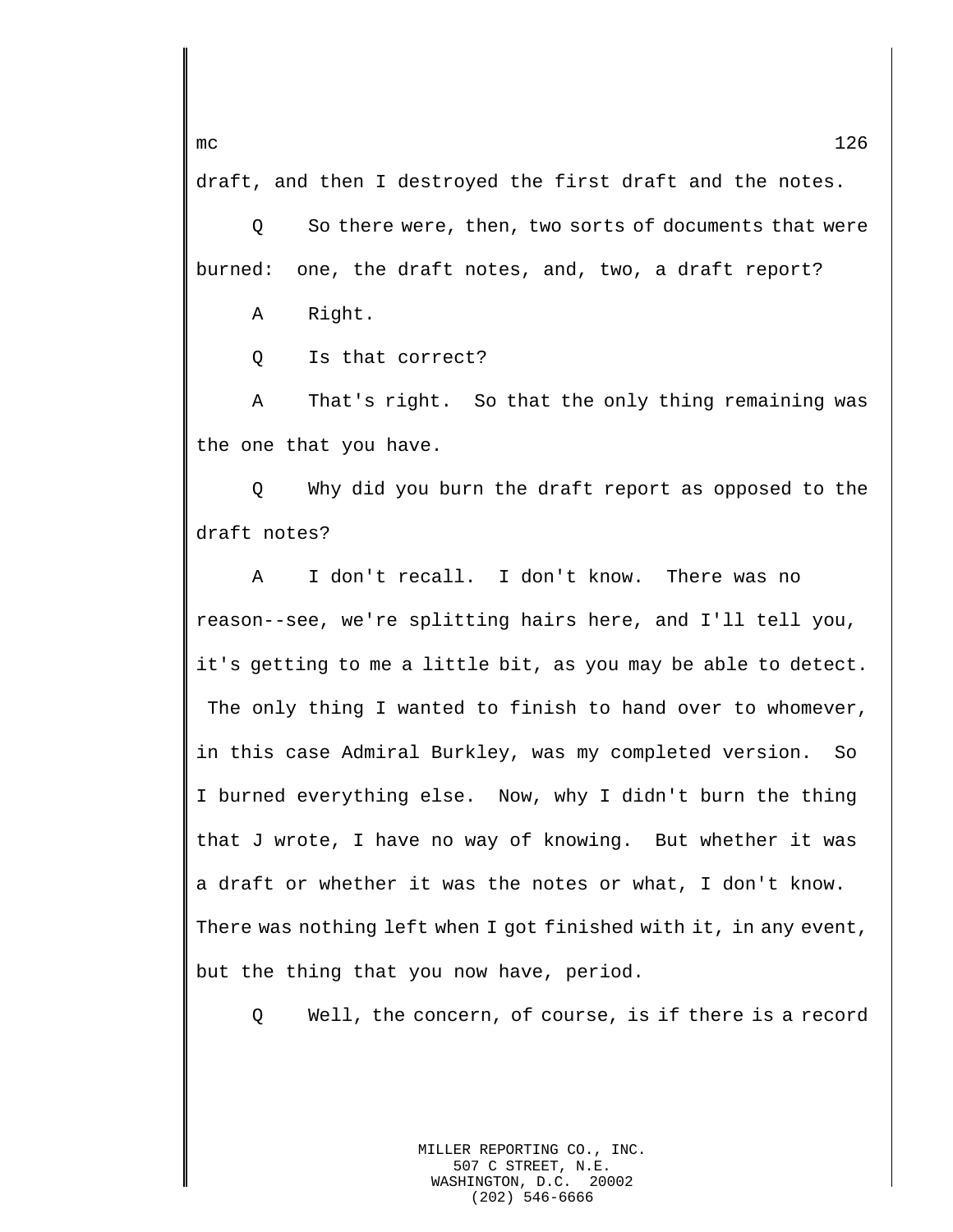related to the autopsy that is destroyed, we're interested in finding out what the exact circumstances--

A I've told you what the circumstances were. I used it only as an aide-memoire to do what I was doing and then destroyed it. Is that hard to understand?

Q When I first asked the question, you explained that the reason that you had destroyed it was that it had the blood of the President on it.

A Right.

Q The draft report, of course, would not have had the blood of--

A Well, it may have had errors in spelling or I don't know what was the matter with it, or whether I even ever did that. I don't know. I can't recall. I absolutely can't recall, and I apologize for that. But that's the way the cookie crumbles. I didn't want anything to remain that some squirrel would grab on and make whatever use that they might. Now, whether you felt that was reasonable or not, I don't know. But it doesn't make any difference because that was my decision and mine alone. Nobody else's.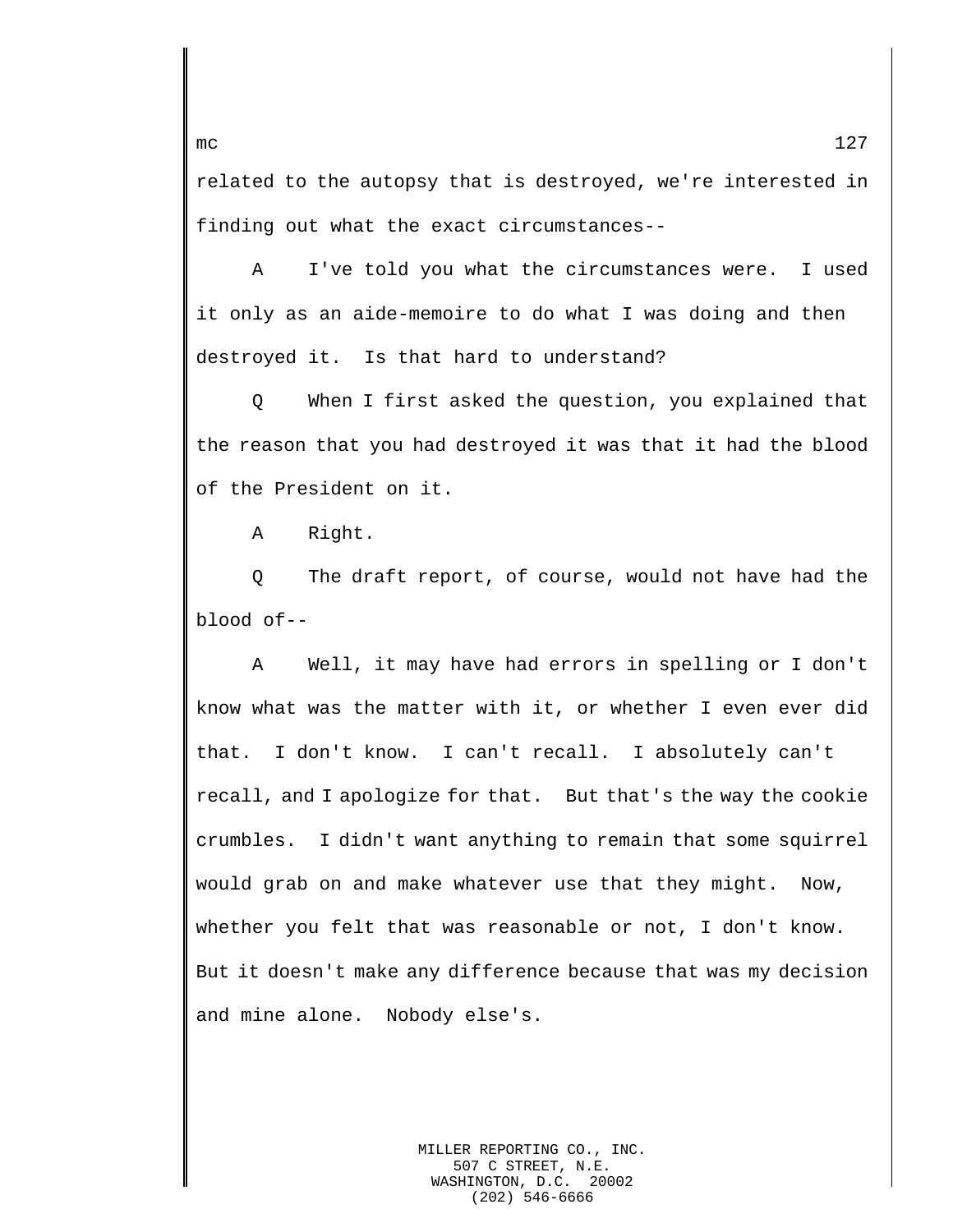Q Did you talk to anyone about your decision to--

A No, absolutely not. No. It was my own materials. Why--I don't feel a need to talk to anybody about it.

Q Did the original notes that you created have any information with respect to the estimated angle in which the bullet struck the President?

A Nothing different than what's in the final version.

Q Did the original notes that you took identify the location of the posterior thorax entrance wound with respect to which of the vertebra of the President the wound was closest to?

A No. The measurements were taken from bony landmarks. As I recall, one was a mastoid process, the bottom of the--behind the ear, and the other was a midline of the vertebral column, not how many vertebrae down it was. So the up-and-down measurement would be the distance from the mastoid process down.

Q When you recorded it a being from the right mastoid process, was it your understanding that the right mastoid process was a fixed body landmark?

A Oh, sure. It doesn't move around in most people.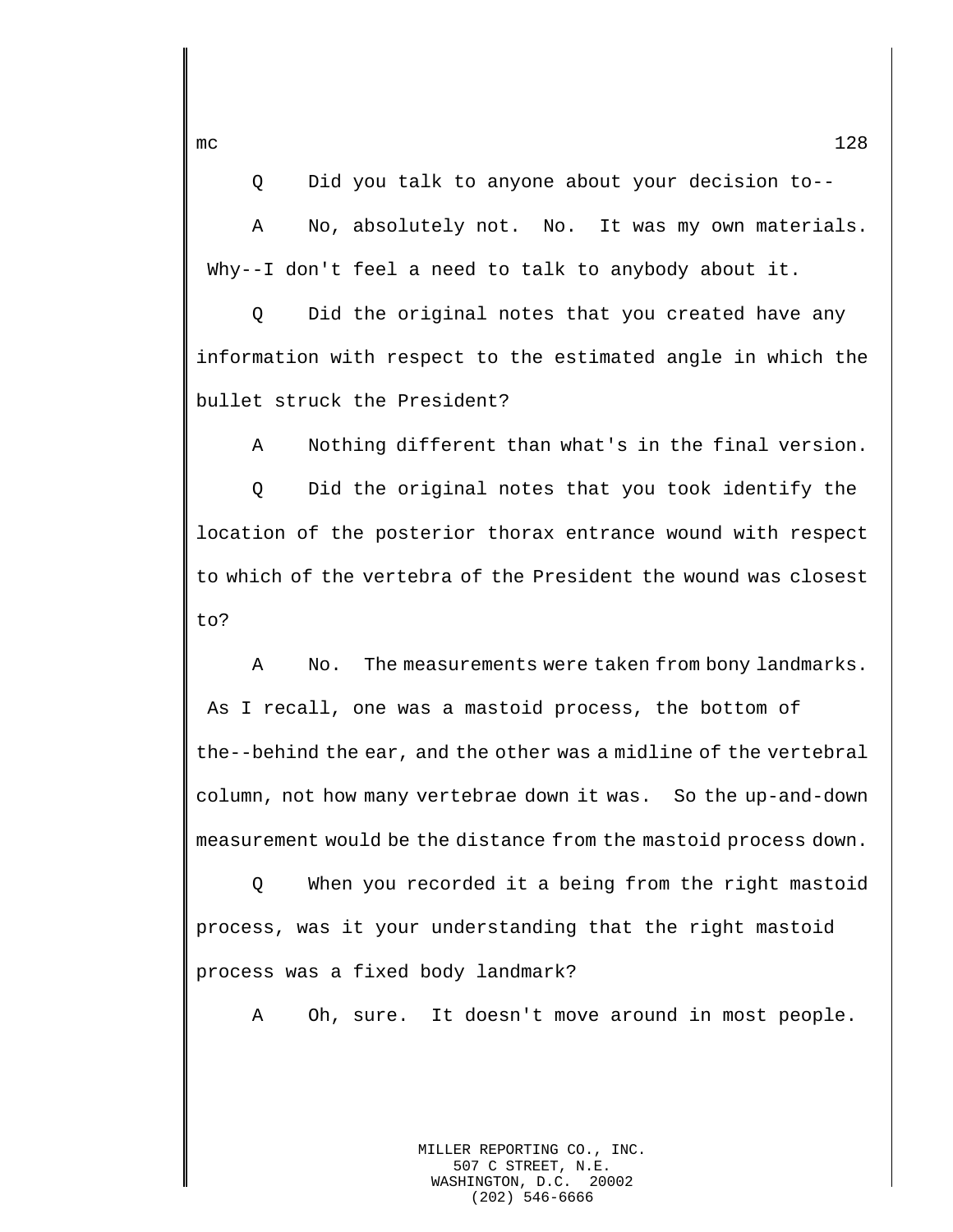You're really in trouble if it does.

Q Well, is it a fixed landmark, fixed body landmark with respect to the thoracic cavity?

A It's fixed with regard to respect anything you want it respected to.

Q Well, if your head turns to the right or to the left, does the mastoid process distance vary with relationship to--

A Well, maybe a millimeter or two. Not significantly.

Are we getting into a big debate as to whether I did anything properly here or not? It's not a debate I want to get involved in.

Q I'd like to show you a document that's marked Exhibit 6, which appears on its face to be a death certificate for President John F. Kennedy, signed by George Gregory Burkley on November 23, 1963?

A Right. Never saw it before.

Q You've never seen Exhibit 6 before?

A No, sir.

Q I'd like to draw your attention to the first sentence of text on the second page and ask if you would read that, please.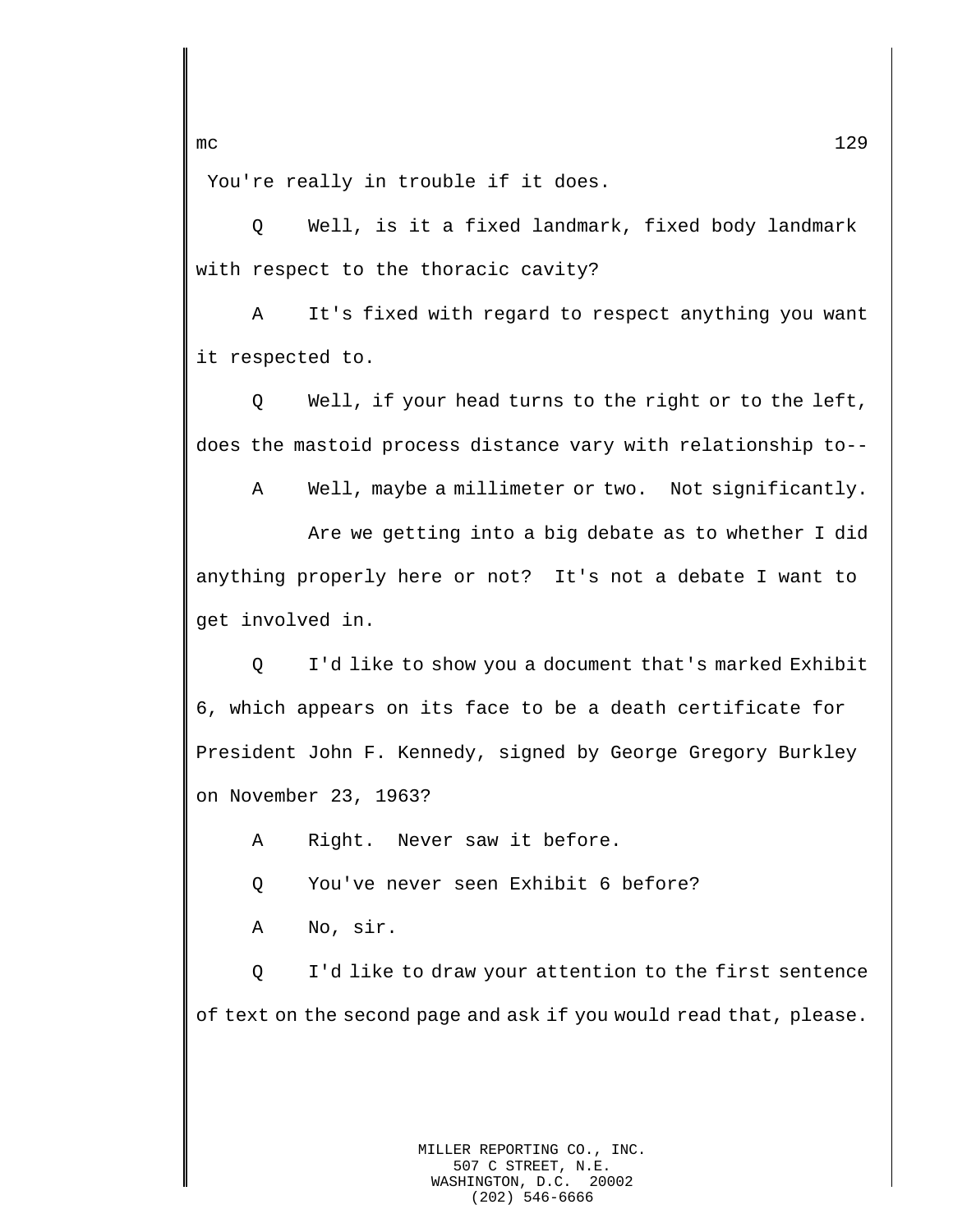[Pause.]

THE WITNESS: He's sort of mixing his metaphors. He's mixing the wounds up in here, but I presume when he says the wound was shattering type, it's the wound of the skull.

BY MR. GUNN:

Q You're welcome to read as much as you would prefer.

A Whatever.

Q It's just I have a question for you on the first sentence only.

A Okay.

Q You see that Dr. Burkley identifies the posterior back at about the level of the third thoracic vertebra. Do you see that?

A Yes.

Q Was that correct?

A I don't know. I didn't measure from which vertebra it was. It's sometimes hard to decide which vertebra, to tell you the truth, by palpation. Maybe you can do it accurately because the first and second--did I say the third? Oh, he says third thoracic. I think that's much lower than it actually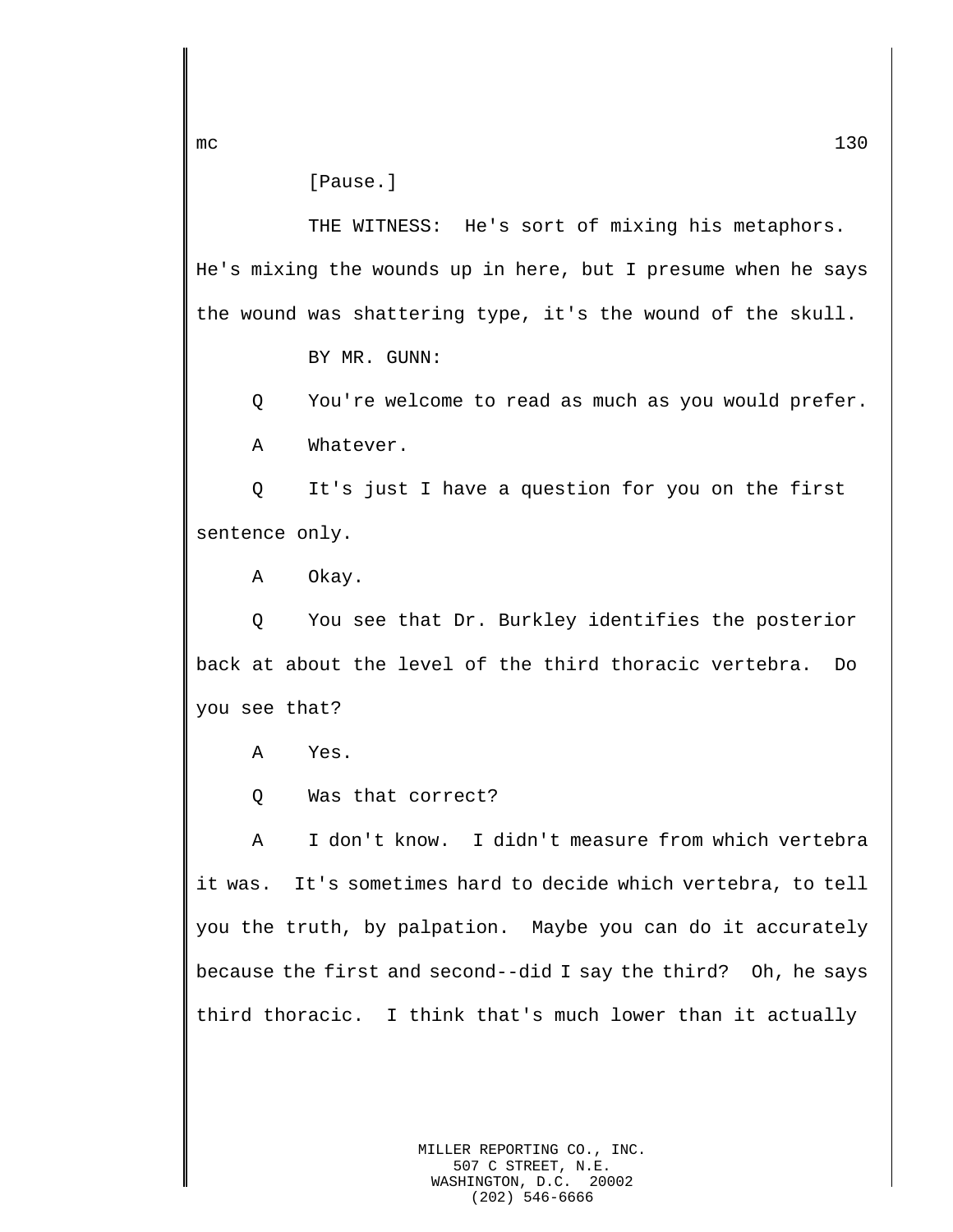was. I think it's much lower than it actually--you have seven cervical vertebrae. I don't know. I mean, he's got a right to say anything he wants, but I never saw it before, and I don't have an opinion about it.

Q Did you ever discuss which vertebra--

A I never discussed anything about it with George Burkley, period, or anybody else.

I mean, with all due respect, you seem to have come to me from left field. You know, I just--they're not things of which I'm aware.

The measurements I made, as far as I'm concerned, were accurate. You could debate whether they were wise choices to be made or not, but they were accurate.

Q When did you sign the autopsy protocol that is now marked Exhibit 3?

A Late Sunday afternoon.

Q Where was it that you signed it?

A In Admiral Galloway's office. His personal--it was decided his secretary was an appropriate person to--she normally wouldn't do this work for me at all because I had my own people.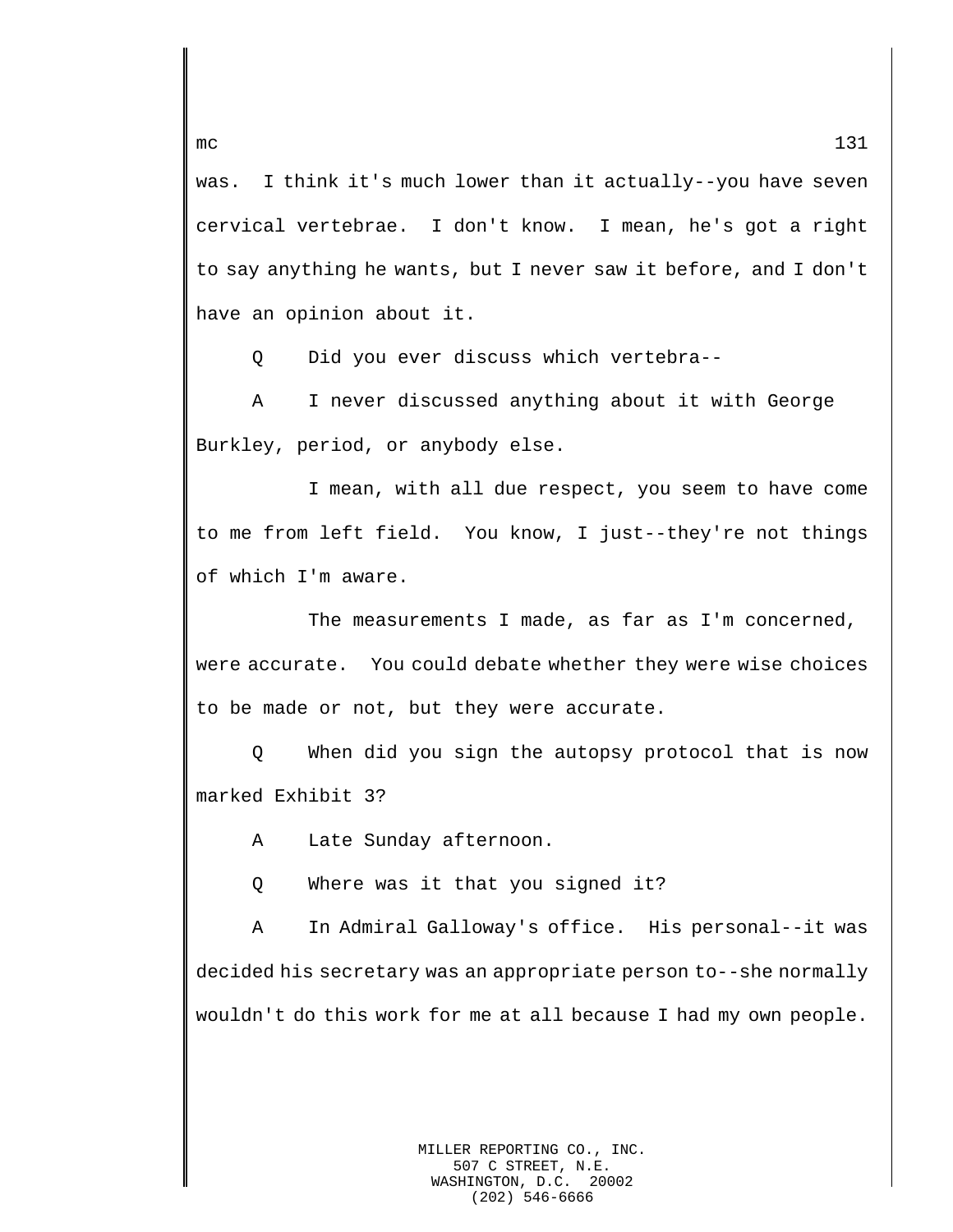But I guess he felt that it was--she was a good person to do it. That's all. It didn't make a difference to me who did it. It was a mechanical chore, as far as I was concerned.

Q Who else was in the office at the time that you signed the protocol?

A Pierre and J.

Q And they were the only two others there?

A Mm-hmm.

Q Was anyone in the room immediately next to where you were?

A Admiral Galloway was in and out that afternoon. I don't know if he was there or not at that point, to tell you the truth.

Q Was he waiting for you to sign the document, or you were just in his office?

A I can't tell you what he was doing there. When we were working on it, we made some minor changes in it. He came in and told us that Ruby shot Oswald, which was the shock of the day, of course. And I don't know how long he stayed, to tell you the truth. I don't know if he was there when I left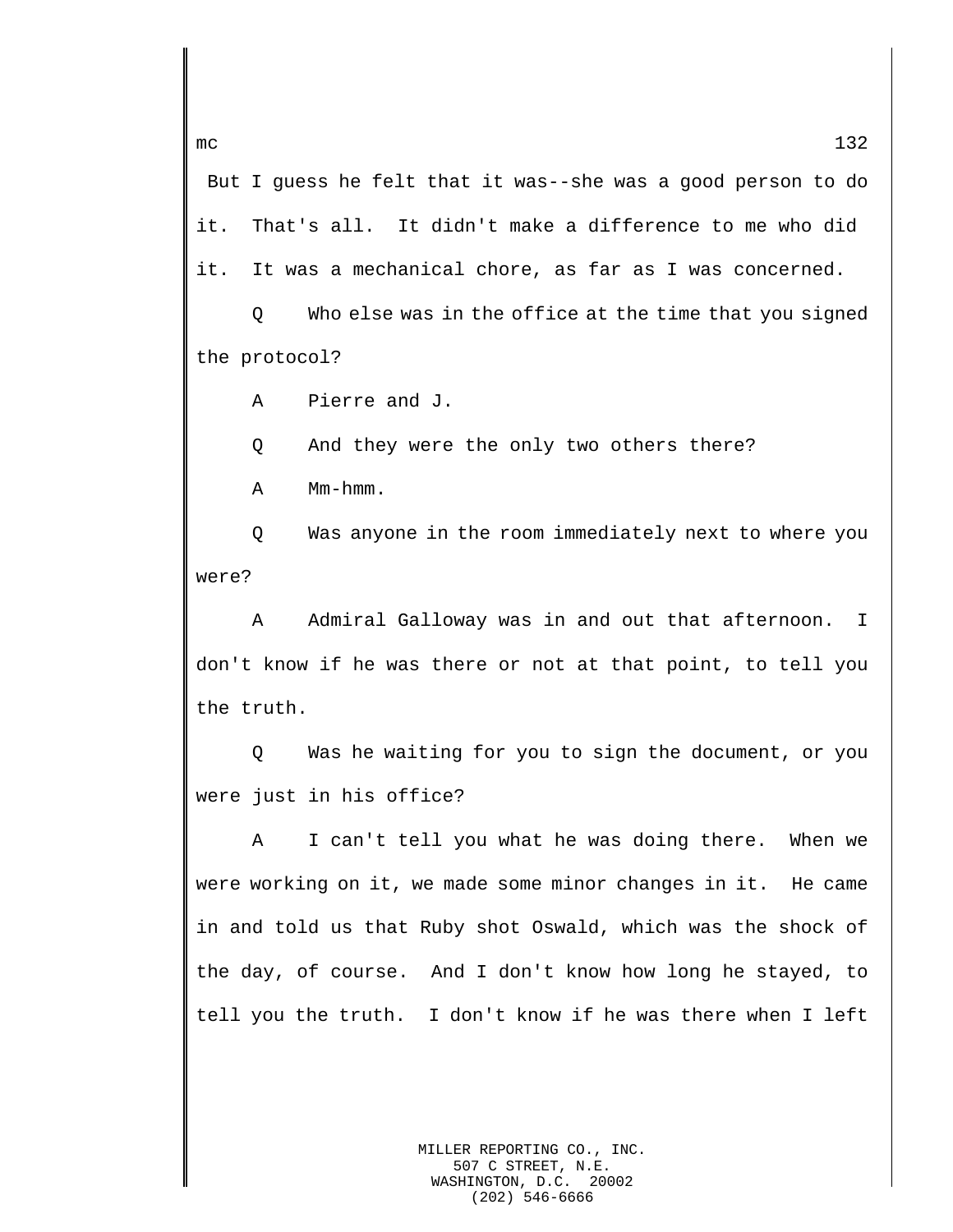or not.

Q Did anyone at any point, other than Drs. Finck and Boswell, make any suggestions to you about the content of the autopsy report?

A It seems to me that Admiral Galloway made some comments, but I don't recall precisely what they were, because he was there while we were doing it.

Q Did he ask you to make any changes in the autopsy protocol?

A I don't think so.

Q Did he ask you to make any changes that would be of any substantive importance?

A Certainly not. I think he made a suggestion--and it wasn't a bad one--to insert the word "presumably" a couple of times, because they were presumptions. We didn't know who shot who or anything about it, you know. But our conclusions were that this was probably the entrance wound, this was probably the exit wound. I think he thought--he said it would be wise to use that verbiage, and I didn't have any problem. That's the only suggestion I recall he made.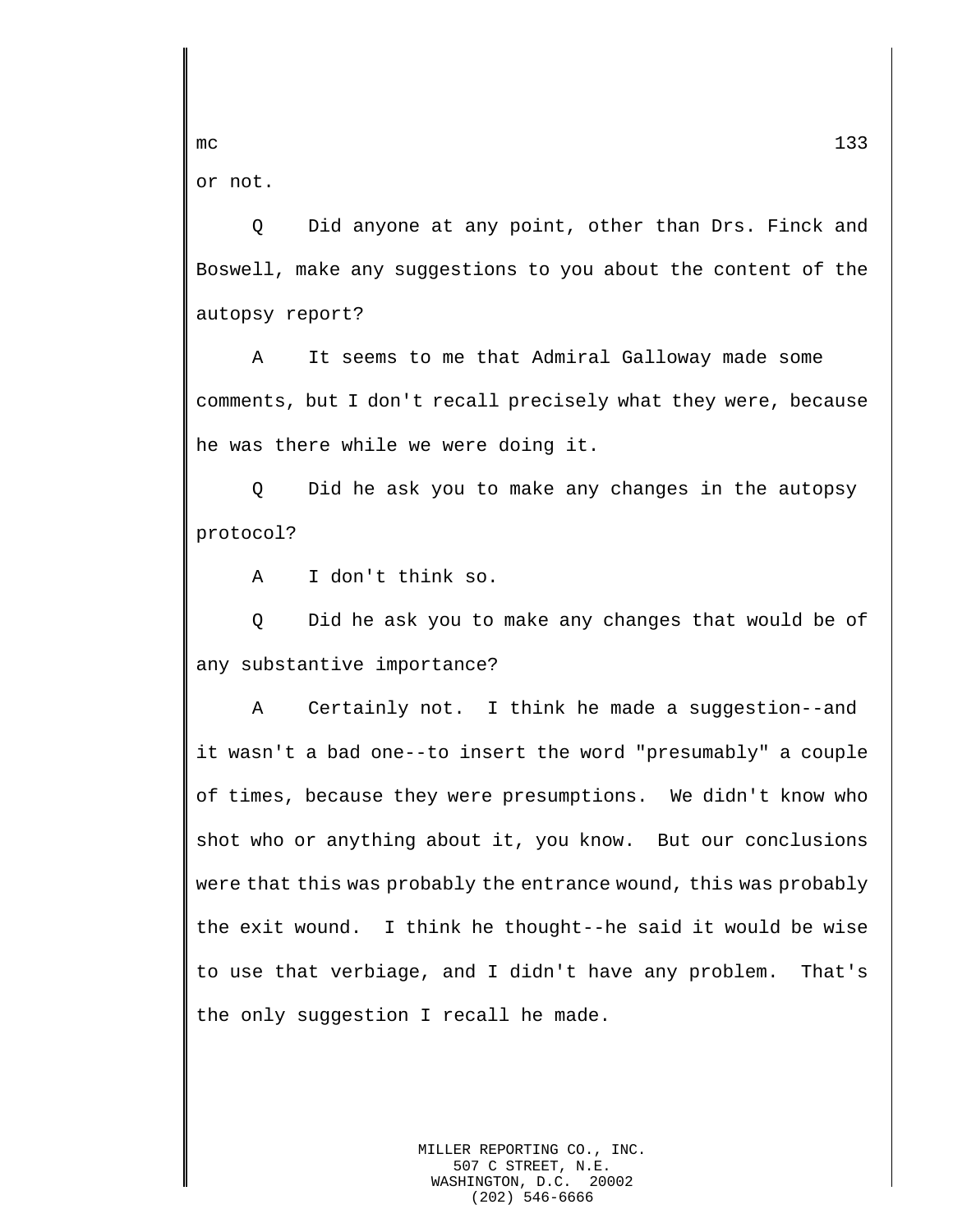Q After you signed the autopsy protocol, what did you do with it physically yourself?

A Physically, got a staff car and carried it to the White House.

Q How many did you take to the White House?

A I think the original and six, it says. I mean, I don't keep that number in my mind, but whatever it was.

Q Original and a few copies?

A Leaving one in Admiral Galloway's office, which was subsequently taken there.

Q Okay. And was there more than one signed original?

A No.

Q Was there any draft protocol that you had written prior to that time that had been signed?

A Nothing other than what you have.

Q So the one we have is the only signed protocol?

A Yes, sir.

Q After you signed the protocol and delivered it to Admiral Burkley in the White House, what was the next thing that you did that had connection with the autopsy or supplemental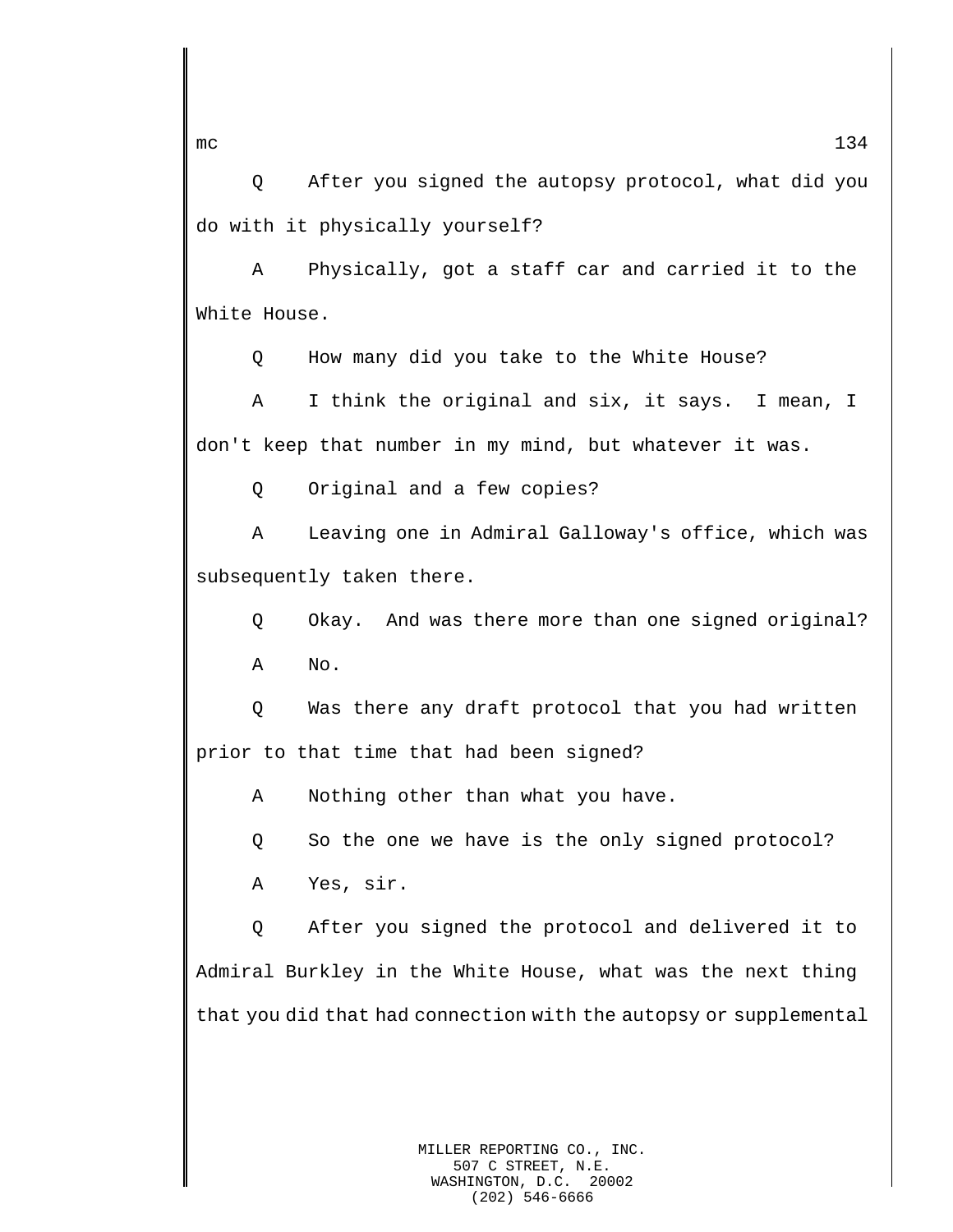reports of the--

A I presume when we got the micro slides processed, which was, I don't know, Monday or Tuesday, or some day at the beginning of the week. Reviewing those and writing the report that was the supplementary report.

Q Earlier in the deposition today, you made reference to a sectioning of the brain, if I understood correctly, that took place one or two days afterwards.

A Yeah.

Q Did that happen within one or two days after?

A Yes. Shortly after. I can't tell you what day now.

Q If Dr. Boswell and Mr. Stringer said that it took place two or two to three days afterwards, would that make sense to you?

A I have no--yeah, could well be.

Q What did you do in the course of the examination of the brain that took place shortly after?

A We took photographs of the separated--now we have the brain in a pail, and removed it from there, took photographs from both above and below, and took these representative

mc  $\sim$  135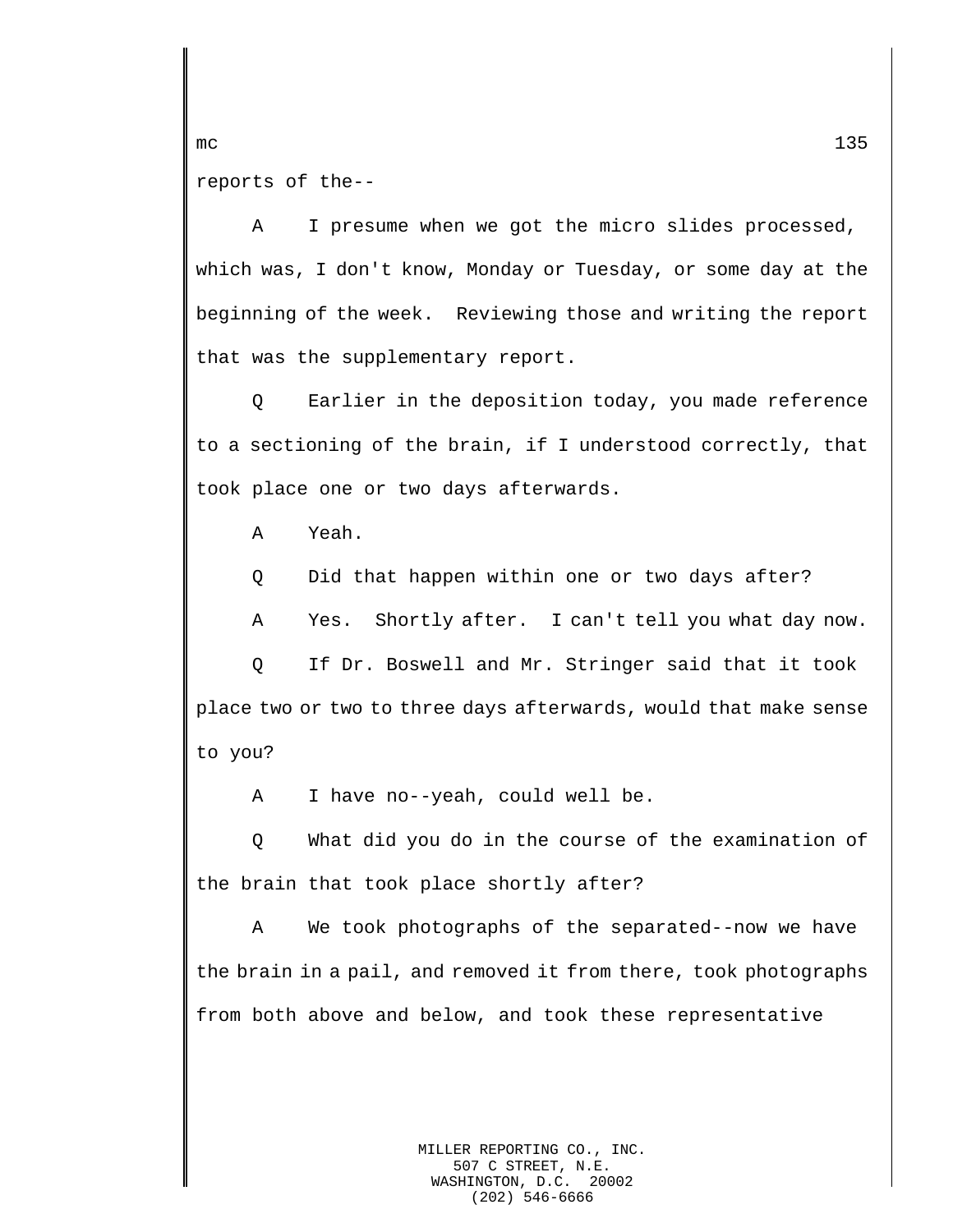sections that we mentioned there.

Q Was the brain fixed by that time?

A Yes. Pretty well fixed.

Q Approximately how much time did you spend on that examination of the brain?

A Oh, I don't know. I would say an hour or two, something like that.

Q Where did that examination take place?

A In the laboratory, the main laboratories of the hospital, medical school.

Q Are you able to connect in time the difference in time between the time that you delivered the autopsy protocol to Admiral Burkley and the time that you examined the brain?

A I just said earlier it took, you know--I don't know--a couple of days, two or three days. I don't know exactly how long.

Q Was that a couple of days after the November 22nd autopsy?

A A couple of days after Sunday, after they were delivered. I don't know. In that week some day. I don't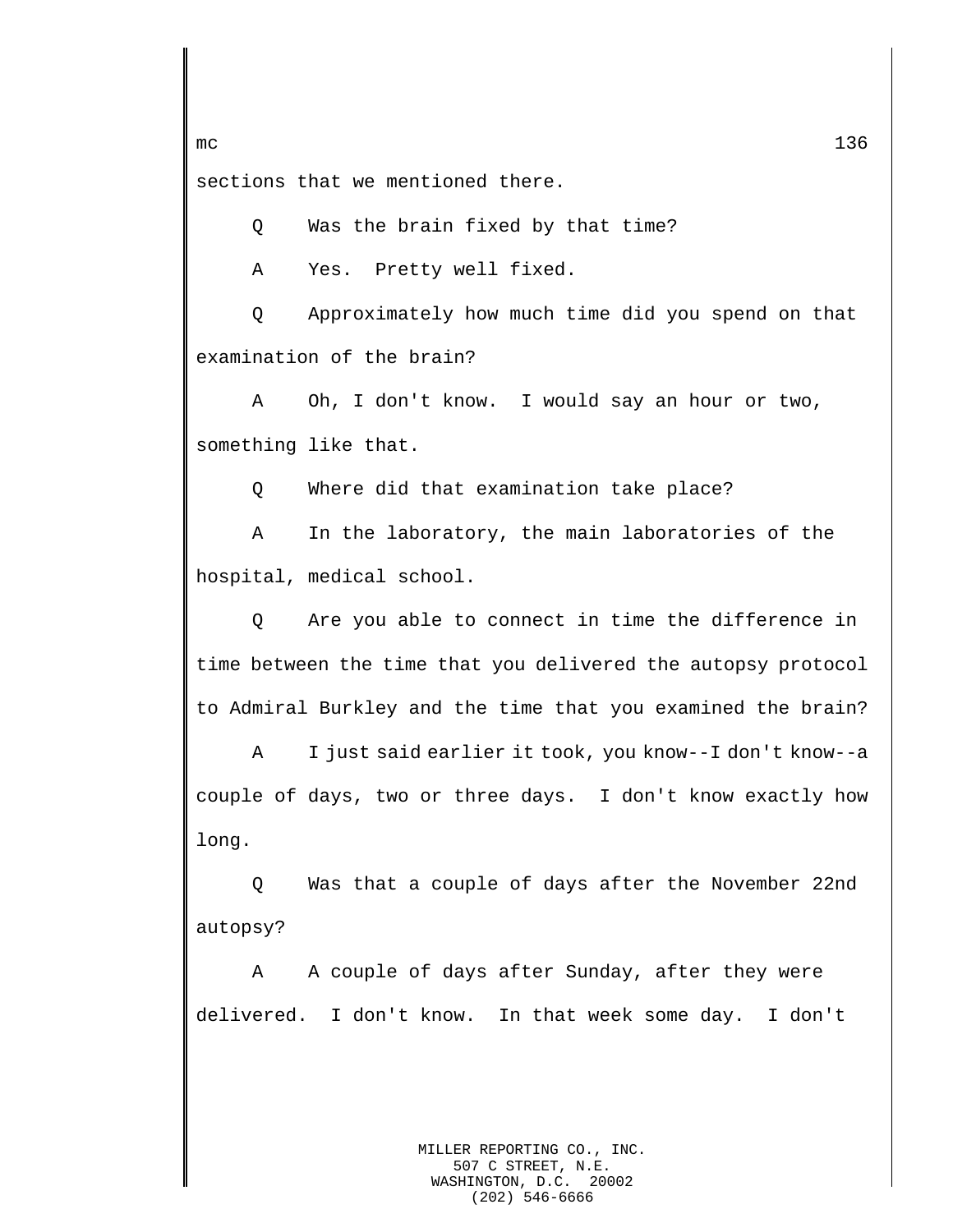really know. It didn't seem to be important to me at the time, and still doesn't, quite candidly.

Q You suggested earlier that--and this is also true that it also appears in the JAMA article--that Dr. Burkley suggested to you that the Kennedy family wanted to inter the brain with the President.

A He wasn't suggesting. He told me flat out that the decision has been made and that Robert Kennedy was their emissary and he was going to take the brain and deliver it to Robert Kennedy.

Q Did you ask or wonder how they would be able to inter the brain if the President had already been buried?

A No. I didn't worry about it one way or the other.

I would presume that they could devise a method of doing that without too much difficulty, however.

Q I'll show you a document that I believe you have seen before, earlier in the deposition, No. 19, which is a memorandum by Andy Purdy to the file dated August 17, 1977, which contains his notes from interviewing Dr. Burkley. I'd like you to take a look at the paragraph in the center of page 5.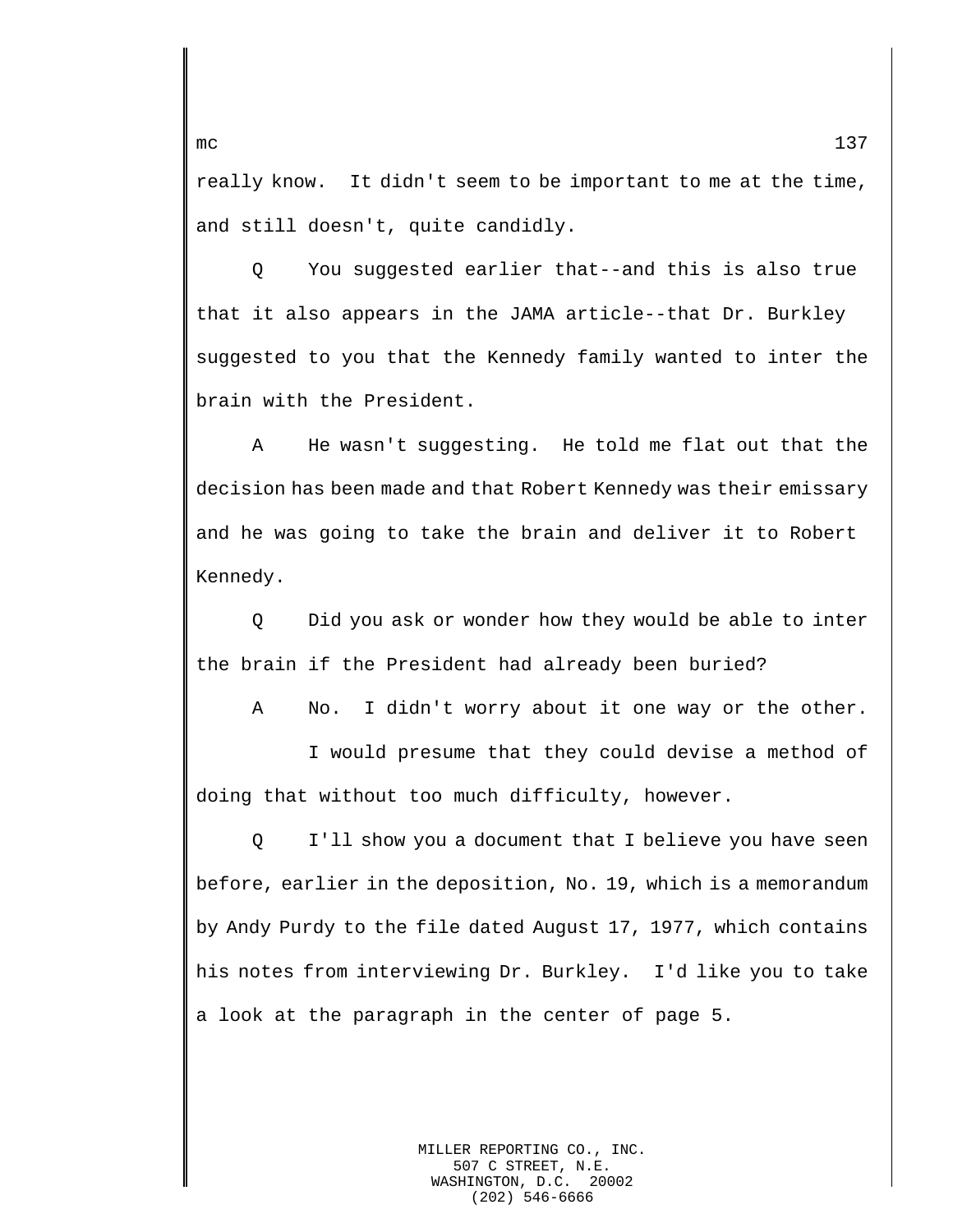Let me read it for the record, and then I'd like to get your response to it. Within the paragraph, Mr. Purdy, reporting on his conversation with Dr. Burkley, says, "Says he"--referring to Dr. Burkley--"was responsible for saving the brain after it was fixed in formalin. Burkley decided to keep the brain rather than put it back in the body, as Dr. Humes wanted to do."

Is that accurate?

A That's absolutely false. I don't know where he got these ideas. I never put a brain back in a body in my life. Hundreds and hundreds of autopsies that I've done, and I certainly wouldn't put this one back in the body. It's ridiculous. And he had nothing to do with it. Not a thing.

God, that really--I can't believe some of this stuff. George is a fine man. I have great respect for him as a physician. But this must have spun his wheels or something. I don't know what happened, but he--this absolutely did not happen. I wouldn't dream of it.

It's just annoying as the devil--forgive me, but it is. And I say, I've never seen this document before. Just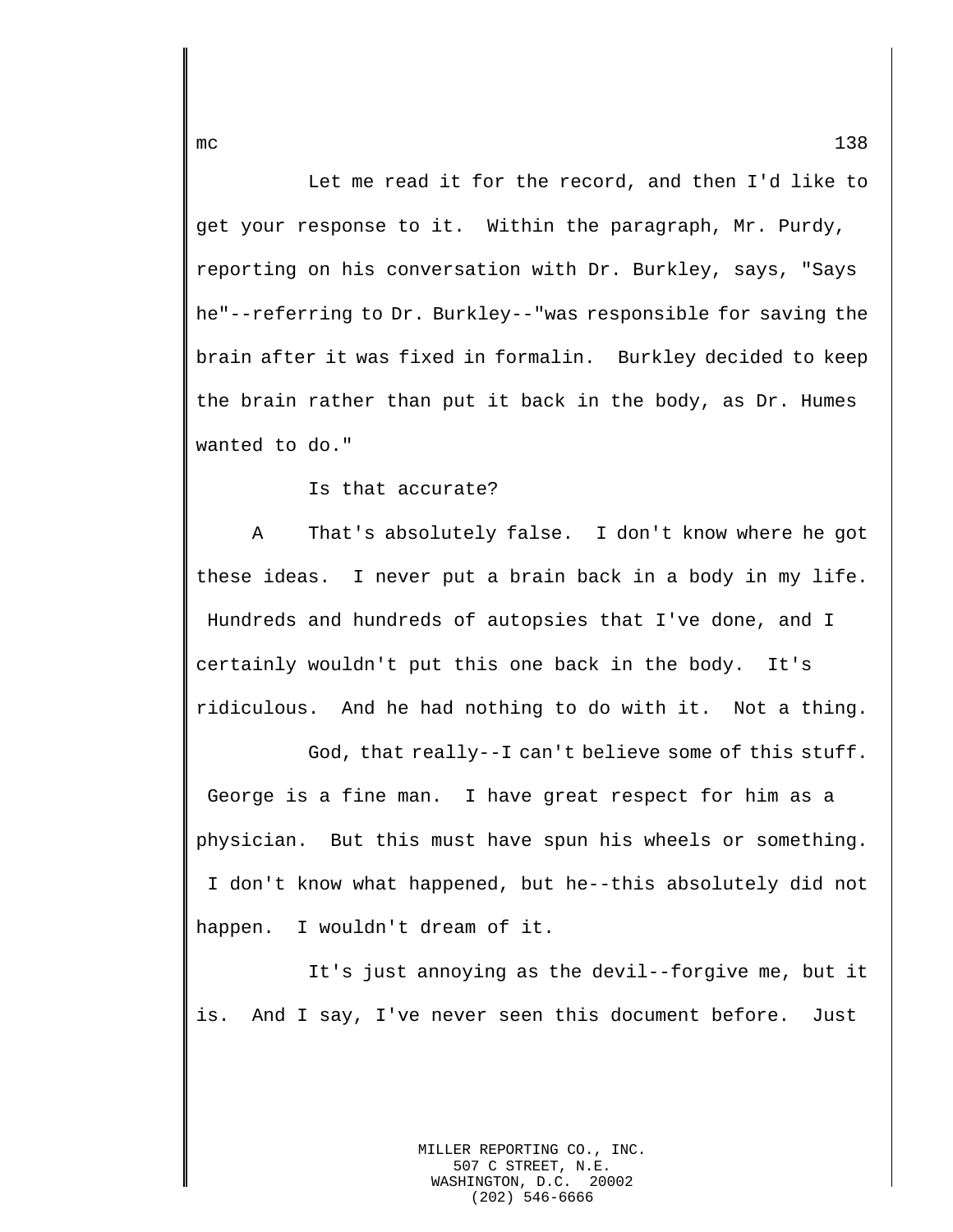as well, because I'd just have been annoyed for longer if I had. It makes no sense.

Q At the time the interview was conducted, the House Select Committee on Assassinations was attempting to determine the location of the President's brain, and there was evidence that Admiral Burkley had been in possession of the brain at one point.

A Yes.

Q And so they were pursuing that question with him, and so the context is they are trying to find out where it is.

A They're not going to find any help from me. I handed it to George Burkley, and that was the end of that.

Q In this statement, he does not make reference to wanting to inter it with the body of the President.

A All I can tell you is that's what he told me. Now, whether that was true or not, I have no way of knowing. That's what he told me, and I'm reporting it factually, period. It didn't bother me one way or the other. It seemed to me that that was perfectly appropriate. And how they were going to do it, you know, that was no big problem, I don't think.

mc  $\sim$  139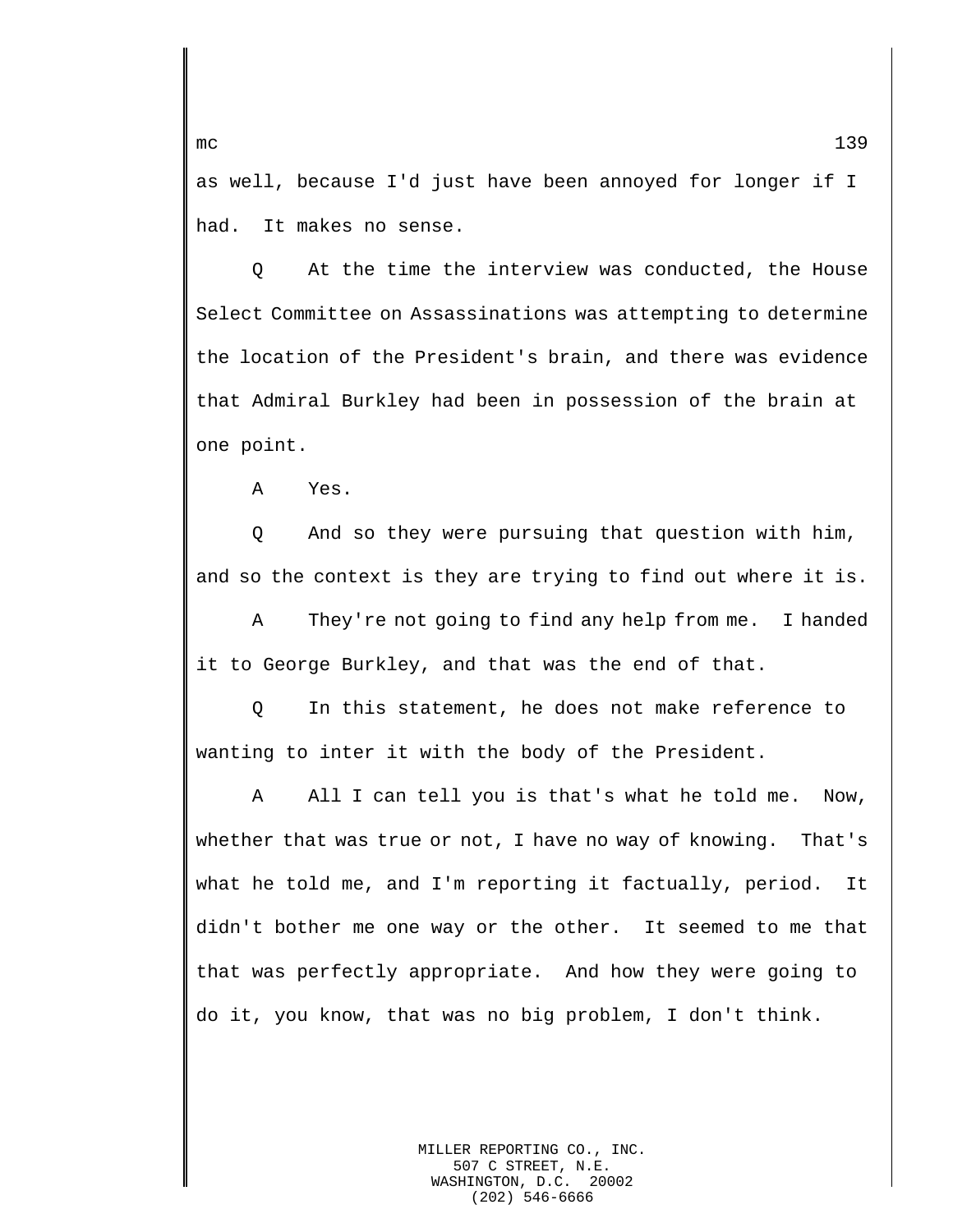And there's a mention in that thing of two bullets. I don't know what he's talking about. I mean, it's--makes no sense. The whole thing makes no sense. This was what, '77 you say?

Q Yes.

A That was then 14 years after the event. I don't know how old George was at that point. I'm not sure.

Q After the examination of the brain and the review of the sections, what was the next thing that you did in preparation for the supplementary autopsy report?

A I presume I examined the sections of the various organs that we had had caused then to be made.

Q Do you have a recollection as to approximately how long after the autopsy that was done?

A It was just two or three days. The technicians worked very assiduously and got them to us relatively quickly.

What's the date on the delivery of the supplementary report?

Q There's no date originally on the report. It's not dated. There's a handwritten date that's written elsewhere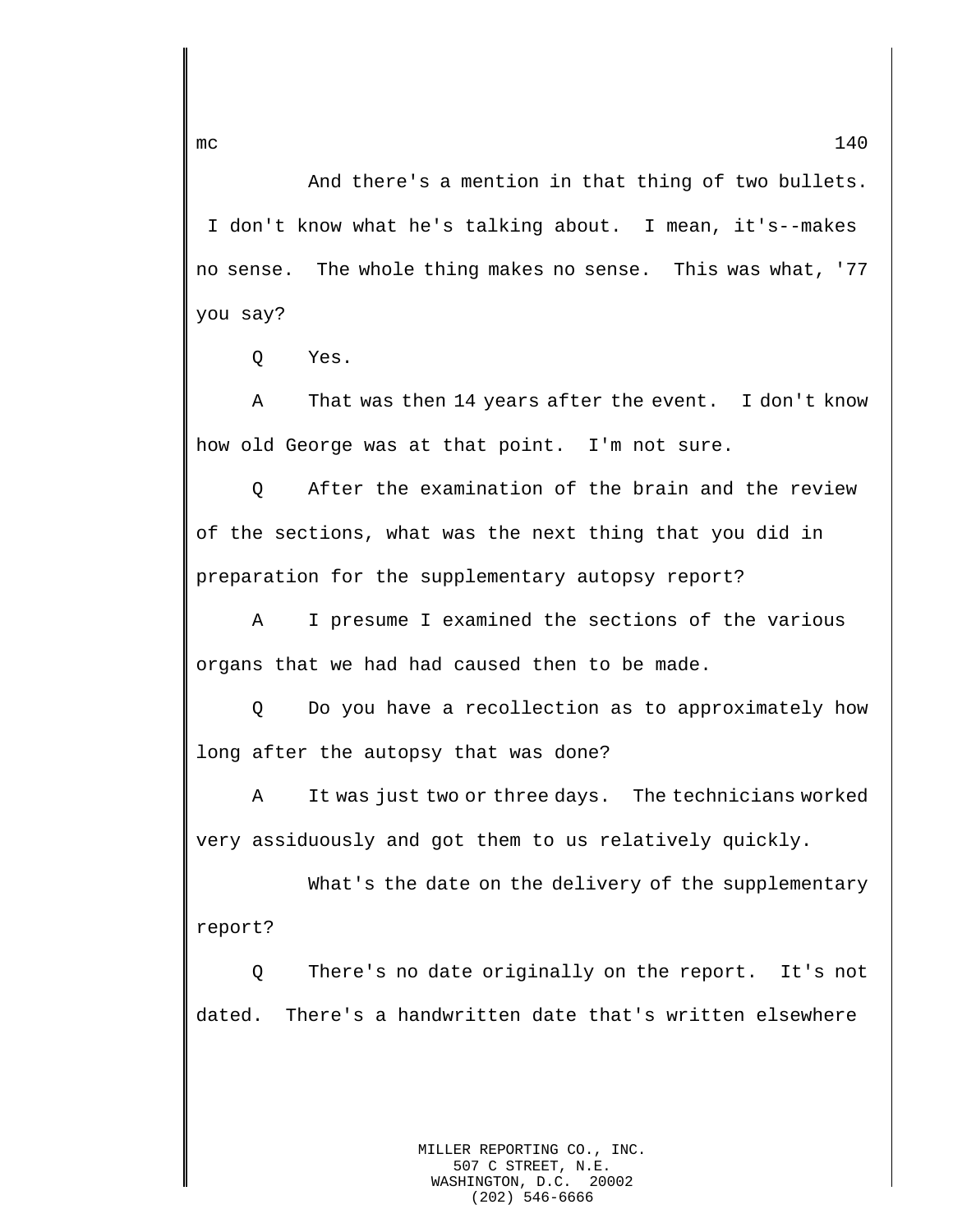on it.

What's your best recollection as to when the supplementary--

A Before the end of the week, I would guess.

Q So if the assassination was on the 22nd, on a Friday, does that mean approximately--and I understand we're dealing approximately here--

A By the end of the following week, the 29th, or whatever, the 30th.

Q Did you personally deliver to Admiral Burkley the brain?

A Yes.

Q Did you receive a receipt for that?

A If I did, I no longer have it. I don't recall, quite candidly. I do not have it. I've been through all the papers that I have. I do not have it. So I can't tell you whether I did or didn't.

Q We have not been able to locate any receipt of that sort through all of the records. Do you have any idea where a copy of that receipt might be?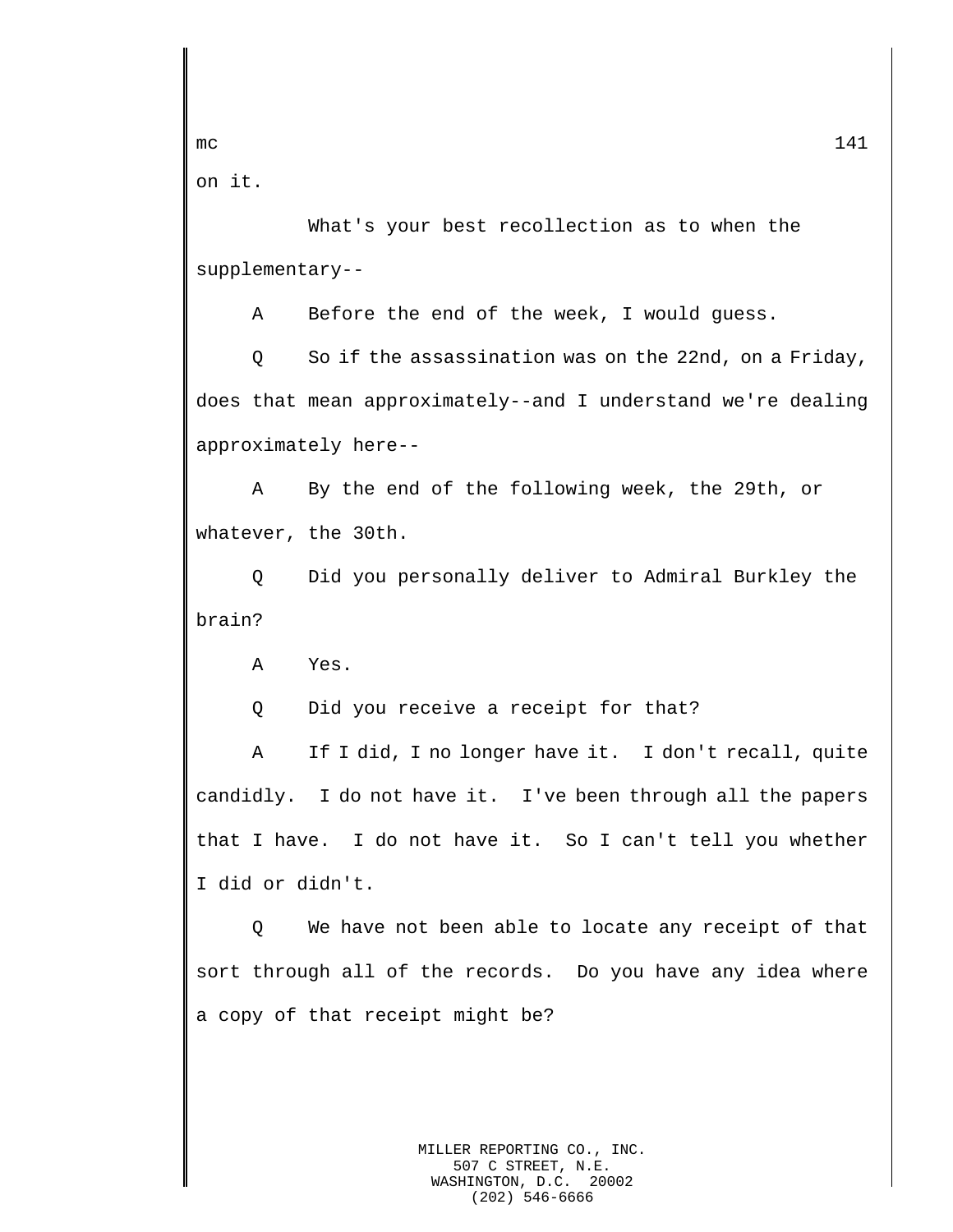A I don't think there ever was one. I don't think there ever was one.

Q In addition to the brain and the sections, was there any other biological matter that was given to Dr. Burkley--

A No.

Q --by you?

A No. Well, the blocks, the paraffin blocks from which the sections were made, yeah.

Q Did you deliver those to Admiral Burkley in the White House, or did he come--

A No, I think he came out. I did not take them to the White House. That I do know.

Q Do you have a recollection of the approximate timing of when he came out to pick up those?

A I can't recall. I don't know when.

Q Do you know whether it was before or after the supplementary report was completed?

A Oh, it had to be after that, but I don't recall when.

Q What we would like to do at this point is bring in some of the autopsy photos, and I'd like to ask you some questions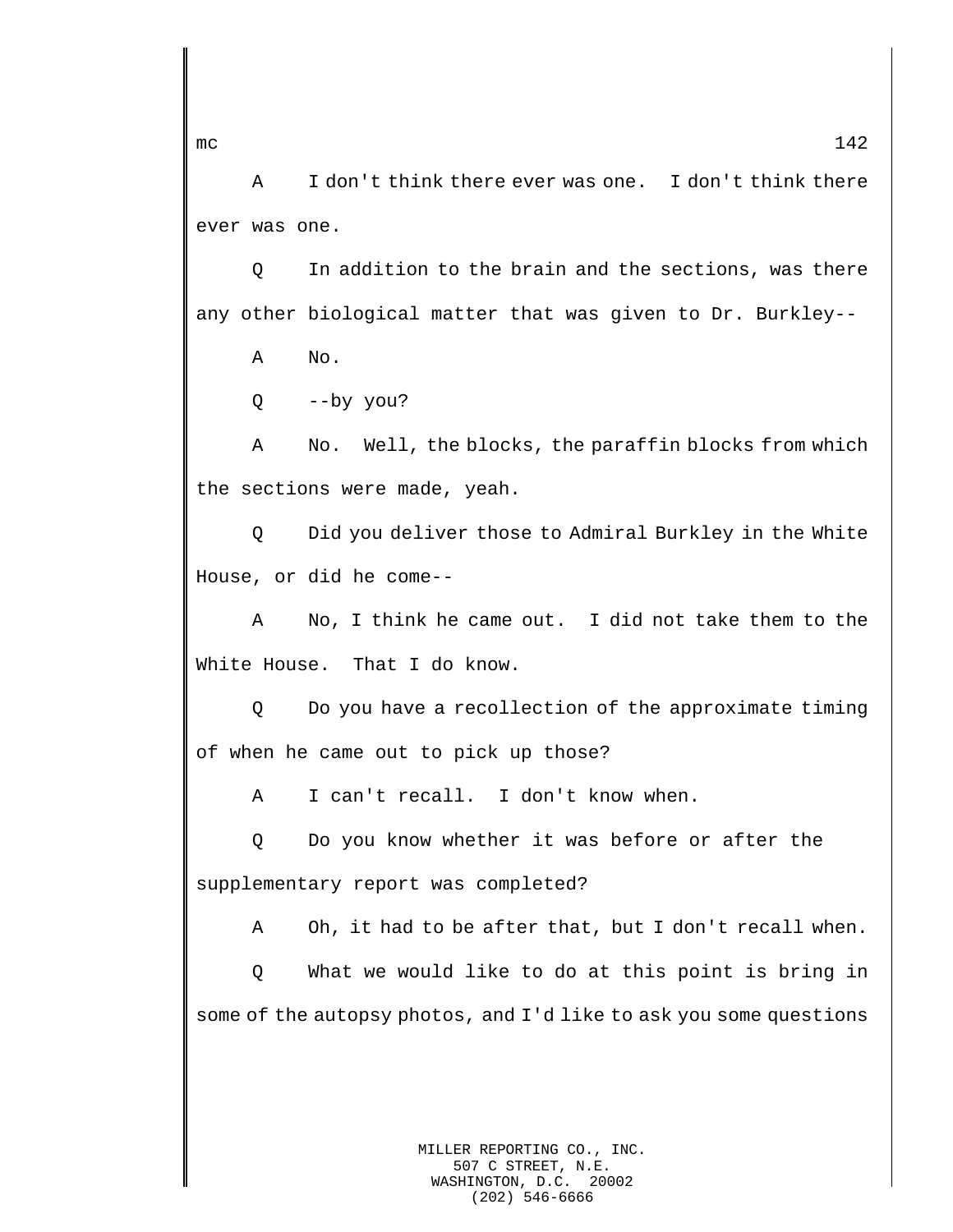```
mc 143
```
about those.

A Sure.

MR. GUNN: We'll take a short break.

[Recess].

MR. GUNN: We can go back on the record. I will state that we have now been joined by Steve Tilly and Martha Murphy of the National Archives, and we are now examining the original autopsy photos.

I will state for the record that the first set of photos that Dr. Humes is looking at are in the series that are described in the November 10, 1966, inspection as "left side of head and shoulders," and they are photos number--black and white photo Nos. 1, 2, 3, and 4, and color photos Nos. 29, 30, and 31.

BY MR. GUNN:

Q The first question for you, Dr. Humes: Are these the photos that you previously have identified as being the autopsy photos of President Kennedy?

A Yes, sir.

Q Earlier in the deposition, I asked you about whether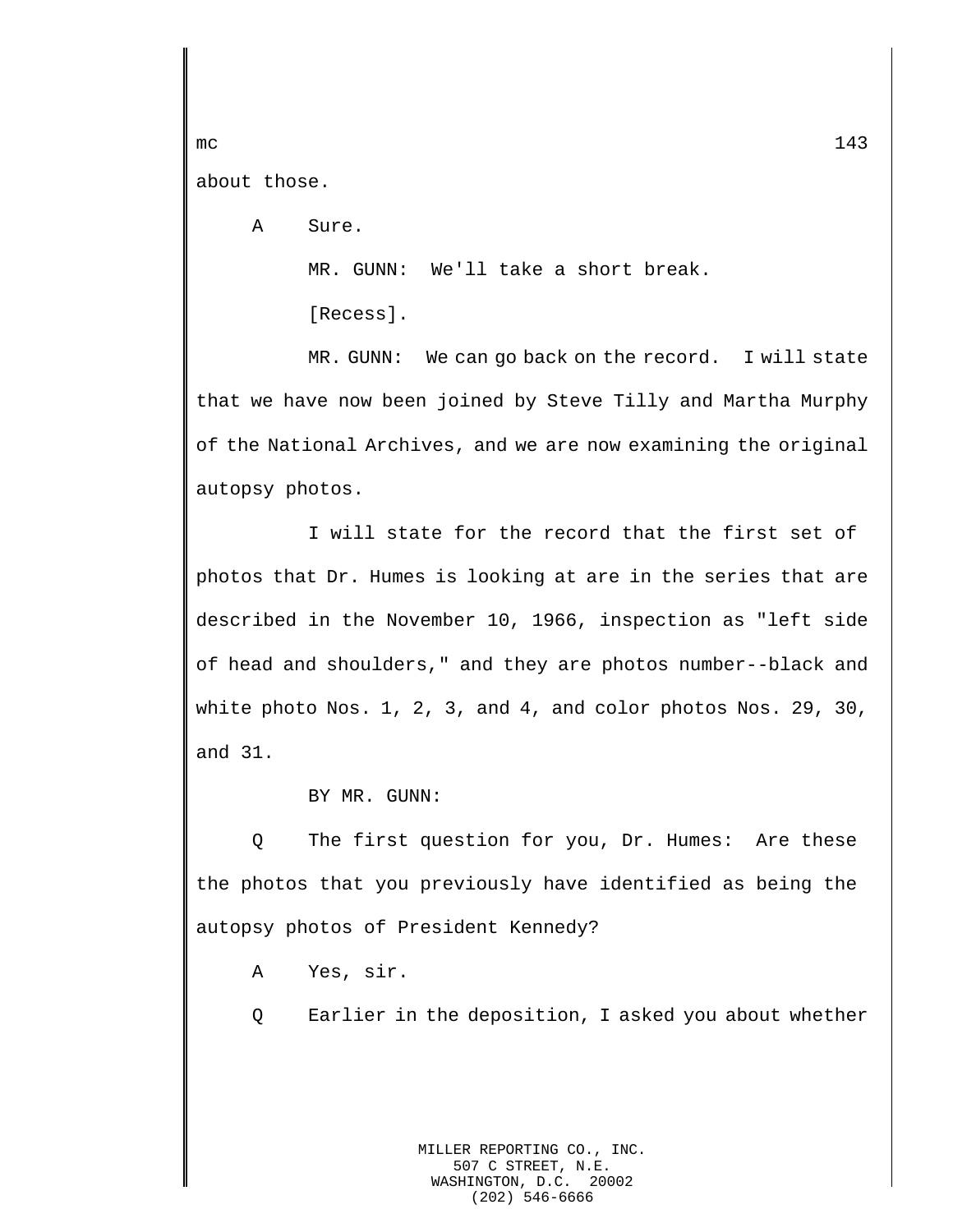there were any procedures that were taken on President Kennedy before the photos were taken, and it was my understanding that you said that there had been no cleaning and no incisions made.

A Correct.

Q Would that be true for the photos that you're looking at right now?

A Yes.

Q Dr. Humes--

A Other than as you remove the dressing from the head, it's possible that coming off with some of the gauze that was there, some of the blood might have been removed. But it wasn't a deliberate attempt to clean it up.

Q Sure. No cleaning, no combing of the hair or anything of that sort?

A No. No, no, no, no.

Q The side that you're looking at is the left profile; is that correct?

A Correct.

Q Do you see or do you recall having seen any lacerations on the left side of the skull?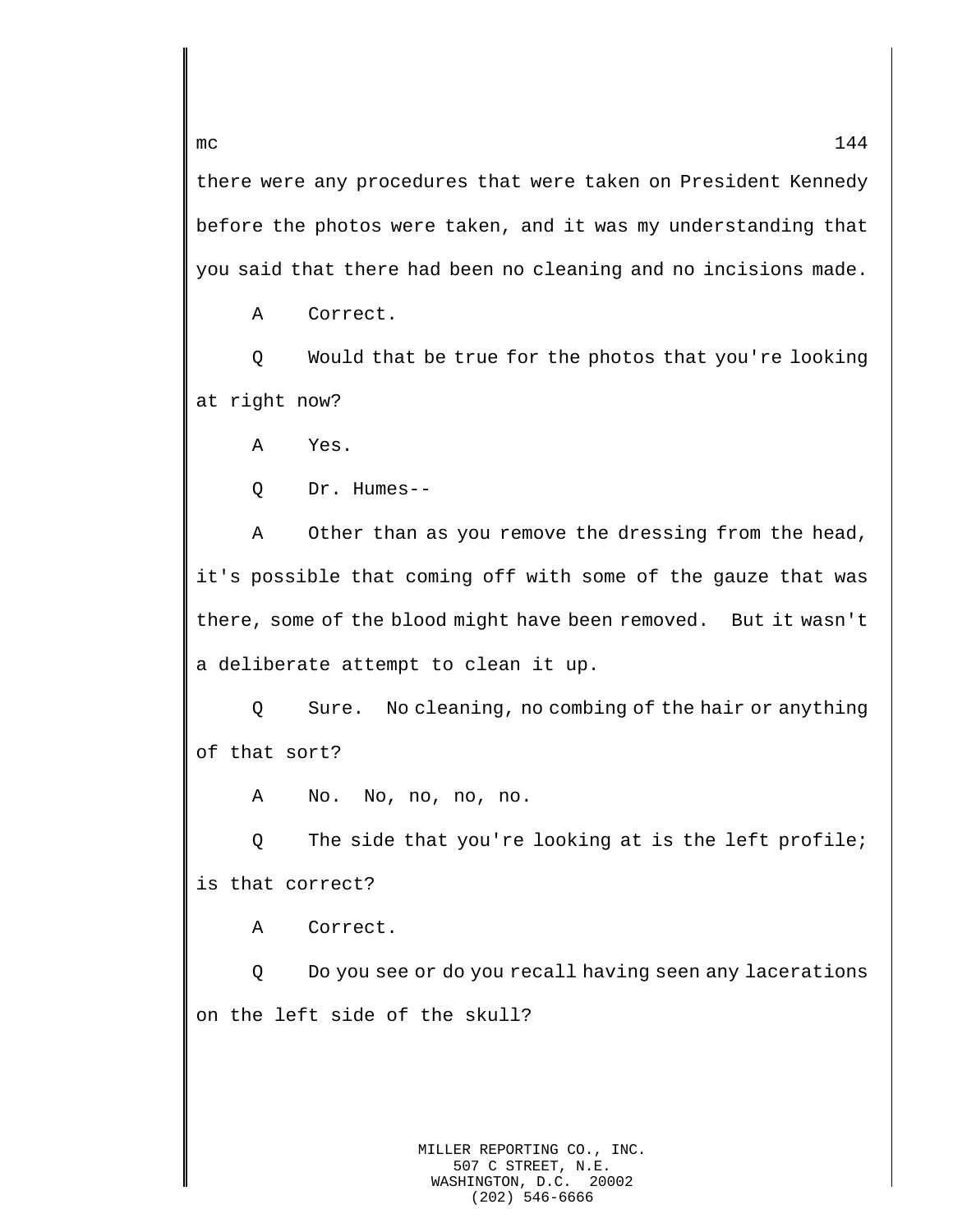A No.

Q Did you at any point during the autopsy, presumably after these photos were taken, make any incisions on the left side of the--

A Other than when we went to remove the brain, the coronal incision would have come down to above the left ear.

Q Okay. Could we now look at what we're identifying as the second view, which was identified as the "right side of head and right shoulder"? And for the record, those are black and white Nos. 5 and 6. and color Nos. 26, 27, and 28.

Dr. Humes, do you recognize these as being the original and authentic autopsy photos of President Kennedy?

A Yes, sir.

Q I'd like you to look at the object that looks somewhat triangular right over the right eye of President Kennedy. Do you see that triangular mark?

A Yes.

Q Was that triangular mark made by any incision that was caused at Bethesda?

A No.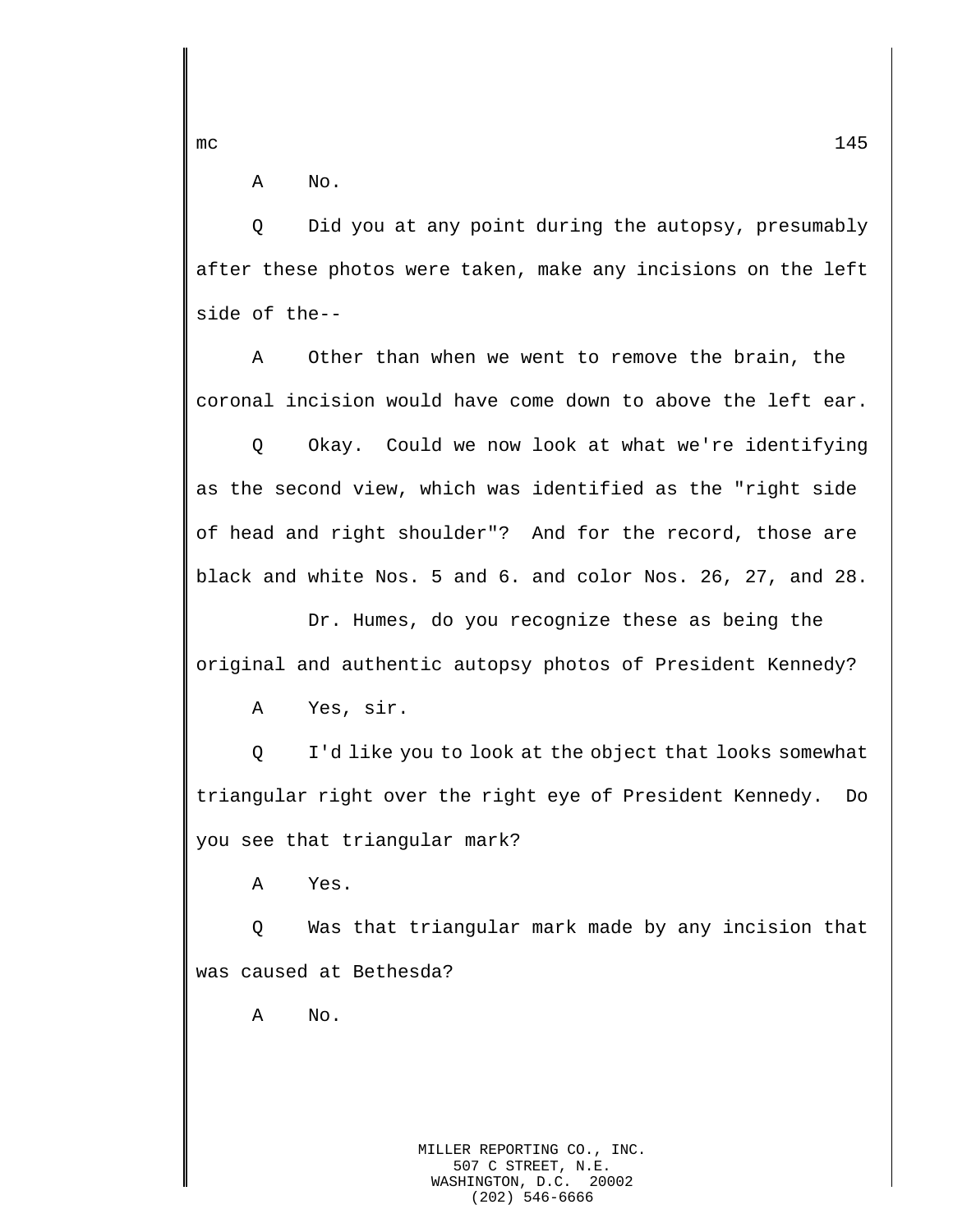Q Can you identify or explain whether anything on that triangle appears to have been a surgical incision?

A No. I think it's a result of the disruptive missile that left the President's skull in that vicinity.

Q Immediately above the right ear is a somewhat triangular but not exactly triangular-shaped object. Can you explain what that object is?

A That's a flap of skin that's turned back.

Q And is it turned back from the front towards the back of the head--

A Towards the bottom of the hair. It would approximate here if you put the two of them together, if it comes down like that, I would think.

Q So a flap that is coming down towards the ear; is that correct?

A Yes. With the hair behind it, you see.

Q In the area above the left eye--and this is back to the triangle that I mentioned before--there is a white object that is, appears to be perpendicular on two sides and somewhat rounded on the other side. Do you see that?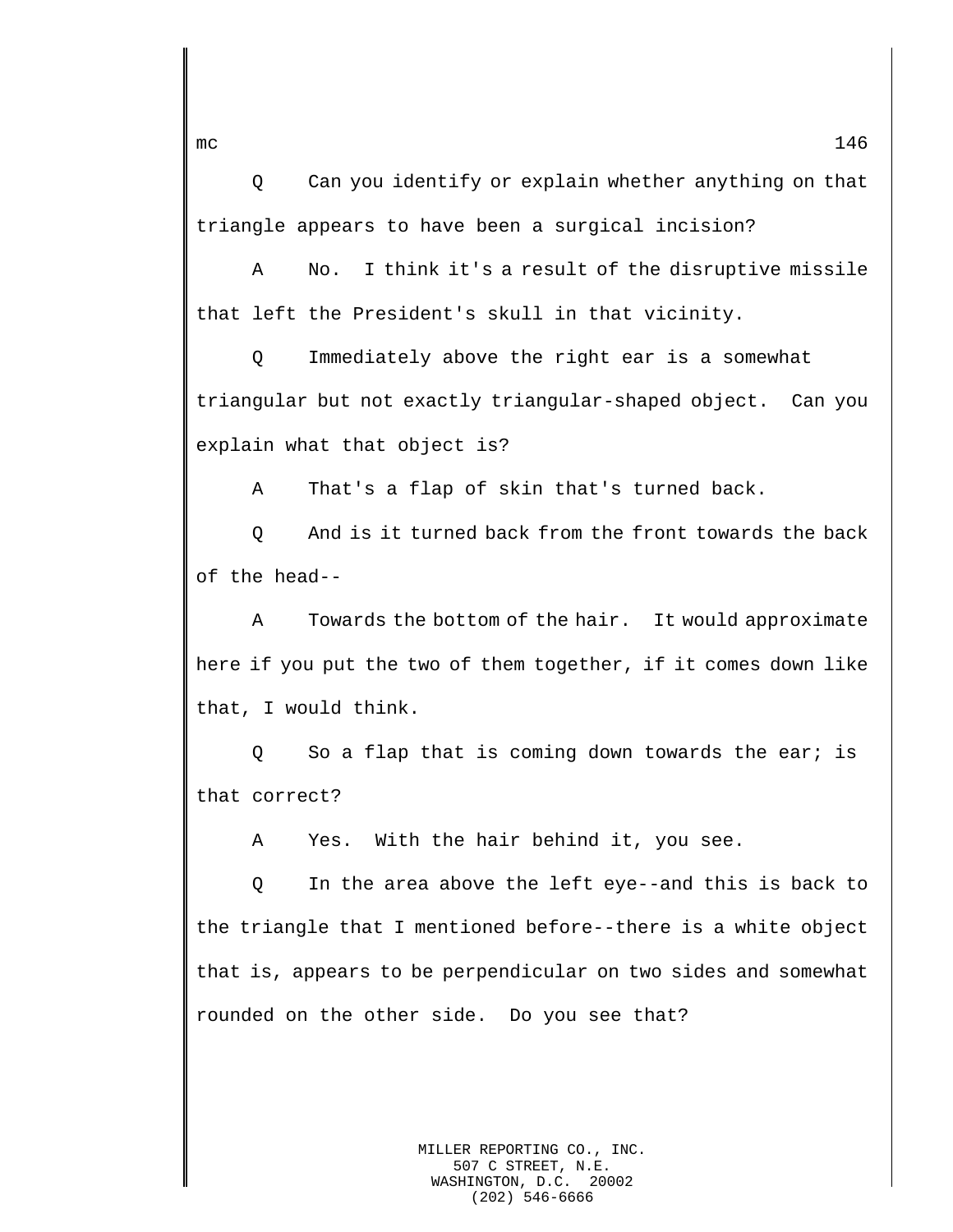A A piece of skull.

Q Is that broken skull or is that--are you able to tell?

A Am I able to tell what?

Q Is that skull intact within the cranium, or is that a piece that has broken out?

A No, I think it's still fixed at its base.

Q Okay. And right opposite that to the left, there is a sharp line almost creating another V.

A Right.

Q Can you identify what that object is immediately to the left?

A Another piece of skull. I don't think there's any question about it.

Q And is that piece of skull intact, or is that piece broken off?

A No, I think it's fixed inferiorally.

Q Near the top of the President's head, there is matter that is extruding. What is that matter?

A That's scalp reflected that way.

Q Does that consist of any brain tissue, or is that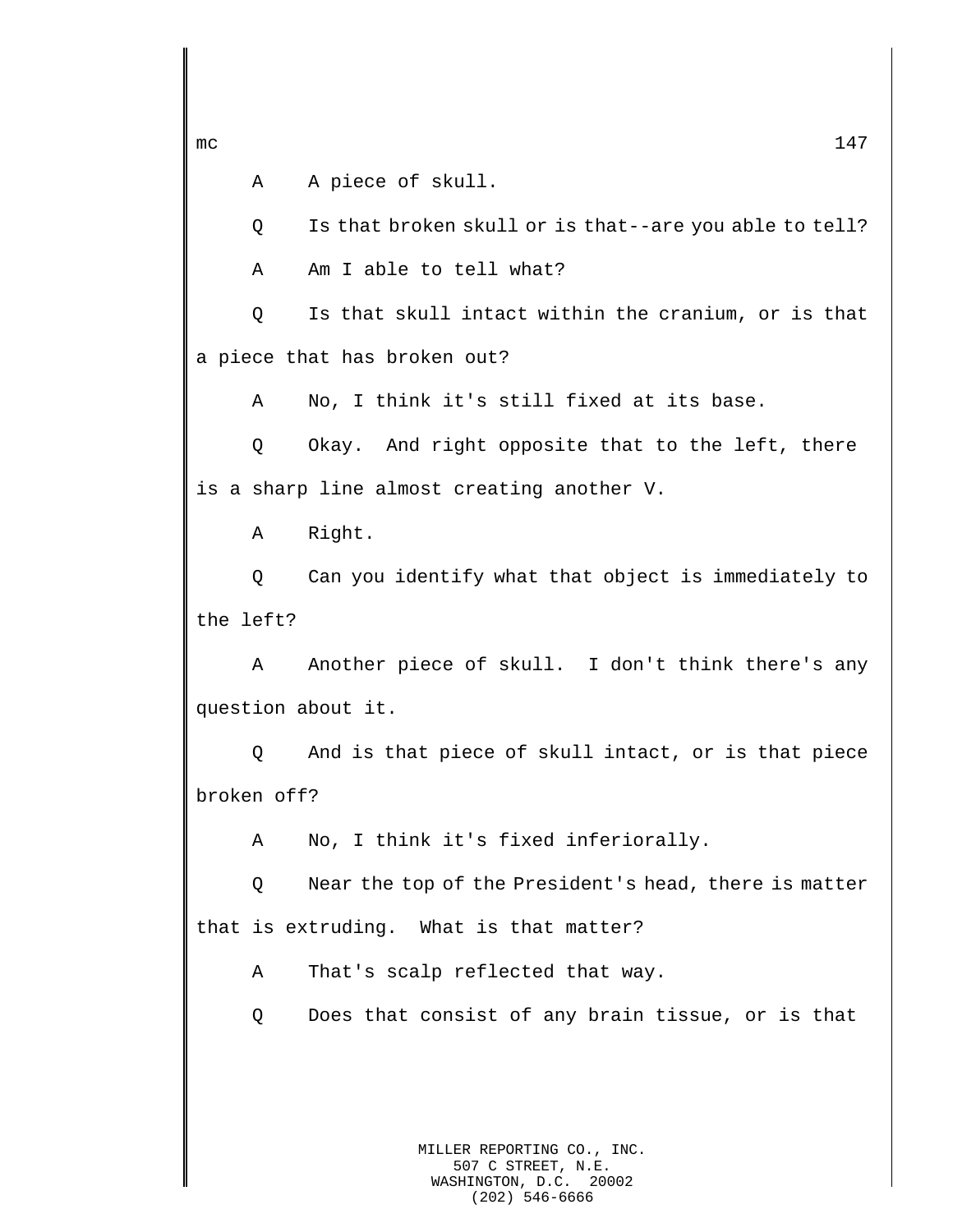entirely scalp, as best you can tell?

A I think it's just scalp.

Q Do you see in this photograph or these photographs any brain tissue at all?

A Not that I can identify, no.

Q If we could go now to the next view, which we will call No. 3, No. 3 consists of photographs described as "superior view of head," which correspond to black and white photo Nos. 7, 8, 9, and 10, and to color photographs 32, 33, 34, 35, 36, and 37.

Dr. Humes, do those photographs appear to be authentic autopsy photos--

A Yes, sir.

Q --of President Kennedy?

A Mm-hmm.

Q Do you have any reason to doubt their authenticity?

A None whatever.

Q Dr. Humes, do you see any brain tissue extruding from the wounds of President Kennedy in those photos?

A I regret that they're not more sharp than they are.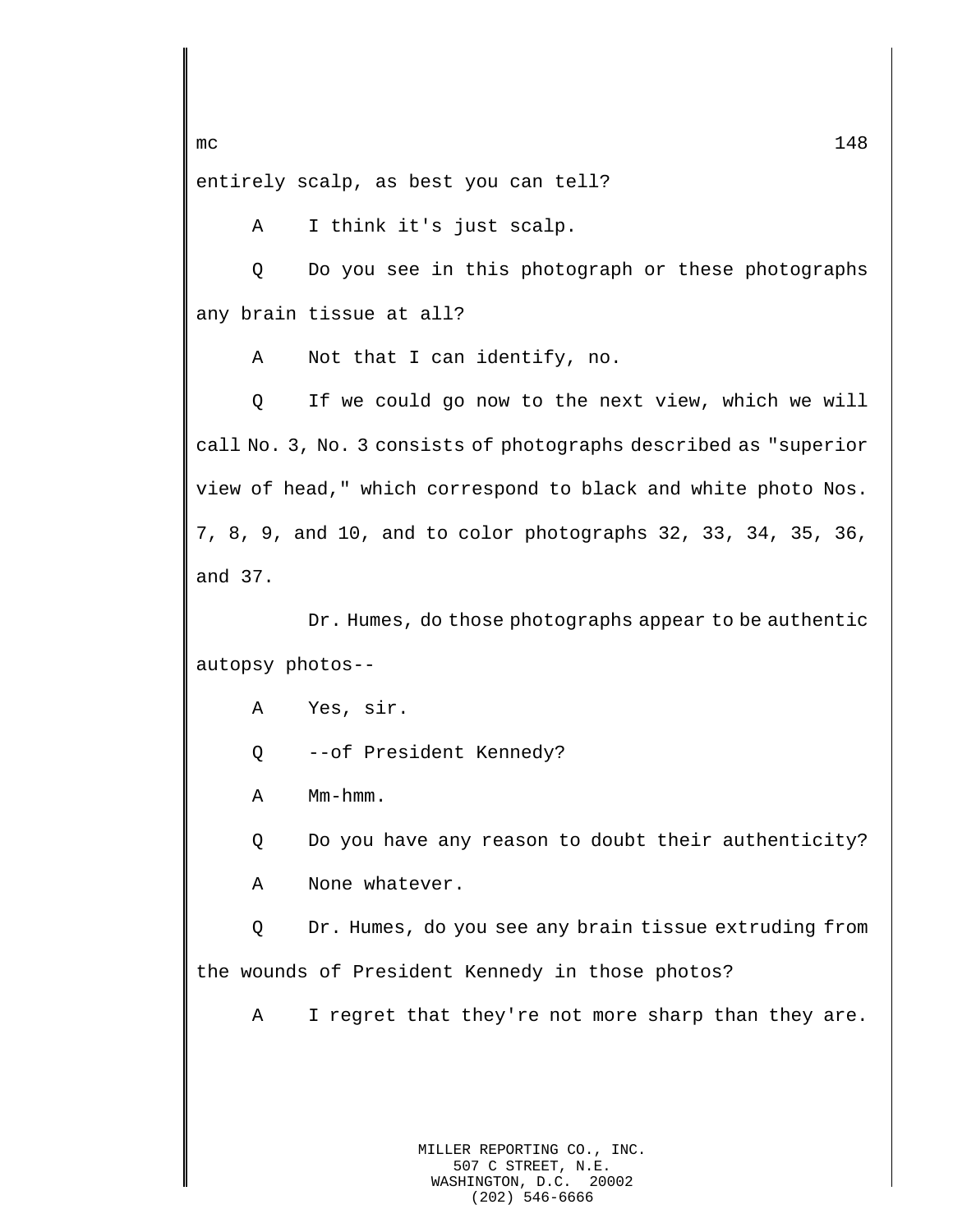Q When you're saying "sharp," you're referring to the focus?

A Yeah. I can't be absolutely certain whether there's brain at the base of this or it's just all scalp that we've reflected off, because the superior surface of the brain, other than off to the one side, was pretty much intact, as you see--you got the brain pictures some place? Because you'll see that. So I don't really think that that's brain, no. I don't think so.

Q I note along the left of the midline there appears to be a rather sharp or straight--not exactly straight--line. Can you--

A Scalp folded back.

Q Is that the result of a surgical incision?

A No. Heavens, no.

Q Did you pull the scalp back at all in order to be able to have a better view of the injury?

A Yes, I probably did.

Q Was the hair combed in any way to help make--

A No. The hair was not disturbed in any way.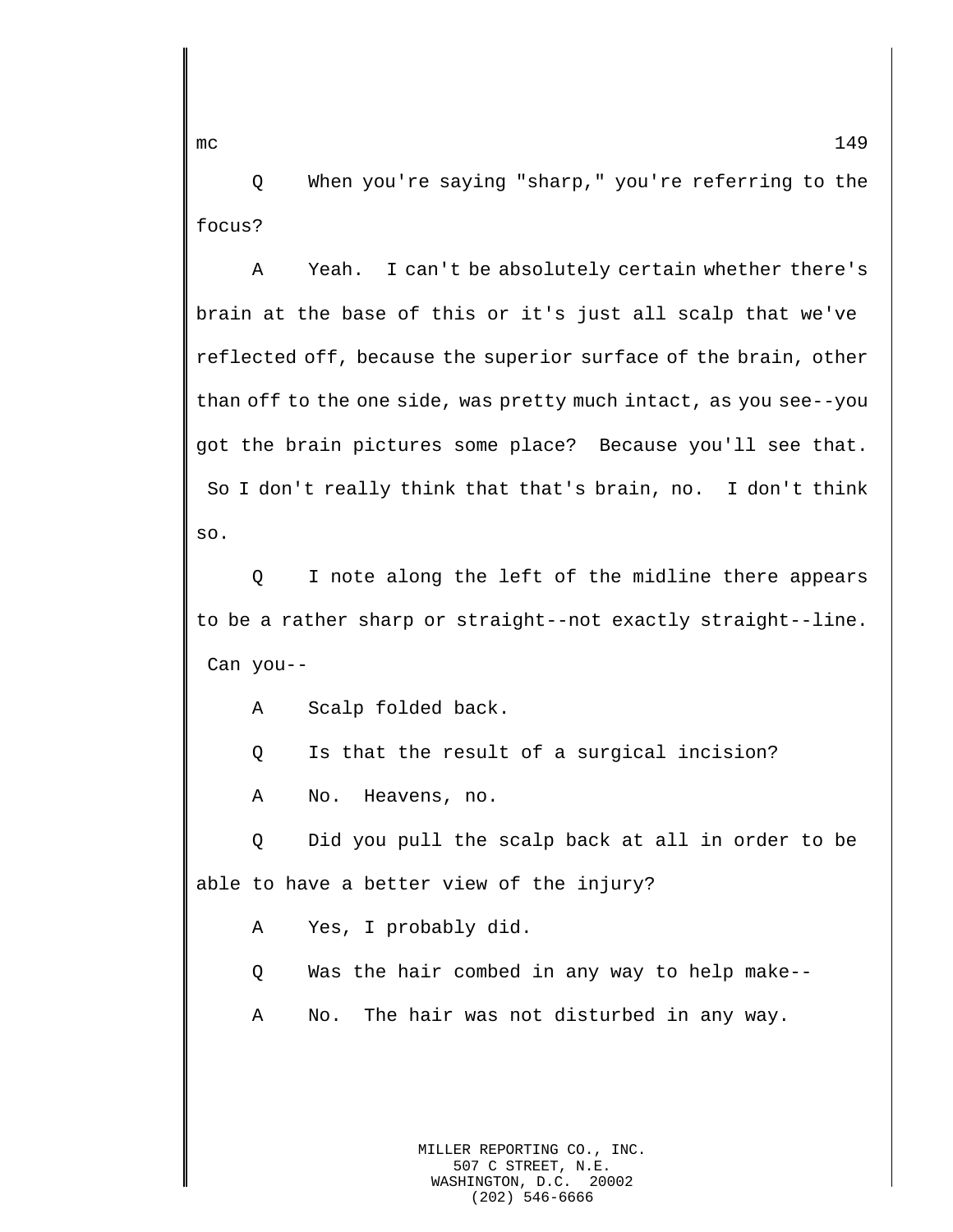Q Would it be fair to say that this photograph was taken before the Y incision was performed?

A Oh, sure.

Q And you can see on the chest that the Y incision has not been performed--

A Right.

Q --is that correct?

A Like I told you, we directed our attention to the head wound first before we did it.

Q Previously, I showed to you a line that goes what appears to be along the edge of the scalp. I'd like you to look at another lines that appears to go right down the middle almost of the parasagittal sinus. Do you see that line?

A Yeah, but I think you're making more of it than there is. I think that's just where the skin fold was laid back.

Q Is there a break in the skull at that point?

A I'm not sure. I would guess that it well may be, but I can't see it in the scalp at this point.

Q I'd like you to look at the object that appears very roughly over where the right ear would be. Do you see that?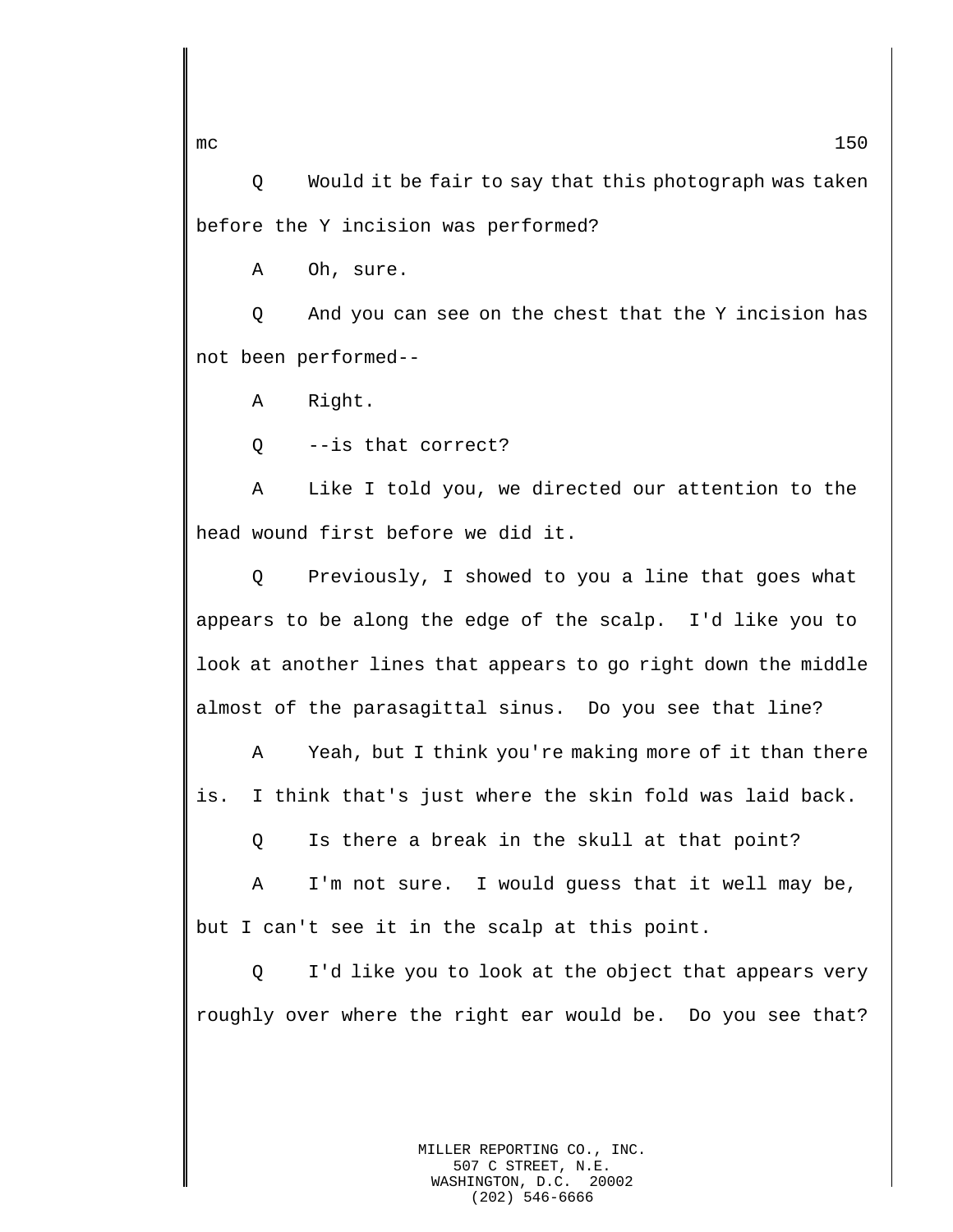A Are you talking about this dark-colored material? Q It is a--

A That's a piece of bone there. That's a piece of bone, I think. That's the edge of one of the--that's the edge of the wound. It corresponds with that V-shaped thing you saw in the picture before where you had those fragments. That's one of them.

Q Okay. And you're pointing now at a line that goes--

A Not the whole line. Just this piece right here. This is bone.

Q Sure. The margin of--the left margin of the bone?

A Yeah, right.

Q And that corresponds with the V in the--

A I think so, with part of those two pieces that you saw from the lateral view.

Q And the two pieces that you're referring to have to do with the bone and not the V that was over the forehead in the scalp?

A V over the forehead? I don't know what you're talking about now. This is a piece of the skull, I do believe, you

> MILLER REPORTING CO., INC. 507 C STREET, N.E. WASHINGTON, D.C. 20002 (202) 546-6666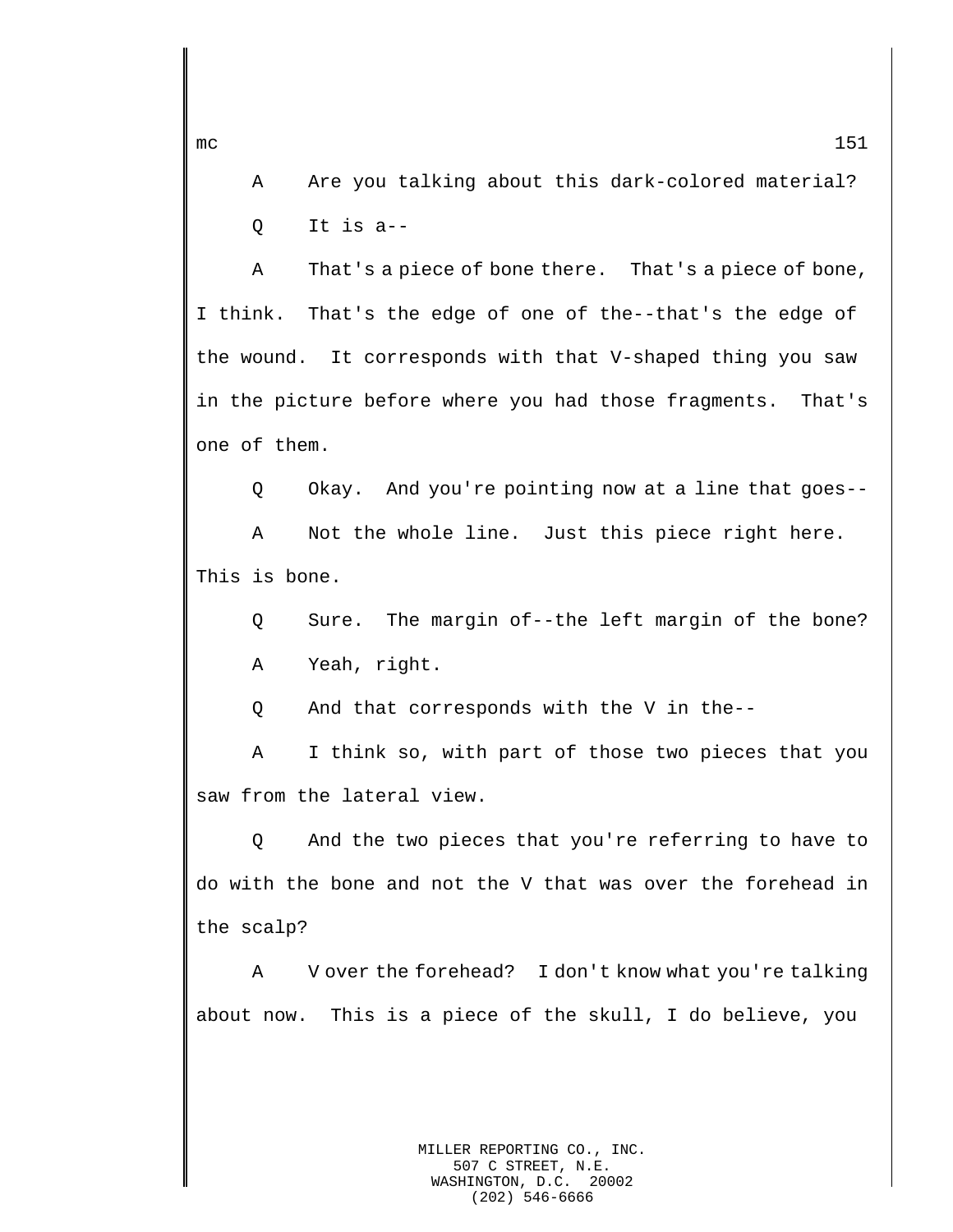see. In that picture, you had two pieces. You only see one of them well here.

Q I just want to make sure that we can identify this. If a person were looking at photo, looking at it from the right of the photo, it would be probably the first piece of skull that one would see coming from the right.

A Yeah. I think this--

Q We need to make this clear on the record when you're pointing to this. So when you say "this," you're referring to View No. 3.

A Right.

Q Corresponding--and the piece of bone that is in the far right on View No. 3 corresponding to the piece that is approximately in the very center of the photograph in View 2.

A Correct.

Q Is that correct?

A That's correct, in my opinion.

Q If we could turn to View 4, please? View 4 has been described as "the posterior view of wound of entrance of missile high in shoulder," and it corresponds to black and white photo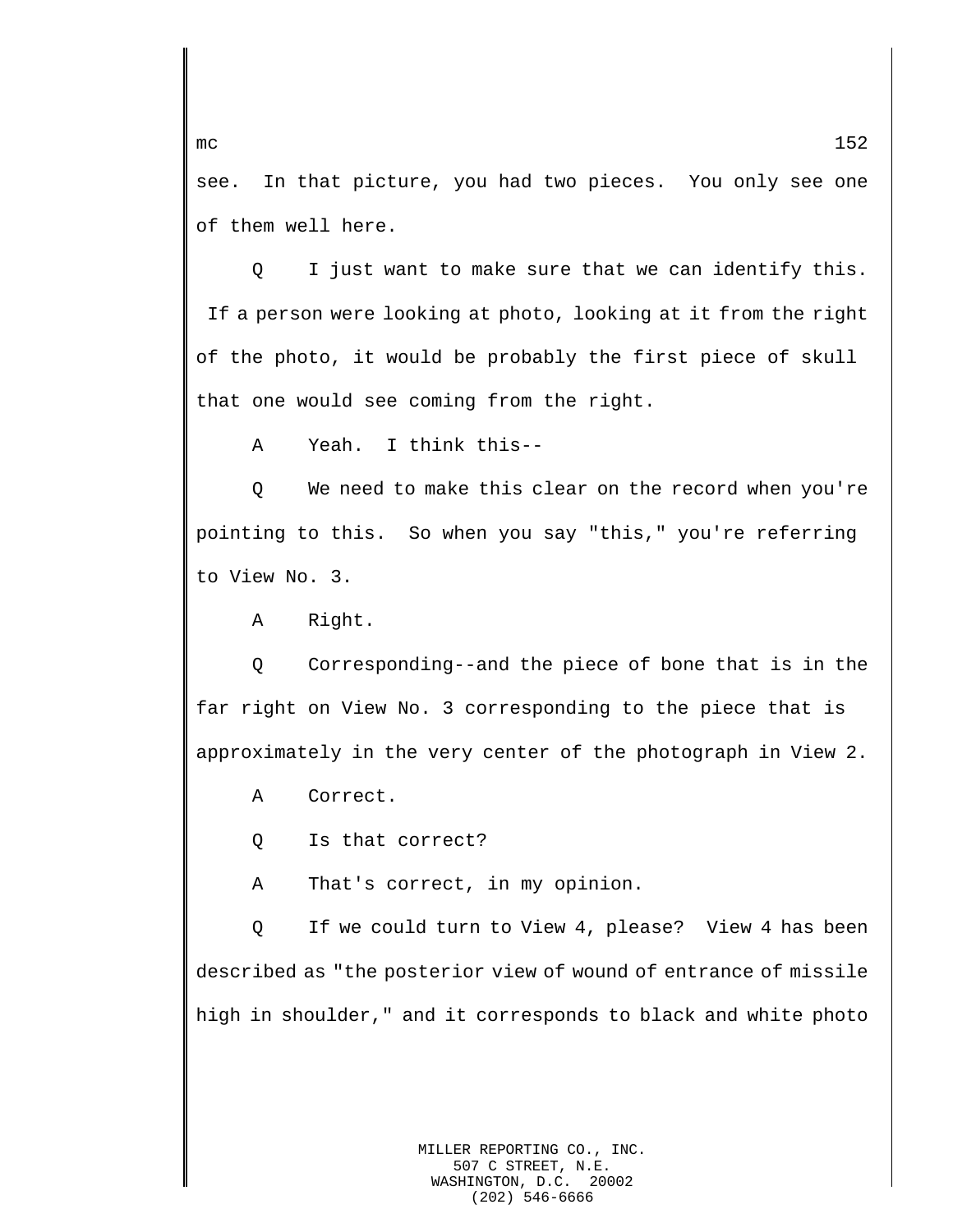Nos. 11 and 12 and color photos Nos. 38 and 39.

Dr. Humes, do those photographs appear to be the original and authentic photographs from the autopsy of President Kennedy?

A Yes.

Q Prior to the time that the photographs in View 4 were taken, was there any cleaning of the hair or scalp of President Kennedy?

A It looks like there might have been. I can't recall specifically. There was probably still some blood involved there. We may have cleaned that off slightly. I don't recall.

Q When you said "there," you were pointing at the bottom of the hairline; is that correct?

A Yes.

Q Dr. Humes, could you explain why the ruler or the measuring device is in that photograph?

A Just to record visually the size of the wound.

Q Is the measuring device designed in this particular photograph to show the relationship to any other landmark in the body?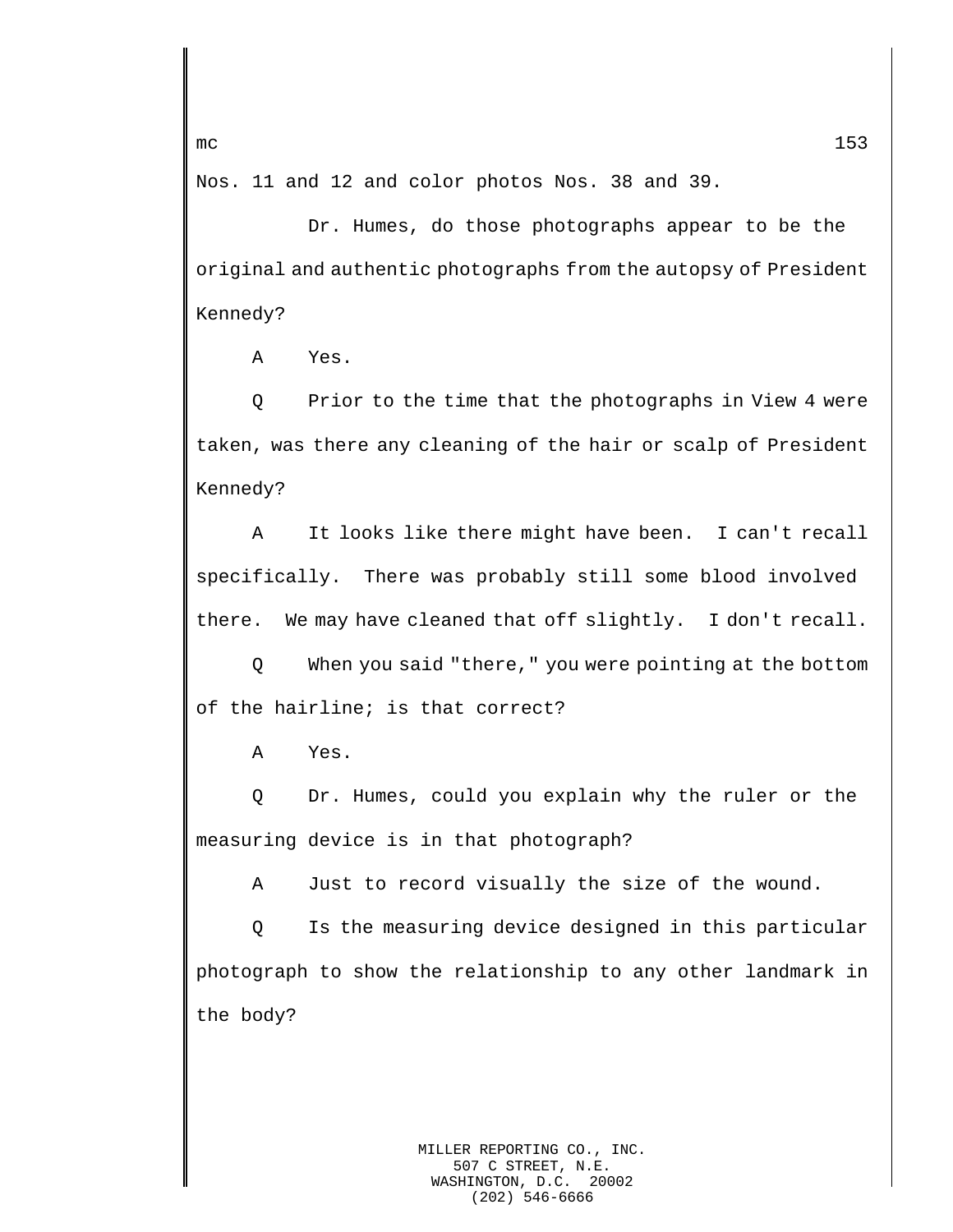A It looks like it may be down the middle of the spinal column, but I can't be sure that that was the intent. It may well have been, and it looks like it might--I don't know. It's a little crooked. It seems to go like so, so I can't say. It may have been lined up along the vertebral--the spine of the vertebrae, but I can't be sure.

Q Were there any other injuries on the back of President Kennedy other than those that are exposed to--

A Well, you say those. I don't know what this little dot down below is.

Q Let's take them one at a time. There is one mark that appears to be high at approximately the second-centimeter line.

A Yes.

Q Is that the wound that you were identifying as the wound of entry?

A Yes, sir.

Q And when you were referring to the mark somewhat below, you were referring to something at approximately the six-centimeter mark?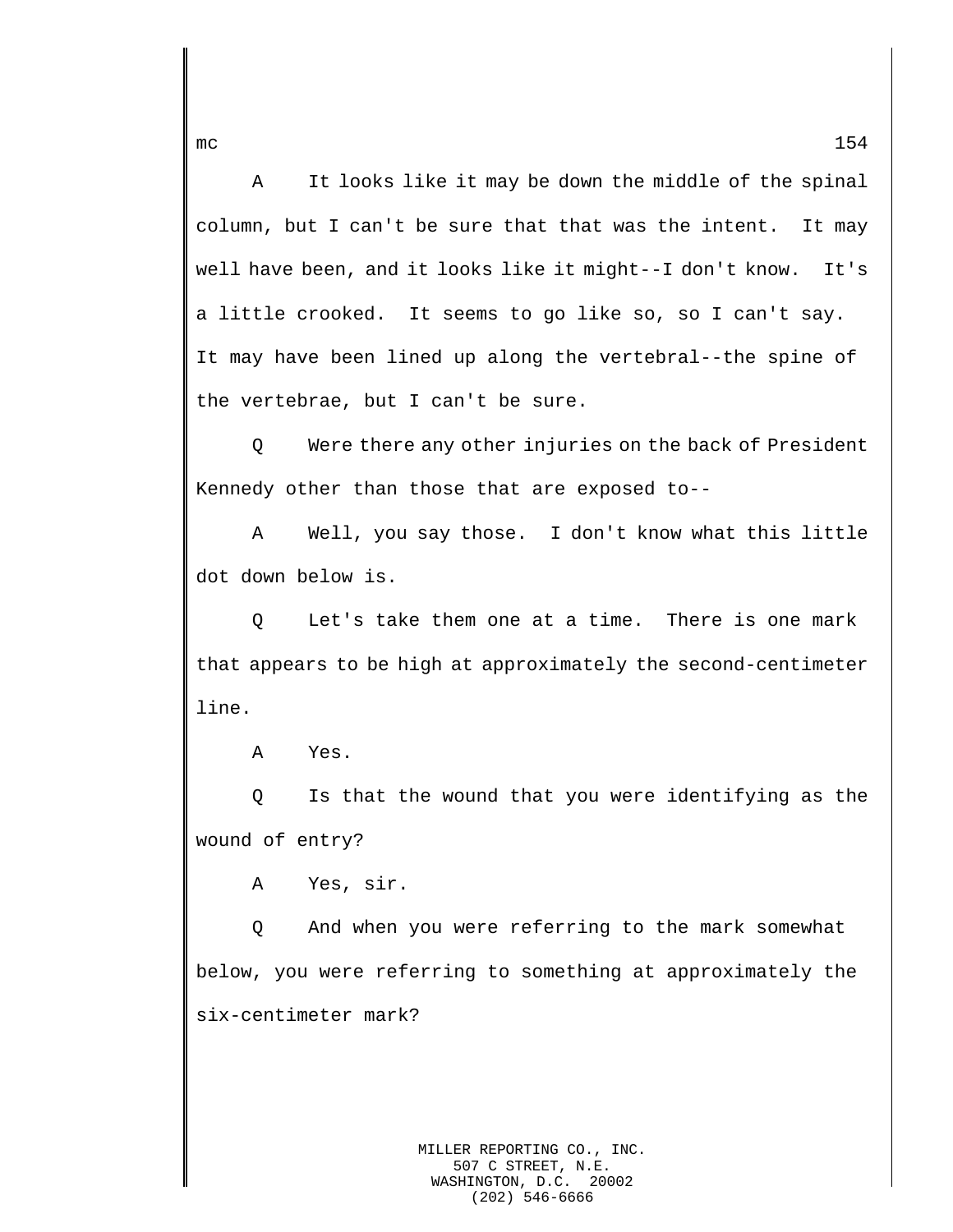A Yeah, I don't know what that is. A little drop of blood or what, I have no idea.

Q Was there more than one wound of entry--

A No, there was not.

Q And you're reasonably confident that the wound of entry is the one that is at the higher--

A Yes, sir, I am.

Q Is that correct?

A Yes, sir.

Q I'd like to show you a photographic enlargement of one portion of this photograph that was reprinted by the House Select Committee on Assassinations as Figure 5. It is marked as Exhibit MI 3. It comes from Volume 7 of the HSCA report at page 86. I'd like to ask you whether you can independently correlate the wound as enlarged on Exhibit MI 3 with the wound that you have described as the entry wound on photograph--

A I really can't. I don't have any way of knowing what this would look like when magnified to that extent. I don't know. Could be, but I have no firm opinion about it.

It seems distorted to me, that particular view.

MILLER REPORTING CO., INC. 507 C STREET, N.E.<br>SHINGTON, D.C. 20002 WASHINGTON, D.C. (202) 546-6666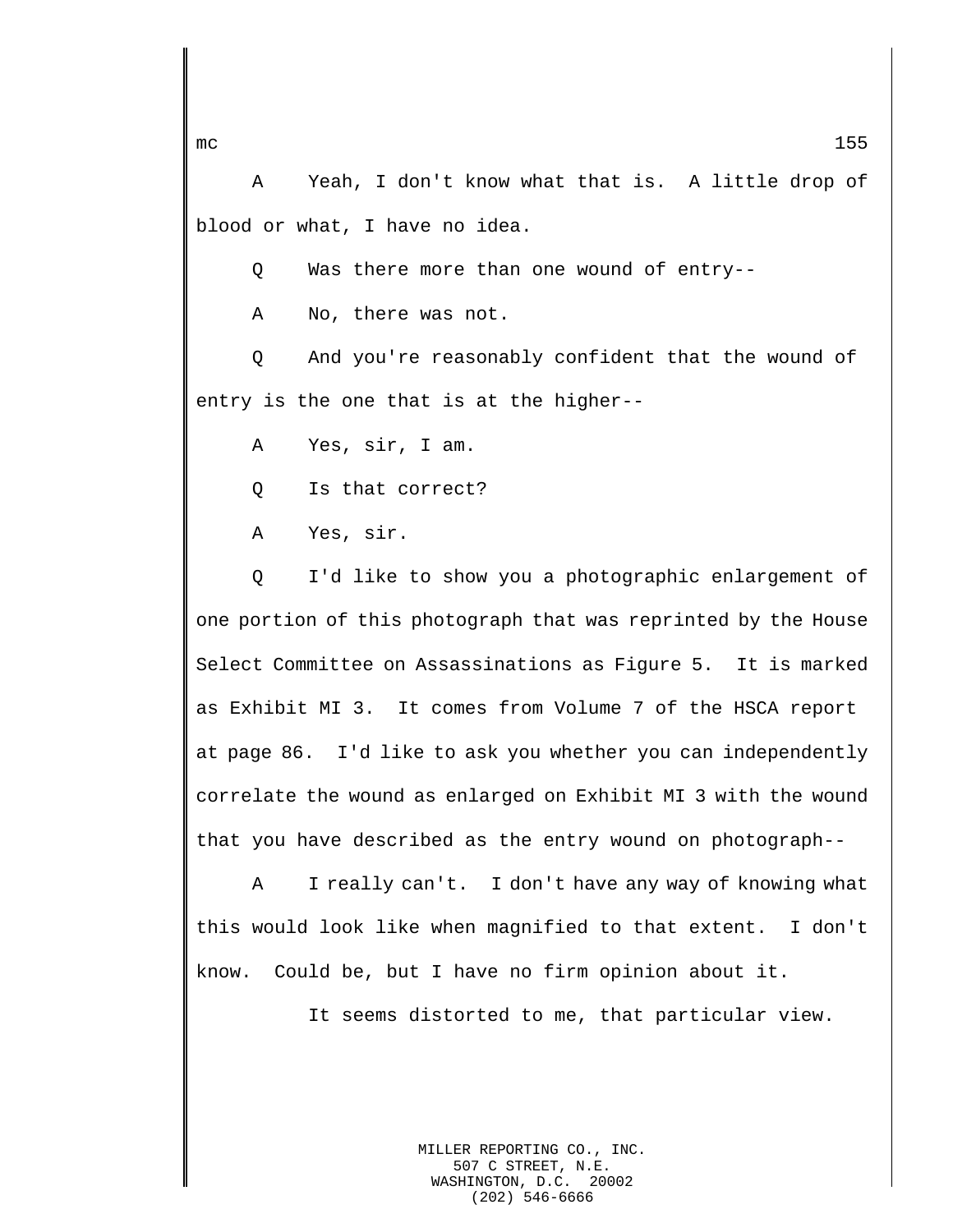Q When you're saying "distorted," you're referring to Exhibit MI 3?

A Yes.

Q Can you identify an abrasion collar on the wound on View 4?

A Not with certainty.

Q Did you ever identify an abrasion collar on the wound on the posterior thorax?

A I don't remember, to be perfectly candid.

Q Was a section taken of the posterior thorax wound? A I believe so.

Q Dr. Humes, I've put before you a drawing from Grant's Anatomy that shows the posterior portion of a human skull. Do you see that?

A Yes.

Q Where the occipital bone is identified?

A Mm-hmm.

Q I'd like to mark this document as Exhibit 72. I'd like to ask you now, Dr. Humes, if you can tell me where there were any missing pieces of skull on the back of President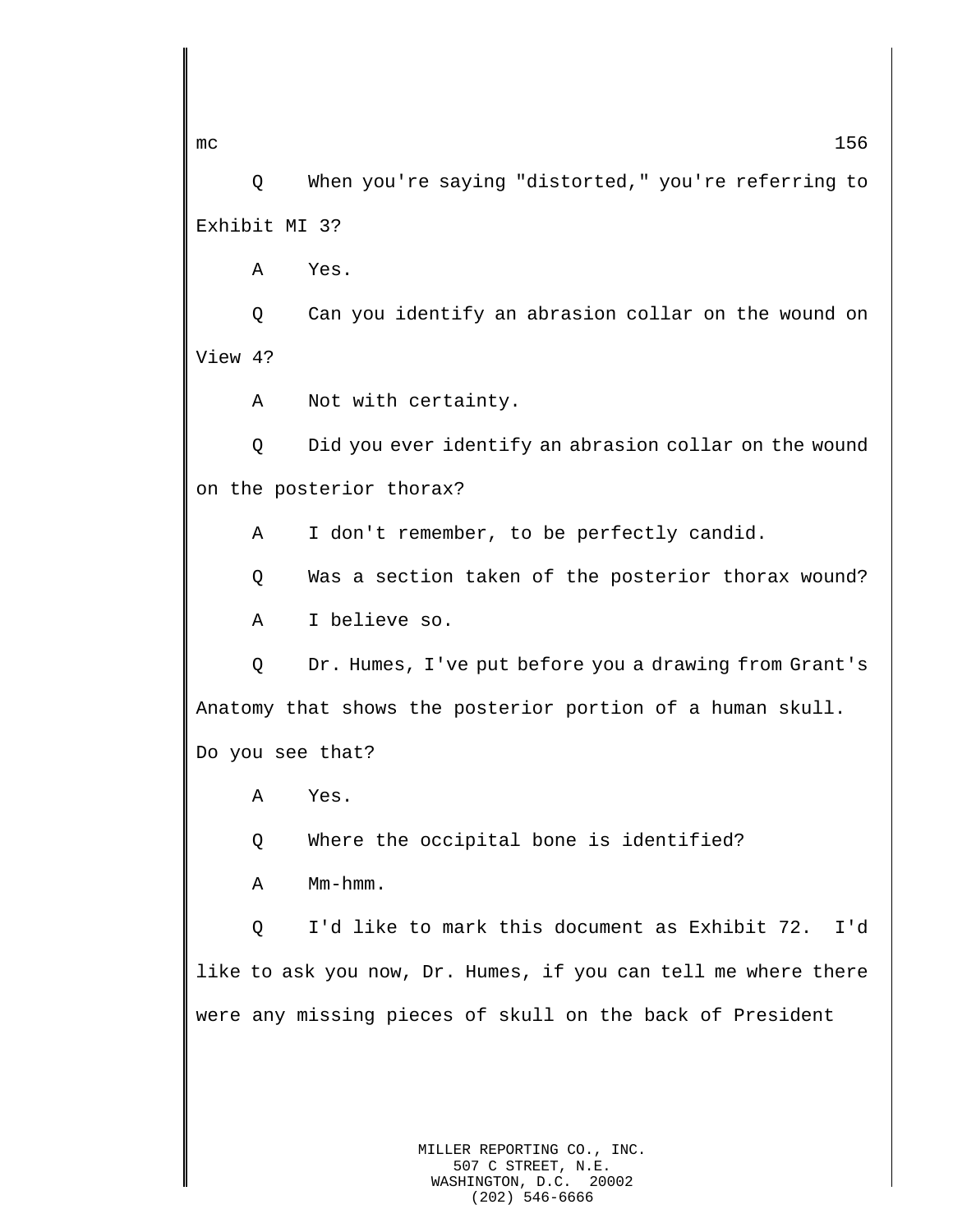Kennedy's head, if there were any, that can be seen within the--

A I'm confused by this drawing. What is this? Is that the teeth?

Q Yes. That's from the--

A This is a funny--it's a strange way to depict the posterior portion of the skull, is all I can tell you. There was no significance. It was just a hole. But it was further down, you see. It wasn't way up here.

Q I note here is the external occipital protuberance. A Yes.

Q Sir, could you show me first on Exhibit 72 where the wound was, approximately, in relationship to--

A Not without referring to my notes. I don't have that number in my mind. Or referring to the report that you have, the autopsy report.

Q Okay. Let me try another question. Can you describe generally where there was any missing bone from the posterior portion, to the best of your recollection?

A There basically wasn't any. It was just a hole. Not a significant missing bone.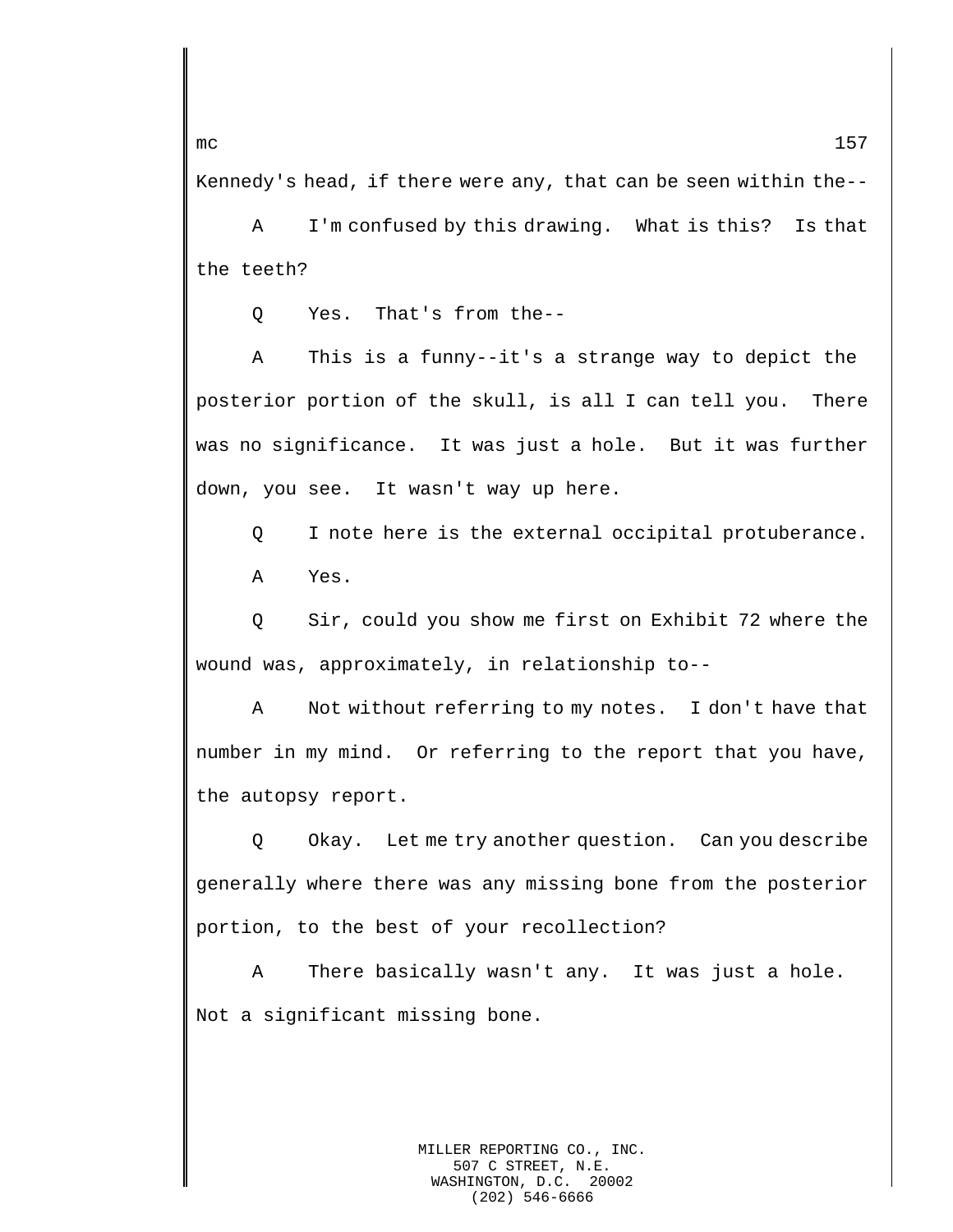Q So a puncture hole--

A Puncture hole.

Q And no bone missing--

A No.

Q --anywhere in the occipital--

A No, no. Unless maybe--you know, these drawings are always strange. Unless the part of this wound extended that far back. I don't think it did, really. Most of it was parietal temporal.

Q So on the scalp of President Kennedy here, still in View No. 4, that underneath the scalp the bone was all intact with the exception of the puncture wound--

A Yeah.

Q --and perhaps some fragment--

A In the back of the skull, back, yes, sir.

Q Okay. So all of the skull that is within the range in View 4 would have been in place, though there may be fractures in it and there would be a puncture hole? Other than that, that view shows--

A But it's a guessing game, you see. The head seems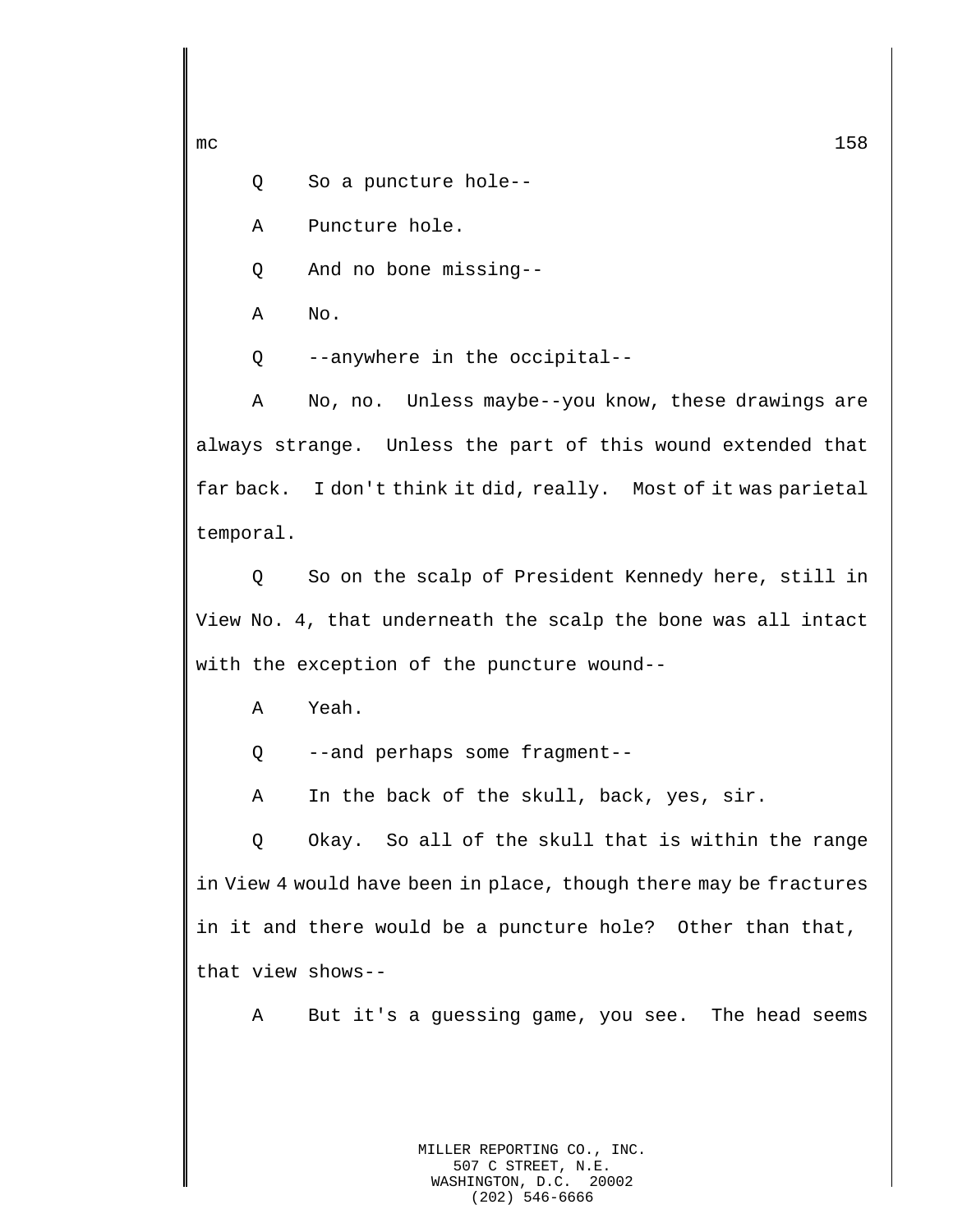to be retroflexed a little bit. You know, it's--to get me to say what's under here or under here, I can't do that.

Q Could we now look at the sixth view? Excuse me, the fifth view.

[Pause.]

MR. GUNN: The photographs that Dr. Humes is now being shown have been described as "wound of entrance in right posterior"--let me withdraw that. Off the record for a moment.

[Discussion off the record.]

MR. GUNN: Okay. We are now on the fifth view, which corresponds to black and white Nos. 13 and 14 and color Nos. 40 and 41, with the description being the "right anterior view of head and upper torso, including tracheotomy wound."

BY MR. GUNN:

Q Dr. Humes, do those photographs appear to be the original and authentic photographs from the autopsy of President Kennedy?

A Yes, sir.

Q Do the eyes of President Kennedy appear to be open in these photographs?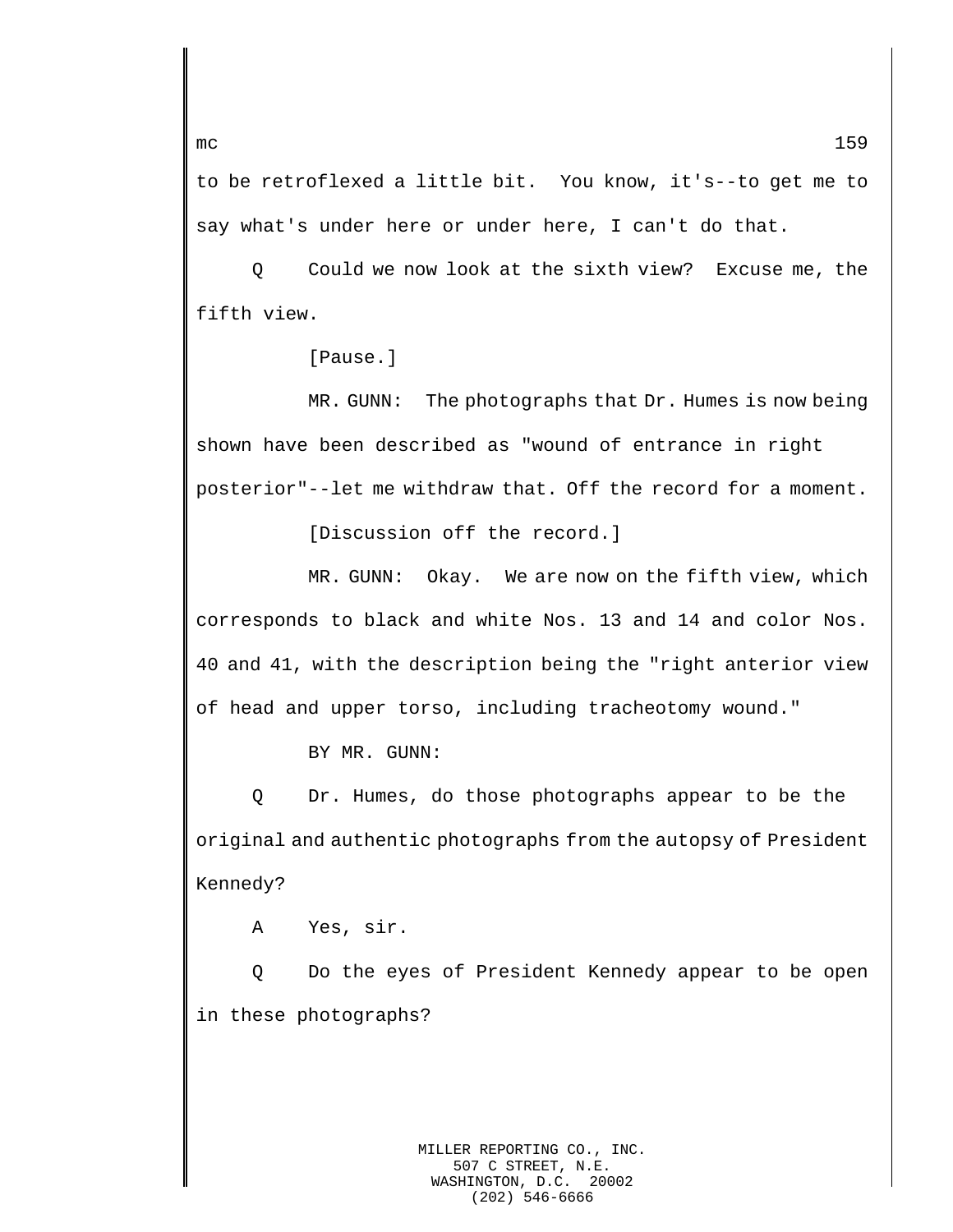A Yes.

Q Were the eyes, in fact, open during the autopsy, do you recall?

A The picture shows me that they were.

Q If other photographs did not have the eyes open, would you be able to explain the difference in that appearance?

A I don't know. I might, I guess. I don't know.

Q Does that help at all explain the timing in which the photographs may have been taken?

A No. It may have been, but the timing...

Q In the second view, we were looking at a triangle that was slightly above the left eye. Do you see that triangle in this same photo?

A Yeah, I see it in the--yeah, I see it in both of them.

Q As far as you can tell, that would be the same triangle that was identified previously?

A I think so.

Q And there is what appears to be a flap that is immediately above the left--or above the right ear?

A Yes.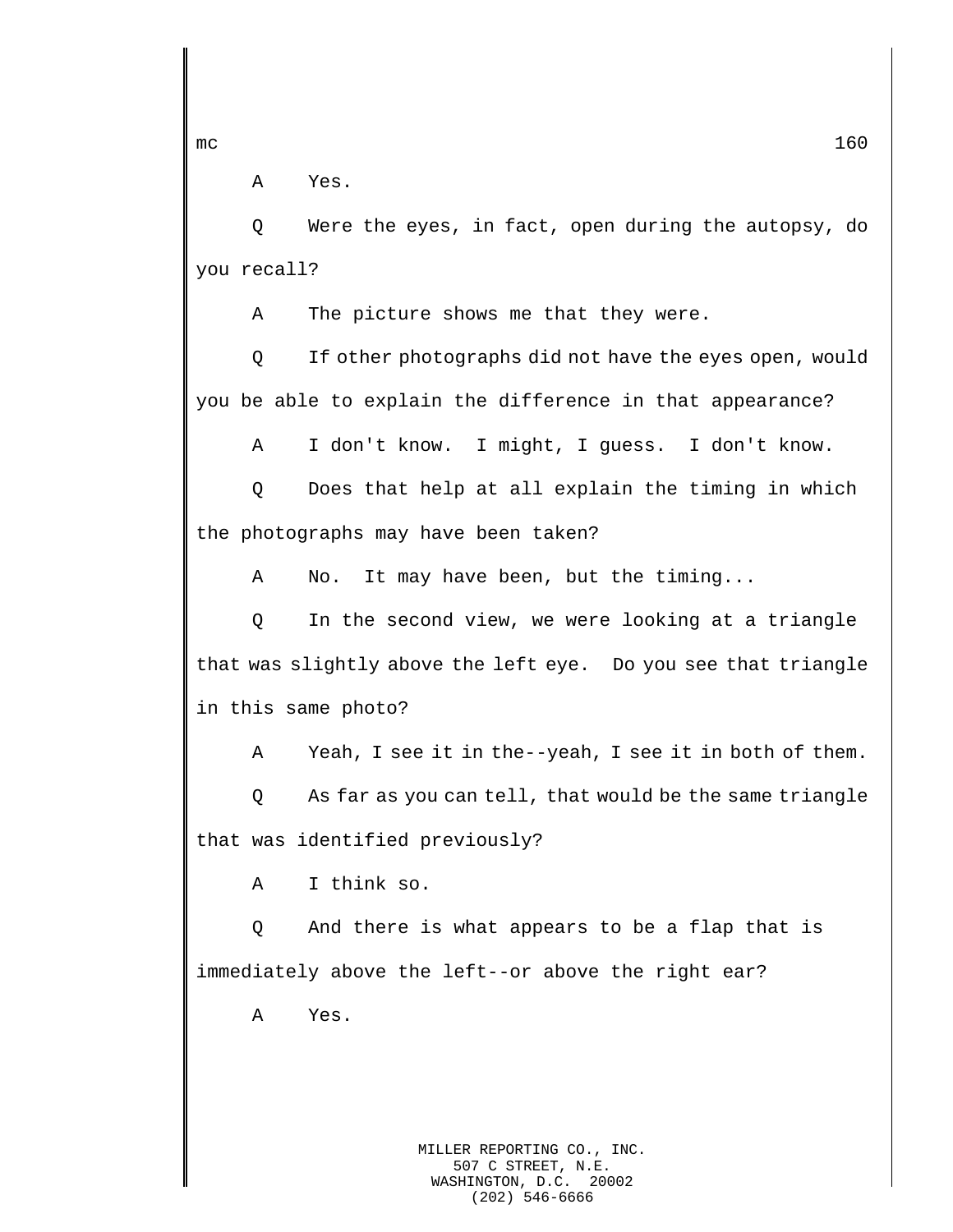Q Is that flap the same flap that you noted in View No. 2?

A I think so.

Q Do you see the tracheotomy wound in President Kennedy's neck?

A Yes, sir.

Q Did you take any action at Bethesda that increased the size of the tracheotomy?

A I don't think so. I don't believe so. We didn't need to. It was wide open.

Q Is that how the wound appeared to you when you saw the body of President Kennedy?

A Yes, sir.

Q You don't notice any difference in size?

A No. The thing is that when we first--I think we noticed this when we first saw these pictures. There's a suggestion at the inferior margin of this wound that might be a portion of the actual missile exit, a little notch, what looks like a notch there.

Q So you're referring to a notch at the bottom of--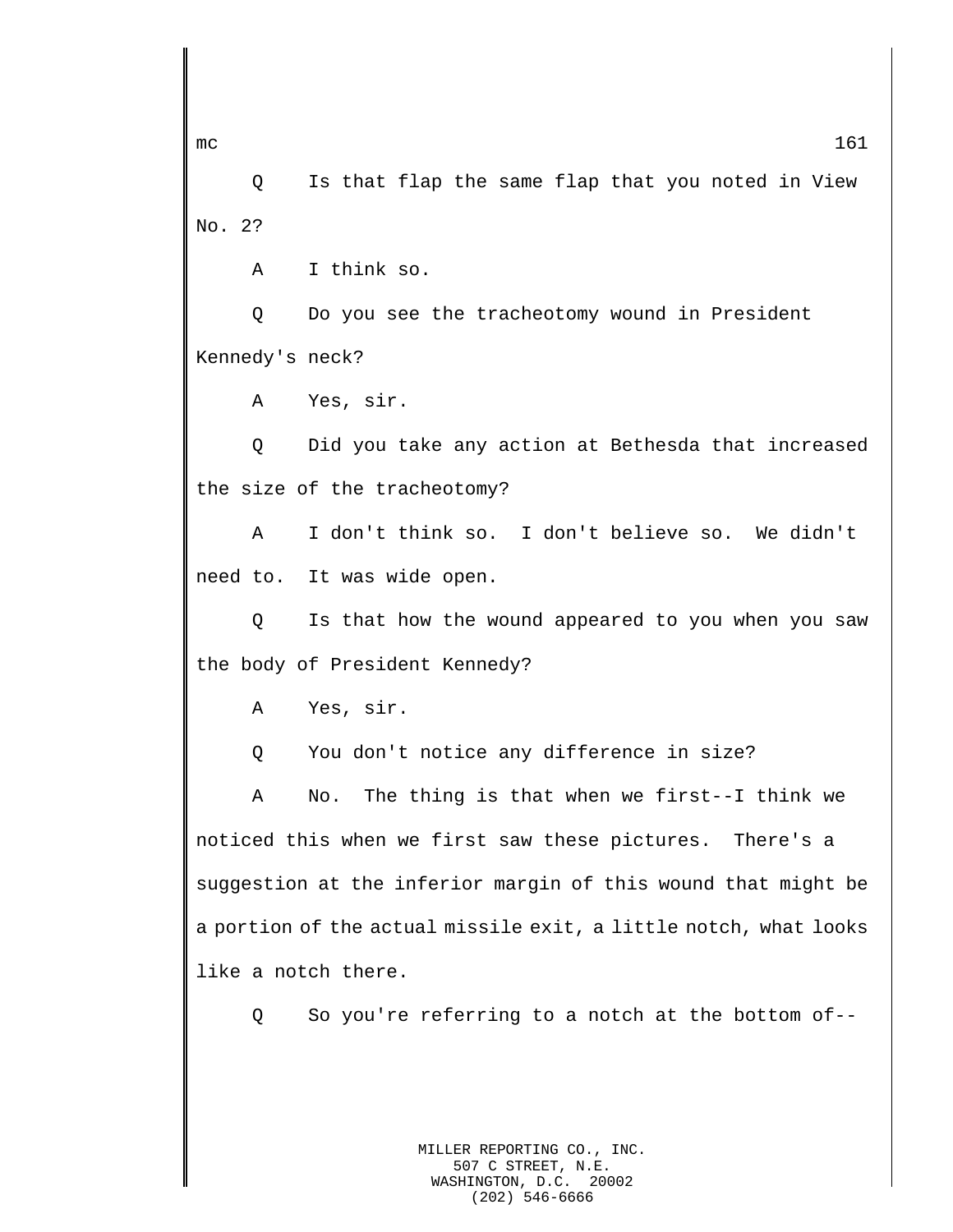A Of the incision.

Q Of the incision.

A Mm-hmm.

Q I'm showing you a document now that's marked MI Exhibit 6, which also is taken from a reproduction of the House Select Committee on Assassinations. Are you able to correlate the blow-ups in MI 6 with the photographs in View No. 5?

A Well, I guess so. My problem is they get distorted when they blow up like this, you know. But it's certainly not unlikely that that's a--you know.

Q In the bottom photograph in MI 6, there's something labeled Figure 9, and I see at the bottom of that photograph there is a somewhat niched figure.

A Right.

Q Does that seem to correspond to some extent with the niche that you had noted?

A Yes, I think it does. Yes.

Q Okay. Could we go to the sixth view, please? View 6 was described as "wound of entrance in right posterior occipital region," and it corresponds to black and white Nos.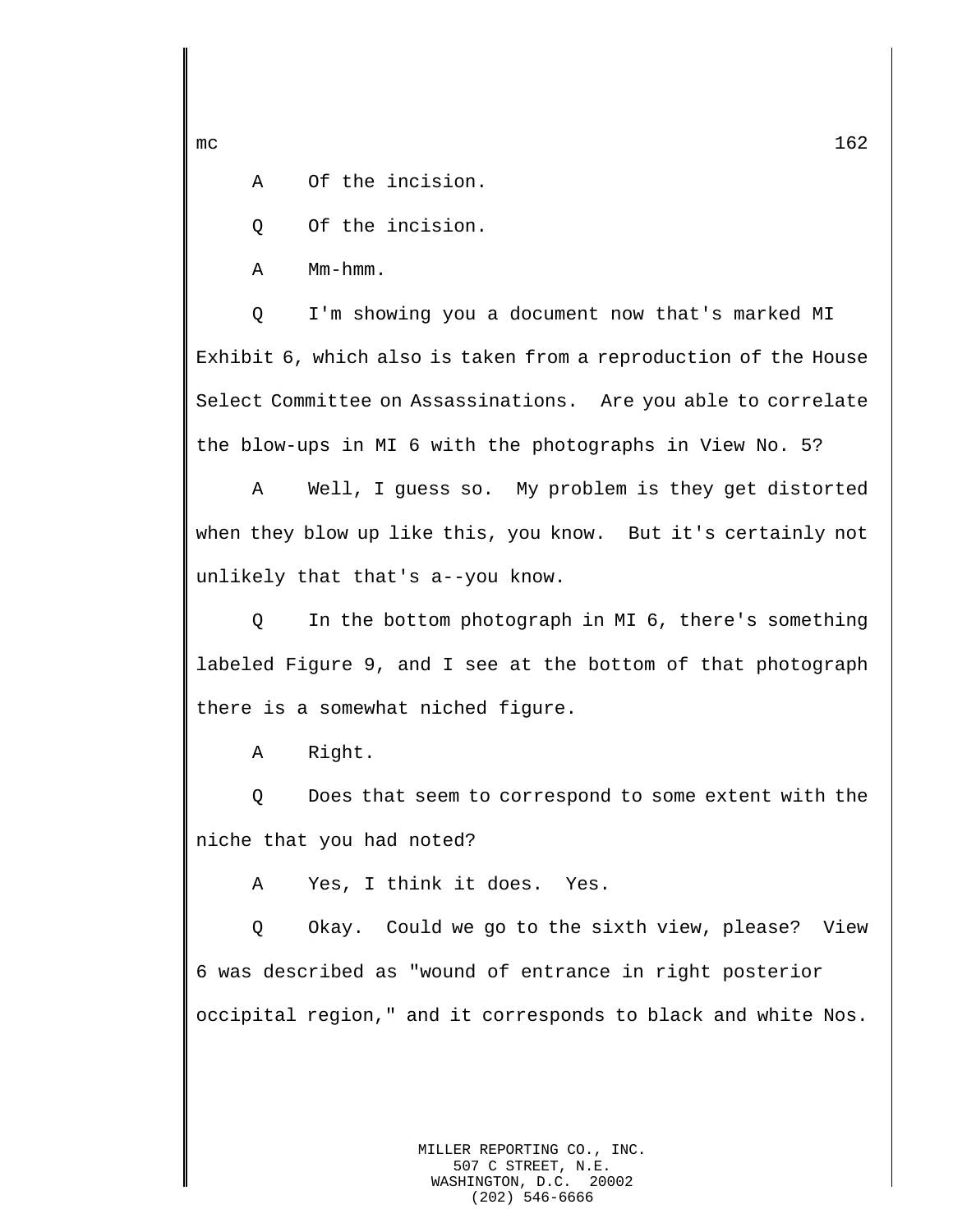15 and 16 and color Nos. 42 and 43.

Dr. Humes, do you recognize the photos before you now as being original and authentic photographs from the autopsy of President Kennedy?

A I presume they are.

Q Is there any question in your mind?

A No, not really. No. They are.

Q I'd like to show you documents marked MI 5, MI 1, and MI 2 and ask you whether those photographs which were reproduced by the House Select Committee on Assassinations appear to correspond to the photograph in your hand, noting that MI 5 is a drawing and not a photograph. My question is just whether this seems to be a general correspondence.

A Yeah, I think--these two, I can't make anything of these blow-ups. I really have great difficulty with those.

Q With the blow-ups, you're referring to Nos. MI 1 and MI 2?

A Yeah. I really can't make anything of those.

Q Dr. Humes, are you able to identify what you have described previously as an entrance wound in the posterior skull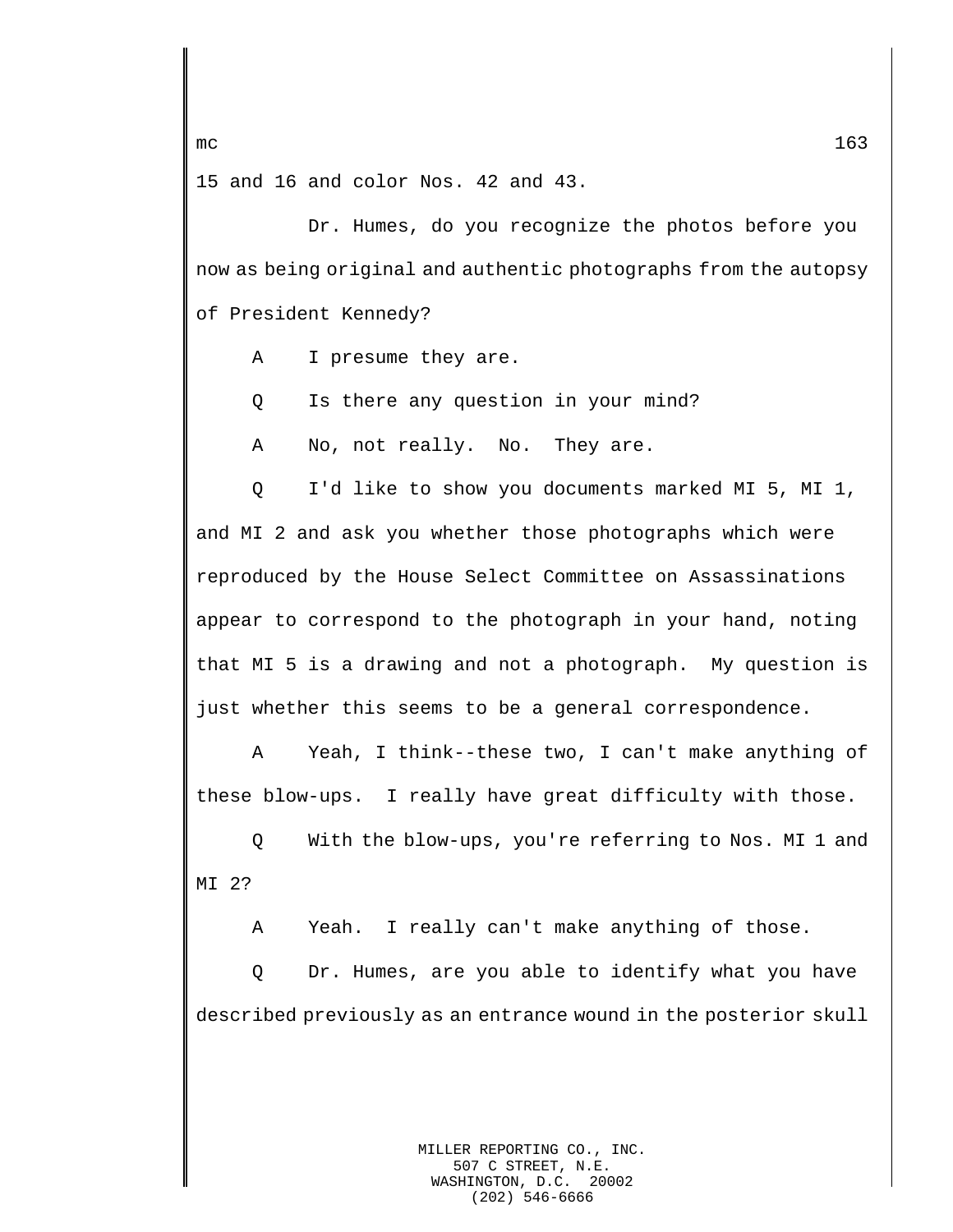of President Kennedy on photographs in View 6?

A This is the same problem I had at the committee hearings.

Q Referring to the House Select Committee on Assassinations?

A Yeah. I had big difficulty trying to see which was which among these things, between here and here.

Q When you say "here and here," the first one you were pointing to something that appears roughly slightly below the ruler, and the second "here" was referring to the object that is quite near the bottom of the frame?

A Right. I mean, they threw these up on a great big screen and said which is what, and I really had difficulty. I couldn't be sure. I'm disappointed. I was disappointed in that regard. I still have trouble with it.

Q Are you able to identify on View 6 the entrance wound?

A Not with certainty, I'm sorry to tell you.

Q Are you aware of where the House Select Committee on Assassinations panel of experts identified what they believed to be the entrance wound?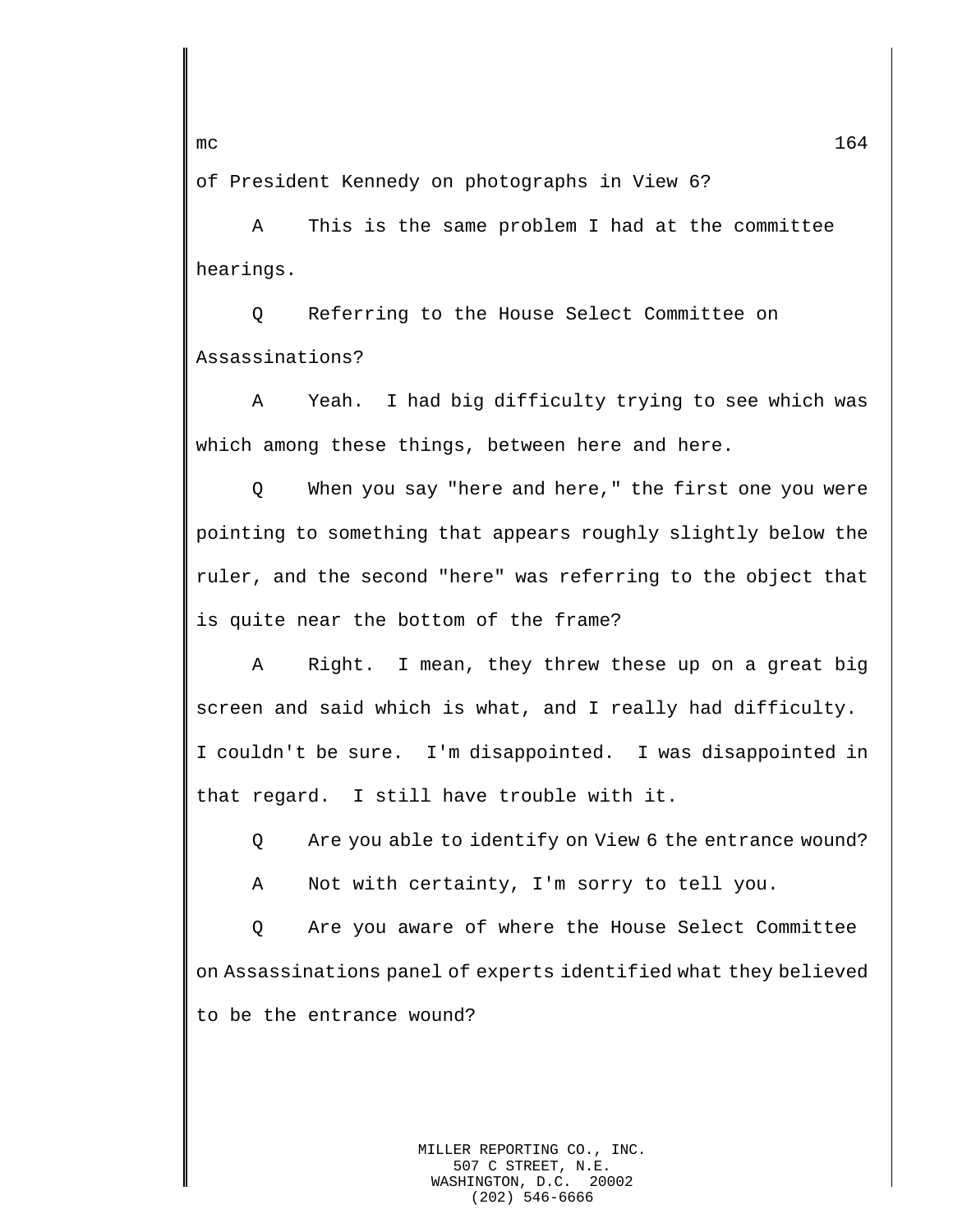A No. No.

Q Do you see the gloved hand?

A Mm-hmm.

Q Are you able to identify whose arm that is holding the President's head?

A No.

Q When that photograph was taken, was the scalp being pulled forward, that is, towards the eyes of the President, in order for that photograph to be taken?

A It's possible. I'm not sure. It looks like that's what's happening. The edge of the defect is up there. The edge of the defect is adjacent to where the fingers and thumb of the person appear on the photograph.

Q Dr. Humes, I would like to show you a document that's been marked as Exhibit MD 14, which you previously have seen, and I'd like to show you a portion of that document, on the bottom paragraph on page 3, going to the top of page 4, and ask you if that helps you orient the photograph.

A See, they're talking about the scalp shown in the photograph, and I'm not sure which one it is that they're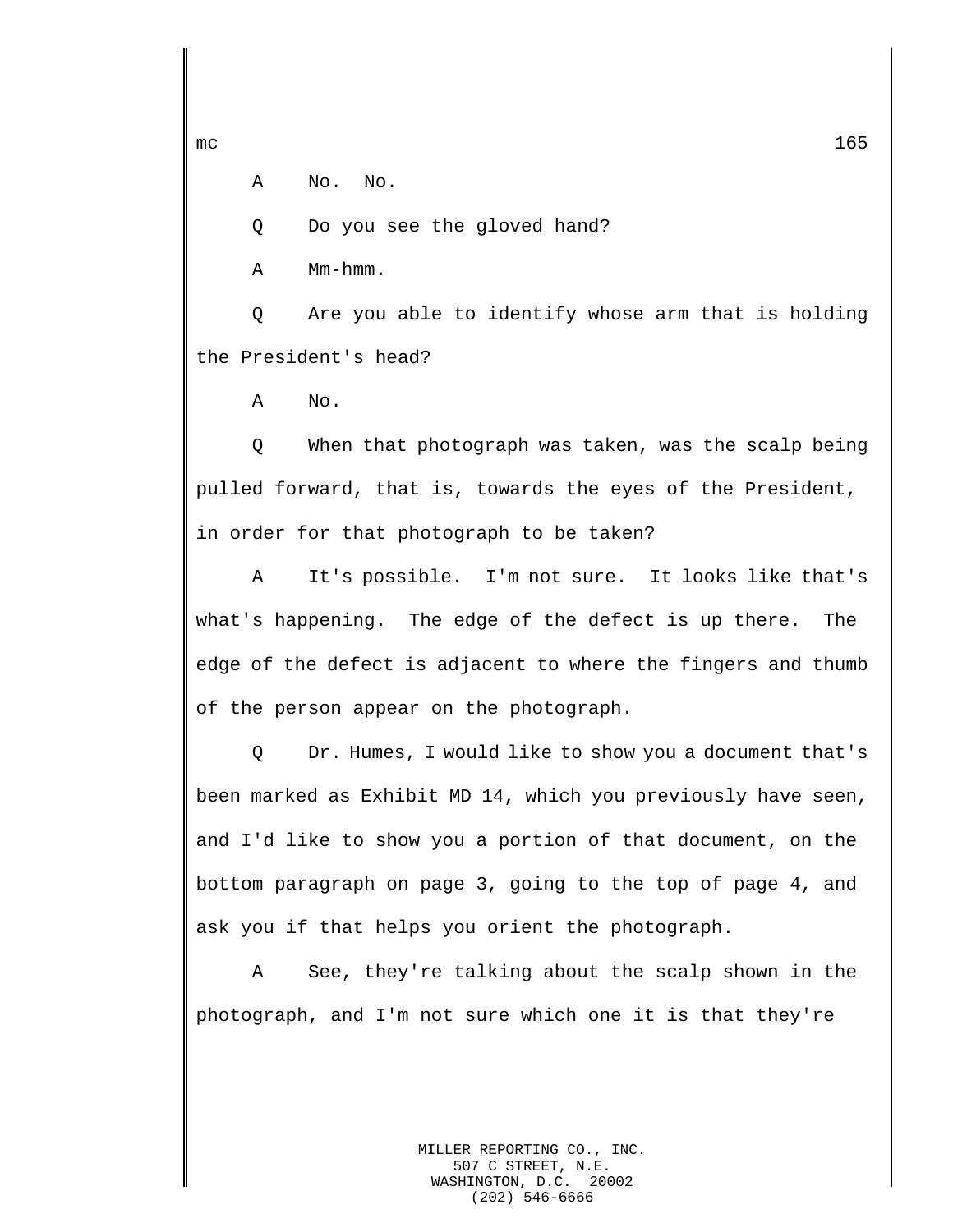referring to.

I suppose that's what they're talking about there. I have to presume that's what they're talking about.

Q When you say "they're talking about," do you mean the House Select Committee--

A Yes.

Q --on Assassinations? And the point that you're pointing to is the apparent spot that is slightly below the top of the measuring device?

A Yes.

Q And based upon your recollection and examination of the photos, is that where you now would identify what you believe to be the entrance wound in the skull?

A I cannot flat-footedly say that. I have trouble with it. The head is turned toward one side. I don't know. It's very difficult. Very difficult. It's an educated guess, to be perfectly honest.

Q For that marking that is towards the bottom near the hairline, what is your best understanding of what that designates?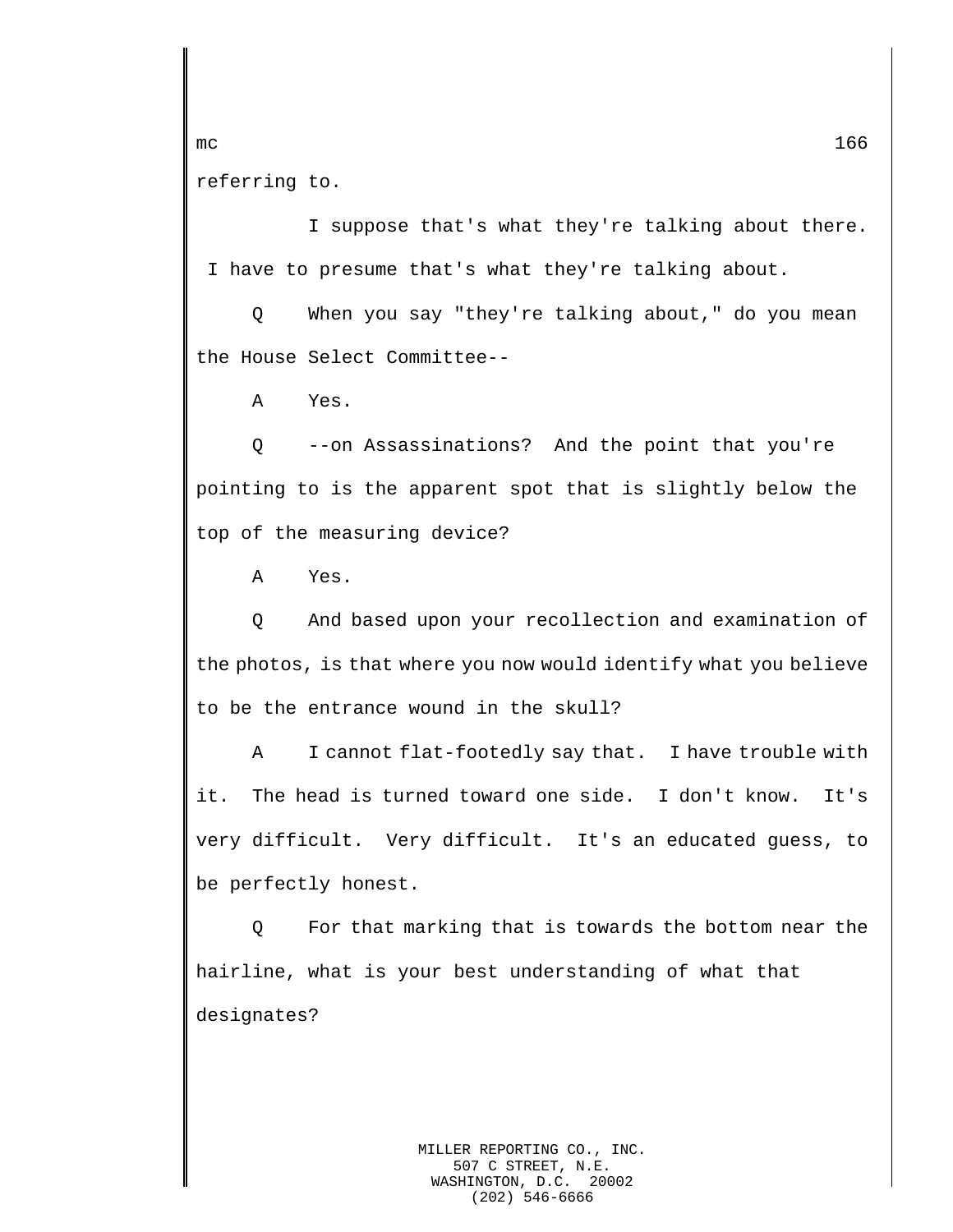A I don't have the foggiest idea. See, what's important is where is the wound in the bone. You can't tell that from these pictures.

Q What was your understanding of the correlation, if any, between a puncture wound in the scalp and the puncture wound in the bone?

A They're directly over align--directly aligned.

Q So there was not a penetration of the scalp with the bullet going along the cranium and then going in at some--

A My impression was it went right through from the site of the skin wound, when you looked at the wound from the inside and matched them up with the scalp wound.

Q Did you have any difficulty identifying the scalp entry wound during the time of the autopsy?

A No, I didn't at the time of the autopsy, but the photographs I think create ambiguity. For me they do, much to my displeasure and dismay. I thought they would erase ambiguity rather than create it.

Q Would you have expected the marking that you took to be the entry wound in the scalp to have been better represented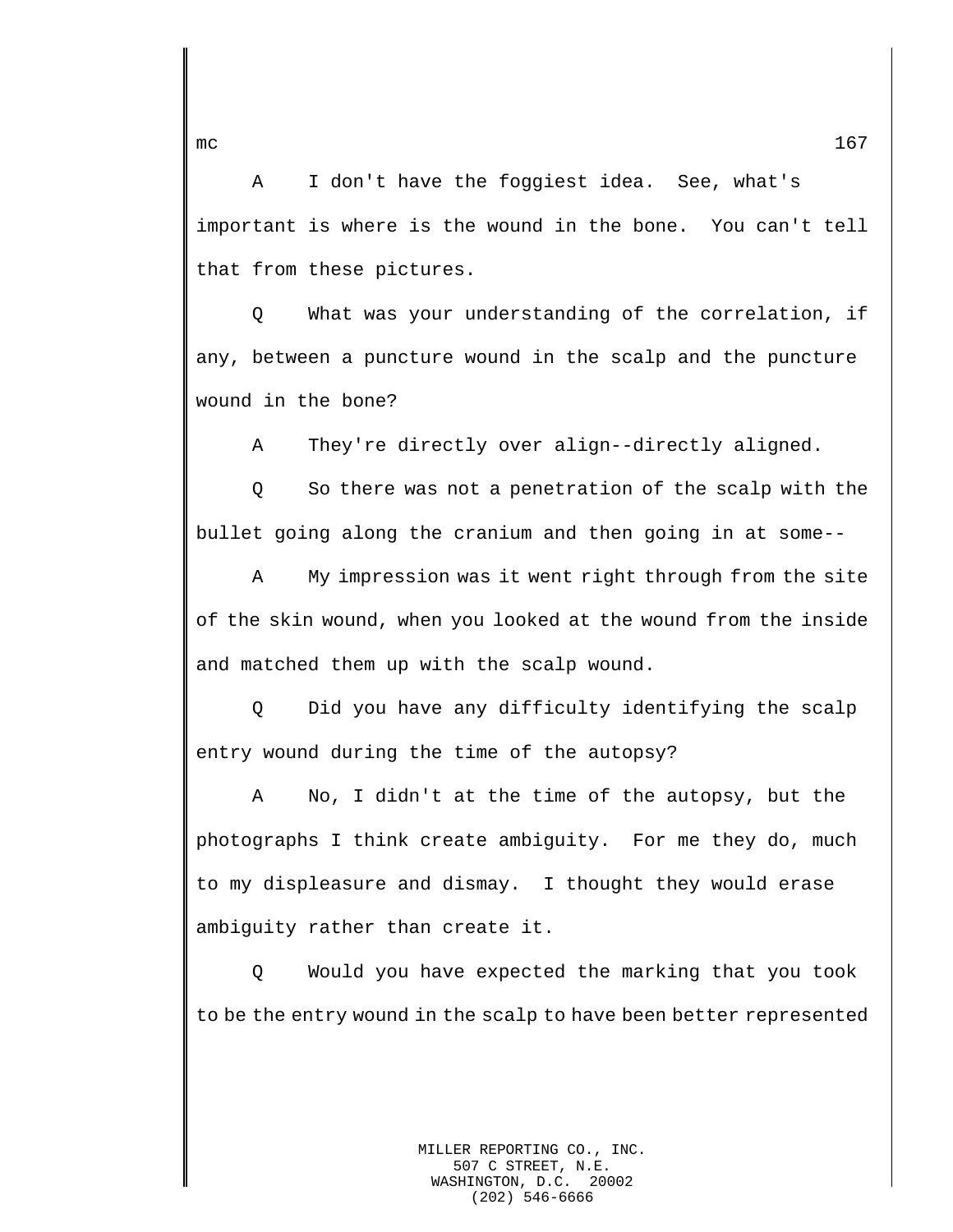in the photos than what you were seeing--

A Yes, I would have hoped that it would have been. Yes, sir.

Q I'd like to point out to you the flap that appears to be above the right ear.

A Right.

Q And ask you if you can identify now what that flap is.

A Not with certainty. Not with certainty. It looks like the inner surface of the scalp, you know, viewing here. And how it got to be in that position, I'm not sure. The distances are hard to judge, for me, from this. I don't know.

MR. GUNN: Steve, could we look at the other photographs from this same series just to see if there's anything more than can be shown? So 15, 16, 42, and 43.

For the record, Dr. Humes now has all the photographs just identified above available for his inspection.

THE WITNESS: In this particular one, which is No. 43, this object down near the hairline seems more obviously to be an artifact of some kind. I don't know what it is. I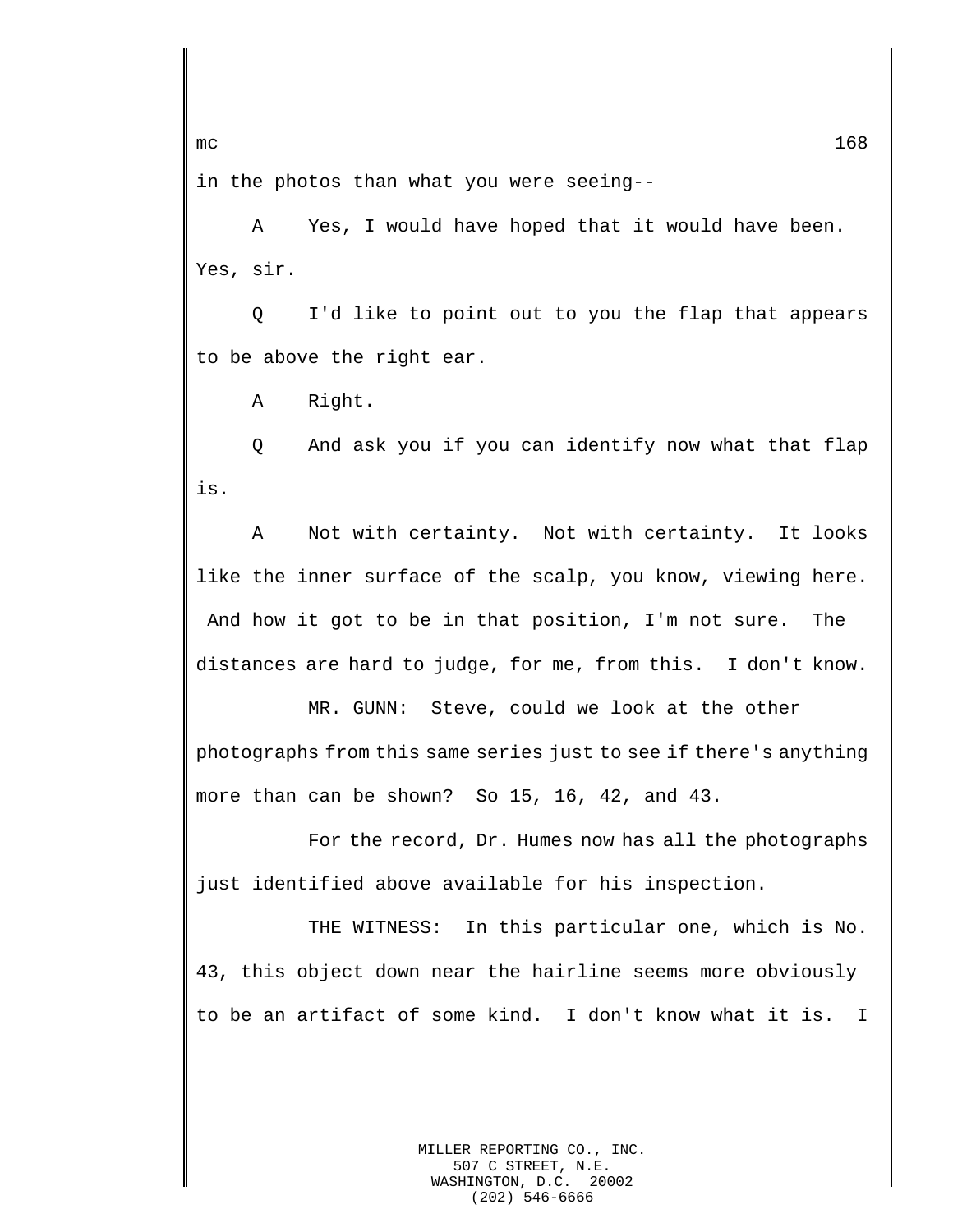have no idea what it is. And this does seem to be the wound.

BY MR. GUNN:

Q When you say "this," you're referring to the portion that is up near the--

A Near the top of the ruler, yeah.

Q Could you examine the black and white photos and see if they help?

A They don't help me. You can't even see any wound in the upper area of this.

Q When you say that, you're referring to photograph number--

A Whatever this is--15.

Q And photograph 16?

A This is 16. This looks like dura now, this piece of material.

Q You're referring to the flap now that's above the ear?

A Yeah, it does look like dura, but I'm not absolutely certain. And the wound is really--I don't know. Not discernible, I guess.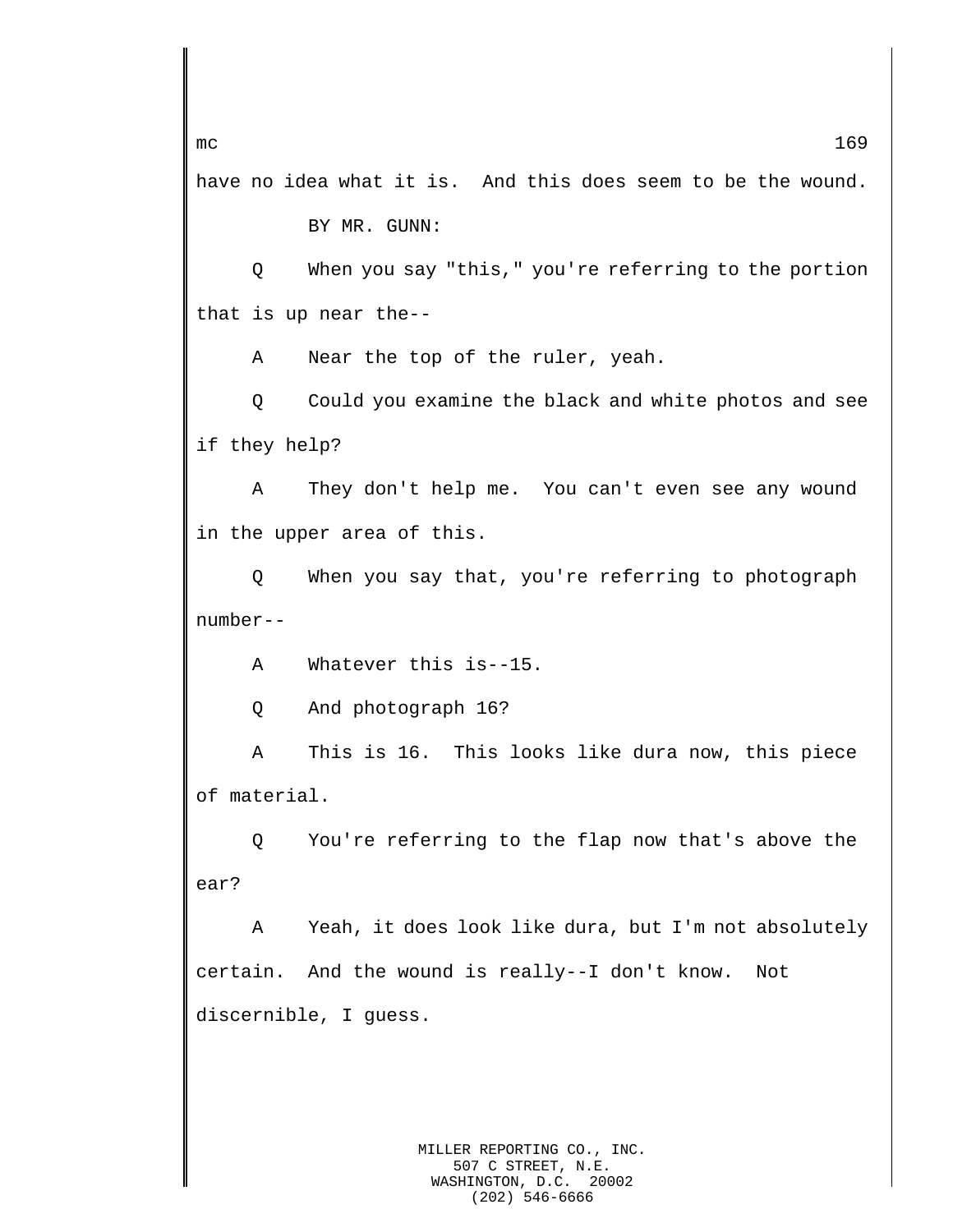Q I asked you a similar question with another view, but I'd just like to try the same question again. Looking at the posterior skull here, the portion that is below the ear--so if we were to draw a line from between the top of the ear and the top of the ruler down, is it your understanding that the skull behind that scalp would be intact?

A Reasonably intact.

Q We'll go to the seventh view, which is described as "missile wound of entrance in posterior skull, following reflection of scalp," Nos. 17, 18, 44, and 45.

Again, the descriptions that I am reading come from the numbering system supplied by the November 10, 1966, inspection.

Could you turn these so they're all the same? Just so the rulers are in the same relative position.

The first question for you, Dr. Humes, is: Can you identify these photographs as being true and authentic photographs taken at the autopsy of President Kennedy?

A They certainly appear to be as such.

Q The first question for you would be whether you can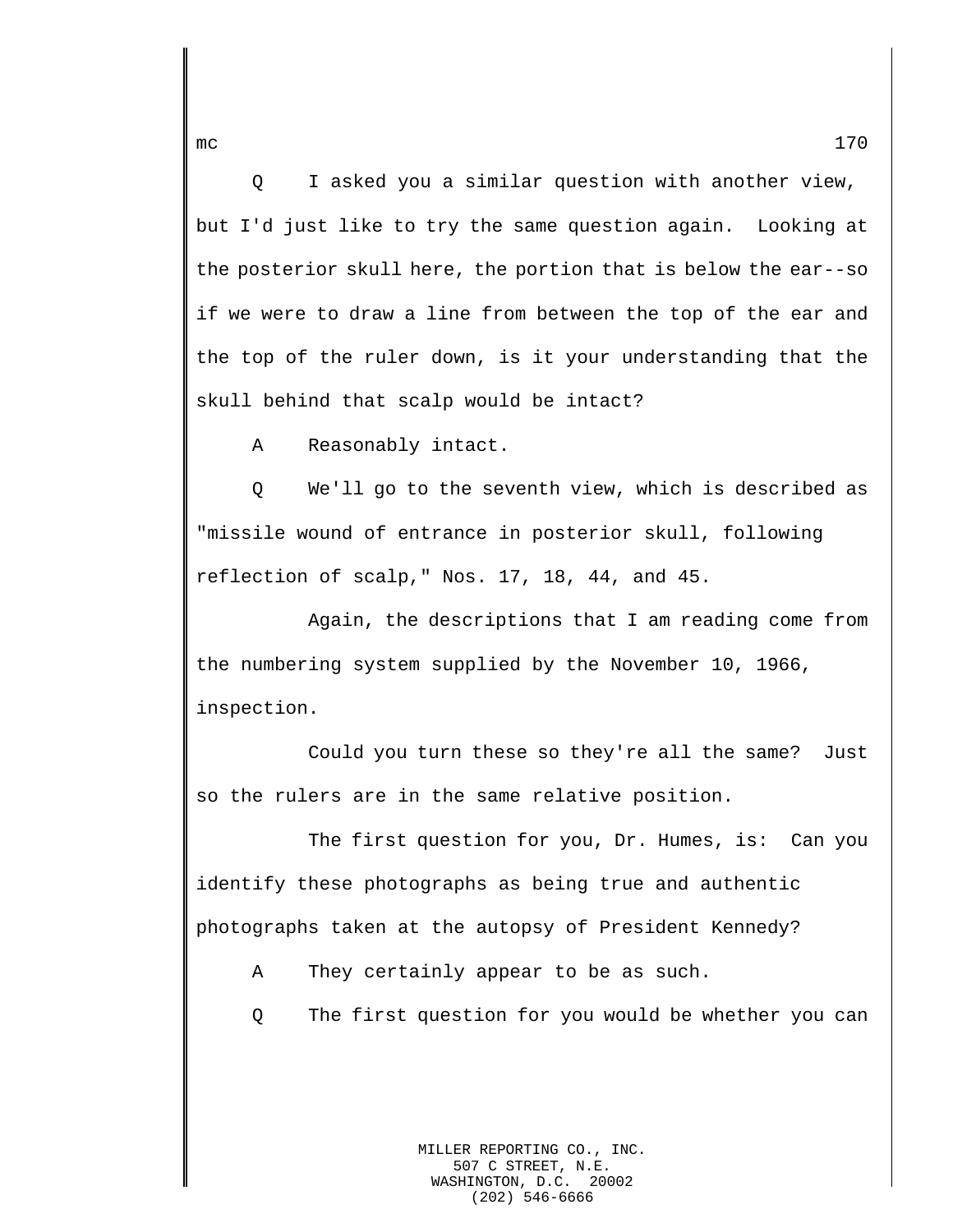orient those photos so as to describe what is being represented in the photographs.

A Boy, it's difficult.

I can't. I just can't put them together.

I can't tell you what--

Q Can you identify whether that is even posterior or frontal or parietal?

A Not with any certainty, no. Very disappointed. No, I can't.

Q Previously in your deposition today, you said, if I recall correctly, that you had photographs taken with the scalp reflected that showed the entrance wound. Is that correct?

A I thought that I had, yes.

Q Is it your understanding that these are photographs that--

A They could well be, but they're disappointingly confusing to me.

Q I'd like to show you the description that you made in 1967 and have you review that and see if that helps.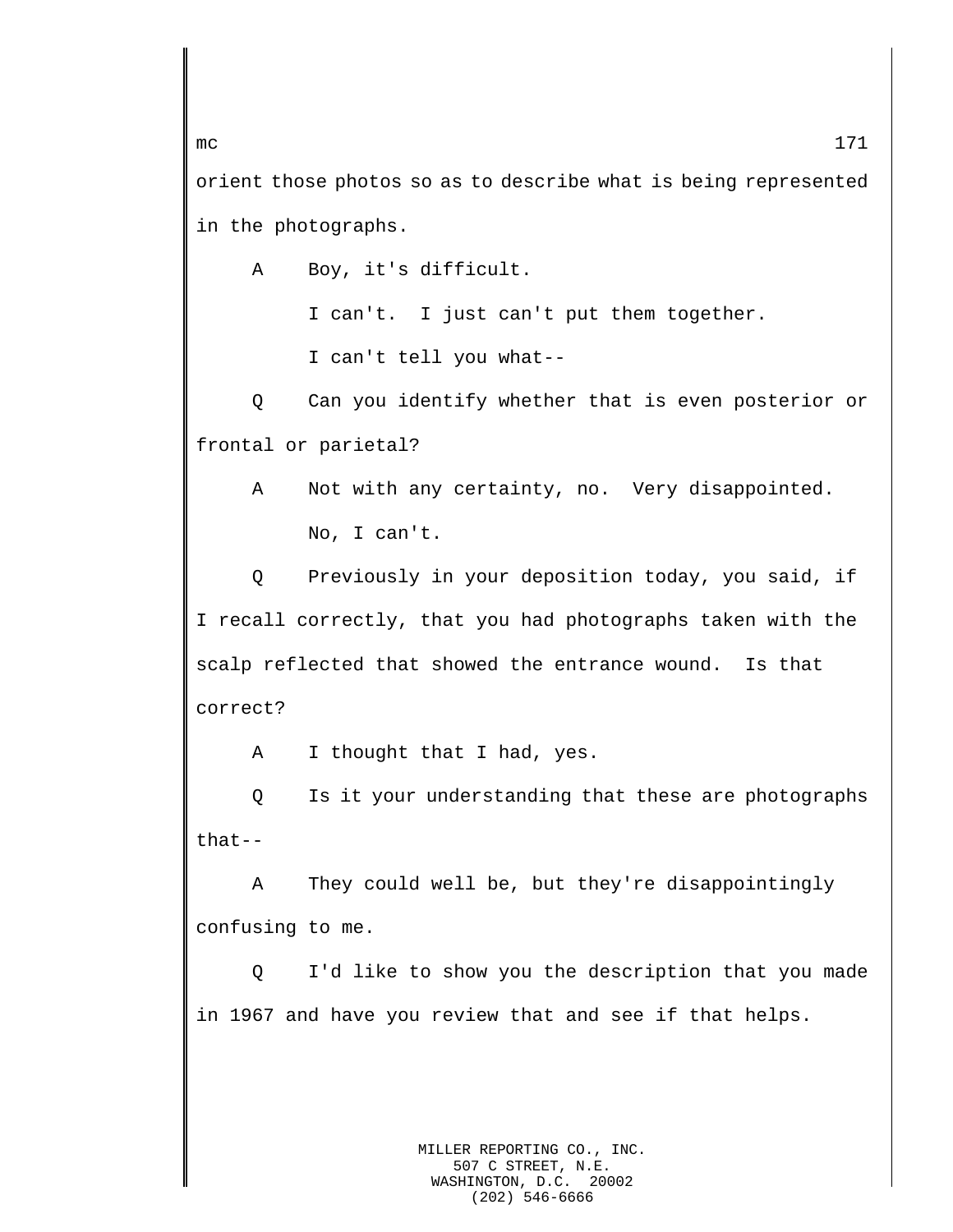A Now, this is the wound of exit that you're talking about. This is certainly not the wound of exit that we're talking about here.

Q I'm referring to what the testimony was that you said earlier today when I said entrance.

A I'm sorry, sir. You've lost me.

Q Okay. In my last question, I was referring to your prior testimony today where you referred to the scalp being reflected and photographs being taken of the entry wound in the posterior of the skull.

A Yeah.

Q Okay. Now we're on a different question, and I'm showing you a description from another thing to see if this helps at all.

A No. It doesn't help at all. This is the wound of exit from the skull, the big gaping hole in the right side of the temporo-parietal area. This doesn't help me. I don't know how it could be expected to help me.

Q In the seventh view of the photographs, what you're looking at today, do you see any notches in any of the bones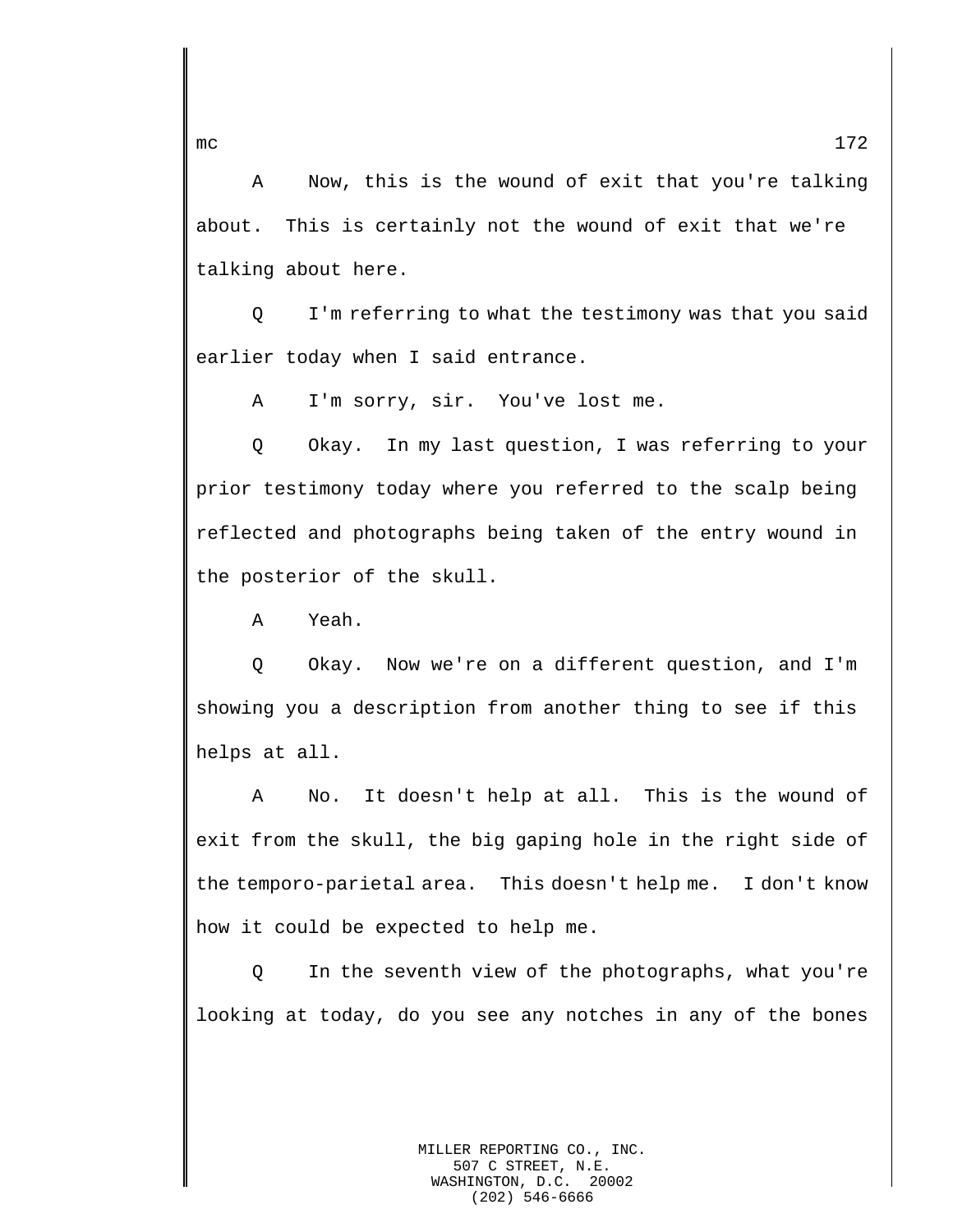that could be identified either a wound of entrance or exit?

A There's what appears to be a notch in a major portion of bone here centrally located, but I'm not at all sure about it. I don't know where it is or--I can't get oriented at all. I just can't. It shows up in the black and white thing here.

Q Was any photograph taken during the autopsy with scalp reflected of the frontal bone or the parietal bone?

A Certainly not specifically of the frontal bone, but, yes, I presume of the parietal bone. I presume there was.

Q What I want to see if we can get clear, as best we possibly can, is when--is what photographs were taken when the scalp was reflected--

A Sir, you're asking me to tell you something that happened too long ago for me to be able to respond intelligently.

Q What I would like to see if we can do the best that we can with is to understand whether there was a photograph taken with the scalp reflected of the posterior portion of the head. Now, I understood from the testimony earlier today that you had thought that there was such a photograph taken. Whether the photograph you're now looking at or not, whether that is

mc  $\sim$  173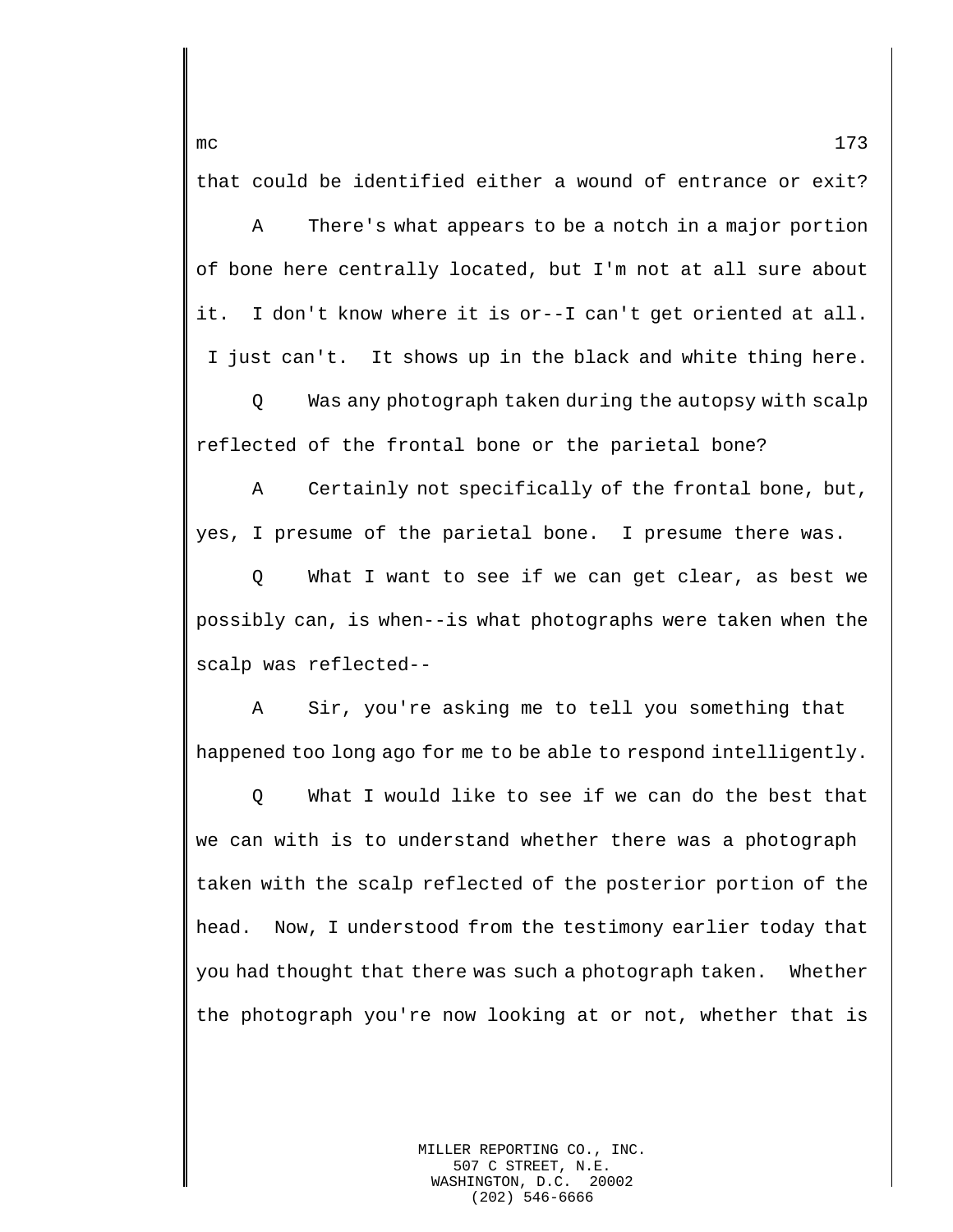that photograph or not isn't the question, but whether there was such a photograph taken.

A I cannot recall specifically.

Q Dr. Humes, I'd like to show you a document marked Exhibit 13, which appears to be a November 1, 1966, inventory which has your signature on it. Is that correct?

A Right.

Q And this inventory was prepared approximately three years after the autopsy; is that correct?

A Yes. That was one of the problems. Yes.

Q Could you identify for me roughly the procedure that you followed in preparing the document that's now marked Exhibit 13? Just if you could explain the circumstances of how you came to prepare the document.

A We came--we were told that it was necessary to have the photographs identified. We proceeded to the old building downtown, Archives building, where we met with Mr. Rhoads, I believe was the Archivist. And J and I--Pierre wasn't there, was he?--Jack Ebersole--no, Pierre was not there. J and I and Jack Ebersole and John Stringer, who actually took all the

mc  $174$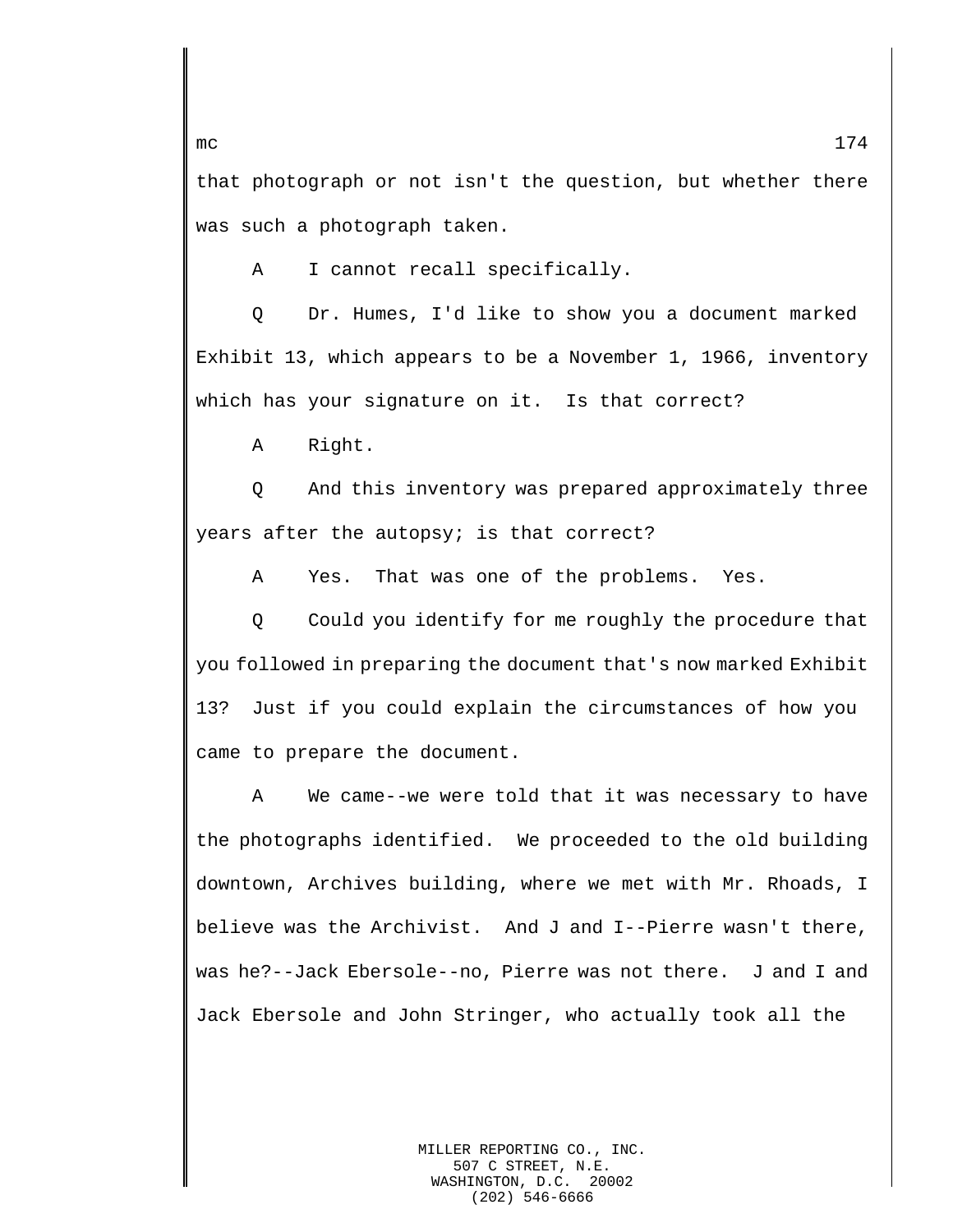photographs, and they were brought out to us one at a time, and we wrote a description of what we thought we were seeing.

Q Okay. Could you look at the description that you created in 1966 that corresponds with the photos that we're looking at now?

A 44, for instance, this one.

Q Does that document reference No. 17? That would be to one of the black and white photos. Does your description from 1966, three years after the autopsy, help you today identify or orient the photographs in View 7?

A Well, now, I guess now that I look at it, perhaps it does. The black and white one, down here opposite the edge of the rule, I presume that is what we're talking about right there.

Q Okay. You're referring to something that is very near the point of the--

A Right, right there.

Q --ruler where the centimeter marks are?

A Right. It's not anywheres near as clear as I would have hoped it were to be. But that I have to presume is what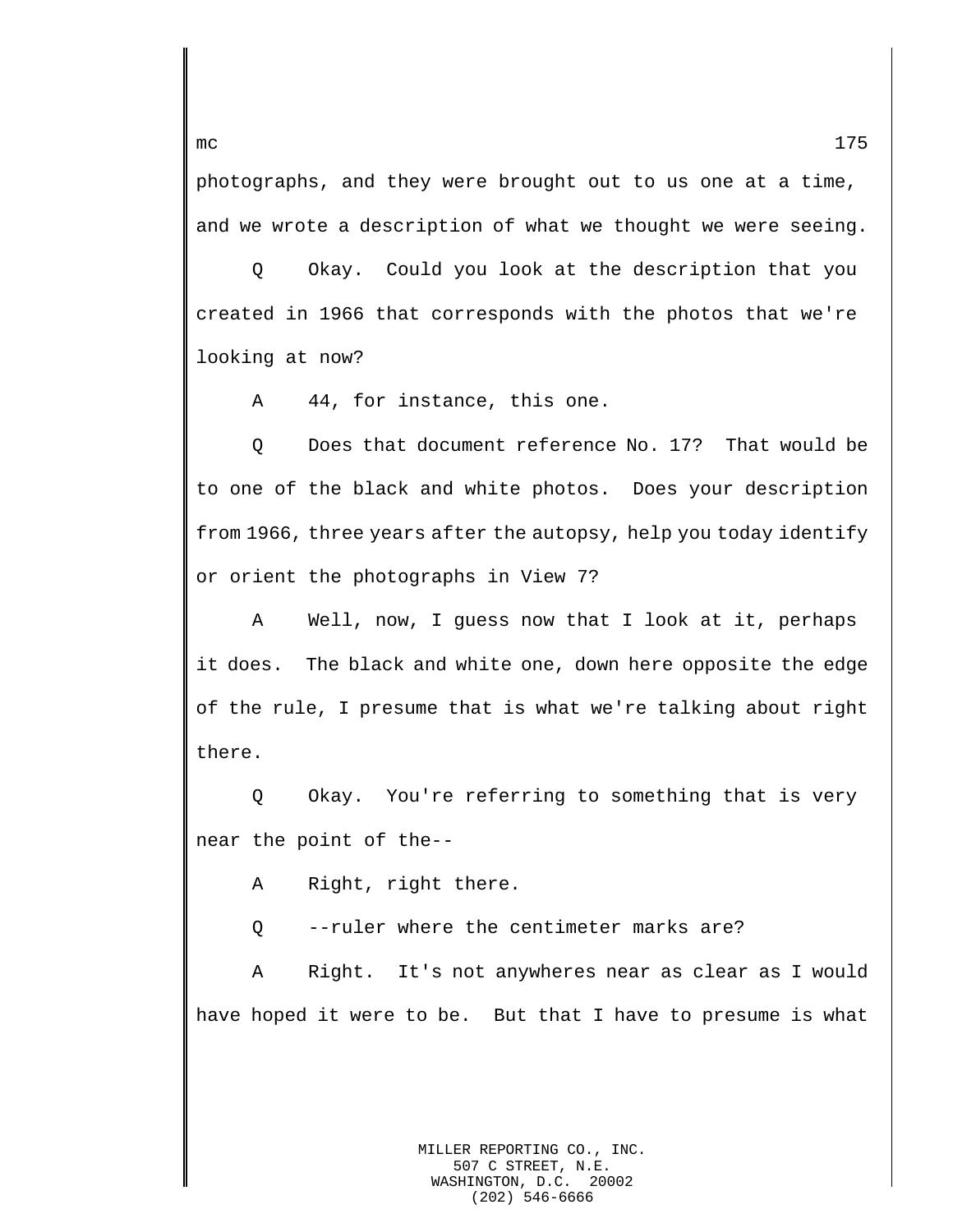we're talking about right there, because that's about the size of the location, as I can see where it is. The scalp is reflected downward, as you can see here.

Q So would it be fair to say that--

A This here again would be it, you see; there, there, and--you lose it here with all this business. I don't know. I have trouble with this. I can't really recognize it there.

Q So this is a portion that, if the ruler were on the bottom of the--if the ruler were placed at the bottom of the drawing, this would be slightly above the corner of the uppermost part of the ruler?

A That's my belief, yes, sir.

Q And that is what you believe to be, as best you can tell now--

A Yes.

Q --to have been the entrance wound--

A Yes, sir.

Q --in the posterior skull?

A Yes, sir. Without major conviction, but I believe that's the case.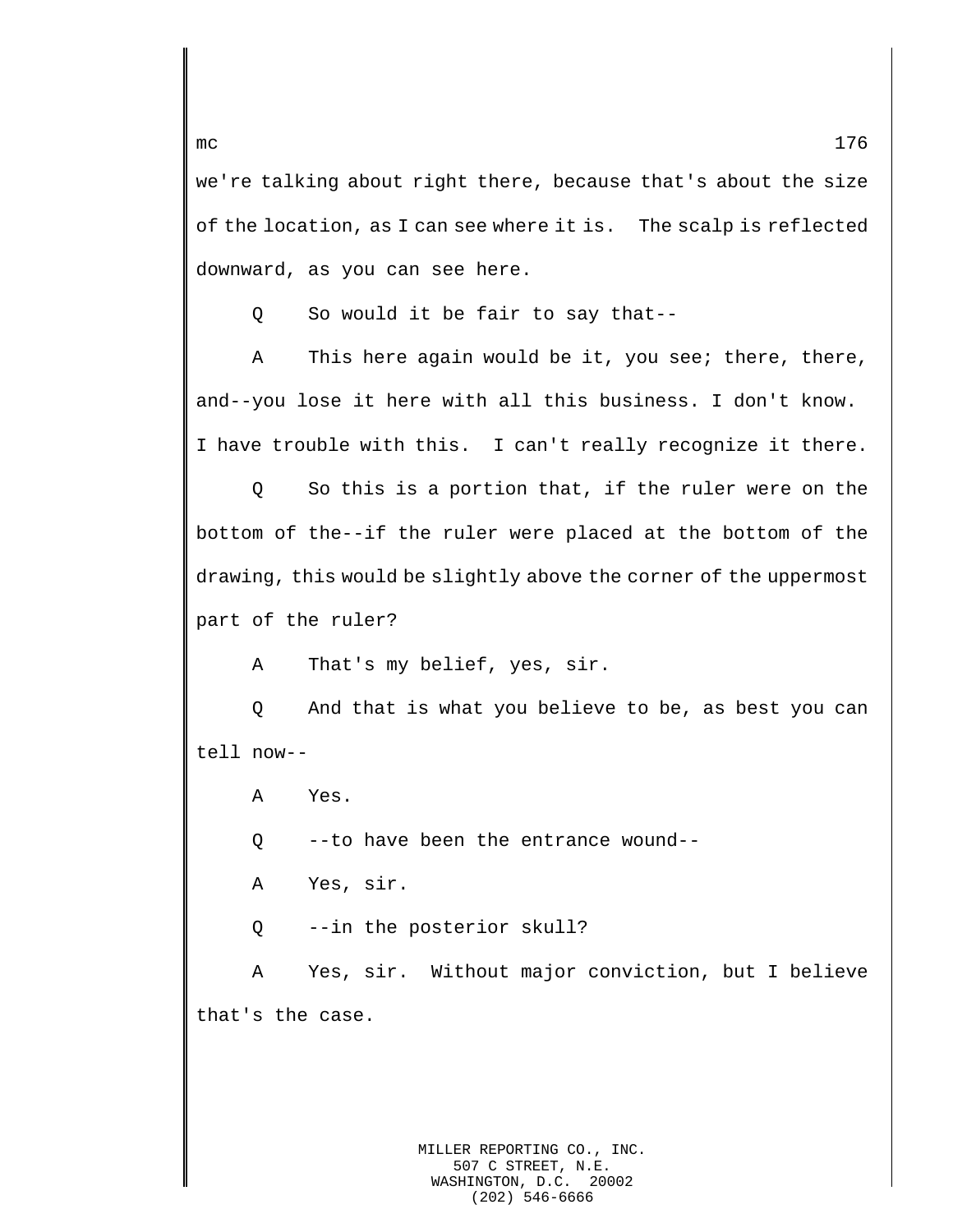Q Dr. Humes, I'd like to show you part of your testimony to the Warren Commission, particularly on pages 352 and 353, and I'd like to ask if this testimony that you provided helps refresh your recollection as to whether there were any photographs taken of the posterior skull with the scalp reflected. So at the bottom of pages 32--excuse me, 352, to the top of page 353.

A He goes on to a motion picture here.

Q Pardon?

A He goes on to a motion picture.

Q You're referring to the testimony.

A Yeah, I see it, but it says photographs illustrating the phenomenon from both the external surface of the skull and the internal surface were prepared. We conclude that the large space on the upper right side--and so forth. I don't--I have not yet been shown what I would construe to be the photograph of the wound of entrance from the internal surface.

Q And at least it was your understanding as of March 1964 that a photograph of that sort had been taken?

A Yes. Yes.

MILLER REPORTING CO., INC. 507 C STREET, N.E.<br>SHINGTON, D.C. 20002 WASHINGTON, D.C. (202) 546-6666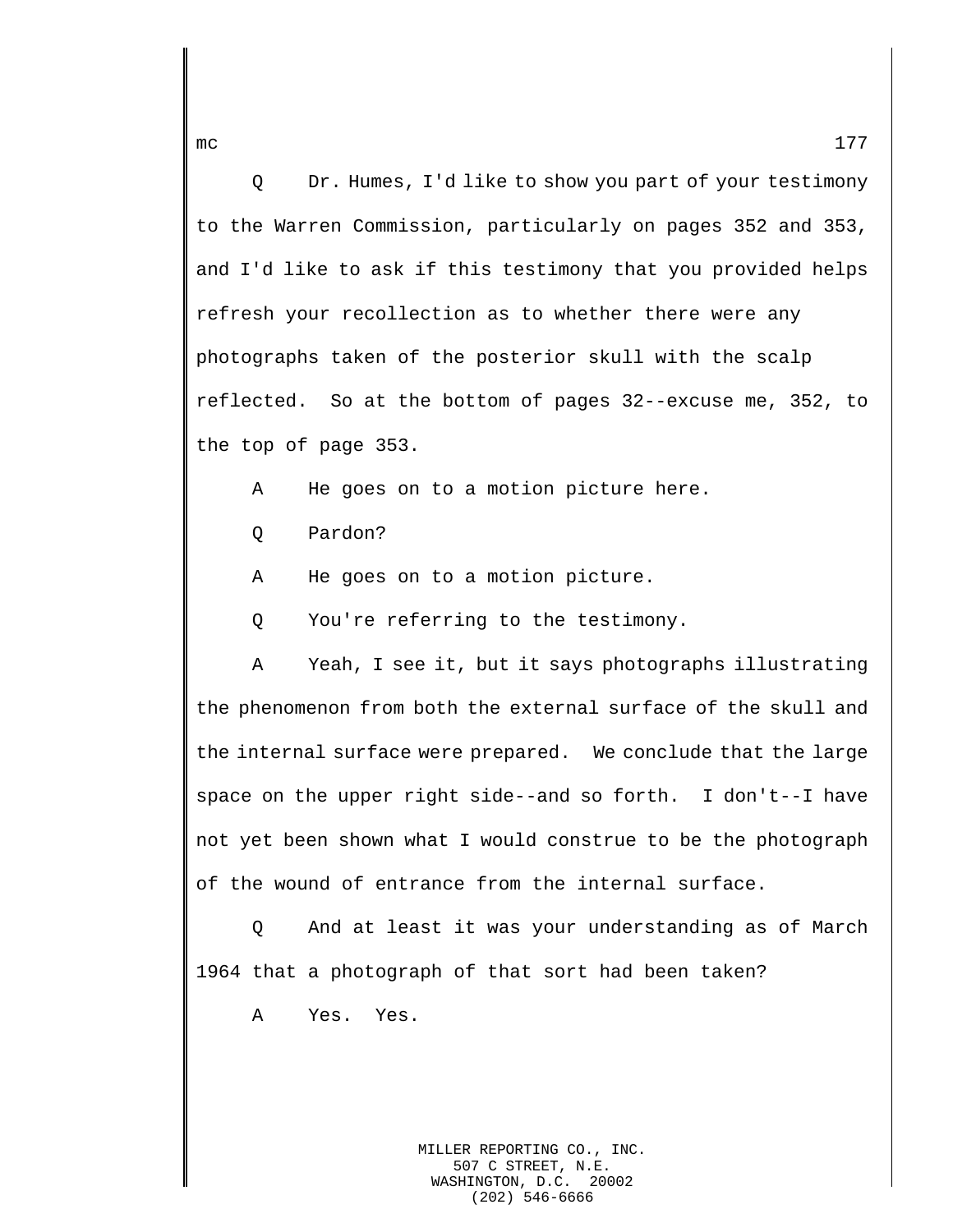Q Let's move to the bottom of the final paragraph of Exhibit 13, which is your report of November 1, 1966, signed November 10th.

A May I say what it says? We thought that we hadn't seen them all.

Q As of November 1966, were you of the opinion that there were any photographs of the autopsy that had been taken in addition to those that you were able to see at the Archives?

A The only one I recall specifically in that connection is the one I spoke to you about later, was the interior of the thorax. I thought we had seen all the others. Maybe we hadn't. I don't know. You got to remember, this was three years after the fact. That's part of the problem with all of this, temporal distortion of memory and what have you, accentuated when you get 35 years away.

Q I'd like to show you another statement from your Warren Commission testimony on page 360. This is from Exhibit MD 11. Dr. Humes, could you read the portion from the point where Mr. Dulles is saying, "Just one other question," and then your answer to that?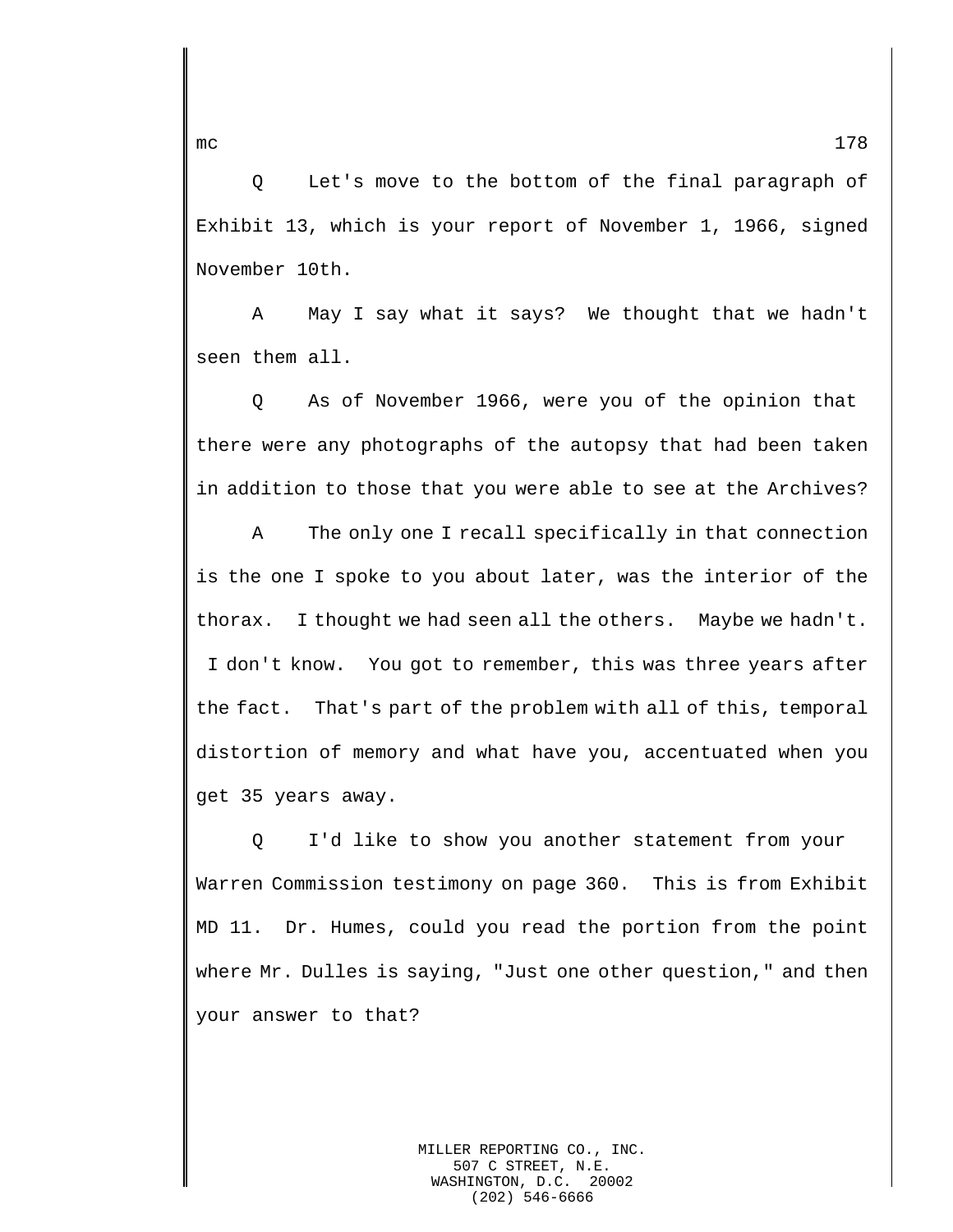A Yeah, sure.

Q While you're reading it to yourself, I will read it for the record.

"Mr. Dulles: Just one other question. Am I correct in assuming from what you have said that this wound is entirely inconsistent with a wound that might have been administered if the shot were fired from in front or the side of the President? It had to be fired from behind the President?"

"Commander Humes: Scientifically, sir, it is impossible for it to have been fired from other than behind or to have exited from other than behind."

A I don't know where that phrase got in there, "to have exited from other than behind," other than--it's a peculiar use of words, that it came in from behind and exited from behind. I presume going forward. I don't--that's kind of a bad sentence. I don't know how to interpret that.

Q Did you mean--

A There was no exit from behind as far as I'm concerned, period.

Q So anyone who would--let me rephrase this. Would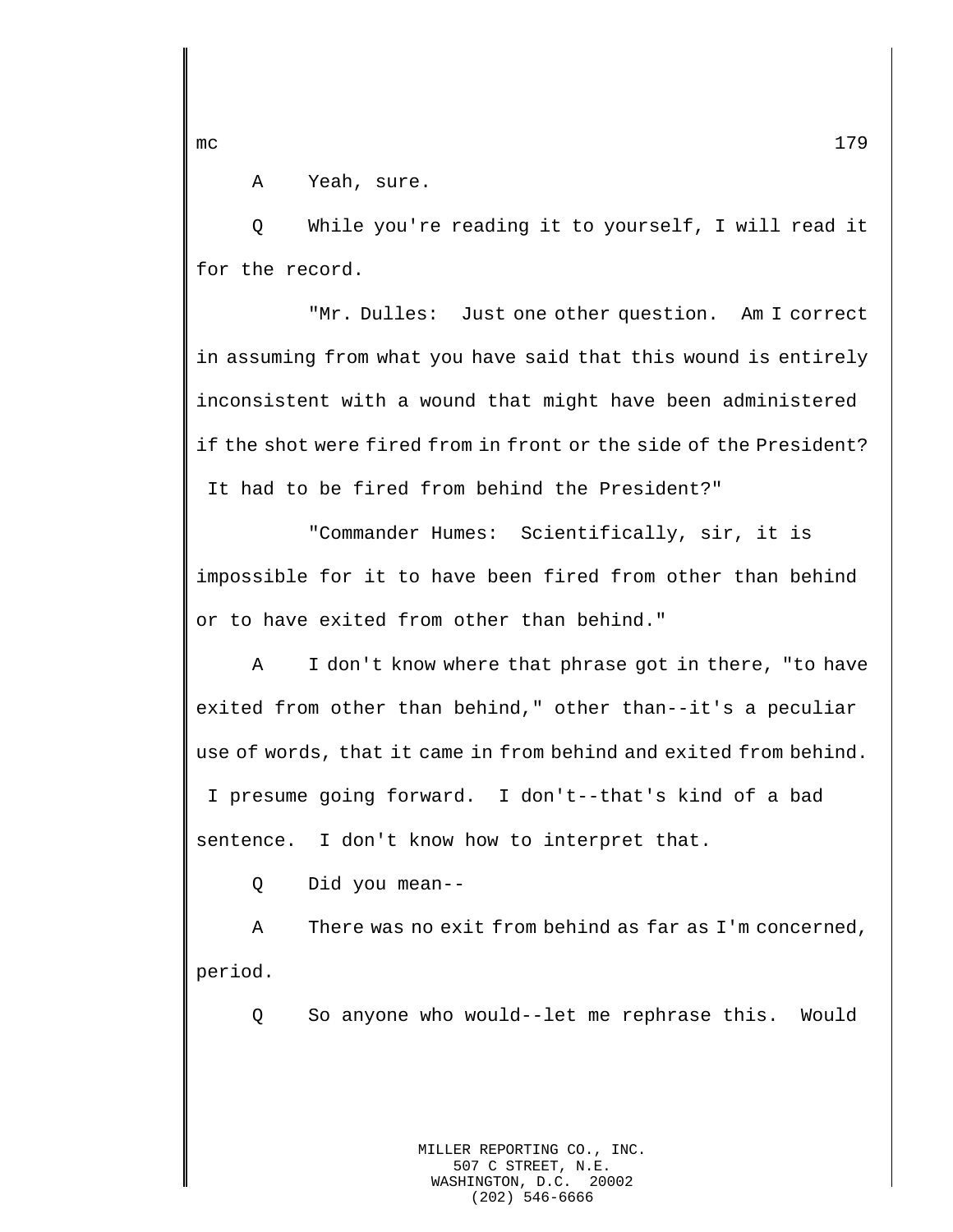it be fair to say that when you intended to say to the Warren Commission would not have been that the exit wound also came from the posterior portion of the President?

A Yeah. The exit wound did not--was not in the posterior portion of the head. I don't know how that verbiage got in there. A bad statement if I actually made it.

Am I led to believe that we have not found the photograph from inside of the posterior portion of the skull?

Q You have now seen today all of the photographs of the skull we had.

A I don't know how to explain it, because we didn't--I don't think we described in anywheres here that photograph. I'd have to go through the whole list of the photographs to see, but my recollection is that we took it from both the outside and from the inside after the brain was removed.

Q When you were referring to that photograph in your previous answer, were you referring to the photographs from View 7 that are in front of you now? You can hold off on the answer. Maybe if you can--if you could just--

A Well, these are quite obviously from the outside of

MILLER REPORTING CO., INC. 507 C STREET, N.E.<br>SHINGTON, D.C. 20002 WASHINGTON, D.C. (202) 546-6666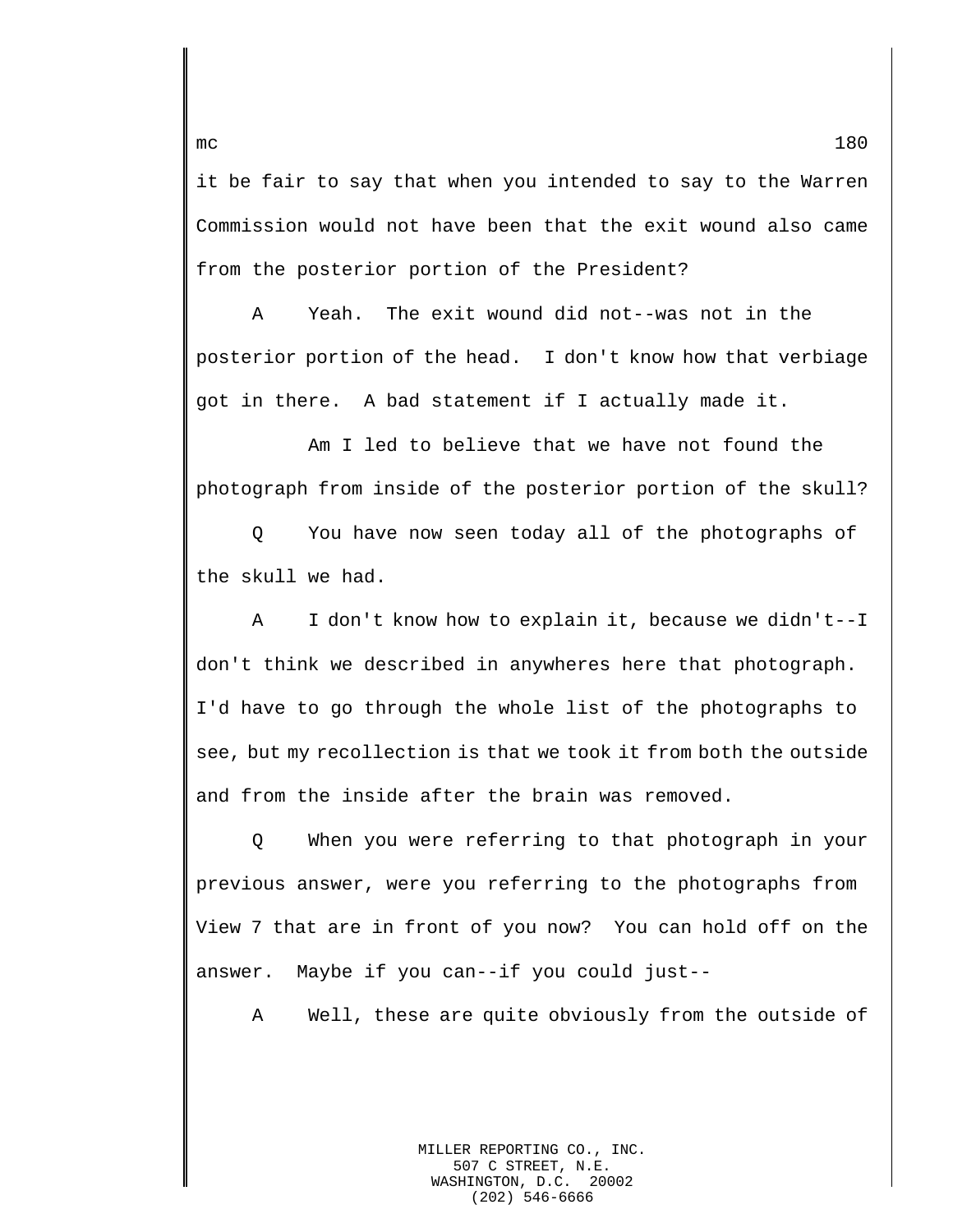the skull. They're not from the inside. That's perfectly obvious. So I don't see one from the inside of the posterior cranial fossa where the defect was. And I'm disappointed because I thought we had such a photograph.

Q Okay. Did you go back to the Archives in January of 1967--this would be a couple of months later--and draft another statement or description of the autopsy materials?

A If you've got such a statement, I presume we did. I don't remember the details of it.

Q I'd like to show this Exhibit No. 14. Do you recall that document?

A I recall it, but I don't recall what caused it to be produced. I do not recall what caused this to be produced.

Q Do you see who the people are who signed Exhibit 14? A Yes.

Q Do you see that Dr. Finck is involved with that?

A Yes.

Q Does that help refresh your recollection at all as to the circumstances for signing that document or preparing that document?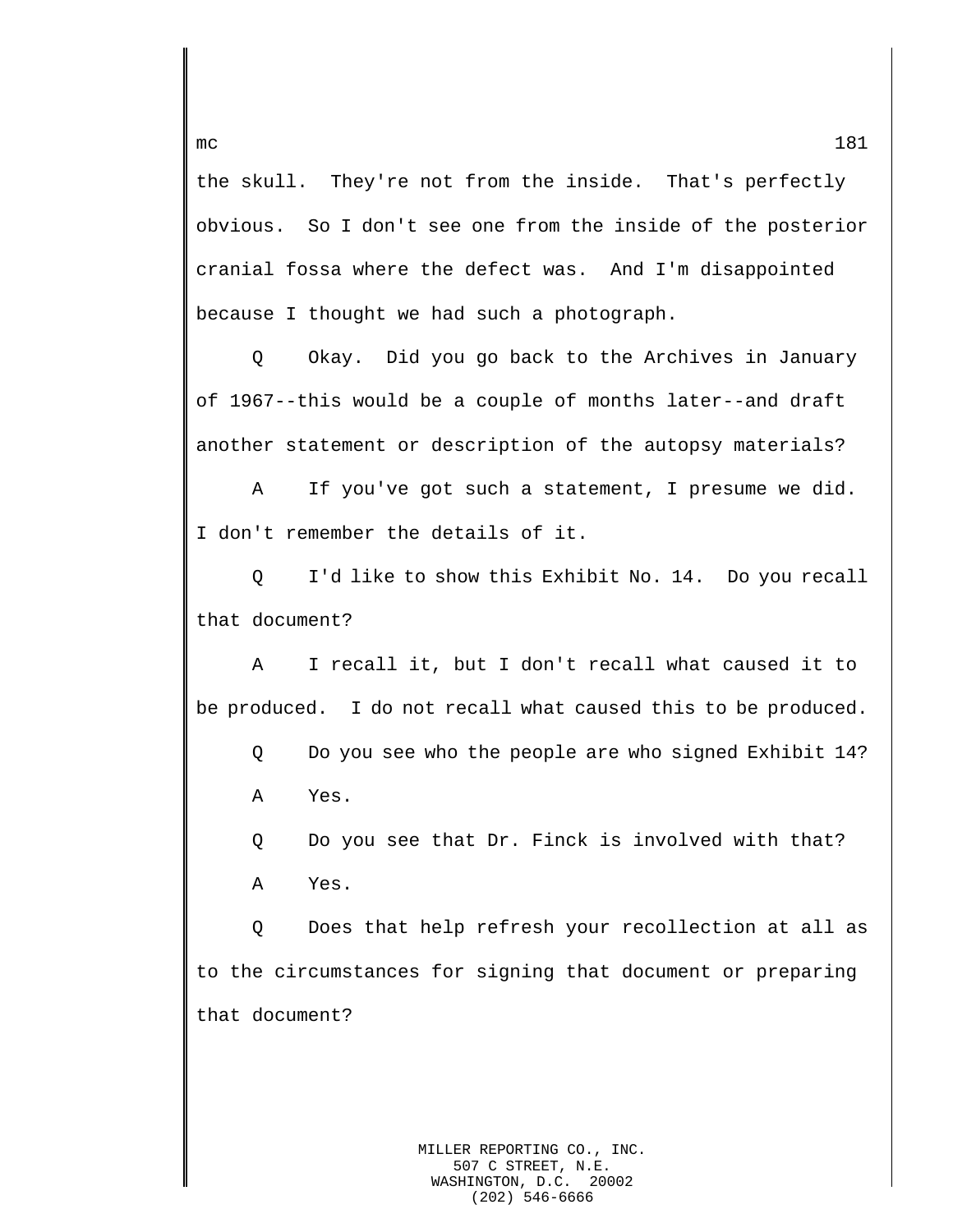A No. Doesn't help a bit.

Q Do you have any idea who wrote Exhibit 14?

A No. I don't think so.

I don't know who wrote this, and reading it, it doesn't seem like I wrote it, just because of the phraseology and some of the comments. I don't know who wrote it.

Q Do you recall what the purpose was for your going to the Archives in November of 1966 to prepare the inventory? What circumstance led to that?

A Well, the photographs were there. Nobody knew exactly what they depicted, so they asked us to attempt to resolve that problem, and that's what we tried to do.

Q And do you know whether what is now Exhibit 14 is continuing in that process at all?

A It would appear that that was the purpose. But I have no--as I say, I don't recall anything about it. I really don't. I don't recall it. Other than--other than the earlier, longer report that takes the photographs number by number--

Q That's Exhibit 13?

A Yeah. It didn't really draw any conclusions. That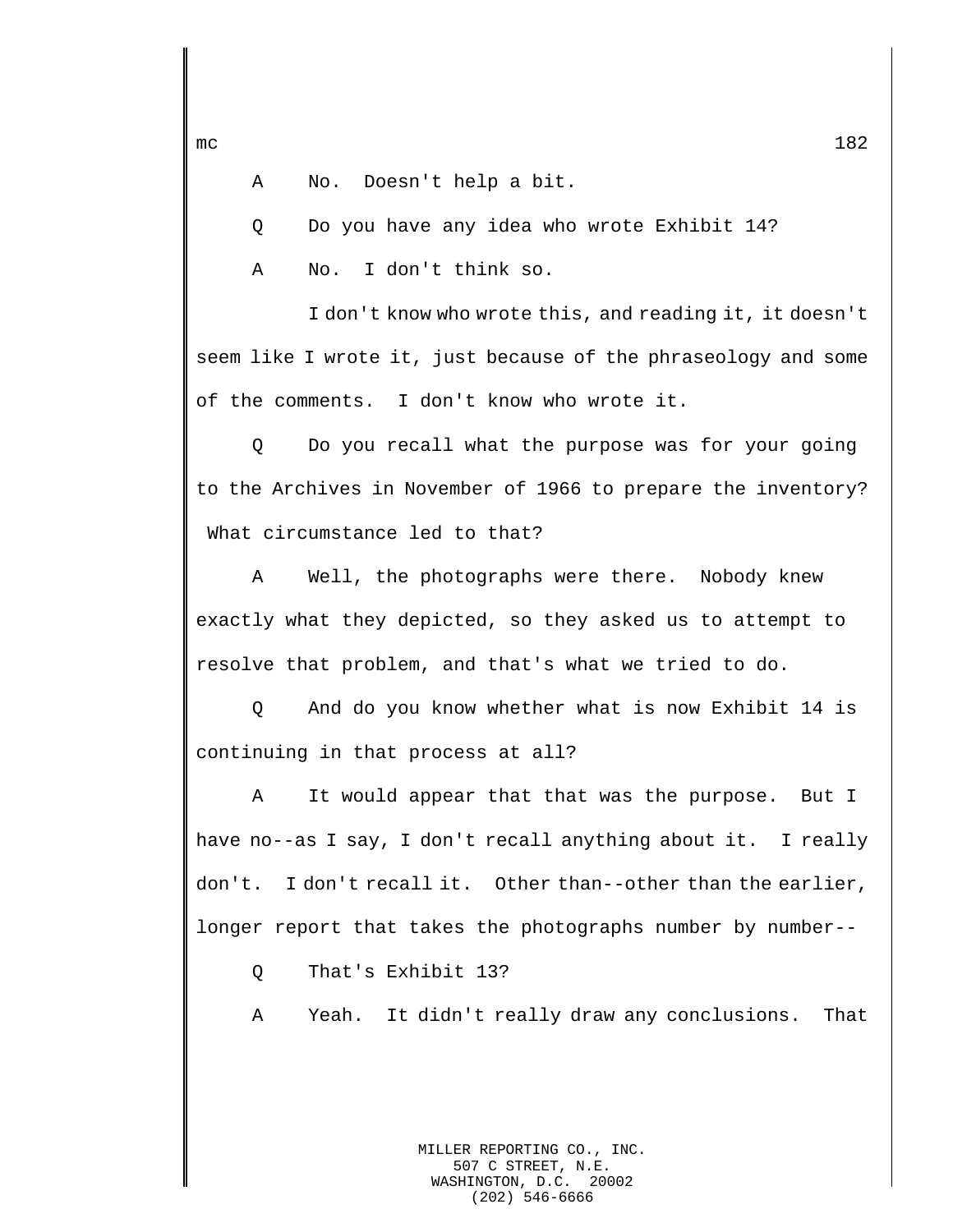was strictly a narration and a--

Q Catalogue?

A A catalogue of the pictures. And I would guess then we were asked to try and put it together in a form that made it more expository. That's what I have to presume is what we did.

Q But as of today, you're not able to recollect what the procedure was for that document having been created?

A I certainly am not. The statement I just made would have to be my presumption of what occurred, because as you know, this is just a catalogue. It comes to no conclusion. It doesn't attempt to correlate these pictures with the autopsy, really.

Q And by that, you're referring to Exhibit 13?

A 13, yes, sir. So to your just previous question, was it part of the same process, I would have to say yes, it must have been.

Q Let me try one last question for View 7, the four photographs that you have in front of you. You have suggested that you think that there is some evidence or some possibility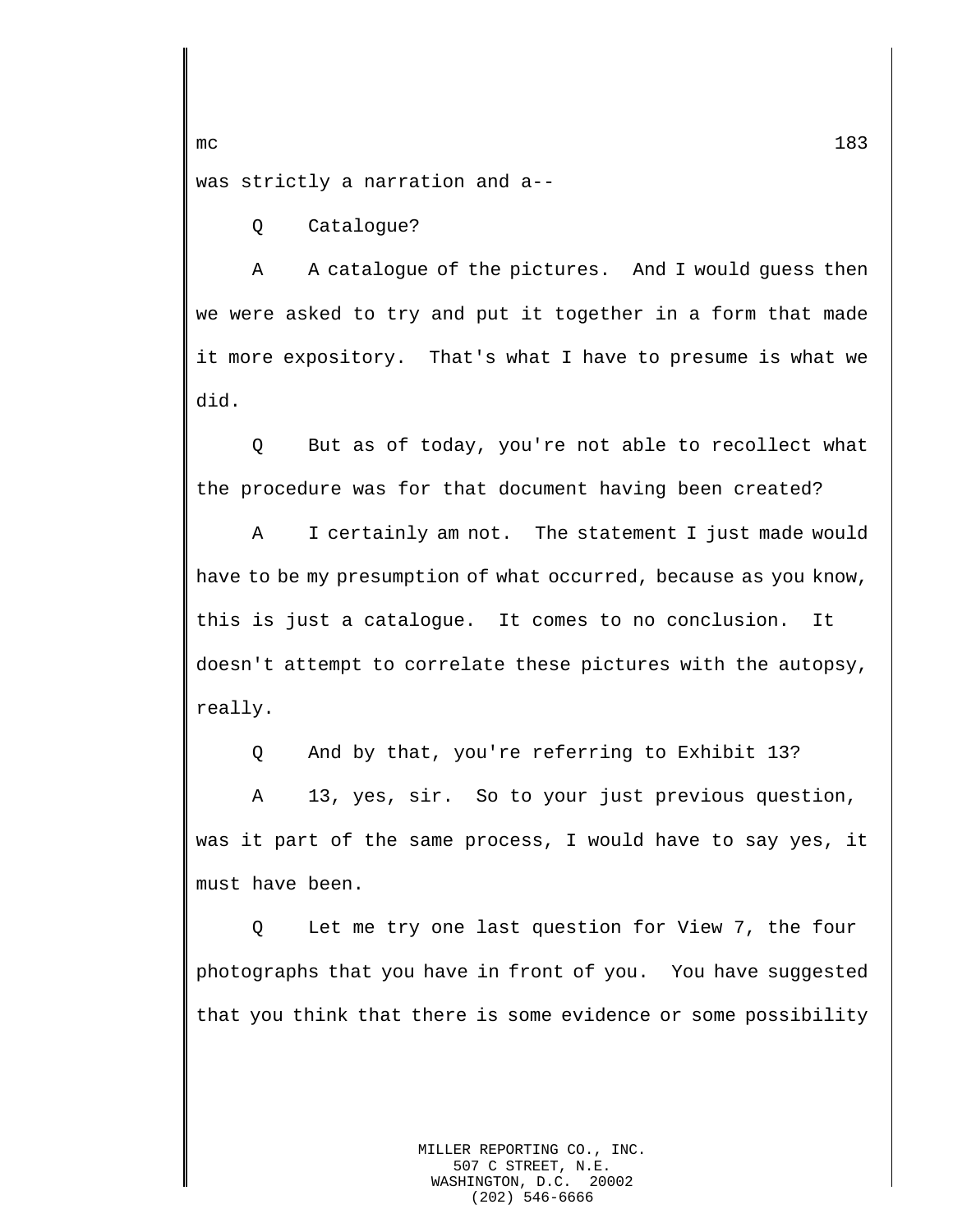that photographs depict an entrance wound. Is there a possibility that those four photographs portray the exit wound?

A I would think that's possible that this large notched thing here may be part of the exit wound of that missile. It could be. But I'm not sure. I'd have to go back--because after we got the pieces of bone from Dallas, we attempted to--if this is what I'm saying it may be, we estimated what the actual margin of that was with a little gimme factor because we didn't have the whole. But we thought we had more of--if this is the exit wound, more of the circumference of it, because it seems--this wound seems to be somewhat--if that is a wound, I don't know. It seems to be beveled from the outside.

Q If View 7, in fact, shows the exit wound, would it then be fair to say that you now would recall three photos that you believe were taken that are not now in the collection, one of them being a photograph of the posterior skull entry wound with the scalp reflect--

- A At least not recognizable as such.
- Q Sure.
- A It may be here, but not, to me, recognizable as such.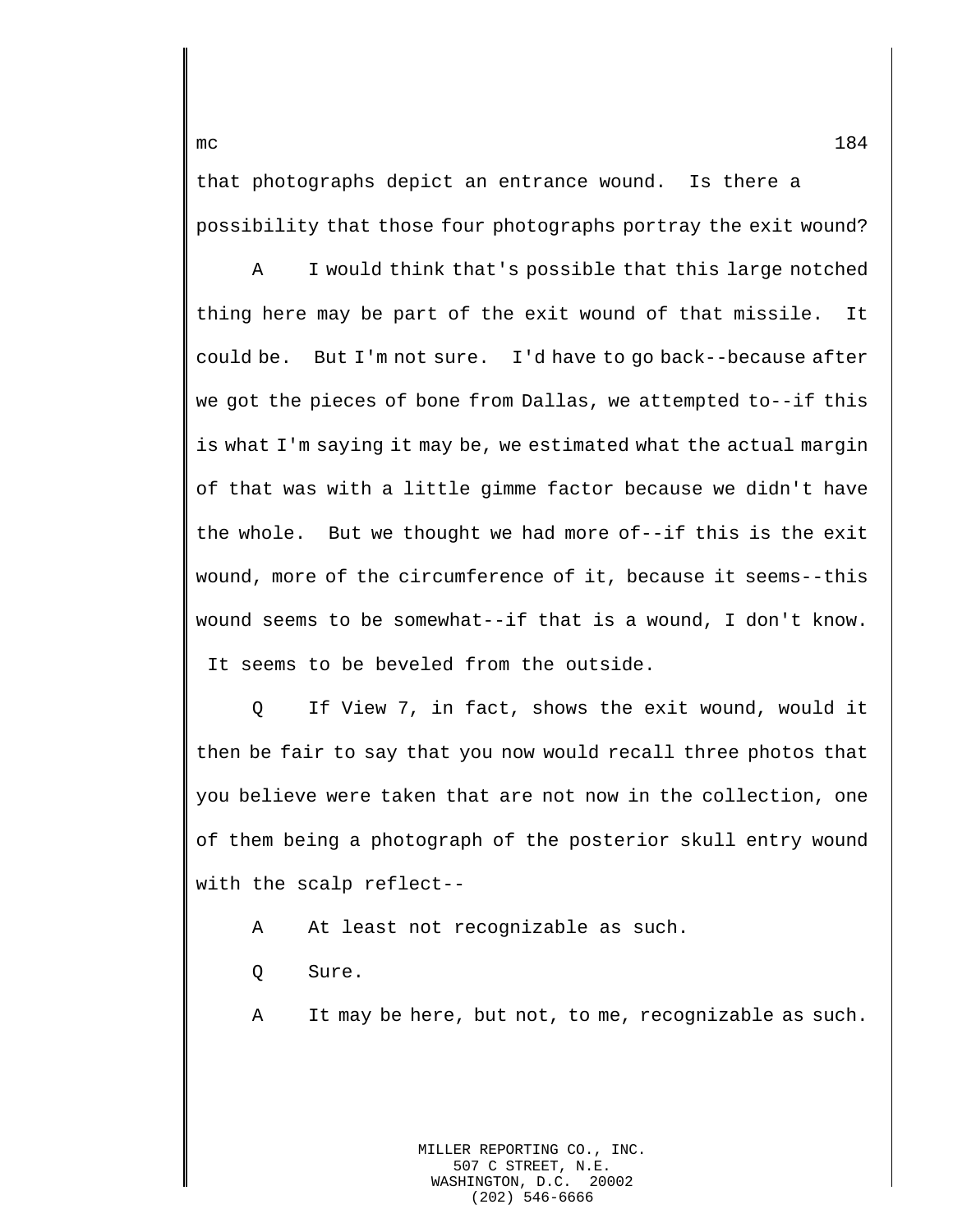Q The second one being the interior of the skull--

A Yeah. And that should have been sharp and clear because there was no blood by that time, you see. The brain had been removed, and it was a through-and-through hole, and I had every anticipation that you had no problem--you could tell the contour of the internal--you know, the internal portion of the posterior fossa, a child could recognize that. And we don't have that to see. And the chest.

Q The chest being the third?

A Yes.

Q Okay. Thank you.

Could we go to the eighth view, which is the basilar view of the brain?

MR. GUNN: Off the record.

[Discussion off the record.]

THE WITNESS: What George Burkley did with that brain is the mystery of the century. And why I so easily acceded to his wishes, I don't know, other than he's talking about Bobby and the family and what they want.

BY MR. GUNN: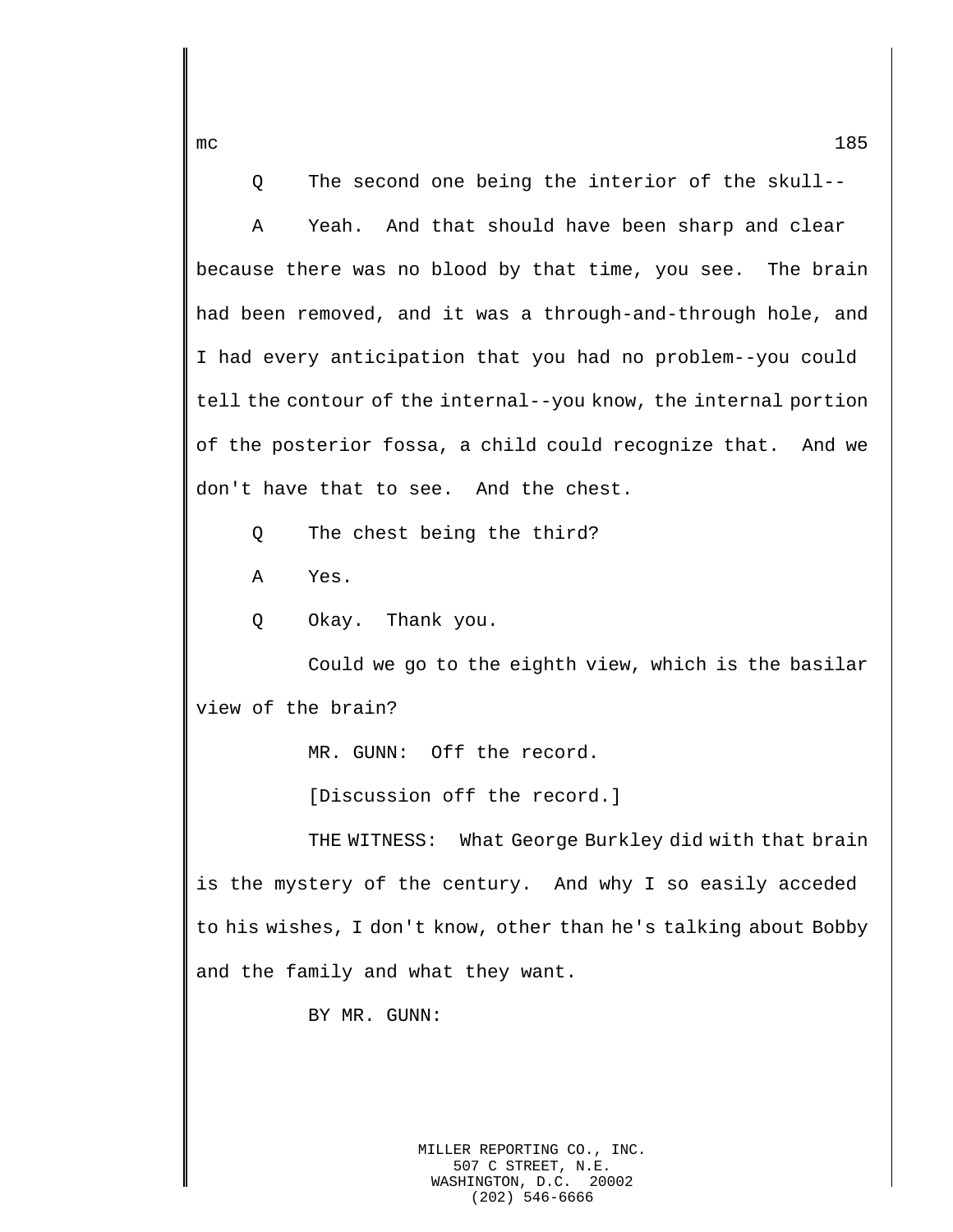Q The next view is the eighth called in the 1966 inventory the "basilar view of brain," and it's color photos Nos. 46, 47, 48, and 49.

A Okay.

Q Dr. Humes, can you identify those photographs as photographs of the brain of President Kennedy?

A Yes.

Q And previously you spoke about this issue, but just to clarify it at this point: Were these photographs taken within a few days of the autopsy?

A That's correct.

Q And these were after they had been thoroughly set in formalin; is that correct?

A That's correct.

Q Can you describe briefly what the photographs portray?

A Well, really the black one is somewhat--excuse me, the black and white one is somewhat more graphic and easy to describe because it shows you a view of the brain from above, with the cerebellum below, and the more or less intact left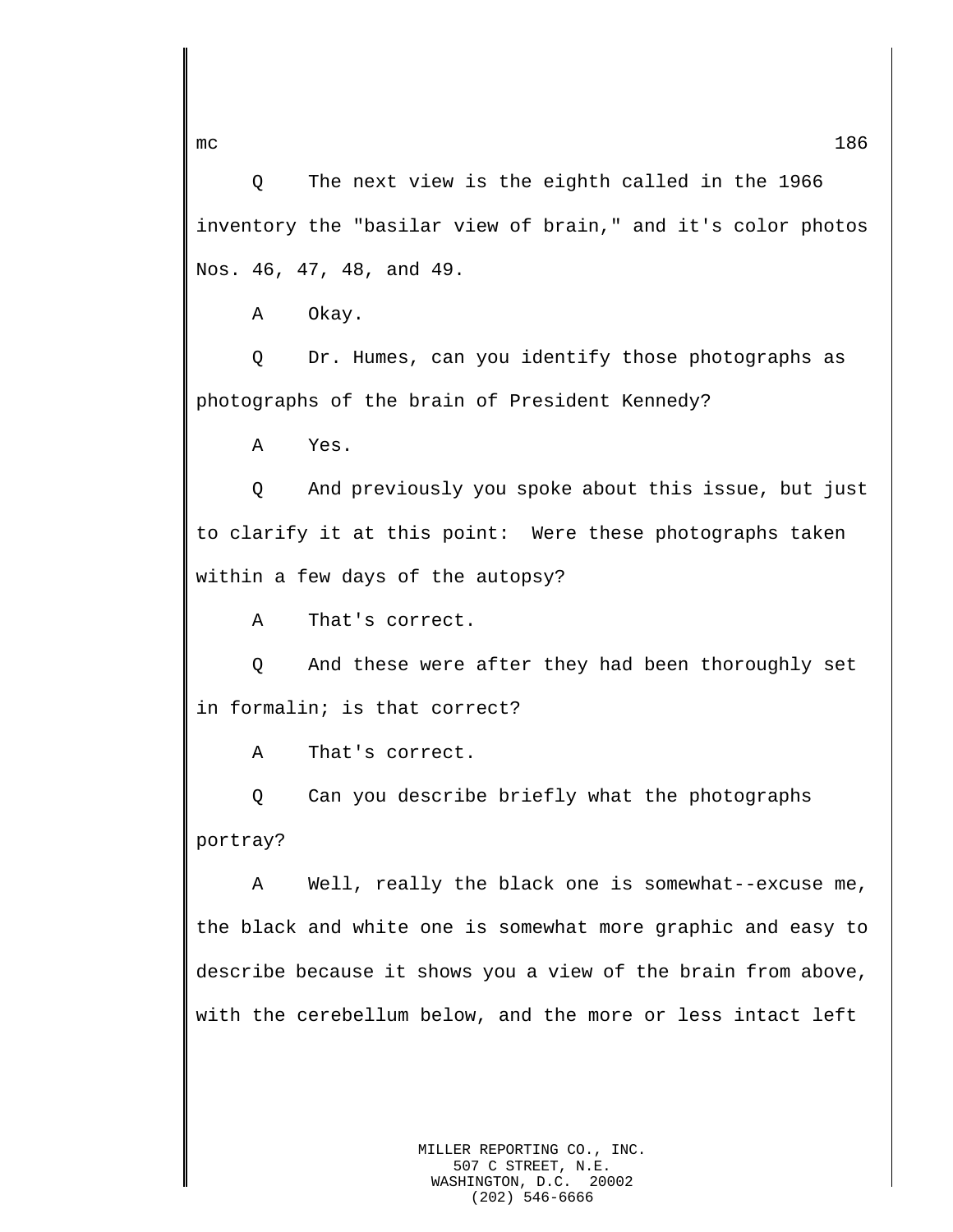cerebral hemisphere.

Q I'm sorry. If I could interrupt you for a minute, the one that you're referring to now is a superior view of the brain, and I'd just like to see if we can get the--

A Right. A superior view of the brain looking down on the cerebellum, which is below and behind the cerebrum.

Q The numbers that I gave identified this as the basilar which--I just want to make sure that we're all on the same page here for the record.

A This can't be basilar.

Q That's correct. I didn't know this one was going to be handed to you.

A You want me to do something different?

Q Sure. If you can just look at the basilar view of the brain, if you could describe what that view shows. That is View No. 8 corresponding to color photographs 46, 47, 48, and 49.

A Boy, I have trouble with this. I don't know which end is up.

I don't know what happened here. Looking at this

MILLER REPORTING CO., INC. 507 C STREET, N.E. WASHINGTON, D.C. 20002 (202) 546-6666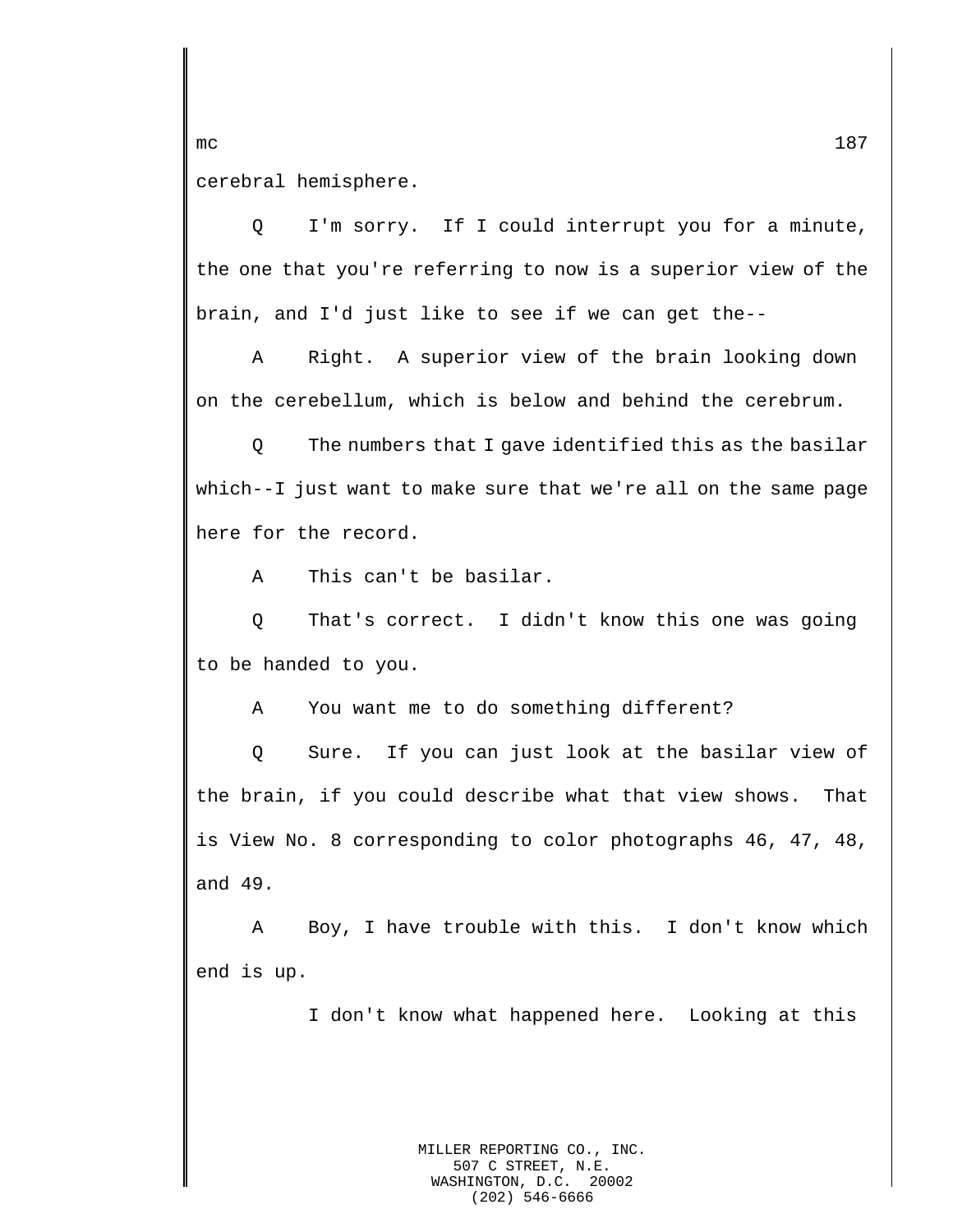photograph, which is labeled No. 46, the structure which is on the right side of the brain appears to be intact, the cerebrum intact. And that's not right, because it was not. And the structure, which is all distorted--let me see. Well, well, I guess this--this is the left side of the brain more or less intact. This I guess is the brain stem down here somewhere, but I can't make it out.

Q Is the cerebellum visible in the basilar view?

A Well, yeah. Here's the one that I now take to be the right lobe of the cerebellum is in view and discernible. The structures in the picture to the right of that were very difficult to--there's more cerebellum. Yeah, this is a--this is the cerebellum and brain stem in through here.

Q In the photograph that you're looking at of the basilar view, is the left cerebellum disrupted?

A No--well, I guess so. Yeah, probably.

Q It's on the right of the photograph that you're looking at, but that would be--

A Yeah, that would be the left cerebellum. It seems to be to some extent disrupted.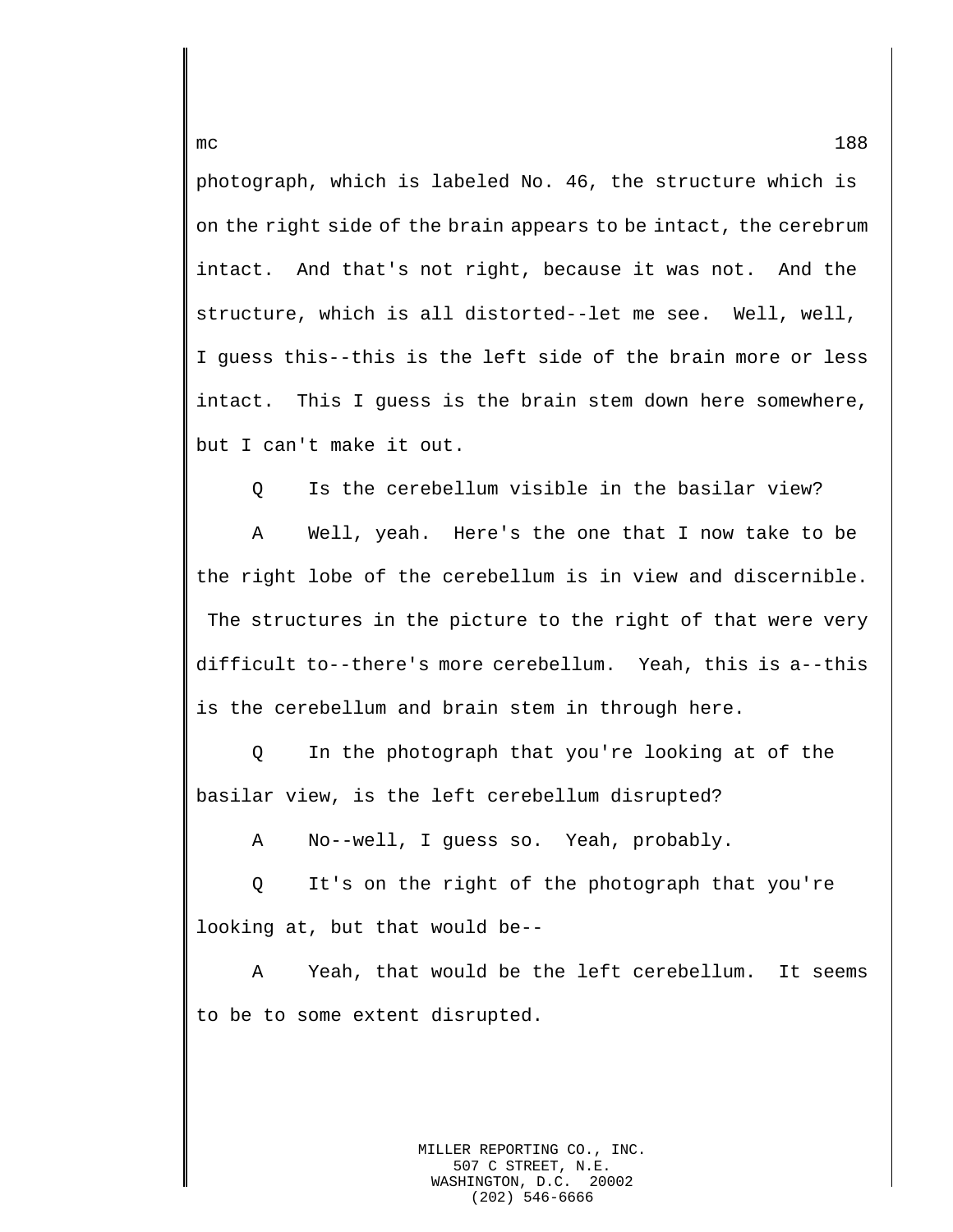Q Do you know how the left cerebellum came to be disrupted?

A I would have to presume by the explosive force of the missile as it entered near there. There seems to be a laceration in the mid-brain here, see?

Q Can you point out where the laceration in the mid-brain is?

A Right there.

Q Is the mid-brain above or below the cerebral cortex?

A Oh, below the cerebral cortex.

Q Was the--

A This is basically probably the lesion that was fatal.

Q The one to the mid-brain?

A Yes. Presumably.

Q I'd like to show you page 4 of the autopsy protocol, Exhibit 3, and ask you to read to yourself the first full paragraph.

A Yeah.

Q Does that paragraph, which I'll read for the record in just a moment, accurately describe the injury to the brain?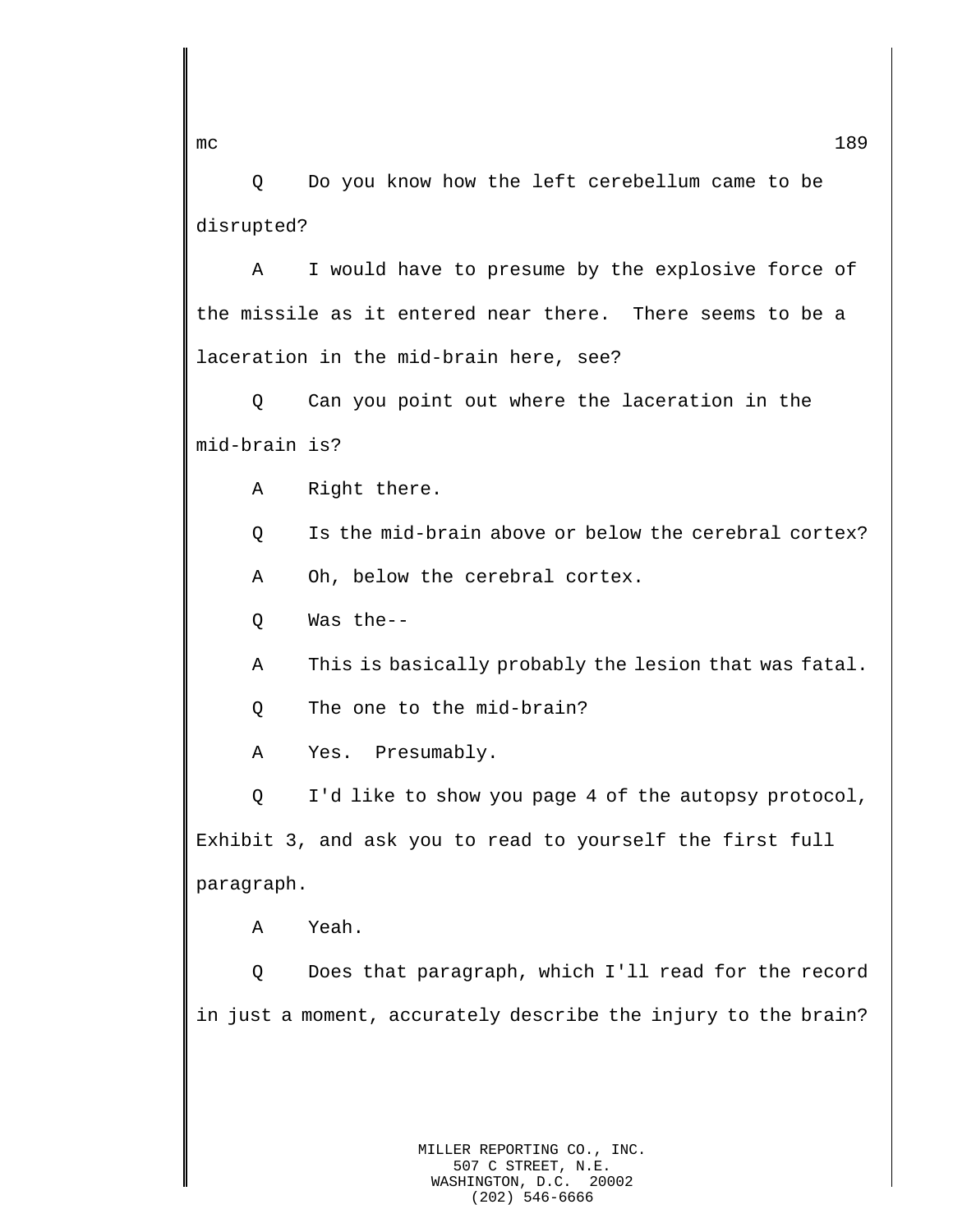Let me read it for the record; then you can answer the question. "Clearly visible in the above-described large skull defect and exuding from it is lacerated brain tissue, which on close inspection proves to represent the major portion of the right cerebral hemisphere. At this point it is noted that the falx cerebri is extensively lacerated with disruption of the superior sagittal sinus."

A There might be one word that you changed in there. Instead of "the major" to "a major portion" of the right lobe of the brain.

Q Now I'd like to show you Exhibit No. 4, which is the supplementary report, and ask you to read the first paragraph of the supplementary report which refers to injury to the brain.

A Yeah, I think it rather accurately describes what you see here.

Q Okay. Now, there is reference in that paragraph to a longitudinal laceration of the right hemisphere, and it then goes on to say that the base of the laceration is situated approximately 4.5 centimeters below the vertex. Is that laceration visible on the photographs of the basilar view of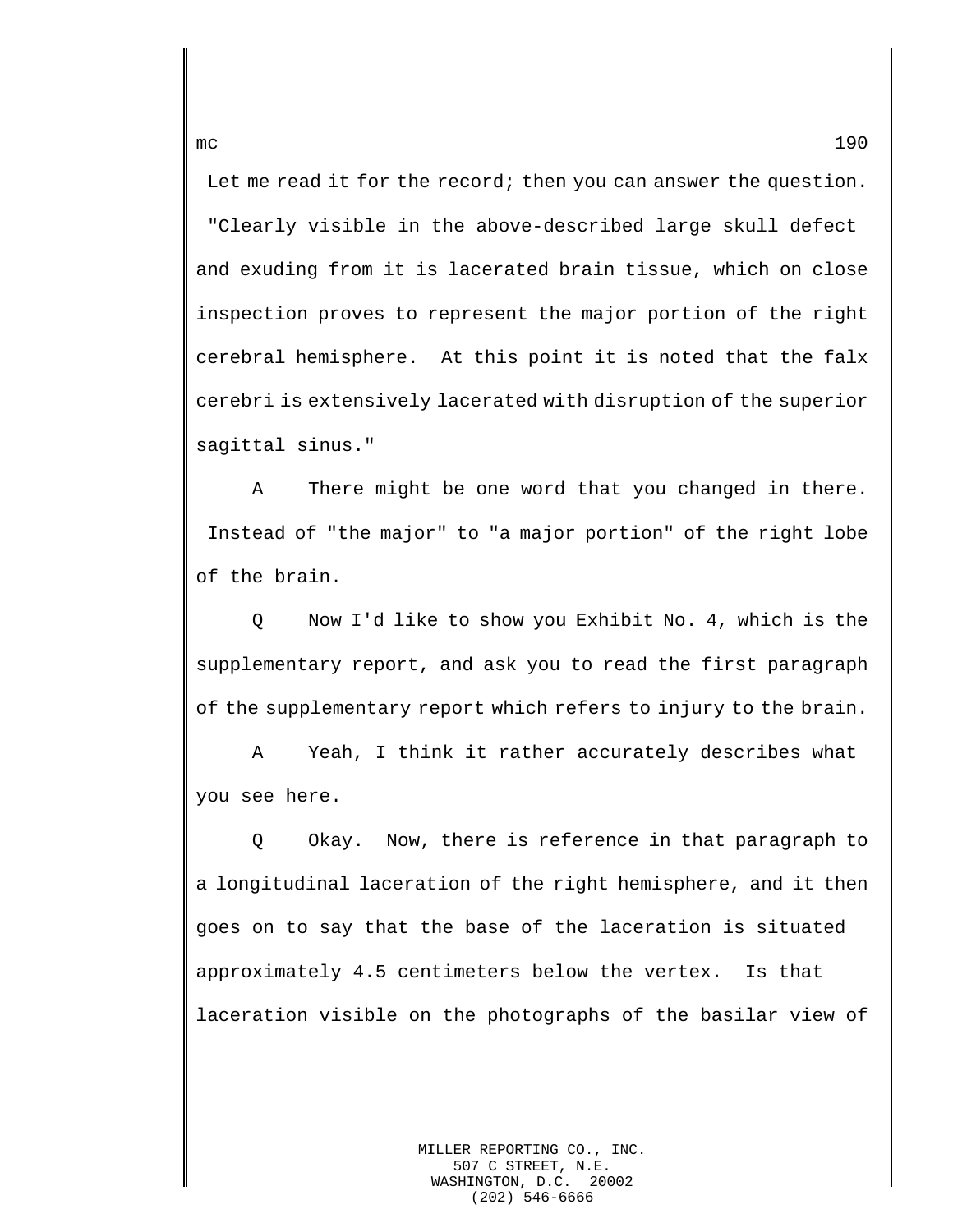the brain?

A Well, not very clearly. Not very clearly.

Q Would you expect--

A I presume it's in through here.

Q Would you expect that laceration to be visible on the superior view of the brain?

A I don't know. I can't tell from this.

MR. GUNN: Could we have the photographs of the superior view, colors 50, 51, and 52?

THE WITNESS: Okay.

BY MR. GUNN:

Q Is that laceration which is 4.5 centimeters below the vertex visible on the photograph of the superior view of the brain?

A You know, laceration is a bad way to describe it. It's a big disruption. I guess we called it a laceration because that seemed like as good a word as any. But it significantly destroys much of that right cerebral hemisphere.

Q So I'm clear, is there a laceration that comes down, that goes from what you're describing as back to front that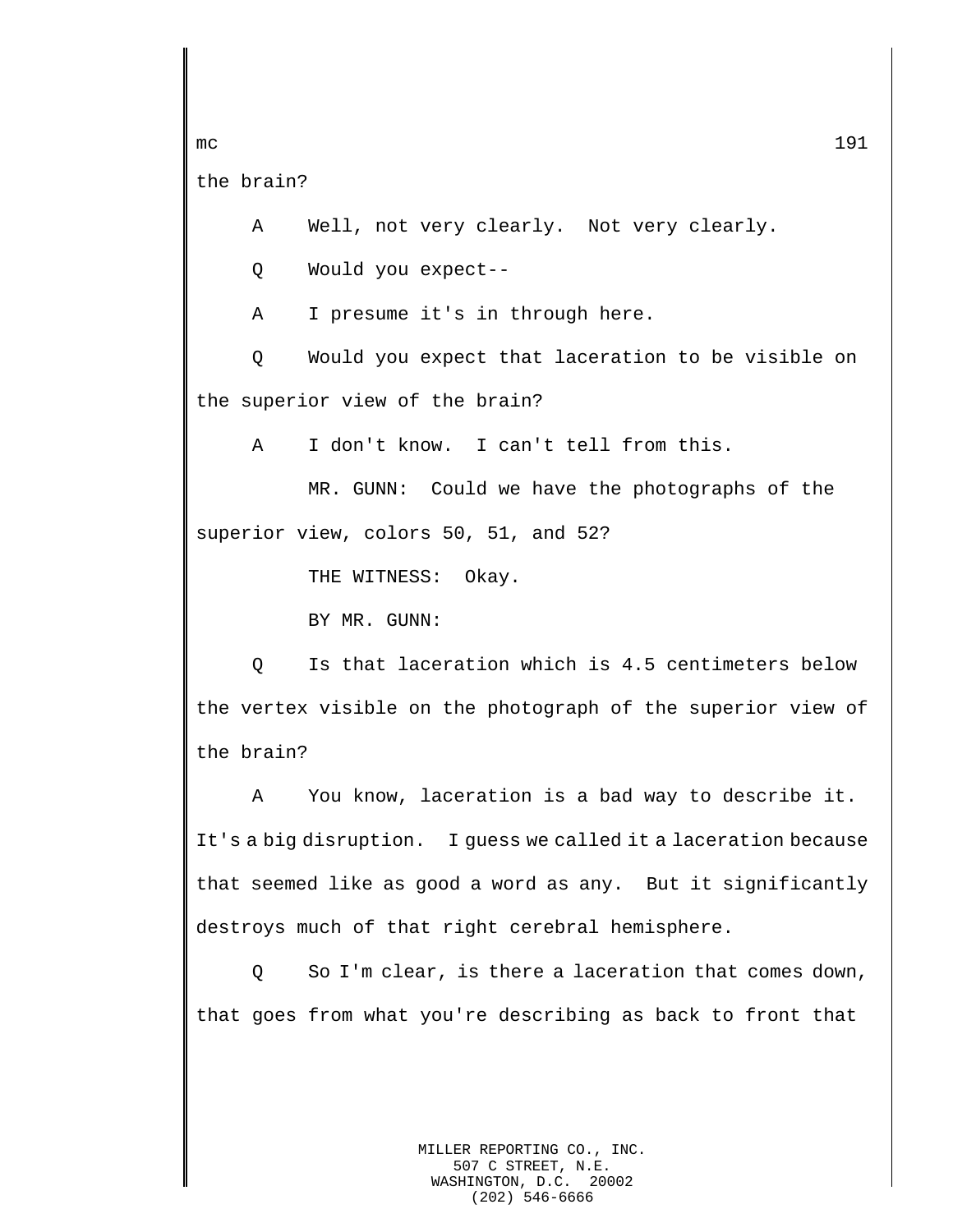is 4.5 centimeters below the top of the skull and a separate laceration that goes down near the mid-brain?

A Yeah, I guess so.

Q Do those two lacerations connect to each other?

A I don't know. You can't tell from here.

Q "From here," you're referring to this--

A From the photographs.

Q Dr. Humes, did you take a section from the right cerebellar cortex?

A According to the supplementary report, I did.

Q Why did you take a section from the right cerebellar cortex?

A Just to be more all inclusive. For no particular reason.

Q Did you take a section from the left cerebellar cortex?

A It doesn't appear that I did.

Q Is there a reason for not taking one from the left cerebellar cortex?

A No. No. If there is, I certainly can't recall what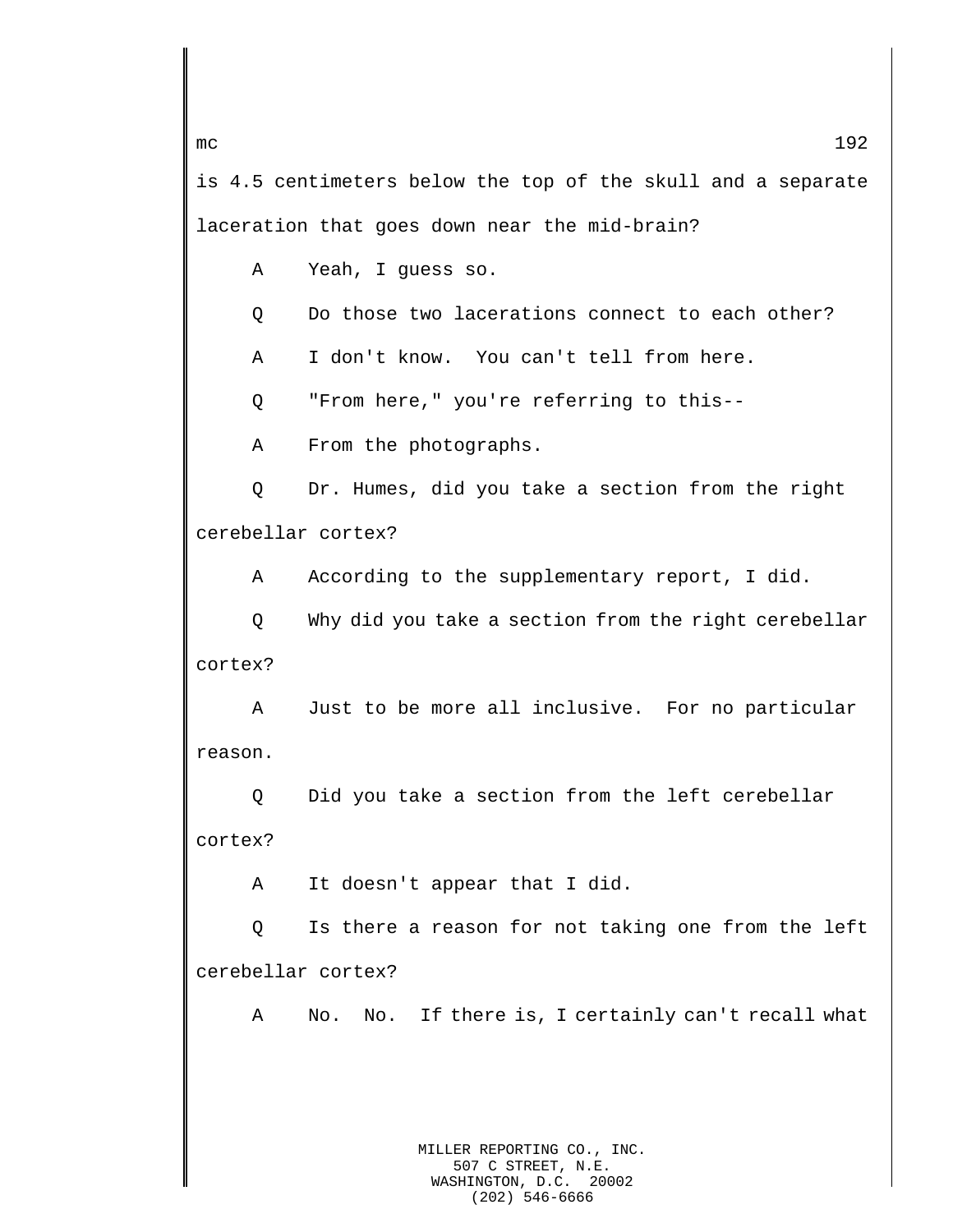it would have been.

Q When you removed the brain, which part of the brain did you cut in order to remove it?

A The brain stem.

Q Was the brain--were you able to ascertain whether the brain stem had received any damage prior to the time that you made the incision?

A It was my impression that it had, yes.

Q Was the brain stem already disconnected at the time that you--

A No, it was not disconnected.

Q How was it that you had the impression that it was--that it had received some kind of laceration or injury?

A Well, one of these photographs shows you, as I tried to point out earlier, the one that was here a few minutes ago--

Q The basilar view?

A Yeah, the basilar view shows this disrupted-looking area right there. That's the brain stem.

Q Looking at the basilar view, are you able to ascertain whether either the left or the right cerebellum has been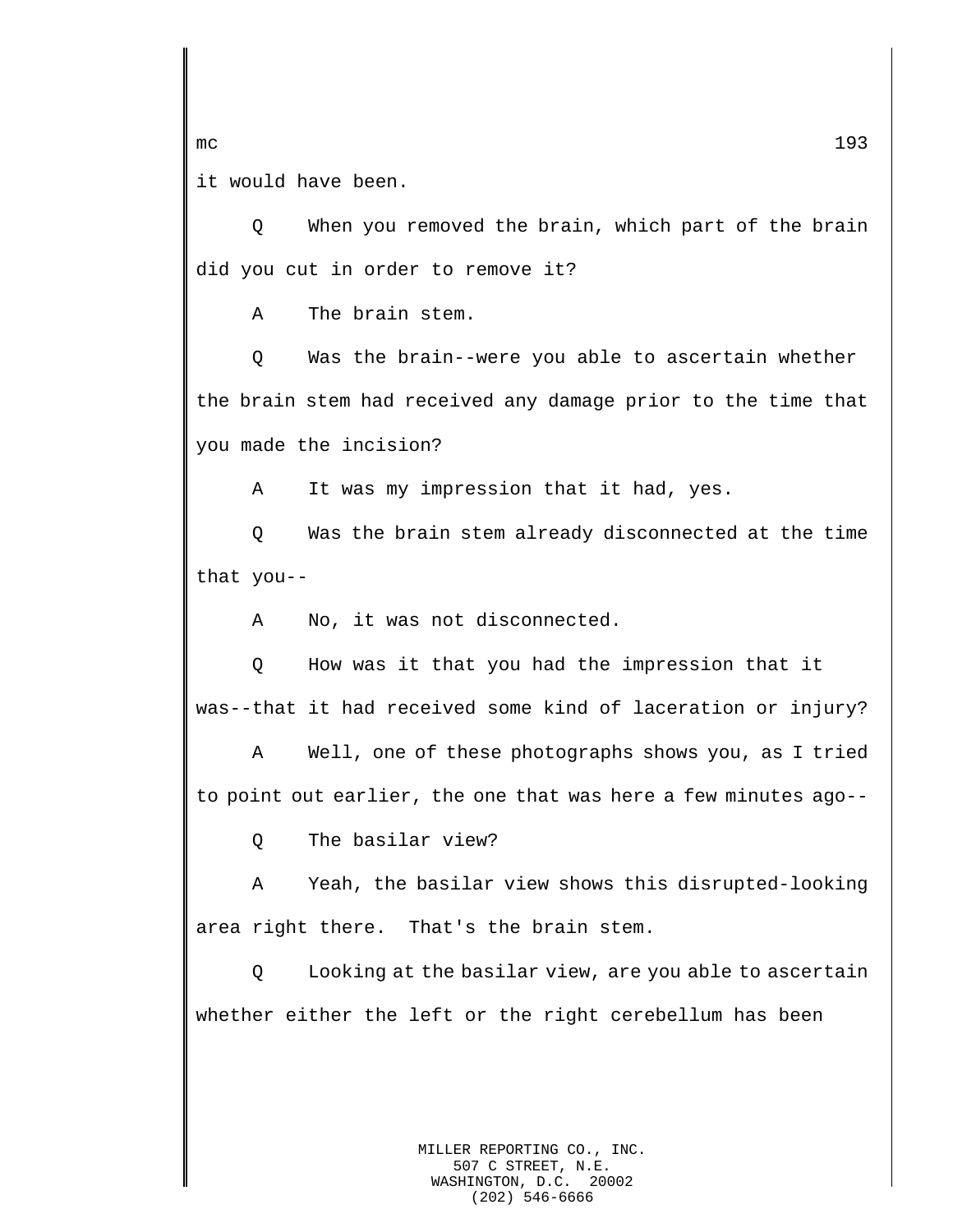disrupted? We touched on this issue before, but I just wanted to return to that.

A In this photograph, it would appear the right cerebellum has been partially disrupted, yes.

Q But not the left cerebellum?

A Not the left. The left seems pretty intact.

Q From the superior view of the brain, are you able to identify any disruption of either left or right hemisphere of the cerebellum?

A They both look pretty good from above. You can see both sides. That shows you why pictures don't always tell the whole story.

Q What this seems to be pointing to is two separate lacerations of the brain, one going through the right cerebrum and the other one high along the--or 4.5 centimeters from the vertex, the other one going low and hitting the brain stem. Is that--

A I object to the two separate. I think they're all extensions of one another.

Q So it is one projectile going through that's causing--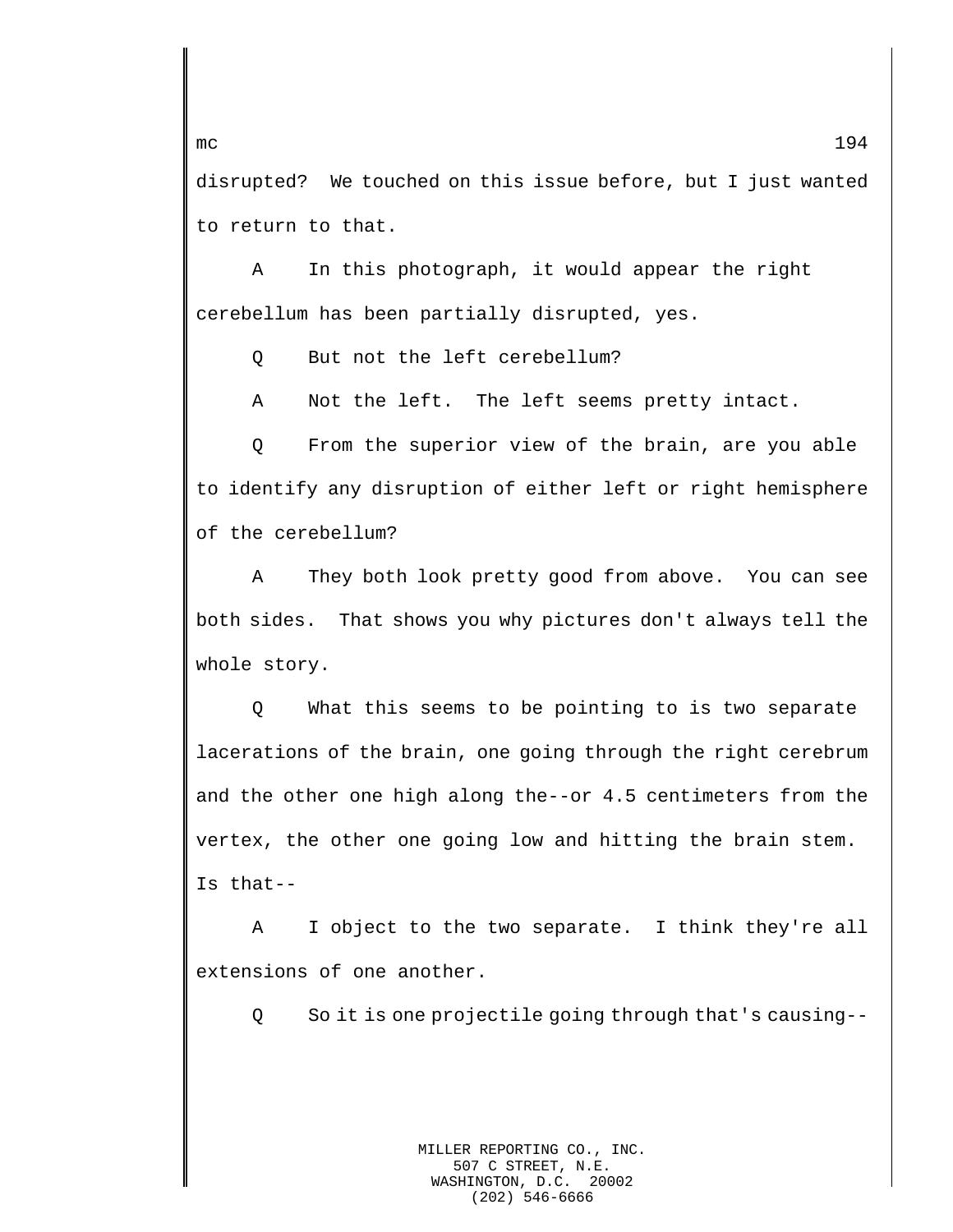A Partially the projectile and partially the explosive force of the missile, and I can't evaluate with any certainty which is which.

If you ever saw a high-speed photograph of a missile going through a block of wax--many times people use this to demonstrate speeds of missiles--you'd see that the explosive force is much larger and destructive, really, than the single path--the path of the bullet is like an ice pick, relatively narrow in its effect, but it's the force that's expended as it goes through that is much more dangerous and disruptive.

Q Was there a non-disrupted portion of the brain between the portion that was 4.5 centimeters below the vertex and the portion that goes through the brain stem? Or was it all--

A I think there's very little of the right cerebral hemisphere that was not in some way damaged by this. Very little. Maybe the tip of the temporal lobe, possibly, was not particularly involved, but as you can see from the photographs, most of the right cerebral was very seriously injured.

Q Other than the left cerebellum, did you notice any disruption of the left hemisphere of the brain?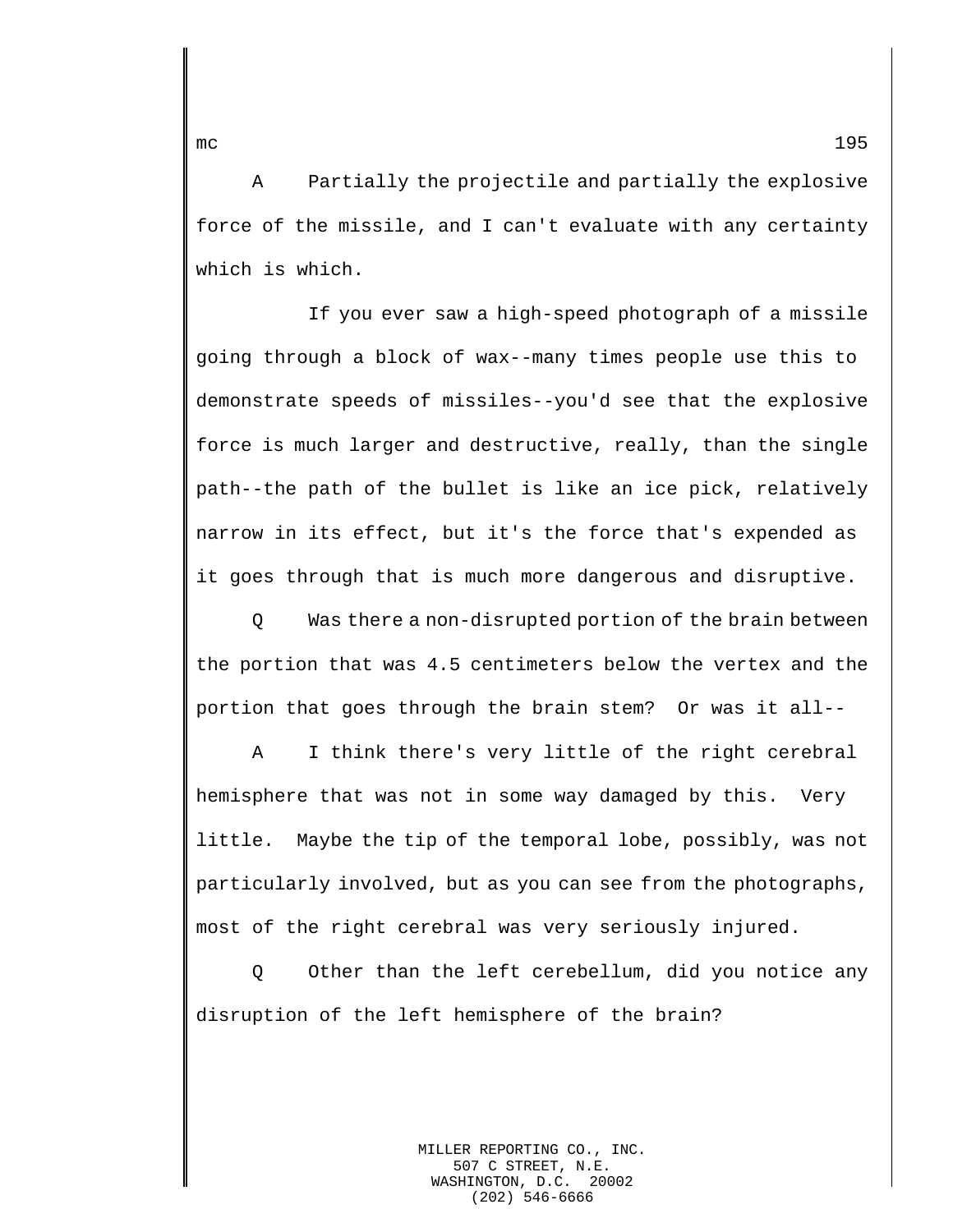A No. But there was some contusion, I think, over the surface. There's some suggestion that the brain bounced off the interior of the skull, and there was some bruising like thing. Contrecoup injury, they call it.

Q All right. If we can go to the X-rays.

MR. GUNN: Off the record.

[Discussion off the record.]

BY MR. GUNN:

Q Dr. Humes, you're now looking at X-ray 5-B No. 1. I'd like to ask you whether you have previously seen that X-ray.

A I probably have. It's antero-posterior view of the skull and the jaw. It shows the large bony defect in the right side of the skull, and some white material, which I presume may be metallic fragments, in the right side of the photograph.

Q The left side of the photograph but the right side of the skull?

A Right side of the skull, yeah.

Q And that appears to be, at least in height, in the orbital range?

A Yes, somewheres. Yeah, I would guess.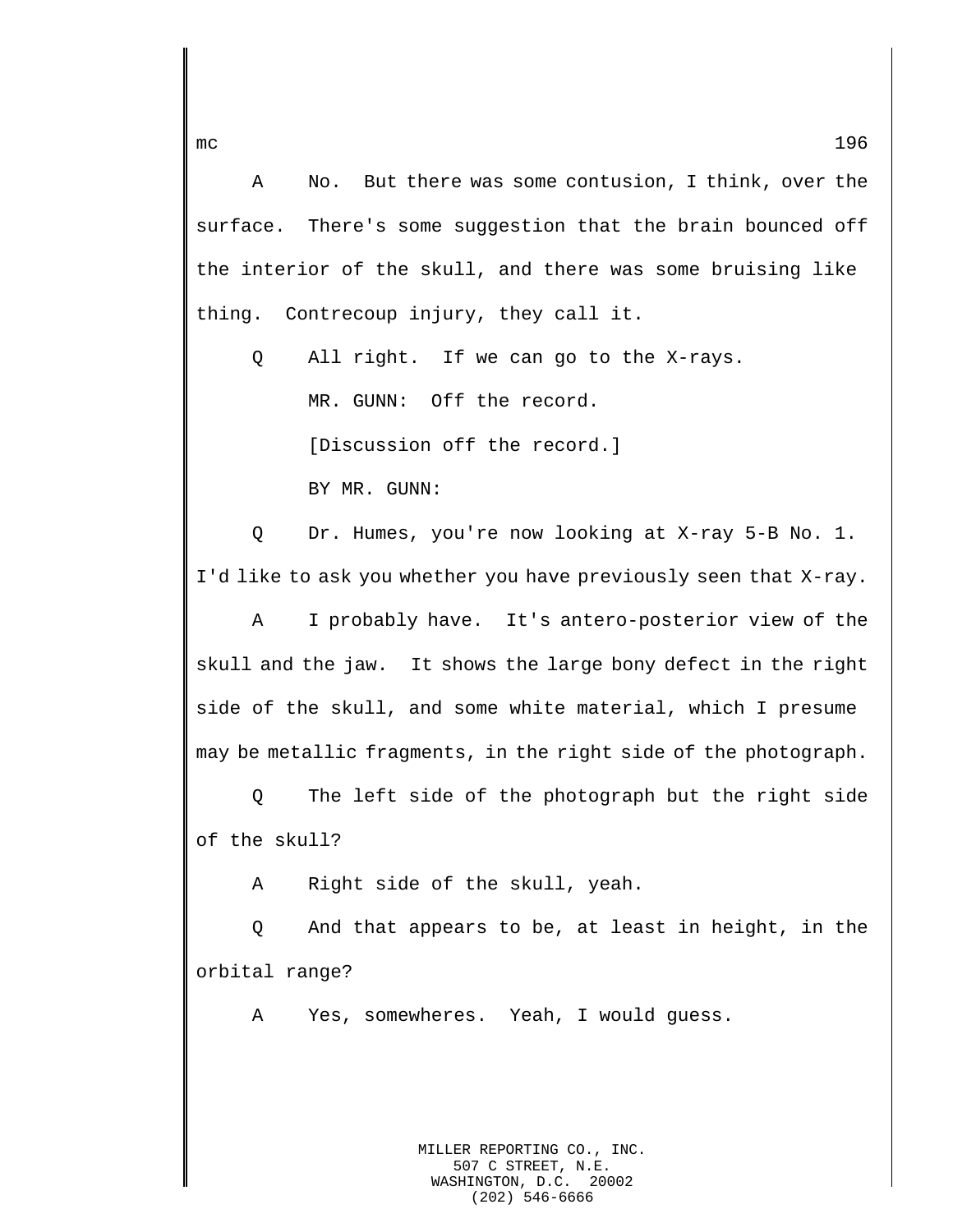Q Did you notice that what at least appears to be a radio-opaque fragment during the autopsy?

A Well, I told you we received one--we retrieved one or two, and--of course, you get distortion in the X-ray as far as size goes. The ones we retrieved I didn't think were of the same size as this would lead you to believe.

Q Did you think they were larger or smaller?

A Smaller. Smaller, considerably smaller. I mean, these other little things would be about the size of what--I'm not sure what that is or whether that's a defect. I'm not enough of a radiologist to be able to tell you. But I don't remember retrieving anything of that size.

Q Well, that was going to be a question, whether you had identified that as a possible fragment and then removed it.

A Truthfully, I don't remember anything that size when I looked at these films. They all were more of the size of these others.

Q What we're referring to is a fragment that appears to be semicircular.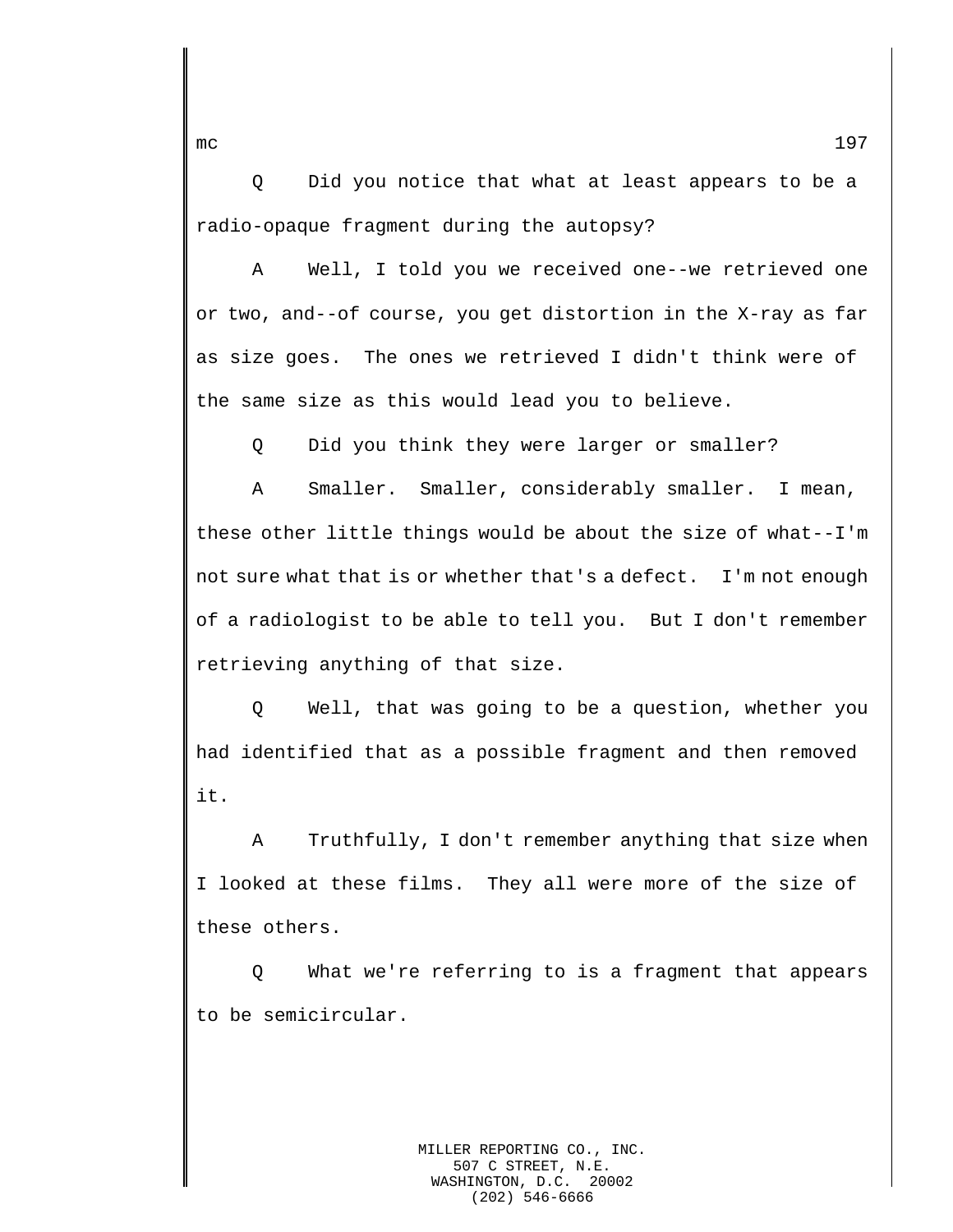A Yeah. I don't know.

Q Looking at that X-ray, 5-B No. 1, could you correlate any damage that you see on the right hemisphere of the skull with the photograph that's to your left now, which is color photograph--

A Oh, sure. The skull defect is obvious. Now, not the brain. You can't tell much about the brain from here. The brain doesn't--in plain films it doesn't, you know--it's not well imaged at all.

Q To the lay eye--and I mean this to not have any presumption of being accurate--there is a large gap in the top right quadrant of the skull. That's on the left side of the X-ray, the right quadrant.

A Right.

Q What does that signify, as best you recall, having been present at the autopsy?

A That's the bone that was removed by the path of the missile.

Q Was the frontal bone present on--was the frontal bone still intact on the President?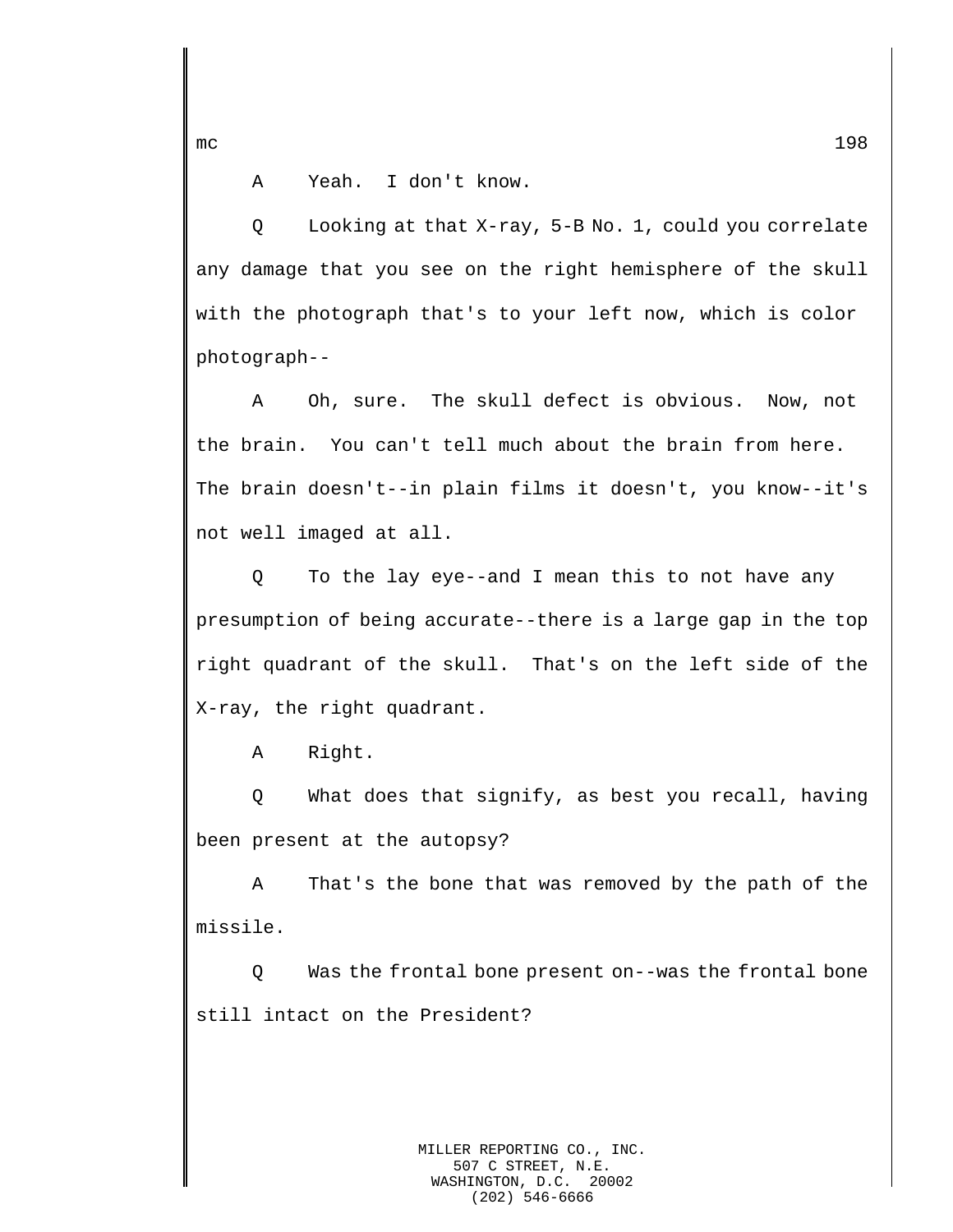A It was intact, yes. I can't even make it out here, really.

Q You can't see it there, but it was present?

A No. It was present, yes, sir.

Q Could we look at the second X-ray, please? This will be a right lateral view of the skull, 5-B No. 2. Dr. Humes, can you identify 5-B No. 2 as being an autopsy X-ray taken on November 22, 1963?

A I guess so. That's really--it's got some very--it's a peculiar exposure. These are the spines of the vertebrae here, of course, and these are the bodies of the vertebrae. And these lines are some of the fractures that were present in the skull.

Q You're referring to the lines that are in the top of the parietal bone--

A Right.

Q --and into the occipital bone; would that be correct?

A Right. Those were the fracture lines, and it's difficult--I don't know why this is so radio-opaque, this whole area.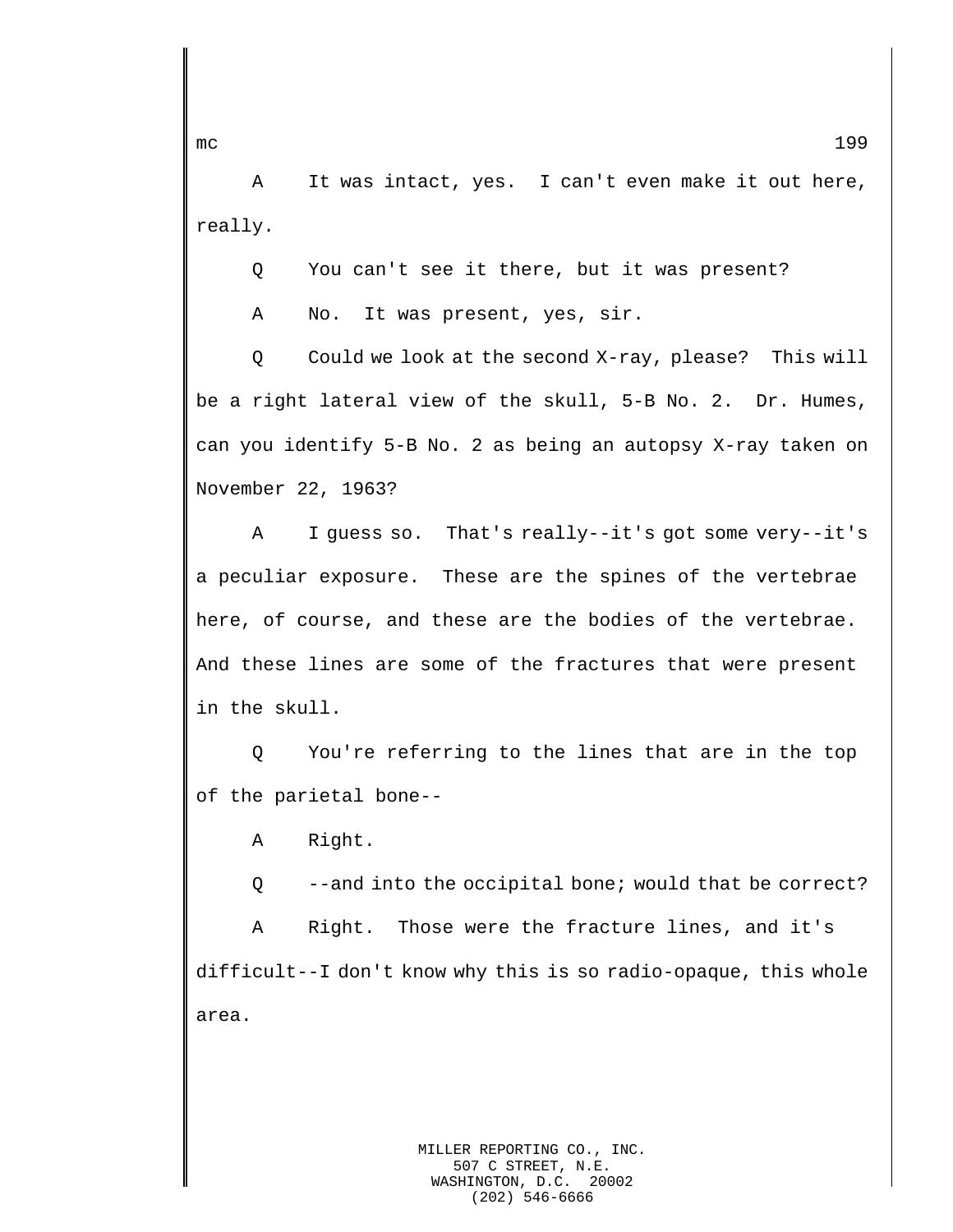Q You're referring to the right frontal area.

A What seems to be the frontal portion of it. I don't understand why that is. You'd have to have some radiologist tell me about that. I can't make that out.

Q I'd like you to see if you could identify where you understand the entrance wound to have been on the skull, looking at this lateral X-ray.

A Well, back in this area.

Q You're referring to the very low back of the cranium-- A Cranium.

Q --very near to the vertebra; is that correct?

A Well, fairly near, yeah. You can't see it here. I can't see it.

Q Do you see any fragments, stellate or otherwise, that would be consistent with an entry wound in that point?

A Well, there's no fragments there. There's fragments or what appear to be fragments up higher towards the vertex in this picture. Maybe one right in the middle of the picture. And this may be--do you see where this increased density is here? There may be two pieces--it may be overlapped. This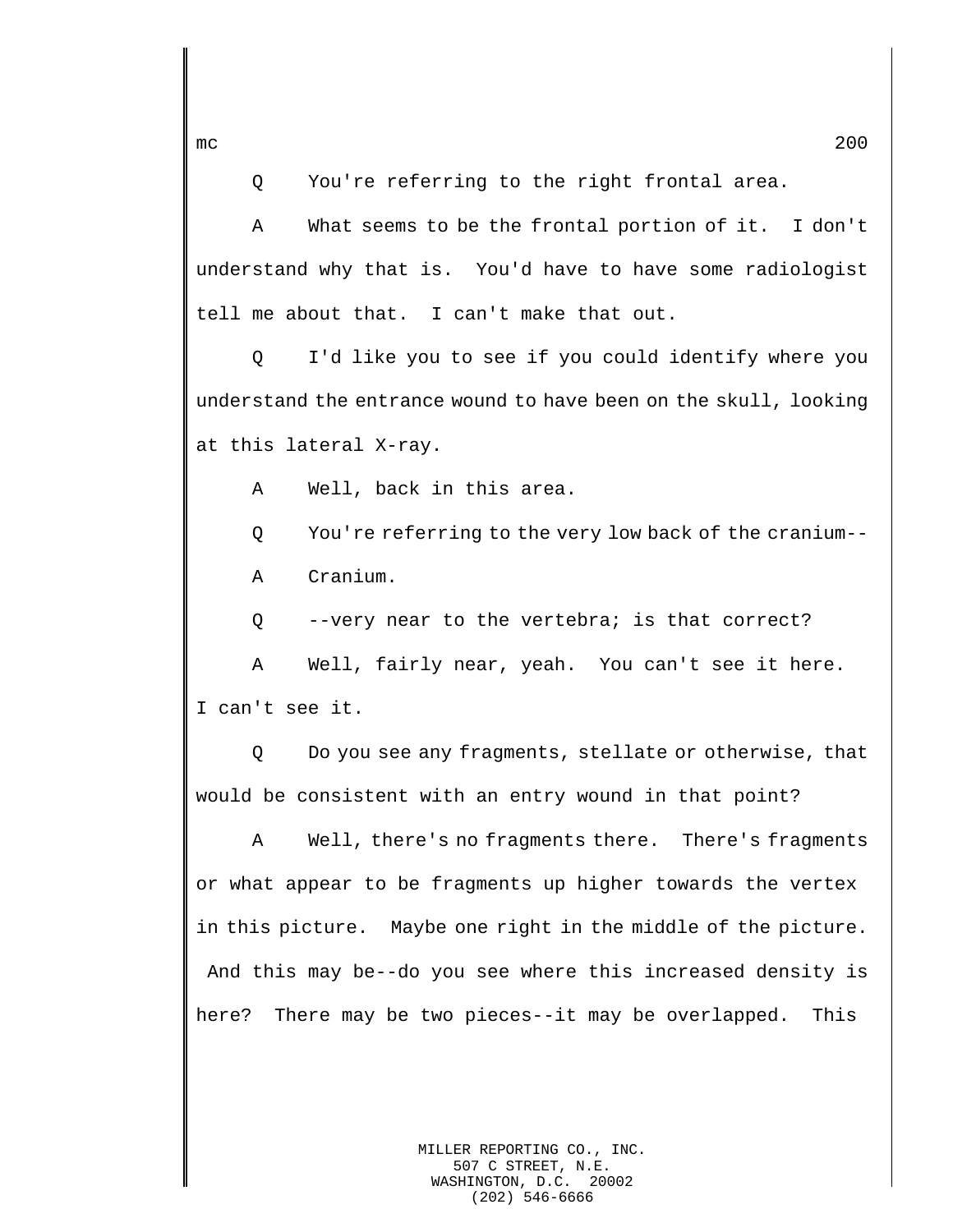piece of bone may overlap that one so it looks more dense there.

Q Okay.

A That's about as much as I can make of that.

Q What I'd like you to do is look at Exhibit No. 73, which is a drawing from Grant's Anatomy, and see if you could make a marking on Grant's Anatomy--these are both laterals with the posterior portion of the cranium on the left of the drawings. If you could make a mark with the pen at approximately where you understand the entry wound to have been?

A No, because it would be down here and you wouldn't be able to see it on this lateral view, I don't think.

Q You're referring to the Grant's Anatomy--

- A Whatever it is.
- Q --drawing?

A Yeah. See, but it was not that far from the midline, and this is really somewhat lateral to the midline, this depiction. But, in general, it would be back in this area some place.

Q You're making a blue marking approximately--

A Right.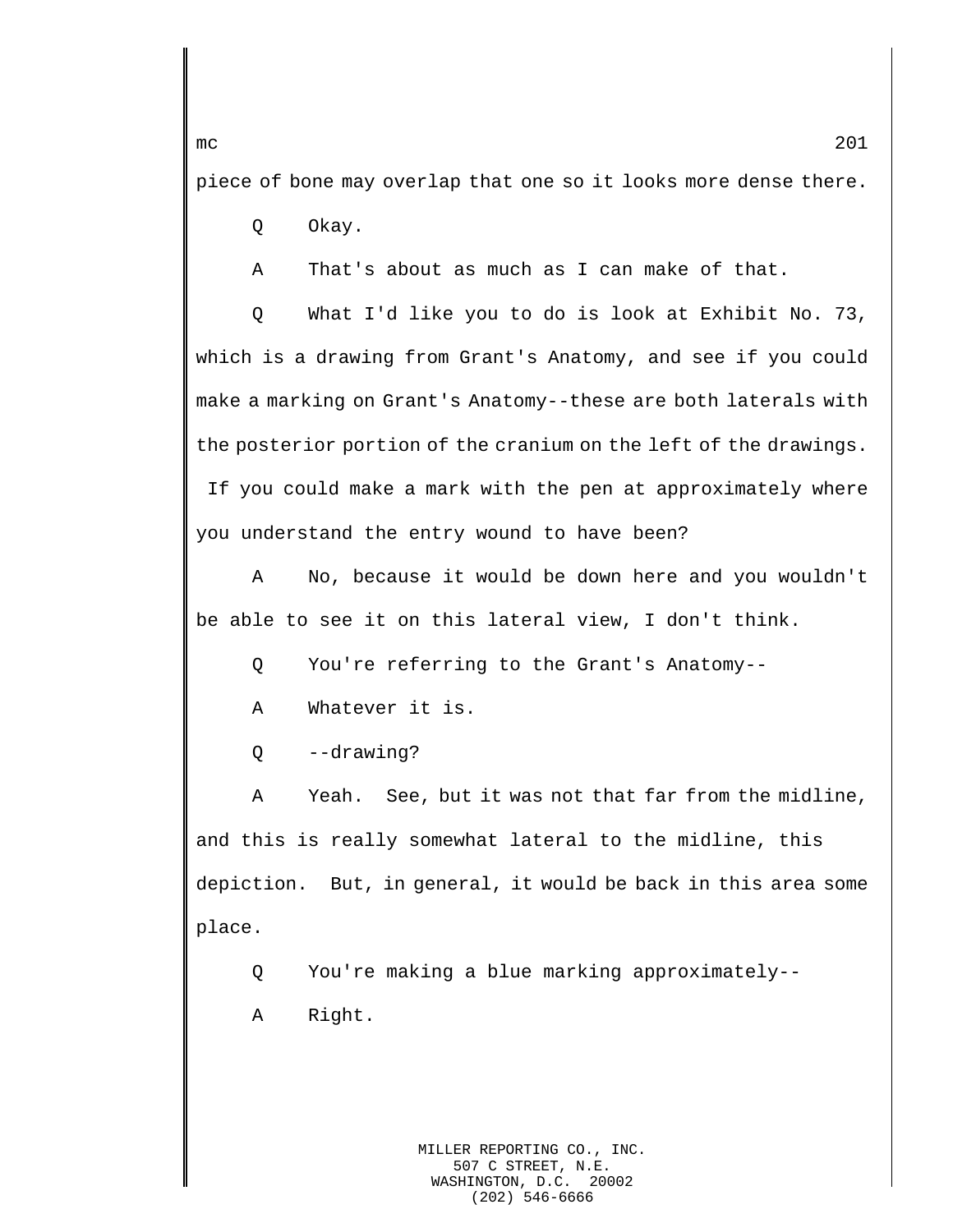Q --where the entry wound was. Of course, that's not showing it in relationship to the midline.

A No, it does not show it. No.

I don't understand this great big void there. I don't know what that's all about.

MR. GUNN: Excuse me for a moment.

[Pause.]

BY MR. GUNN:

Q Dr. Humes, I had another question for you about the lateral X-ray.

A Mm-hmm.

Q And that is whether you can identify the particles that you made reference to before and where they appear in this photograph.

A Well, you see, there's nothing in this projection that appears to be of the size of the one that appeared to be above and behind the eye on the other one. But that could be positional or the other thing is an artifact. I don't know what. But here, above where I talk about this double density that you see here, there's a fragment. There seems to be one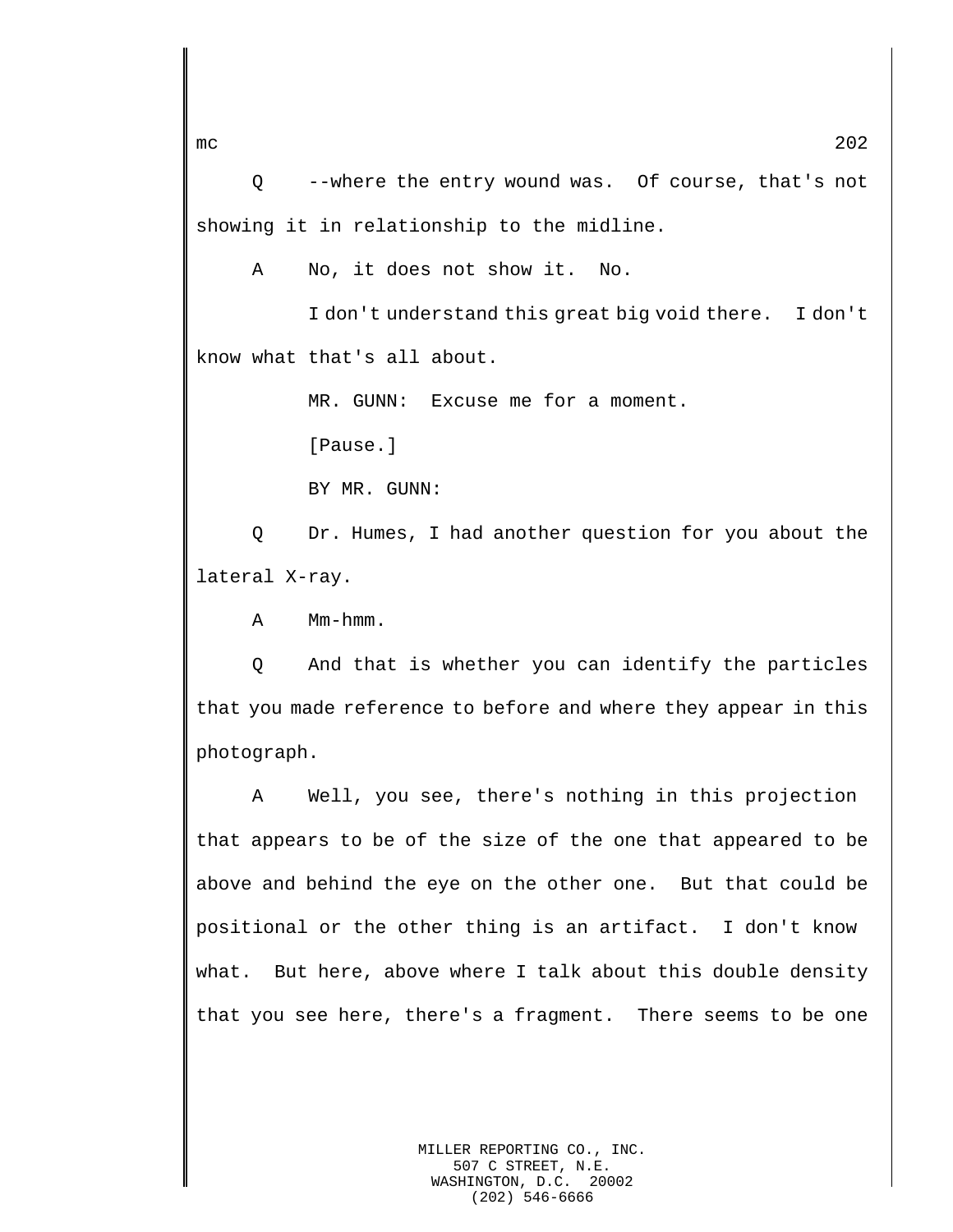up here in the frontal region and a couple further up by the vertex.

Q Do those metal fragments--or do those radio-opaque objects help you in any way identify entrance or exit wounds?

A No. No, they really don't.

Q Is there any relationship or correlation between those metal fragments and the bullet wound?

A Not that I can make out at all, no. They seem to be random.

Q Okay. Dr. Humes, I'd like to show you Exhibit 3, which, again, for the record, is the autopsy protocol, and ask you if you could read the paragraph on page 4 that I'm referring to, the paragraph that starts with "Received."

A This would reinforce my opinion that that one photograph was part of the margin of the exit wound.

Q You're referring to View 7 that showed the inside of the cranium? Is that--

A Well, it didn't really--I don't know what it showed, my problem is, but in one of the bone fragments there was a semicircular defect that was not complete, only part of it.

mc  $203$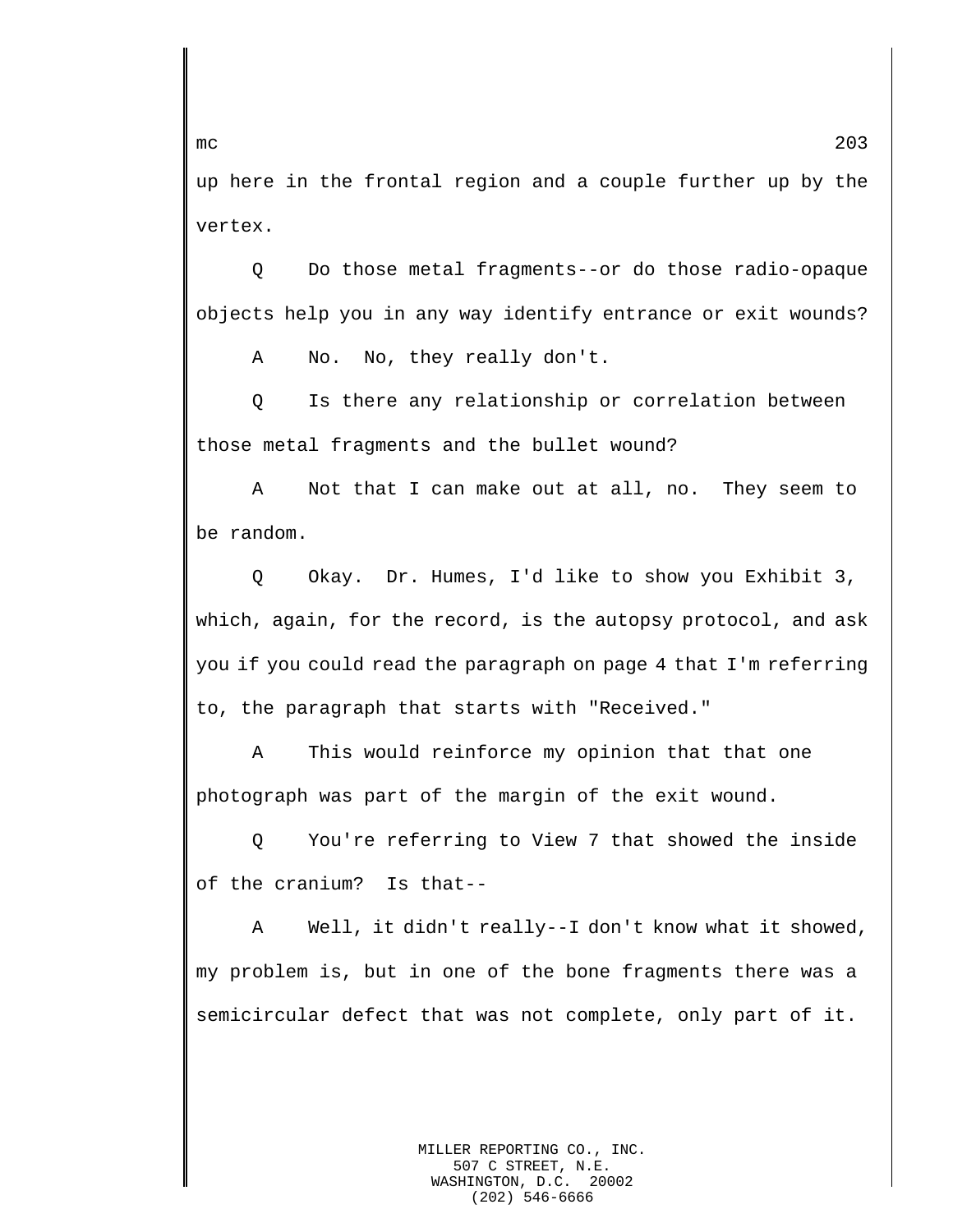And then when we got these fragments, at one margin of it there's something that seemed to match up with that fragment that was still in the skull. My memory's pretty good. I said we had three. That's what we have, I guess.

I described several metallic fragments along the line corresponding to a line joining the occipital wound with the right supraorbital ridge.

Q The above-described small occipital wound and the right supraorbital ridge.

A Two small irregularly-shaped fragments of metal are recovered. They measure 7 by 2 and 3 by 1. Well, that large one that you saw in that first AP view of the skull could be the 7-by-2 millimeter one that we handed over to the FBI.

Q Could you point out for me on X-ray No. 2 where the minute particles of metal in the bone are in relationship to the small occipital wound and the right supraorbital ridge?

A Well, they don't relate at all in this picture, as far as I'm concerned.

Q "This picture" being X-ray No. 2?

A Yeah. They don't. I don't know where I got that,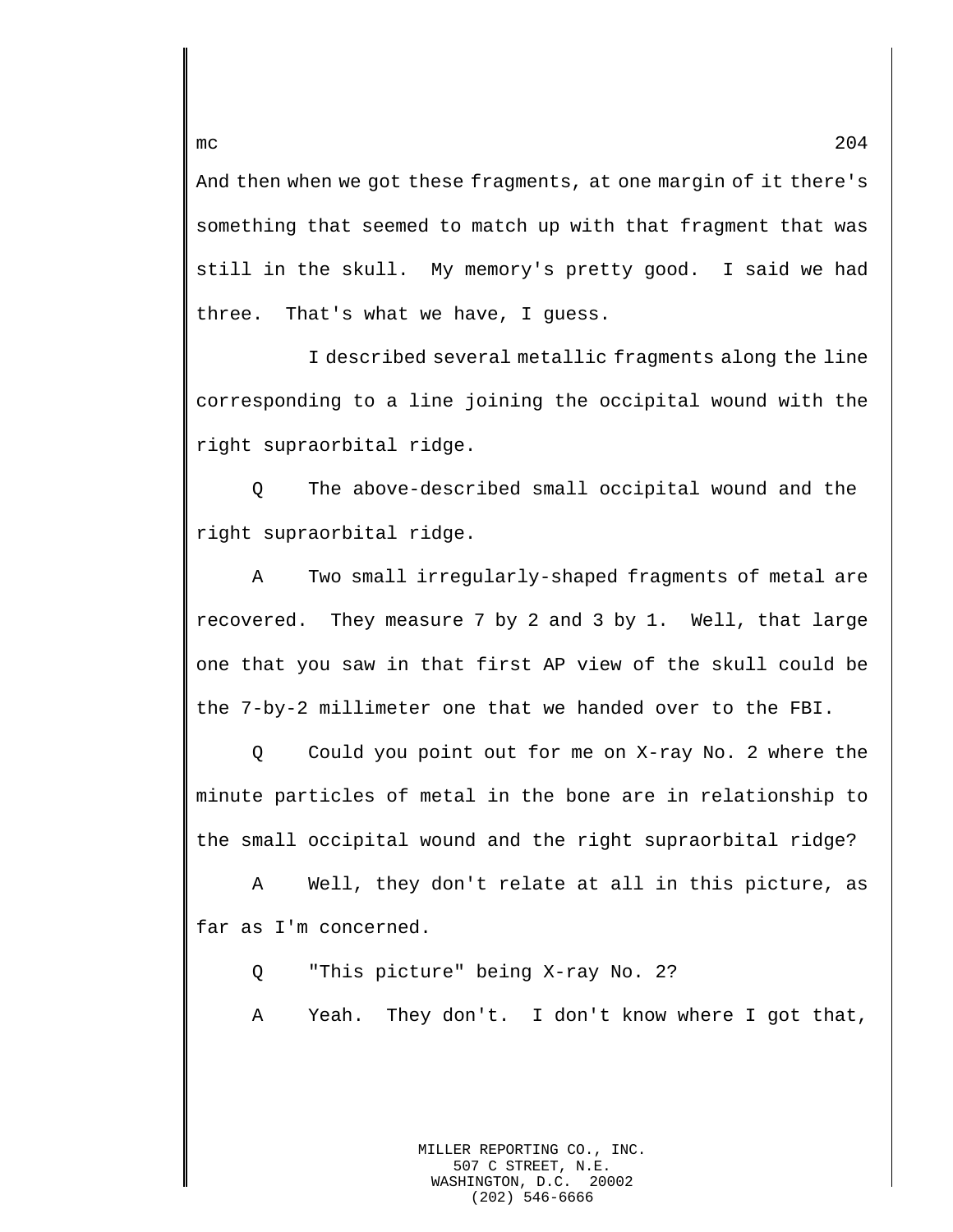but there's--the occipital wound would never be up that high anywheres up there. There's nothing up there.

Q You're pointing to the top left portion of the brain slightly above--

A Well, I don't know whether it's left or right. You can't tell that from this. Don't say that because there's no way of telling that it's left. An X-ray doesn't tell you whether it's left or right. These fragments here.

Q Do you see any fragments that correspond with a small occipital wound?

A No.

Q Do you recall having seen an X-ray previously that had fragments corresponding to a small occipital wound?

A Well, I reported that I did, so I must have. But I don't see it now.

Q Did you have X-rays available for your use while you were preparing the autopsy protocol?

A No.

Q Are you reasonable certain that there was an X-ray that showed metallic fragments going from a small occipital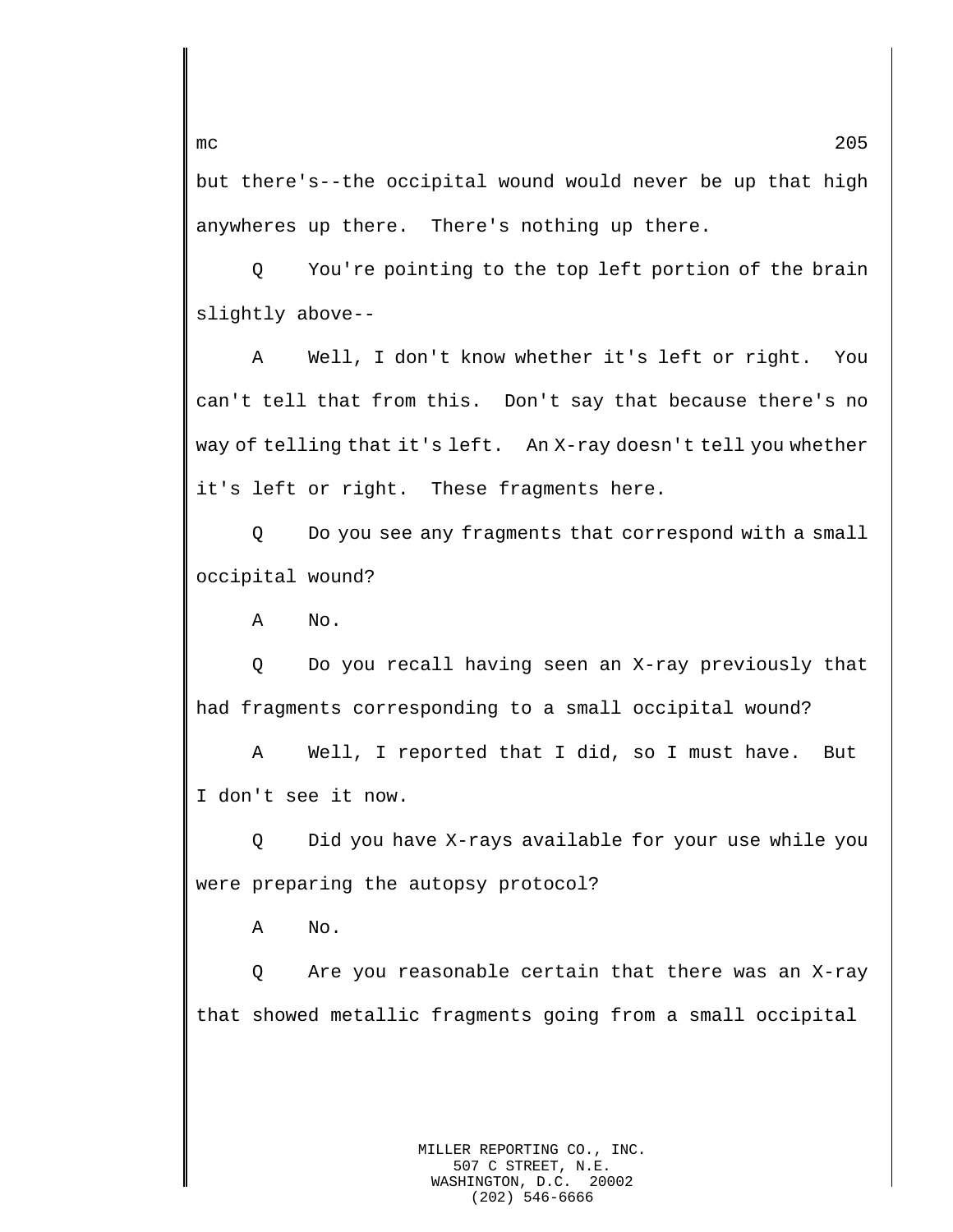wound?

A All I know is I wrote it down. I didn't write it down out of whole cloth. I wrote down what I saw.

Q Does that raise any question in your mind about the authenticity of the X-ray that you're looking at now in terms of being an X-ray of President Kennedy?

A Well, there's aspects of it I don't understand. I don't understand this big void up--maybe a radiologist could explain it. I don't know what this big--

Q You're referring to--

A --non-opaque area that takes up half of the skull here, I don't understand that.

Q Do you remember seeing that on the night of the autopsy?

A No, I don't. That doesn't mean it wasn't there, but I don't remember it.

> MR. GUNN: Okay. Off the record for a minute. [Discussion off the record.]

BY MR. GUNN:

Q During the course of the deposition, we have talked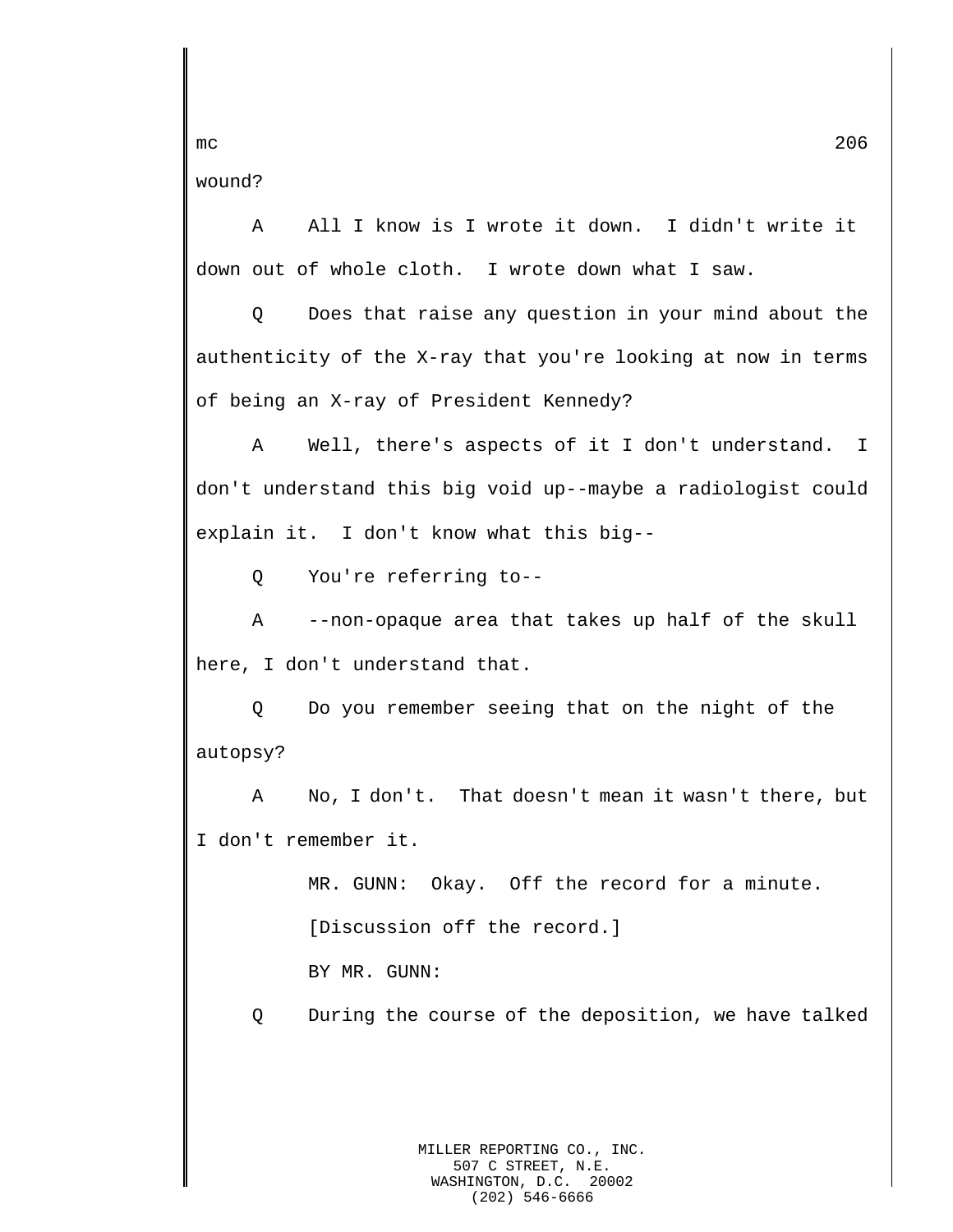three photographs that you had had some understanding existed and that you did not see here today. I'd like to ask you a question about another possible photograph or X-ray to see if you have any recollection of it.

Do you recall any photograph or X-ray that was taken with a probe inserted into the posterior thorax?

A No, absolutely not. I do not have a recollection of such.

Q Do you recall any X-rays that were taken that would have the extremities, including the hands and feet?

A Yes, we had them. I thought we did, at least. Or maybe--whether we went as far as the feet and hands--we simply went down the arms. Whether or not the hands and feet were there or not, I can't remember.

Q Why did you take X-rays of the arms?

A Because as I mentioned earlier, missiles that enter one portion of the body have a very strange proclivity of going to the most unexpected locations, and that's why we did that, to be sure that there wasn't such a missile any place.

Q Are you familiar with the term "whole-body

MILLER REPORTING CO., INC. 507 C STREET, N.E. WASHINGTON, D.C. 20002 (202) 546-6666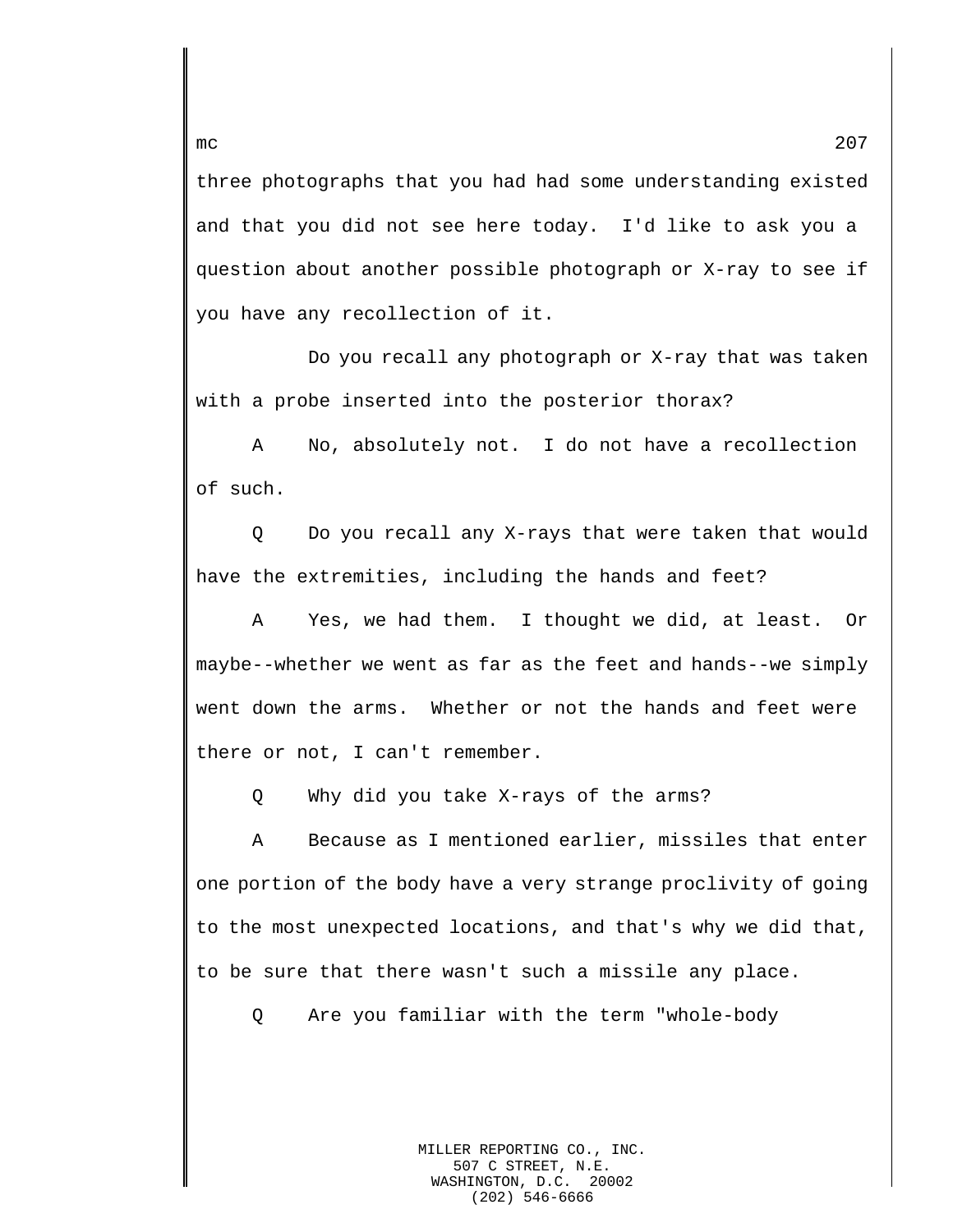radiographic survey"?

A Well, I can conjure up what it means. I don't--it's not a phrase that I would frequently use.

Q Is there a term for understanding in radiography that would refer to an X-ray of the entire body?

A I would guess that would be it, yeah.

Q And do you remember something of that sort having been ordered by Dr. Finck on the night of the autopsy?

A Truthfully, I don't know. Pierre was really laid back through the whole thing, and I can't recall him really ordering anything. Maybe he did. But 99 percent of any kind of orders that were given, I gave. And I don't know. Maybe Pierre did make such a--I wanted to do that kind of thing for the reason I already gave you, with or without Pierre. And I don't know whether he commented about it or was the one that actually told Jack that's what we wanted. I don't know. I don't remember that.

Q When you're referring to Jack, that's Jack Ebersole? A Jack Ebersole, right. He's no longer here to defend himself, unfortunately.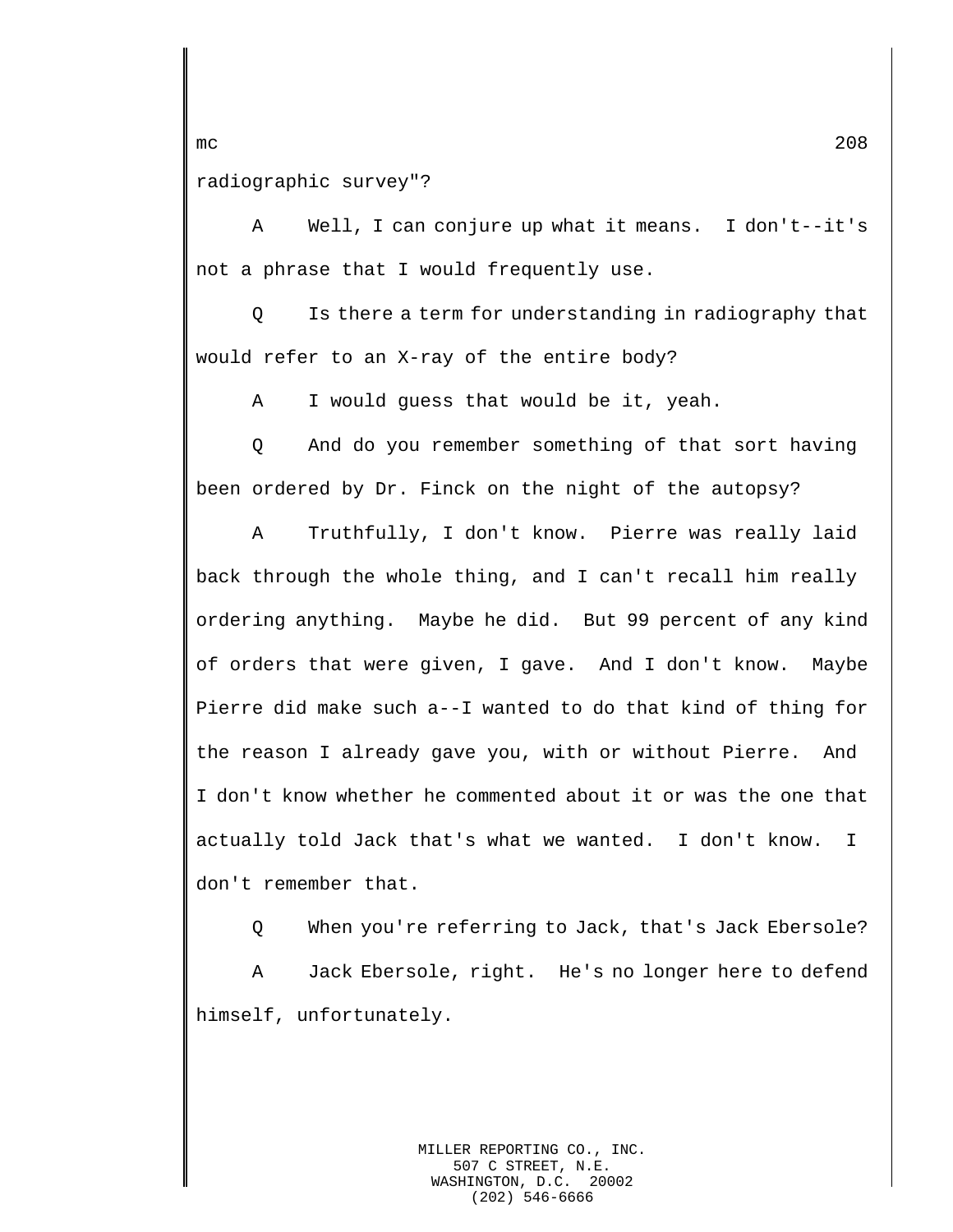Q When did you first meet Arlen Specter?

A That's a good question.

Q I hope that's not my first good question.

A Shortly after the Warren Commission was established, whenever that was. It happened fairly quickly. President Johnson was anxious to have this whole matter, obviously, investigated. And I truthfully can't recall exactly when it was.

Q Did you meet him at any point before the Warren Commission was established?

A Oh, yes--oh, before--

Q Before the Warren--

A Oh, no. I'd never met him before. No.

Q So your meeting with him was entirely in conjunction with the Warren Commission?

A Exactly.

Q Approximately how many times did you meet with him during the time that the Warren Commission was in existence?

A Oh, Lord, several times, and for different purposes. We went to view the Zapruder film, Zapruder, the amateur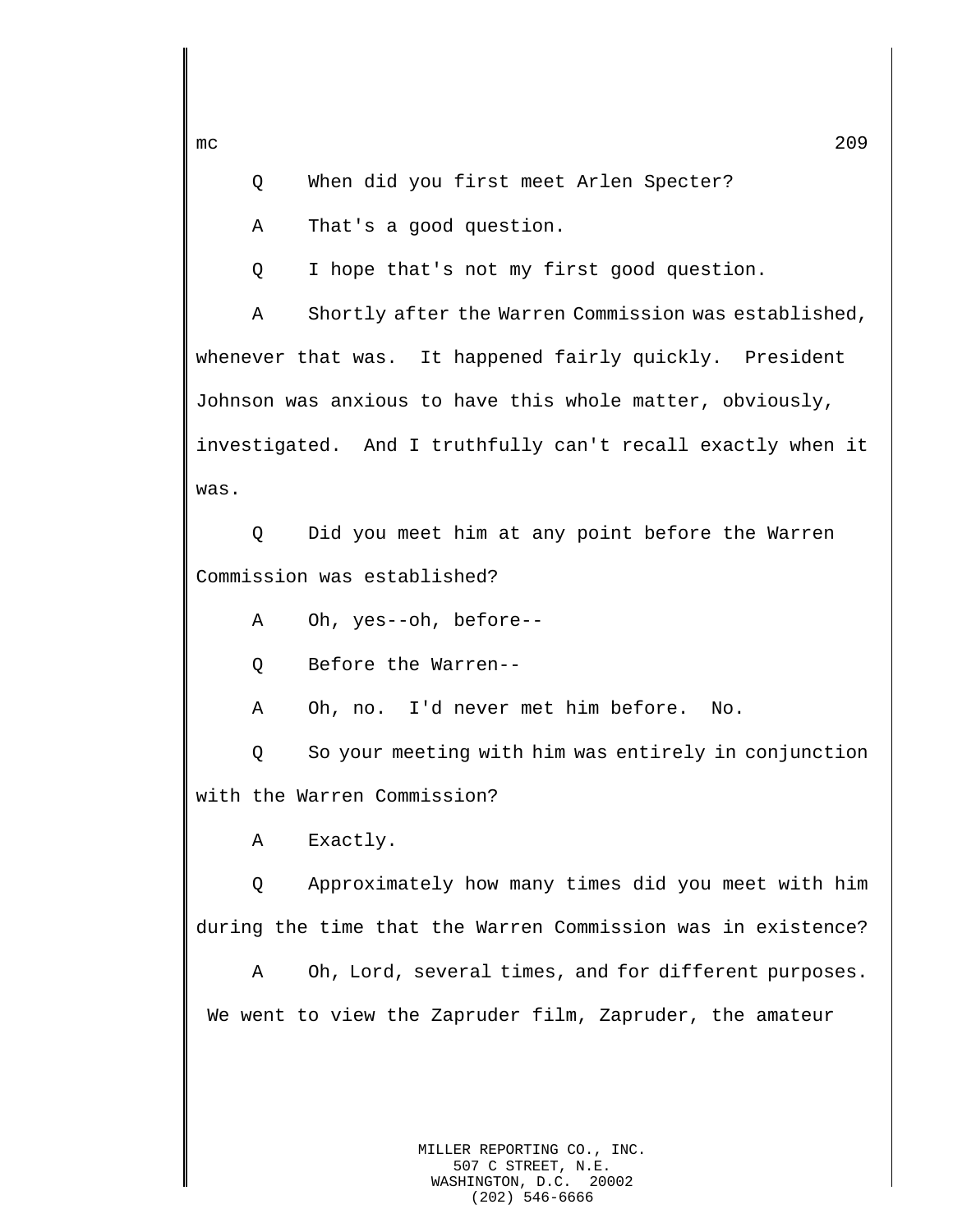photographer who made this famous movie. We went with him to look at the President's clothing. These were all in that downtown Archives building. We met with him to discuss in the absence of the photographs and the X-rays how we were going to present our materials when I decided to employ one of our medical illustrators, a young sailor who was, I thought, quite capable, and he, acting under my direction, performed pictures which have been published, I think in the Warren Commission.

Q That's Mr. Rydberg?

A Yeah, right. Rydberg. He later went to--went on as a medical illustrator at Chapel Hill at the University of North Carolina. I think now he's down in Texas. He decided to change careers and become an EMT, of all things. I was very surprised at that.

So we met to discuss--not how this was going to be depicted, but would that be an appropriate device to use in the absence of the photographs and X-rays.

Q When you say several times, can you give me a very rough estimate of whether we're talking in the area of three to four or eight to ten?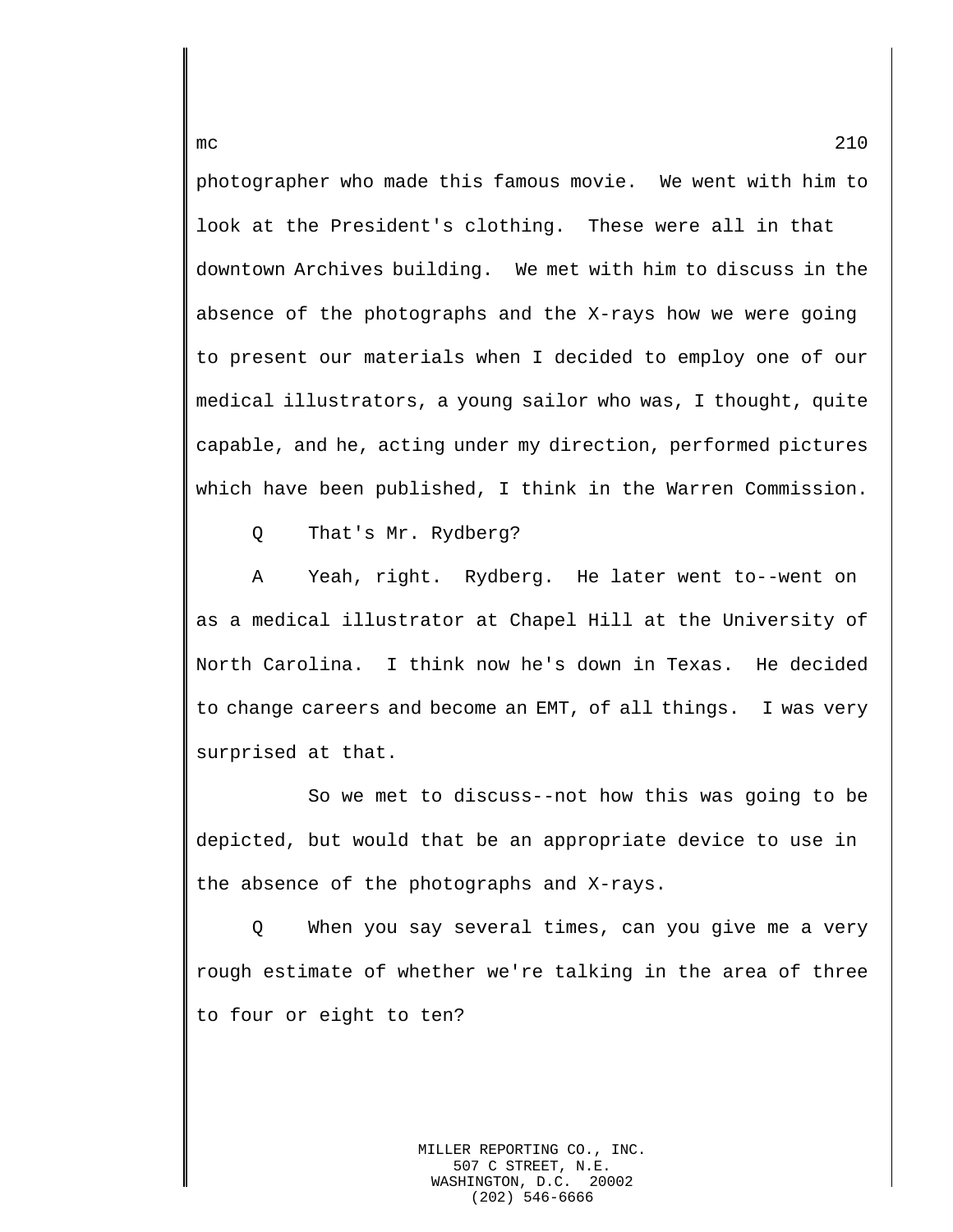A I would say more likely in the eight to ten range. Again, that's really off the top of my head.

Q How many times, if you recall, did you meet with Mr. Specter prior to the time you gave your testimony to the Warren Commission?

A All the meetings I ever had with him were in that time frame. So I would say that many times, whatever I told you, about eight. Don't hold me to that number because I couldn't swear to that at all.

Q That's fine. Did you not meet with him at all after the testimony?

A No, other than socially quite a while later when he was by now the district attorney in Philadelphia, and we didn't even discuss the Warren Commission or any aspect of it. We seemed to develop a cordial relationship when we were doing this thing. I haven't talked to him in recent years.

Q During the time that you were preparing for the testimony of the Warren Commission, did you ask to be shown the photographs?

A No, because I had already stated that I didn't want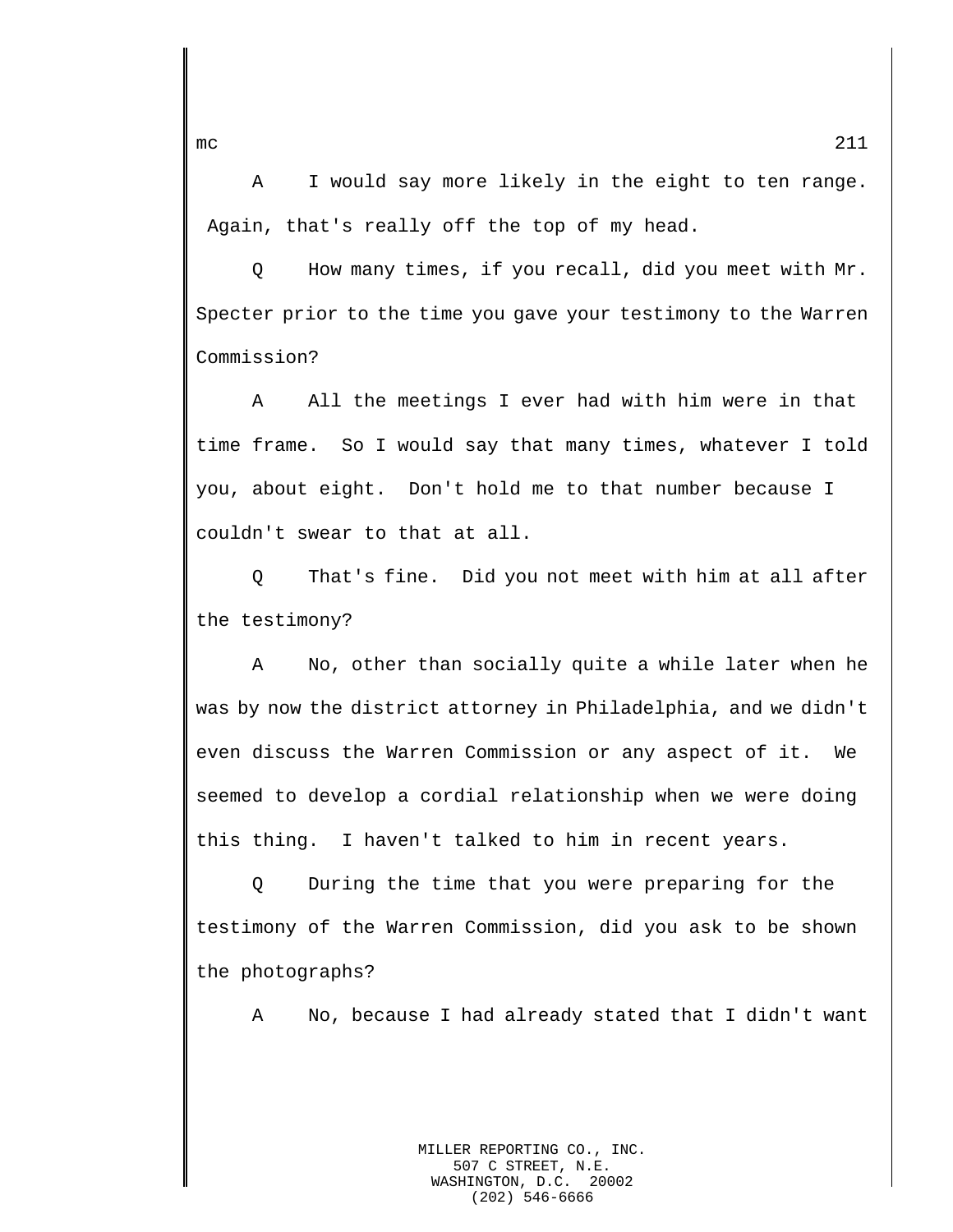them to become public information, so, therefore, I never asked for them.

Q Did Mr. Specter--I keep wanting to say "Senator Specter." Did Mr. Specter ever suggest to you that he thought it would be appropriate for him to examine the autopsy photos?

A I don't recall that he ever did, no.

Q Were you ever pressured or encouraged in any way to have the drawings, the Rydberg drawings, depict wounds in one place versus another?

A No. No. Nobody but me and Rydberg had anything to do with the preparation of those drawings, and nobody gave me any instructions. See, it's really funny--whatever. I just don't even understand the question. I was not operating under anybody's direction at any time, before, during, or after this horrible event.

Q Did you meet with any medical consultants on the Warren Commission staff?

A On the Warren Commission staff? No. No. I don't even know who they were, if there were.

Q Did you meet with any forensics consultants on the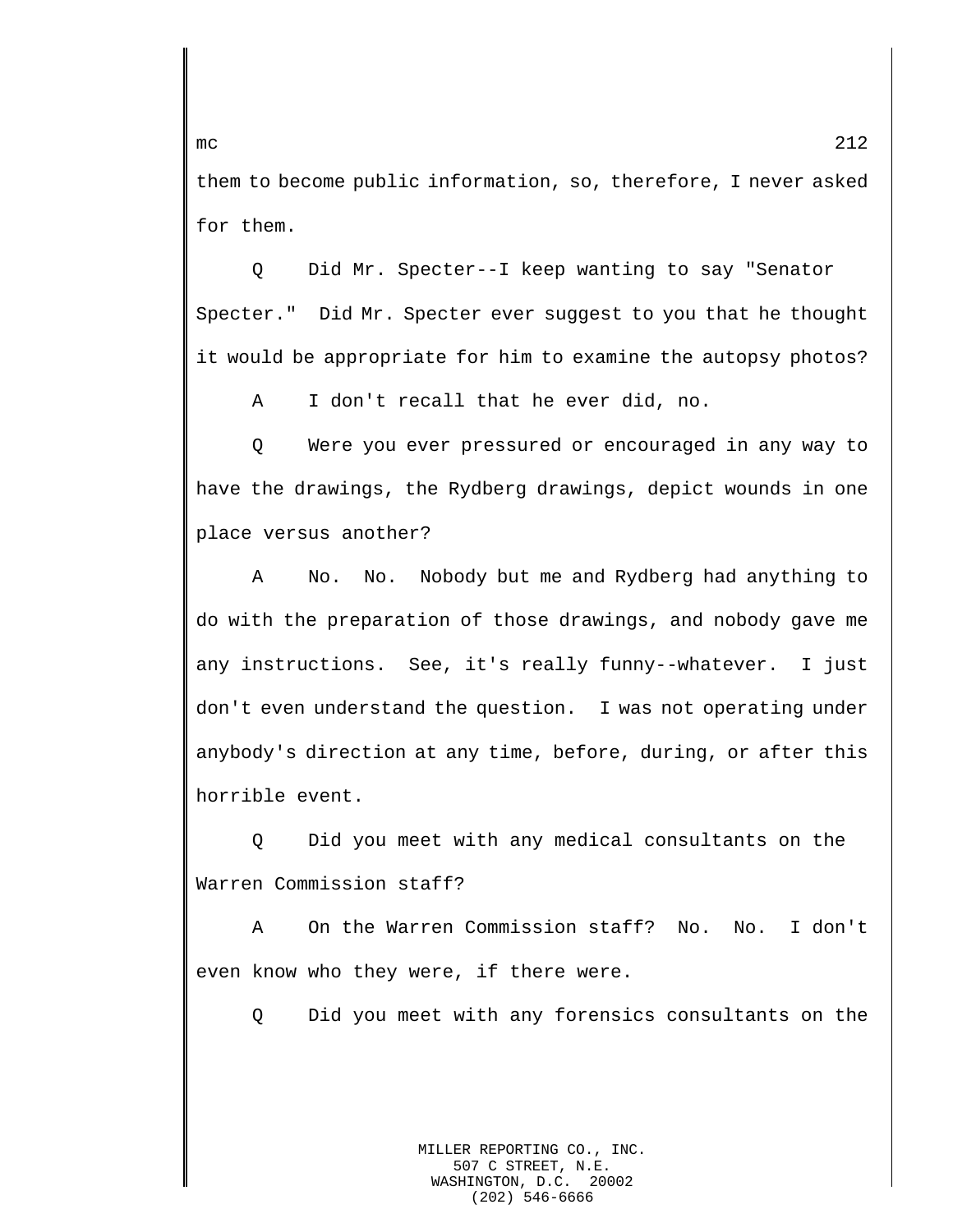Warren Commission staff?

A Not that I recall.

Q Other than Mr. Specter, do you recall having met with anyone else on the Warren Commission staff other than at the time you testified?

A No. I can't swear that I didn't, but I certainly don't remember it.

Q During the time that the Warren Commission was in existence, did you meet at all with any FBI agent or FBI personnel?

A No.

Q Did you meet during the time the Warren Commission was in existence with anyone from the Secret Service, other than during the night of the autopsy?

A No.

Q Did you meet with anyone who was affiliated with the Edgewood facility?

A Edgewood Arsenal?

Q Yes. During the time of the Warren Commission.

A No, I don't think so.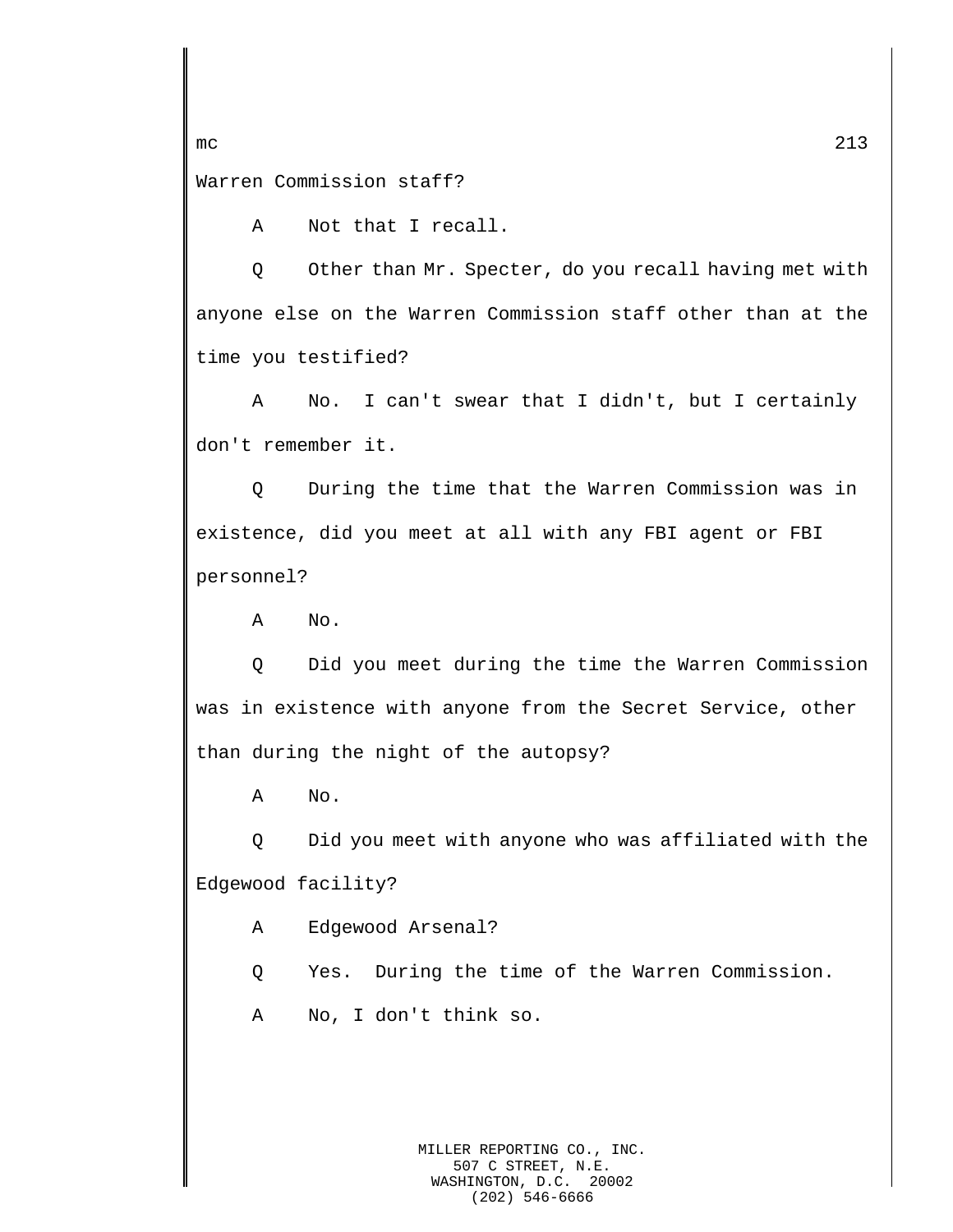Q Does Mr. Olivier, does that name sound familiar? A I have some vague recollection of the name, but I can't go beyond that.

Q Did you ever go to Edgewood Arsenal during the time the Warren--

A No, no, no.

Q --Commission was in existence?

A No, no. No.

Q Earlier in the deposition, you made reference to your interview with Dan Rather. Do you recall that?

A Yes.

Q Can you tell me what the circumstances were that led up to your doing that interview for CBS?

A Only in the vaguest kind of terms. CBS apparently announced that they were going to put on a three--I think it was a three-hour or a three-night report on the Kennedy assassination, and they apparently approached the Surgeon General of the Navy to get his permission to speak to me. And he apparently acceded to that. And then either I or the Surgeon General or some combination of us approached the Justice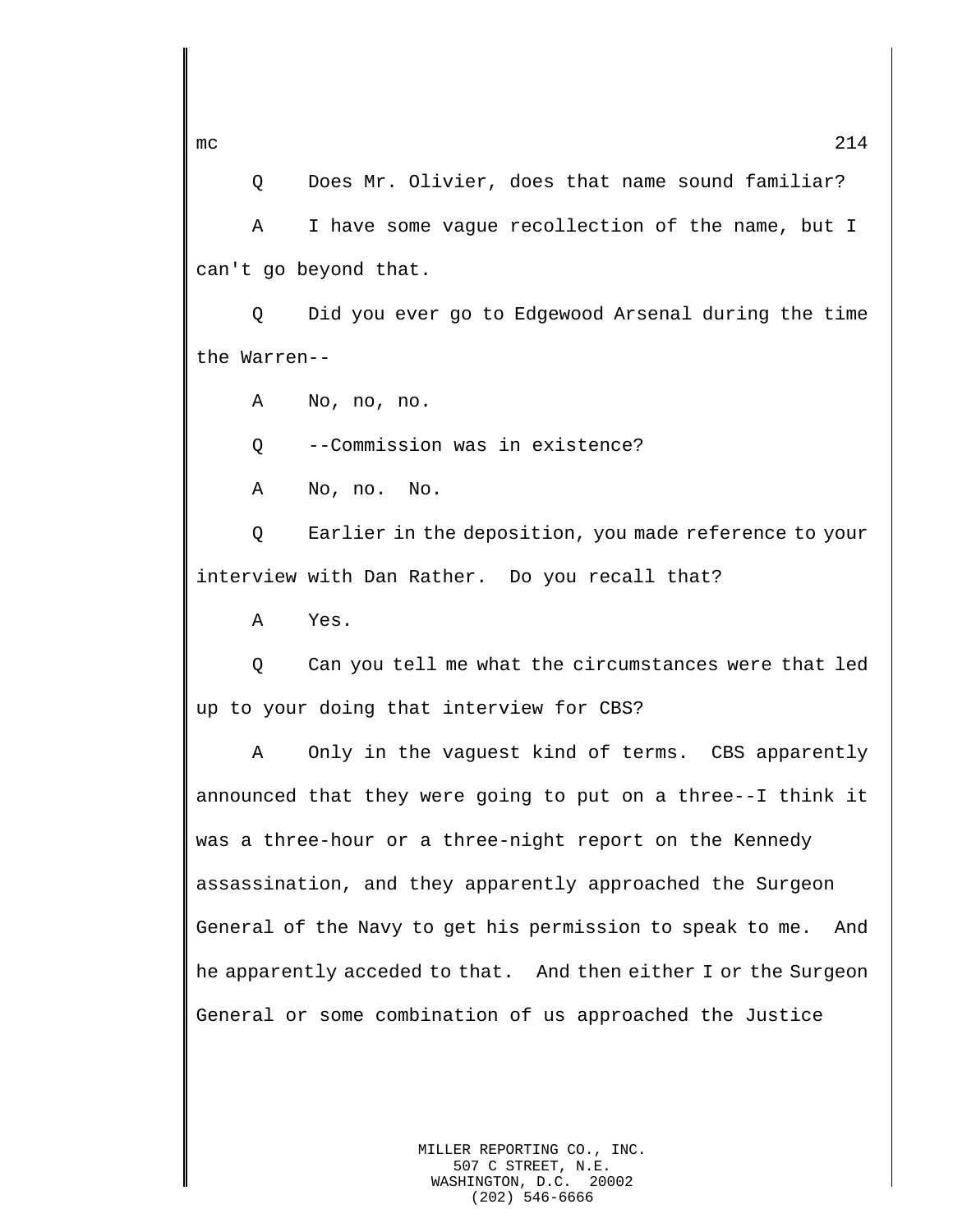Department, and Eardley then sent that letter.

It was a relatively brief affair. He and I met--CBS has a studio downtown, not too far from the White House, actually. I forget exactly where it is now. Pennsylvania Avenue maybe some place. And I got there about 45 minutes before I was to tape this interview. I was very impressed. He just asked me a few questions over a period of maybe 10 or 15 minutes, and then I was very impressed at how he was able to synthesize that into something that seemed to make sense, you know. And that was the end of it right then and there. I've met Dan Rather a couple of time since, but it had nothing to do with the Warren Commission.

Q Did you speak personally with anyone in the Justice Department about the interview with CBS?

A No. Not that I recall.

Q Did you ever meet Mr. Eardley?

A Oh, yes. We met him on several occasions. He came down with us when we went to look at the photographs and so forth. So I met with him on several--I can't remember how many times, but not real often. Three or four times, probably.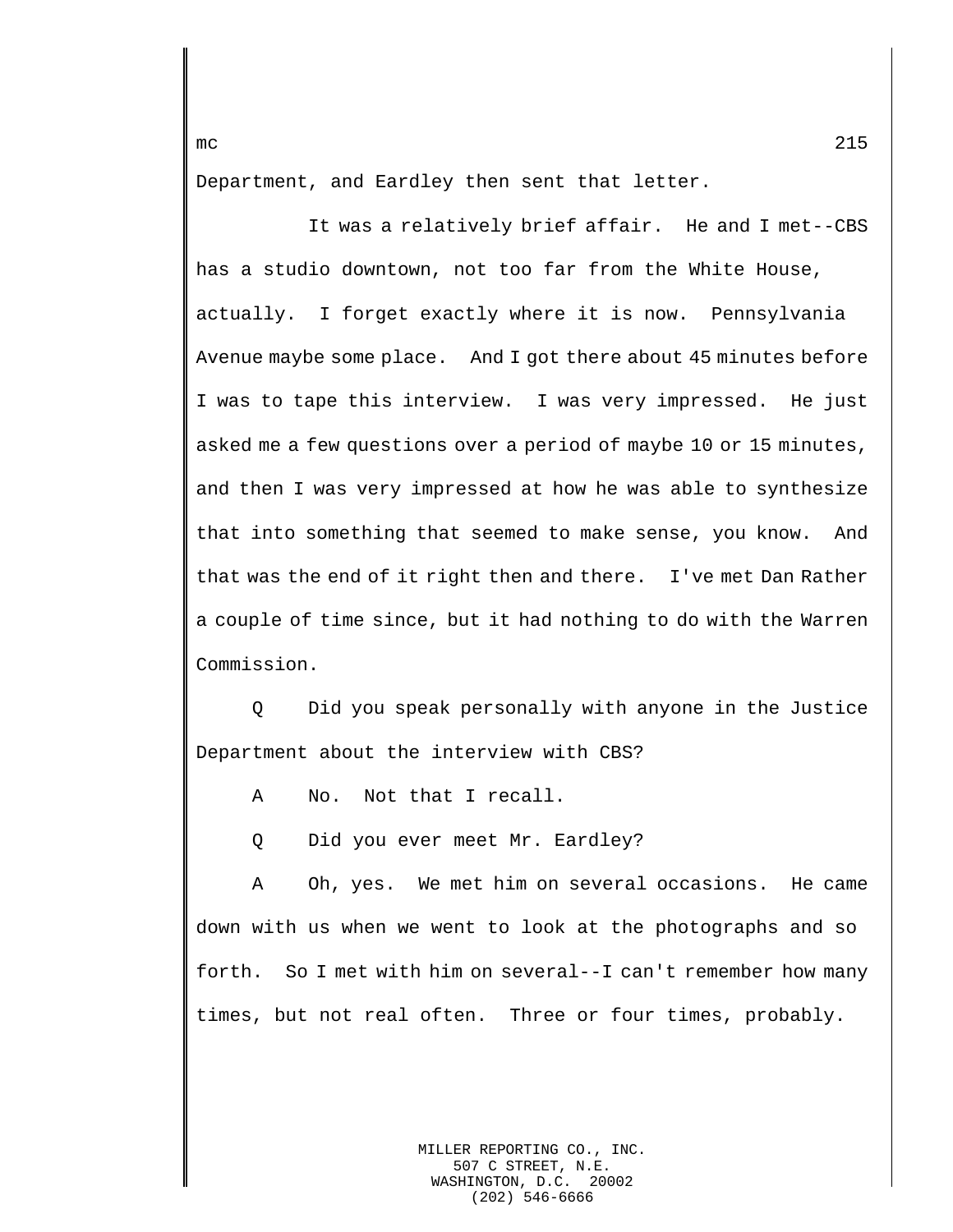Q What was your understanding of his role at the Justice Department in conjunction with the assassination?

A I don't know. He was put forth as a person responsible for some correlative activities of, I thought, the Warren Commission. I really can't--didn't delve into it particularly. He seemed to be the Justice Department person that had some responsibility for the Warren Commission. That responsibility, of course, was divided up among a lot of people, and I don't know that he was supposed to just relate to the medical evidence or--I can't recall.

Q Did you ever receive any suggestions from him, either directly or indirectly, about what you should say in the interview with Dan Rather?

A Not at all. Zero. If you ask me now what I said, I couldn't tell you. I never got a tape of it or anything.

Q Moving right along, Dr. Humes, did you have any role with respect to the Jim Garrison investigation and prosecution of Clay Shaw?

A None.

Q Were you ever contacted during the time of the Shaw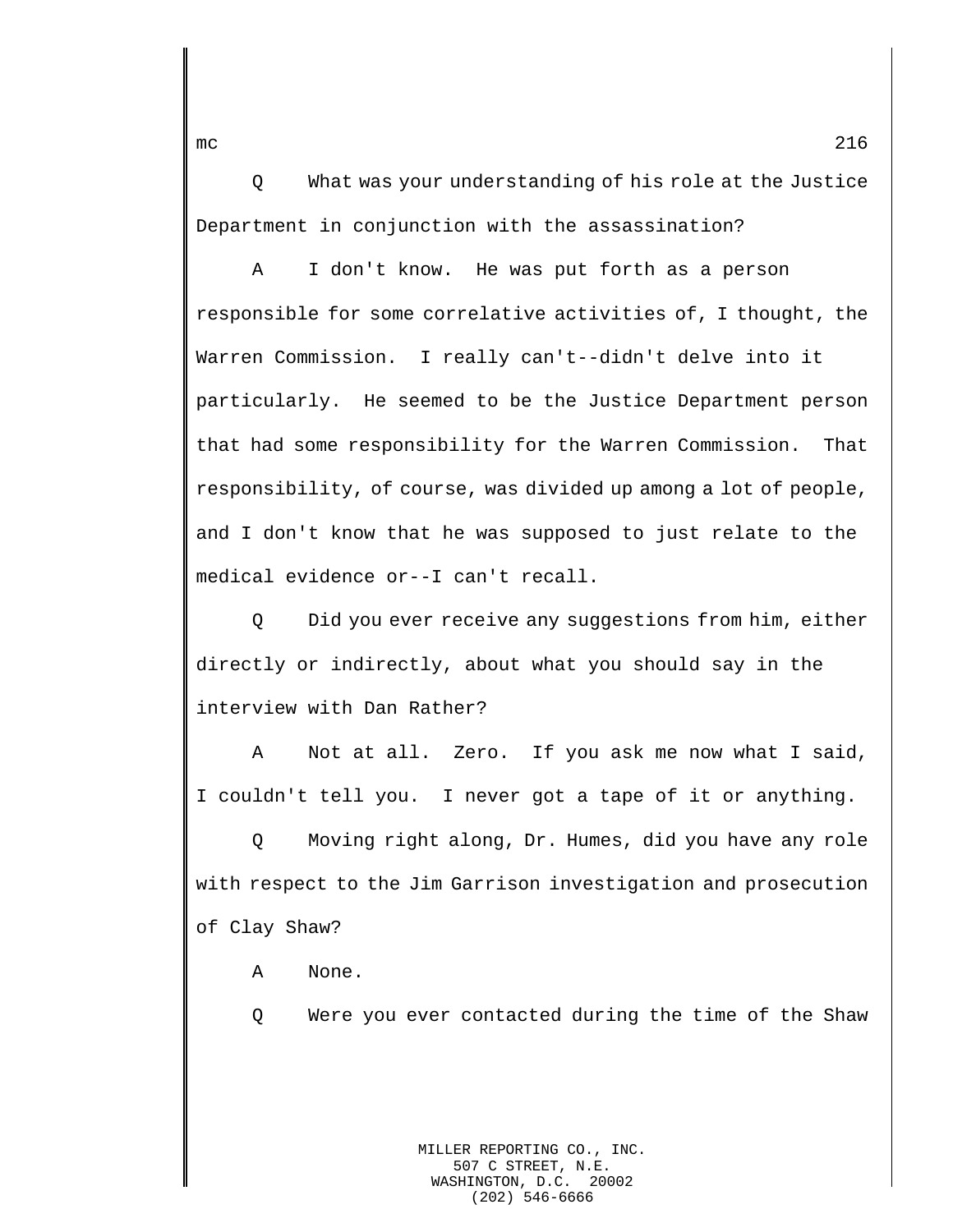investigation and trial in regard to possibly offering testimony?

A No.

Q Did you ever communicate directly or indirectly with any of the following people I'm going to name regarding the autopsy or the assassination? First, Robert McNamara?

A No.

Q With Robert Kennedy?

A No.

Q With Jacqueline Kennedy?

A No.

Q With Admiral Burkley?

A Oh, yes. I mean, in the course of the--as we discussed earlier in the deposition today several times.

Q Did you discuss anything with him that you now recall in addition to what we have previously discussed?

A No.

Q Do you remember when the last time was you spoke to him about anything related to the assassination or the autopsy?

A Within a week or two after the autopsy.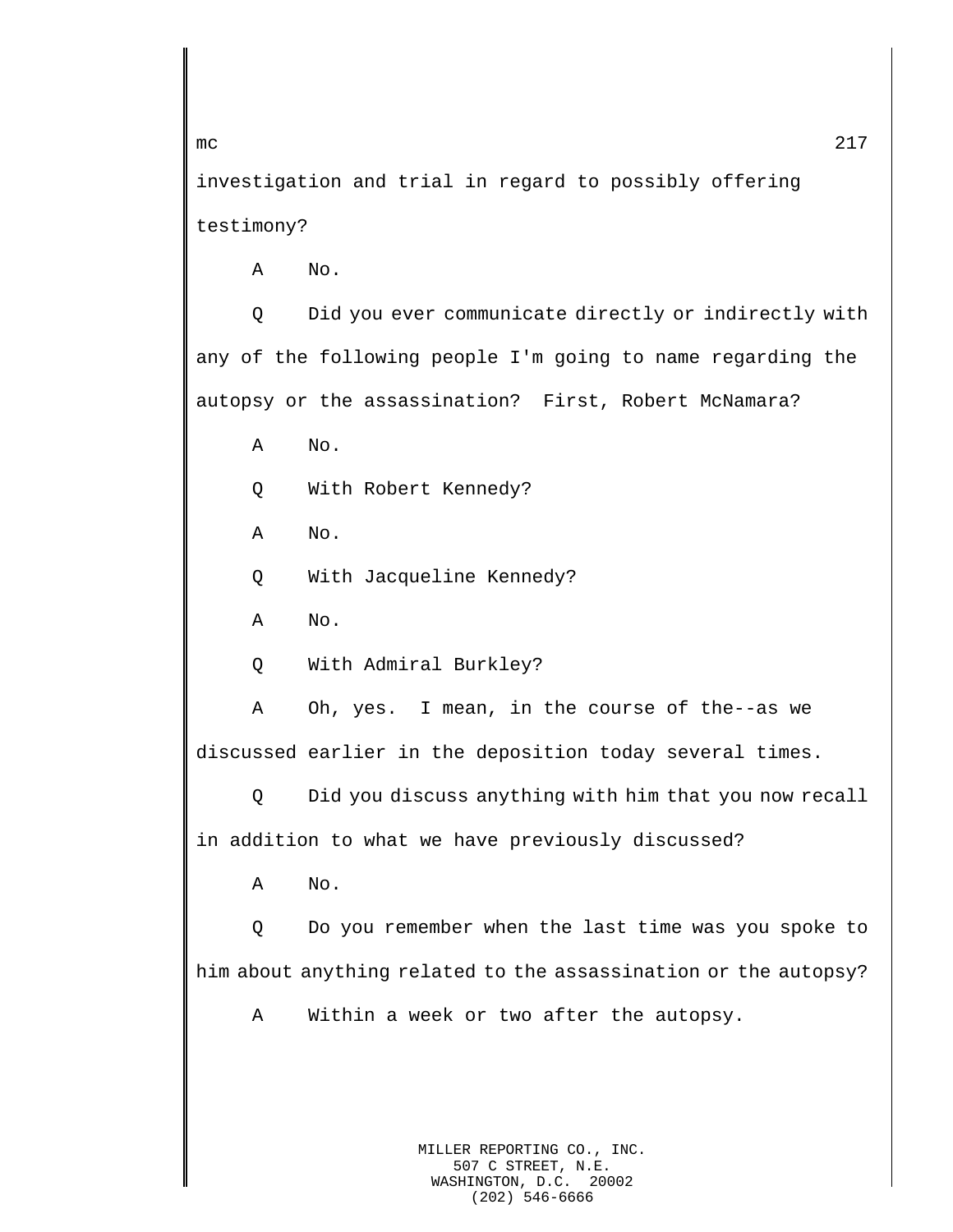## Q That was the last time?

A Now, I've seen him socially a couple times. There was no conversation about it at all. I saw him--I forget when he died. He probably died about eight or ten years ago, and I saw him a year or two before that at a social affair. No discussion about it at all.

Q Continuing the list, President Johnson?

A I met with President Johnson, but not in any way connected with this. In fact, I'm wearing a pair of cuff links that he gave me today. I was able to report to him that the nodule we took out of his larynx was benign, and he was very happy.

Q I can imagine. I would be, too. You don't wish your cuff links to be part of the exhibit--

A Oh, I think we ought to just take that out of the report, if you don't mind. I shouldn't have mentioned it, I suppose. But not everybody has a pair of these presidential cuff links.

Q Let me try a last question for you, and that is whether you can yourself think of any additional information that would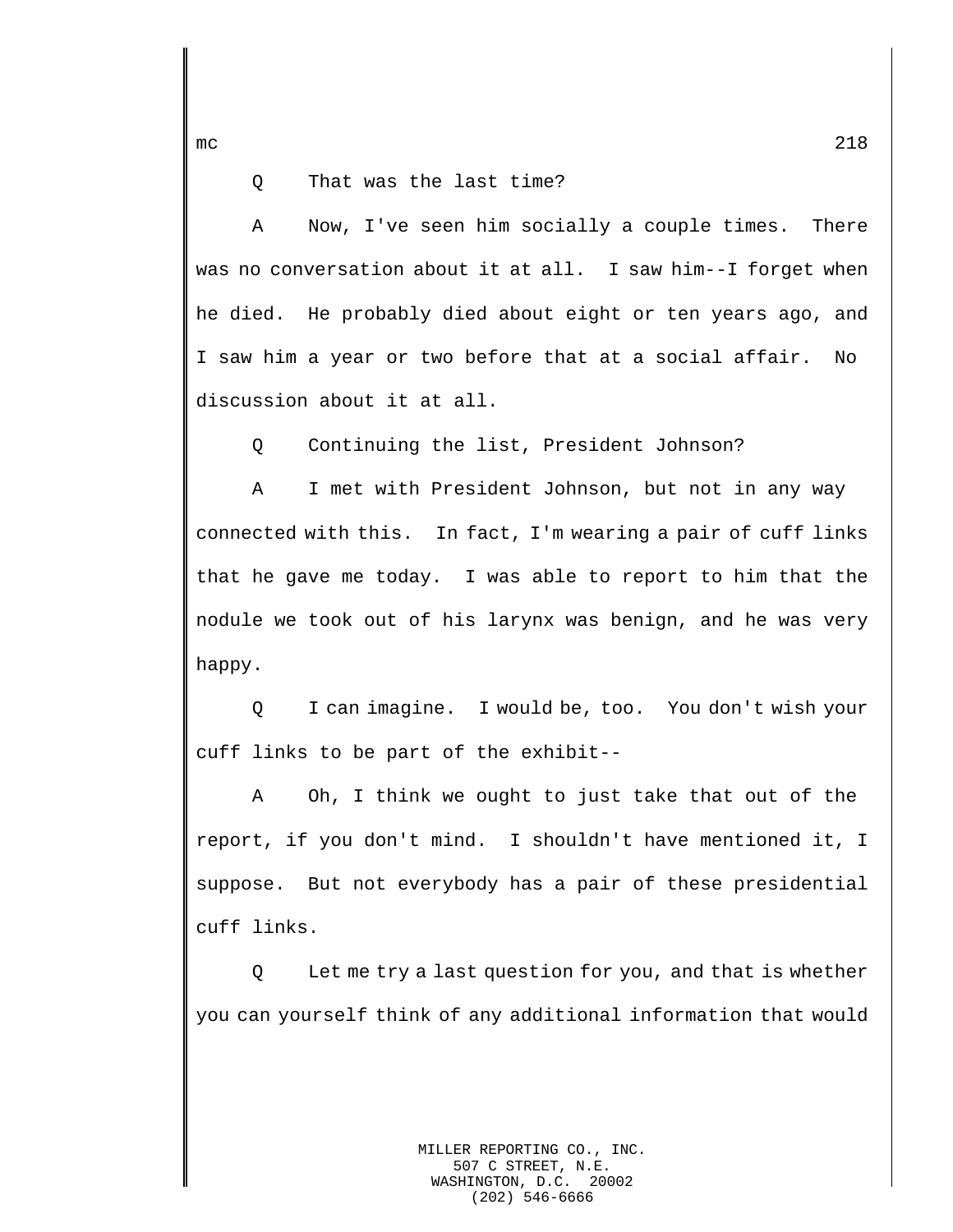be useful to know about the autopsy that would help provide a better understanding of either what occurred during the autopsy or the wounds that were inflicted on President Kennedy.

A I have trouble conjuring up--I wish that the photographs were more graphic and more specifically helpful than they are. I'm disappointed by that, and I didn't find that out with certainty, really, until I got to that House Select Committee hearing. I had difficulty. There was a lot of people around, and they were showing and throwing these up, and I really didn't have the time that I had here even today. And I'm somewhat confused today, as you heard. I was even more confused at that point. But, you know, that's spilled milk. There was nothing I could do about those photographs and X-rays, and I just wish they had been more graphic.

But would I have done anything otherwise differently retrospectively? Not particularly, you know. I could have had any number of additional people, friends of mine in special fields like neuropathology and--I didn't need a neuropathologist to see that the man's brain was blown--you know, to me the critical thing was to have somebody that had

mc  $\sim$  219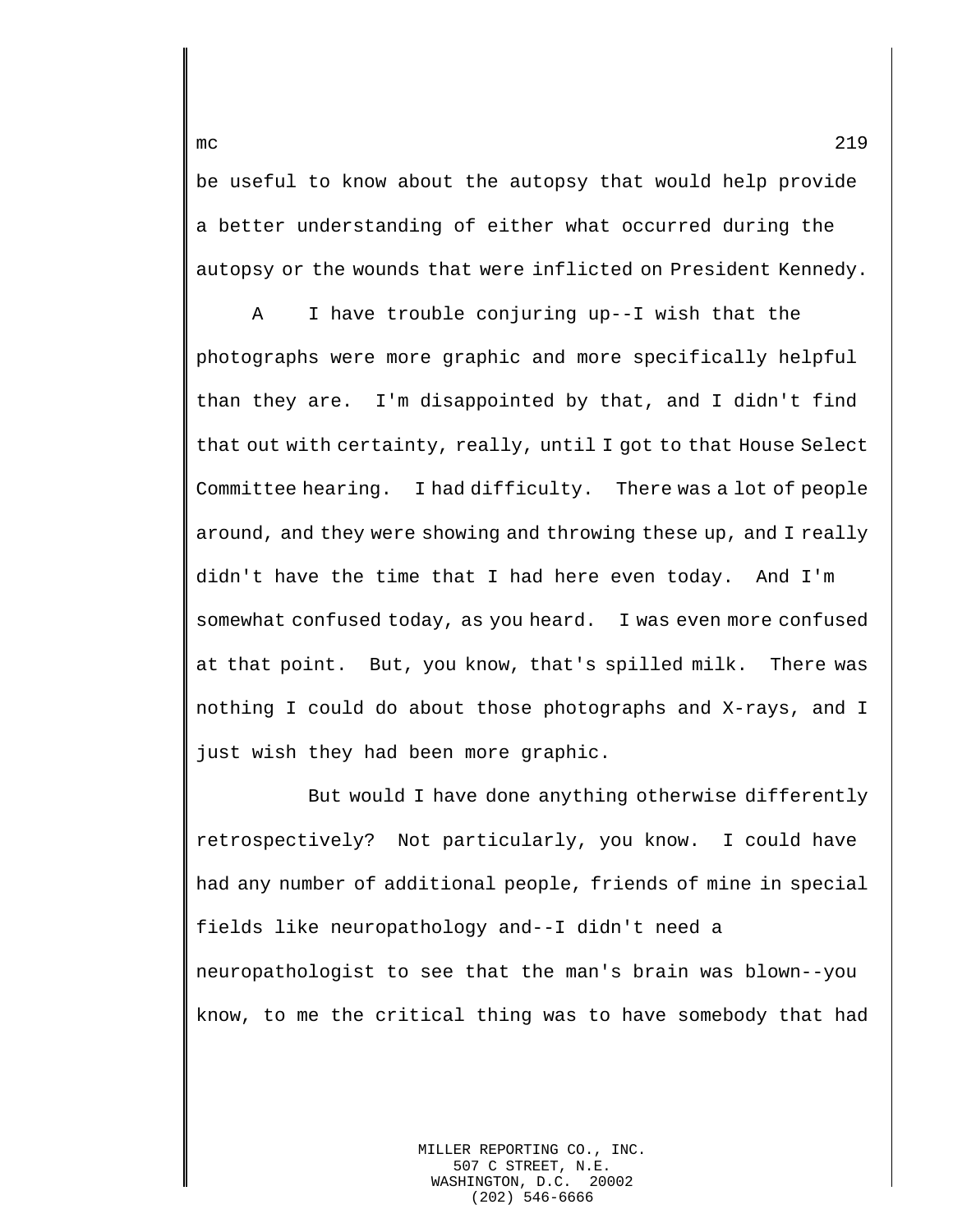some experience with ballistics, and that's when Pierre Finck arrived on the scene. We didn't have anybody like that in the Navy that I was aware of, to tell you the truth. We since have had several people very highly trained in forensic pathology, but we didn't at that time.

So, no, it was a very long night that didn't get over until about 5 o'clock in the morning, just by everybody's urging that we be expeditious in our efforts. It was not an experience I'd wish to relive, I'll tell you that.

Q Are there any additional comments that you would like to make? I told you I'd give you that opportunity.

A No. I'm still somewhat vague on the precise bottom line of your all efforts to do these things, and I hope that they're helpful. But if you ask a person enough questions often enough, you're going to confuse themselves sooner or later and not say the same thing twice. Probably minor variations, but--so I'm concerned that we've got so much information put together that we--well, there's an expression in golf. You get paralysis of analysis. You know, you get more information than you can usefully put together. But that's for your--I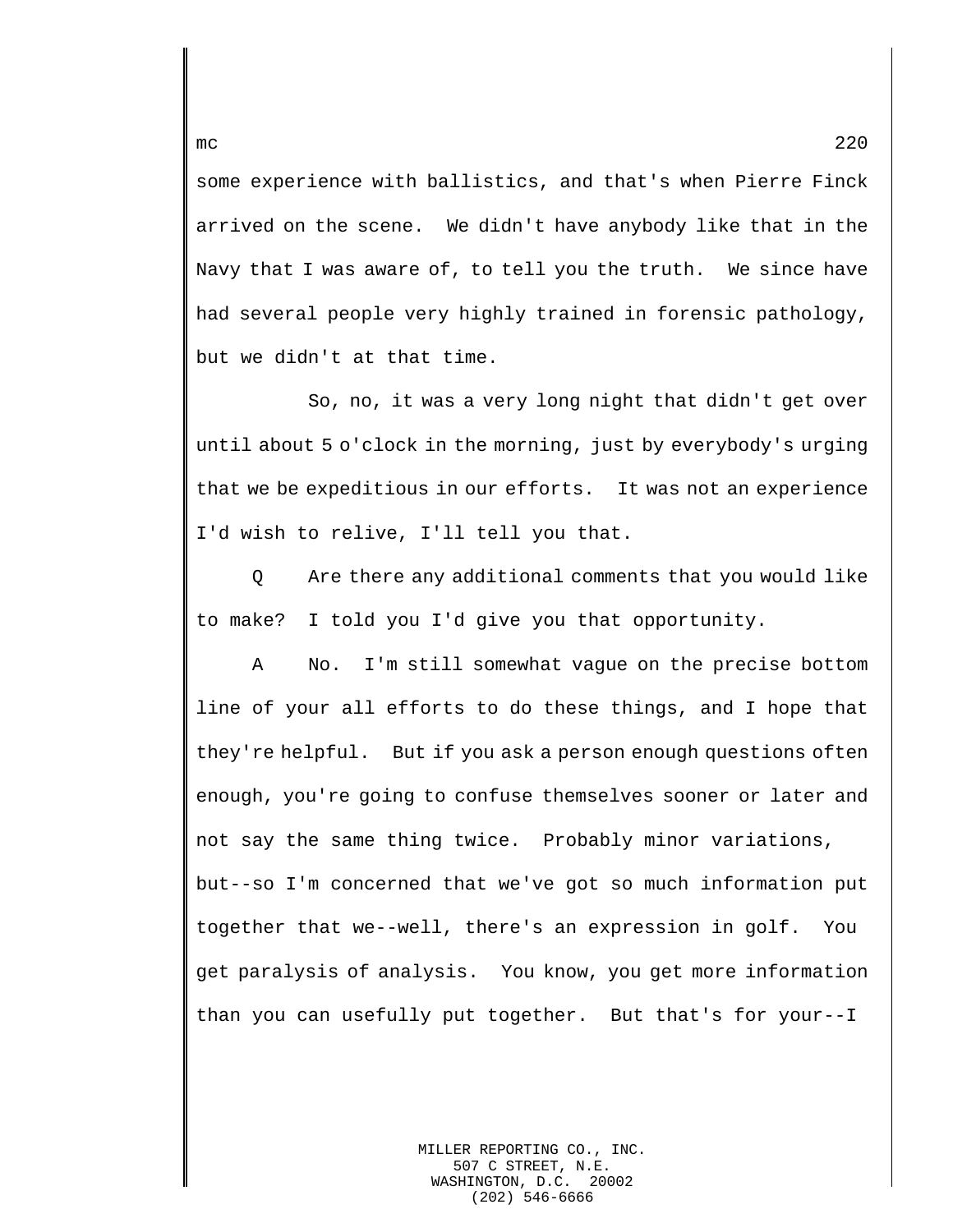mean, that's for you to decide, not me. I can't tell.

I continue to be dismayed by the large number of these so-called assassination buffs. In fact, they seem to proliferate. I was also very displeased with the Oliver Stone film, which my children urged me to go see because they said, "They got some guy that looks like he's 89 years old playing your role, and you were 39." So I did go to see it, and it just seemed to me to be a disservice to the American people. There were so many vague and cloudy implications that were mentioned during it. I just found it mind-boggling. It just disturbed me.

The other people who--they got an Academy Award for film editing, which they deserved because they took contemporaneous film and blended it with their film, and it really made it look like it was contemporaneous. So I think young people who weren't even born or were in their infancy when this event occurred can be just totally confused by it, such things as that. That really has nothing to do with anything. Apparently, that's artistic license. That's what I understand. But I didn't think it was very helpful to anybody.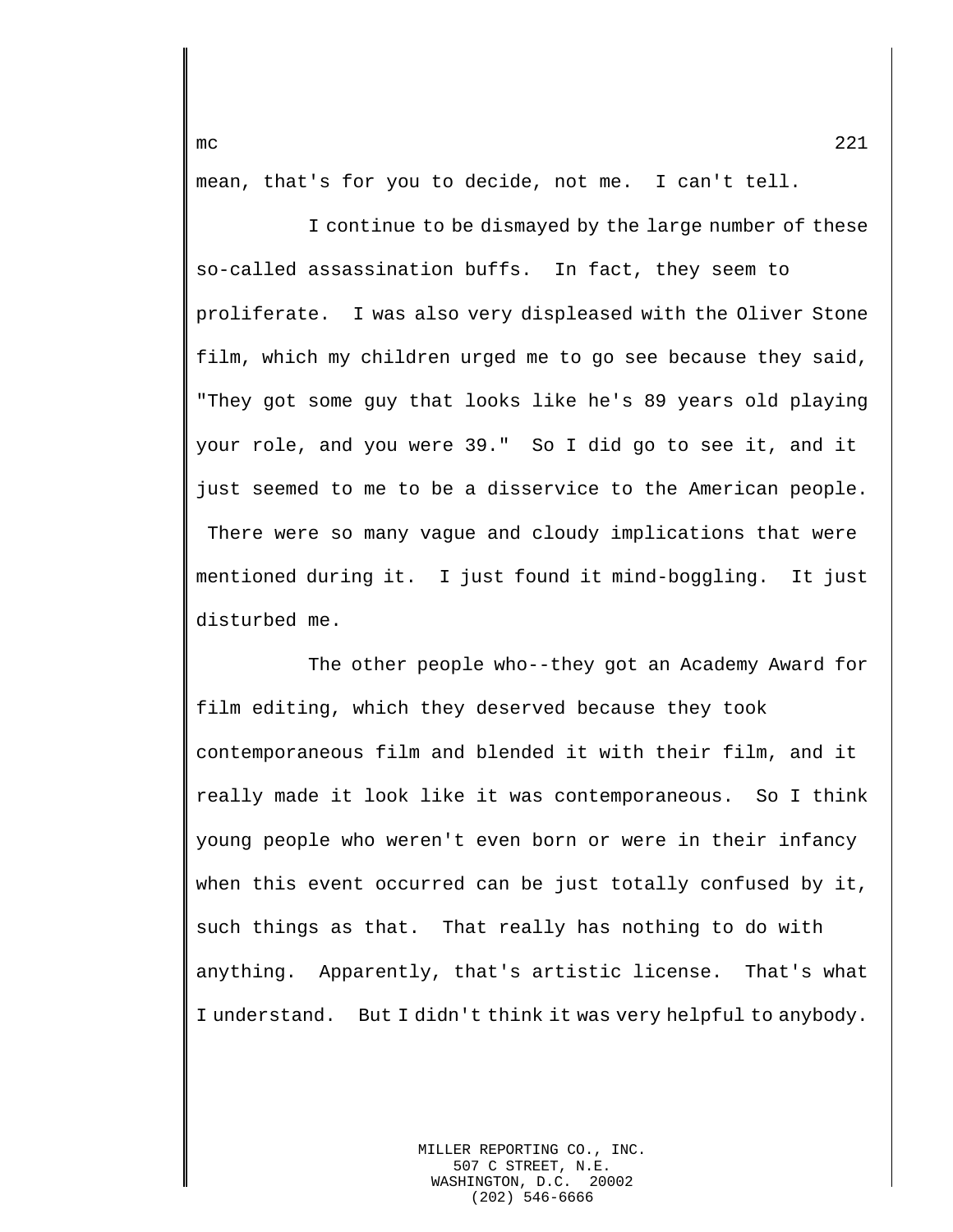Q Okay. Thank you very much, Dr. Humes. We appreciate it.

A Thank you for the opportunity to be here, and I hope I have not appeared to be evasive, because I had no intention of being evasive. But when I came upon questions that I really couldn't specifically remember, I know of nothing else to say but I don't specifically remember.

MR. GUNN: Thank you very much.

[Whereupon, at 5:10 p.m., the deposition was concluded.]

[Signature not waived.]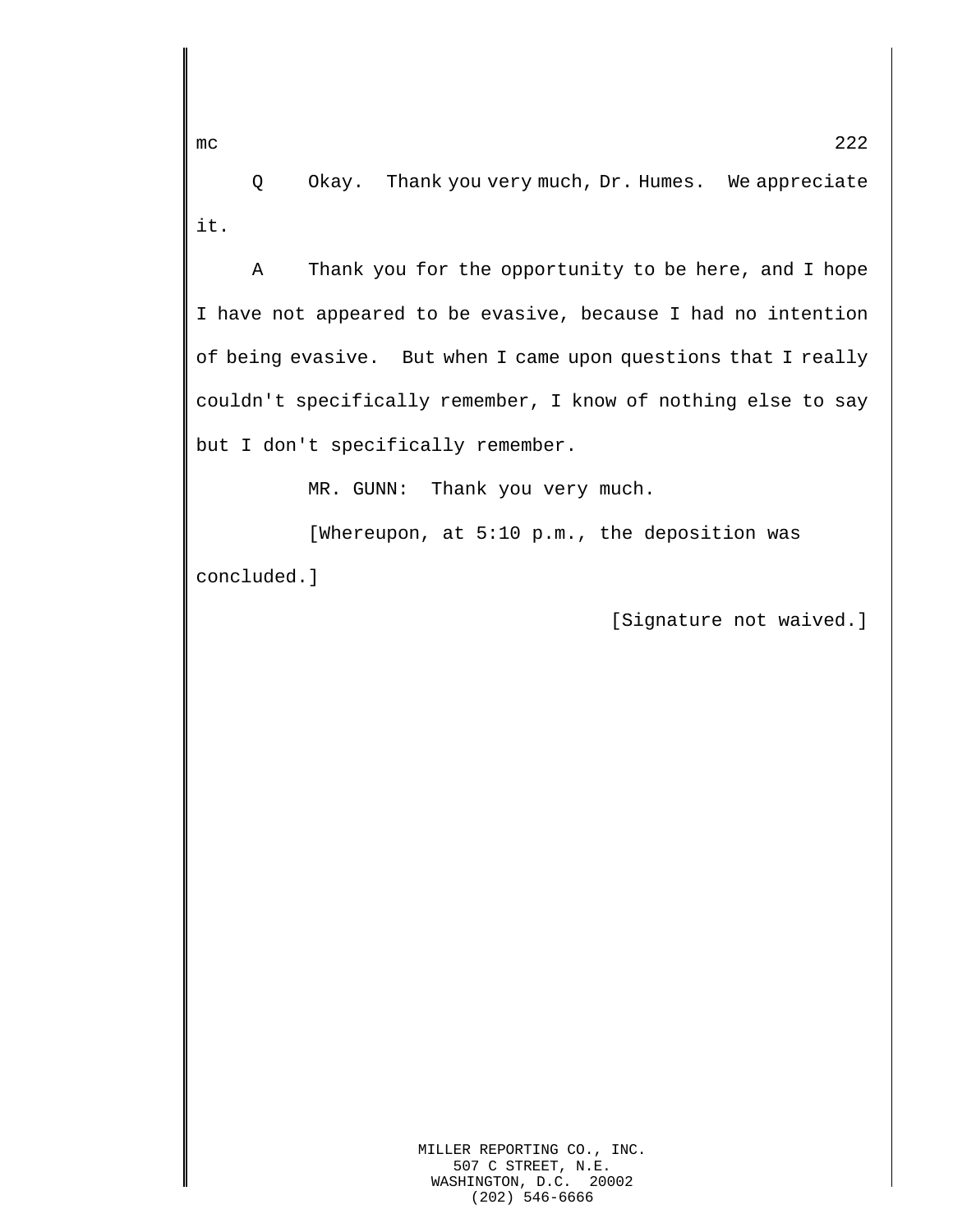Written Interrogatories to supplement the oral

deposition of Dr. James Joseph Humes.

In the Autopsy Protocol, the skull entry wound was described as follows:

"Situated in the posterior scalp approximately 2.5 cm. laterally to the right and slightly above the external occipital protuberance is a lacerated wound measuring 15 x 6 mm." (Autopsy Protocol, p. 4.)

The Forensic Pathology Panel of the House Select Committee on Assassinations reported the following exchange from September 16, 1977:

"Dr. Petty: I'm looking at No. 2, X-ray No. 2. Is this the point of entrance that I'm pointing to?

Dr. Humes: No.

Dr. Petty: This is not?

Dr. Humes and Boswell: No.

Dr. Petty: Where is the point of entrance? That doesn't show?

Dr. Humes: It doesn't show. Below the external occipital protuberance.

MILLER REPORTING CO., INC.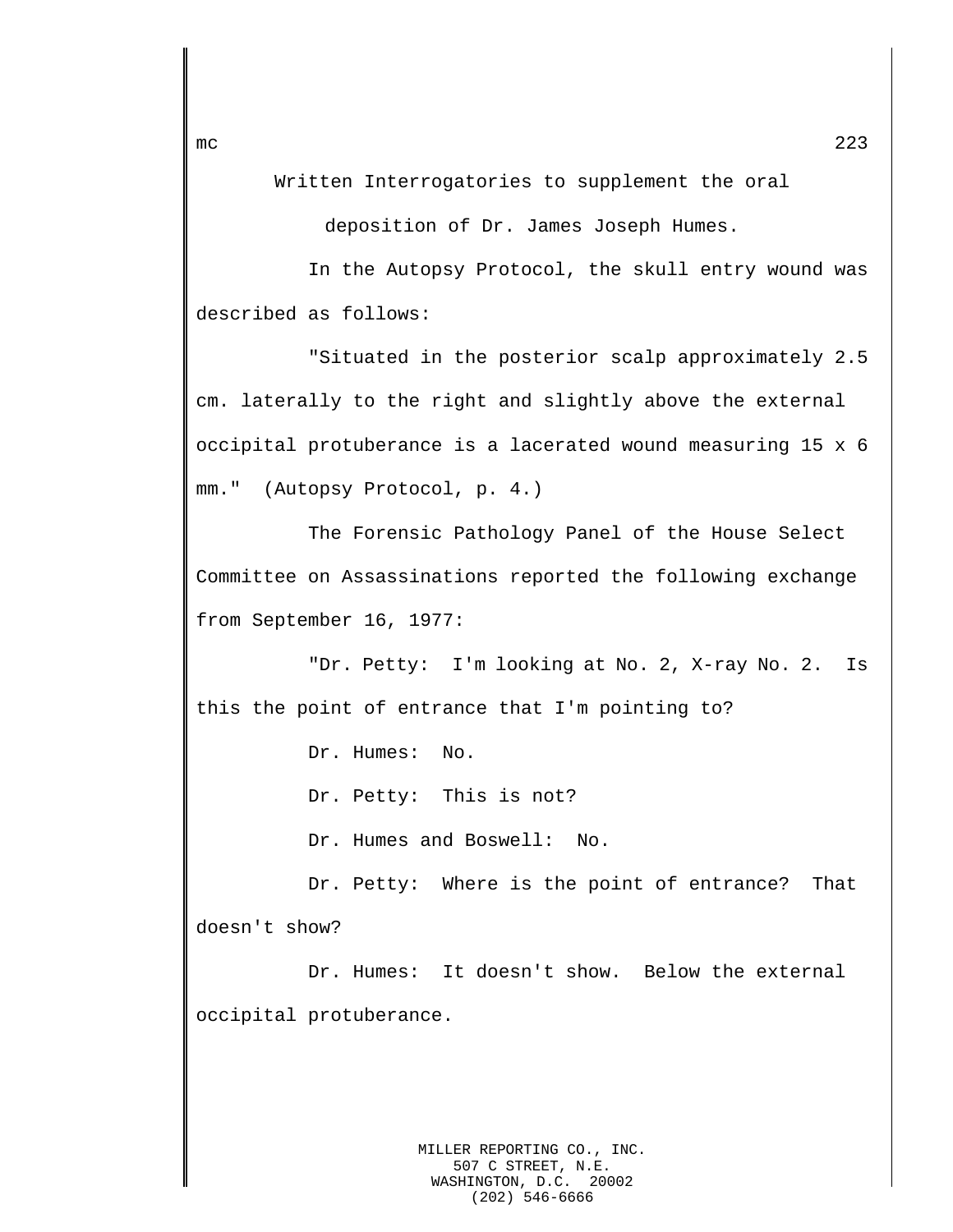Dr. Petty: It's below it?

Dr. Humes: Right.

Dr. Petty: Not above it?

Dr. Humes: No. It's to the right and inferior to the external occipital protuberance.

[Dr. Humes then shown photo 42 (the "wound of entrance in right posterior occipital region").]

Dr. Petty: Then this is the entrance wound? The one down by the margin of the hair in the back?

Dr Humes: Yes, sir."

(Vol. 7, p. 246 of the House Select Committee on Assassinations Appendices to the Investigation of the Assassination of President John F. Kennedy.)

The following was taken from your sworn testimony to the House Select Committee on Assassinations on September 7, 1978, while being shown the Ida Dox drawing (Figure 13):

"[I]t is obvious to me as I sit here now with [this] markedly enlarged drawing of the photograph that the upper defect to which you pointed or the upper object is clearly in the location of where we said approximately where it was, above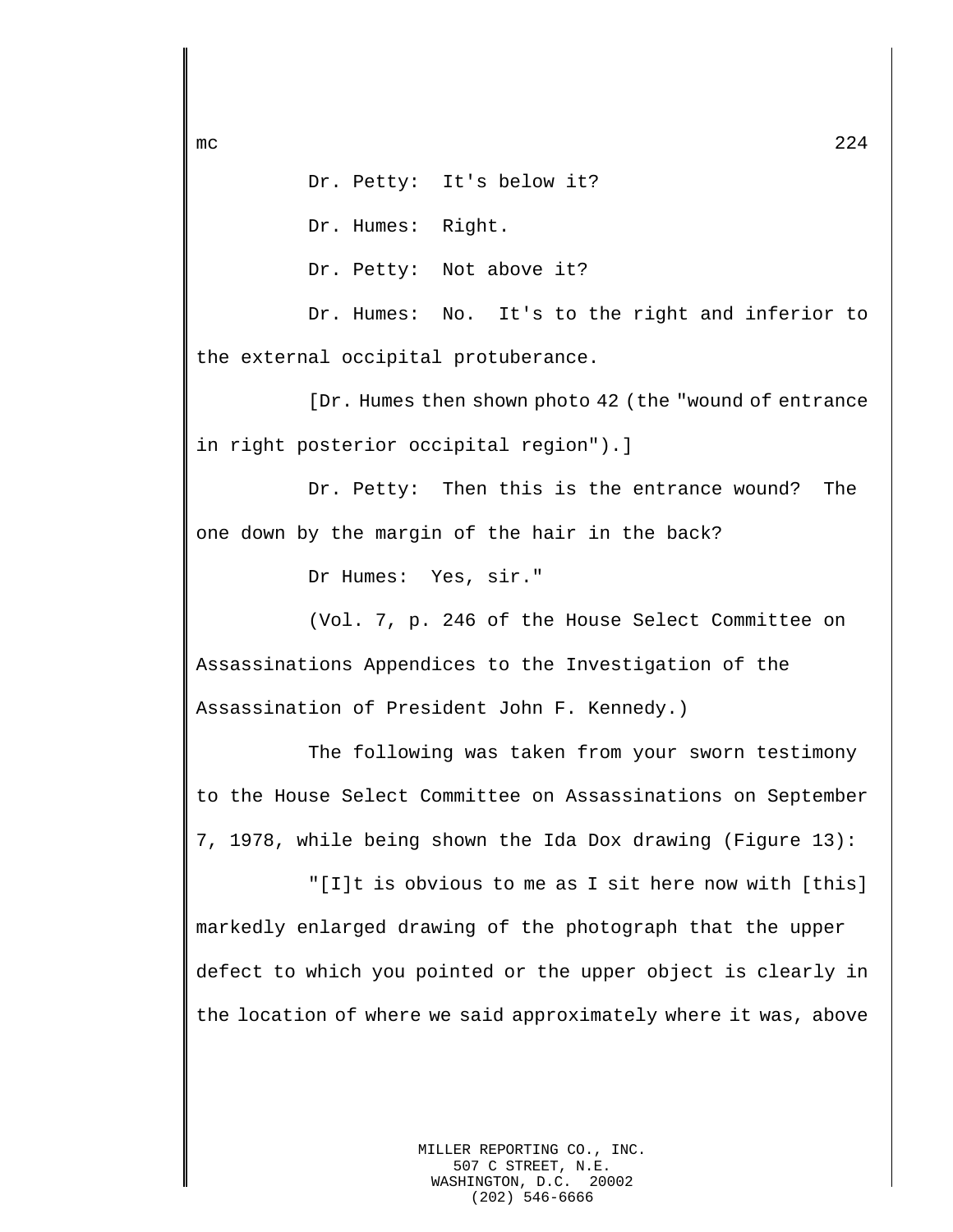the external occipital protuberance; therefore I believe that is the wound of entry."....

"[T]he object in the lower portion, which I apparently and I believe now erroneously previously identified before the most recent panel, is far below the external occipital protuberance and would not fit with the original autopsy findings." (Vol. 1, p. 327.)

The House Select Committee on Assassinations reported that you changed your opinion on the location of the entry wound.

"The panel concludes unanimously that the head entrance wound was located approximately 10 cm above the EOP and slightly to the right of the midline...[W]hile testifying before this committee, Dr. Humes, the chief autopsy pathologist, changed his earlier testimony and supported the panel's conclusion as to the location of the wound." (Vol. 7, p. 176.)

Mr. Gerald Posner, author of the book "Case Closed," reported in Congressional testimony that:

"It was the work of [the HSCA] that had the two autopsy physicians change their mind, that they had been mistaken about the placement of the wound, here [slightly above the hairline],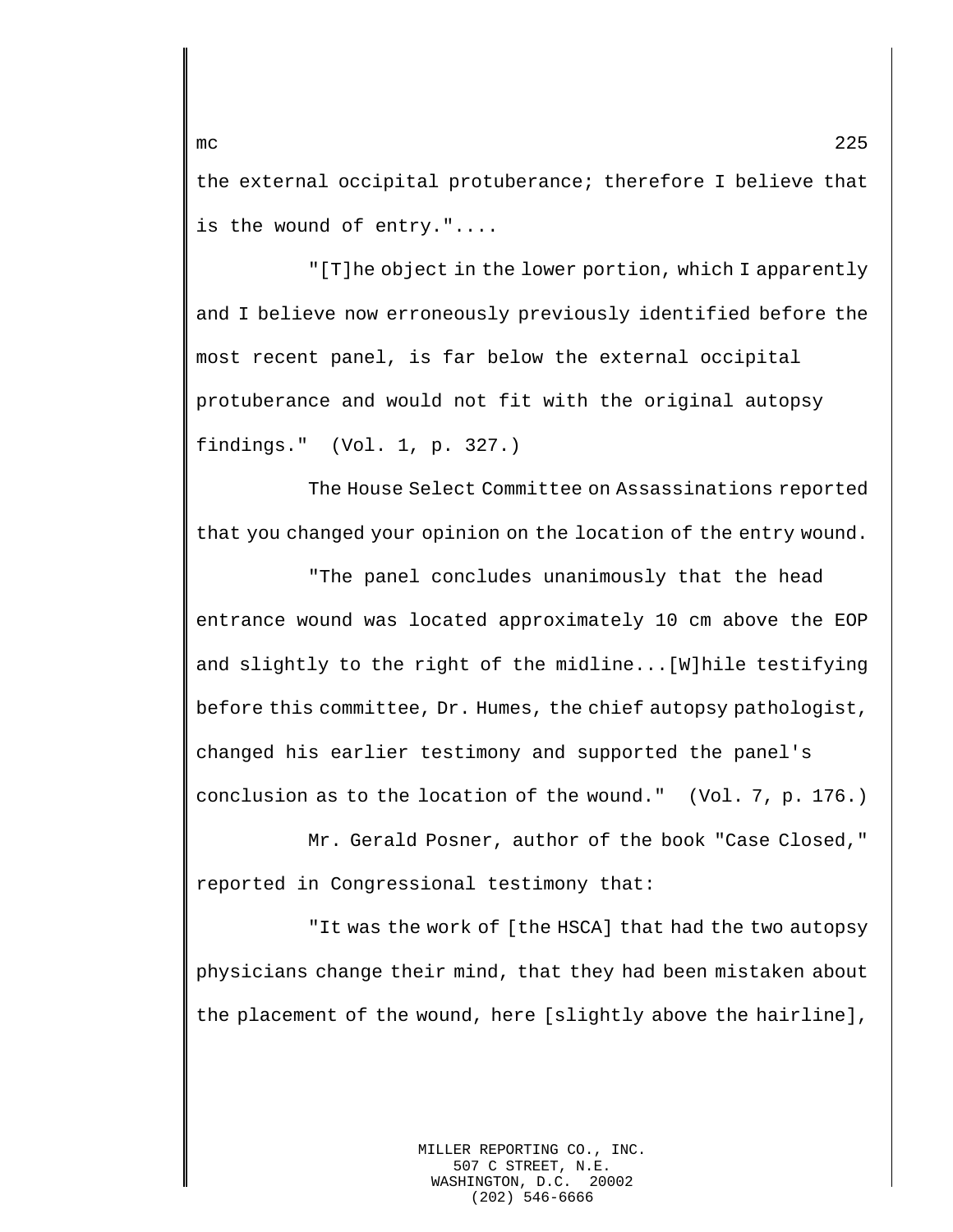and that it is in fact correctly placed 4 inches higher [near the "cowlick" area]. I have spoken to them about this and they have confirmed their change of testimony that they gave before the House Select Committee on Assassinations."

(Posner testimony, Hearing before the Legislation and National Security Subcommittee of the Committee on Government Operations, House of Representatives, dated November 17, 1993, 112-113.)

Please answer the following interrogatories under oath. Please feel free to attach additional pages to your answers. Your answers may be handwritten.

Interrogatory 1: Did you believe, at the time you wrote and signed the Autopsy Protocol, that the location of the entrance wound in President Kennedy's skull was 2.5 cm to the right and slightly above the external occipital protuberance, as is stated in the Autopsy Protocol?

> Interrogatory 1 answer: Yes.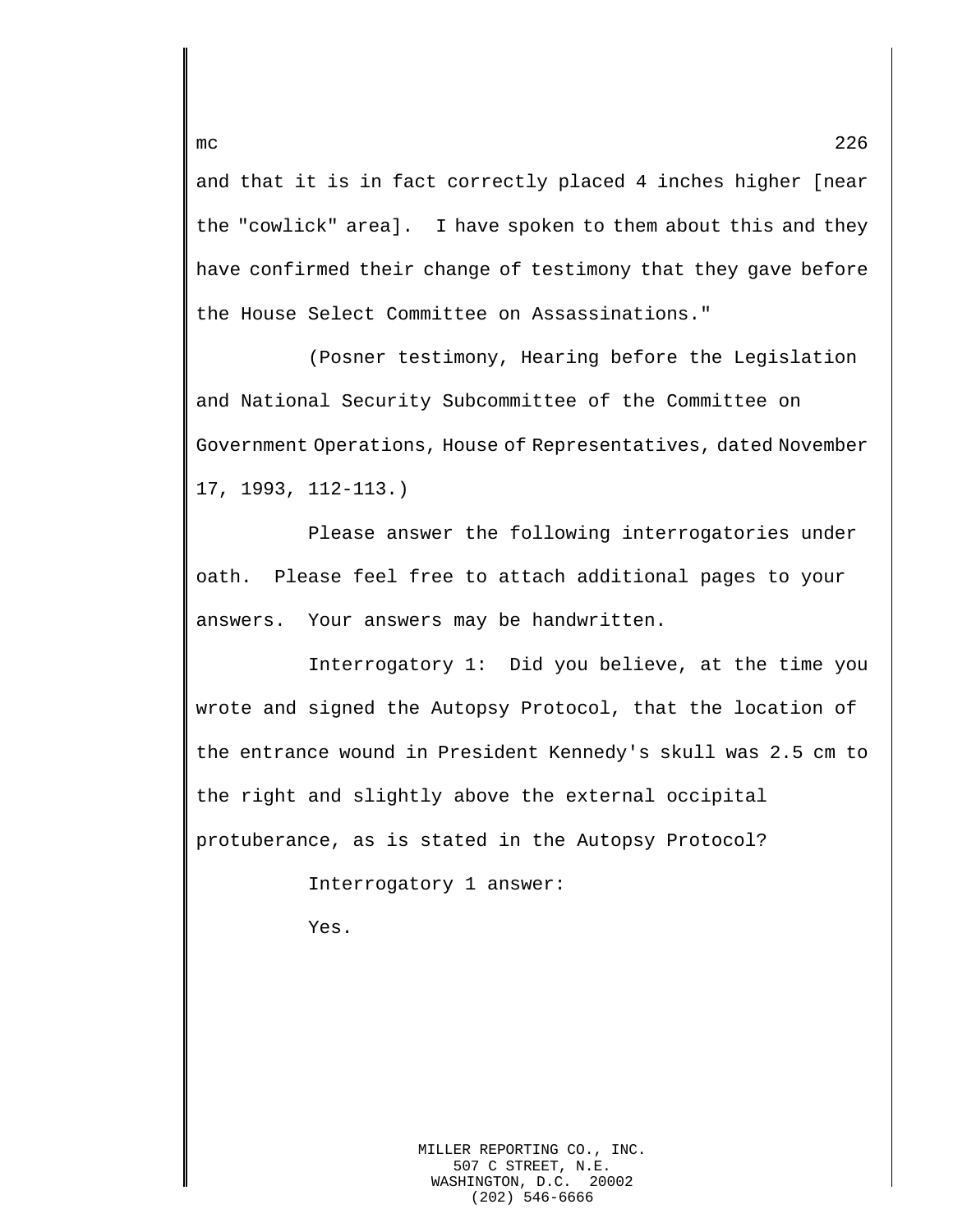MILLER REPORTING CO., INC. 507 C STREET, N.E. WASHINGTON, D.C. 20002 (202) 546-6666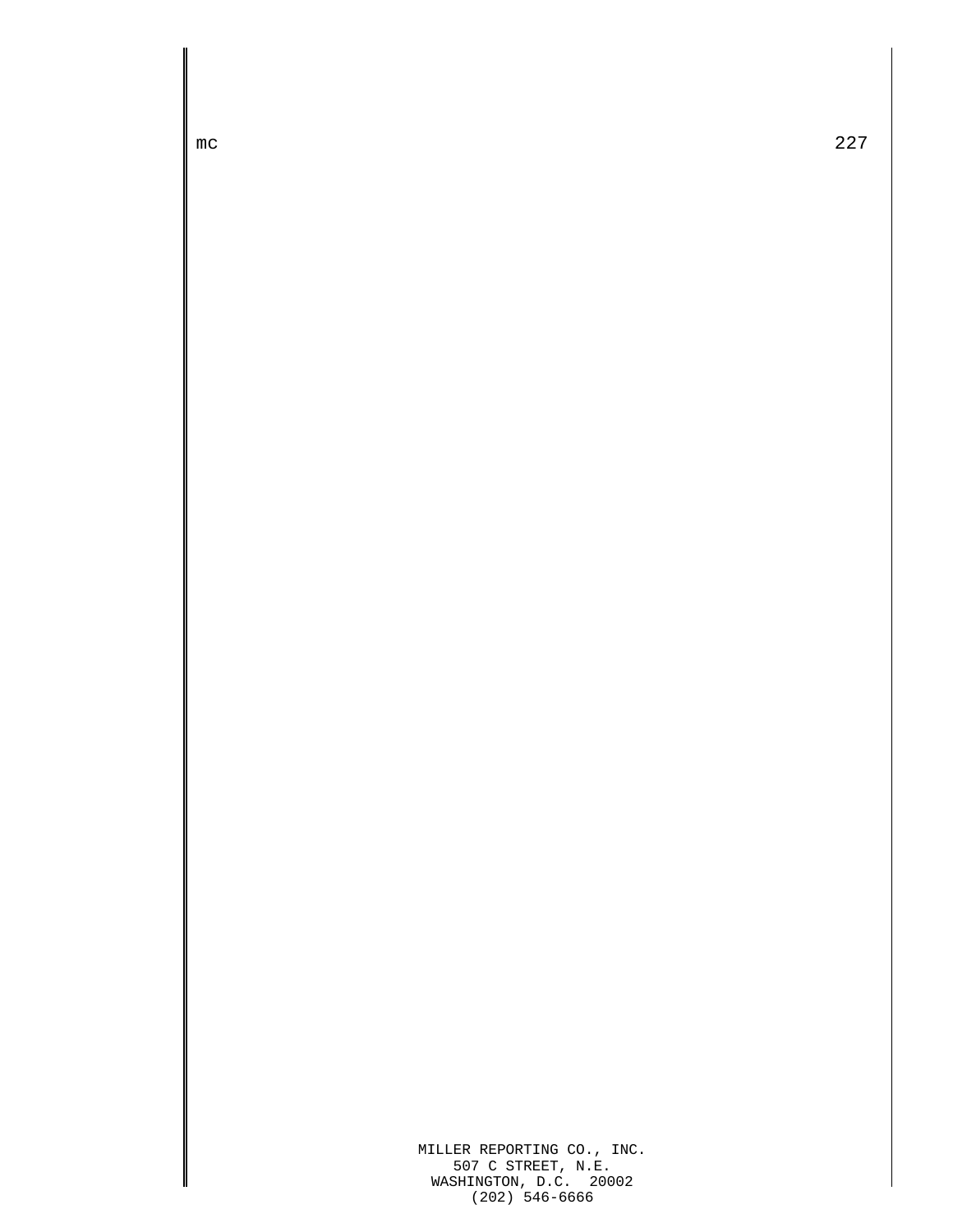Interrogatory 2: During your communications with the House Select Committee on Assassinations, did you ever change your original opinion about the location of the skull entrance wound? If so, what did you conclude about the location of the entry wound?

Interrogatory 2 answer:

See accompanying letter.

MILLER REPORTING CO., INC. 507 C STREET, N.E. WASHINGTON, D.C. 20002 (202) 546-6666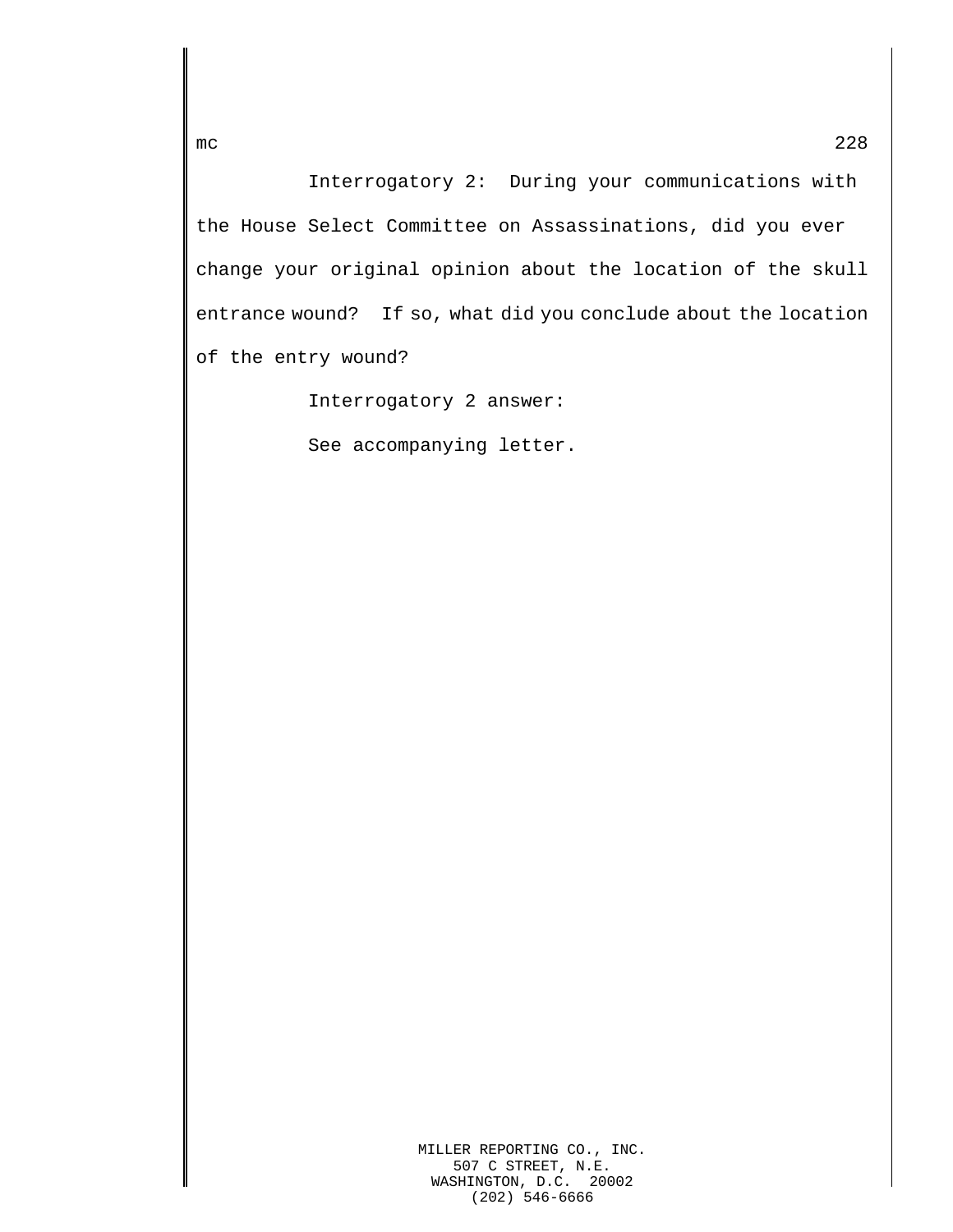Interrogatory 3: Did you ever change your opinion about the location of the entrance wound in the skull? If so, please explain when you changed your opinion and the circumstances that led you to change your opinion.

Interrogatory 3 answer:

See accompanying letter.